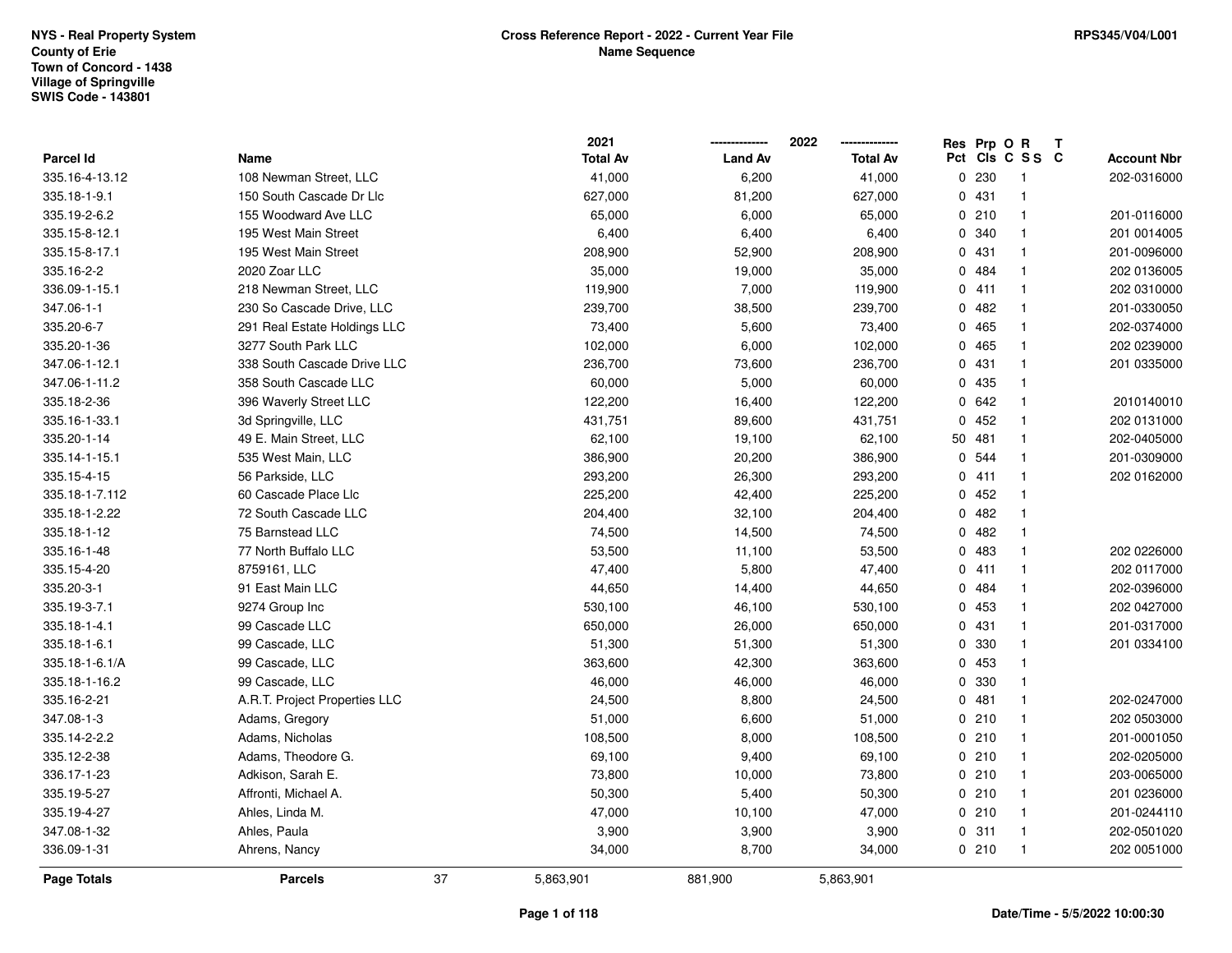|                |                              |    | 2021            |                | 2022<br>-------------- | Res Prp O R |                 | T |                    |
|----------------|------------------------------|----|-----------------|----------------|------------------------|-------------|-----------------|---|--------------------|
| Parcel Id      | Name                         |    | <b>Total Av</b> | <b>Land Av</b> | <b>Total Av</b>        |             | Pct Cls C S S C |   | <b>Account Nbr</b> |
| 335.14-1-4     | AKR Properties, LLC          |    | 55,500          | 34,300         | 55,500                 | 0.482       | $\overline{1}$  |   | 201-0307000        |
| 335.15-1-24    | Akryn Associates LLC         |    | 32,900          | 5,250          | 32,900                 | 0.220       | $\mathbf{1}$    |   | 201-0281000        |
| 335.16-1-57    | Akryn Associates LLC         |    | 35,500          | 5,500          | 35,500                 | 0411        | $\mathbf{1}$    |   | 202-0219000        |
| 335.16-1-55.11 | AKRYN Associates, LLC        |    | 75,200          | 13,200         | 75,200                 | 0.220       | $\overline{1}$  |   |                    |
| 335.19-4-2     | Allan, Lynette S.            |    | 44,950          | 4,000          | 44,950                 | 0210        | $\mathbf{1}$    |   | 202-0478000        |
| 335.19-1-13    | Alowit Companies LLC         |    | 50,000          | 22,000         | 50,000                 | 0421        | $\mathbf{1}$    |   | 201 0121000        |
| 335.19-1-14    | <b>Alowit Companies LLC</b>  |    | 4,700           | 4,700          | 4,700                  | 0 330       | $\mathbf{1}$    |   | 201-0120000        |
| 347.05-1-7     | American Legion Concord #431 |    | 150,600         | 10,500         | 150,600                | 0 534       | 8               |   | 500-0226000        |
| 335.19-2-14    | Anderson, Duane N.           |    | 67,500          | 4,300          | 67,500                 | 0210        | $\mathbf{1}$    |   | 201 0108000        |
| 335.15-7-3     | Anderson, Patricia           |    | 53,300          | 4,900          | 53,300                 | 0210        | $\mathbf{1}$    |   | 201-0055000        |
| 336.13-1-26    | Anderson, Sharon L.          |    | 82,100          | 6,400          | 82,900                 | 0210        | $\mathbf{1}$    |   | 203 0025000        |
| 335.18-2-9     | Andrade, Timothy E.          |    | 22,900          | 7,100          | 22,900                 | 0210        | $\overline{1}$  |   | 201-0146000        |
| 335.20-7-18    | Andres, Charles E.           |    | 65,600          | 7,500          | 65,600                 | 0210        | $\overline{1}$  |   | 203 0064700        |
| 335.12-2-39    | Andrews, Aaron               |    | 110,700         | 38,000         | 110,700                | 0411        | $\overline{1}$  |   | 202 0204000        |
| 335.12-2-54    | Andrews, Benjermin           |    | 104,700         | 3,400          | 104,700                | 0210        | $\overline{1}$  |   | 202 0040010        |
| 335.18-2-5.2   | Andrews, Douglas             |    | 158,700         | 42,000         | 158,700                | 0 470       | $\mathbf{1}$    |   | 201 0135000        |
| 335.20-4-10    | Andrews, Gerald A.           |    | 30,750          | 8,250          | 30,750                 | 0210        | $\mathbf{1}$    |   | 202-0384000        |
| 335.19-2-15.1  | Andrews, Jay R.              |    | 58,600          | 6,300          | 58,600                 | 0210        | $\mathbf{1}$    |   | 201 0107000        |
| 347.08-1-9     | Arbogast, John M.            |    | 39,600          | 5,800          | 39,600                 | 0210        | $\mathbf{1}$    |   | 202 0501100        |
| 335.19-4-18    | Armbruster, Carrie           |    | 46,800          | 9,000          | 46,800                 | 0210        | $\overline{1}$  |   | 202 0483000        |
| 335.15-7-23    | Armes, Dennis M.             |    | 33,500          | 3,400          | 33,500                 | 0.220       | $\mathbf{1}$    |   | 201 0036000        |
| 335.20-5-17.1  | Arno, Matthew O.             |    | 85,600          | 9,400          | 85,600                 | 0210        | $\mathbf{1}$    |   | 202 0645500        |
| 335.15-8-6     | Arnold, Arthur A.            |    | 43,500          | 2,400          | 43,500                 | 0210        | $\mathbf{1}$    |   | 201 0016000        |
| 335.15-8-7     | Arnold, Arthur A.            |    | 1,400           | 1,400          | 1,400                  | 0.311       | $\mathbf{1}$    |   | 201 0014100        |
| 335.12-1-34.1  | Arrington, Alfred L.         |    | 51,400          | 6,500          | 51,400                 | 0210        | $\mathbf{1}$    |   | 202-0181000        |
| 335.20-1-2.1   | Art's Cafe Springville, LLC  |    | 63,000          | 8,900          | 63,000                 | 0481        | $\mathbf{1}$    |   | 202-0419000        |
| 335.10-2-37.1  | Assembly Of God              |    | 199,000         | 4,700          | 199,000                | 0620        | 8               |   | 201 0321020        |
| 335.19-1-23    | Aul, Derek                   |    | 34,000          | 4,800          | 34,000                 | 0210        | $\mathbf{1}$    |   | 201-0154000        |
| 335.14-2-21    | Austin, Robert Lee           |    | 50,500          | 9,100          | 50,500                 | 0210        | $\overline{1}$  |   | 201-0064000        |
| 335.20-1-34    | Avery, Andrew E.             |    | 36,400          | 4,400          | 36,400                 | 0210        | $\mathbf{1}$    |   | 202 0238050        |
| 336.10-1-6.111 | B & B Homes Inc              |    | 32,300          | 32,300         | 32,300                 | 0.311       | $\mathbf{1}$    |   | 203 0070000        |
| 336.18-2-13    | B & B Homes Inc              |    | 1,200           | 1,200          | 1,200                  | 0.311       | $\mathbf{1}$    |   |                    |
| 336.18-2-14    | B & B Homes Inc              |    | 1,200           | 1,200          | 1,200                  | 0.311       | $\mathbf{1}$    |   |                    |
| 336.18-2-15    | B & B Homes Inc              |    | 1,200           | 1,200          | 1,200                  | 0.311       | $\overline{1}$  |   |                    |
| 336.18-2-23.1  | B & B Homes Inc              |    | 1,100           | 1,100          | 1,100                  | 0.311       | $\mathbf{1}$    |   |                    |
| 336.18-2-24    | B & B Homes Inc              |    | 1,200           | 1,200          | 1,200                  | 0.311       | $\overline{1}$  |   |                    |
| 336.18-2-25    | B & B Homes Inc              |    | 1,200           | 1,200          | 1,200                  | 0.311       | $\mathbf{1}$    |   |                    |
| Page Totals    | <b>Parcels</b>               | 37 | 1,928,300       | 336,800        | 1,929,100              |             |                 |   |                    |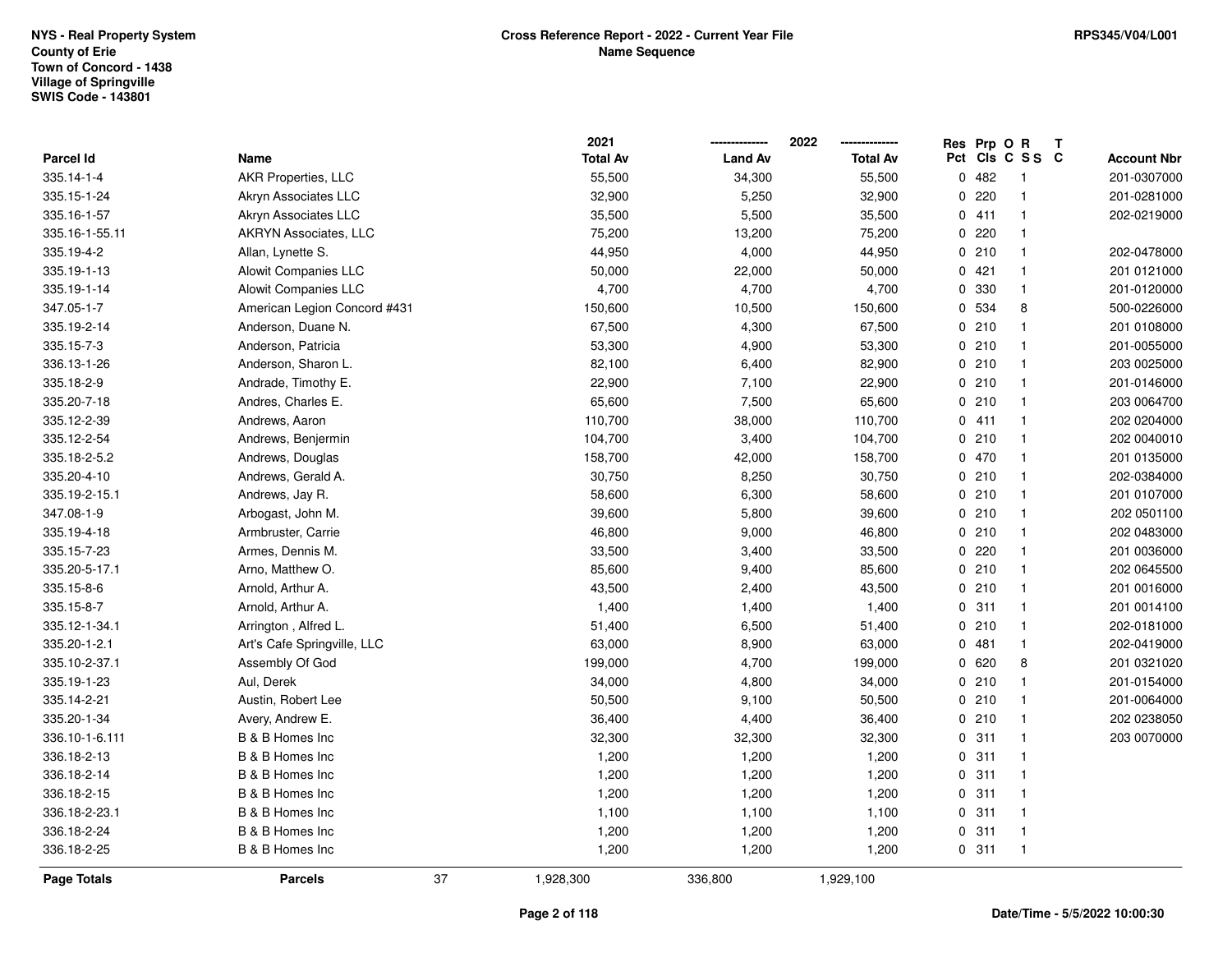|                 |                          |    | 2021            |                | 2022            | Res Prp O R |                 | Т |                    |
|-----------------|--------------------------|----|-----------------|----------------|-----------------|-------------|-----------------|---|--------------------|
| Parcel Id       | Name                     |    | <b>Total Av</b> | <b>Land Av</b> | <b>Total Av</b> |             | Pct Cls C S S C |   | <b>Account Nbr</b> |
| 336.18-2-26     | B & B Homes Inc          |    | 1,200           | 1,200          | 1,200           | 0.311       | $\mathbf{1}$    |   |                    |
| 336.18-2-27     | B & B Homes Inc          |    | 1,200           | 1,200          | 1,200           | 0.311       | $\mathbf{1}$    |   |                    |
| 336.18-2-28     | B & B Homes Inc          |    | 1,200           | 1,200          | 1,200           | 0.311       | $\mathbf{1}$    |   |                    |
| 336.18-2-29     | B & B Homes Inc          |    | 1,200           | 1,200          | 1,200           | 0.311       | $\mathbf{1}$    |   |                    |
| 336.18-2-30     | B & B Homes Inc          |    | 1,200           | 1,200          | 1,200           | 0.311       | $\mathbf{1}$    |   |                    |
| 335.19-6-16     | Babbitt, Frederick       |    | 38,900          | 5,300          | 38,900          | 0210        | $\mathbf{1}$    |   | 201-0219000        |
| 335.16-1-1      | Babcock, Lori A.         |    | 41,100          | 5,300          | 41,100          | 0210        | $\mathbf{1}$    |   | 202 0218000        |
| 347.08-1-53     | Backhaus, Michael D.     |    | 72,900          | 5,700          | 72,900          | 0210        | $\mathbf{1}$    |   | 202 0540500        |
| 335.19-7-4      | Bacon, Christen          |    | 45,000          | 5,200          | 45,000          | 0210        | $\mathbf{1}$    |   | 201 0175000        |
| 335.12-1-8      | Badura, Jozef            |    | 50,800          | 6,800          | 50,800          | 0210        | $\mathbf{1}$    |   | 202-0010100        |
| 335.18-2-11     | Bagley, Kerri L.         |    | 57,500          | 7,400          | 57,500          | 0210        | $\mathbf{1}$    |   | 201 0143040        |
| 335.20-5-25     | Baglio, Anne M.          |    | 57,800          | 5,400          | 57,800          | 0210        | $\mathbf{1}$    |   | 202 0629000        |
| 336.17-1-30.1   | Bain, Timothy J.         |    | 110,300         | 5,100          | 110,300         | 0210        | $\mathbf 1$     |   |                    |
| 347.07-1-19     | Baker, David J & Paula A |    | 52,700          | 7,300          | 52,700          | 0210        | $\mathbf{1}$    |   | 201-0293150        |
| 336.09-1-33.113 | Baker, Dolores J.        |    | 71,400          | 7,700          | 71,400          | 0210        | $\mathbf{1}$    |   |                    |
| 335.12-1-48     | Baker, Jay T.            |    | 35,000          | 5,900          | 35,000          | 0210        | $\mathbf{1}$    |   | 202-0015000        |
| 335.14-2-18     | Baker, John              |    | 48,200          | 6,100          | 48,200          | 0210        | $\mathbf{1}$    |   | 201-0064200        |
| 335.20-3-20     | Baker, John T.           |    | 52,000          | 7,400          | 52,000          | 0210        | $\mathbf{1}$    |   | 202 0571000        |
| 335.16-3-29     | Baker, Karen M.          |    | 47,300          | 10,000         | 47,300          | 0210        | $\mathbf{1}$    |   | 202-0281000        |
| 335.18-2-29.12  | Baker, Richard J.        |    | 61,100          | 6,800          | 61,100          | 0210        | $\mathbf{1}$    |   |                    |
| 335.10-2-25     | Ball, Judith M.          |    | 9,200           | 9,200          | 9,200           | 0.311       | $\mathbf{1}$    |   | 201-0001975        |
| 335.10-2-35.2   | Ballachino, Mark V.      |    | 88,100          | 8,800          | 88,100          | 0210        | $\mathbf{1}$    |   |                    |
| 335.19-3-25     | Ballachino, Mary K.      |    | 54,500          | 4,600          | 54,500          | 0210        | $\mathbf{1}$    |   | 202-0460000        |
| 335.19-4-25     | Banko, Linda K.          |    | 62,050          | 7,600          | 62,050          | 0210        | $\mathbf{1}$    |   | 201-0244070        |
| 335.19-7-9.1    | Baranowski, Timothy      |    | 34,200          | 6,400          | 34,200          | 0210        | $\mathbf{1}$    |   | 201 0170050        |
| 347.07-1-9      | Barber, Joseph C.        |    | 76,400          | 6,400          | 76,400          | 0210        | $\mathbf{1}$    |   | 201-0297050        |
| 335.20-2-17     | Barczykowski, Jacquelyn  |    | 52,500          | 5,800          | 52,500          | 0210        | $\mathbf{1}$    |   | 202-0496000        |
| 335.19-2-11     | Barletta, Donald         |    | 50,300          | 4,200          | 50,300          | 0210        | $\mathbf{1}$    |   | 201-0111000        |
| 347.07-1-8.41   | Baronich, John           |    | 87,700          | 10,400         | 87,700          | 0210        | $\mathbf{1}$    |   | 201 0297000        |
| 347.05-1-2.112  | Barrett T B Inc          |    | 209,700         | 20,800         | 209,700         | 0426        | $\mathbf{1}$    |   | 201 0334000        |
| 335.15-1-1      | Barry, Mauro W. Jr.      |    | 48,800          | 8,350          | 48,800          | 0210        | $\mathbf{1}$    |   | 201-0017250        |
| 335.10-2-16     | Bartkowski, Henry        |    | 59,100          | 8,600          | 59,100          | 0210        | $\mathbf{1}$    |   | 201-0001300        |
| 335.15-1-14.12  | Bartz, Brandon           |    | 27,200          | 5,800          | 27,200          | 0210        | $\mathbf{1}$    |   | 201 0285000        |
| 335.15-1-34.2   | Bateman, Joshua          |    | 53,600          | 9,600          | 53,600          | 0210        | $\mathbf{1}$    |   | 201-0271010        |
| 335.20-3-42     | Batterson, David Sr.     |    | 25,000          | 7,000          | 25,000          | 0210        | $\mathbf{1}$    |   | 202-0523000        |
| 335.16-2-6.1    | Batterson, David C.      |    | 17,800          | 14,800         | 17,800          | 0 449       | $\mathbf{1}$    |   | 202 0134000        |
| 335.20-1-12     | Batterson, David C.      |    | 50,000          | 9,800          | 50,000          | 0481        | $\mathbf{1}$    |   | 202-0408000        |
| Page Totals     | <b>Parcels</b>           | 37 | 1,854,150       | 251,550        | 1,854,150       |             |                 |   |                    |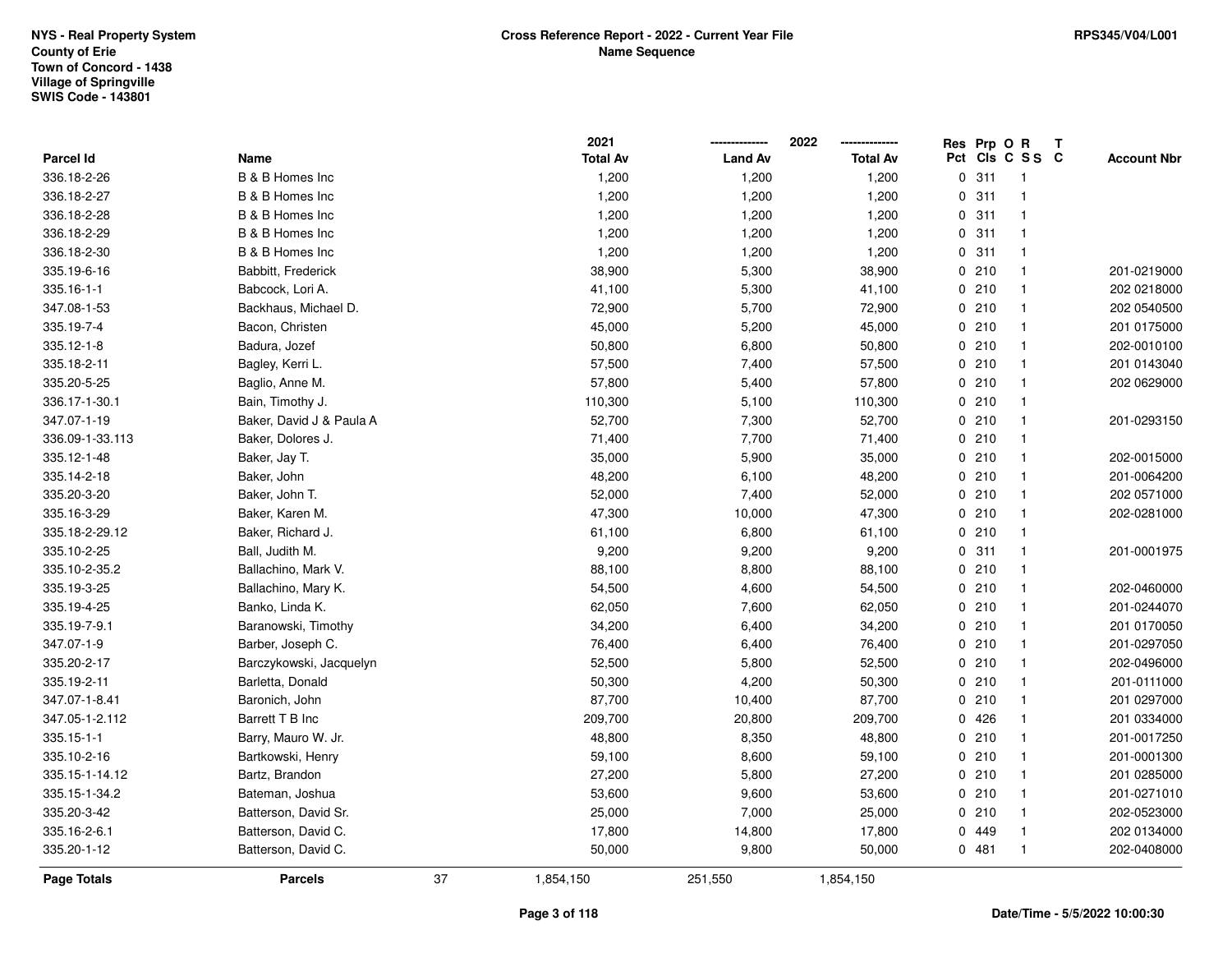|                    |                              |    | 2021            |                | 2022            | Res Prp O R |                 | T |                    |
|--------------------|------------------------------|----|-----------------|----------------|-----------------|-------------|-----------------|---|--------------------|
| Parcel Id          | Name                         |    | <b>Total Av</b> | <b>Land Av</b> | <b>Total Av</b> |             | Pct Cls C S S C |   | <b>Account Nbr</b> |
| 335.20-1-13        | Batterson, David C.          |    | 132,000         | 27,900         | 132,000         | 0481        | $\overline{1}$  |   | 202-0407000        |
| 335.20-3-10        | Batterson, David C.          |    | 44,500          | 5,200          | 44,500          | 0220        | $\mathbf{1}$    |   | 202 0581000        |
| 335.20-3-38        | Batterson, David C.          |    | 60,200          | 7,800          | 60,200          | 0.280       | $\mathbf{1}$    |   | 202 0527000        |
| 335.20-3-39.1      | Batterson, David C.          |    | 64,600          | 11,700         | 64,600          | 0220        | $\mathbf{1}$    |   | 202 0526000        |
| 336.18-2-4         | Batterson, David C. Jr.      |    | 89,400          | 10,800         | 89,400          | 0210        | $\mathbf{1}$    |   |                    |
| 335.19-2-1         | Batterson, David C. Sr.      |    | 35,400          | 7,000          | 35,400          | 0.220       | $\mathbf{1}$    |   | 201-0161000        |
| 335.20-3-6         | Batterson, David C. Sr.      |    | 31,600          | 4,700          | 31,600          | 0.220       | $\mathbf{1}$    |   | 202-0585000        |
| 335.20-3-43        | Batterson, David C. Sr.      |    | 24,500          | 7,000          | 24,500          | 0 449       | $\mathbf{1}$    |   | 202-0522000        |
| 335.19-2-27        | Batterson, David C. Sr       |    | 32,100          | 5,600          | 32,100          | 0210        | $\mathbf{1}$    |   | 201-0197000        |
| 335.20-1-24        | Batterson, Heather M.        |    | 45,000          | 4,700          | 45,000          | 0.220       | $\mathbf{1}$    |   | 202 0516000        |
| 335.19-7-17        | <b>Batterson David C</b>     |    | 131,000         | 9,000          | 131,000         | 0.482       | $\mathbf{1}$    |   | 500-0209000        |
| 335.10-2-49        | Bauer, Marie B.              |    | 68,000          | 7,000          | 68,000          | 0210        | $\mathbf{1}$    |   |                    |
| 335.20-6-3         | Baumgart, Aaron E.           |    | 69,900          | 6,700          | 69,900          | 0210        | $\mathbf{1}$    |   | 202 0378000        |
| 335.12-2-24        | Bayerl, Arleyne              |    | 31,200          | 8,000          | 31,200          | 0220        | $\mathbf{1}$    |   | 202-0217000        |
| 335.20-4-21        | Beatty, Mary K.              |    | 72,400          | 9,200          | 72,400          | 0210        | $\mathbf{1}$    |   | 202-0603000        |
| 335.15-2-18        | Beatty, Michael              |    | 45,000          | 8,200          | 45,000          | 0 230       | $\mathbf{1}$    |   | 202-0078000        |
| 336.17-1-4.1       | Beatty, Michael F.           |    | 184,800         | 6,400          | 184,800         | 0.281       | $\mathbf{1}$    |   | 203-0056000        |
| 335.12-2-16        | Beatty Brass Properties, LLC |    | 46,000          | 7,000          | 60,600          | 0.280       | $\mathbf{1}$    |   | 202-0040000        |
| 347.07-1-17        | Beaver, Carol J.             |    | 37,500          | 6,000          | 37,500          | 0210        | $\mathbf{1}$    |   | 201 0293170        |
| 335.19-4-4         | Becker, Daniel J.            |    | 54,000          | 3,300          | 54,000          | 0210        | $\mathbf{1}$    |   | 202 0476000        |
| 335.16-1-12        | Beckerich, Mary Kay N.       |    | 43,500          | 5,300          | 43,500          | $0$ 220     | $\mathbf{1}$    |   | 202-0262000        |
| 335.19-5-6         | Beckerich, James R.          |    | 40,300          | 5,500          | 40,300          | $0$ 220     | $\mathbf{1}$    |   | 201 0257000        |
| 335.16-1-20        | Beckett, Owen W.             |    | 53,900          | 7,300          | 53,900          | 0210        | $\mathbf{1}$    |   | 202-0254000        |
| 335.15-2-17        | Beeman, Adam                 |    | 38,300          | 5,600          | 43,300          | 0210        | $\mathbf{1}$    |   | 202 0093000        |
| 335.15-7-6         | Beeman, Ashley               |    | 38,500          | 9,200          | 38,500          | 0210        | $\mathbf{1}$    |   | 201 0052000        |
| 335.15-6-13        | Beeman, David D.             |    | 45,500          | 3,800          | 45,500          | 0210        | $\mathbf{1}$    |   | 201 0047000        |
| 335.16-4-13.11     | Bekiel, Jacob C.             |    | 59,300          | 6,700          | 59,300          | 0210        | $\mathbf{1}$    |   | 202 0316055        |
| 335.14-2-30        | Belscher, Anthony T.         |    | 29,200          | 6,600          | 29,200          | 0210        | $\mathbf{1}$    |   | 201-0068000        |
| 336.10-1-7         | Belscher, Russel P.          |    | 98,500          | 8,100          | 98,500          | 0210        | $\mathbf{1}$    |   | 203 0070000        |
| 335.12-2-41        | Benkelman, Curt              |    | 44,400          | 6,700          | 44,400          | $0$ 220     | $\mathbf{1}$    |   | 202 0202000        |
| 335.18-3-2         | Benkelman, Linda             |    | 60,850          | 900            | 60,850          | 0210        | $\mathbf{1}$    |   |                    |
| 335.10-1-7         | Bentley, James A.            |    | 73,100          | 7,900          | 73,100          | 0210        | $\mathbf{1}$    |   | 201-0001816        |
| 347.08-1-29        | Benz, Martin                 |    | 40,000          | 8,000          | 40,000          | 0210        | $\mathbf{1}$    |   | 202-0501030        |
| 335.14-2-23        | Benz, Thomas A.              |    | 55,000          | 6,600          | 55,000          | 0210        | $\mathbf{1}$    |   | 201-0073000        |
| 335.19-1-1         | Benz, Thomas Alan            |    | 50,600          | 8,400          | 50,600          | 0210        | $\mathbf{1}$    |   | 201 0134000        |
| 335.20-5-30        | Benzing, Marie E.            |    | 61,500          | 7,000          | 61,500          | 0210        | $\mathbf{1}$    |   | 202-0597050        |
| 335.20-6-20        | Bernas, Tyler W.             |    | 46,700          | 4,400          | 46,700          | 0210        | $\mathbf{1}$    |   | 202-0652700        |
| <b>Page Totals</b> | <b>Parcels</b>               | 37 | 2,178,250       | 271,200        | 2,197,850       |             |                 |   |                    |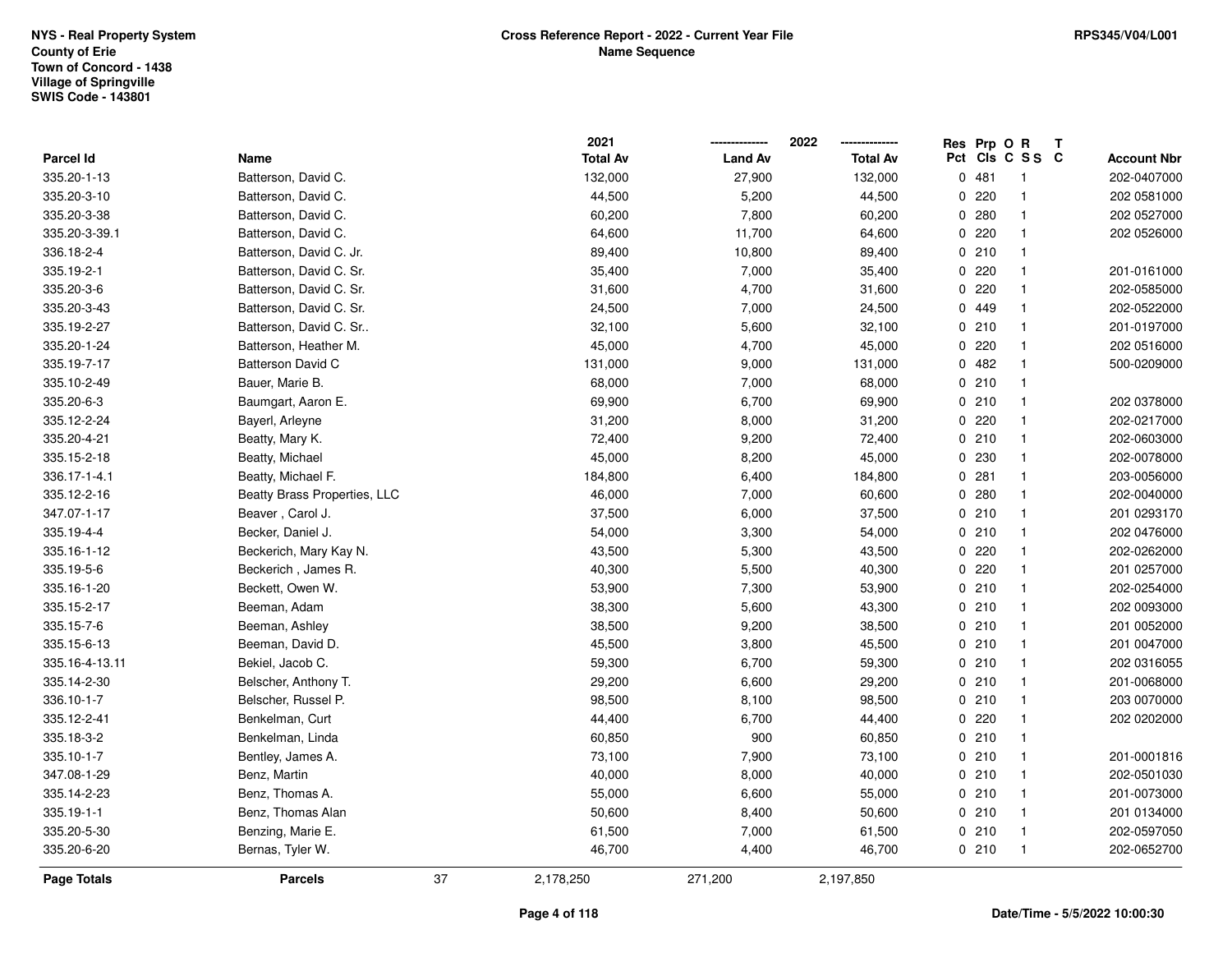|                    |                                  |    | 2021            |                | 2022            | Res Prp O R |                 | T |                    |
|--------------------|----------------------------------|----|-----------------|----------------|-----------------|-------------|-----------------|---|--------------------|
| Parcel Id          | Name                             |    | <b>Total Av</b> | <b>Land Av</b> | <b>Total Av</b> |             | Pct Cls C S S C |   | <b>Account Nbr</b> |
| 335.19-6-20        | Bernhard, William                |    | 51,100          | 6,400          | 51,100          | 0210        | $\mathbf{1}$    |   | 201 0222000        |
| 335.16-4-28        | <b>Bertrand Chaffee Hosp</b>     |    | 3,268,000       | 26,800         | 3,268,000       | 0641        | 8               |   | 500-0219030        |
| 335.16-4-31.1      | <b>Bertrand Chaffee Hosp</b>     |    | 35,800          | 35,800         | 35,800          | 0 330       | 8               |   | 500-0219020        |
| 335.16-4-16        | <b>Bertrand Chaffee Hospital</b> |    | 8,900           | 8,900          | 8,900           | 0 330       | 8               |   | 500-0219040        |
| 335.16-4-27.1      | <b>Bertrand Chaffee Hospital</b> |    | 9,000           | 9,000          | 9,000           | 0 330       | 8               |   | 202-0367000        |
| 335.16-4-29        | <b>Bertrand Chaffee Hospital</b> |    | 4,629,300       | 56,700         | 4,629,300       | 0 641       | 8               |   | 500-0219000        |
| 335.18-2-22        | Bettinger, Timothy E.            |    | 47,000          | 8,000          | 47,000          | 0210        | $\mathbf{1}$    |   | 201 0140300        |
| 335.20-7-38        | Beuler, Thomas M.                |    | 83,900          | 9,000          | 83,900          | 0210        | $\mathbf{1}$    |   | 203-0062600        |
| 347.08-1-26        | Beyea, Justin                    |    | 62,000          | 6,400          | 62,000          | 0210        | $\mathbf{1}$    |   | 202-0558000        |
| 347.08-1-18        | Beyer, Elaine M.                 |    | 53,800          | 6,100          | 53,800          | 0210        | $\mathbf{1}$    |   | 202-0549000        |
| 335.15-1-21        | Beyette, Peterson T.             |    | 37,750          | 3,500          | 37,750          | 0.220       | $\mathbf{1}$    |   | 201 0282025        |
| 335.20-3-35        | <b>BG Properties and</b>         |    | 39,900          | 7,300          | 39,900          | 0210        | 1               |   | 202 0530000        |
| 336.17-1-20        | Bialasik, James W.               |    | 58,900          | 8,500          | 58,900          | 0210        | $\mathbf{1}$    |   | 203 0064350        |
| 336.17-2-2         | Bicknell, Judith K.              |    | 44,900          | 6,800          | 44,900          | 0210        | $\mathbf{1}$    |   | 203-0050000        |
| 335.12-1-15        | Bieber, Robert K.                |    | 52,100          | 6,100          | 52,100          | 0210        | $\mathbf{1}$    |   | 202-0012600        |
| 347.07-1-6.1       | Big Spread, LLC                  |    | 7,000           | 7,000          | 7,000           | 0.311       | $\mathbf{1}$    |   | 201-0297280        |
| 335.20-5-36        | Bilz, Barbara E.                 |    | 44,600          | 8,500          | 44,600          | 0210        | $\mathbf{1}$    |   | 202-0592000        |
| 335.20-3-7.1       | Bilz, Sharon E.                  |    | 61,700          | 4,000          | 61,700          | 0210        | $\mathbf{1}$    |   | 202 0584000        |
| 335.18-1-14.12     | <b>Birch Village LLC</b>         |    | 346,100         | 46,100         | 346,100         | 0411        | 1               |   | 201 0316000        |
| 335.19-5-11        | Black, Eric C.                   |    | 49,700          | 8,200          | 49,700          | 0210        | $\mathbf{1}$    |   | 201-0252000        |
| 336.09-1-15.3      | Black, James                     |    | 5,000           | 5,000          | 5,000           | 0.311       | $\mathbf{1}$    |   | 202 0310000        |
| 335.14-2-31.1      | Black, Walter J.                 |    | 50,500          | 3,300          | 50,500          | 0210        | $\mathbf{1}$    |   | 201 0067000        |
| 335.15-6-18        | Blackmon, Monty G.               |    | 29,900          | 4,200          | 29,900          | 0210        | $\mathbf{1}$    |   | 201 0042000        |
| 335.20-4-1         | Blackwood, William R.            |    | 47,500          | 6,700          | 47,500          | 0220        | $\mathbf{1}$    |   | 202 0394000        |
| 335.15-4-8         | Blatner, John R.                 |    | 38,900          | 3,500          | 38,900          | 0210        | $\mathbf{1}$    |   | 202-0087000        |
| 335.15-3-9         | Blauser, Michael                 |    | 41,000          | 4,500          | 41,000          | 0210        | 1               |   | 202-0173000        |
| 335.19-2-15.2      | Blesy, John Daniel               |    | 31,500          | 4,200          | 31,500          | 0210        | 1               |   | 201 0107010        |
| 335.15-7-7         | Blumenstein, Derek               |    | 51,300          | 4,900          | 51,300          | 0210        | $\mathbf{1}$    |   | 201 0051000        |
| 336.17-2-4         | Bly, Mary J.                     |    | 35,000          | 7,800          | 35,000          | 0210        | $\mathbf{1}$    |   | 203-0048000        |
| 336.09-2-8.1       | Bly, Norman D.                   |    | 14,100          | 14,100         | 14,100          | 0.311       | $\mathbf{1}$    |   | 203 0070000        |
| 336.09-2-8.2       | Bly, Norman P.                   |    | 141,100         | 6,300          | 141,100         | 0210        | $\mathbf{1}$    |   | 203 0070000        |
| 335.20-6-29        | Bobak, Joseph A.                 |    | 61,900          | 9,000          | 61,900          | 0210        | $\mathbf{1}$    |   | 202-0652100        |
| 335.20-6-22.1      | Bobak, Richard E.                |    | 800             | 800            | 800             | 0.311       | $\mathbf{1}$    |   | 202-0652150        |
| 335.19-5-1         | Boberg, Duane E.                 |    | 51,750          | 7,000          | 51,750          | 0210        | $\mathbf{1}$    |   | 201-0209000        |
| 347.08-2-9         | Bobseine, Bryon J.               |    | 44,300          | 5,600          | 44,300          | 0210        | $\mathbf{1}$    |   | 202 0638000        |
| 335.10-2-22        | Bobseine, Nicole                 |    | 39,900          | 6,500          | 39,900          | 0210        | $\mathbf{1}$    |   | 201-0001980        |
| 347.08-1-37.12     | Bobseine, Wayne G.               |    | 70,800          | 9,700          | 70,800          | 0210        | $\mathbf{1}$    |   | 202-0559010        |
| <b>Page Totals</b> | <b>Parcels</b>                   | 37 | 9,746,700       | 382,200        | 9,746,700       |             |                 |   |                    |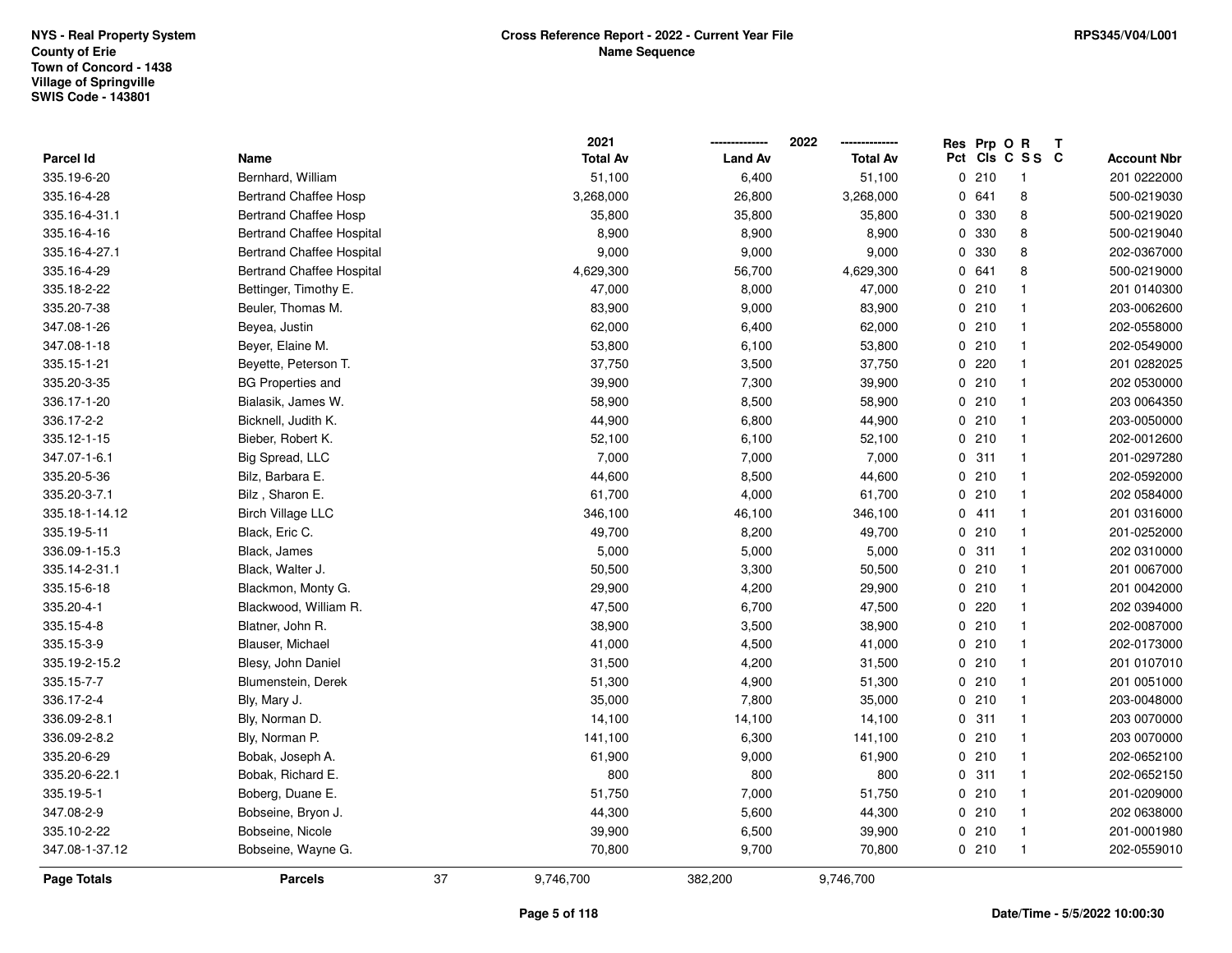|                 |                         |    | 2021            |                | 2022            | Res Prp O R |                 | T |                    |
|-----------------|-------------------------|----|-----------------|----------------|-----------------|-------------|-----------------|---|--------------------|
| Parcel Id       | Name                    |    | <b>Total Av</b> | <b>Land Av</b> | <b>Total Av</b> |             | Pct Cls C S S C |   | <b>Account Nbr</b> |
| 336.14-1-7.11   | Boehmer, Richard P.     |    | 36,700          | 36,700         | 36,700          | 0.311       | $\overline{1}$  |   | 203-0036000        |
| 335.20-3-19     | Bogdan, Amanda E.       |    | 58,700          | 7,300          | 58,700          | 0210        | $\mathbf{1}$    |   | 202-0572000        |
| 336.13-1-17     | Bolt, Mary E.           |    | 41,750          | 5,600          | 41,750          | 0210        | $\mathbf{1}$    |   | 203-0017000        |
| 335.20-1-8      | Bond, Craig A.          |    | 33,000          | 11,000         | 33,000          | 0482        | $\mathbf{1}$    |   | 202 0413000        |
| 335.15-2-23.1   | Bond, Jamie L.          |    |                 | 7,200          | 69,900          | 0210        | $\mathbf{1}$    |   | 202 0073000        |
| 335.18-3-19     | Bonnas, Antoniette J.   |    | 57,900          | 1,600          | 57,900          | 0210        | $\mathbf{1}$    |   |                    |
| 336.13-1-8      | Booth, Cory R.          |    | 45,000          | 7,700          | 45,000          | 0210        | $\mathbf{1}$    |   | 203 0008000        |
| 336.09-1-29     | Booth, Donna M.         |    | 38,500          | 8,400          | 38,500          | 0210        | $\mathbf{1}$    |   | 202 0313300        |
| 335.16-4-14     | Booth, Sarah J.         |    | 62,000          | 6,400          | 62,000          | 0210        | $\mathbf{1}$    |   | 202 0317000        |
| 335.15-7-2      | Borden Lukowski, Benita |    | 35,000          | 4,900          | 35,000          | 0210        | $\mathbf{1}$    |   | 201 0056000        |
| 335.15-8-26     | Borst, Susan M.         |    | 28,300          | 3,900          | 28,300          | 0210        | $\mathbf{1}$    |   | 201 0088000        |
| 336.09-1-36     | Borst, Susan M.         |    | 46,900          | 6,900          | 46,900          | 0210        | $\mathbf{1}$    |   | 202 0306200        |
| 335.20-4-6      | Botsford, Lynn E.       |    | 42,000          | 4,500          | 42,000          | 0210        | $\mathbf{1}$    |   | 202-0389000        |
| 335.20-3-18     | Boundy, Scott           |    | 23,500          | 4,300          | 23,500          | 0210        | $\mathbf{1}$    |   | 202 0573000        |
| 335.20-3-7.21   | Bower, Steven           |    | 52,000          | 6,000          | 52,000          | 0210        | $\mathbf{1}$    |   | 202-0524000        |
| 336.18-2-21     | Boyd, Joseph            |    | 69,100          | 10,800         | 69,100          | 0210        | $\mathbf{1}$    |   |                    |
| 335.12-2-32.2   | Braddock, Mercedes A.   |    | 60,400          | 7,400          | 60,400          | 0210        | $\mathbf{1}$    |   | 202-0211020        |
| 335.19-6-25     | Bradley, Michele        |    | 32,000          | 4,800          | 32,000          | 0210        | $\mathbf{1}$    |   | 201 0228000        |
| 336.17-1-4.211  | Braman, Reed B. II.     |    | 5,000           | 5,000          | 5,000           | 0.311       | $\mathbf{1}$    |   | 203-0056000        |
| 336.17-1-4.22   | Braman, Reed B. II.     |    | 94,000          | 3,300          | 94,000          | 0210        | $\mathbf{1}$    |   | 203-0056000        |
| 335.12-1-46.11  | Bramer, William E.      |    | 21,800          | 3,400          | 21,800          | 0220        | $\mathbf{1}$    |   | 202 0017000        |
| 335.12-1-46.121 | Bramer, William E.      |    | 45,000          | 4,200          | 45,000          | 0210        | $\mathbf{1}$    |   | 202-0016000        |
| 335.12-2-22     | Bramer, William E.      |    | 27,400          | 3,900          | 27,400          | 0220        | $\mathbf{1}$    |   | 202 0033000        |
| 335.15-2-1      | Bramer, William E.      |    | 55,750          | 8,700          | 55,750          | 0411        | $\mathbf{1}$    |   | 202-0439200        |
| 335.16-2-16     | Bramer, William E.      |    | 99,700          | 17,950         | 99,700          | 0481        | $\mathbf{1}$    |   | 202-0340000        |
| 335.12-2-23     | Bramer, Willian E.      |    | 3,900           | 2,900          | 3,900           | 0.312       | $\mathbf{1}$    |   | 202 0032000        |
| 335.20-6-14     | Brand, David            |    | 138,300         | 8,500          | 138,300         | 0210        | $\mathbf{1}$    |   | 203 0062120        |
| 347.08-1-27     | Brecker, Jeffrey J.     |    | 75,500          | 6,100          | 75,500          | 0210        | $\mathbf{1}$    |   | 202 0501010        |
| 347.08-1-21     | Bress, Gregory M.       |    | 73,500          | 6,600          | 73,500          | 0210        | $\mathbf{1}$    |   | 202-0554000        |
| 335.16-4-6      | Bress, Stephanie A.     |    | 39,050          | 5,700          | 47,100          | 0210        | $\mathbf{1}$    |   | 202-0055000        |
| 335.16-1-18.1   | Briggs, Derek L.        |    | 40,200          | 7,600          | 40,200          | 0210        | $\mathbf{1}$    |   | 202-0256000        |
| 335.14-2-13.11  | Brisky, Richard G.      |    | 42,100          | 3,900          | 42,100          | 0210        | $\mathbf{1}$    |   | 201-0078000        |
| 335.12-2-13.1   | Brisley, William R.     |    | 44,400          | 4,000          | 44,400          | 0210        | $\mathbf{1}$    |   | 202 0041000        |
| 335.16-1-7      | Brock, David M.         |    | 39,000          | 6,200          | 39,000          | 0210        | $\mathbf{1}$    |   | 202 0067000        |
| 336.18-1-18     | Broeneman, Eric R       |    | 41,500          | 7,900          | 41,500          | 0210        | $\mathbf{1}$    |   | 203-0038750        |
| 335.16-3-26     | Brogan, David M.        |    | 52,650          | 8,200          | 52,650          | 0210        | $\mathbf{1}$    |   | 202-0355000        |
| 335.18-2-8      | Browka, Christine M.    |    | 39,600          | 5,600          | 39,600          | 0210        | $\mathbf{1}$    |   | 201-0147900        |
| Page Totals     | <b>Parcels</b>          | 37 | 1,741,100       | 265,050        | 1,819,050       |             |                 |   |                    |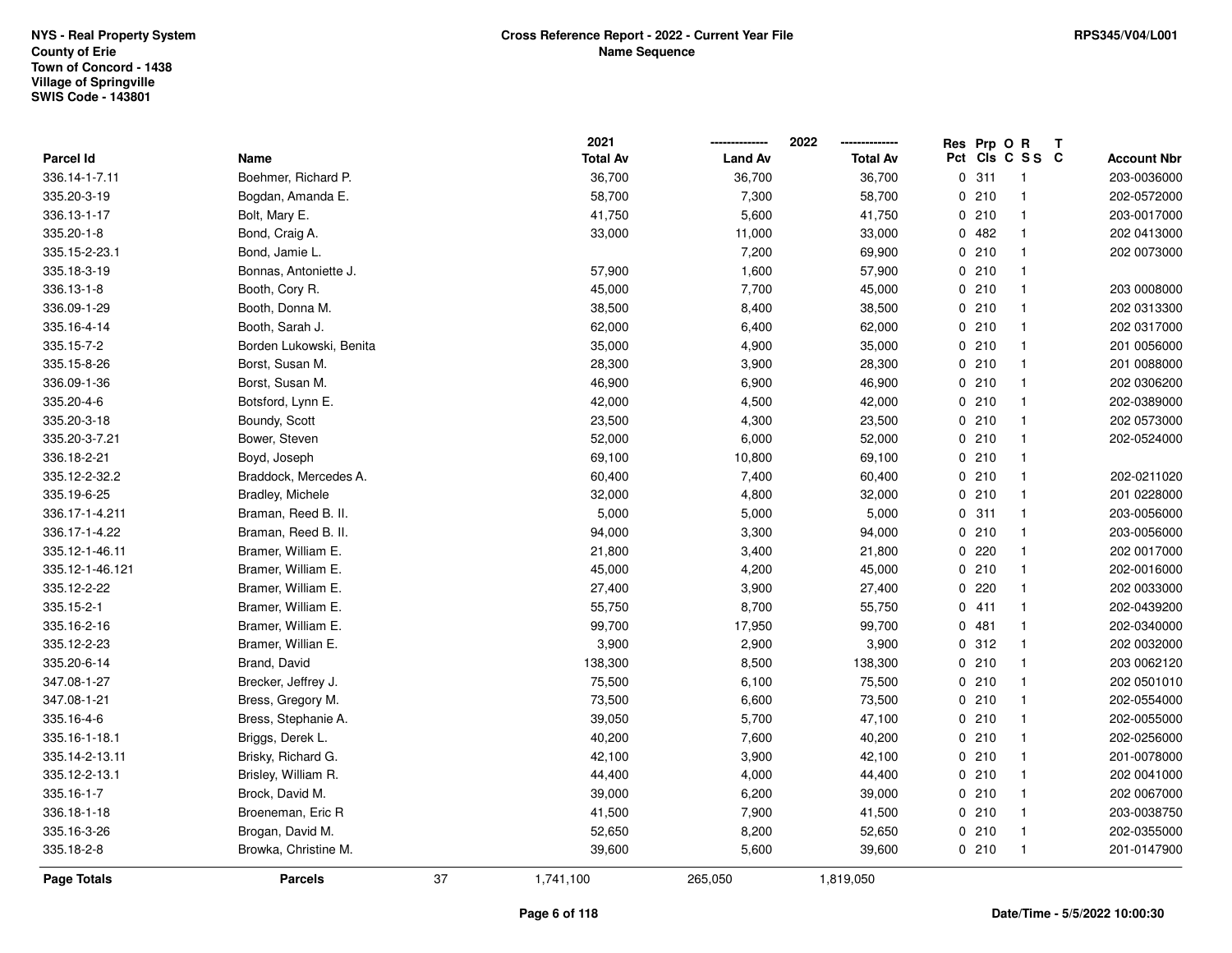|                |                        |    | 2021            |                | 2022            | Res Prp O R |                 | Т |                    |
|----------------|------------------------|----|-----------------|----------------|-----------------|-------------|-----------------|---|--------------------|
| Parcel Id      | Name                   |    | <b>Total Av</b> | <b>Land Av</b> | <b>Total Av</b> |             | Pct Cls C S S C |   | <b>Account Nbr</b> |
| 335.20-5-9     | Brown, Christopher A.  |    | 52,650          | 5,500          | 53,320          | 0210        | $\overline{1}$  |   | 202-0617000        |
| 335.12-1-41    | Brown, Donald K.       |    | 54,400          | 6,600          | 54,400          | 0210        | $\overline{1}$  |   | 202 0023000        |
| 335.19-5-25    | Brown, Elizabeth R     |    | 46,500          | 5,300          | 46,500          | 0210        | $\overline{1}$  |   | 201 0234000        |
| 335.20-3-25.1  | Brown, Parke           |    | 97,000          | 9,800          | 97,000          | 0210        | $\overline{1}$  |   | 202 0567000        |
| 335.19-6-15    | Brown, William L.      |    | 44,500          | 6,900          | 44,500          | 0210        | $\mathbf{1}$    |   | 201-0218000        |
| 335.20-4-4     | Brownell, Rosemary     |    | 92,000          | 8,600          | 92,000          | 0210        | $\mathbf{1}$    |   | 202-0391000        |
| 347.08-1-11    | Bryniarski, Jeffrey L. |    | 56,900          | 9,600          | 58,000          | 0210        | $\overline{1}$  |   | 202-0501005        |
| 347.09-1-1.121 | Buckley, Steven        |    | 46,500          | 10,800         | 64,400          | 0 449       | $\mathbf{1}$    |   | 201-0341050        |
| 335.19-7-5     | Buckley, Steven M.     |    | 31,500          | 6,900          | 31,500          | 50 220      | $\mathbf{1}$    |   | 201-0174000        |
| 335.19-7-26.11 | Buckley, Steven M.     |    | 177,400         | 23,800         | 177,400         | 0 447       | $\overline{1}$  |   | 201-0163000        |
| 335.10-2-3     | Buczek, Christopher A. |    | 61,600          | 6,000          | 61,600          | 0210        | $\overline{1}$  |   | 201-0303200        |
| 335.16-3-32    | Buffum, Samuel A.      |    | 47,100          | 9,200          | 47,100          | 0210        | $\overline{1}$  |   | 202-0278000        |
| 336.09-1-2     | Buhrmaster, Shane      |    | 7,300           | 7,300          | 7,300           | 0.314       | $\mathbf{1}$    |   | 202 0008000        |
| 335.20-2-8     | Bukowski, Norbert R.   |    | 36,200          | 3,800          | 36,200          | 0210        | $\overline{1}$  |   | 202-0508100        |
| 336.14-1-3     | Bunch, Matthew J.      |    | 67,600          | 6,500          | 67,600          | 0210        | $\overline{1}$  |   | 203-0036125        |
| 335.19-5-10    | Buncy, Kevin J.        |    | 59,500          | 6,400          | 59,500          | 0210        | $\mathbf{1}$    |   | 201 0253000        |
| 335.20-1-15    | Buncy, Kevin J.        |    | 39,150          | 4,400          | 39,150          | 50 481      | $\mathbf{1}$    |   | 202-0404000        |
| 335.20-7-6     | Burdick, Susan B.      |    | 67,500          | 6,500          | 68,700          | 0210        | $\overline{1}$  |   | 203-0064150        |
| 347.08-1-1     | Burgard, Benjamin R.   |    | 44,900          | 7,200          | 44,900          | 0210        | $\overline{1}$  |   | 202 0505000        |
| 335.10-2-45    | Burgard, George B.     |    | 79,950          | 7,000          | 79,950          | 0210        | $\mathbf{1}$    |   |                    |
| 347.07-1-10    | Burger, Steven Lloyd   |    | 65,300          | 8,200          | 65,300          | 0210        | $\overline{1}$  |   | 201-0297100        |
| 335.10-1-1     | Burke, Thomas J.       |    | 81,000          | 6,400          | 81,000          | 0210        | $\overline{1}$  |   | 201 0001350        |
| 336.09-1-28    | Burkhalter, Bruce      |    | 55,800          | 6,800          | 55,800          | 0210        | $\mathbf{1}$    |   | 202-0313150        |
| 347.08-1-47    | Burkley, Gerald E. Sr. |    | 41,100          | 6,100          | 41,100          | 0210        | $\mathbf{1}$    |   | 202-0546000        |
| 335.18-2-3     | Burn, Phillip          |    | 45,100          | 6,100          | 45,100          | 0210        | $\overline{1}$  |   | 201-0136050        |
| 336.13-1-18    | Burn, Rita             |    | 53,300          | 6,700          | 53,300          | 0210        | $\mathbf{1}$    |   | 203-0018000        |
| 335.10-1-6     | Cafferty, James V.     |    | 68,500          | 8,100          | 78,200          | 0210        | $\overline{1}$  |   | 201 0001825        |
| 335.20-7-1.1   | Caimano, Janine M.     |    | 59,400          | 9,100          | 59,400          | 0210        | $\mathbf{1}$    |   | 203 0063000        |
| 336.17-1-11    | Canavan, William J.    |    | 95,750          | 9,900          | 95,750          | 0210        | $\overline{1}$  |   | 203 0056065        |
| 335.19-6-29    | Capanyola, James P.    |    | 53,500          | 6,000          | 53,500          | 0210        | $\mathbf{1}$    |   | 201-0241000        |
| 335.12-2-9     | Capanyola, Jeanette C. |    | 48,900          | 5,000          | 48,900          | 0210        | $\mathbf{1}$    |   | 202 0045000        |
| 335.12-1-49    | Capanyola, Magdalen R. |    | 23,000          | 6,100          | 23,000          | 0210        | $\overline{1}$  |   | 202-0014000        |
| 335.16-4-27.2  | Caprow, Steven R.      |    | 90,000          | 15,800         | 90,000          | 0642        | $\overline{1}$  |   |                    |
| 335.20-7-16    | Carlson, Kathleen G.   |    | 73,000          | 8,600          | 73,000          | 0210        | $\overline{1}$  |   | 203-0062503        |
| 335.19-2-16    | Carr, Eric D.          |    | 40,500          | 4,900          | 40,500          | 0210        | $\overline{1}$  |   | 201-0261000        |
| 336.09-1-32    | Carr, Jessica Lynn     |    | 104,500         | 10,200         | 104,500         | 0210        | $\overline{1}$  |   | 202-0298000        |
| 335.15-8-28    | Carroll, Janice        |    | 38,900          | 6,800          | 38,900          | 0210        | $\overline{1}$  |   | 201-0086000        |
| Page Totals    | <b>Parcels</b>         | 37 | 2,247,700       | 288,900        | 2,278,270       |             |                 |   |                    |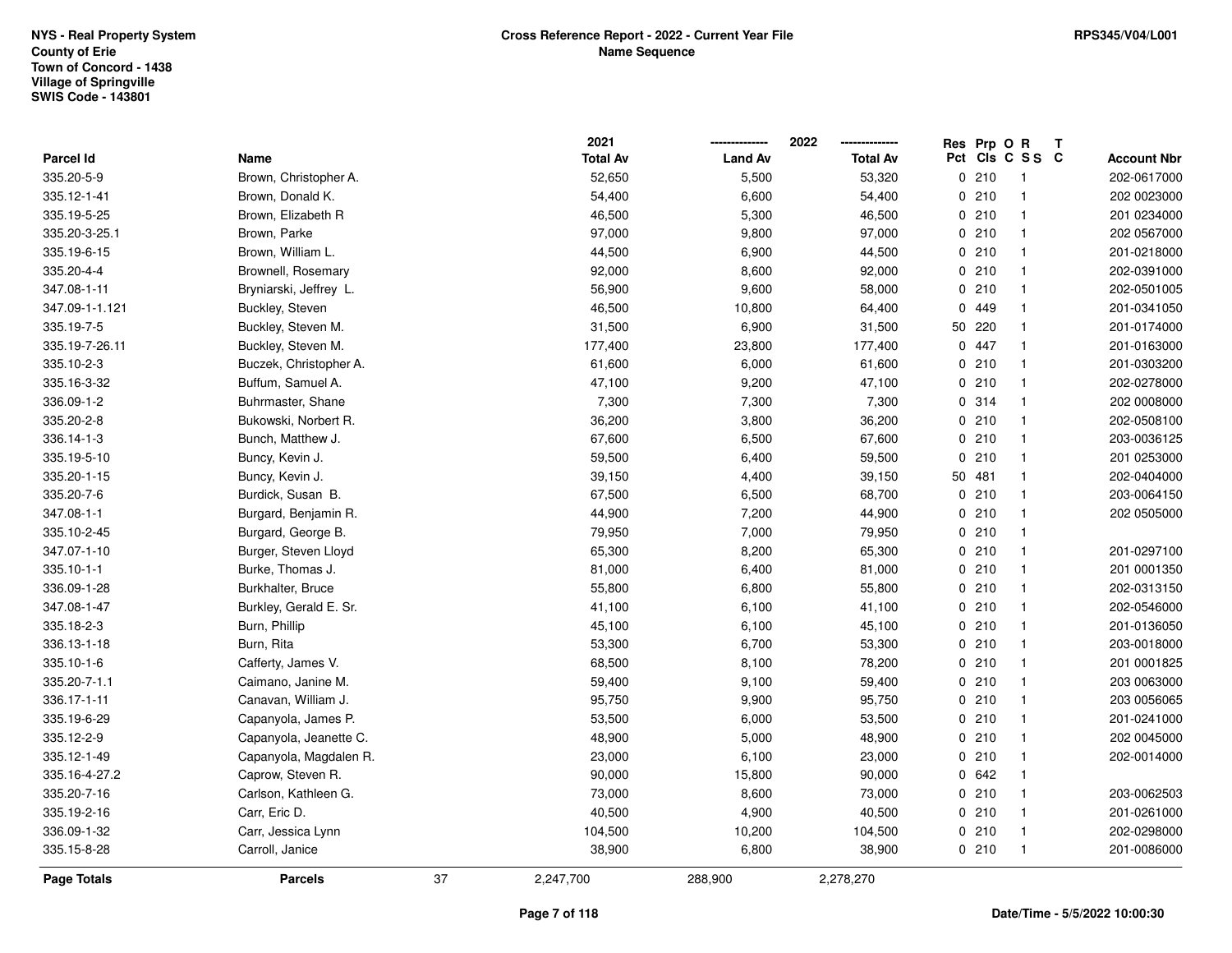|                    |                             |    | 2021            |                | 2022            | Res Prp O R |                 | T |                    |
|--------------------|-----------------------------|----|-----------------|----------------|-----------------|-------------|-----------------|---|--------------------|
| Parcel Id          | Name                        |    | <b>Total Av</b> | <b>Land Av</b> | <b>Total Av</b> |             | Pct Cls C S S C |   | <b>Account Nbr</b> |
| 335.18-3-24        | Carson, Mary Lou            |    | 65,800          | 2,500          | 65,800          | 0210        | $\overline{1}$  |   |                    |
| 335.12-2-6         | Casey, Shaun L.             |    | 40,000          | 5,000          | 40,000          | 0.220       | $\mathbf{1}$    |   | 202 0048000        |
| 335.18-2-30        | Caster, Daniel J.           |    | 50,300          | 6,700          | 50,300          | 0210        | $\mathbf{1}$    |   |                    |
| 335.15-5-2./B      | Catholic Parsonage          |    | 51,100          | $\mathbf 0$    | 51,100          | 0210        | 8               |   | 500-0235000        |
| 335.12-2-30        | <b>CCD PARTNERS LLC</b>     |    | 397,600         | 28,700         | 397,600         | 0411        | $\mathbf{1}$    |   | 202-0211100        |
| 335.15-8-9.1       | Cecala, Cayleen             |    | 21,000          | 5,300          | 21,000          | 0210        | $\mathbf{1}$    |   | 201 0027000        |
| 335.12-2-46        | Cecala, Cayleen R.          |    | 44,300          | 5,300          | 44,300          | 0210        | $\mathbf{1}$    |   | 202-0198000        |
| 335.20-1-9         | Cecala, Shirley             |    | 35,750          | 17,500         | 35,750          | 50 483      | $\mathbf{1}$    |   | 202-0412000        |
| 336.09-2-4./B      | Central Sch Dist #1         |    | 350,200         | $\pmb{0}$      | 350,200         | 0 464       | 8               |   | 500-0249510        |
| 336.09-2-4./A      | Central School Dist #1      |    | 3,244,000       | $\mathbf 0$    | 3,244,000       | 0612        | 8               |   | 500-0203400        |
| 335.12-1-30        | Central School Dst 1        |    | 5,313,850       | 278,200        | 5,313,850       | 0 612       | 8               |   | 500-0213000        |
| 335.12-1-19        | Cerasani, Asa J.            |    | 41,000          | 9,500          | 41,000          | 0210        | $\mathbf{1}$    |   | 202 0194000        |
| 336.09-1-15.2      | Cerrone, Christopher J.     |    | 6,000           | 6,000          | 6,000           | 0.311       | $\mathbf{1}$    |   | 202 0310000        |
| 336.09-1-16.12     | Cerrone, Christopher J.     |    | 130,100         | 7,700          | 130,100         | 0210        | $\mathbf{1}$    |   | 202-0311000        |
| 335.20-4-19        | Certis, Edward F.           |    | 36,900          | 4,900          | 36,900          | 0210        | $\mathbf{1}$    |   | 202-0606000        |
| 335.16-4-30        | <b>Chaffee Nursing Home</b> |    | 1,783,369       | 79,900         | 1,783,369       | 0 642       | 8               |   | 500-0219010        |
| 336.13-1-24        | Chamberland, Heidi A.       |    | 50,800          | 6,900          | 50,800          | 0210        | $\mathbf{1}$    |   | 203-0023000        |
| 335.15-7-14        | Chamberlin, Alan            |    | 56,600          | 4,500          | 56,600          | 0210        | $\mathbf{1}$    |   | 201 0104000        |
| 335.19-7-1         | Chamberlin, Deborah M.      |    | 35,000          | 9,000          | 35,000          | 0210        | $\mathbf{1}$    |   | 201 0178000        |
| 335.19-2-7.2       | <b>CHAMIR Realty LLC</b>    |    | 60,300          | 5,000          | 60,300          | 0210        | $\mathbf{1}$    |   | 201-0115000        |
| 335.14-2-1         | Chatterton, Arthur R.       |    | 1,150           | 1,150          | 1,150           | 0.311       | $\mathbf{1}$    |   | 201-0001055        |
| 335.20-2-7         | Cherry, Gail L.             |    | 35,000          | 4,900          | 35,000          | 0210        | $\mathbf{1}$    |   | 202 0508000        |
| 335.15-6-9         | Christian & Missionary      |    | 4,050           | 4,050          | 4,050           | 0 438       | 8               |   | 201-0267000        |
| 335.15-6-10        | Christian Miss All Sc       |    | 219,800         | 22,900         | 219,800         | 0620        | 8               |   | 500-0220000        |
| 336.17-1-25        | Cirbus, Paul D.             |    | 68,200          | 5,700          | 68,200          | 0210        | $\mathbf{1}$    |   | 203 0067000        |
| 347.07-1-6.2       | Clark, Andrew               |    | 84,600          | 6,700          | 84,600          | 0210        | $\mathbf{1}$    |   | 201-0297280        |
| 347.08-1-49.11     | Clark, Arthur A.            |    | 88,000          | 6,500          | 88,000          | 0210        | $\mathbf{1}$    |   | 202-0544000        |
| 335.12-1-29.1      | Clark, Jordan R.            |    | 45,900          | 7,400          | 45,900          | 0210        | $\mathbf{1}$    |   | 202-0186000        |
| 335.15-1-5         | Clark, Keith J.             |    | 49,300          | 8,500          | 49,300          | 0210        | $\overline{1}$  |   | 201-0017500        |
| 335.19-5-28        | Clark, Max A.               |    | 66,500          | 5,600          | 66,500          | 0210        | $\mathbf{1}$    |   | 201-0237000        |
| 335.19-4-43        | Clark, Robert J.            |    | 39,800          | 4,200          | 39,800          | 0210        | $\mathbf{1}$    |   | 202 0450000        |
| 335.15-4-2         | Clay, Doris                 |    | 38,000          | 4,900          | 38,000          | 0210        | $\mathbf{1}$    |   | 202 0092500        |
| 335.19-2-2         | Clay, John A.               |    | 21,050          | 7,500          | 21,050          | 50 483      | $\mathbf{1}$    |   | 201 0160000        |
| 335.12-2-18        | Cobo, Dennis R.             |    | 43,800          | 5,000          | 43,800          | 0210        | $\mathbf{1}$    |   | 202-0038000        |
| 335.12-1-14        | Cobo, Dennis R. Jr.         |    | 50,400          | 6,100          | 50,400          | 0210        | $\mathbf{1}$    |   | 202-0011000        |
| 335.14-2-28        | Cobo, Dennis R. Jr.         |    | 31,000          | 5,500          | 31,000          | 0210        | $\mathbf{1}$    |   | 201-0070000        |
| 335.20-6-16.1      | Cocca, William P.           |    | 83,500          | 8,600          | 83,500          | 0210        | $\overline{1}$  |   | 203-0062100        |
| <b>Page Totals</b> | <b>Parcels</b>              | 37 | 12,784,019      | 597,800        | 12,784,019      |             |                 |   |                    |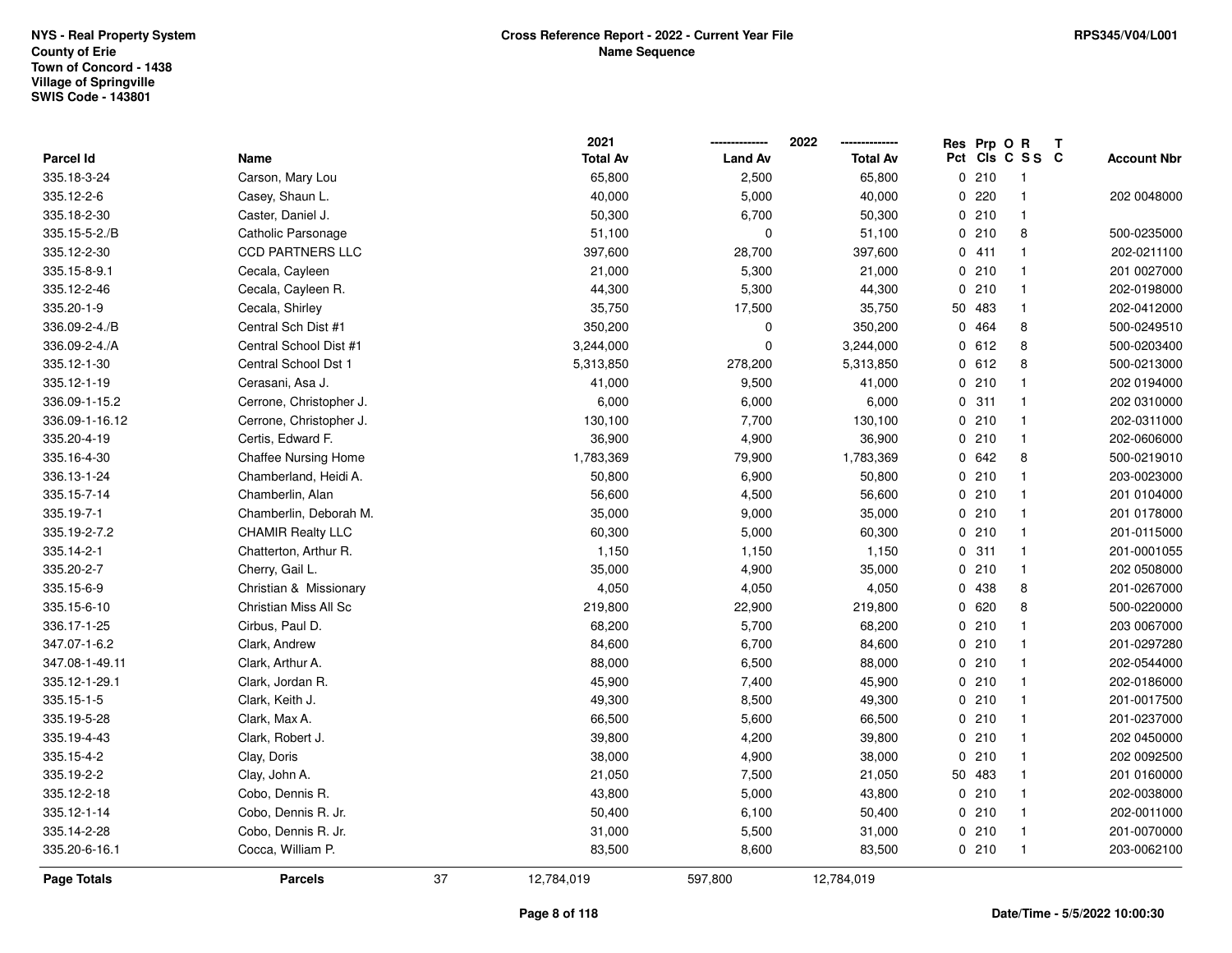|                 |                                   |    | 2021            |                | 2022            | Res Prp O R |                 | Т |                    |
|-----------------|-----------------------------------|----|-----------------|----------------|-----------------|-------------|-----------------|---|--------------------|
| Parcel Id       | Name                              |    | <b>Total Av</b> | <b>Land Av</b> | <b>Total Av</b> |             | Pct Cls C S S C |   | <b>Account Nbr</b> |
| 347.08-1-45     | Cochran, Michael S.               |    | 107,000         | 6,500          | 107,000         | 0210        | $\overline{1}$  |   | 202 0566000        |
| 335.20-3-29     | Coffee, Chelsey M.                |    | 37,000          | 5,000          | 37,000          | 0210        | $\overline{1}$  |   | 202 0536000        |
| 335.12-2-4.112  | Coffee, Patrick E.                |    | 66,000          | 3,600          | 66,000          | 0210        | $\overline{1}$  |   | 202 0050010        |
| 335.19-4-32     | Cohoon, Gerald L.                 |    | 63,000          | 8,700          | 63,000          | 0210        | $\overline{1}$  |   | 201-0244030        |
| 335.16-1-49.1   | Colern, William M.                |    | 47,400          | 3,800          | 47,400          | 0210        | $\mathbf{1}$    |   | 202-0225000        |
| 335.15-4-3      | Colin C Hart Dev Co Inc           |    | 53,400          | 6,900          | 53,400          | 0220        | $\overline{1}$  |   | 202-0092000        |
| 335.19-2-4.1    | Colin C Hart Dev Co Inc           |    | 70,000          | 10,200         | 70,000          | 0.280       | $\overline{1}$  |   | 201 0117050        |
| 335.19-4-20     | Colin C. Hart Development         |    | 47,800          | 6,900          | 47,800          | 0 230       | $\mathbf{1}$    |   | 202 0481000        |
| 335.16-2-26     | Collesano, Philip M.              |    | 82,700          | 19,700         | 82,700          | 0.421       | $\mathbf{1}$    |   | 202-0335000        |
| 335.12-1-21     | Colligan, Robert                  |    | 47,600          | 6,700          | 47,600          | 0210        | $\overline{1}$  |   | 202-0192000        |
| 335.20-3-26.1   | Collins, Tamara L.                |    | 65,800          | 7,200          | 65,800          | 0210        | $\overline{1}$  |   | 202-0537200        |
| 336.13-1-36.112 | Colonial Partnership              |    | 95,000          | 28,000         | 95,000          | 0411        | $\mathbf{1}$    |   |                    |
| 335.16-3-6      | Commerford, Mary                  |    | 32,800          | 6,600          | 32,800          | 0210        | $\mathbf{1}$    |   | 202 0062000        |
| 335.16-3-7.2    | Commerford, Mary M.               |    | 1,300           | 1,300          | 1,300           | 0.310       | $\overline{1}$  |   | 202-0061000        |
| 335.12-2-31.2   | Community, Partnership            |    | 460,000         | 27,300         | 460,000         | 0411        | $\mathbf{1}$    |   | 202 0211115        |
| 335.16-1-30.21  | <b>Concord Historical Society</b> |    | 112,500         | 15,400         | 112,500         | 0681        | 8               |   | 500-0202350        |
| 335.10-2-32.1   | Conklin, Steven R.                |    | 81,200          | 12,000         | 81,200          | 0210        | $\mathbf{1}$    |   | 201 0001009        |
| 347.07-1-15.2   | Conklin, Steven R.                |    | 2,450           | 2,450          | 2,450           | 0.311       | $\overline{1}$  |   | 201 0296010        |
| 335.18-2-16     | Conner, Dylan S.                  |    | 47,200          | 6,000          | 47,200          | 0210        | $\overline{1}$  |   | 201 0143045        |
| 335.19-6-22     | Connors, Bernard R.               |    | 46,000          | 6,500          | 46,000          | 0210        | $\overline{1}$  |   | 201 0224000        |
| 335.14-1-12.12  | Conroy, Ryan                      |    | 75,700          | 6,900          | 75,700          | 0210        | $\overline{1}$  |   | 201 0315000        |
| 335.10-2-29     | Cook, Laurence P.                 |    | 92,100          | 10,400         | 92,100          | 0210        | $\overline{1}$  |   | 201-0001005        |
| 335.18-2-18     | Cook, Susan M.                    |    | 49,100          | 6,200          | 49,100          | 0210        | $\mathbf{1}$    |   | 201-0144010        |
| 335.12-2-29     | Cooney, Maureen M.                |    | 56,000          | 6,500          | 56,000          | 0210        | $\mathbf{1}$    |   | 202 0212000        |
| 335.15-1-20     | Coons, Mary L.                    |    | 39,500          | 5,200          | 39,500          | 0210        | $\overline{1}$  |   | 201-0023000        |
| 335.19-5-16     | Corcimiglia, Jeremy               |    | 39,500          | 4,600          | 39,500          | 0210        | $\mathbf{1}$    |   | 201-0238000        |
| 335.20-6-18.2   | Corcimiglia, Steven G.            |    | 54,550          | 6,000          | 54,550          | 0210        | $\overline{1}$  |   |                    |
| 335.20-6-9      | Cordaro, Keith                    |    | 80,100          | 9,300          | 80,100          | 0210        | $\overline{1}$  |   | 203-0060000        |
| 335.20-6-6      | Costich, James D.                 |    | 59,500          | 4,900          | 59,500          | 0210        | $\overline{1}$  |   | 202 0375000        |
| 347.08-1-33     | County Of Erie                    |    | 450             | 450            | 450             | 0.311       | 8               |   | 202 0501090        |
| 335.19-3-12     | Crafty Situations, LLC            |    | 40,800          | 4,800          | 40,800          | 0 230       | $\mathbf{1}$    |   | 202-0422000        |
| 336.18-1-9      | Cranston, Charles J.              |    | 55,300          | 8,200          | 55,300          | 0210        | $\overline{1}$  |   | 203-0038300        |
| 336.09-1-18     | Cranston, Donna R.                |    | 58,950          | 6,500          | 58,950          | 0210        | $\overline{1}$  |   | 202-0313100        |
| 335.19-4-23     | Cranston, Edward S.               |    | 74,400          | 8,400          | 74,400          | 0210        | $\overline{1}$  |   | 201 0244050        |
| 335.19-1-6      | Crawford, Michael F.              |    | 43,900          | 4,400          | 43,900          | 0210        | $\overline{1}$  |   | 201-0129000        |
| 335.19-7-19     | Crawley, Lawrence M.              |    | 34,050          | 4,900          | 34,050          | 0210        | $\overline{1}$  |   | 201-0185000        |
| 335.20-7-32     | Crawley, Lawrence M.              |    | 56,400          | 7,500          | 56,400          | 0210        | $\overline{1}$  |   | 203 0062150        |
| Page Totals     | <b>Parcels</b>                    | 37 | 2,476,450       | 295,900        | 2,476,450       |             |                 |   |                    |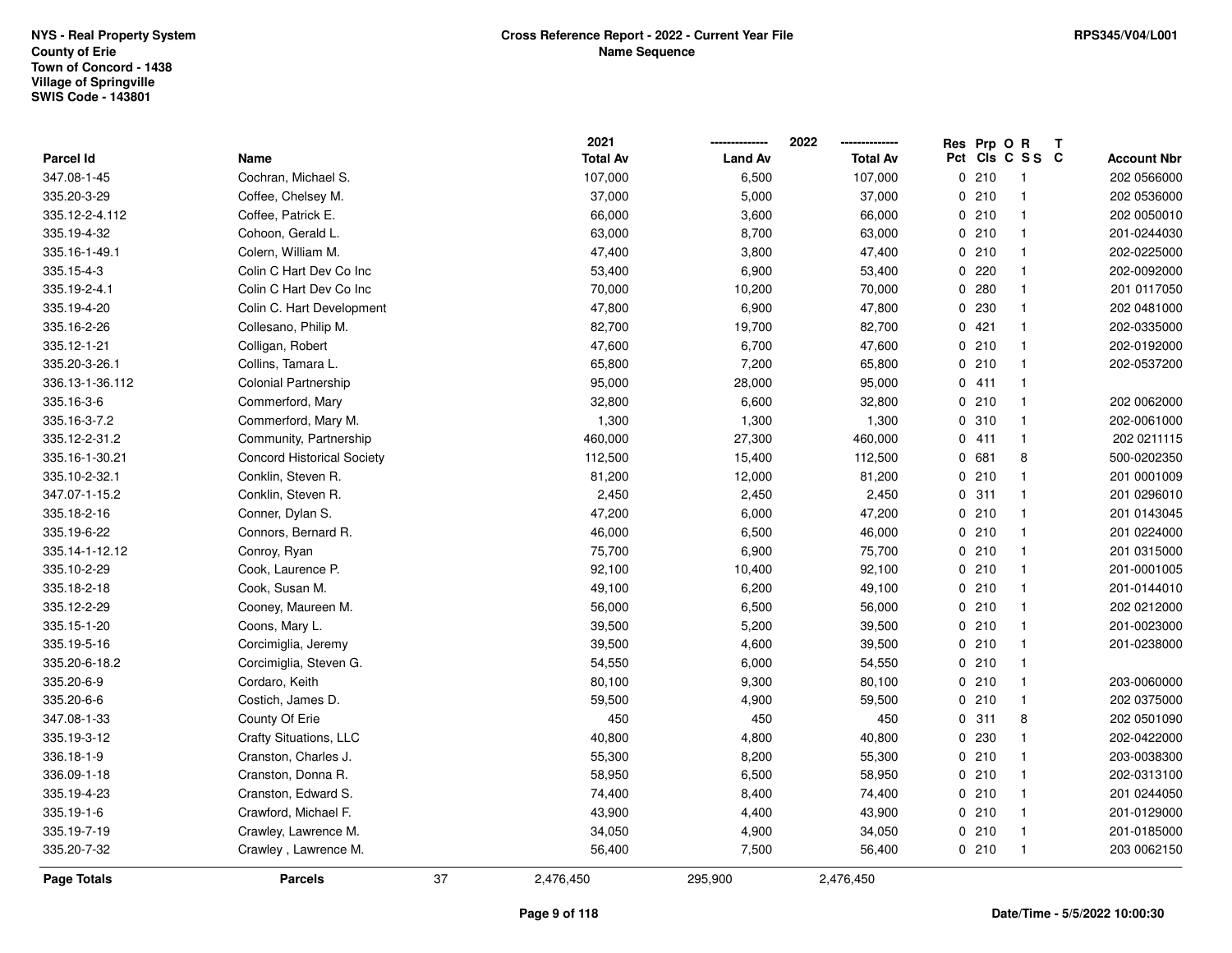|                    |                                |    | 2021            |                | 2022            | Res Prp O R |                 | $\mathbf{T}$ |                    |
|--------------------|--------------------------------|----|-----------------|----------------|-----------------|-------------|-----------------|--------------|--------------------|
| Parcel Id          | Name                           |    | <b>Total Av</b> | <b>Land Av</b> | <b>Total Av</b> |             | Pct Cls C S S C |              | <b>Account Nbr</b> |
| 335.15-2-19        | Crone, Philip J. Jr.           |    | 45,250          | 4,800          | 45,250          | 0210        | $\mathbf{1}$    |              | 202-0077000        |
| 335.14-2-25        | Crotty, Timothy P.             |    | 49,100          | 5,500          | 49,100          | 0210        | $\mathbf{1}$    |              | 201-0072000        |
| 335.16-4-38        | <b>Crotty Anne</b>             |    | 25,600          | 5,500          | 25,600          | 0210        | -1              |              | 202 0302000        |
| 336.09-1-26        | Cudaback, Susan Marie          |    | 57,900          | 7,600          | 57,900          | 0210        | $\mathbf{1}$    |              | 202-0312650        |
| 335.20-5-33        | Cudney, Craig R.               |    | 58,900          | 6,900          | 58,900          | 0210        | $\mathbf{1}$    |              | 202-0595000        |
| 335.20-3-30        | Culver, Gregory L.             |    | 43,900          | 4,900          | 43,900          | 0210        | $\mathbf{1}$    |              | 202 0535000        |
| 335.16-2-3         | Cutting Edge Cabinetry &       |    | 7,200           | 7,200          | 7,200           | 0 330       | $\mathbf{1}$    |              | 202-0136000        |
| 335.16-2-5         | Cutting Edge Cabinetry &       |    | 29,200          | 7,900          | 29,200          | 0 485       | $\mathbf{1}$    |              | 202-0135000        |
| 335.19-3-13        | Cymerman Holdings, LLC         |    | 109,100         | 22,500         | 109,100         | 0472        | $\mathbf{1}$    |              | 202 0421000        |
| 335.19-6-5.1       | Czechowski, Bernard C.         |    | 33,100          | 3,500          | 33,100          | 0210        | $\mathbf{1}$    |              | 201-0194000        |
| 335.20-1-23        | Czechowski, John               |    | 24,600          | 5,400          | 24,600          | 0.484       | $\mathbf{1}$    |              | 202 0517000        |
| 335.20-1-32        | Czora, Donna                   |    | 32,000          | 8,300          | 32,000          | 0210        | $\mathbf{1}$    |              | 202 0487000        |
| 335.15-6-5         | Czora-Golabek, Hollis K.       |    | 46,300          | 7,200          | 46,300          | 0210        | $\mathbf{1}$    |              | 201-0010000        |
| 335.19-1-15        | Czyrny, Lorraine               |    | 32,000          | 6,800          | 32,000          | 0 230       | $\mathbf{1}$    |              | 201 0119500        |
| 335.19-1-17        | Czyrny, Lorraine               |    | 28,300          | 3,900          | 28,300          | 0.482       | $\mathbf{1}$    |              | 201 0118000        |
| 336.17-1-8.212     | Dains, David M.                |    | 83,100          | 8,000          | 83,100          | 0210        | $\mathbf{1}$    |              | 203-0054008        |
| 336.17-1-22        | Dains, Dennis M.               |    | 79,000          | 6,800          | 79,000          | 0210        | $\mathbf{1}$    |              | 203 0065100        |
| 335.12-1-11        | Dains, Delbert M.              |    | 50,200          | 7,300          | 50,200          | 0210        | $\mathbf{1}$    |              | 202-0010450        |
| 347.09-1-1.122     | Darling, Robert O.             |    | 45,800          | 9,200          | 45,800          | 0.485       | $\mathbf{1}$    |              | 201-0341050        |
| 336.13-1-14.1      | Dash, Allan D.                 |    | 47,300          | 9,100          | 47,300          | 0210        | $\mathbf{1}$    |              | 203-0014000        |
| 335.15-4-23        | Dash, Maureen E.               |    | 38,000          | 5,000          | 38,000          | 0220        | $\mathbf{1}$    |              | 202-0115000        |
| 335.15-8-19.2      | Dave&Lisa Williams Entrprs LLC |    | 61,700          | 12,000         | 61,700          | 0 464       | $\mathbf{1}$    |              |                    |
| 335.14-2-15.1      | Davidson, Paul W.              |    | 82,900          | 9,800          | 82,900          | $0$ 220     | $\mathbf{1}$    |              | 201-0065000        |
| 335.20-5-6         | Davie, Derek Ryan              |    | 51,300          | 7,200          | 51,300          | 0210        | $\mathbf{1}$    |              | 202 0619000        |
| 335.20-5-3         | Davie, Rodney                  |    | 49,900          | 6,900          | 49,900          | 0220        | $\mathbf{1}$    |              | 202-0622000        |
| 335.20-6-18.131    | Davie, Rodney                  |    | 67,100          | 12,300         | 67,100          | 0210        | $\mathbf{1}$    |              |                    |
| 335.16-3-1         | Davie, Rodney L.               |    | 45,800          | 5,900          | 45,800          | 0210        | $\overline{1}$  |              | 202-0066000        |
| 335.19-4-31        | Davie, Rodney L.               |    | 31,900          | 5,300          | 31,900          | $0$ 220     | $\mathbf{1}$    |              | 201 0227000        |
| 335.19-4-26        | Davies, Candy A.               |    | 6,400           | 6,400          | 6,400           | 0.311       | $\mathbf{1}$    |              | 201-0244130        |
| 335.15-4-27        | Davies, Joan B.                |    | 38,500          | 6,100          | 38,500          | 0220        | $\mathbf{1}$    |              | 202-0111000        |
| 335.10-1-16        | Davies, Paul F. III.           |    | 75,200          | 11,500         | 75,200          | 0210        | $\mathbf{1}$    |              | 201-0002000        |
| $335.11 - 1 - 4$   | Davis, Marissa L.              |    | 60,100          | 5,900          | 60,100          | 0210        | $\mathbf{1}$    |              | 202-0002250        |
| 347.08-1-42        | Debo, John H.                  |    | 50,000          | 7,300          | 50,000          | 0210        | $\mathbf{1}$    |              | 202 0563000        |
| 335.10-3-10        | DeCarlo, Elizabeth R.          |    | 91,900          | 7,500          | 91,900          | 0210        | $\mathbf{1}$    |              |                    |
| 336.18-1-6         | Decker, Barry C.               |    | 65,150          | 9,800          | 65,150          | 0210        | $\mathbf{1}$    |              | 203-0040100        |
| 336.17-1-19        | Delasandro, Andrew J.          |    | 75,800          | 8,500          | 75,800          | 0210        | $\mathbf{1}$    |              | 203 0064310        |
| 335.20-6-15.1      | Dell, Dustin                   |    | 82,100          | 8,500          | 82,100          | 0210        | $\overline{1}$  |              | 203-0062110        |
| <b>Page Totals</b> | <b>Parcels</b>                 | 37 | 1,901,600       | 284,200        | 1,901,600       |             |                 |              |                    |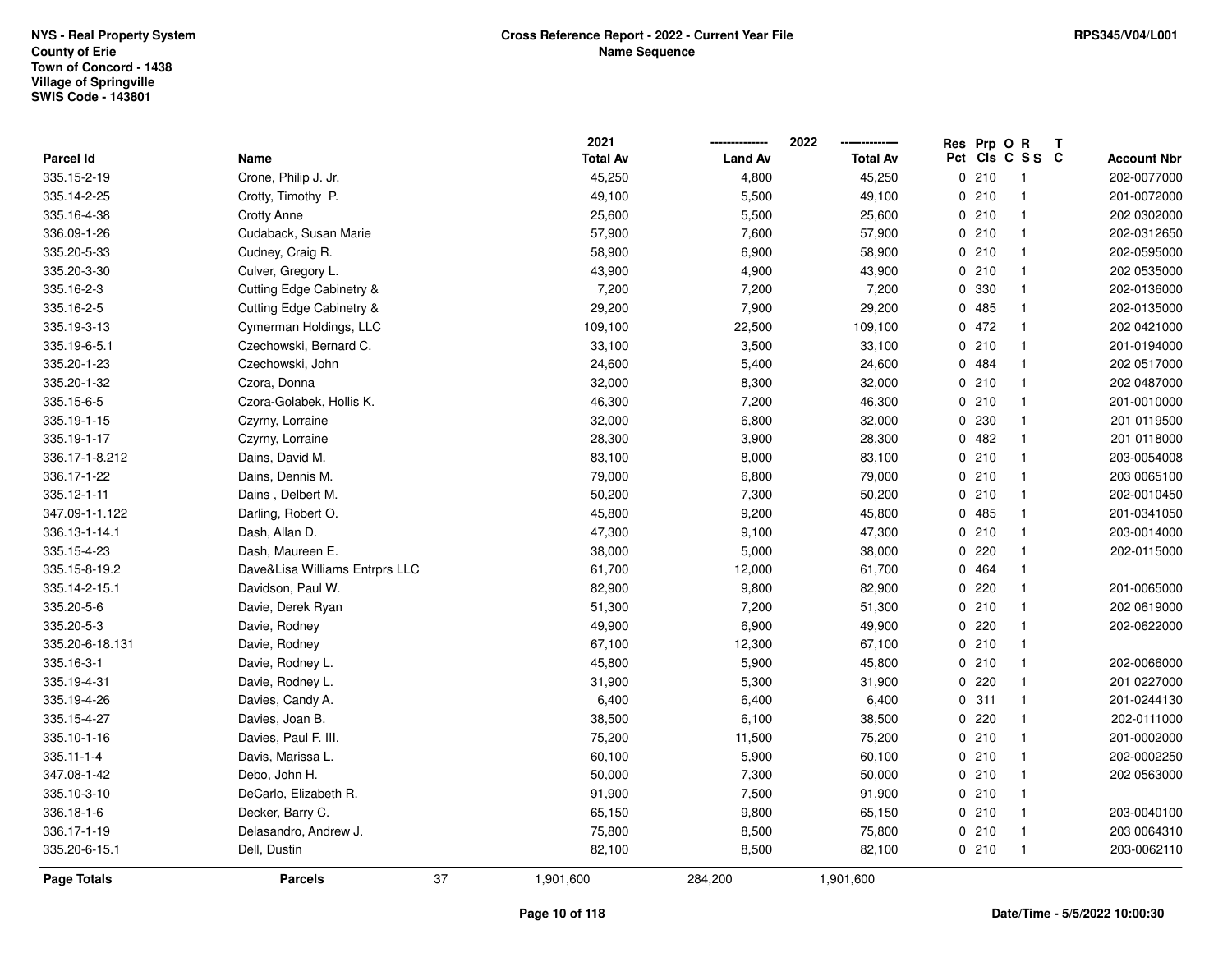|                |                               |    | 2021            |                | 2022            |     | Res Prp O R |              | T |                    |
|----------------|-------------------------------|----|-----------------|----------------|-----------------|-----|-------------|--------------|---|--------------------|
| Parcel Id      | Name                          |    | <b>Total Av</b> | <b>Land Av</b> | <b>Total Av</b> | Pct |             | CIs C S S C  |   | <b>Account Nbr</b> |
| 335.20-2-19    | Dennehy, Kathryn              |    | 29,100          | 4,300          | 29,100          |     | 0210        | -1           |   | 202-0494000        |
| 335.15-1-9     | Depue, Joann                  |    | 42,900          | 6,900          | 42,900          |     | 0210        | $\mathbf{1}$ |   | 201 0005000        |
| 335.20-7-41    | Dewald, Daniel D.             |    | 1,200           | 1,200          | 1,200           |     | 0.311       | $\mathbf{1}$ |   |                    |
| 335.10-2-28.2  | Dewald, Michael J.            |    | 44,500          | 2,000          | 44,500          |     | 0210        | $\mathbf{1}$ |   |                    |
| 347.08-2-3     | Dewey, Doris                  |    | 47,000          | 8,300          | 47,000          |     | 0210        | $\mathbf{1}$ |   | 202 0642000        |
| 336.09-1-20    | Dickinson, Thomas Charles Jr. |    | 45,400          | 8,000          | 45,400          |     | 0210        | $\mathbf{1}$ |   | 202-0313000        |
| 335.20-7-37    | Diehl, Richard V. Sr.         |    | 99,400          | 11,000         | 100,240         |     | 0210        | $\mathbf{1}$ |   | 203-0062040        |
| 335.16-1-47    | Dimpfl, Richard F.            |    | 52,000          | 9,600          | 52,000          |     | 0.220       | $\mathbf{1}$ |   | 202 0226100        |
| 335.15-3-1     | Dinse, Amanda Lynn            |    | 45,900          | 6,800          | 45,900          |     | 0210        | $\mathbf{1}$ |   | 202-0027000        |
| 347.07-1-24    | Dinse, Thomas E.              |    | 47,300          | 7,300          | 47,300          |     | 0.220       | $\mathbf{1}$ |   | 201-0294000        |
| 335.16-1-15    | DiSalvo, Michael C.           |    | 34,000          | 4,300          | 34,000          |     | 0210        | $\mathbf{1}$ |   | 202 0259000        |
| 335.19-6-9     | <b>Dist-National Fuel Gas</b> |    | 900             | 900            | 900             |     | 0 330       | 6            |   | 300 0202575        |
| 335.20-1-22./A | <b>Dist-National Fuel Gas</b> |    | 3,400           | 3,400          | 3,400           |     | 0 873       | 6            |   | 300 0202550        |
| 555.00-11-1    | <b>Dist-National Fuel Gas</b> |    | 380,256         | 0              | 357,369         |     | 0861        | 5            |   | 640 0202000        |
| 666.00-11-1    | <b>Dist-National Fuel Gas</b> |    | 385,351         | 0              | 385,351         |     | 0 885       | 6            |   | 300 0202500        |
| 335.16-2-20    | DJ2 Properties, LLC           |    | 76,700          | 17,300         | 76,700          |     | 0.482       | $\mathbf{1}$ |   | 202 0246100        |
| 347.06-1-11.12 | <b>DMJM Properties Inc</b>    |    | 108,000         | 8,900          | 108,000         |     | 0 484       | $\mathbf{1}$ |   |                    |
| 347.05-1-4.1   | DMJM Properties Inc.          |    | 137,800         | 34,300         | 137,800         |     | 0421        | $\mathbf{1}$ |   | 201 0326000        |
| 335.16-4-35    | Dolce, Nicholas R.            |    | 64,500          | 8,500          | 64,500          |     | 0210        | $\mathbf{1}$ |   | 202-0359000        |
| 335.15-1-3     | Dollas, Elizabeth V.          |    | 49,200          | 8,000          | 49,200          |     | 0210        | $\mathbf{1}$ |   | 201-0017100        |
| 335.20-4-5     | Domes, Justin W.              |    | 67,100          | 22,000         | 67,100          |     | 0210        | $\mathbf 1$  |   | 202-0390000        |
| 335.19-4-41.1  | Domes, Timothy A.             |    | 38,400          | 5,500          | 38,400          |     | 0210        | $\mathbf{1}$ |   | 202-0452000        |
| 335.20-7-3     | Domst, Nathaniel              |    | 68,600          | 8,000          | 68,600          |     | 0210        | $\mathbf{1}$ |   | 203-0064000        |
| 335.20-4-23    | Donahue, Jonathan M.          |    | 47,700          | 7,800          | 47,700          |     | 0210        | $\mathbf{1}$ |   | 202-0590000        |
| 335.18-3-11    | Donhauser, Marjorie A.        |    | 48,700          | 1,600          | 48,700          |     | 0210        | $\mathbf{1}$ |   |                    |
| 335.18-3-18    | Donhauser, Ronald E.          |    | 57,900          | 1,600          | 57,900          |     | 0210        | $\mathbf{1}$ |   |                    |
| 335.19-2-24    | Doty, Charlotte H.            |    | 33,000          | 4,100          | 33,000          |     | 0210        | $\mathbf{1}$ |   | 201-0200000        |
| 335.18-3-7     | Douglas R & Patricia A        |    | 57,900          | 1,600          | 57,900          |     | 0210        | $\mathbf 1$  |   |                    |
| 335.20-5-1     | Downing, Jason A.             |    | 77,000          | 9,000          | 77,000          |     | 0210        | $\mathbf{1}$ |   | 202 0624000        |
| 336.13-1-10    | Drake, Clyde M.               |    | 66,500          | 8,400          | 66,500          |     | 0210        | $\mathbf{1}$ |   | 203-0010000        |
| 335.20-5-7     | Draper, Michael R.            |    | 61,000          | 4,200          | 61,000          |     | 0210        | $\mathbf{1}$ |   | 202 0619200        |
| 335.16-3-23.1  | Drenning, James Clyde         |    | 34,900          | 4,000          | 34,900          |     | 0210        | $\mathbf{1}$ |   | 202 0358000        |
| 335.20-2-10    | Drozd, Philip                 |    | 54,500          | 6,600          | 54,500          |     | 0210        | $\mathbf{1}$ |   | 202 0539000        |
| 335.20-7-35    | Dudley, Charlotte J.          |    | 77,600          | 10,000         | 77,600          |     | 0210        | $\mathbf{1}$ |   | 203-0062190        |
| 336.13-1-25    | Dudzic, William               |    | 50,800          | 6,900          | 50,800          |     | 0210        | $\mathbf{1}$ |   | 203-0024000        |
| 335.16-1-13    | Duffett, April V.             |    | 39,900          | 5,200          | 39,900          |     | 0210        | $\mathbf{1}$ |   | 202-0261000        |
| 335.10-3-2     | Duffy, Corey J.               |    | 56,200          | 8,000          | 56,200          |     | 0210        | $\mathbf{1}$ |   |                    |
| Page Totals    | <b>Parcels</b>                | 37 | 2,632,507       | 265,500        | 2,610,460       |     |             |              |   |                    |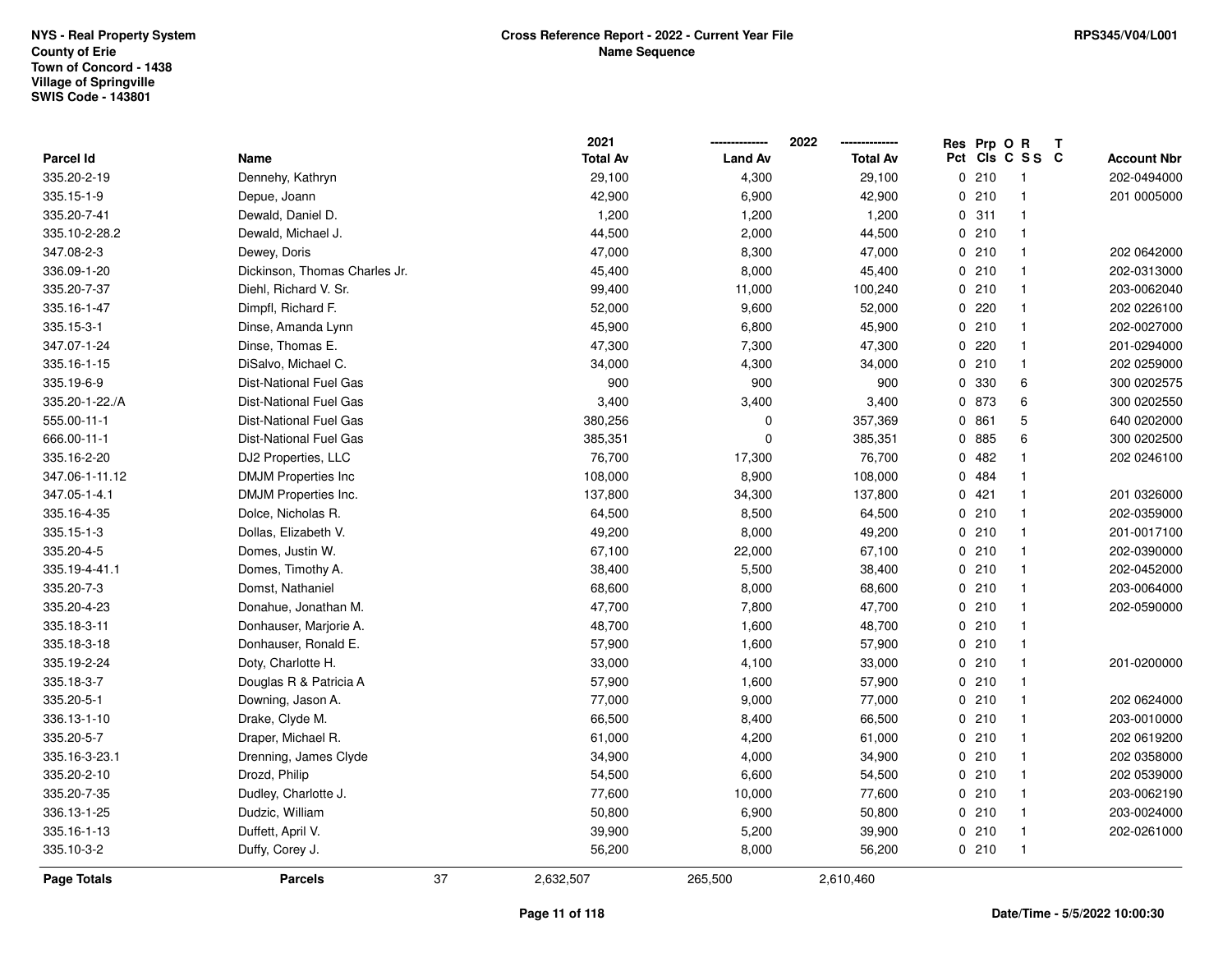|                  |                             |    | 2021            |                | 2022            | Res Prp O R |                 | Т |                    |
|------------------|-----------------------------|----|-----------------|----------------|-----------------|-------------|-----------------|---|--------------------|
| <b>Parcel Id</b> | Name                        |    | <b>Total Av</b> | <b>Land Av</b> | <b>Total Av</b> |             | Pct Cls C S S C |   | <b>Account Nbr</b> |
| 335.10-1-19.1    | Duncan, William J.          |    | 54,100          | 7,600          | 54,100          | 0210        | $\overline{1}$  |   | 201 0001355        |
| 335.20-7-13.1    | Duprey, James A.            |    | 86,700          | 7,700          | 86,700          | 0210        | $\mathbf{1}$    |   | 203-0062500        |
| 336.17-1-15      | Duprey, James F.            |    | 68,000          | 8,000          | 68,000          | 0210        | $\overline{1}$  |   | 203 0056085        |
| 347.08-2-14      | Dygert, J Peter             |    | 42,250          | 6,400          | 42,250          | 0210        | $\mathbf{1}$    |   | 202-0602100        |
| 347.08-2-15      | Dygert, J. Peter            |    | 119,100         | 41,600         | 119,100         | 0.240       | $\mathbf{1}$    |   | 202 0602000        |
| 336.09-1-33.32   | Dygert, Kristen L.          |    | 73,400          | 4,800          | 73,400          | 0210        | $\mathbf{1}$    |   |                    |
| 335.19-3-29      | Dygert, Michael             |    | 44,700          | 3,300          | 48,300          | 0210        | $\mathbf{1}$    |   | 202-0447000        |
| 335.16-1-24.1    | Dyviniak, Mary E.           |    | 41,400          | 5,200          | 41,400          | 0.220       | $\mathbf{1}$    |   | 202-0250000        |
| 335.15-8-8.1/A   | E J Properties, Inc         |    | 40,500          | 7,500          | 40,500          | 0.442       | $\mathbf{1}$    |   | 201-0014000        |
| 347.08-2-5       | Eagan, Neal                 |    | 62,000          | 10,700         | 62,000          | 0 230       | $\mathbf{1}$    |   | 202-0641000        |
| 335.12-2-25      | Eckes, Peggy Jo             |    | 38,200          | 3,900          | 38,200          | 0210        | $\mathbf{1}$    |   | 202-0216000        |
| 335.16-3-27      | Ehinger, Gary R.            |    | 75,000          | 12,000         | 75,000          | 0210        | $\overline{1}$  |   | 202 0354000        |
| 336.17-1-8.211   | Ehrig, John J.              |    | 81,500          | 8,000          | 81,500          | 0210        | $\mathbf{1}$    |   | 203 0054002        |
| 347.08-1-36      | Eisenhard, Carl L.          |    | 63,500          | 6,500          | 63,500          | 0210        | $\mathbf{1}$    |   | 202-0501250        |
| 335.10-1-21      | EL Scott, LLC               |    | 3,500           | 3,500          | 3,500           | 0 314       | $\mathbf{1}$    |   | 201 0288000        |
| 335.20-4-20      | Elkins, Patricia            |    | 48,150          | 9,700          | 48,150          | 0210        | $\mathbf{1}$    |   | 202 0605000        |
| 336.18-1-5       | Ellis, David J.             |    | 146,200         | 10,100         | 146,200         | 0210        | $\mathbf{1}$    |   | 203-0040000        |
| 336.13-1-3       | Ellis, Jaimie M.            |    | 52,000          | 6,400          | 52,000          | 0210        | $\mathbf{1}$    |   | 203 0004000        |
| 336.09-1-1       | Ellis, Jerald E.            |    | 30,800          | 6,200          | 30,800          | 0210        | $\mathbf{1}$    |   | 202-0007000        |
| 335.19-1-2       | Elmore, Marty A.            |    | 40,300          | 8,300          | 40,300          | 0210        | $\mathbf{1}$    |   | 201-0133000        |
| 336.18-1-14      | Ely, Bruce T.               |    | 62,900          | 8,000          | 62,900          | 0210        | $\mathbf{1}$    |   | 203-0038100        |
| 335.15-3-20      | Emerling, Jason T.          |    | 34,000          | 3,400          | 34,000          | 0210        | $\mathbf{1}$    |   | 202-0079050        |
| 335.16-2-4       | Emerling, Joseph            |    | 2,000           | 2,000          | 2,000           | 0 330       | $\mathbf{1}$    |   | 202 0342010        |
| 335.14-2-24      | Emerling, Justin C.         |    | 52,500          | 6,650          | 52,500          | 0210        | $\mathbf{1}$    |   | 201-0073100        |
| 335.15-6-8       | Emerling, Nicki C.          |    | 38,900          | 3,400          | 38,900          | 0210        | $\mathbf{1}$    |   | 201-0268000        |
| 347.08-1-35      | Emerling, Thomas H.         |    | 42,900          | 7,200          | 42,900          | 0210        | $\mathbf{1}$    |   | 202-0501070        |
| 335.14-2-27      | Enser, Donald J.            |    | 29,400          | 5,500          | 29,400          | 0210        | $\mathbf{1}$    |   | 201-0071000        |
| 335.20-5-5       | Eppolito, Gary A.           |    | 58,900          | 5,700          | 58,900          | 0210        | $\mathbf{1}$    |   | 202-0620000        |
| 335.12-2-49.11   | Equity Builders of WNY LLC  |    | 5,500           | 5,500          | 5,500           | 0.311       | $\mathbf{1}$    |   | 202 0196000        |
| 335.15-1-7       | Eschborn, Sean J.           |    | 60,300          | 10,700         | 60,300          | 0210        | $\mathbf{1}$    |   | 201-0003000        |
| 336.18-2-17      | Esford, James T. Jr.        |    | 10,800          | 10,800         | 10,800          | 0.311       | $\mathbf{1}$    |   |                    |
| 336.18-2-18      | Esford, James T. Jr.        |    | 91,600          | 10,800         | 91,600          | 0210        | $\mathbf{1}$    |   |                    |
| 335.15-8-27      | Ess, Tracy                  |    | 36,400          | 5,000          | 36,400          | 0210        | $\mathbf{1}$    |   | 201-0087000        |
| 335.19-6-24      | Eustace, Robert             |    | 39,900          | 5,600          | 39,900          | 0210        | $\mathbf{1}$    |   | 201-0226000        |
| 335.15-1-29      | Eustace, Robert H.          |    | 40,900          | 7,000          | 40,900          | 0.220       | $\mathbf{1}$    |   | 201-0276000        |
| 335.15-2-7       | Evans, Gregory D.           |    | 23,160          | 6,600          | 23,160          | 0210        | $\mathbf{1}$    |   | 202 0103000        |
| 335.19-2-18      | Evening Star Properties LLC |    | 50,200          | 17,500         | 50,200          | 0411        | $\overline{1}$  |   | 201-0259000        |
| Page Totals      | <b>Parcels</b>              | 37 | 1,891,560       | 298,750        | 1,895,160       |             |                 |   |                    |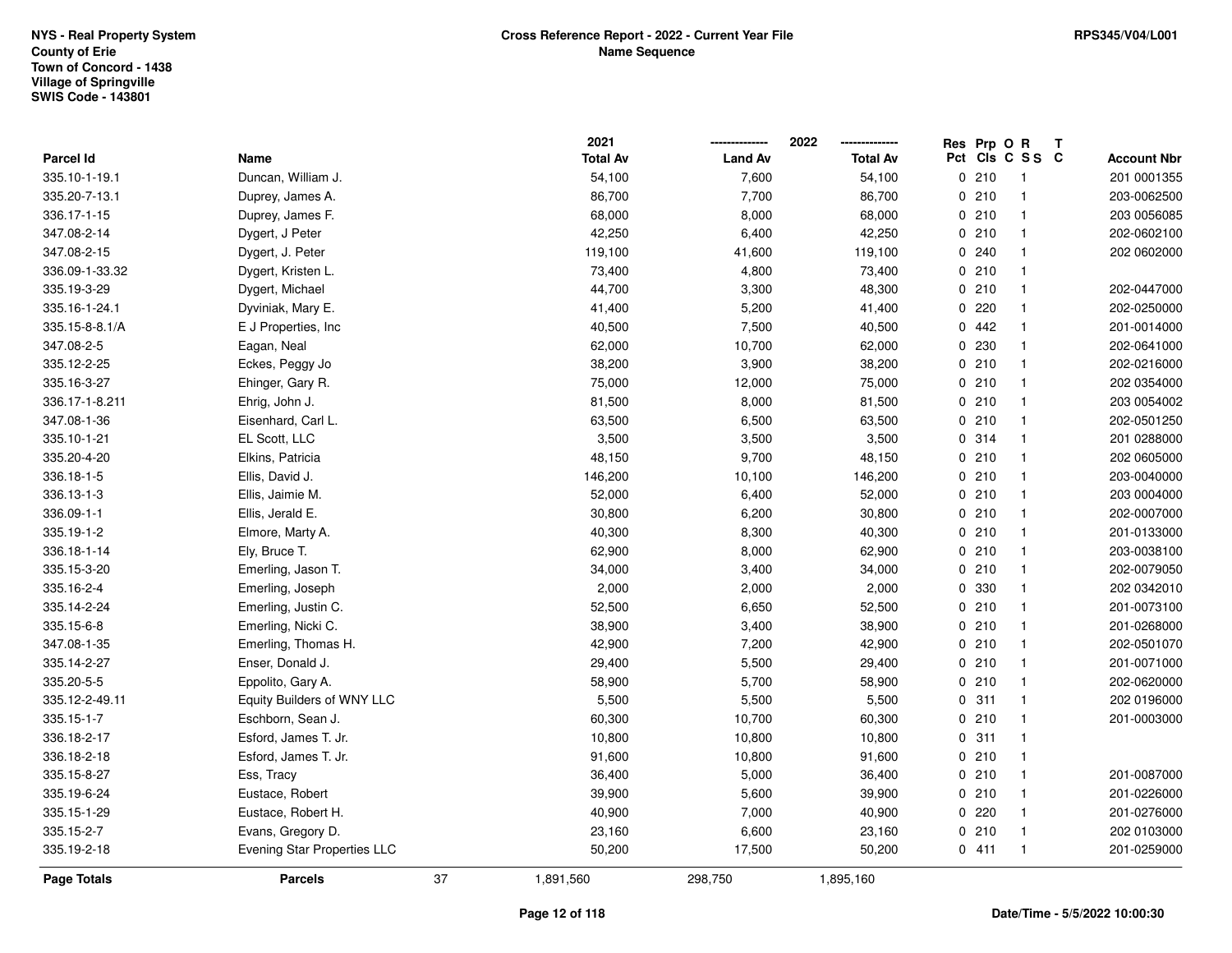|                    |                               |    | 2021            | -------------- | 2022<br>-------------- | Res Prp O R |                 | Т |                    |
|--------------------|-------------------------------|----|-----------------|----------------|------------------------|-------------|-----------------|---|--------------------|
| Parcel Id          | Name                          |    | <b>Total Av</b> | <b>Land Av</b> | <b>Total Av</b>        |             | Pct Cls C S S C |   | <b>Account Nbr</b> |
| 335.20-7-4.112     | Everts, David M.              |    | 90,800          | 8,000          | 90,800                 | 0210        | $\overline{1}$  |   |                    |
| 335.12-2-12        | Everts, Maisie                |    | 49,100          | 5,000          | 49,100                 | 0210        | $\mathbf{1}$    |   | 202 0042000        |
| 335.20-5-14        | Ewert, Kevin A.               |    | 54,500          | 7,800          | 54,500                 | 0210        | $\mathbf{1}$    |   | 202-0612000        |
| 335.15-7-24        | Eysaman, Fred                 |    | 35,000          | 6,000          | 35,000                 | 0210        | $\mathbf{1}$    |   | 201 0058000        |
| 336.17-1-34        | Fabbro, John                  |    | 11,700          | 11,700         | 11,700                 | 0.311       | $\mathbf{1}$    |   | 203 0054006        |
| 335.12-1-16        | Fallon, Danielle Eileen       |    | 41,400          | 6,100          | 41,400                 | 0210        | $\mathbf{1}$    |   | 202-0013000        |
| 335.19-4-19        | Fallon, Julie Lynn            |    | 46,100          | 5,400          | 46,100                 | 0210        | $\mathbf{1}$    |   | 202-0482000        |
| 336.13-1-19        | Fancher, Robert W.            |    | 52,500          | 6,700          | 52,500                 | 0210        | $\mathbf{1}$    |   | 203 0019100        |
| 335.20-3-9         | Fanton, Matthew R.            |    | 54,600          | 6,200          | 54,600                 | 0210        | $\mathbf{1}$    |   | 202-0582000        |
| 335.20-5-23        | Fay, Donna F.                 |    | 58,700          | 6,300          | 58,700                 | 0210        | $\mathbf{1}$    |   | 202-0630050        |
| 347.08-1-46        | Feldman, Charles E.           |    | 57,900          | 6,200          | 57,900                 | 0210        | $\mathbf{1}$    |   | 202-0547000        |
| 335.15-4-19        | Feldman, Donna                |    | 36,400          | 4,500          | 36,400                 | 0.220       | $\mathbf{1}$    |   | 202-0118000        |
| 335.20-3-45        | Feldman, Donna J.             |    | 38,100          | 5,200          | 38,100                 | 0.220       | $\mathbf{1}$    |   | 202 0520000        |
| 335.19-3-11        | Feldman, Leonard              |    | 27,500          | 1,900          | 27,500                 | 0210        | $\mathbf{1}$    |   | 202 0423000        |
| 336.14-1-7.2       | Felton Burns VFW Post         |    | 293,000         | 23,300         | 293,000                | 0 632       | 8               |   | 203-0036000        |
| 335.15-7-8         | Ferguson, Mark A.             |    | 42,250          | 5,800          | 42,250                 | 0.220       | $\mathbf{1}$    |   | 201 0265000        |
| 336.17-1-27        | Ferguson, Mark A.             |    | 58,800          | 6,700          | 58,800                 | 0210        | $\mathbf{1}$    |   | 203-0069000        |
| 335.18-3-8         | Feuz, Joann M.                |    | 57,900          | 2,500          | 57,900                 | 0210        | $\overline{1}$  |   |                    |
| 336.17-1-17.1      | Filighera, David M.           |    | 85,800          | 12,300         | 85,800                 | 0210        | $\overline{1}$  |   | 203 0056100        |
| 335.19-6-19        | Filipink, Adam                |    | 45,500          | 4,700          | 45,500                 | 0210        | $\mathbf{1}$    |   | 201-0222100        |
| 335.14-2-36        | Fintak, Paul J.               |    | 50,500          | 5,500          | 50,500                 | 0210        | $\mathbf{1}$    |   | 201 0075125        |
| 336.17-2-7.2       | Firm Foundation 23 LLC        |    | 182,300         | 6,500          | 182,300                | 0472        | $\mathbf{1}$    |   | 203-0045000        |
| 336.13-1-35.1      | First Methodist Church        |    | 1,209,500       | 54,700         | 1,209,500              | 0620        | 8               |   | 500-0241000        |
| 336.13-1-36.2      | <b>First Methodist Church</b> |    | 14,000          | 14,000         | 14,000                 | 0.311       | 8               |   | 203 0033010        |
| 336.17-1-10        | First Methodist Church        |    | 81,500          | 7,900          | 81,500                 | 0620        | 8               |   | 500-0242000        |
| 335.15-5-3.1       | First Presbyterian Ch         |    | 593,400         | 35,350         | 593,400                | 0 620       | 8               |   | 500-0202138        |
| 347.08-2-6         | Fisher, Cynthia Faith         |    | 70,900          | 7,800          | 70,900                 | 0210        | $\mathbf{1}$    |   | 202-0641100        |
| 335.18-2-7         | Fisher, Gary M.               |    | 52,800          | 5,600          | 52,800                 | 0210        | $\mathbf{1}$    |   | 201-0147950        |
| 347.08-1-14        | Fisher, Jeffrey P.            |    | 64,400          | 8,300          | 64,400                 | 0210        | $\mathbf{1}$    |   | 202-0553000        |
| 335.20-4-2         | Fisher Springville Main, LLC  |    | 82,000          | 21,600         | 82,000                 | 0411        | $\mathbf{1}$    |   | 202 0393000        |
| 335.11-1-14        | Fitzpatrick, Sean             |    | 83,200          | 36,700         | 83,200                 | 0.240       | $\mathbf{1}$    |   | 201 0288000        |
| 335.16-4-37        | Fleckenstein, James A.        |    | 24,300          | 5,900          | 24,300                 | 0210        | $\mathbf{1}$    |   | 202 0303000        |
| 335.20-4-22        | Fleckenstein, Lyle A.         |    | 45,700          | 9,400          | 45,700                 | 0210        | $\mathbf{1}$    |   | 202 0591000        |
| 335.16-4-7         | Fleckenstein, Sueann          |    | 37,100          | 8,700          | 37,100                 | 0210        | $\mathbf{1}$    |   | 202-0054000        |
| 335.19-2-26        | Flint, Katherine D.           |    | 36,100          | 4,100          | 36,100                 | 0210        | $\mathbf{1}$    |   | 201 0196000        |
| 335.20-2-3         | Flint, Robert D.              |    | 25,900          | 3,700          | 25,900                 | 0210        | $\overline{1}$  |   | 202-0511000        |
| 335.15-2-16        | Flynn, Lorraine               |    | 34,000          | 6,500          | 34,000                 | 0220        | $\mathbf{1}$    |   | 202-0094000        |
| <b>Page Totals</b> | <b>Parcels</b>                | 37 | 3,925,150       | 384,550        | 3,925,150              |             |                 |   |                    |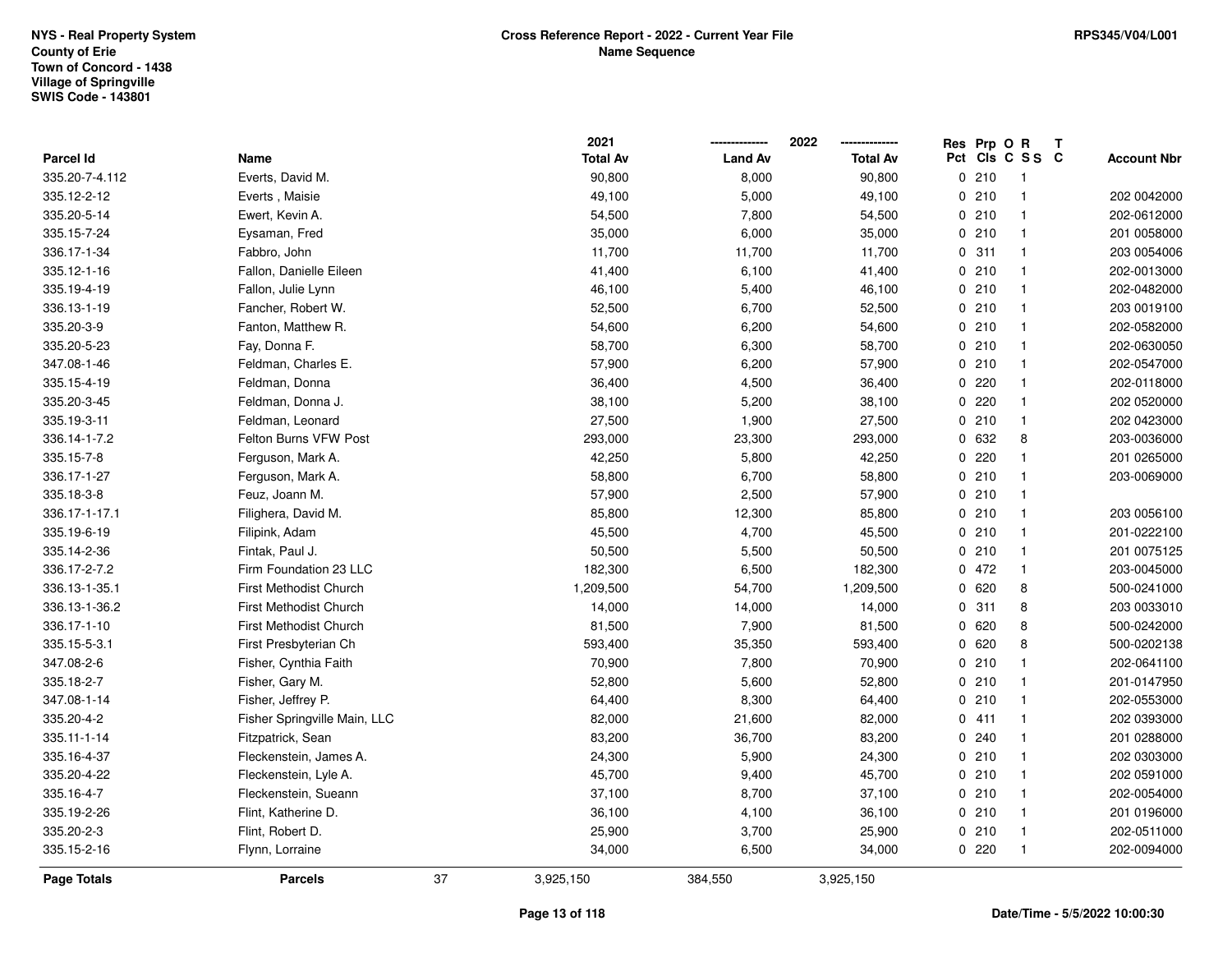|                    |                      |    | 2021            |                | 2022<br>--------------- |     | Res Prp O R |              | Т |                    |
|--------------------|----------------------|----|-----------------|----------------|-------------------------|-----|-------------|--------------|---|--------------------|
| Parcel Id          | Name                 |    | <b>Total Av</b> | <b>Land Av</b> | <b>Total Av</b>         | Pct |             | CIS C S S C  |   | <b>Account Nbr</b> |
| 336.09-2-3         | Folts, David S.      |    | 66,700          | 10,200         | 66,700                  |     | 0210        | $\mathbf{1}$ |   | 203-0002000        |
| 335.15-1-34.1      | Fop Holdings Llc     |    | 426,400         | 9,600          | 426,400                 |     | 0411        | $\mathbf{1}$ |   | 201-0271000        |
| 335.20-6-18.132    | Ford, Bryan D.       |    | 6,000           | 6,000          | 6,000                   |     | 0.311       | $\mathbf{1}$ |   |                    |
| 335.20-7-31        | Ford, Bryan D.       |    | 79,500          | 7,100          | 79,500                  |     | 0210        | $\mathbf{1}$ |   | 203-0062180        |
| 335.18-3-20        | Ford, Catherine A.   |    | 65,800          | 2,500          | 65,800                  |     | 0210        | $\mathbf{1}$ |   |                    |
| 335.16-4-25        | Fornes, Mark N.      |    | 61,300          | 19,000         | 61,300                  |     | 0 483       | $\mathbf{1}$ |   | 202-0369000        |
| 335.20-1-29        | Fornes, Paul W.      |    | 88,000          | 12,000         | 88,000                  |     | 0411        | $\mathbf{1}$ |   | 202 0490000        |
| 336.13-1-39.2      | Fornes, Paul W. Jr.  |    | 4,600           | 4,600          | 4,600                   |     | 0.311       | $\mathbf{1}$ |   |                    |
| 336.14-1-10        | Fornes, Paul W. Jr.  |    | 122,600         | 16,300         | 122,600                 |     | 50 280      | $\mathbf{1}$ |   | 203 0034000        |
| 335.15-3-26        | Forster, Jeffrey D.  |    | 50,000          | 9,000          | 50,000                  |     | 0210        | $\mathbf{1}$ |   | 202-0104000        |
| 335.20-5-10        | Forster, Jeffrey D.  |    | 56,700          | 7,700          | 56,700                  |     | 0210        | $\mathbf{1}$ |   | 202 0616000        |
| 335.15-7-9         | Foster, Paul J.      |    | 42,800          | 4,800          | 42,800                  |     | 0.220       | $\mathbf{1}$ |   | 201 0264000        |
| 335.20-4-13        | Francisco, Julie R.  |    | 37,500          | 8,000          | 37,500                  |     | 0210        | $\mathbf{1}$ |   | 202-0611000        |
| 347.08-1-10        | Frank, Kyle D.       |    | 43,700          | 5,600          | 43,700                  |     | 0210        | $\mathbf 1$  |   | 202-0502000        |
| 336.09-1-21        | Frank, Larry C.      |    | 51,050          | 6,800          | 51,050                  |     | 0210        | $\mathbf{1}$ |   | 202-0313200        |
| 335.15-2-6         | Frank, Melissa L.    |    | 37,300          | 3,000          | 37,300                  |     | 0210        | $\mathbf{1}$ |   | 202 0028000        |
| 347.08-1-2         | Franz, Jeanmarie     |    | 30,100          | 6,600          | 30,100                  |     | 0210        | $\mathbf{1}$ |   | 202-0504000        |
| 335.20-1-28.13     | Franzone, Michael    |    | 44,000          | 1,800          | 44,000                  |     | 0210        | $\mathbf{1}$ |   |                    |
| 335.18-2-19        | Frier, Sean M.       |    | 59,500          | 7,500          | 59,500                  |     | 0210        | $\mathbf{1}$ |   | 201 0143000        |
| 335.16-4-24        | Fruehauf, Robin      |    | 109,900         | 6,400          | 109,900                 |     | 0210        | $\mathbf{1}$ |   | 202-0370000        |
| 335.15-2-24        | Fuentes, Ines        |    | 26,700          | 5,300          | 26,700                  |     | 0210        | $\mathbf{1}$ |   | 202 0072000        |
| 335.15-3-17        | Fuentes, Paulino     |    | 37,500          | 6,900          | 37,500                  |     | $0$ 220     | $\mathbf{1}$ |   | 202-0081000        |
| 335.19-7-21        | Fuller, Joyce        |    | 32,850          | 5,900          | 32,850                  |     | 0220        | $\mathbf{1}$ |   | 201 0187000        |
| 335.20-3-36        | Fuller, Sherwood E.  |    | 38,500          | 4,300          | 38,500                  |     | 0220        | $\mathbf{1}$ |   | 202 0529000        |
| 335.15-1-15.11     | Fuller, Shirley E.   |    | 45,000          | 5,500          | 45,000                  |     | 0210        | $\mathbf{1}$ |   | 201 0284010        |
| 335.10-4-13        | Gabel, Jason D.      |    | 30,000          | 6,500          | 30,000                  |     | 0210        | $\mathbf{1}$ |   | 201-0338000        |
| 335.10-1-23        | Gabel, Norbert Jr    |    | 16,500          | 16,500         | 16,500                  |     | 0.322       | $\mathbf{1}$ |   | 201 0288000        |
| 335.16-3-25        | Gabler, Sarah L.     |    | 43,100          | 4,300          | 43,100                  |     | 0210        | $\mathbf{1}$ |   | 202-0356000        |
| 347.08-1-41        | Galley, Michael J.   |    | 63,100          | 6,700          | 63,100                  |     | 0210        | $\mathbf{1}$ |   | 202-0562000        |
| 335.16-3-7.1       | Gallo, Linda M.      |    | 37,600          | 3,900          | 37,600                  |     | 0210        | $\mathbf{1}$ |   | 202-0061000        |
| 335.20-7-15        | Galvin, John M. III. |    | 82,000          | 7,200          | 82,000                  |     | 0210        | $\mathbf{1}$ |   | 203-0062200        |
| 336.10-1-3.112     | Gambino, Dominic J.  |    | 98,400          | 6,500          | 98,400                  |     | 0210        | $\mathbf{1}$ |   | 203 0070000        |
| 335.12-2-2.2       | Gambino, Joseph D.   |    | 40,200          | 2,800          | 40,200                  |     | 0210        | $\mathbf{1}$ |   | 202-0005000        |
| 335.16-1-10.1      | Gamel, John J.       |    | 41,000          | 10,000         | 41,000                  |     | 0210        | $\mathbf{1}$ |   | 202-0264000        |
| 335.19-1-27        | Ganschow, Gary       |    | 38,000          | 4,300          | 38,000                  |     | 0.220       | $\mathbf{1}$ |   | 201 0150000        |
| 335.15-2-5         | Garcia, Michael      |    | 35,000          | 6,300          | 35,000                  |     | 0210        | $\mathbf{1}$ |   | 202 0029000        |
| 347.05-1-3.1       | Garey, Timothy       |    | 193,600         | 31,400         | 193,600                 |     | 0.541       | $\mathbf{1}$ |   | 201 0319000        |
| <b>Page Totals</b> | <b>Parcels</b>       | 37 | 2,382,500       | 288,800        | 2,382,500               |     |             |              |   |                    |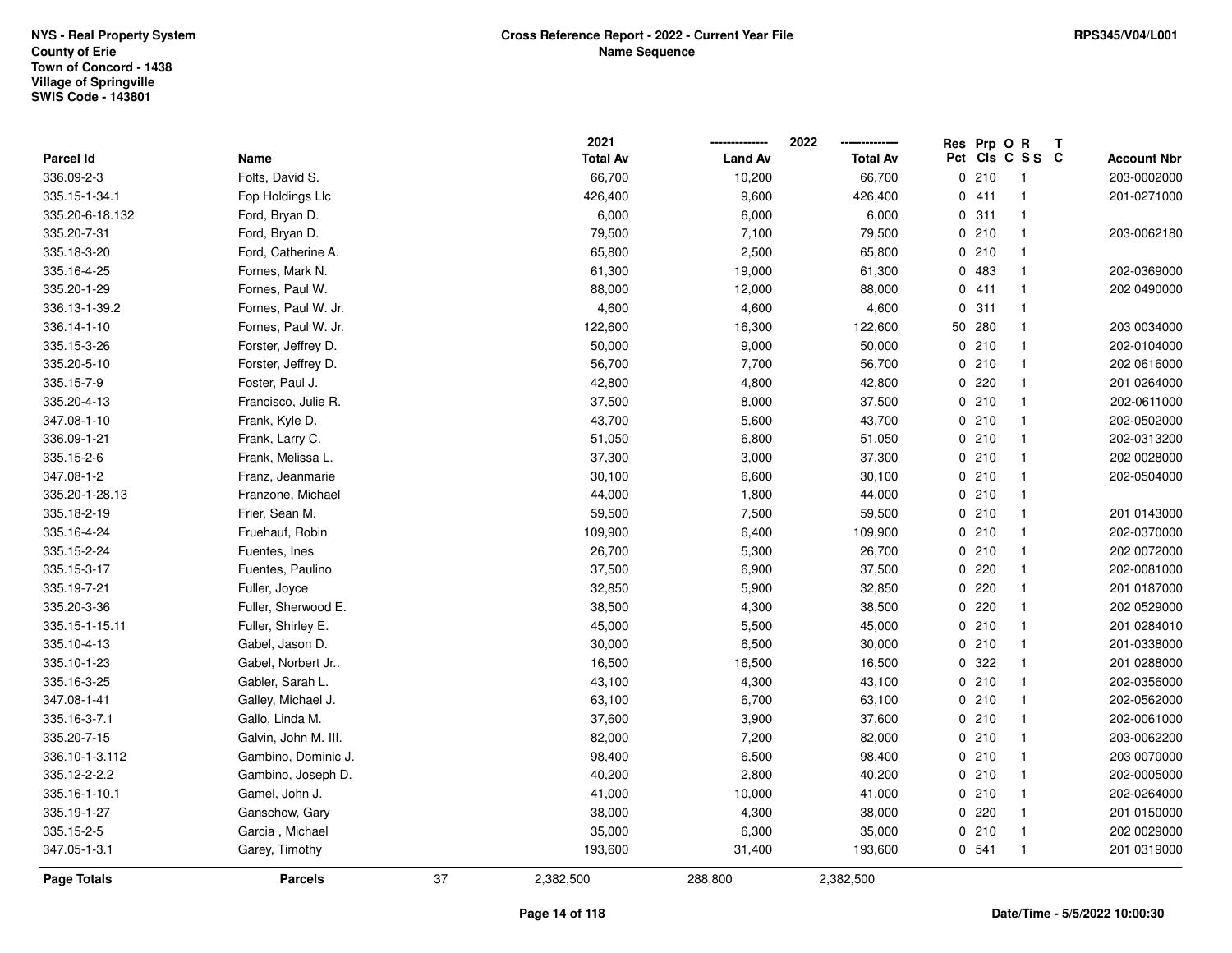|                 |                                    |    | 2021            |                | 2022            | Res Prp O R |                 | Т |                    |
|-----------------|------------------------------------|----|-----------------|----------------|-----------------|-------------|-----------------|---|--------------------|
| Parcel Id       | Name                               |    | <b>Total Av</b> | <b>Land Av</b> | <b>Total Av</b> |             | Pct Cls C S S C |   | <b>Account Nbr</b> |
| 335.16-1-4      | Garlock, Robert W.                 |    | 33,400          | 5,000          | 33,400          | 0210        | $\overline{1}$  |   | 202 0070000        |
| 336.13-1-12     | Garton, Barbara                    |    | 49,400          | 5,600          | 49,400          | 0210        | $\overline{1}$  |   | 203-0012000        |
| 335.11-1-5      | Gasper, Darrel R.                  |    | 56,200          | 5,200          | 56,200          | 0210        | $\mathbf{1}$    |   | 202 0002300        |
| 335.19-6-26     | Gates, Sharon R.                   |    | 67,500          | 5,600          | 67,500          | 0210        | $\mathbf{1}$    |   | 201-0228500        |
| 335.16-4-18     | <b>GBTB Properties, LLC</b>        |    | 43,500          | 8,400          | 43,500          | 0210        | $\mathbf{1}$    |   | 202-0319000        |
| 335.10-2-23     | <b>GD Decker Irrevocable Trust</b> |    | 82,000          | 8,000          | 82,000          | 0210        | $\mathbf{1}$    |   | 201-0001250        |
| 335.14-2-10     | Gentner, Damon                     |    | 53,000          | 20,900         | 53,000          | 0 449       | $\mathbf{1}$    |   | 201-0081000        |
| 335.18-2-24.1   | Gentner, John E.                   |    | 94,500          | 13,000         | 94,500          | 0210        | $\mathbf{1}$    |   | 201-0140150        |
| 335.18-2-31.1   | Gentner, John E.                   |    | 900             | 900            | 900             | 0.311       | $\mathbf{1}$    |   | 201 0140000        |
| 347.05-1-10.13  | Gentner, John E.                   |    | 1,100           | 1,100          | 1,100           | 0.314       | $\mathbf{1}$    |   |                    |
| 335.19-7-7      | Gentner, Kelly M.                  |    | 32,700          | 5,900          | 32,700          | 0210        | $\mathbf{1}$    |   | 201-0172000        |
| 335.18-2-6.131  | Gentner, Leslie P.                 |    | 38,500          | 4,500          | 38,500          | 0 230       |                 |   |                    |
| 335.19-6-30.2   | Gentner, Leslie P.                 |    | 50,900          | 6,100          | 50,900          | 0210        | $\mathbf{1}$    |   |                    |
| 335.16-4-15     | Gentner, Marc M.                   |    | 57,100          | 6,400          | 57,100          | 0210        | $\mathbf{1}$    |   | 202-0317500        |
| 335.18-2-31.3   | Gentner, William C.                |    | 5,600           | 5,600          | 5,600           | 0.311       | $\mathbf{1}$    |   | 201 0140000        |
| 347.06-2-2      | Gentner, William C.                |    | 24,800          | 24,800         | 24,800          | 0.311       | $\mathbf{1}$    |   |                    |
| 347.05-1-10.121 | Gentner, William M.                |    | 47,600          | 8,300          | 47,600          | 0210        | $\mathbf{1}$    |   |                    |
| 335.10-2-33     | George, Louis W.                   |    | 69,800          | 8,000          | 69,800          | 0210        | $\mathbf{1}$    |   | 201-0001007        |
| 335.15-3-12     | Gerber, John R.                    |    | 63,000          | 9,100          | 63,000          | 0210        | $\mathbf{1}$    |   | 202 0169000        |
| 335.20-4-3      | Gernatt, Steven M.                 |    | 65,800          | 10,200         | 65,800          | 0210        | $\mathbf{1}$    |   | 202 0392000        |
| 335.15-8-20.1   | Gernatt Asphalt Products Inc       |    | 157,700         | 61,300         | 157,700         | 0 449       | $\mathbf{1}$    |   | 201-0060000        |
| 336.17-1-33     | Gernatt Asphalt Products Inc       |    | 11,000          | 11,000         | 11,000          | 0.311       | $\mathbf{1}$    |   | 203 0054006        |
| 336.17-1-35     | Gernatt Asphalt Products Inc       |    | 1,000           | 1,000          | 1,000           | 0.311       | $\mathbf{1}$    |   |                    |
| 336.17-2-3      | Gernatt Asphalt Products Inc       |    | 19,700          | 19,700         | 19,700          | 0.311       | $\mathbf{1}$    |   | 203-0049000        |
| 335.15-8-21.11  | Gernold, Andrew                    |    | 8,200           | 8,200          | 8,200           | 0 330       | $\overline{1}$  |   | 201-0062000        |
| 335.20-3-33     | Gernold, Claudia                   |    | 50,700          | 6,800          | 50,700          | 0210        | $\mathbf{1}$    |   | 202-0532000        |
| 335.16-2-18     | Gibbin, Leslie J.                  |    | 31,800          | 8,000          | 31,800          | 0.482       | 1               |   | 202 0244000        |
| 336.17-1-3      | Gibbin, Leslie J.                  |    | 41,500          | 7,200          | 41,500          | 0210        | $\mathbf{1}$    |   | 203-0057100        |
| 336.18-1-13     | Giese, Eric R.                     |    | 56,400          | 9,500          | 56,400          | 0210        | $\mathbf{1}$    |   | 203-0038600        |
| 336.18-2-6      | Gills, Duane E.                    |    | 77,800          | 10,800         | 77,800          | 0210        | $\mathbf{1}$    |   |                    |
| 335.19-4-28.1   | Girst, Jeffrey C.                  |    | 52,200          | 6,800          | 52,200          | 0210        | $\mathbf{1}$    |   | 201-0244120        |
| 335.15-2-13     | <b>Glad Tidings Parsonage</b>      |    | 35,300          | 3,400          | 35,300          | 0620        | 8               |   | 500-0202097        |
| 335.20-2-2      | Glase, John                        |    | 29,000          | 3,900          | 29,000          | 0220        | $\mathbf{1}$    |   | 202 0512000        |
| 335.20-6-21     | Glass, Brad C.                     |    | 49,400          | 5,400          | 49,400          | 0210        | $\mathbf{1}$    |   | 202-0652000        |
| 336.18-2-23.3   | Gloria J Stone Revocable Trust     |    | 43,200          | 1,000          | 43,200          | 0210        | $\mathbf{1}$    |   |                    |
| 347.07-1-11     | Godert, Michael A.                 |    | 55,500          | 8,200          | 55,500          | 0210        | $\overline{1}$  |   | 201 0297200        |
| 335.20-3-44     | Golabek, Janet                     |    | 35,900          | 4,200          | 35,900          | $0$ 220     | $\mathbf{1}$    |   | 202-0521000        |
| Page Totals     | <b>Parcels</b>                     | 37 | 1,693,600       | 339,000        | 1,693,600       |             |                 |   |                    |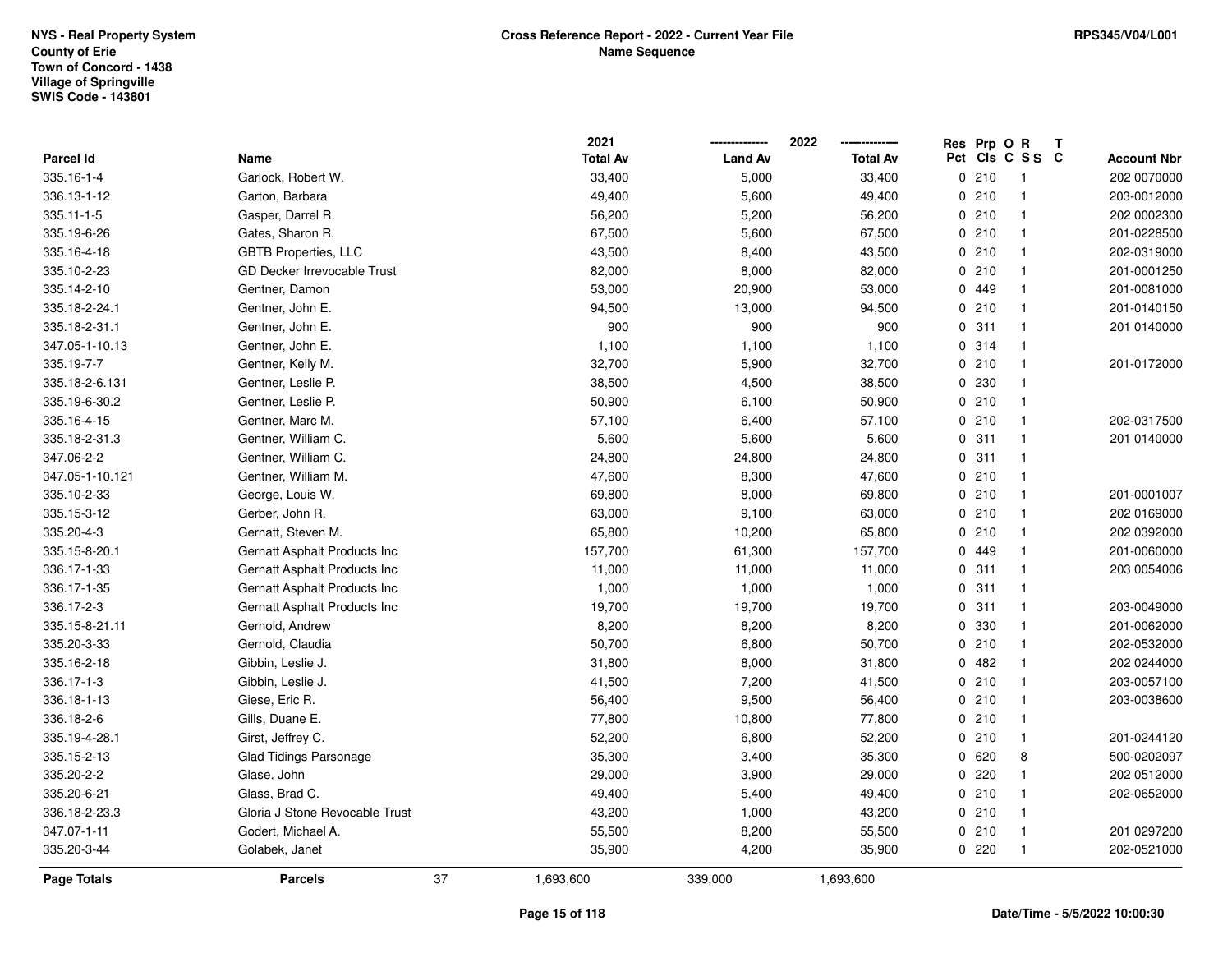|                |                               |                 | 2021            |                | 2022            | Res Prp O R |                 | Т |                    |
|----------------|-------------------------------|-----------------|-----------------|----------------|-----------------|-------------|-----------------|---|--------------------|
| Parcel Id      | Name                          |                 | <b>Total Av</b> | <b>Land Av</b> | <b>Total Av</b> |             | Pct Cls C S S C |   | <b>Account Nbr</b> |
| 335.11-1-2     | Golabek, Steven G.            |                 | 43,900          | 9,100          | 43,900          | 0210        | $\overline{1}$  |   | 201 0289000        |
| 335.18-2-31.2  | Gold Star Feed and Grain, LLC |                 | 4,500           | 4,500          | 4,500           | 0.311       | $\mathbf{1}$    |   | 201 0140000        |
| 335.18-2-32    | Gold Star Feed and Grain, LLC |                 | 1,080,550       | 70,000         | 1,080,550       | 0 443       | $\mathbf{1}$    |   | 201 0140000        |
| 335.20-5-24    | Goller, Gerald                |                 | 30,750          | 7,000          | 30,750          | 0210        | $\mathbf{1}$    |   | 202-0630000        |
| 335.10-1-5     | Goodemote, John P.            |                 | 84,300          | 9,000          | 84,300          | 0210        | $\mathbf{1}$    |   | 201-0001835        |
| 335.10-2-4.1   | Goodrich, Ronald F.           |                 | 800             | 800            | 800             | 0.311       | $\overline{1}$  |   | 201 0303060        |
| 335.10-2-38    | Goodrich, Ronald F.           |                 | 414,300         | 52,700         | 414,300         | 0431        | $\mathbf{1}$    |   | 201 0303070        |
| 335.14-1-2     | Goodrich, Ronald F.           |                 | 12,200          | 12,200         | 12,200          | 0 330       | $\mathbf{1}$    |   | 201 0304000        |
| 335.15-2-27    | Goodrich, Ronald F.           |                 | 2,900           | 2,900          | 2,900           | 0.311       | $\mathbf{1}$    |   | 202-0441000        |
| 335.15-2-28    | Goodrich, Ronald F.           |                 | 54,300          | 5,900          | 54,300          | 0210        | $\mathbf{1}$    |   | 202-0440000        |
| 335.15-3-21    | Goodrow, Joseph R.            |                 | 40,100          | 6,000          | 40,100          | 0210        | $\overline{1}$  |   | 202-0109000        |
| 335.19-6-21    | Gorsuch, Geoffrey G.          |                 | 52,300          | 9,600          | 52,300          | 0210        | $\overline{1}$  |   | 201-0223000        |
| 335.15-4-26    | Gostomski, Kala               |                 | 38,800          | 5,600          | 38,800          | 0.220       | $\mathbf{1}$    |   | 202 0112000        |
| 335.20-6-8     | Gouine, Edward A.             |                 | 105,800         | 5,800          | 105,800         | 0210        | $\mathbf{1}$    |   | 202-0373000        |
| 335.16-3-8.2   | Graham, Christopher R.        |                 | 77,000          | 7,400          | 77,000          | 0210        | $\mathbf{1}$    |   | 202-0296010        |
| 336.17-1-8.213 | Grasso, Jerome S.             |                 | 67,500          | 8,000          | 67,500          | 0210        | $\mathbf{1}$    |   | 203-0054010        |
| 335.18-2-4.2   | Graves, Lisa                  |                 | 34,000          | 4,500          | 34,000          | 0210        | $\mathbf{1}$    |   |                    |
| 335.15-4-12    | Gray, Deborah L.              |                 | 51,500          | 3,000          | 51,500          | 0210        | $\mathbf{1}$    |   | 202 0166000        |
| 335.10-1-8     | Greene, Daniel E.             |                 | 67,400          | 7,500          | 67,400          | 0210        | $\overline{1}$  |   | 201-0001830        |
| 335.10-2-2     | Grieser, Benjamin             |                 | 6,000           | 6,000          | 6,000           | 0.311       | $\overline{1}$  |   | 201 0303100        |
| 335.10-2-1.12  | Grieser, Benjamin M.          |                 |                 | 2,000          | 2,000           | 0.311       | $\mathbf{1}$    |   | 201-0302000        |
| 335.10-2-1.2   | Grieser, Benjamin M.          |                 | 68,400          | 7,200          | 87,600          | 0210        | $\mathbf{1}$    |   | 201 0302010        |
| 335.16-3-35    | Griffith, Roger L.            |                 | 41,000          | 5,600          | 41,000          | 0210        | $\mathbf{1}$    |   | 202-0275000        |
| 335.20-5-12    | Grigsby, Mark E.              |                 | 35,600          | 4,800          | 35,600          | 0210        | $\mathbf{1}$    |   | 202 0614000        |
| 335.10-2-8     | Grigsby, Paul T.              |                 | 84,900          | 8,000          | 84,900          | 0210        | $\mathbf{1}$    |   | 201 0324000        |
| 335.15-6-2     | Grigsby, Paul Thomas          |                 | 28,700          | 11,000         | 28,700          | 0 433       | $\mathbf{1}$    |   | 201-0012900        |
| 335.15-6-23    | Grigsby, Ethel L.             |                 | 38,500          | 7,800          | 38,500          | 0210        | $\mathbf{1}$    |   | 201-0039000        |
| 335.20-1-28.12 | Grimm, Dale                   |                 | 58,500          | 1,800          | 58,500          | 0210        | $\mathbf{1}$    |   |                    |
| 347.08-1-38    | Grimm, Tucker M.              |                 | 250             | 250            | 250             | 0.311       | $\mathbf{1}$    |   | 202 0560010        |
| 335.20-3-8     | Groves, Golden                |                 | 52,500          | 5,500          | 52,500          | 0210        | $\mathbf{1}$    |   | 202-0583000        |
| 335.15-6-3     | Grube, Douglas S.             |                 | 39,000          | 8,400          | 42,000          | 0210        | $\mathbf{1}$    |   | 201-0012000        |
| 335.12-2-2.1   | Grybosky, Stanley S.          |                 | 5,700           | 5,700          | 5,700           | 0.311       | $\mathbf{1}$    |   | 202-0005000        |
| 347.08-1-22    | Guadagna, David               |                 | 50,000          | 8,800          | 50,000          | 0210        | $\mathbf{1}$    |   | 202 0555000        |
| 335.12-2-53.2  | Gulstrom, D. Leonard          |                 | 72,400          | 4,400          | 72,400          | 0210        | $\mathbf{1}$    |   | 202 0040010        |
| 335.10-2-28.1  | Gunsolus, Bryan J.            |                 | 72,700          | 6,000          | 72,700          | 0210        | $\mathbf{1}$    |   | 201-0001008        |
| 335.20-3-3     | Gust, Keene J.                |                 | 37,000          | 3,500          | 37,000          | 0210        | $\overline{1}$  |   | 202-0588000        |
| 335.10-2-14    | Gutshall, Kurtis J.           |                 | 67,600          | 8,700          | 67,600          | 0210        | $\overline{1}$  |   | 201 0001325        |
| Page Totals    | <b>Parcels</b>                | 37<br>3,021,650 |                 | 336,950        | 3,045,850       |             |                 |   |                    |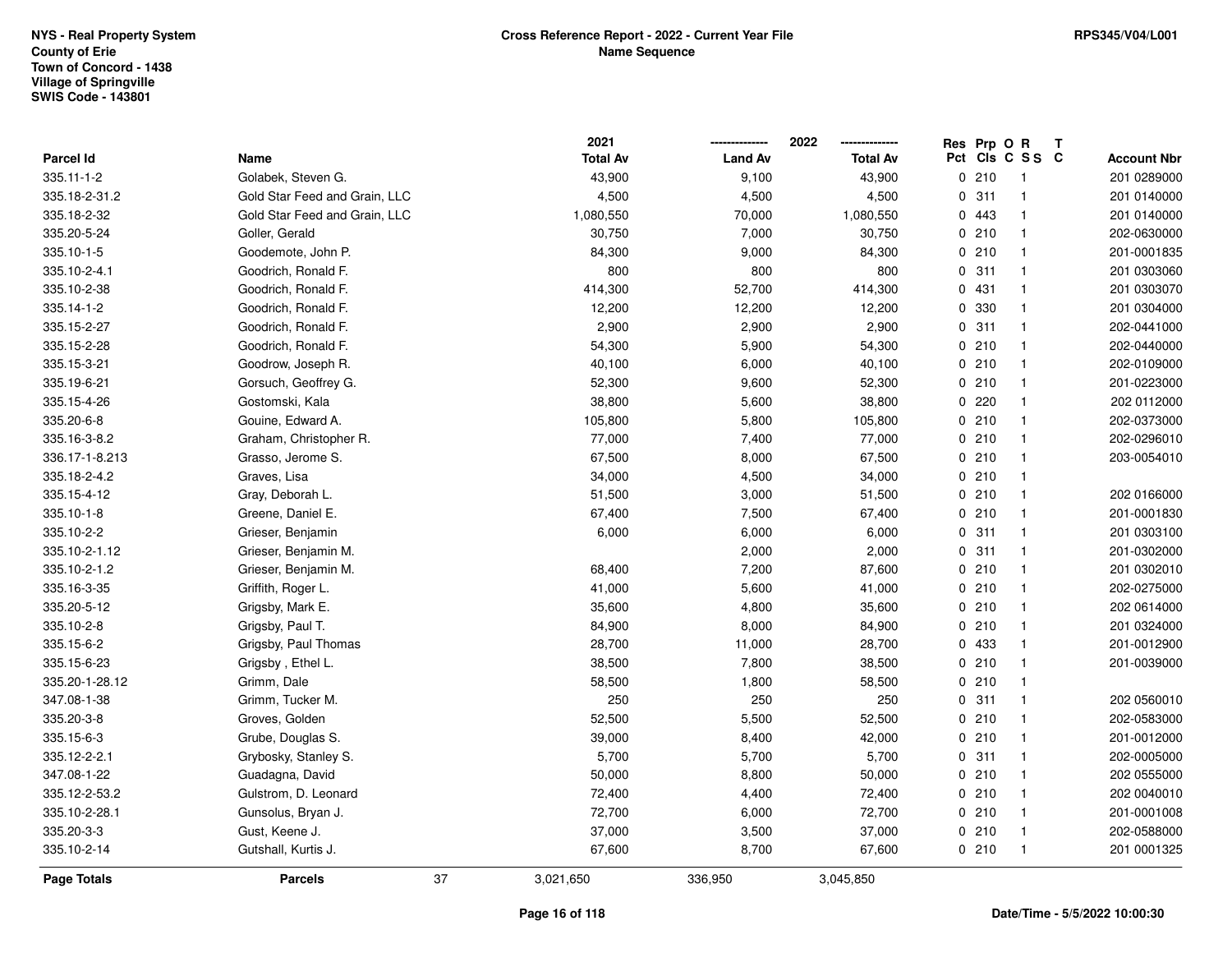|                |                                |    | 2021            |                | 2022            | Res Prp O R |                 | Т |                    |
|----------------|--------------------------------|----|-----------------|----------------|-----------------|-------------|-----------------|---|--------------------|
| Parcel Id      | Name                           |    | <b>Total Av</b> | <b>Land Av</b> | <b>Total Av</b> |             | Pct Cls C S S C |   | <b>Account Nbr</b> |
| 335.15-2-30    | Haag, Charles D.               |    | 41,800          | 5,900          | 41,800          | 0210        | $\overline{1}$  |   | 202 0439100        |
| 335.20-5-28    | Haberer, Kenneth D.            |    | 54,250          | 4,700          | 54,250          | 0210        | $\overline{1}$  |   | 202 0626000        |
| 335.14-2-13.12 | Haberer, Ronald L.             |    | 6,700           | 6,700          | 6,700           | 0.311       | $\mathbf{1}$    |   | 201-0078000        |
| 335.16-3-24    | Haberer, Samantha              |    | 61,000          | 4,200          | 61,000          | 0210        | $\overline{1}$  |   | 202 0357000        |
| 335.12-1-27    | Hagen, James D.                |    | 46,800          | 5,200          | 46,800          | 0210        | $\mathbf{1}$    |   | 202-0187500        |
| 336.13-1-23    | Hagen, Jonathan D.             |    | 51,450          | 6,700          | 51,450          | 0210        | $\mathbf{1}$    |   | 203 0022000        |
| 336.09-1-4     | Hale, Michael                  |    | 55,800          | 10,300         | 55,800          | 0210        | $\mathbf{1}$    |   | 202-0305000        |
| 335.19-4-29.11 | Haley, Shawn P.                |    | 54,700          | 6,800          | 54,700          | 0210        | $\mathbf{1}$    |   | 201-0244100        |
| 335.20-6-12    | Hall, Brien                    |    | 82,500          | 9,000          | 82,500          | 0210        | $\mathbf{1}$    |   | 203 0062000        |
| 335.12-1-51    | Hamm, Lou Ann                  |    | 46,300          | 6,400          | 46,300          | 0210        | $\mathbf{1}$    |   | 202 0437000        |
| 336.13-1-37.1  | Hammond, Deborah               |    | 66,400          | 8,800          | 66,400          | 0210        | $\overline{1}$  |   | 203-0033100        |
| 335.10-2-9     | Hand, Greig L.                 |    | 8,000           | 8,000          | 8,000           | 0.311       | $\mathbf{1}$    |   | 201 0328000        |
| 335.19-4-1     | Hanley, Virginia M.            |    | 51,000          | 8,100          | 51,000          | 0210        | $\mathbf{1}$    |   | 202-0479000        |
| 335.20-7-4.111 | Hansen, Robbin H.              |    | 129,600         | 8,400          | 129,600         | 0210        | $\overline{1}$  |   | 203 0064200        |
| 335.20-5-11    | Hanson, Barbara G.             |    | 71,700          | 8,000          | 71,700          | 0210        | $\mathbf{1}$    |   | 202 0615000        |
| 335.20-7-24    | Hanson, Margaret M.            |    | 68,900          | 7,200          | 68,900          | 0210        | $\mathbf{1}$    |   | 203-0062770        |
| 335.16-1-5     | Hargraves, Kayla A.            |    | 37,400          | 7,500          | 37,400          | 0210        | $\mathbf{1}$    |   | 202-0069000        |
| 335.20-3-13    | Harrigan, Charles M. III.      |    | 73,500          | 6,600          | 73,500          | 0210        | $\overline{1}$  |   | 202 0578000        |
| 335.19-2-9     | Harrington, Jason E.           |    | 39,500          | 5,600          | 39,500          | 0210        | $\overline{1}$  |   | 201 0113000        |
| 335.15-4-5     | Harrison, Clarence L. Jr.      |    | 48,500          | 5,500          | 48,500          | 50 220      | $\mathbf{1}$    |   | 202 0090000        |
| 335.18-2-33.1  | Hart, Assoc Of                 |    | 128,920         | 128,920        | 128,920         | 0 330       | $\mathbf{1}$    |   | 201 0140000        |
| 335.20-4-15    | Hashagen, Warren J.            |    | 45,400          | 5,500          | 45,400          | 0210        | $\mathbf{1}$    |   | 202-0609000        |
| 335.15-2-22    | Hauth, Richard C.              |    | 45,500          | 6,100          | 45,500          | 0210        | $\mathbf{1}$    |   | 202 0074000        |
| 335.15-2-23.2  | Hauth, Richard C.              |    |                 | 1,000          | 1,000           | 0.310       | $\mathbf{1}$    |   | 202 0073000        |
| 335.10-2-17    | Havens, Emerson D.             |    | 65,100          | 7,800          | 65,100          | 0210        | $\overline{1}$  |   | 201-0001200        |
| 347.06-2-1     | Hawk Communications Ltd        |    | 5,400           | 3,400          | 5,400           | 0 833       | $\mathbf{1}$    |   |                    |
| 335.19-5-7     | Hawkins, Thomas                |    | 33,500          | 5,600          | 33,500          | 0210        | $\mathbf{1}$    |   | 201-0256000        |
| 335.18-2-26    | Hawkins, Wayne E.              |    | 60,900          | 7,500          | 60,900          | 0210        | $\overline{1}$  |   | 201 0143055        |
| 335.16-2-27    | <b>Hawley Development Corp</b> |    | 100,500         | 40,000         | 100,500         | 0 432       | $\overline{1}$  |   | 202 0333000        |
| 335.15-3-25    | Hayden, Laura                  |    | 34,600          | 5,000          | 34,600          | 0210        | $\mathbf{1}$    |   | 202 0105000        |
| 335.11-1-9     | Hayden, Paul R.                |    | 43,600          | 8,900          | 43,600          | 0210        | $\mathbf{1}$    |   | 202 0186600        |
| 335.11-1-10.2  | Hayden, Paul R.                |    | 1,600           | 1,600          | 1,600           | 0.311       | $\mathbf{1}$    |   |                    |
| 335.18-2-21    | Haynoski, Bradley J.           |    | 45,400          | 6,200          | 45,400          | 50 210      | $\mathbf{1}$    |   | 201 0180000        |
| 335.10-2-50    | Healy, Michael                 |    | 76,000          | 6,700          | 76,000          | 0210        | $\mathbf{1}$    |   |                    |
| 335.20-2-5     | Hebden, Barbara D.             |    | 21,400          | 3,600          | 21,400          | 0210        | $\mathbf{1}$    |   | 202 0509100        |
| 335.20-2-6     | Hebden, Barbara D.             |    | 34,250          | 7,000          | 34,250          | 0210        | $\overline{1}$  |   | 202-0509000        |
| 335.15-3-15    | Hebdon, David R.               |    | 23,950          | 4,100          | 23,950          | 0210        | $\overline{1}$  |   | 202 0083000        |
| Page Totals    | <b>Parcels</b>                 | 37 | 1,861,820       | 388,520        | 1,862,820       |             |                 |   |                    |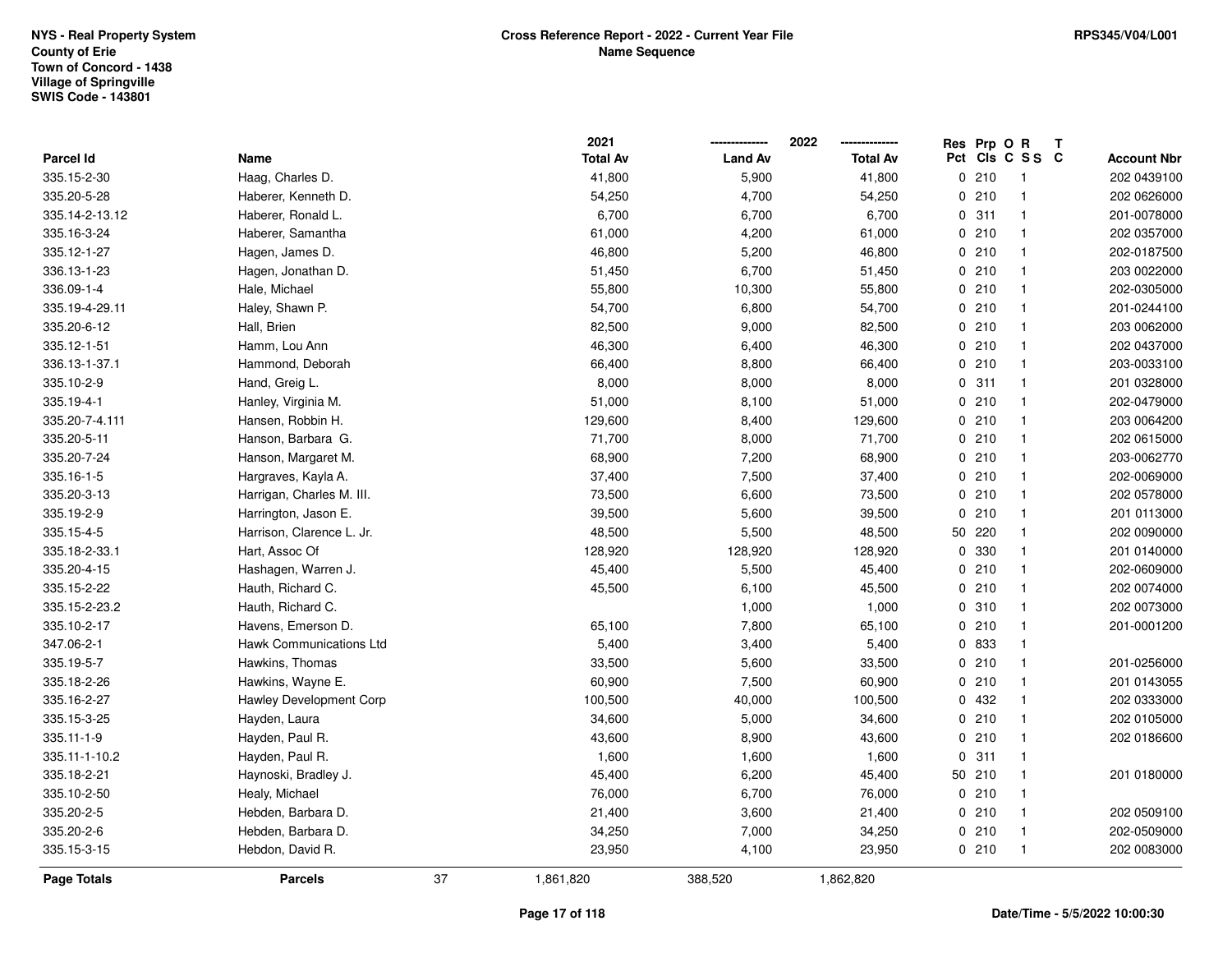|                 |                             |    | 2021            |                | 2022<br>-------------- | Res Prp O R |                 | Т |                    |
|-----------------|-----------------------------|----|-----------------|----------------|------------------------|-------------|-----------------|---|--------------------|
| Parcel Id       | Name                        |    | <b>Total Av</b> | <b>Land Av</b> | <b>Total Av</b>        |             | Pct Cls C S S C |   | <b>Account Nbr</b> |
| 335.11-1-13     | Hebdon, Mark D.             |    | 70,200          | 26,700         | 74,000                 | 0.240       | $\mathbf{1}$    |   | 201 0287000        |
| 335.10-2-31.1   | Heichberger, Mark R.        |    | 123,300         | 17,000         | 123,300                | 0210        | $\mathbf{1}$    |   | 201 0001006        |
| 336.18-2-9      | Heidle, Kenneth J.          |    | 81,600          | 10,800         | 81,600                 | 0210        | $\mathbf{1}$    |   |                    |
| 335.16-1-16     | Heiler, Scott               |    | 35,940          | 6,000          | 35,940                 | 0210        | $\mathbf{1}$    |   | 202-0258000        |
| 336.18-1-10     | Heim, Dan                   |    | 51,500          | 8,000          | 51,500                 | 0210        | $\mathbf{1}$    |   | 203-0038500        |
| 335.19-5-2      | Heim, Daniel                |    | 36,700          | 5,100          | 36,700                 | 0.220       | $\mathbf{1}$    |   | 201-0208000        |
| 335.20-7-33     | Heim, David                 |    | 66,000          | 7,400          | 66,000                 | 0210        | $\mathbf{1}$    |   | 203-0062170        |
| 336.09-1-6      | Heim, Gregory A.            |    | 42,250          | 8,000          | 42,250                 | 0210        | $\mathbf{1}$    |   | 202-0305100        |
| 336.13-1-1.1    | Heim, Larry K.              |    | 8,000           | 8,000          | 8,000                  | 0210        | $\mathbf{1}$    |   | 203 0003000        |
| 335.16-3-22.111 | Heim, William J.            |    | 40,000          | 6,000          | 40,000                 | 0.220       | $\mathbf{1}$    |   | 202 0283000        |
| 335.16-3-22.112 | Heim, William J.            |    | 400             | 400            | 400                    | 0.310       | $\mathbf{1}$    |   | 202 0283000        |
| 335.18-2-6.114  | Heisler, Albert C.          |    | 6,800           | 6,800          | 6,800                  | 0.311       | $\mathbf{1}$    |   |                    |
| 335.18-2-6.12   | Heisler, Albert C.          |    | 61,000          | 6,900          | 61,000                 | 0210        | $\mathbf{1}$    |   |                    |
| 335.12-2-4.113  | Held, Ashley M.             |    | 74,100          | 3,600          | 74,100                 | 0210        | $\mathbf{1}$    |   | 202 0050010        |
| 335.19-6-27     | Heller, William M. Jr.      |    | 45,600          | 6,900          | 45,600                 | 0210        | $\mathbf{1}$    |   | 201-0243000        |
| 335.19-5-26     | Heltz, Shawn W.             |    | 46,000          | 5,400          | 46,000                 | 0210        | $\mathbf{1}$    |   | 201-0235000        |
| 335.15-1-23     | Henry, Dale A. Jr.          |    | 24,500          | 3,000          | 24,500                 | 0.220       | $\mathbf{1}$    |   | 201-0282000        |
| 335.15-2-25     | <b>HERC Properties, LLC</b> |    | 39,600          | 6,600          | 39,600                 | 0.220       | $\mathbf{1}$    |   | 202 0443000        |
| 335.10-2-42     | Herniman, James D. Jr.      |    | 82,900          | 8,000          | 82,900                 | 0210        | $\mathbf{1}$    |   |                    |
| 335.14-2-32     | Herrington, John A.         |    | 35,500          | 8,100          | 35,500                 | 0210        | $\mathbf{1}$    |   | 201 0077000        |
| 335.19-7-20     | Hess, William               |    | 43,450          | 4,900          | 43,450                 | 0210        | $\mathbf{1}$    |   | 201 0186000        |
| 335.10-2-19     | <b>Hess Trust</b>           |    | 54,800          | 6,800          | 54,800                 | 0210        | $\mathbf{1}$    |   | 201 0001955        |
| 335.15-4-18     | Hesse, Elmer N. III.        |    | 49,100          | 3,700          | 49,100                 | 0210        | $\mathbf{1}$    |   | 202 0119000        |
| 335.20-7-11     | Hibit, Christopher          |    | 80,100          | 8,500          | 80,100                 | 0210        | $\mathbf{1}$    |   | 203-0064560        |
| 336.09-1-22     | Higgins, Mark J.            |    | 71,400          | 6,800          | 71,400                 | 0210        | $\mathbf{1}$    |   | 202-0313250        |
| 335.16-1-27     | Hill, Linda D.              |    | 45,600          | 2,900          | 45,600                 | 0210        | $\mathbf{1}$    |   | 202 0248900        |
| 335.20-6-5.2    | Hilts' Management LLC       |    | 166,900         | 42,800         | 166,900                | 0471        | $\mathbf{1}$    |   | 202 0376000        |
| 336.09-1-12     | Hintz, Barbara              |    | 46,500          | 4,500          | 46,500                 | 0210        | $\mathbf{1}$    |   | 202-0307500        |
| 335.19-7-2      | Hitchcock, Bruce            |    | 40,500          | 8,300          | 40,500                 | 0210        | $\mathbf{1}$    |   | 201-0177000        |
| 347.05-1-10.11  | <b>HITS Foundations Inc</b> |    | 8,600           | 8,600          | 8,600                  | 0.311       | $\mathbf{1}$    |   | 201 0318200        |
| 335.15-4-17     | Hjemdahl-Monsen, Erik Jarl  |    | 65,800          | 6,100          | 65,800                 | 0210        | $\mathbf{1}$    |   | 202 0120000        |
| 335.16-2-9      | Hoch, Charles               |    | 62,500          | 21,000         | 62,500                 | 0.482       | $\mathbf{1}$    |   | 202-0347000        |
| 335.16-3-38     | Hoch, Charles               |    | 7,500           | 7,500          | 7,500                  | 0.311       | $\mathbf{1}$    |   | 202-0272000        |
| 335.16-3-39     | Hoch, Charles               |    | 44,700          | 7,200          | 44,700                 | 0.220       | $\mathbf{1}$    |   | 202-0271000        |
| 335.20-1-18     | Hoch, Charles               |    | 44,000          | 10,200         | 44,000                 | 0.481       | $\mathbf{1}$    |   | 202 0401000        |
| 347.06-1-12.2   | Hochmuth, James J.          |    | 22,760          | 8,400          | 22,760                 | 0 484       | $\mathbf{1}$    |   |                    |
| 335.20-7-14     | Hodges, Gary F.             |    | 57,800          | 7,200          | 57,800                 | 0210        | $\mathbf{1}$    |   | 203 0062160        |
| Page Totals     | <b>Parcels</b>              | 37 | 1,883,900       | 324,100        | 1,887,700              |             |                 |   |                    |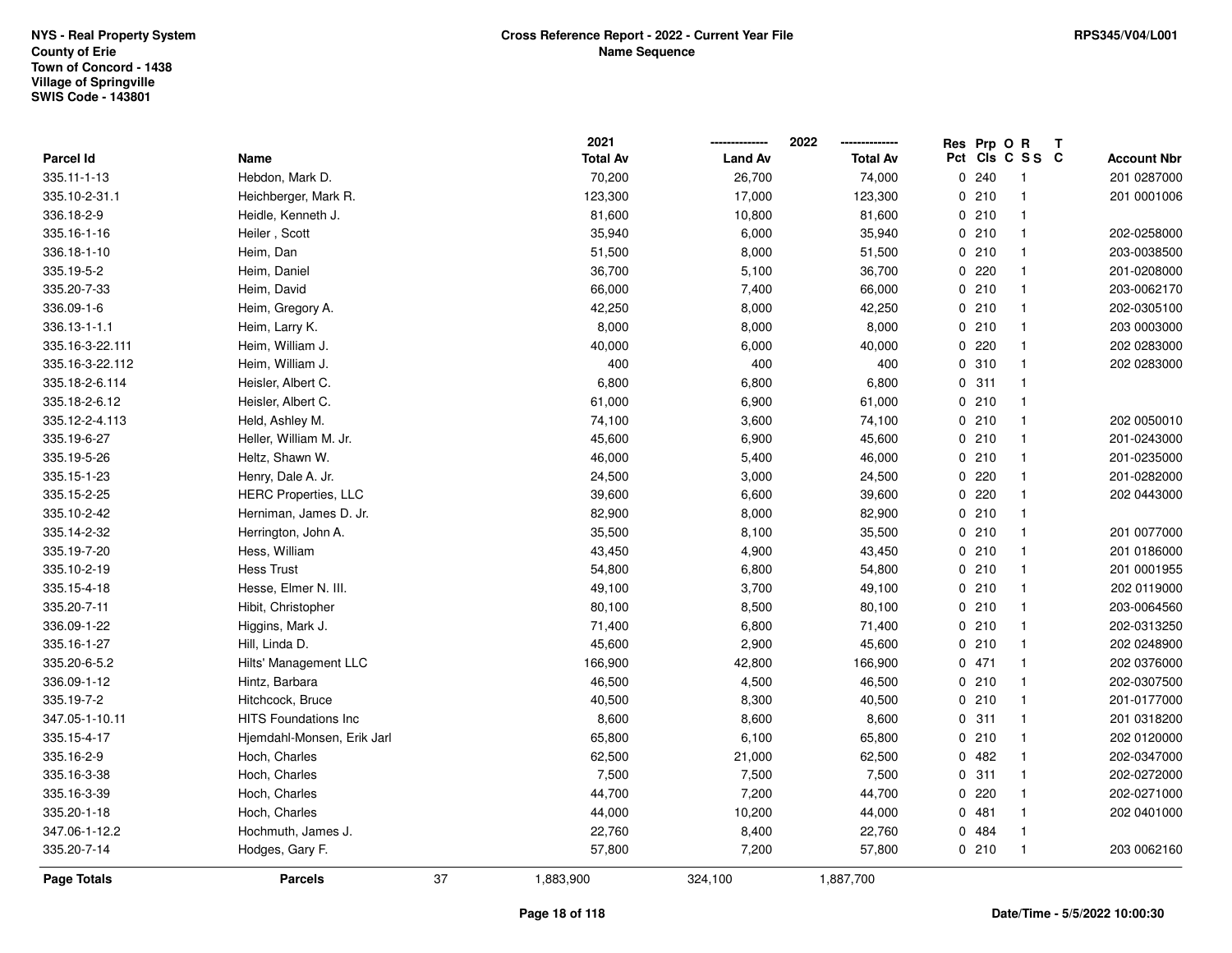|                |                          |    | 2021            | -------------- | 2022<br>-------------- | Res Prp O R |                 | T |                    |
|----------------|--------------------------|----|-----------------|----------------|------------------------|-------------|-----------------|---|--------------------|
| Parcel Id      | Name                     |    | <b>Total Av</b> | <b>Land Av</b> | <b>Total Av</b>        |             | Pct Cls C S S C |   | <b>Account Nbr</b> |
| 336.13-1-11    | Hody, Andrew J.          |    | 70,900          | 5,600          | 70,900                 | 0210        | $\overline{1}$  |   | 203 0011000        |
| 336.13-1-7     | Hody, John J.            |    | 81,700          | 9,100          | 81,700                 | 0210        | $\mathbf{1}$    |   | 203 0007000        |
| 335.19-5-15    | Hody, Martin             |    | 75,200          | 8,000          | 75,200                 | 0210        | $\mathbf{1}$    |   | 201-0248000        |
| 347.06-1-5     | Hoffman, Jerome          |    | 58,700          | 10,200         | 58,700                 | 0210        | $\overline{1}$  |   | 201-0140100        |
| 336.13-1-21    | Hogenmiller, John P.     |    | 45,000          | 6,700          | 45,000                 | 0.220       | $\overline{1}$  |   | 203 0020000        |
| 335.18-3-14    | Hoisington, John G.      |    | 57,900          | 1,600          | 57,900                 | 0210        | $\mathbf{1}$    |   |                    |
| 347.08-1-23    | Hoisington, John G.      |    | 75,000          | 6,500          | 75,000                 | 0210        | $\mathbf{1}$    |   | 202-0556000        |
| 347.07-1-18    | Hojnacki, Patricia L.    |    | 51,400          | 6,900          | 51,400                 | 0210        | $\mathbf{1}$    |   | 201-0293160        |
| 335.11-1-7.1   | Holland, Glenn D.        |    | 2,200           | 2,200          | 2,200                  | 0.311       | $\mathbf{1}$    |   | 202 0002150        |
| 335.11-1-7.2   | Holland, Glenn D.        |    | 98,500          | 9,800          | 98,500                 | 0 464       | $\mathbf{1}$    |   |                    |
| 335.16-3-4     | Holland, Kimberly Lynn   |    | 53,400          | 6,300          | 53,400                 | 0210        | $\overline{1}$  |   | 202-0064000        |
| 347.05-1-5.1   | <b>Horschel Realty</b>   |    | 1,050,900       | 195,800        | 1,050,900              | 0710        | $\overline{1}$  |   | 201-0341000        |
| 347.09-1-2     | <b>Horschel Realty</b>   |    | 5,500           | 5,500          | 5,500                  | 0 330       | $\mathbf{1}$    |   | 201-0341110        |
| 347.09-2-2     | <b>Horschel Realty</b>   |    | 20,000          | 20,000         | 20,000                 | 0 330       | $\mathbf{1}$    |   |                    |
| 335.10-2-11    | Horton, Jonathan C.      |    | 63,600          | 7,400          | 63,600                 | 0210        | $\overline{1}$  |   | 201-0001575        |
| 335.15-1-35.1  | Hosie, Colleen           |    | 300             | 300            | 300                    | 0.310       | $\mathbf{1}$    |   | 201-0270000        |
| 335.15-1-36    | Hosie, Colleen           |    | 48,790          | 4,400          | 48,790                 | 0210        | $\mathbf{1}$    |   | 201-0008800        |
| 335.15-4-13    | Hotchkiss, Jeffrey C.    |    | 45,900          | 3,500          | 45,900                 | 0210        | $\overline{1}$  |   | 202 0165000        |
| 335.15-4-14    | Hotchkiss, Jeffrey C.    |    | 31,500          | 3,400          | 31,500                 | 0220        | $\mathbf{1}$    |   | 202-0164000        |
| 335.19-5-23    | Howard, Eric             |    | 31,000          | 3,800          | 31,000                 | 0210        | $\mathbf{1}$    |   | 201 0232000        |
| 335.14-2-14    | Huber, William J.        |    | 60,900          | 7,400          | 60,900                 | 0210        | $\mathbf{1}$    |   | 201-0072500        |
| 335.19-5-3     | Huckabone, Robert E. Jr. |    | 40,650          | 4,900          | 40,650                 | 0210        | $\mathbf{1}$    |   | 201-0207000        |
| 335.16-1-6     | Hudson, George           |    | 23,300          | 4,000          | 23,300                 | 0210        | $\mathbf{1}$    |   | 202-0068000        |
| 335.12-2-48    | Hudson, George J.        |    | 24,600          | 5,000          | 24,600                 | 0210        | $\mathbf{1}$    |   | 202 0196900        |
| 336.17-1-16    | Hudzinski, Lori D.       |    | 83,200          | 8,000          | 83,200                 | 0210        | $\overline{1}$  |   | 203 0056090        |
| 347.07-1-16    | Hudzinski, Lori D.       |    | 56,400          | 10,000         | 60,500                 | 0210        | $\mathbf{1}$    |   | 201-0295000        |
| 335.20-7-21.1  | Hulick, Randall J.       |    | 83,400          | 7,200          | 83,400                 | 0210        | $\mathbf{1}$    |   | 203 0062650        |
| 335.12-2-35.1  | Hunt, Anthony S.         |    | 40,700          | 6,600          | 40,700                 | 0210        | $\mathbf{1}$    |   | 202-0208000        |
| 335.12-2-36.12 | Hunt, Anthony S.         |    | 1,000           | 1,000          | 1,000                  | 0.311       | $\overline{1}$  |   |                    |
| 336.13-1-20    | Hunt, Nicolas A.         |    | 50,300          | 4,200          | 50,300                 | 0210        | $\mathbf{1}$    |   | 203-0019000        |
| 335.19-4-21.2  | Hunter, Sharon L.        |    | 35,000          | 6,600          | 35,000                 | $0$ 220     | $\mathbf{1}$    |   |                    |
| 335.15-4-9     | lekel, Donald            |    | 36,400          | 4,100          | 36,400                 | 0210        | $\mathbf{1}$    |   | 202-0086000        |
| 347.07-1-29    | Ignatowski, Joyce Ann    |    | 47,800          | 5,900          | 47,800                 | 0210        | $\mathbf{1}$    |   | 201 0290100        |
| 336.18-2-5     | Illig, Matthew C.        |    | 106,800         | 10,800         | 106,800                | 0210        | $\mathbf{1}$    |   |                    |
| 347.06-1-3.12  | Indus Hospitality Llc    |    | 940,000         | 37,000         | 940,000                | 0415        | $\mathbf{1}$    |   | 201 0330075        |
| 335.18-1-7.12  | Indus Real Estate II LLC |    | 41,400          | 41,400         | 41,400                 | 0 330       | $\mathbf{1}$    |   |                    |
| 335.14-1-3     | Indus Real Estate LLC    |    | 15,800          | 15,800         | 15,800                 | 0 330       | $\overline{1}$  |   | 201 0306000        |
| Page Totals    | <b>Parcels</b>           | 37 | 3,655,040       | 496,900        | 3,659,140              |             |                 |   |                    |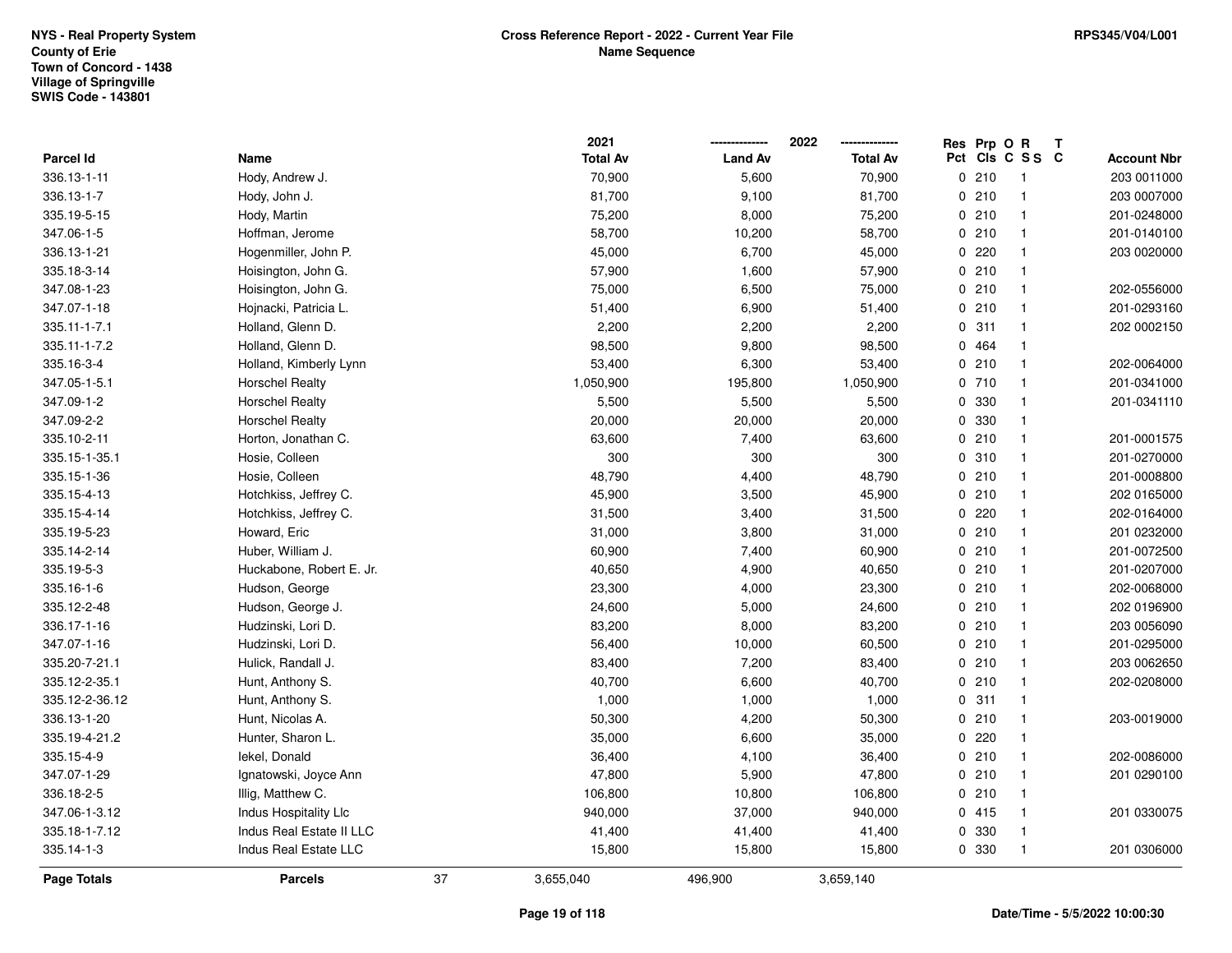|                    |                               |    | 2021            | -------------- | 2022<br>-------------- |     | Res Prp O R |                | Т |                    |
|--------------------|-------------------------------|----|-----------------|----------------|------------------------|-----|-------------|----------------|---|--------------------|
| Parcel Id          | Name                          |    | <b>Total Av</b> | <b>Land Av</b> | <b>Total Av</b>        | Pct |             | CIS C S S C    |   | <b>Account Nbr</b> |
| 335.14-1-19        | Indus Real Estate LLC         |    | 125,100         | 15,400         | 125,100                |     | 0426        | $\overline{1}$ |   | 201-0308000        |
| 336.17-1-2         | Ingerson, Jan A.              |    | 77,900          | 6,900          | 77,900                 |     | 0210        | $\mathbf{1}$   |   | 203-0057000        |
| 335.19-4-7         | Isaman, Justin M.             |    | 62,900          | 5,000          | 62,900                 |     | 0210        | $\mathbf{1}$   |   | 202-0473000        |
| 335.16-1-2         | Ish Properties, LLC           |    | 41,600          | 4,500          | 41,600                 |     | 0220        | $\mathbf{1}$   |   | 202-0071000        |
| 335.19-2-6.1       | ISJ Realty, LLC               |    | 1,151,800       | 60,900         | 1,151,800              |     | 0 633       | $\mathbf{1}$   |   | 201-0116000        |
| 335.19-2-7.1       | ISJ Realty, LLC               |    | 3,200           | 3,200          | 3,200                  |     | 0.311       | $\mathbf{1}$   |   | 201-0115000        |
| 335.16-4-17        | Jackson, Mitchell J.          |    | 47,950          | 6,800          | 47,950                 |     | 0210        | $\mathbf{1}$   |   | 202-0318000        |
| 347.08-1-34        | Jaeger, Marion M.             |    | 55,800          | 8,700          | 55,800                 |     | 0210        | $\mathbf{1}$   |   | 202 0501080        |
| 335.16-3-21.1      | Jagoda, Douglas M.            |    | 38,500          | 6,000          | 38,500                 |     | 0210        | $\mathbf{1}$   |   | 202 0284000        |
| 335.20-1-17        | Jagord, Sheret                |    | 43,450          | 6,200          | 43,450                 |     | 0.481       | $\mathbf{1}$   |   | 202-0402000        |
| 335.16-3-19        | Jalowiec, Stephen             |    | 47,500          | 5,500          | 47,500                 |     | 0210        | $\mathbf{1}$   |   | 202-0286000        |
| 335.20-1-19        | Janiak, Garrett W.            |    | 45,000          | 6,400          | 45,000                 |     | 0481        | $\mathbf{1}$   |   | 202 0400000        |
| 335.12-1-33.1      | Janora-Metlak, Melissa J.     |    | 51,200          | 6,800          | 51,200                 |     | 0210        | $\mathbf{1}$   |   | 202-0182000        |
| 347.08-1-15        | Jaskula, James M.             |    | 27,500          | 10,000         | 27,500                 |     | 0210        | $\mathbf{1}$   |   | 202-0552000        |
| 336.14-1-6         | Jehovahs Witnesses            |    | 179,000         | 34,300         | 179,000                |     | 0620        | 8              |   | 500-0203037        |
| 335.15-2-9         | Jermain, Jerald J.            |    | 41,100          | 3,300          | 41,100                 |     | 0210        | $\mathbf{1}$   |   | 202-0101000        |
| 347.08-1-31        | Jerozal, Gerald               |    | 71,300          | 8,000          | 71,300                 |     | 0210        | $\mathbf{1}$   |   | 202 0501050        |
| 335.19-6-11        | Jessica A Duerr Children's Tr |    | 52,500          | 4,500          | 52,500                 |     | 0210        | $\mathbf{1}$   |   | 201-0215000        |
| 336.18-1-7         | JHD Properties, LLC           |    | 78,700          | 34,200         | 78,700                 |     | 0431        | $\overline{1}$ |   | 203 0039000        |
| 335.15-1-35.2      | JHS Property Holdings, LLC    |    | 58,600          | 9,200          | 58,600                 |     | 0 230       | $\mathbf{1}$   |   | 201-0270000        |
| 335.19-2-13        | Jimitty LLC                   |    | 37,700          | 5,000          | 37,700                 |     | 0482        | $\mathbf{1}$   |   | 201-0109000        |
| 335.15-7-4         | Jindra, David J. III.         |    | 42,800          | 4,600          | 42,800                 |     | 0210        | $\mathbf{1}$   |   | 201-0054000        |
| 335.18-3-17        | JM Delia Irrevocable Trust    |    | 65,800          | 2,500          | 65,800                 |     | 0210        | $\mathbf{1}$   |   |                    |
| 335.20-2-20        | John, Lillian T.              |    | 37,300          | 6,700          | 37,300                 |     | 0.220       | $\overline{1}$ |   | 202 0493000        |
| 335.20-7-7         | Johnson, Lynette M.           |    | 60,000          | 7,400          | 60,000                 |     | 0210        | $\mathbf{1}$   |   | 203 0064250        |
| 347.08-1-30        | Johnson, Michael A.           |    | 96,300          | 8,700          | 96,300                 |     | 0210        | $\overline{1}$ |   | 202-0501040        |
| 335.12-2-47        | Johnson, Robert R.            |    | 43,000          | 10,100         | 43,000                 |     | 0210        | $\mathbf{1}$   |   | 202-0197000        |
| 335.16-4-8.1       | Johnson, Victor C.            |    | 81,500          | 8,600          | 81,500                 |     | 0210        | $\overline{1}$ |   | 202 0053000        |
| 335.16-3-36        | Jordan, Kristin L.            |    | 39,900          | 5,300          | 39,900                 |     | 0210        | $\mathbf{1}$   |   | 202 0274000        |
| 335.18-1-6.212     | Joseph B Roosa Living Trust   |    | 34,000          | 34,000         | 34,000                 |     | 0 640       | $\mathbf{1}$   |   | 201 0334100        |
| 335.18-1-16.1      | Joseph B Roosa Living Trust   |    | 24,600          | 24,600         | 24,600                 |     | 0 330       | $\mathbf{1}$   |   |                    |
| 335.14-1-11        | Joslin, Tyler W.              |    | 12,400          | 6,600          | 12,400                 |     | 0.312       | $\mathbf{1}$   |   | 201 0329000        |
| 335.14-2-38.1      | Joslin, Tyler W.              |    | 58,200          | 9,000          | 58,200                 |     | 0210        | $\mathbf{1}$   |   | 201-0074050        |
| 335.19-5-13        | Joslin, Wesley G.             |    | 29,000          | 5,300          | 29,000                 |     | 0210        | $\mathbf{1}$   |   | 201-0250000        |
| 335.20-2-9         | Jozwiak, Clifford J.          |    | 57,100          | 4,800          | 57,100                 |     | 0210        | $\mathbf{1}$   |   | 202-0508900        |
| 335.19-3-16        | JTBT Properties LLC           |    | 22,000          | 6,500          | 22,000                 |     | 0 230       | $\mathbf{1}$   |   | 202-0233000        |
| 336.18-2-22.2      | Kaczanowski, Jean             |    | 77,900          | 1,000          | 77,900                 |     | 0210        | $\overline{1}$ |   |                    |
| <b>Page Totals</b> | <b>Parcels</b>                | 37 | 3,120,100       | 396,500        | 3,120,100              |     |             |                |   |                    |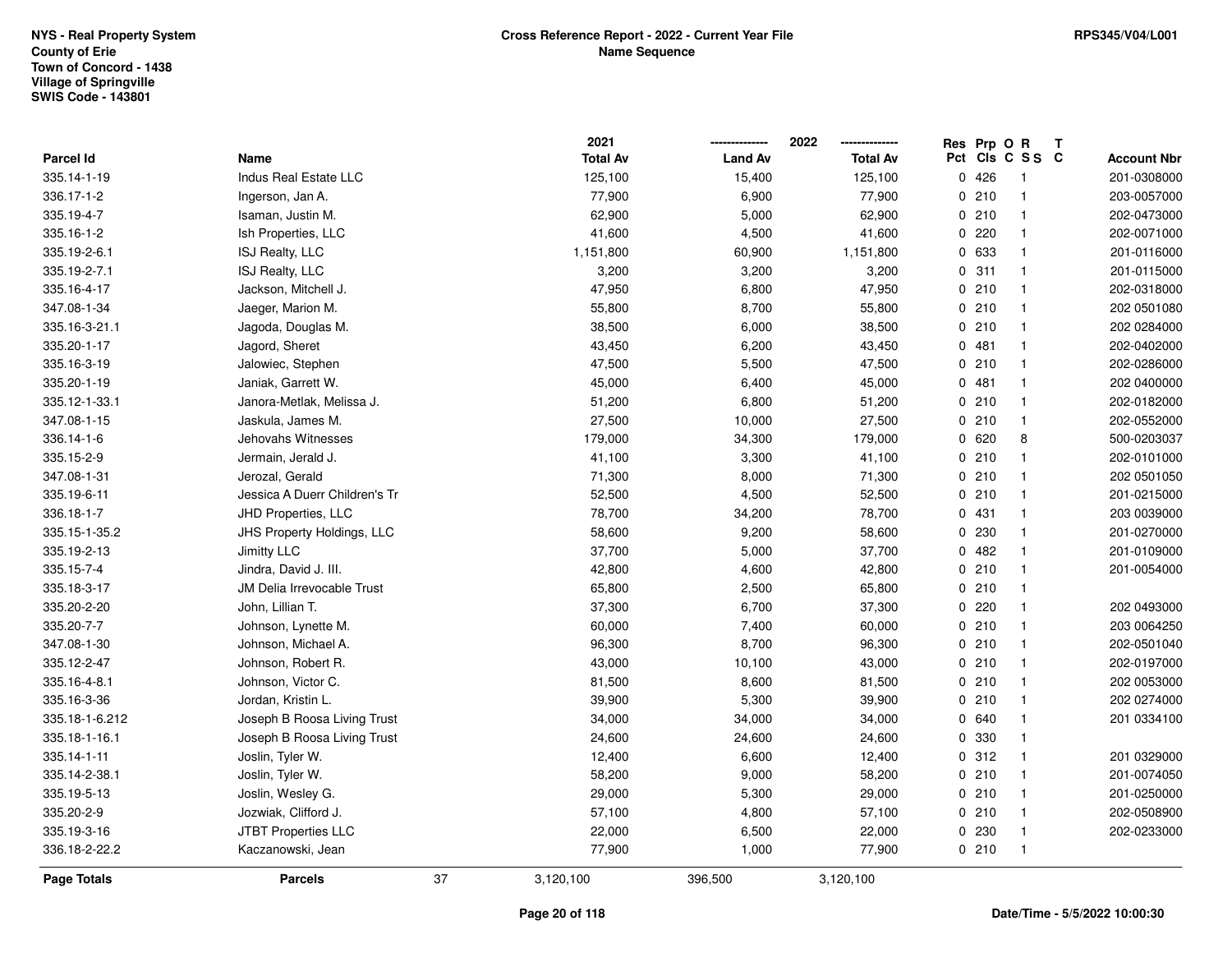|                    |                               |    | 2021            |                | 2022            | Res Prp O R |                 | Т |                    |
|--------------------|-------------------------------|----|-----------------|----------------|-----------------|-------------|-----------------|---|--------------------|
| Parcel Id          | Name                          |    | <b>Total Av</b> | <b>Land Av</b> | <b>Total Av</b> |             | Pct Cls C S S C |   | <b>Account Nbr</b> |
| 335.10-1-4         | Kamats, Donald J.             |    | 80,000          | 8,000          | 80,000          | 0210        | $\overline{1}$  |   | 201-0001820        |
| 347.07-1-23        | Kaminski, Stephen             |    | 31,500          | 8,000          | 31,500          | 0210        | $\mathbf{1}$    |   | 201-0293000        |
| 335.16-1-23.1      | Kane, Kevin                   |    | 38,500          | 5,200          | 38,500          | 0210        | $\mathbf{1}$    |   | 202-0251000        |
| 335.12-2-8         | Kasper, Keith                 |    | 40,600          | 5,000          | 40,600          | 0210        | $\mathbf{1}$    |   | 202-0046000        |
| 335.12-1-1         | Kaufmann, Robert              |    | 67,200          | 8,900          | 67,200          | 0210        | $\mathbf{1}$    |   | 202-0010600        |
| 335.16-3-41        | Kazmark, Thomas H.            |    | 39,000          | 4,300          | 39,000          | 0210        | $\mathbf{1}$    |   | 202-0269000        |
| 347.06-1-6         | Kearns Family Revocable Trust |    | 123,500         | 17,500         | 123,500         | 0 464       | $\mathbf{1}$    |   | 201 0140125        |
| 335.10-2-24        | Kehr, Sherilyn                |    | 75,200          | 8,100          | 75,200          | 0210        | $\mathbf{1}$    |   | 201 0001260        |
| 335.12-1-7         | Kellerman, Benjamin J.        |    | 33,000          | 6,800          | 33,000          | 0210        | $\mathbf{1}$    |   | 202 0010250        |
| 335.16-1-22        | Kennedy, Arlene               |    | 39,600          | 4,900          | 39,600          | 0210        | $\mathbf{1}$    |   | 202 0252000        |
| 347.08-1-16        | Kenyon, John D.               |    | 55,400          | 7,300          | 55,400          | 0210        | $\mathbf{1}$    |   | 202 0551000        |
| 335.18-3-3         | Kerns, Kathleen               |    | 54,000          | 900            | 54,000          | 0210        | $\mathbf{1}$    |   |                    |
| 335.20-6-24.2      | Kessler, Jean M.              |    | 69,500          | 5,400          | 69,500          | 0210        | $\mathbf{1}$    |   | 202 0650000        |
| 335.19-4-40        | Kester, Bryan L.              |    | 37,000          | 5,300          | 37,000          | 0210        | $\overline{1}$  |   | 202-0453000        |
| 335.16-3-40        | Keyser, Gregory D.            |    | 39,900          | 4,300          | 39,900          | $0$ 220     | $\mathbf{1}$    |   | 202-0270000        |
| 335.19-4-8         | King, Laurie A.               |    | 81,400          | 6,500          | 81,400          | 0.220       | $\mathbf{1}$    |   | 202-0472000        |
| 335.15-3-24        | King Jeannine M               |    | 36,900          | 8,100          | 36,900          | 0210        | $\mathbf{1}$    |   | 500-0225000        |
| 335.14-2-9         | Kingswell, Matthew            |    | 28,900          | 8,000          | 28,900          | 0210        | $\mathbf{1}$    |   | 201-0082000        |
| 336.17-1-14.12     | Kirkpatrick, Gary L.          |    | 108,650         | 8,000          | 108,650         | 0210        | $\mathbf{1}$    |   |                    |
| 335.19-5-5         | Kirsch, Robert P.             |    | 83,600          | 5,400          | 83,600          | 0210        | $\mathbf{1}$    |   | 201 0258000        |
| 335.20-5-32        | Klahn, Stacey C.              |    | 43,350          | 5,600          | 43,350          | 0210        |                 |   | 202 0596000        |
| 335.10-2-7         | Klaus, Charles F. Jr.         |    | 65,000          | 8,000          | 65,000          | 0210        | $\mathbf{1}$    |   | 201 0325000        |
| 336.09-1-8         | Klein, Kimberly K.            |    | 48,800          | 8,400          | 48,800          | 0210        | $\mathbf{1}$    |   | 202-0307300        |
| 336.09-1-11        | Klenk, David P.               |    | 60,400          | 9,500          | 60,400          | 0210        | $\mathbf{1}$    |   | 202 0307000        |
| 335.12-1-22        | Klice, Edward L.              |    | 44,900          | 5,400          | 44,900          | 0210        | $\mathbf{1}$    |   | 202 0191500        |
| 335.18-3-22        | Klimas, Jane Ann              |    | 57,900          | 1,800          | 57,900          | 0210        | $\mathbf{1}$    |   |                    |
| 335.15-5-18.1      | <b>KMR Lindstrom's Corp</b>   |    | 91,000          | 27,300         | 91,000          | 10 541      | $\mathbf{1}$    |   | 202-0327100        |
| 335.19-4-37        | Knab, Timothy                 |    | 66,500          | 8,000          | 66,500          | 0210        | $\mathbf{1}$    |   | 202-0456000        |
| 335.16-3-13        | Knerr, Albert J. Jr.          |    | 51,500          | 5,500          | 51,500          | 0210        | $\overline{1}$  |   | 202 0291050        |
| 335.15-4-24        | Knight, Donna L.              |    | 34,900          | 5,600          | 34,900          | 0210        | $\mathbf{1}$    |   | 202-0114000        |
| 335.15-6-24        | Knoll, Kevin J.               |    | 60,100          | 6,100          | 60,100          | 0210        | $\mathbf{1}$    |   | 201-0040000        |
| 335.18-2-35        | Knox, Richard J.              |    | 194,300         | 23,400         | 194,300         | 0.442       | $\mathbf{1}$    |   | 2010140010         |
| 335.16-4-21        | Koch, Mark                    |    | 39,000          | 6,100          | 39,000          | 0210        | $\overline{1}$  |   | 202 0322000        |
| 335.15-7-17        | Koener, Katherine L.          |    | 67,600          | 6,800          | 67,600          | 0.280       | $\mathbf{1}$    |   | 201-0101000        |
| 335.15-3-8         | Kohler, Karin                 |    | 36,400          | 4,400          | 36,400          | 0210        | $\mathbf{1}$    |   | 202 0174000        |
| 335.12-1-28.1      | Komenda, Daniel               |    | 68,300          | 5,700          | 68,300          | 0210        | $\overline{1}$  |   | 202-0187000        |
| 335.18-2-20        | Komenda, Michael JT II.       |    | 52,100          | 4,700          | 52,100          | 0210        | $\mathbf{1}$    |   | 201 0179000        |
| <b>Page Totals</b> | <b>Parcels</b>                | 37 | 2,245,400       | 278,200        | 2,245,400       |             |                 |   |                    |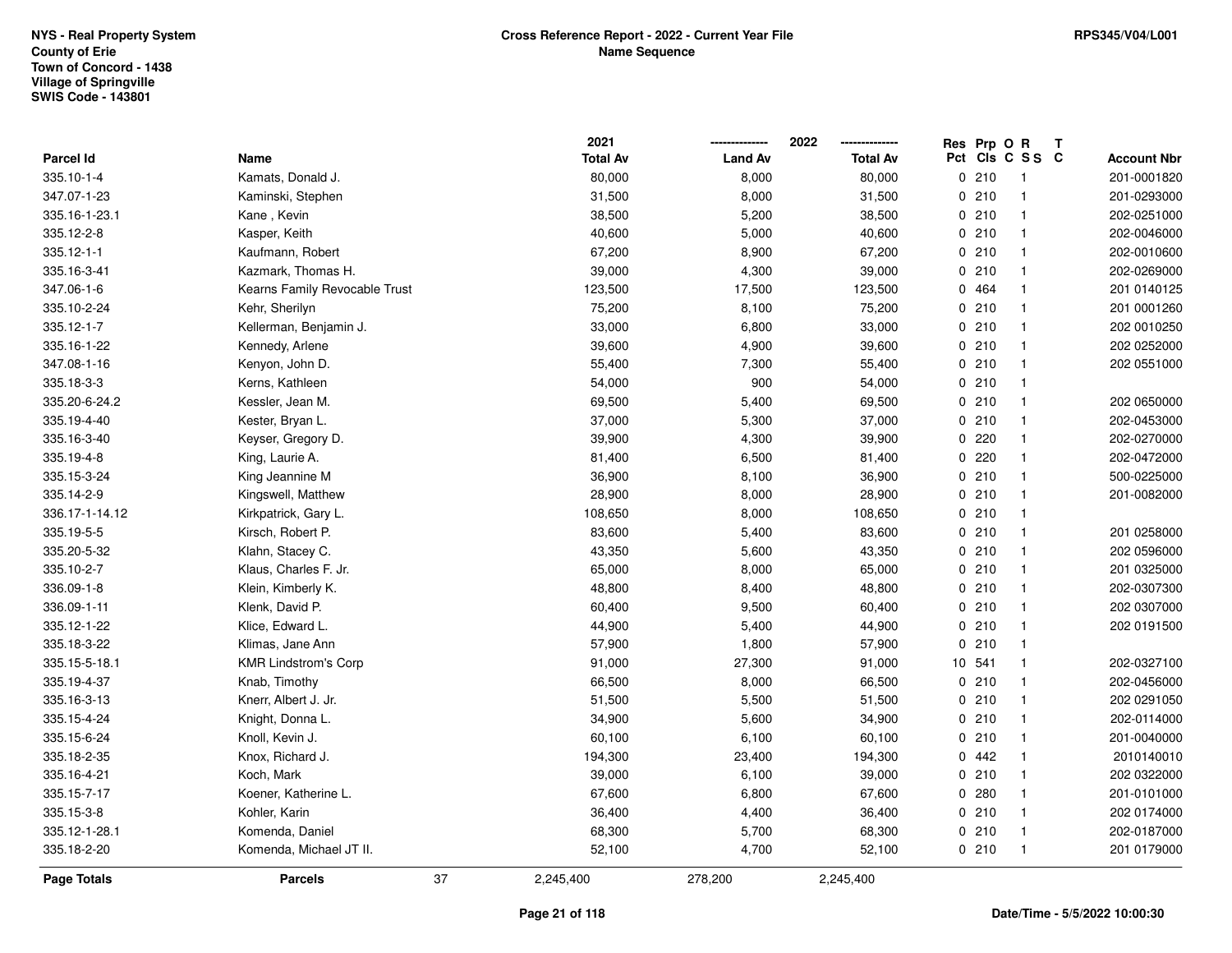|               |                            |    | 2021            | --------------- | 2022<br>-------------- | Res Prp O R |                 | T |                    |
|---------------|----------------------------|----|-----------------|-----------------|------------------------|-------------|-----------------|---|--------------------|
| Parcel Id     | Name                       |    | <b>Total Av</b> | <b>Land Av</b>  | <b>Total Av</b>        |             | Pct Cls C S S C |   | <b>Account Nbr</b> |
| 335.19-2-17   | Komenda, Timothy D.        |    | 45,000          | 8,200           | 45,000                 | 0210        | $\overline{1}$  |   | 201 0260000        |
| 335.20-3-12   | Kopp, Geary S.             |    | 41,600          | 5,500           | 41,600                 | 0210        | $\mathbf{1}$    |   | 202-0579000        |
| 335.16-1-50.1 | Koralewska, Daria          |    | 36,600          | 6,400           | 36,600                 | 0220        | $\overline{1}$  |   | 202 0224000        |
| 335.16-3-8.1  | Kota, Sauni                |    | 2,700           | 2,700           | 2,700                  | 0.311       | $\overline{1}$  |   | 202 0296000        |
| 335.16-3-9    | Kota, Sauni                |    | 63,650          | 8,300           | 63,650                 | 0210        | $\overline{1}$  |   | 202 0295000        |
| 335.12-1-13   | Kotlarsz, Kimberly D.      |    | 58,400          | 7,900           | 58,400                 | 0210        | $\overline{1}$  |   | 202-0012000        |
| 335.19-4-35   | Kotlarsz, Marlene L.       |    | 74,300          | 8,100           | 74,300                 | 0210        | $\overline{1}$  |   | 202 0457100        |
| 335.14-2-34   | Kowal, Gregory M.          |    | 32,000          | 10,500          | 32,000                 | 0210        | $\mathbf{1}$    |   | 201-0075000        |
| 335.14-2-31.2 | Kowal, Virginia B.         |    | 72,000          | 4,600           | 72,000                 | 0.280       | $\mathbf{1}$    |   |                    |
| 335.15-6-11   | Kowalske, John E.          |    | 38,500          | 3,800           | 38,500                 | 0220        | $\mathbf{1}$    |   | 201 0049000        |
| 336.18-1-8.1  | Kowalske, Phyllis J.       |    | 64,800          | 9,700           | 64,800                 | 0210        | $\overline{1}$  |   | 203-0038400        |
| 335.20-1-31   | Kraft, Justin              |    | 27,720          | 4,500           | 27,720                 | 0210        | $\mathbf{1}$    |   | 202-0488000        |
| 335.18-3-4    | Kramer, Robert James       |    | 66,000          | 1,100           | 68,300                 | 0210        | $\mathbf{1}$    |   |                    |
| 335.15-7-5    | Kratos Holdings, LLC       |    | 45,500          | 4,400           | 45,500                 | 0.220       | $\mathbf{1}$    |   | 201-0053000        |
| 347.08-1-57   | Krebs, Martin A.           |    | 1,000           | 1,000           | 1,000                  | 0.311       | $\overline{1}$  |   | 202-0540020        |
| 335.10-2-4.2  | Krebs 2021 Familt Trust    |    | 600             | 600             | 600                    | 0.311       | $\mathbf{1}$    |   | 201 0303060        |
| 335.10-2-5    | Krebs 2021 Family Trust    |    | 76,200          | 10,600          | 76,200                 | 0210        | $\mathbf{1}$    |   | 201-0303050        |
| 335.20-5-15   | Krezmien, Edward G.        |    | 27,000          | 3,400           | 27,000                 | 0210        | $\overline{1}$  |   | 202 0646000        |
| 335.20-1-20   | Krezmien, James            |    | 46,700          | 9,000           | 46,700                 | 0481        | $\mathbf{1}$    |   | 202-0399000        |
| 335.20-1-21   | Krezmien, James            |    | 70,100          | 25,000          | 70,100                 | 0481        | $\mathbf{1}$    |   | 202-0398000        |
| 335.12-1-4    | Krezmien, James M.         |    | 68,100          | 7,200           | 68,100                 | 0210        | $\mathbf{1}$    |   | 202-0010400        |
| 335.18-3-5    | Krezmien, Jean             |    | 65,800          | 2,500           | 65,800                 | 0210        | $\overline{1}$  |   |                    |
| 347.07-1-5    | Krezmien, Jessie L.        |    | 48,200          | 6,800           | 48,200                 | 0210        | $\mathbf{1}$    |   | 201-0298000        |
| 335.18-2-12   | Krezmien, Keith M.         |    | 60,100          | 8,200           | 60,100                 | 0210        | $\mathbf{1}$    |   | 201-0143035        |
| 335.12-1-50   | Krezmien, Mark             |    | 48,800          | 6,400           | 48,800                 | 0210        | $\overline{1}$  |   | 202-0438000        |
| 335.15-3-18   | Krezmien, Susan R.         |    | 61,000          | 8,600           | 61,000                 | 0.220       | $\mathbf{1}$    |   | 202 0080000        |
| 335.18-3-21   | Krezmien 2018 Family Trust |    | 60,000          | 2,500           | 60,000                 | 0210        | $\mathbf{1}$    |   |                    |
| 335.12-1-9    | Kroll, Jilann M.           |    | 51,400          | 6,800           | 51,400                 | 0210        | $\mathbf{1}$    |   | 202 0010150        |
| 335.12-1-45   | Kropczynski, Matthew       |    | 37,600          | 5,200           | 37,600                 | 0210        | $\overline{1}$  |   | 202-0018000        |
| 335.15-1-18   | Krotz, Douglas C.          |    | 37,500          | 5,500           | 37,500                 | 0210        | $\mathbf{1}$    |   | 201 0025000        |
| 335.12-1-43   | Krueger, Joseph M.         |    | 67,400          | 4,500           | 67,400                 | 0411        | $\mathbf{1}$    |   | 202 0021000        |
| 347.08-2-17   | Kruger, Edward             |    | 54,000          | 8,100           | 54,000                 | 0210        | $\overline{1}$  |   | 202-0600000        |
| 336.13-1-33   | Kruse, Beth A.             |    | 51,200          | 6,800           | 51,200                 | 0210        | $\mathbf{1}$    |   | 203 0031000        |
| 335.19-1-28   | Kruse, Brittney L.         |    | 40,100          | 5,300           | 40,100                 | 0210        | $\mathbf{1}$    |   | 201 0149000        |
| 335.15-2-14   | Kruse, Kenneth J.          |    | 33,200          | 4,900           | 33,200                 | 0210        | $\mathbf{1}$    |   | 202 0096000        |
| 335.19-6-12   | Kruse, Laurie              |    | 44,500          | 4,500           | 44,500                 | 0210        | $\mathbf{1}$    |   | 201-0216000        |
| 336.09-1-24   | Kruse, Robert              |    | 61,650          | 5,800           | 61,650                 | 0210        | $\overline{1}$  |   | 202-0313450        |
| Page Totals   | <b>Parcels</b>             | 37 | 1,780,920       | 234,900         | 1,783,220              |             |                 |   |                    |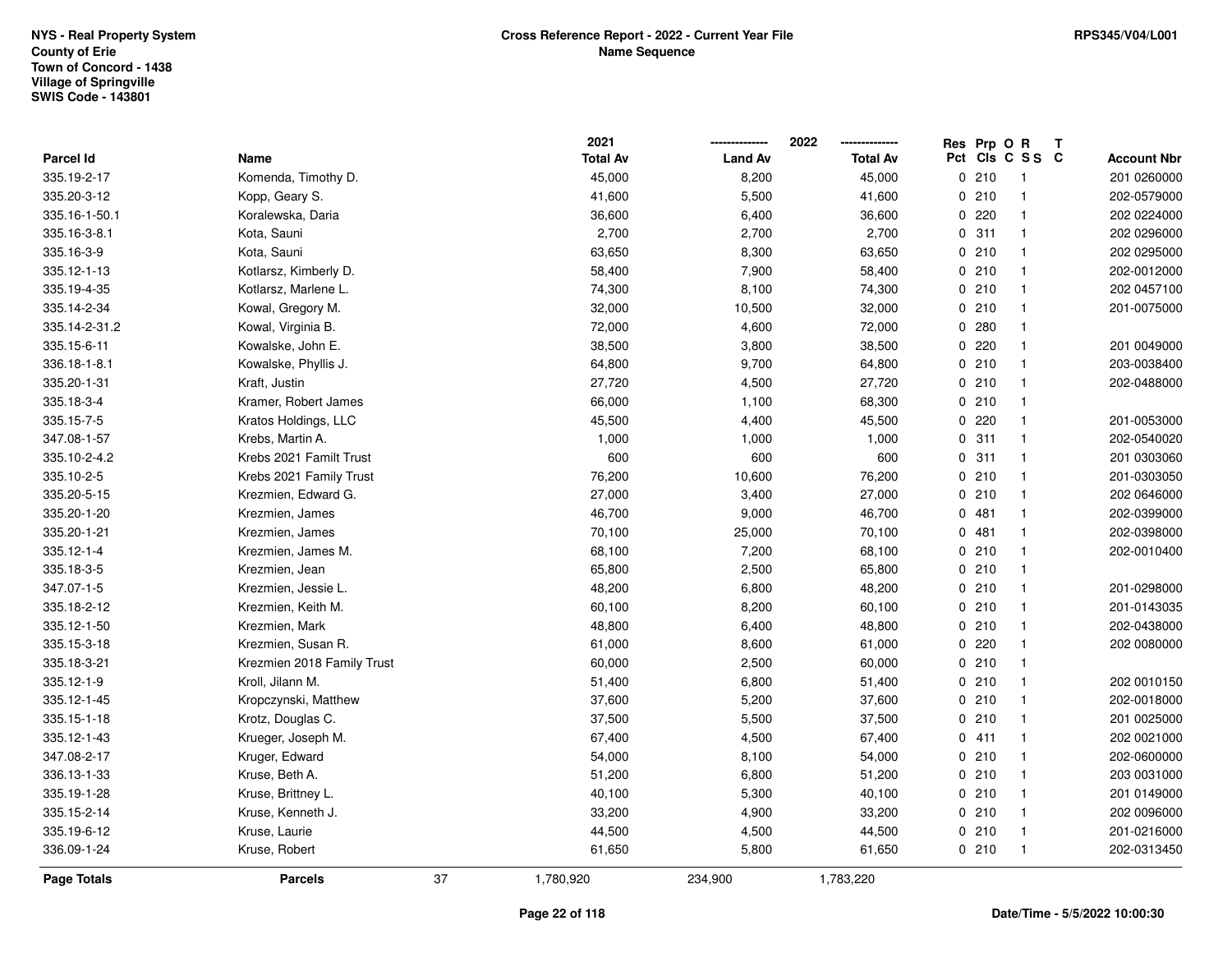|                |                          |    | 2021            |                | 2022            |             |       | Res Prp O R     | $\mathbf{T}$ |                    |
|----------------|--------------------------|----|-----------------|----------------|-----------------|-------------|-------|-----------------|--------------|--------------------|
| Parcel Id      | Name                     |    | <b>Total Av</b> | <b>Land Av</b> | <b>Total Av</b> |             |       | Pct Cls C S S C |              | <b>Account Nbr</b> |
| 336.09-1-27    | Kruse, Steven R.         |    | 70,000          | 8,200          | 70,000          |             | 0210  | $\mathbf 1$     |              | 202 0313350        |
| 335.15-4-10    | Krzemien, Kimberly S.    |    | 42,875          | 6,000          | 42,875          | $\mathbf 0$ | 220   |                 |              | 202 0085000        |
| 335.19-5-8     | Krzes, Joseph P.         |    | 40,300          | 7,200          | 40,300          |             | 0210  | $\mathbf 1$     |              | 201 0255000        |
| 335.20-3-5     | Kuczka, Kristin          |    | 38,700          | 3,400          | 38,700          |             | 0210  | $\mathbf{1}$    |              | 202 0586000        |
| 335.20-7-4.2   | Kundrotas, Leon          |    | 9,500           | 9,500          | 9,500           |             | 0.311 |                 |              |                    |
| 335.20-1-25    | Kurtzworth, Jeremy L.    |    | 35,000          | 3,400          | 35,000          |             | 0210  |                 |              | 202 0515000        |
| 335.20-1-28.11 | Labincki, Marion G.      |    | 58,000          | 1,800          | 58,000          |             | 0210  |                 |              | 202 0513050        |
| 335.19-3-2     | Laing, Jolene R.         |    | 90,000          | 6,600          | 90,000          |             | 0210  | $\mathbf{1}$    |              | 202 0432000        |
| 335.10-2-1.1   | Lamb, Lloyd E.           |    | 8,000           | 8,000          | 8,000           | $\mathbf 0$ | 311   | $\mathbf{1}$    |              | 201-0302000        |
| 335.10-2-1.11  | Lamb, Lloyd E.           |    |                 | 6,000          | 6,000           | 0           | 322   | $\mathbf 1$     |              | 201-0302000        |
| 335.20-4-16    | Lamb, Lloyd E.           |    | 65,000          | 9,800          | 65,000          |             | 0.280 | $\mathbf{1}$    |              | 202 0608000        |
| 335.20-4-17    | Lamb, Lloyd E.           |    | 3,550           | 3,550          | 3,550           |             | 0.311 |                 |              | 202-0388100        |
| 335.15-2-4     | Lamphier, Joseph Jr.     |    | 30,000          | 7,800          | 30,000          |             | 0210  |                 |              | 202-0030000        |
| 335.15-8-21.2  | Lamphier, Timothy E.     |    | 22,100          | 4,800          | 22,100          |             | 0210  |                 |              |                    |
| 335.15-3-6     | Lamphier, William J.     |    | 52,750          | 8,000          | 52,750          |             | 0.220 |                 |              | 202-0176000        |
| 335.18-1-11.1  | Land, Number One         |    | 66,800          | 66,800         | 66,800          | 0           | 330   |                 |              |                    |
| 336.14-1-9     | Landsiedel, Maureen      |    | 75,400          | 8,300          | 75,400          | 0           | 230   |                 |              | 203 0035000        |
| 335.14-2-12    | Landsman, Brett          |    | 65,000          | 14,550         | 65,000          |             | 0210  |                 |              | 201-0079000        |
| 335.14-2-20    | Landsman, Brett          |    | 1,700           | 1,700          | 1,700           |             | 0.311 |                 |              | 201-0064050        |
| 335.20-5-4.1   | Langendorfer, Lucas      |    | 16,700          | 10,100         | 16,700          |             | 0210  |                 |              | 202-0621000        |
| 335.15-2-26    | Langhans, Craig N.       |    | 43,900          | 8,700          | 43,900          |             | 0210  |                 |              | 202 0442000        |
| 347.07-1-31    | Langhans, Harold         |    | 58,700          | 9,100          | 58,700          |             | 0210  | $\mathbf{1}$    |              | 202-0480100        |
| 335.15-1-19    | Laskowski, Adrienne L.   |    | 34,200          | 4,900          | 34,200          |             | 0210  | $\mathbf{1}$    |              | 201 0024000        |
| 335.12-1-36.1  | Laskowski, Robert        |    | 2,100           | 2,100          | 2,100           | $\mathbf 0$ | 311   | $\mathbf{1}$    |              | 202 0180000        |
| 335.12-1-32    | Laskowski, Robert S.     |    | 54,100          | 4,700          | 54,100          |             | 0210  | $\mathbf{1}$    |              | 202 0183000        |
| 336.10-1-2     | Latak, Florence V.       |    | 48,700          | 6,500          | 48,700          |             | 0210  |                 |              | 203-0070100        |
| 347.08-2-8.11  | Latimore, Amy            |    | 4,000           | 4,000          | 4,000           |             | 0.311 |                 |              | 202 0639000        |
| 347.08-2-8.2   | Latimore, Amy            |    | 37,300          | 7,200          | 37,300          | $\mathbf 0$ | 220   |                 |              |                    |
| 335.10-2-44    | Law, Thomas M.           |    | 74,100          | 7,500          | 74,100          |             | 0210  | $\mathbf 1$     |              |                    |
| 347.07-1-26.1  | Lay, Mark S.             |    | 64,100          | 9,100          | 64,100          | $\mathbf 0$ | 210   | $\mathbf{1}$    |              | 201 0293020        |
| 336.09-2-6.1   | League Of Handicapped Of |    | 1,435,500       | 13,900         | 1,435,500       |             | 0 612 | 8               |              | 500-0203070        |
| 336.09-2-7     | League of Handicapped Of |    | 18,300          | 18,300         | 18,300          |             | 0 330 | 8               |              | 203 0070000        |
| 347.07-1-32.2  | Leavell, Jeffrey W.      |    | 77,200          | 8,200          | 77,200          |             | 0210  |                 |              | 202 0507010        |
| 335.12-2-43    | Leavell, Lora Lee        |    | 41,100          | 5,100          | 41,100          |             | 0210  |                 |              | 202-0201000        |
| 335.12-1-24    | Leazott, Thomas K.       |    | 38,500          | 5,200          | 38,500          |             | 0210  |                 |              | 202-0190000        |
| 347.08-1-19.1  | Lee, Linda L.            |    | 68,300          | 6,500          | 68,300          |             | 0210  | $\mathbf 1$     |              | 202 0548000        |
| 335.16-2-19    | Legal Servicing, LLC     |    | 35,750          | 12,850         | 35,750          |             | 0482  |                 |              | 500-0245000        |
| Page Totals    | <b>Parcels</b>           | 36 | 2,919,225       | 321,350        | 2,925,225       |             |       |                 |              |                    |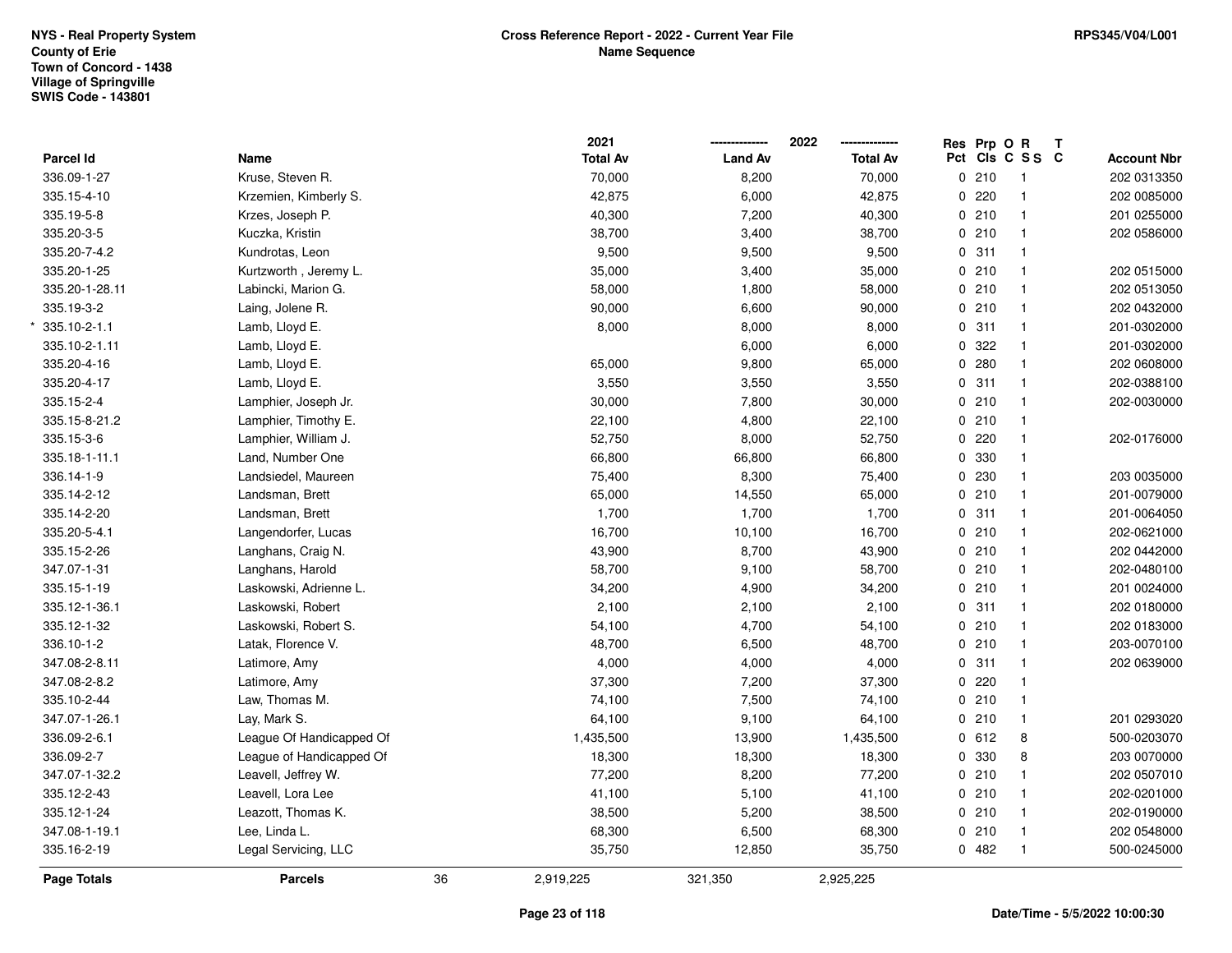|                 |                          |    | 2021            |                | 2022            | Res Prp O R |                 | T |                    |
|-----------------|--------------------------|----|-----------------|----------------|-----------------|-------------|-----------------|---|--------------------|
| Parcel Id       | Name                     |    | <b>Total Av</b> | <b>Land Av</b> | <b>Total Av</b> |             | Pct Cls C S S C |   | <b>Account Nbr</b> |
| 335.19-5-20     | Lemanski, Robert W.      |    | 46,500          | 4,800          | 46,500          | 0210        | $\mathbf{1}$    |   | 201 0229300        |
| 335.19-4-24     | Lemon, Ashley            |    | 59,800          | 8,400          | 59,800          | 0210        | $\mathbf{1}$    |   | 201-0244060        |
| 335.12-1-12     | Leonard, Marla D.        |    | 51,500          | 6,400          | 51,500          | 0210        | $\mathbf{1}$    |   | 202-0010550        |
| 335.16-2-17     | Lerminiaux, Carol A.     |    | 44,400          | 6,500          | 44,400          | 0481        | $\mathbf{1}$    |   | 202-0339000        |
| 335.20-7-36.2   | Lerminiaux, Frank T.     |    | 80,000          | 4,800          | 80,000          | 0210        | $\mathbf{1}$    |   |                    |
| 336.14-1-4      | Lerminiaux, Violet       |    | 64,900          | 8,000          | 64,900          | 0210        | $\mathbf{1}$    |   | 203 0036100        |
| 335.15-8-13     | Lester Development V LLC |    | 13,700          | 4,100          | 13,700          | 0411        | $\mathbf{1}$    |   | 201-0030000        |
| 335.15-7-15     | Lightcap, Dale           |    | 67,800          | 5,700          | 67,800          | 0220        | $\mathbf{1}$    |   | 201-0103000        |
| 335.20-5-19     | Lillie, Alan R.          |    | 88,200          | 10,800         | 88,200          | 0210        | $\mathbf{1}$    |   | 202-0634000        |
| 335.12-2-17     | Linderman, Abby          |    | 49,300          | 5,000          | 49,300          | 0210        | $\mathbf{1}$    |   | 202-0039000        |
| 335.20-3-46     | Lines, Alan B.           |    | 52,000          | 19,000         | 52,000          | 0486        | $\mathbf{1}$    |   | 202 0397000        |
| 335.19-2-10     | Lingenfelter, Donna Jean |    | 32,100          | 4,200          | 32,100          | 0210        | $\mathbf{1}$    |   | 201 0112000        |
| 347.07-1-21.211 | Lingenfelter, Melissa M. |    | 57,400          | 7,400          | 57,400          | 0210        | $\mathbf{1}$    |   |                    |
| 335.19-7-28     | Lipoff, Dennis           |    | 43,900          | 7,100          | 43,900          | 0 230       | $\mathbf{1}$    |   | 201-0166000        |
| 335.12-2-44     | Lirot, Karen J.          |    | 55,600          | 4,900          | 55,600          | 0210        | $\mathbf{1}$    |   | 202-0200000        |
| 335.20-1-6.11   | Little Llc               |    | 62,600          | 7,700          | 62,600          | 0481        | $\mathbf{1}$    |   | 202 0415000        |
| 335.20-1-6.12   | Little Llc               |    | 58,000          | 6,400          | 58,000          | 0481        | $\mathbf{1}$    |   |                    |
| 335.20-1-7      | Little Llc               |    | 258,600         | 19,600         | 258,600         | 0.482       | $\mathbf{1}$    |   | 202-0414000        |
| 336.09-2-9      | Livermore, Lynn L.       |    | 94,000          | 4,000          | 94,000          | 0210        | $\mathbf{1}$    |   |                    |
| 335.10-3-9.1    | Lobaugh, Michael K.      |    | 98,200          | 8,000          | 98,200          | 0220        | $\mathbf{1}$    |   | 146                |
| 347.08-1-50     | Lockwood, Irene M.       |    | 47,800          | 6,600          | 47,800          | 0210        | $\mathbf{1}$    |   | 202 0543000        |
| 335.20-6-13.1   | Logsdon, Michael D.      |    | 72,300          | 7,700          | 72,300          | 0210        | $\mathbf{1}$    |   | 203-0062400        |
| 336.18-1-12     | Lohrey, Gerald E.        |    | 66,200          | 7,700          | 66,200          | 0210        | $\mathbf{1}$    |   | 203-0038525        |
| 335.12-1-2      | Louth, Harry D.          |    | 42,000          | 5,000          | 42,000          | 0210        | $\mathbf{1}$    |   | 202 0010000        |
| 335.16-2-11     | Love Inc                 |    | 70,500          | 19,800         | 70,500          | 0481        | 8               |   | 202 0345000        |
| 347.06-3-1      | Lowe's Home Centers Inc  |    | 3,266,000       | 160,100        | 3,266,000       | 0 453       | $\mathbf{1}$    |   | 201 0340000        |
| 335.16-4-10.2   | Lowenberg, Lisa K.       |    | 45,700          | 6,100          | 45,700          | 0210        | 1               |   | 202-0314000        |
| 335.20-7-9      | Lowry, Joseph M. III.    |    | 72,800          | 9,500          | 72,800          | 0210        | $\mathbf{1}$    |   | 203 0064400        |
| 336.09-1-30     | Luce, Norman F.          |    | 21,700          | 10,900         | 21,700          | 0210        | $\mathbf{1}$    |   | 202-0052000        |
| 335.15-2-12     | Luce, Seth M.            |    | 60,000          | 3,900          | 60,000          | 0210        | $\mathbf{1}$    |   | 202-0098000        |
| 335.19-4-38     | Lumb, Steven             |    | 5,800           | 5,800          | 5,800           | 0.311       | $\mathbf{1}$    |   | 202 0455000        |
| 335.19-4-39     | Lumb, Steven G.          |    | 100,300         | 5,800          | 100,300         | 0210        | $\mathbf{1}$    |   | 202 0454000        |
| 336.17-1-30.22  | Lunde, Esther M.         |    | 98,400          | 5,000          | 98,400          | 0210        | $\mathbf{1}$    |   |                    |
| 335.19-3-31     | Lundell, Zacharias W.    |    | 31,650          | 2,300          | 31,650          | 0210        | $\mathbf{1}$    |   | 202 0445000        |
| 347.07-1-12     | Lupica, Daniel J.        |    | 55,500          | 8,700          | 55,500          | 0210        | $\mathbf{1}$    |   | 201 0297260        |
| 335.12-2-27     | Luss, Lee M.             |    | 32,700          | 6,100          | 32,700          | 0210        | $\mathbf{1}$    |   | 202-0214000        |
| 335.15-5-23     | Lutheran Church          |    | 812,250         | 32,500         | 812,250         | 0620        | 8               |   | 500 0236010        |
| Page Totals     | <b>Parcels</b>           | 37 | 6,280,100       | 456,300        | 6,280,100       |             |                 |   |                    |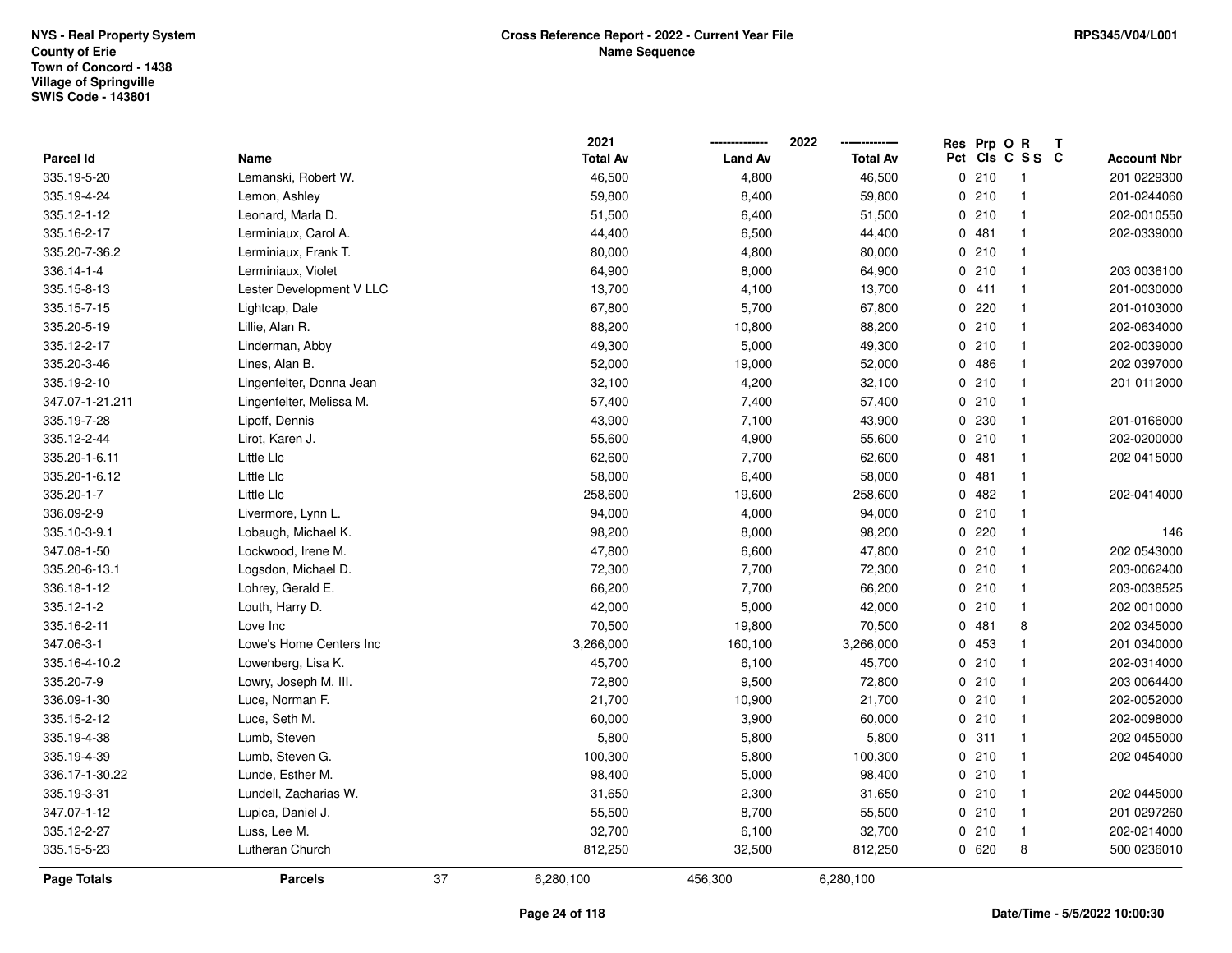|                 |                               |    | 2021            |                | 2022            | Res Prp O R |                 | T |                    |
|-----------------|-------------------------------|----|-----------------|----------------|-----------------|-------------|-----------------|---|--------------------|
| Parcel Id       | Name                          |    | <b>Total Av</b> | <b>Land Av</b> | <b>Total Av</b> |             | Pct Cls C S S C |   | <b>Account Nbr</b> |
| 335.16-4-5      | Lux, Diane M.                 |    | 45,000          | 7,400          | 45,000          | 0.280       | $\overline{1}$  |   | 202-0056000        |
| 335.20-3-37     | Lynch, Nathan                 |    | 44,900          | 5,400          | 44,900          | 0220        | $\mathbf{1}$    |   | 202 0528000        |
| 335.16-2-22.1   | M & T Bank Mgmt Facilities    |    | 236,000         | 24,000         | 236,000         | 0462        | $\mathbf{1}$    |   | 202 0242000        |
| 335.16-2-28     | M & T Bank Mgmt Facilities    |    | 16,350          | 16,350         | 16,350          | 0 330       | $\mathbf{1}$    |   | 202 0230000        |
| 347.06-1-2.1    | Macdo Foods Inc               |    | 410,000         | 25,800         | 410,000         | 0426        | $\mathbf{1}$    |   | 201-330-20         |
| 335.20-3-22     | MacDuffie, James Michael      |    | 58,500          | 5,500          | 58,500          | 0210        | $\mathbf{1}$    |   | 202-0569000        |
| 335.10-1-3      | Macleod, John A.              |    | 89,800          | 8,200          | 89,800          | 0210        | $\mathbf{1}$    |   | 201-0001815        |
| 336.18-2-3      | <b>MAGGIE Revocable Trust</b> |    | 95,500          | 10,800         | 95,500          | 0210        | $\mathbf{1}$    |   |                    |
| 347.08-1-28     | Mahoney, Kathleen R.          |    | 72,600          | 7,800          | 72,600          | 0210        | $\mathbf{1}$    |   | 202-0501060        |
| 335.19-2-20     | Malinowski, David W.          |    | 54,400          | 7,800          | 54,400          | 0210        | $\mathbf{1}$    |   | 201-0204000        |
| 336.14-1-8.1    | Manchester, Alan V.           |    | 59,900          | 10,200         | 59,900          | 0210        | $\mathbf{1}$    |   | 203-0035100        |
| 336.10-1-5.21   | Manchester, Kevin A.          |    | 45,400          | 8,600          | 45,400          | 0210        | $\mathbf{1}$    |   | 203 0071010        |
| 335.16-3-33     | Manchester, Suzanne Rae       |    | 40,700          | 5,600          | 40,700          | 0.220       | $\mathbf{1}$    |   | 202 0277000        |
| 336.13-1-9      | Manchester-Owen, Deborah L.   |    | 38,500          | 7,300          | 38,500          | 0210        | $\mathbf{1}$    |   | 203 0009000        |
| 347.07-1-20     | Manfre, Darlene               |    | 65,600          | 9,200          | 65,600          | 0210        | $\mathbf{1}$    |   | 201 0293050        |
| 335.14-2-3      | Manning, Donna                |    | 47,500          | 5,800          | 47,500          | 0210        | $\mathbf{1}$    |   | 201 0001100        |
| 335.18-2-27     | Manning, Raymond              |    | 84,300          | 12,100         | 96,900          | 0210        | $\mathbf{1}$    |   |                    |
| 335.18-1-14.11  | Maple View LLC                |    | 950,300         | 39,400         | 950,300         | 0411        | $\mathbf{1}$    |   | 201 0316000        |
| 335.18-2-1      | Maplewood Cemetery Assoc      |    | 90,000          | 90,000         | 90,000          | 0 695       | 8               |   | 500-0215000        |
| 335.10-3-1.1    | Marciniak, Dolores            |    | 123,000         | 16,200         | 123,000         | 0210        | $\mathbf{1}$    |   | 201 0001850        |
| 335.20-4-14     | Marciniak, Sharon             |    | 45,400          | 5,900          | 45,400          | 0210        | $\mathbf{1}$    |   | 202 0610000        |
| 335.15-2-2      | Marcus, David                 |    | 40,500          | 4,400          | 40,500          | 0210        | $\mathbf{1}$    |   | 202 0439250        |
| 335.15-6-15     | Marinaccio, Dean A.           |    | 48,150          | 5,500          | 48,150          | 0.220       | $\mathbf{1}$    |   | 201 0045000        |
| 335.15-7-19     | Marlette, Guy R.              |    | 92,000          | 7,800          | 92,000          | 0210        | $\mathbf{1}$    |   | 201-0099000        |
| 335.20-6-2      | Marlin, James R.              |    | 69,900          | 7,900          | 69,900          | 0210        | $\mathbf{1}$    |   | 202-0379000        |
| 335.18-3-1      | Marsh, Paul W.                |    | 75,200          | 1,300          | 75,200          | 0210        | $\mathbf{1}$    |   |                    |
| 347.08-1-54     | Marthia, Daniel C.            |    | 37,500          | 6,700          | 37,500          | 0210        | $\mathbf{1}$    |   | 202-0540000        |
| 347.08-1-56     | Marthia, Daniel C.            |    | 1,000           | 1,000          | 1,000           | 0.311       | $\mathbf{1}$    |   | 202-0540010        |
| 335.20-6-26     | Martin, Michael D.            |    | 42,000          | 6,600          | 42,000          | 0210        | $\mathbf{1}$    |   | 202 0648000        |
| 335.16-2-15     | Martin, Theodore              |    | 21,000          | 8,800          | 21,000          | 0.481       | $\mathbf{1}$    |   | 202 0341000        |
| 336.13-1-1.2    | Martinez, Phillip             |    | 38,400          | 6,500          | 38,400          | 0210        | $\mathbf{1}$    |   | 203 0003000        |
| 335.12-2-26     | Mary, John                    |    | 36,600          | 6,200          | 36,600          | 0220        | $\mathbf{1}$    |   | 202-0215000        |
| 336.17-1-8.122  | Mattison, Robert D.           |    | 90,500          | 5,000          | 90,500          | 0210        | $\mathbf{1}$    |   |                    |
| 336.17-1-31.112 | Mattison, Robert D.           |    | 2,500           | 2,500          | 2,500           | 0.311       | $\mathbf{1}$    |   | 203 0054006        |
| 335.10-2-18     | Maul, Rex C.                  |    | 58,000          | 6,300          | 58,000          | 0210        | $\mathbf{1}$    |   | 201-0001150        |
| 347.07-1-28     | Max, Gail                     |    | 62,000          | 9,900          | 62,000          | 0210        | $\mathbf{1}$    |   | 201 0291000        |
| 335.20-2-11     | May, Jeanne L.                |    | 37,600          | 4,500          | 37,600          | 0210        | $\mathbf{1}$    |   | 202 0538000        |
| Page Totals     | <b>Parcels</b>                | 37 | 3,466,500       | 420,250        | 3,479,100       |             |                 |   |                    |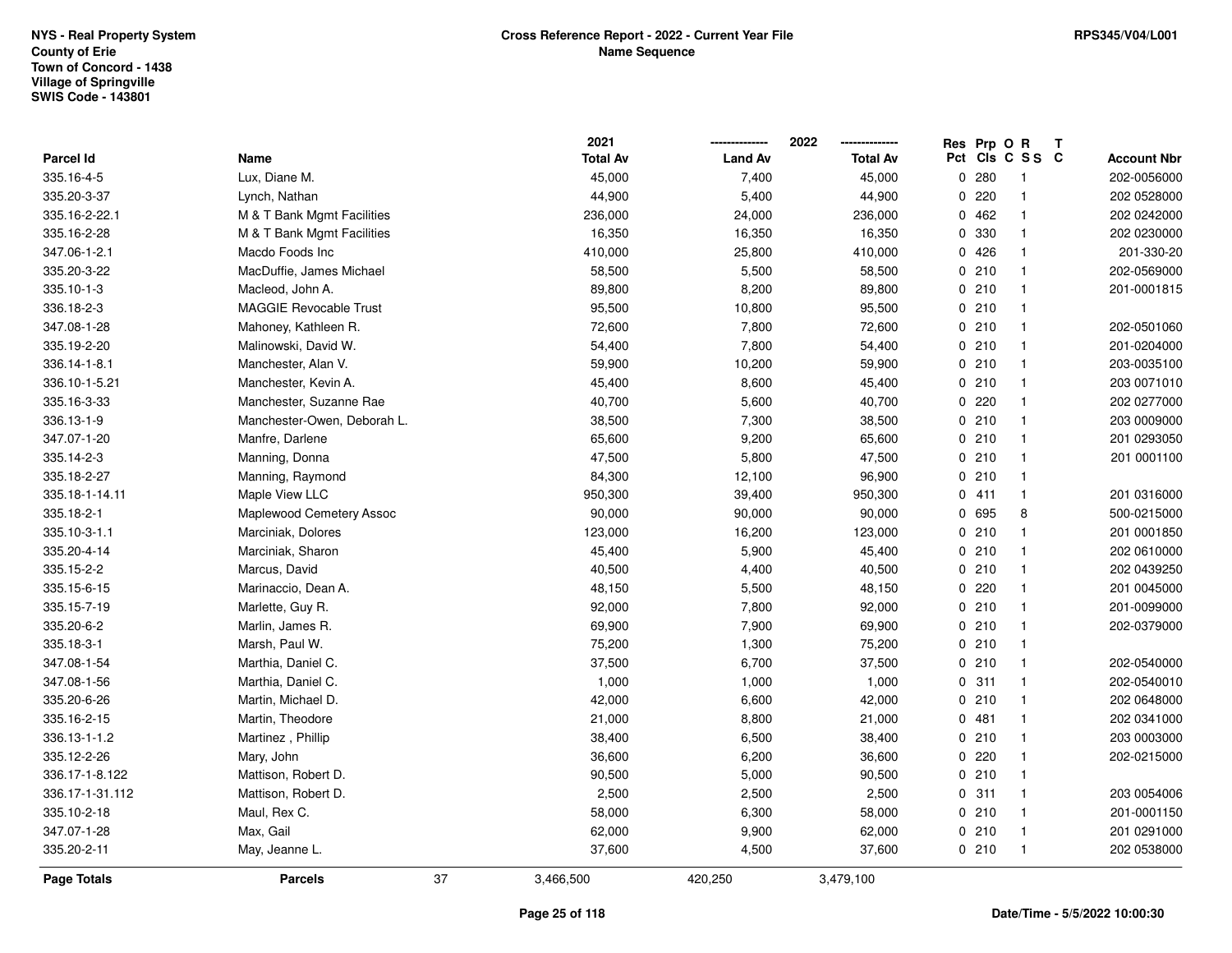|                    |                         |    | 2021            |                | 2022            | Res Prp O R |                 | Т |                    |
|--------------------|-------------------------|----|-----------------|----------------|-----------------|-------------|-----------------|---|--------------------|
| Parcel Id          | Name                    |    | <b>Total Av</b> | <b>Land Av</b> | <b>Total Av</b> |             | Pct Cls C S S C |   | <b>Account Nbr</b> |
| 335.20-3-15        | May, William S.         |    | 92,700          | 5,700          | 92,700          | 0210        | $\overline{1}$  |   | 202 0576000        |
| 335.15-4-11        | Maybray, Jeffrey D.     |    | 42,500          | 7,500          | 42,500          | 0210        | $\overline{1}$  |   | 202 0084000        |
| 347.08-1-25        | Maybray, Jonathan       |    | 62,000          | 6,400          | 62,000          | 0210        | $\overline{1}$  |   | 202 0558100        |
| 347.08-1-17        | McCabe, Justin          |    | 42,800          | 6,500          | 42,800          | 0210        | $\overline{1}$  |   | 202-0550000        |
| 335.15-3-7         | McCarthy, Ann           |    | 55,300          | 5,800          | 55,300          | 0210        | $\overline{1}$  |   | 202 0175000        |
| 335.14-2-26        | McCarthy, Constance Ann |    | 27,900          | 5,500          | 27,900          | 0210        | $\overline{1}$  |   | 201-0072100        |
| 335.10-2-6         | McCarthy, Jodie         |    | 61,100          | 13,200         | 61,100          | 0210        | $\overline{1}$  |   | 201 0327000        |
| 335.12-1-10        | McCarthy, Katherine M.  |    | 68,300          | 10,500         | 68,300          | 0210        | $\mathbf{1}$    |   | 202-0010200        |
| 335.12-2-40        | McCarthy, Norbert       |    | 75,000          | 7,200          | 75,000          | 0210        | $\mathbf{1}$    |   | 202-0203000        |
| 335.10-3-4         | McCarthy, Theresa A.    |    | 74,400          | 8,800          | 74,400          | 0210        | $\overline{1}$  |   |                    |
| 335.10-3-6         | McCarthy, Theresa A.    |    | 4,200           | 4,200          | 4,200           | 0.311       | $\overline{1}$  |   |                    |
| 335.19-2-25        | McCloud, Robert A.      |    | 32,500          | 4,100          | 32,500          | 0210        | $\overline{1}$  |   | 201 0199000        |
| 335.20-2-16        | McCloud, Robert A. Jr.  |    | 31,000          | 6,400          | 31,000          | 0.220       | $\overline{1}$  |   | 202 0497000        |
| 347.07-1-1.21      | McCormick, Christopher  |    | 58,850          | 10,600         | 58,850          | 0210        | $\overline{1}$  |   | 201-0301000        |
| 336.18-2-22.1      | McCoy, Robert L.        |    | 700             | 700            | 700             | 0.310       | $\overline{1}$  |   |                    |
| 335.15-3-16        | McCrory, Benjamin G.    |    | 40,000          | 3,900          | 40,000          | 0220        | $\mathbf{1}$    |   | 202-0082000        |
| 336.09-1-16.11     | McCrory, Benjamin N.    |    | 8,000           | 8,000          | 8,000           | 0.311       | $\mathbf{1}$    |   | 202-0311000        |
| 336.09-1-17        | McCrory, Benjamin N.    |    | 78,400          | 8,000          | 78,400          | 0210        | $\overline{1}$  |   | 202-0312000        |
| 335.12-2-50        | McCrory II, Michael T.  |    | 95,200          | 6,900          | 95,200          | 0210        | $\overline{1}$  |   | 202 0050010        |
| 335.12-2-32.1      | McDonnell, Linda J.     |    | 55,800          | 8,000          | 55,800          | 0210        | $\mathbf{1}$    |   | 202-0211000        |
| 335.19-7-11        | McFall, Diane W.        |    | 33,400          | 4,300          | 33,400          | 0210        | $\mathbf{1}$    |   | 201 0169000        |
| 335.16-3-17        | McFall, Patrick H.      |    | 32,300          | 5,400          | 32,300          | 0210        | $\overline{1}$  |   | 202-0288000        |
| 335.19-1-25        | McFall, Sean            |    | 42,900          | 4,200          | 42,900          | 0210        | $\mathbf{1}$    |   | 201 0152000        |
| 335.18-2-25        | McGinnis, Suzanne Rene  |    | 56,900          | 7,100          | 56,900          | 0210        | $\mathbf{1}$    |   | 201 0143050        |
| 335.10-2-36        | McGuire, Gary P.        |    | 40,200          | 8,200          | 40,200          | 0210        | $\overline{1}$  |   | 201-0321000        |
| 335.15-6-6         | McGuire-Laporta, Mary   |    | 41,100          | 6,100          | 41,100          | 0210        | $\overline{1}$  |   | 201-0009000        |
| 335.15-1-25        | McIlreath, Robert       |    | 49,200          | 5,500          | 49,200          | 0220        | $\overline{1}$  |   | 201-0280000        |
| 335.15-2-15        | McIlreath, Robert J.    |    | 42,600          | 5,600          | 42,600          | 0210        | $\mathbf{1}$    |   | 202 0095000        |
| 347.08-1-5         | McIntire, Joseph A.     |    | 40,700          | 7,300          | 40,700          | 0210        | $\overline{1}$  |   | 202-0501350        |
| 335.14-2-7         | McLaughlin, Connie S.   |    | 46,000          | 3,500          | 46,000          | 0210        | $\overline{1}$  |   | 201 0083000        |
| 335.16-3-12.1      | McMahon, Michael J.     |    | 45,900          | 5,400          | 45,900          | 0210        | $\mathbf{1}$    |   | 202-0292000        |
| 335.19-6-28        | McMullen, Dennis        |    | 34,900          | 5,200          | 34,900          | 0210        | $\mathbf{1}$    |   | 201-0242000        |
| 335.16-4-9         | McNell, Christopher B.  |    | 42,000          | 4,500          | 42,000          | 0210        | $\overline{1}$  |   | 202-0053100        |
| 335.16-4-10.1      | McNell, Christopher B.  |    | 4,000           | 4,000          | 4,000           | 0.311       | $\overline{1}$  |   | 202-0314000        |
| 335.16-4-11.2      | McNell, Christopher B.  |    | 550             | 550            | 550             | 0.311       | $\mathbf{1}$    |   |                    |
| 335.12-2-31.1      | MDS, Management Assoc   |    | 41,600          | 41,600         | 41,600          | 0 330       | $\overline{1}$  |   | 202 0211110        |
| 335.20-2-4         | Meade, Joshua           |    | 34,250          | 3,200          | 34,250          | 0210        | $\overline{1}$  |   | 202-0510000        |
| <b>Page Totals</b> | <b>Parcels</b>          | 37 | 1,635,150       | 259,550        | 1,635,150       |             |                 |   |                    |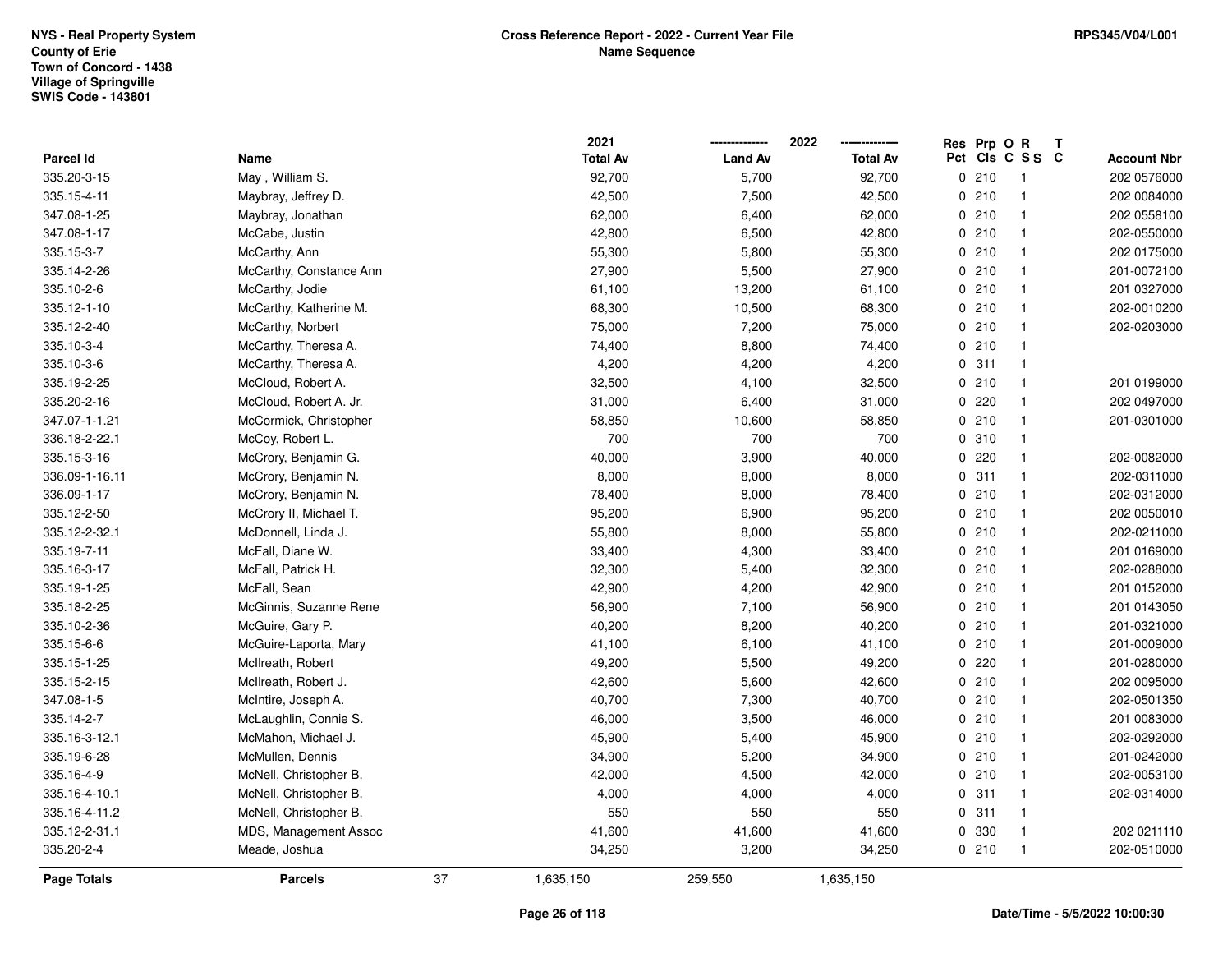|                  |                         |    | 2021            |                | 2022            | Res Prp O R |                 | Т |                    |
|------------------|-------------------------|----|-----------------|----------------|-----------------|-------------|-----------------|---|--------------------|
| Parcel Id        | Name                    |    | <b>Total Av</b> | <b>Land Av</b> | <b>Total Av</b> |             | Pct Cls C S S C |   | <b>Account Nbr</b> |
| 335.18-3-10      | Meidel, Theresa         |    | 57,900          | 1,600          | 57,900          | 0210        | $\overline{1}$  |   |                    |
| 335.11-1-1.12    | Mende, Adrianne         |    | 500             | 500            | 500             | 0.311       | $\overline{1}$  |   |                    |
| 335.11-1-3       | Mende, Adrianne         |    | 36,700          | 8,100          | 36,700          | 0210        | $\overline{1}$  |   | 202-0001000        |
| 335.20-7-19      | Mercuri, Rebecca        |    | 88,900          | 9,100          | 88,900          | 0210        | $\overline{1}$  |   | 203-0062510        |
| 336.17-1-36      | Mertowski, Richard P.   |    | 6,100           | 6,100          | 6,100           | 0.311       | $\mathbf{1}$    |   |                    |
| 335.12-1-42      | Mesch, Byron W.         |    | 37,200          | 5,000          | 37,200          | 0210        | $\mathbf{1}$    |   | 202 0022000        |
| 335.20-6-23.2    | Metzger, Rolland J.     |    | 85,000          | 5,800          | 85,000          | 0210        | $\mathbf{1}$    |   | 202-0651000        |
| 335.19-1-10      | Meyer, Mark E.          |    | 142,800         | 52,800         | 142,800         | 0 484       | $\mathbf{1}$    |   | 201 0124000        |
| 335.12-1-23      | Michaels, Timothy       |    | 52,200          | 5,400          | 52,200          | 0210        | $\overline{1}$  |   | 202 0191000        |
| 335.15-8-16.1    | Middle-Drake Inc        |    | 34,150          | 13,700         | 34,150          | 0425        | $\overline{1}$  |   | 201 0033000        |
| 335.12-2-34      | Miess, Daniel J.        |    | 42,000          | 5,000          | 42,000          | 0210        | $\mathbf{1}$    |   | 202-0209000        |
| 336.17-1-9       | Milbrand, Robert L.     |    | 90,000          | 10,200         | 90,000          | 0210        | $\mathbf{1}$    |   | 203 0056050        |
| 335.20-3-28      | Milks, Bryan R.         |    | 70,500          | 11,300         | 70,500          | 0.280       | $\mathbf{1}$    |   | 202 0537000        |
| 335.15-1-33      | Mill Ridge LLC          |    | 42,800          | 5,300          | 42,800          | 0220        | $\mathbf{1}$    |   | 201-0272000        |
| 336.13-1-39.11   | Mill Ridge, LLC         |    | 63,300          | 63,300         | 63,300          | 0 105       | $\mathbf{1}$    |   | 203 0033000        |
| 347.07-1-8.1     | Mill Ridge, LLC         |    | 7,250           | 7,250          | 7,250           | 0 105       | $\mathbf{1}$    |   | 201-0297286        |
| $347.11 - 1 - 1$ | Mill Ridge, LLC         |    | 58,200          | 58,200         | 58,200          | 0 105       | $\mathbf{1}$    |   |                    |
| 335.16-4-33.2    | Miller, Bradley S.      |    | 43,000          | 6,000          | 43,000          | 0220        | $\overline{1}$  |   | 202-0361000        |
| 336.18-1-16      | Miller, Daniel L.       |    | 44,900          | 8,200          | 44,900          | 0210        | $\overline{1}$  |   | 203-0038650        |
| 347.07-1-21.23   | Miller, James F.        |    | 12,500          | 2,100          | 12,500          | 0.312       | $\mathbf{1}$    |   |                    |
| 347.07-1-22      | Miller, James F.        |    | 61,500          | 8,000          | 61,500          | 0210        | $\overline{1}$  |   | 201-0293010        |
| 335.19-1-5       | Miller, Jeffrey J.      |    | 45,800          | 4,200          | 45,800          | 0220        | $\mathbf{1}$    |   | 201 0130000        |
| 347.08-1-55      | Miller, Jeremiah H.     |    | 57,900          | 3,300          | 57,900          | 0210        | $\mathbf{1}$    |   | 202-0540100        |
| 336.17-1-5       | Miller, John            |    | 59,000          | 7,900          | 59,000          | 0210        | $\mathbf{1}$    |   | 203-0055000        |
| 335.18-2-6.112   | Miller, Milan           |    | 102,300         | 9,500          | 102,300         | 0210        | $\overline{1}$  |   |                    |
| 335.16-4-36.1    | Miller, Rollin          |    | 41,900          | 9,200          | 41,900          | 0210        | $\overline{1}$  |   | 202 0304000        |
| 335.15-2-11      | Miller, Susan           |    | 52,600          | 4,600          | 52,600          | 0210        | $\mathbf{1}$    |   | 202-0099000        |
| 336.09-1-33.31   | Mills, Sharon           |    | 110,000         | 6,100          | 110,000         | 0210        | $\mathbf{1}$    |   |                    |
| 335.15-2-20      | Miranda, Anthony        |    | 40,500          | 5,600          | 40,500          | 0.280       | $\mathbf{1}$    |   | 202 0076000        |
| 335.15-6-1       | Mitchell, Kelsey M.     |    | 38,000          | 8,200          | 38,000          | 50 220      | $\mathbf{1}$    |   | 201-0012800        |
| 335.19-4-5       | Mitchell, Robert J. Jr. |    | 45,000          | 4,800          | 45,000          | 0210        | $\mathbf{1}$    |   | 202-0475000        |
| 335.19-5-12      | Mizell, Alexis          |    | 41,800          | 5,400          | 41,800          | 0210        | $\overline{1}$  |   | 201-0251000        |
| 335.15-1-37      | Mohr, Mark              |    | 39,500          | 26,400         | 39,500          | 0710        | $\overline{1}$  |   | 201 0008000        |
| 347.08-2-1       | Mongillo, Emily         |    | 66,900          | 9,800          | 66,900          | 0210        | $\mathbf{1}$    |   | 202-0598000        |
| 335.20-2-1       | Mongillo, Jason E.      |    | 56,000          | 6,900          | 56,000          | 0220        | $\mathbf{1}$    |   | 202 0513000        |
| 335.10-2-13      | Moody, Bart A.          |    | 75,600          | 8,800          | 75,600          | 0210        | $\overline{1}$  |   | 201 0001985        |
| 335.10-3-13      | Moore, Bradley          |    | 85,000          | 8,000          | 85,000          | 0210        | $\overline{1}$  |   |                    |
| Page Totals      | <b>Parcels</b>          | 37 | 2,035,200       | 421,650        | 2,035,200       |             |                 |   |                    |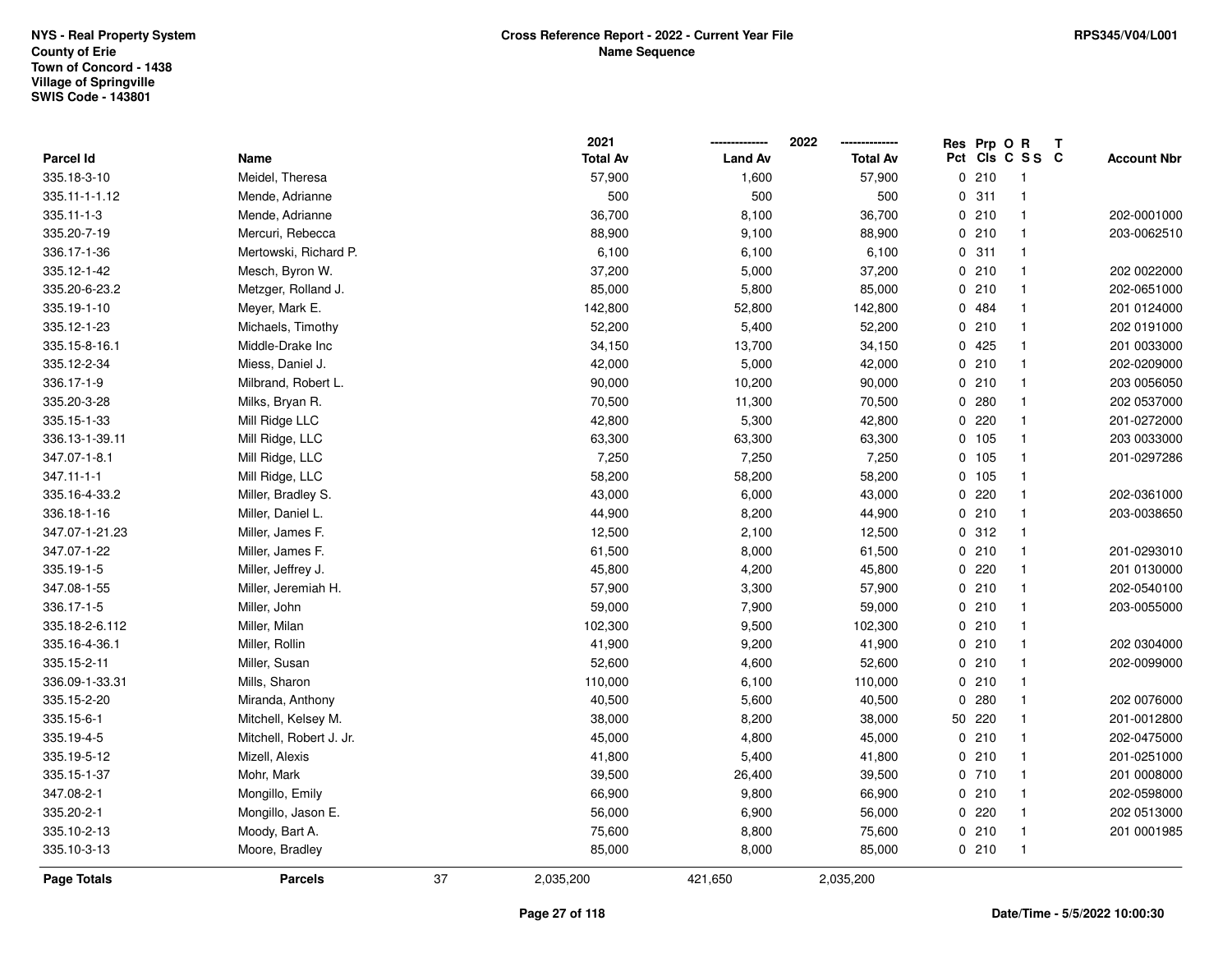|                |                         |    | 2021            |                | 2022            | Res Prp O R |                 | T. |                    |
|----------------|-------------------------|----|-----------------|----------------|-----------------|-------------|-----------------|----|--------------------|
| Parcel Id      | Name                    |    | <b>Total Av</b> | <b>Land Av</b> | <b>Total Av</b> |             | Pct Cls C S S C |    | <b>Account Nbr</b> |
| 335.14-1-18    | Moore, Bradley J.       |    | 89,400          | 9,800          | 89,400          | 0 434       | $\mathbf{1}$    |    | 201-0305000        |
| 335.18-3-12    | Moore, James A.         |    | 66,000          | 1,300          | 66,000          | 0210        | $\mathbf{1}$    |    |                    |
| 336.09-2-2     | Moran, Michael J.       |    | 55,900          | 7,100          | 55,900          | 0210        | $\mathbf{1}$    |    | 203-0002200        |
| 335.19-4-44    | Moriarty, Robert J. Jr. |    | 60,800          | 4,500          | 60,800          | 0210        | $\mathbf{1}$    |    | 202 0449000        |
| 336.09-1-7     | Moritz, Joshua W.       |    | 45,050          | 8,400          | 45,050          | 0210        | $\mathbf{1}$    |    | 202-0306000        |
| 335.15-8-4     | Morlok, Daniel J.       |    | 59,000          | 7,300          | 59,000          | 0215        | $\mathbf{1}$    |    | 201 0016050        |
| 335.14-2-37.1  | Morosey, Paula J.       |    | 69,900          | 4,300          | 69,900          | 0210        | $\mathbf{1}$    |    | 201 0074000        |
| 335.12-2-20    | Morris, Jamie K.        |    | 46,800          | 6,400          | 46,800          | 0210        | $\mathbf{1}$    |    | 202-0035000        |
| 335.19-4-15    | Morrison, Joel          |    | 51,300          | 10,600         | 51,300          | 0.220       | $\mathbf{1}$    |    | 202-0486000        |
| 335.15-2-8     | Mowery, Cody            |    | 30,000          | 3,800          | 30,000          | 0210        | $\mathbf{1}$    |    | 202 0102000        |
| 335.16-1-55.12 | MRC Acquisitions, Inc.  |    | 30,800          | 23,200         | 30,800          | 0.220       | $\mathbf{1}$    |    | 202 0221000        |
| 336.18-1-8.2   | MRC Solutions, Inc.     |    | 62,300          | 25,800         | 62,300          | 0 484       | $\mathbf{1}$    |    | 203-0038400        |
| 347.07-1-33    | Mrugala, Joshua J.      |    | 37,500          | 9,200          | 75,600          | 0210        | $\mathbf{1}$    |    | 202 0506000        |
| 335.16-4-19    | Muhisin, Danielle S.    |    | 44,000          | 8,000          | 44,000          | 0210        | $\mathbf{1}$    |    | 202-0320000        |
| 335.15-3-11.1  | Muhlbauer, Robert J.    |    | 42,150          | 10,400         | 42,150          | 0220        | $\mathbf{1}$    |    | 202 0170000        |
| 335.14-2-33    | Mundt, Robert E.        |    | 78,500          | 6,800          | 78,500          | 0.220       | $\mathbf{1}$    |    | 201-0076000        |
| 335.16-3-30    | Murray, Kyle            |    | 46,000          | 6,000          | 46,000          | 0210        | $\mathbf{1}$    |    | 202 0280000        |
| 336.09-1-10    | Murtiff, Robert C.      |    | 59,600          | 8,900          | 59,600          | 0210        | $\mathbf{1}$    |    | 202 0307650        |
| 335.20-7-39    | Mutton, Jennifer L.     |    | 76,800          | 6,500          | 76,800          | 0210        | $\mathbf{1}$    |    | 203-0062250        |
| 335.19-5-24    | Myers, James D.         |    | 47,500          | 5,300          | 47,500          | 0210        | $\mathbf{1}$    |    | 201 0233000        |
| 335.12-2-32.3  | Myers, James D. Jr.     |    | 62,000          | 6,700          | 62,000          | 0210        | $\mathbf{1}$    |    | 202 0211010        |
| 336.09-1-14    | Myers, James D. Jr.     |    | 97,200          | 9,400          | 97,200          | 0210        | $\mathbf{1}$    |    | 202-0309000        |
| 335.14-1-12.11 | Myers, Richard J.       |    | 8,700           | 8,700          | 8,700           | 0.311       | $\mathbf{1}$    |    | 201 0315000        |
| 335.19-7-8     | Myers, Stephen B.       |    | 50,900          | 5,100          | 50,900          | 0210        | $\mathbf{1}$    |    | 201-0171000        |
| 335.16-2-12    | N & J Properties, LLC   |    | 90,200          | 25,200         | 90,200          | 0.481       | $\mathbf{1}$    |    | 202 0344100        |
| 347.08-2-2     | Nabozny, James P.       |    | 64,800          | 7,300          | 64,800          | 0210        | $\mathbf{1}$    |    | 202-0643000        |
| 336.17-2-7.1   | Nachbar, Scott G.       |    | 8,000           | 8,000          | 8,000           | 0.311       | $\mathbf{1}$    |    | 203-0045000        |
| 336.14-1-5     | Nan, D's Corner's       |    | 94,700          | 34,300         | 94,700          | 0422        | $\mathbf{1}$    |    | 203-0037000        |
| 335.16-4-12.11 | Nannen, David J.        |    | 51,400          | 5,250          | 51,400          | 0210        | $\mathbf{1}$    |    | 202-0316050        |
| 347.07-1-13    | Nannen, Richard V.      |    | 71,600          | 4,500          | 71,600          | 0210        | $\mathbf{1}$    |    | 201-0297270        |
| 347.07-1-8.211 | Narraway, John D.       |    | 66,900          | 7,500          | 66,900          | 0210        | $\mathbf{1}$    |    | 201 0297282        |
| 335.20-6-23.1  | Nason, Charlotte A.     |    | 59,600          | 8,600          | 59,600          | 0210        | $\mathbf{1}$    |    | 202-0651000        |
| 335.20-7-36.1  | Nason, John L.          |    | 75,400          | 6,400          | 75,400          | 0210        | $\mathbf{1}$    |    | 203 0062660        |
| 335.19-4-17    | Nason, Michael D.       |    | 67,000          | 12,000         | 67,000          | 0.280       | $\mathbf{1}$    |    | 202 0484000        |
| 335.15-5-5     | Nathanson, Joshua       |    | 696,500         | 79,400         | 696,500         | 0461        | $\mathbf{1}$    |    | 202-0159000        |
| 336.17-1-1     | Neamon, William G.      |    | 59,900          | 7,900          | 59,900          | 0210        | $\mathbf{1}$    |    | 203 0058000        |
| 335.18-3-13    | Neff, James R.          |    | 65,800          | 2,500          | 65,800          | 0210        | $\mathbf{1}$    |    |                    |
| Page Totals    | <b>Parcels</b>          | 37 | 2,789,900       | 412,350        | 2,828,000       |             |                 |    |                    |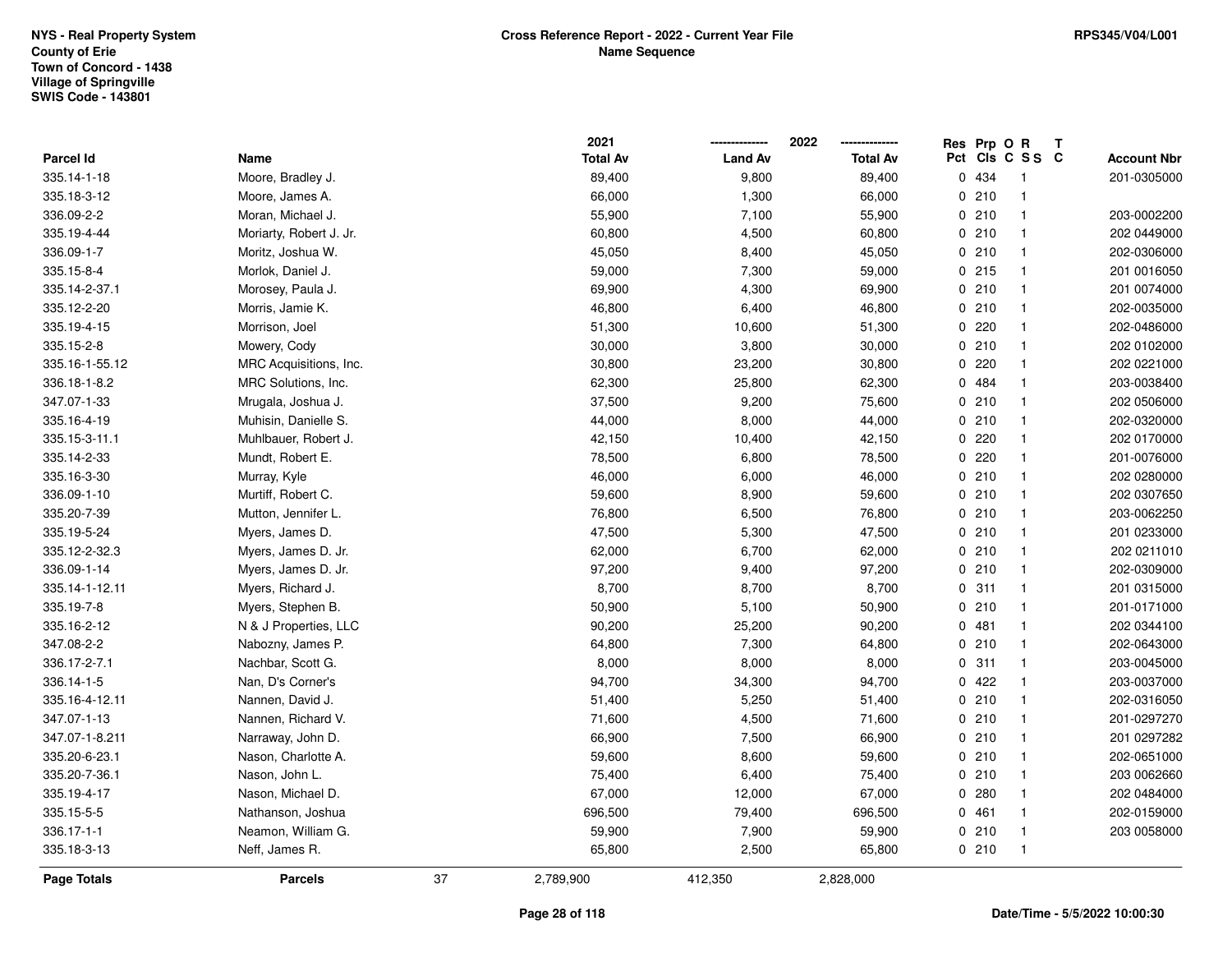|                    |                            |    | 2021            |                | 2022            | Res Prp O R |                 | T |                    |
|--------------------|----------------------------|----|-----------------|----------------|-----------------|-------------|-----------------|---|--------------------|
| Parcel Id          | Name                       |    | <b>Total Av</b> | <b>Land Av</b> | <b>Total Av</b> |             | Pct Cls C S S C |   | <b>Account Nbr</b> |
| 335.20-3-32        | Neff, John P.              |    | 45,200          | 6,300          | 45,200          | 0210        | $\overline{1}$  |   | 202-0533000        |
| 335.19-3-17        | Negroni, Miguel A.         |    | 50,300          | 6,900          | 50,300          | 0210        | $\mathbf{1}$    |   | 202 0234000        |
| 335.12-2-45        | Nellis, Shirley            |    | 53,600          | 8,000          | 53,600          | 0210        | $\mathbf{1}$    |   | 202-0199000        |
| 335.15-3-10.1      | Nellis, Steven Todd        |    | 41,400          | 5,350          | 41,400          | 0210        | $\mathbf{1}$    |   | 202 0171000        |
| 335.10-2-35.111    | Nelson, Robert             |    | 6,500           | 6,500          | 6,500           | 0.311       | $\mathbf{1}$    |   | 201 0321010        |
| 335.10-2-35.112    | Nelson, Robert             |    | 83,100          | 6,500          | 83,100          | 0210        | $\mathbf{1}$    |   |                    |
| 335.19-5-4         | Neumann, John J.           |    | 43,900          | 3,400          | 43,900          | 0210        | $\mathbf{1}$    |   | 201 0206000        |
| 335.20-1-10.1      | Neureuther Properties, LLC |    | 76,000          | 13,000         | 76,000          | 0481        | $\mathbf{1}$    |   | 202 0411000        |
| 335.19-1-26        | Newell, Julie M.           |    | 34,100          | 4,300          | 34,100          | 0210        | $\mathbf{1}$    |   | 201 0151000        |
| 335.15-6-16        | Newkirk, Jeremy            |    | 48,500          | 5,500          | 48,500          | 0.220       | $\mathbf{1}$    |   | 201-0044000        |
| 335.16-1-26        | Newton, Robert S.          |    | 37,300          | 4,800          | 37,300          | 0210        | $\mathbf{1}$    |   | 202-0248000        |
| 335.19-4-16        | Nguyen, Tony T.            |    | 45,200          | 9,300          | 45,200          | 0210        | $\mathbf{1}$    |   | 202-0485000        |
| 336.10-1-1./A      | Niagara Mohawk Power Corp  |    | 27,200          | 0              | 27,200          | 0 882       | 6               |   |                    |
| 335.15-4-16        | Nissen, Nina Naffziger     |    | 44,200          | 4,200          | 44,200          | 0210        | $\mathbf{1}$    |   | 202-0121000        |
| 335.16-4-26        | Noeson, Frank E. III.      |    | 65,900          | 6,100          | 65,900          | 0210        | $\mathbf{1}$    |   | 202 0368000        |
| 335.15-3-13        | Nora H Harrison Intervivos |    | 45,000          | 6,000          | 45,000          | 50 220      | $\mathbf{1}$    |   | 202 0168000        |
| 335.19-2-3         | Nova Glass & Mirrors, Inc. |    | 55,000          | 25,600         | 55,000          | 0 432       | $\mathbf{1}$    |   | 201 0159000        |
| 335.10-2-46        | Nowak, Gary E.             |    | 76,900          | 7,000          | 76,900          | 0210        | $\mathbf{1}$    |   | 201 0001500        |
| 335.12-2-1.13      | Nst6, LLC                  |    | 71,800          | 8,900          | 71,800          | 0.280       | $\mathbf{1}$    |   |                    |
| 335.12-2-1.14      | Nst6, LLC                  |    | 4,900           | 4,900          | 4,900           | 0.311       | $\mathbf{1}$    |   |                    |
| 335.12-2-1.2       | Nst6, LLC                  |    | 71,800          | 9,400          | 71,800          | 0.280       | $\mathbf{1}$    |   | 202 0004000        |
| 335.19-6-14        | Nunweiler, Paul F.         |    | 54,200          | 5,800          | 54,200          | 0210        | $\mathbf{1}$    |   | 201-0217050        |
| 347.07-1-4         | Nunweiler, Sylvester G.    |    | 38,900          | 9,600          | 38,900          | 0210        | $\mathbf{1}$    |   | 201-0299000        |
| 335.14-1-5.1       | Nys, Deptartment Of        |    | 77,100          | 30,700         | 77,100          | 0 651       | 8               |   | 201 0305100        |
| 335.14-1-7.2       | Nys Department Of          |    | 7,900           | 7,900          | 7,900           | 0 330       | 8               |   |                    |
| 335.14-1-6.1       | Nys Deptartment Of         |    | 7,900           | 7,900          | 7,900           | 0 330       | 8               |   | 201 0305115        |
| 336.17-1-18        | O.M.R.D.Dynden & W         |    | 123,050         | 11,000         | 123,050         | 0 642       | 8               |   | 203-0064300        |
| 335.19-5-19        | O'Brien, Margaret A.       |    | 43,850          | 6,750          | 43,850          | 0210        | $\mathbf{1}$    |   | 201-0229000        |
| 336.09-1-33.21     | O'brien, Thomas W.         |    | 69,500          | 7,400          | 69,500          | 0210        | $\mathbf{1}$    |   | 202 0307100        |
| 335.19-5-9         | O'Connell, Carrie          |    | 49,400          | 6,300          | 53,100          | 0210        | $\mathbf{1}$    |   | 201 0254000        |
| 335.15-7-18        | O'neal, Timothy P.         |    | 66,400          | 7,800          | 66,400          | 0210        | $\mathbf{1}$    |   | 201 0100000        |
| 335.15-4-21        | O'Neil, Ann                |    | 37,900          | 4,400          | 37,900          | 0.220       | $\mathbf{1}$    |   | 202 0110000        |
| 335.20-2-12        | O'Neil, Paul               |    | 33,000          | 4,800          | 33,000          | 0210        | $\mathbf{1}$    |   | 202-0500000        |
| 335.15-8-10        | Oakley, Thomas             |    | 32,950          | 4,700          | 32,950          | 0.220       | $\mathbf{1}$    |   | 201-0028000        |
| 335.15-6-22        | Oakley, Thomas D.          |    | 30,700          | 3,200          | 30,700          | 0210        | $\mathbf{1}$    |   | 201 0038000        |
| 335.15-8-11        | Oakley, Thomas D.          |    | 48,600          | 8,600          | 48,600          | 0210        | $\mathbf{1}$    |   | 201-0029000        |
| 347.08-1-51        | Oakley, Timothy J.         |    | 44,000          | 6,600          | 44,000          | 0210        | $\overline{1}$  |   | 202-0542000        |
| <b>Page Totals</b> | <b>Parcels</b>             | 37 | 1,793,150       | 285,400        | 1,796,850       |             |                 |   |                    |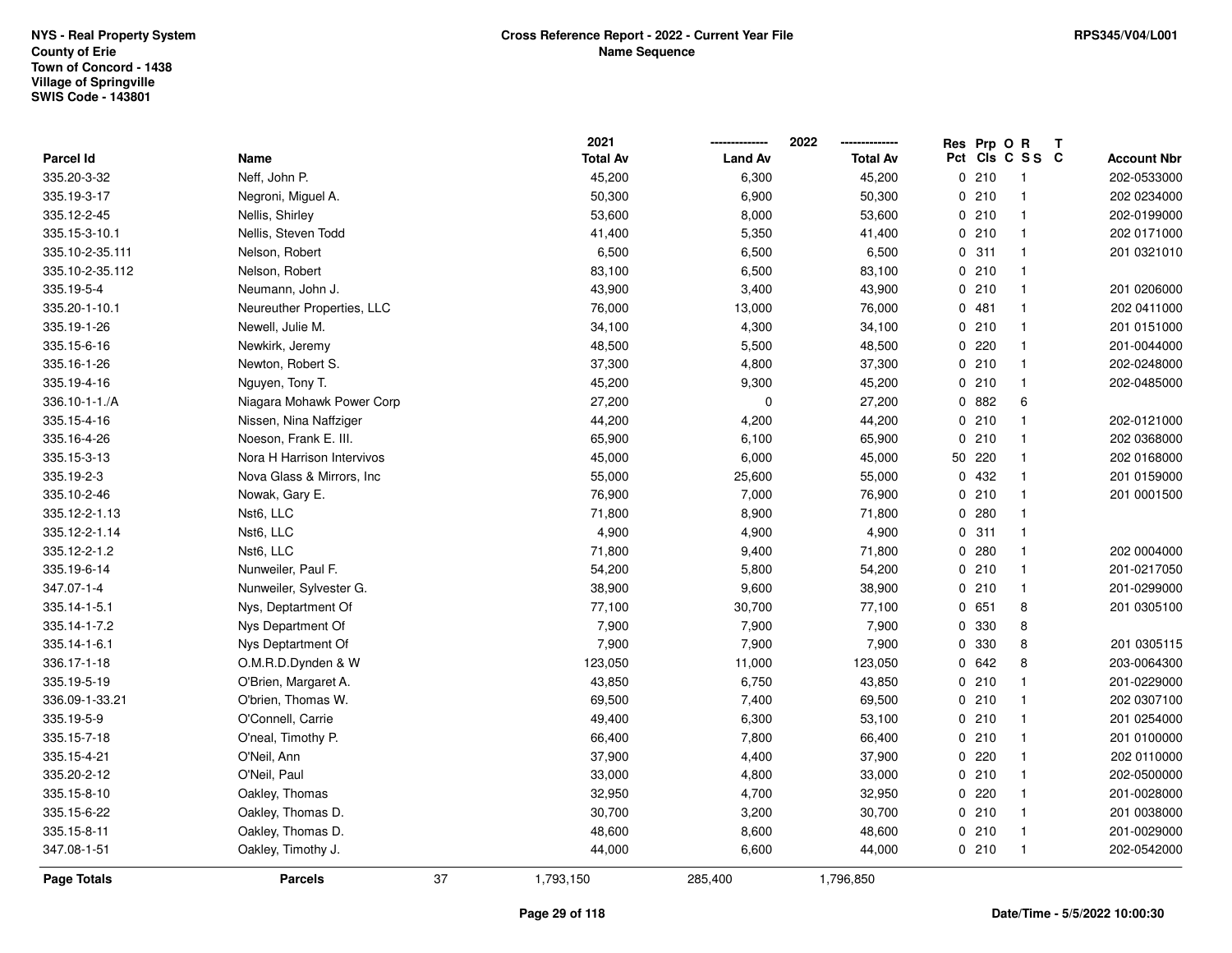|                    |                              |    | 2021            |                | 2022            | Res Prp O R |                 | T |                    |
|--------------------|------------------------------|----|-----------------|----------------|-----------------|-------------|-----------------|---|--------------------|
| Parcel Id          | Name                         |    | <b>Total Av</b> | <b>Land Av</b> | <b>Total Av</b> |             | Pct Cls C S S C |   | <b>Account Nbr</b> |
| 335.20-3-24        | Oakley, William              |    | 43,500          | 5,500          | 43,500          | 0210        | $\overline{1}$  |   | 202-0568200        |
| 336.17-1-14.11     | Oatman, James P.             |    | 65,200          | 6,800          | 65,200          | 0210        | $\mathbf{1}$    |   | 203-0056070        |
| 335.20-3-17        | Odell, Rodney A.             |    | 66,800          | 9,000          | 66,800          | 0210        | $\mathbf{1}$    |   | 202-0574000        |
| 335.20-3-31.2      | Odell, Rodney A.             |    | 500             | 500            | 500             | 0.311       | $\mathbf{1}$    |   | 202 0534000        |
| 335.19-7-16        | Odom, Martin L.              |    | 27,500          | 8,700          | 27,500          | 0210        | $\mathbf{1}$    |   | 201 0164000        |
| 336.18-2-31        | Omphalius, Harold            |    | 67,500          | 10,000         | 67,500          | 0210        | $\mathbf{1}$    |   | 203 0038000        |
| 335.19-4-10        | Ondesko, Sherri A.           |    | 36,600          | 5,600          | 36,600          | 0210        | $\mathbf{1}$    |   | 202 0470000        |
| 335.14-1-8.2       | Opferbeck, Anna L.           |    | 87,500          | 6,000          | 87,500          | 0210        | $\mathbf{1}$    |   |                    |
| 335.19-2-30        | Opferbeck, Marjorie          |    | 44,000          | 5,900          | 44,000          | 0220        | $\mathbf{1}$    |   | 201 0195000        |
| 335.18-2-34        | Orchard Housing of NY Corp   |    | 2,070,000       | 23,240         | 2,070,000       | 0411        | 8               |   |                    |
| 336.10-1-5.22      | Ornce, John M.               |    | 75,050          | 6,400          | 75,050          | 0210        | $\mathbf{1}$    |   |                    |
| 335.18-2-10        | Orsini, Toni A.              |    | 29,550          | 8,200          | 29,550          | 0210        | $\mathbf{1}$    |   | 201 0145000        |
| 347.08-1-20.1      | Orton Family Revocable Trust |    | 80,300          | 6,200          | 80,300          | 0210        | $\mathbf{1}$    |   | 202-0548100        |
| 335.12-2-21        | Ott, Karl                    |    | 53,300          | 6,400          | 53,300          | 0210        | $\mathbf{1}$    |   | 202 0034000        |
| 335.19-3-26        | Owen, James P.               |    | 54,500          | 4,600          | 54,500          | 0210        | $\mathbf{1}$    |   | 202-0459000        |
| 335.20-4-18        | Owen, Joshua L.              |    | 60,700          | 8,600          | 60,700          | 0210        | $\mathbf{1}$    |   | 202-0607000        |
| 335.20-7-40        | Padasak, Mary C.             |    | 80,050          | 9,500          | 80,050          | 0210        | $\mathbf{1}$    |   | 203-0062275        |
| 335.16-4-39        | Palczynski, Nathan J.        |    | 43,200          | 5,600          | 58,300          | 0210        | $\mathbf{1}$    |   | 202 0301000        |
| 335.19-6-10        | Parent, Francis              |    | 35,300          | 12,600         | 35,300          | 0210        | $\mathbf{1}$    |   | 201 0210000        |
| 335.19-3-22        | Parker, David D.             |    | 42,600          | 4,900          | 42,600          | 0210        | $\mathbf{1}$    |   | 202-0463000        |
| 335.16-3-45.1      | Parsons, Katherine           |    | 29,500          | 4,300          | 29,500          | 0210        | $\mathbf{1}$    |   | 202 0265000        |
| 335.10-2-41.1      | Parsons, Robert R.           |    | 79,890          | 12,500         | 79,890          | 0210        | $\mathbf{1}$    |   | 20100015100        |
| 335.10-2-48        | Parsons, Robert R.           |    | 7,000           | 7,000          | 7,000           | 0.311       | $\mathbf{1}$    |   |                    |
| 335.16-4-4         | Pawlowski, Jacob D.          |    | 49,200          | 3,400          | 49,200          | 0210        | $\mathbf{1}$    |   | 202 0057000        |
| 336.17-1-30.212    | Pazzuti, John A.             |    | 93,600          | 3,000          | 93,600          | 0210        | $\mathbf{1}$    |   |                    |
| 335.20-6-24.1      | Pearce, Dennis               |    | 7,700           | 7,700          | 7,700           | 0.311       | $\mathbf{1}$    |   | 202 0650000        |
| 335.20-6-25        | Pearce, Dennis J.            |    | 63,200          | 7,100          | 63,200          | 0210        | $\mathbf{1}$    |   | 202 0649000        |
| 335.16-3-10        | Pearce, Holly L.             |    | 29,900          | 4,050          | 29,900          | 0210        | $\mathbf{1}$    |   | 202-0294000        |
| 347.08-1-39        | Pearson, Margaret A.         |    | 72,500          | 8,700          | 72,500          | 0210        | $\mathbf{1}$    |   | 202 0560000        |
| 335.16-3-11.1      | Peden, John                  |    | 28,500          | 5,300          | 28,500          | 0210        | $\mathbf{1}$    |   | 202-0293000        |
| 335.15-1-10        | Peerless Winsmith Inc        |    | 27,500          | 27,500         | 27,500          | 0 340       | $\mathbf{1}$    |   | 201 0006000        |
| 335.15-1-11.1      | Peerless Winsmith Inc        |    | 622,000         | 96,500         | 622,000         | 0710        | $\mathbf{1}$    |   | 201 0026000        |
| 335.15-1-11.2      | Peerless Winsmith Inc        |    | 73,000          | 6,000          | 73,000          | 0710        | $\mathbf{1}$    |   | 201-0026010        |
| 335.15-1-39        | Peerless Winsmith Inc        |    | 350             | 350            | 350             | 0.311       | $\mathbf{1}$    |   |                    |
| 335.15-6-21        | Peifer, William R.           |    | 32,600          | 4,400          | 32,600          | 0210        | $\mathbf{1}$    |   | 201 0037000        |
| 335.15-8-5         | Pellette, Elizabeth J.       |    | 49,200          | 7,600          | 49,200          | 0210        | $\mathbf{1}$    |   | 201-0015000        |
| 335.16-3-14        | Pellette, Thomas             |    | 51,600          | 5,500          | 51,600          | 0210        | $\overline{1}$  |   | 202-0291000        |
| <b>Page Totals</b> | <b>Parcels</b>               | 37 | 4,380,890       | 365,140        | 4,395,990       |             |                 |   |                    |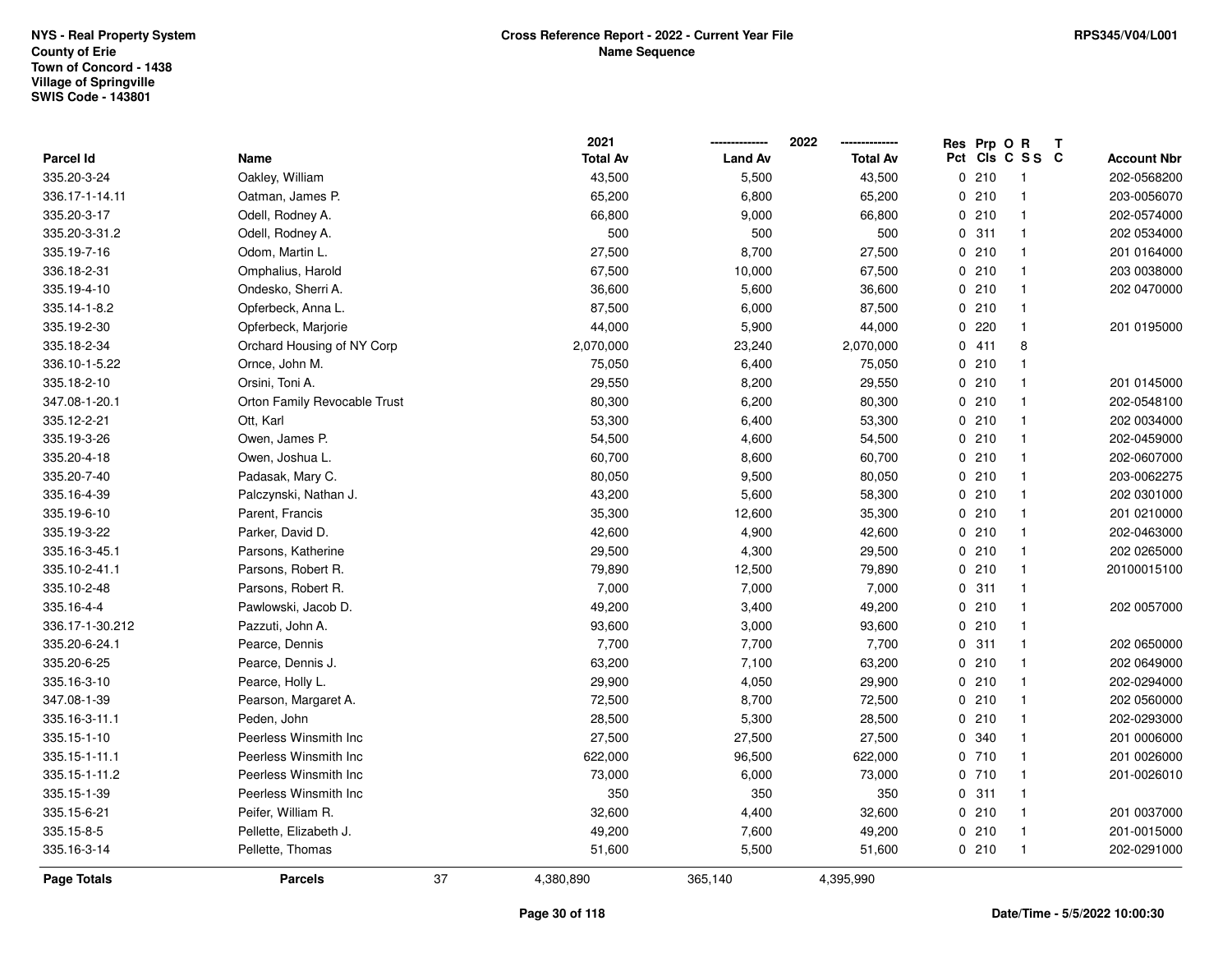|                |                         |    | 2021            |                | 2022            | Res Prp O R |                         | Т |                    |
|----------------|-------------------------|----|-----------------|----------------|-----------------|-------------|-------------------------|---|--------------------|
| Parcel Id      | Name                    |    | <b>Total Av</b> | <b>Land Av</b> | <b>Total Av</b> |             | Pct Cls C S S C         |   | <b>Account Nbr</b> |
| 335.20-5-35    | Penders, Laura J.       |    | 63,600          | 4,300          | 63,600          | 0210        | $\overline{1}$          |   | 202 0593000        |
| 336.17-1-31.12 | Pendl, Michael P.       |    | 108,800         | 9,700          | 108,800         | 0210        | $\overline{1}$          |   | 203 0054006        |
| 347.07-1-15.1  | People Inc.             |    | 12,200          | 12,200         | 12,200          | 0.311       | $\overline{\mathbf{1}}$ |   | 201-0296000        |
| 347.07-1-15.22 | People Inc.             |    | 100             | 100            | 100             | 0.311       | $\overline{\mathbf{1}}$ |   | 201 0296010        |
| 347.07-1-32.11 | Perkins, David E.       |    | 6,400           | 6,400          | 6,400           | 0.311       | $\mathbf{1}$            |   | 202-0507000        |
| 347.07-1-32.12 | Perkins, David E.       |    | 31,900          | 7,900          | 31,900          | 0210        | $\mathbf{1}$            |   | 202-0507020        |
| 335.18-2-6.2   | Perkins, Revere D.      |    | 77,000          | 4,500          | 77,000          | 0210        | $\overline{\mathbf{1}}$ |   |                    |
| 335.20-4-8     | Perry, Jacob            |    | 45,300          | 9,500          | 45,300          | 0210        | $\mathbf{1}$            |   | 202 0387000        |
| 335.19-3-23    | Perry, Jacob A.         |    | 41,900          | 5,700          | 41,900          | 0210        | $\mathbf{1}$            |   | 202 0462000        |
| 347.07-1-15.21 | Perry, Victoria L.      |    | 2,450           | 2,450          | 2,450           | 0.311       | $\mathbf{1}$            |   | 201 0296010        |
| 347.08-1-7     | Peterman, Renee D.      |    | 41,500          | 6,600          | 41,500          | 0210        | $\overline{\mathbf{1}}$ |   | 202-0501200        |
| 335.16-3-20    | Peters, James T.        |    | 38,500          | 5,500          | 38,500          | 0210        | $\mathbf{1}$            |   | 202-0285000        |
| 335.20-2-18    | Peterson, Katie M.      |    | 44,000          | 5,300          | 44,000          | 0210        | $\mathbf{1}$            |   | 202 0495000        |
| 335.19-6-6     | Pfanner, Carol J.       |    | 34,550          | 4,900          | 34,550          | 0210        | $\overline{\mathbf{1}}$ |   | 201 0214000        |
| 336.18-1-11    | Pfarner, Edward         |    | 59,600          | 6,500          | 59,600          | 0210        | $\mathbf{1}$            |   | 203-0038510        |
| 335.19-3-18    | Pfeiffer, Joshua        |    | 33,300          | 3,300          | 33,300          | 0210        | $\mathbf{1}$            |   | 202-0467000        |
| 335.12-1-38    | Phetteplace, Barbara J. |    | 60,400          | 5,100          | 60,400          | 0210        | $\mathbf{1}$            |   | 202-0178000        |
| 335.15-8-20.21 | Phillips, Edward M.     |    | 70,100          | 8,000          | 70,100          | 0.280       | $\overline{\mathbf{1}}$ |   | 201-0014010        |
| 335.19-5-14    | Piatek, Donald S. Jr.   |    | 45,000          | 4,800          | 45,000          | 0210        | $\mathbf{1}$            |   | 201-0249000        |
| 336.13-1-6     | Picazo, Esteban         |    | 48,400          | 8,800          | 48,400          | 0210        | $\overline{\mathbf{1}}$ |   | 203 0006000        |
| 335.20-4-12    | Pidsadnick, Dorothy J.  |    | 71,100          | 9,400          | 71,100          | 0210        | $\mathbf{1}$            |   | 202 0647000        |
| 347.08-2-4     | Pidsadnick, Steven      |    | 49,400          | 5,600          | 49,400          | 0210        | $\overline{\mathbf{1}}$ |   | 202 0641200        |
| 336.18-1-1     | Pierce, Dee W.          |    | 70,500          | 10,600         | 70,500          | 0210        | $\mathbf{1}$            |   | 203-0042000        |
| 335.14-2-19    | Pietsch, Donald R.      |    | 46,500          | 5,350          | 46,500          | 0210        | $\mathbf{1}$            |   | 201 0064100        |
| 336.09-1-35.2  | Pinelli, Theodore L.    |    | 4,300           | 4,300          | 4,300           | 0.311       | $\overline{\mathbf{1}}$ |   | 202-0306150        |
| 336.09-1-37.1  | Pinelli, Theodore L.    |    | 133,000         | 6,000          | 133,000         | 0210        | $\mathbf{1}$            |   |                    |
| 336.09-1-37.2  | Pinelli, Theodore L.    |    | 1,000           | 1,000          | 1,000           | 0.311       | $\mathbf{1}$            |   |                    |
| 335.19-6-5.2   | Pirdy, Adam             |    | 57,800          | 7,400          | 57,800          | 0210        | $\overline{1}$          |   | 201-0194000        |
| 335.19-4-21.1  | Pittenger, Bradley W.   |    | 61,900          | 7,800          | 61,900          | 0210        | $\overline{\mathbf{1}}$ |   | 202 0480000        |
| 335.18-3-23    | Pittman, Mary P.        |    | 57,900          | 1,600          | 57,900          | 0210        | $\mathbf{1}$            |   |                    |
| 335.19-3-27    | Place, Joseph           |    | 46,400          | 3,800          | 46,400          | 0210        | $\mathbf{1}$            |   | 202-0458000        |
| 347.05-1-9     | PLM, Associates         |    | 185,800         | 22,800         | 185,800         | 0 449       | $\overline{\mathbf{1}}$ |   | 201 0318200        |
| 335.12-2-33    | Plunkett, John          |    | 59,100          | 8,100          | 59,100          | 0210        | $\overline{\mathbf{1}}$ |   | 202 0210000        |
| 335.16-3-31    | Polley, Robert J.       |    | 43,700          | 5,200          | 43,700          | 0210        | $\mathbf{1}$            |   | 202 0279000        |
| 347.08-2-7.1   | Pope, Kent S.           |    | 74,900          | 9,400          | 74,900          | 0210        | $\mathbf{1}$            |   | 202 0640000        |
| 335.19-1-11    | Popovski, Kiril A.      |    | 53,500          | 6,800          | 53,500          | 0421        | $\mathbf{1}$            |   |                    |
| 335.19-1-12    | Popovski, Tracy M.      |    | 29,400          | 29,400         | 29,400          | 0 330       | $\overline{1}$          |   | 201-0123000        |
| Page Totals    | <b>Parcels</b>          | 37 | 1,911,200       | 266,100        | 1,911,200       |             |                         |   |                    |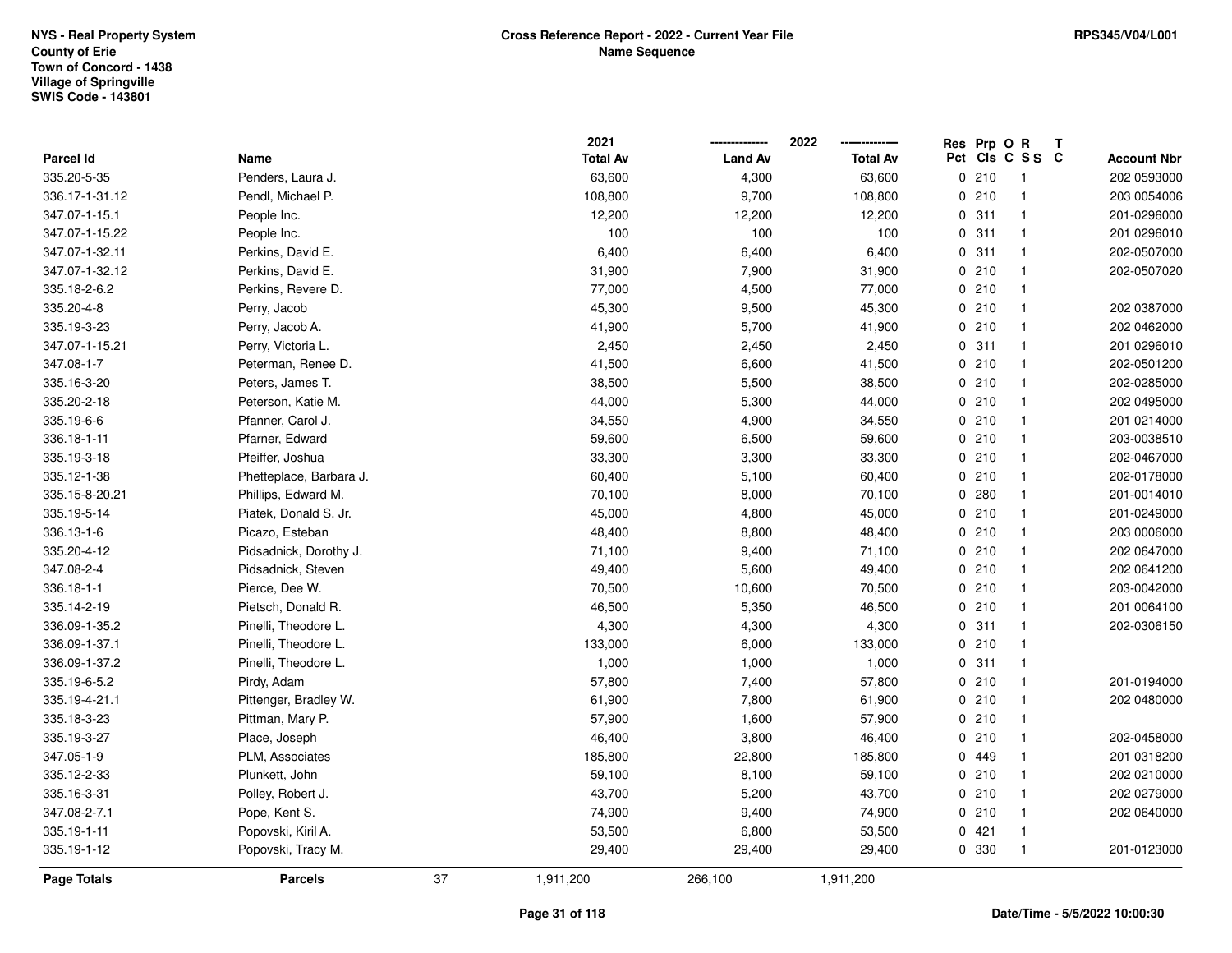|                  |                                       | 2021            |                | 2022            | Res Prp O R |                 | T |                    |
|------------------|---------------------------------------|-----------------|----------------|-----------------|-------------|-----------------|---|--------------------|
| Parcel Id        | Name                                  | <b>Total Av</b> | <b>Land Av</b> | <b>Total Av</b> |             | Pct Cls C S S C |   | <b>Account Nbr</b> |
| 335.16-4-2       | Poppenberg, Thomas M.                 | 36,700          | 5,800          | 36,700          | 0210        | $\overline{1}$  |   | 202 0059000        |
| 335.19-1-29      | Porterfield, John                     | 39,300          | 6,500          | 39,300          | 0210        | $\mathbf{1}$    |   | 201-0148000        |
| 335.20-5-27      | Potter, Will W.                       | 54,500          | 4,800          | 54,500          | 0210        | $\mathbf{1}$    |   | 202 0627000        |
| 347.07-1-30      | Potzler, Jonathan E.                  | 39,900          | 9,000          | 39,900          | 0210        | $\mathbf{1}$    |   | 201 0290000        |
| 335.12-1-52      | Pratt, Jason W.                       | 40,100          | 8,100          | 40,100          | 0210        | $\mathbf{1}$    |   | 202-0436000        |
| 335.12-1-17      | Priel, Joanne                         | 55,500          | 5,700          | 55,500          | 0210        | $\mathbf{1}$    |   | 202-0003000        |
| 335.18-1-4.2     | Prime Realty Ii Inc                   | 620,700         | 141,900        | 410,000         | 0486        | $\mathbf{1}$    |   | 201-0317000        |
| 335.18-2-6.113   | Pritchard, Dennis                     | 48,700          | 7,000          | 48,700          | 0210        | $\mathbf{1}$    |   |                    |
| 336.13-1-5       | Proctor, Douglas L.                   | 50,000          | 6,400          | 50,000          | 0210        | $\mathbf{1}$    |   | 203 0005050        |
| 335.20-5-20      | Proctor, Nathaniel D.                 | 69,400          | 8,900          | 69,400          | 0210        | $\mathbf{1}$    |   | 202-0633000        |
| 347.08-2-10      | Proctor, Nathaniel Duncan             | 56,400          | 5,600          | 56,400          | 0210        | $\mathbf{1}$    |   | 202 0637000        |
| 335.12-2-11.1    | Proctor, William F.                   | 41,300          | 5,300          | 41,300          | 0210        | $\mathbf{1}$    |   | 202-0043000        |
| 335.18-2-4.111   | PT Management Gp LLC                  | 830,700         | 24,300         | 830,700         | 0411        | $\mathbf{1}$    |   | 201 0136000        |
| 335.19-4-6       | Putnam, Randal J.                     | 36,360          | 6,200          | 36,360          | 0220        | $\mathbf{1}$    |   | 202 0474000        |
| 335.14-2-5       | Quaker Management, LLC                | 14,000          | 7,700          | 14,000          | 0.312       | $\mathbf{1}$    |   | 201-0085000        |
| 335.15-6-14      | Quinlan, Noah J.                      | 45,800          | 5,500          | 45,800          | 0210        | $\mathbf{1}$    |   | 201 0046000        |
| 335.15-7-22      | Raber, Arthur J.                      | 41,750          | 5,700          | 41,750          | 0411        | $\mathbf{1}$    |   | 201 0035000        |
| 335.15-8-16.2    | Raber, Arthur J.                      | 32,750          | 7,500          | 32,750          | 0411        | $\mathbf{1}$    |   | 201-0033010        |
| 335.19-6-8       | Raiber, Jeffrey                       | 6,600           | 6,600          | 6,600           | 0.311       | $\mathbf{1}$    |   | 201-0212000        |
| 335.19-6-7       | Raiber, Sandra Jean                   | 43,900          | 5,500          | 43,900          | 0210        | $\mathbf{1}$    |   | 201-0213000        |
| $335.11 - 1 - 8$ | Railroad (BPRR), Buffalo & Pittsburgh | 14,308          | $\pmb{0}$      | 14,308          | 0 682       | $\mathbf{1}$    |   | 300-0201000        |
| 335.12-2-49.2    | Raimonde, Daniel                      | 52,300          | 7,100          | 52,300          | 0220        | $\mathbf{1}$    |   |                    |
| 335.20-5-26      | Randall, Richard J                    | 46,450          | 5,700          | 46,450          | 0210        | $\mathbf{1}$    |   | 202-0628000        |
| 335.15-4-7       | Randall, Thomas A.                    | 39,900          | 6,400          | 39,900          | 0 230       | $\mathbf{1}$    |   | 202-0088000        |
| 335.15-5-15      | Randall, Thomas A.                    | 40,550          | 4,900          | 40,550          | 0210        | $\mathbf{1}$    |   | 202-0154000        |
| 335.16-1-25      | Randolph, Shane T.                    | 56,400          | 5,200          | 56,400          | 0210        | $\mathbf{1}$    |   | 202-0249000        |
| 336.13-1-16      | Ranic, Andrew J.                      | 38,100          | 5,600          | 38,100          | 0210        | $\mathbf{1}$    |   | 203-0016000        |
| 335.14-2-2.3     | Rauch, Martin W.                      | 8,300           | 8,300          | 8,300           | 0.311       | $\mathbf{1}$    |   | 201-0001050        |
| 336.18-2-20      | Rausch, Nathan E.                     | 10,800          | 10,800         | 10,800          | 0.311       | $\mathbf{1}$    |   |                    |
| 335.20-3-11      | Rawlings, Ruth A.                     | 38,500          | 5,200          | 38,500          | 0210        | $\mathbf{1}$    |   | 202-0580000        |
| 335.15-6-25      | Raynor, Jeremy C.                     | 42,000          | 4,600          | 42,000          | 0210        | $\mathbf{1}$    |   | 201 0037900        |
| 347.05-1-2.111   | Real Estate, Wal-Mart                 | 3,294,670       | 580,000        | 3,294,670       | 0 453       | $\mathbf{1}$    |   | 201 0334000        |
| 347.06-1-14.1    | Reding, Derek                         | 241,000         | 37,450         | 241,000         | 0.283       | $\mathbf{1}$    |   |                    |
| 335.10-3-14.1    | Reding, John W.                       | 64,900          | 12,200         | 64,900          | 0210        | $\mathbf{1}$    |   |                    |
| 347.06-1-11.11   | Reed, Kenneth & Esther                | 106,200         | 21,400         | 106,200         | 0210        | $\mathbf{1}$    |   | 201 0337000        |
| 336.18-2-12      | Reese, Donald R.                      | 91,700          | 10,800         | 91,700          | 0210        | $\mathbf{1}$    |   |                    |
| 335.12-1-44      | Reeves, Marylynn                      | 38,100          | 3,600          | 38,100          | 0210        | $\mathbf{1}$    |   | 202-0020000        |
| Page Totals      | 37<br><b>Parcels</b>                  | 6,428,538       | 1,013,250      | 6,217,838       |             |                 |   |                    |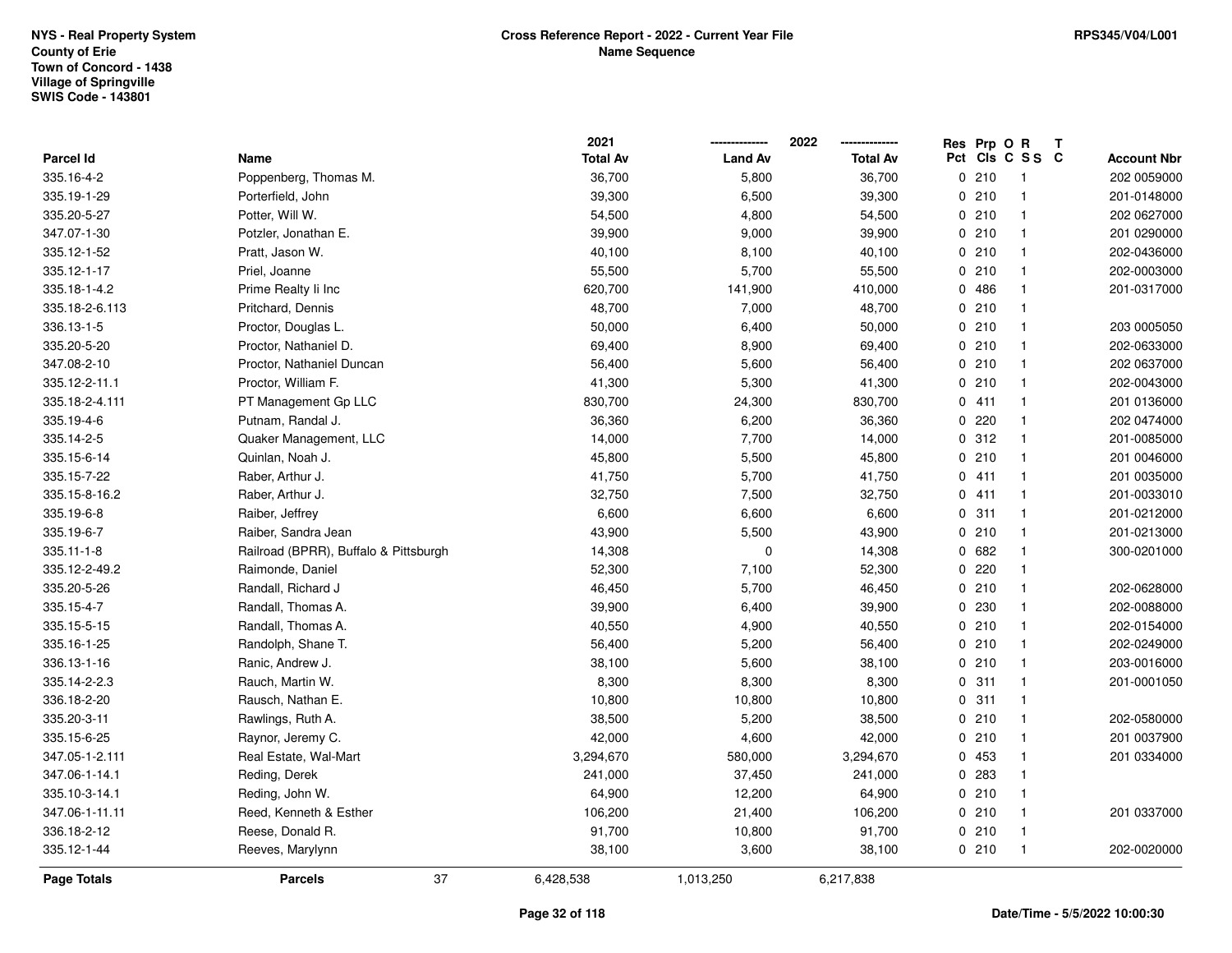|                    |                                   | 2021            |                | 2022            | Res Prp O R |                         | Т |                    |
|--------------------|-----------------------------------|-----------------|----------------|-----------------|-------------|-------------------------|---|--------------------|
| Parcel Id          | Name                              | <b>Total Av</b> | <b>Land Av</b> | <b>Total Av</b> |             | Pct Cls C S S C         |   | <b>Account Nbr</b> |
| 335.18-2-29.2      | Regan, Erin J.                    | 70,800          | 6,700          | 70,800          | 0210        | $\overline{1}$          |   |                    |
| 335.16-1-28        | Regan Family Revocable Trust      | 50,000          | 7,200          | 50,000          | 0411        | $\overline{\mathbf{1}}$ |   | 202-0353000        |
| 335.19-3-15        | Regan Family Revocable Trust      | 55,850          | 8,200          | 55,850          | 0.230       | $\overline{\mathbf{1}}$ |   | 202-0232000        |
| 335.20-2-21        | Regan Family Revocable Trust      | 67,600          | 5,700          | 67,600          | 0411        | $\overline{\mathbf{1}}$ |   | 202 0492000        |
| 335.19-4-42        | Reger, Cynthia                    | 58,700          | 5,800          | 58,700          | 0210        | $\overline{\mathbf{1}}$ |   | 202-0451000        |
| 335.19-4-41.2      | Reger, Thomas                     | 800             | 800            | 800             | 0.311       | $\overline{\mathbf{1}}$ |   |                    |
| 336.18-2-16        | Rehrauer, Brittny                 | 86,600          | 1,200          | 86,600          | 0210        | $\overline{1}$          |   |                    |
| 335.15-1-26        | Rehrauer, Colby J.                | 7,000           | 5,400          | 7,000           | 0.312       | $\overline{\mathbf{1}}$ |   | 201 0279000        |
| 335.15-1-27        | Rehrauer, Colby J.                | 50,900          | 3,900          | 50,900          | 0.220       | $\mathbf{1}$            |   | 201-0278000        |
| 335.15-1-28        | Rehrauer, Douglas H.              | 37,700          | 3,900          | 37,700          | 0210        | $\mathbf{1}$            |   | 201 0277000        |
| 347.08-1-44        | Rehrauer, Kathryn J.              | 63,000          | 6,500          | 63,000          | 0210        | $\overline{\mathbf{1}}$ |   | 202-0565000        |
| 335.12-1-35        | Reiber, Ronald                    | 44,900          | 4,700          | 44,900          | 0210        | $\mathbf{1}$            |   | 202 0181500        |
| 347.06-1-4         | Reilly, Michael C.                | 187,900         | 43,200         | 187,900         | 0472        | $\mathbf{1}$            |   | 201 0330100        |
| 335.15-8-14        | Reinhardt, Christopher            | 30,800          | 2,400          | 30,800          | 0210        | $\overline{\mathbf{1}}$ |   | 201-0031000        |
| 335.10-2-10        | Revocable Trust, The Doris E Rice | 51,000          | 7,400          | 51,000          | 0210        | $\overline{\mathbf{1}}$ |   | 201-0001550        |
| 336.18-2-19        | Reynolds, Karen                   | 87,500          | 10,800         | 87,500          | 0210        | $\mathbf{1}$            |   |                    |
| 335.20-1-3         | Reynolds, Keith A.                | 34,550          | 4,900          | 34,550          | 0481        | $\mathbf{1}$            |   | 202-0418000        |
| 335.15-7-13        | Reynolds, Regina M.               | 62,500          | 6,100          | 62,500          | 0210        | $\overline{\mathbf{1}}$ |   | 201 0105000        |
| 335.19-2-29        | Rhow, Marilyn                     | 28,500          | 2,700          | 28,500          | 0210        | $\overline{\mathbf{1}}$ |   | 201-0197100        |
| 347.08-1-43        | Rice, Stacy V.                    | 53,400          | 7,300          | 53,400          | 0210        | $\mathbf{1}$            |   | 202-0564000        |
| 336.17-1-8.221     | Rich, Rodney                      | 67,300          | 12,300         | 67,300          | 0210        | $\overline{1}$          |   | 203-0054004        |
| 335.12-1-53        | Richard A & Pamela J Kosha        | 55,500          | 8,900          | 55,500          | 0210        | $\overline{\mathbf{1}}$ |   | 202 0435000        |
| 335.20-3-14        | Richards, Keith L.                | 51,900          | 4,800          | 51,900          | 0210        | $\mathbf{1}$            |   | 202 0577000        |
| 336.13-1-22        | Richert, George W. III.           | 74,000          | 9,100          | 74,000          | 0.280       | $\mathbf{1}$            |   | 203 0021100        |
| 335.19-7-13        | Ricotta, Edward C.                | 22,900          | 4,300          | 22,900          | 0210        | $\overline{\mathbf{1}}$ |   | 201-0167000        |
| 335.12-2-49.12     | Ricotta, Michael                  | 62,300          | 6,600          | 62,300          | 0210        | $\overline{\mathbf{1}}$ |   |                    |
| 335.15-1-8         | Ridder, Vernon W.                 | 64,300          | 11,900         | 64,300          | 0210        | $\overline{1}$          |   | 201-0004000        |
| 336.13-1-13        | Riley, Patrick A.                 | 37,700          | 5,600          | 37,700          | 0210        | $\mathbf{1}$            |   | 203-0013000        |
| 335.10-2-15        | Rindfuss, James J.                | 73,900          | 8,600          | 73,900          | 0210        | $\mathbf{1}$            |   | 201 0001400        |
| 335.15-3-23        | Ripstein, Michael W.              | 27,600          | 3,200          | 27,600          | 0210        | $\overline{\mathbf{1}}$ |   | 202-0107000        |
| 335.20-7-21.2      | Ripstein, Suzanne H.              | 90,700          | 9,100          | 90,700          | 0210        | $\mathbf{1}$            |   |                    |
| 336.18-2-11        | Ritenour, Gary L.                 | 100,100         | 10,800         | 100,100         | 0210        | $\mathbf{1}$            |   |                    |
| 335.15-7-10        | Robel, Richard                    | 40,000          | 4,700          | 40,000          | 0.220       | $\overline{\mathbf{1}}$ |   | 201 0263000        |
| 335.19-6-13        | Roberts, Deidra                   | 69,100          | 13,900         | 69,100          | 0.280       | $\mathbf{1}$            |   | 201 0217000        |
| 336.13-1-32        | Robinson, Brenda L.               | 39,500          | 6,100          | 39,500          | 0210        | $\mathbf{1}$            |   | 203-0030000        |
| 335.16-2-7         | Robinson, Bruce D.                | 50,600          | 20,000         | 50,600          | 0210        | $\overline{\mathbf{1}}$ |   | 202-0349000        |
| 335.16-2-10        | Robinson, Bruce D.                | 5,000           | 5,000          | 5,000           | 0 330       | $\overline{1}$          |   | 202-0346000        |
| <b>Page Totals</b> | 37<br><b>Parcels</b>              | 2,062,400       | 289,700        | 2,062,400       |             |                         |   |                    |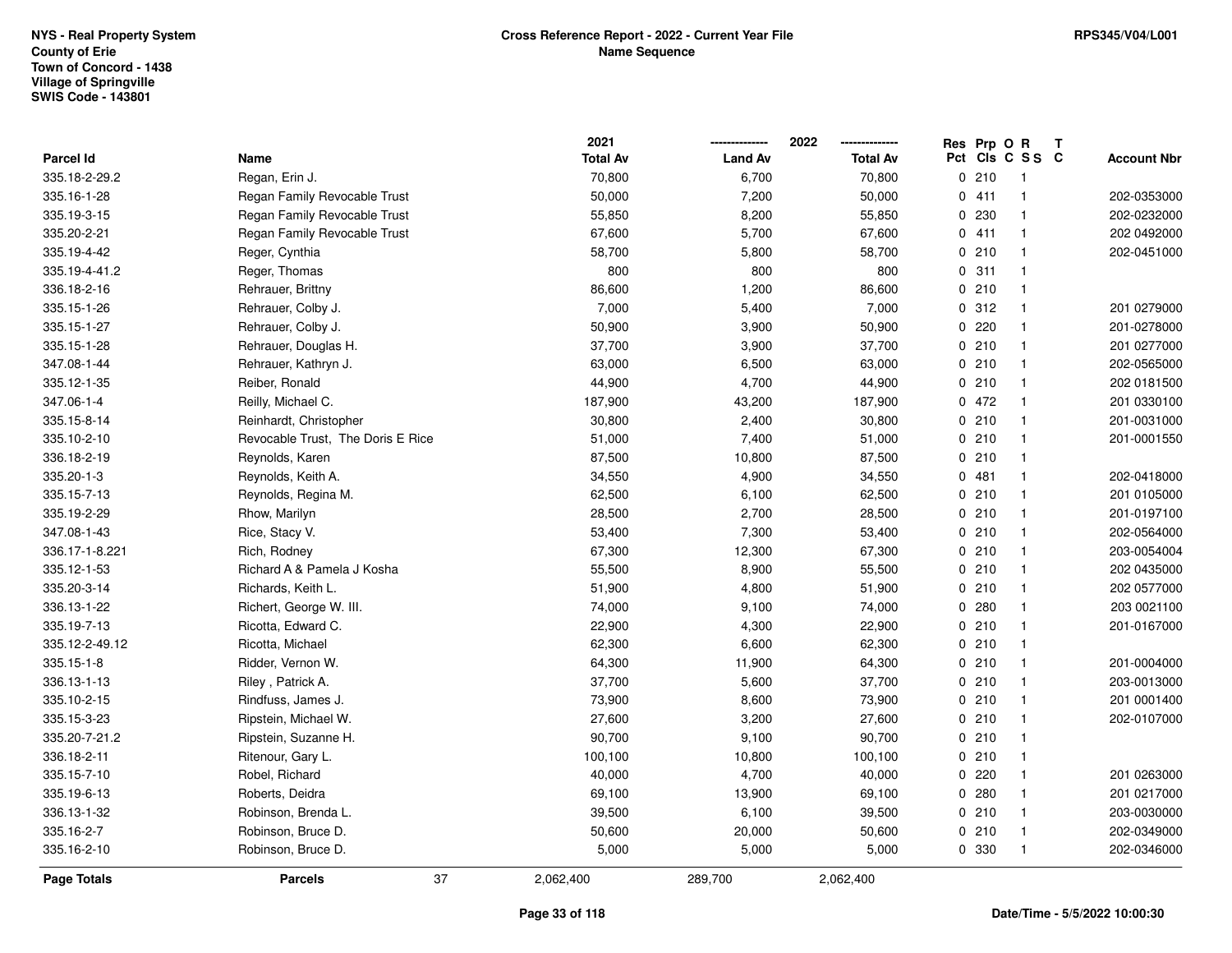|                |                               | 2021            |                | 2022            | Res Prp O R |                 | T |                    |
|----------------|-------------------------------|-----------------|----------------|-----------------|-------------|-----------------|---|--------------------|
| Parcel Id      | Name                          | <b>Total Av</b> | <b>Land Av</b> | <b>Total Av</b> |             | Pct Cls C S S C |   | <b>Account Nbr</b> |
| 335.12-2-28    | Rochenstein, Karen            | 45,200          | 6,200          | 45,200          | 0.220       | $\overline{1}$  |   | 202-0213000        |
| 335.20-7-25    | Roetzer, John M.              | 95,900          | 7,100          | 95,900          | 0210        | $\mathbf{1}$    |   | 203 0062505        |
| 335.15-1-2     | Rogers, Danny T.              | 54,400          | 8,300          | 54,400          | 0210        | $\mathbf{1}$    |   | 201-0017300        |
| 335.15-2-3     | Rogers, Gerald L.             | 25,900          | 5,400          | 25,900          | 0210        | $\mathbf{1}$    |   | 202-0031000        |
| 335.20-5-13    | Rogers, Jonathan D.           | 71,000          | 5,500          | 71,000          | 0210        | $\mathbf{1}$    |   | 202-0613000        |
| 336.17-1-32    | Rogers, Robert C.             | 83,600          | 9,700          | 83,600          | 0210        | $\mathbf{1}$    |   |                    |
| 347.06-3-5     | <b>ROLOC Corporation</b>      | 240,000         | 33,600         | 240,000         | 0452        | $\mathbf{1}$    |   |                    |
| 347.05-1-1     | Roosa Family Assoc Ltd        | 1,704,800       | 166,400        | 1,704,800       | 0452        | $\mathbf{1}$    |   | 201-0320000        |
| 347.05-1-2.12  | Roosa Family Associates, L.P. | 248,600         | 20,800         | 248,600         | 0462        | $\mathbf{1}$    |   | 201 0334000        |
| 335.18-1-6.211 | Roosa Fmly Assoc LP           | 576,200         | 90,100         | 576,200         | 0 453       | $\mathbf{1}$    |   | 201 0334100        |
| 335.15-8-23    | RORH, LLC                     | 478,500         | 66,700         | 478,500         | 0.482       | $\mathbf{1}$    |   | 201-0093000        |
| 335.15-3-14    | Rosart, Janet                 | 34,000          | 4,700          | 34,000          | $0$ 220     | $\mathbf{1}$    |   | 202-0167000        |
| 335.15-8-24    | Rosart, Janet N.              | 41,200          | 4,300          | 41,200          | 0411        | $\mathbf{1}$    |   | 201 0090000        |
| 335.19-6-18    | Roth, Leatta A.               | 45,050          | 5,600          | 45,050          | 0210        | $\mathbf{1}$    |   | 201 0221000        |
| 335.19-7-23    | Roth, Nelson G.               | 32,100          | 8,800          | 32,100          | 0210        | $\mathbf{1}$    |   | 201 0189000        |
| 335.16-4-31.2  | Rothenberg, Kenneth D.        | 9,400           | 9,400          | 9,400           | 0.310       | $\mathbf{1}$    |   | 500-0219020        |
| 335.16-4-42.1  | Rothenberg, Kenneth D.        | 4,300           | 4,300          | 4,300           | 0.311       | $\mathbf{1}$    |   | 202-0060100        |
| 335.16-4-42.2  | Rothenberg, Kenneth D.        | 4,300           | 4,300          | 4,300           | 0.311       | $\mathbf{1}$    |   | 202-0060100        |
| 335.20-1-35    | Roudebush, Scott J.           | 47,800          | 4,300          | 47,800          | 0.220       | $\mathbf{1}$    |   | 202-0238000        |
| 335.19-4-12    | Rowitsch, Robert W.           | 54,500          | 10,000         | 54,500          | 0210        | $\mathbf{1}$    |   | 202-0468000        |
| 335.16-1-19.1  | Roy, David J. Jr.             | 47,000          | 8,000          | 47,000          | 0210        | $\mathbf{1}$    |   | 202-0255000        |
| 347.08-2-18    | Rumfola, Charles L.           | 49,800          | 5,800          | 49,800          | 0210        | $\mathbf{1}$    |   | 202-0599000        |
| 335.20-6-19    | Rumfola, Charles T.           | 33,150          | 4,400          | 33,150          | 0210        | $\mathbf{1}$    |   | 202 0652800        |
| 335.19-6-30.1  | Rung, Robert R.               | 30,100          | 7,300          | 30,100          | 0210        | $\mathbf{1}$    |   | 201 0240000        |
| 335.12-2-36.11 | Runge, Joell I.               | 1,000           | 1,000          | 1,000           | 0.311       | $\mathbf{1}$    |   |                    |
| 335.12-2-37.1  | Runge, Joell I.               | 128,000         | 6,700          | 128,000         | 0210        | $\mathbf{1}$    |   | 202 0206000        |
| 335.20-5-29    | Rupp, Richard E.              | 43,000          | 7,200          | 43,000          | 0210        | $\mathbf{1}$    |   | 202-0625000        |
| 335.10-1-2     | Ruzycki, Kristopher           | 115,800         | 10,200         | 115,800         | 0210        | $\mathbf{1}$    |   | 201 0001810        |
| 335.15-5-14    | <b>RVK Homes LLC</b>          | 35,000          | 4,100          | 35,000          | 0220        | $\mathbf{1}$    |   | 202 0155000        |
| 347.07-1-7     | Rzepecki, Thomas K.           | 38,000          | 9,800          | 38,000          | 0210        | $\mathbf{1}$    |   | 201-0297250        |
| 335.15-2-21    | S & P Property Management LLC | 47,500          | 6,600          | 47,500          | 0220        | $\mathbf{1}$    |   | 202 0075000        |
| 335.15-6-12    | S & P Property Management LLC | 39,500          | 3,800          | 39,500          | 0.220       | $\mathbf{1}$    |   | 201 0048000        |
| 335.19-2-19    | S & P Property Management LLC | 39,700          | 5,000          | 39,700          | 0.220       | $\mathbf{1}$    |   | 201 0205000        |
| 347.09-2-1     | S & S Taxidermy & Archery Pro | 137,700         | 19,300         | 137,700         | 0 484       | $\mathbf{1}$    |   |                    |
| 335.20-6-17    | Sabuda, Jeanine               | 107,700         | 10,500         | 107,700         | 0210        | $\mathbf{1}$    |   | 202-0379100        |
| 335.20-6-18.11 | Sabuda, Jeanine               | 19,000          | 7,900          | 19,000          | 0.312       | $\mathbf{1}$    |   | 202 0653000        |
| 335.19-3-3     | Safford, John M.              | 40,000          | 8,300          | 40,000          | 50 483      | $\overline{1}$  |   | 500-0202431        |
| Page Totals    | 37<br><b>Parcels</b>          | 4,848,700       | 601,400        | 4,848,700       |             |                 |   |                    |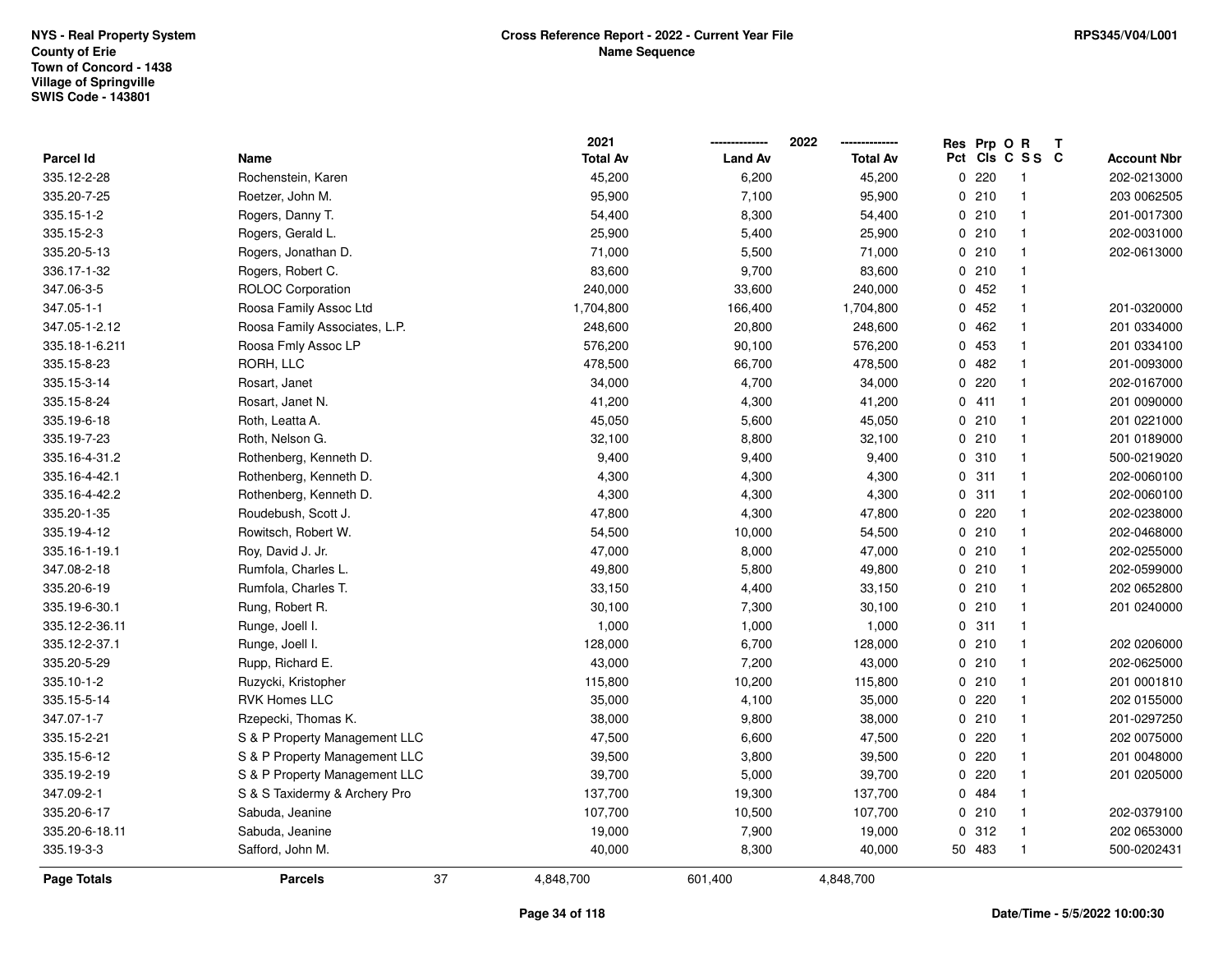|                |                          |    | 2021            |                | 2022            | Res Prp O R |                 | T |                    |
|----------------|--------------------------|----|-----------------|----------------|-----------------|-------------|-----------------|---|--------------------|
| Parcel Id      | Name                     |    | <b>Total Av</b> | <b>Land Av</b> | <b>Total Av</b> |             | Pct Cls C S S C |   | <b>Account Nbr</b> |
| 335.19-3-4     | Safford, John M.         |    | 61,400          | 4,200          | 61,400          | 0210        | $\overline{1}$  |   | 202 0430000        |
| 335.19-3-5     | Safford, John M.         |    | 6,300           | 6,300          | 6,300           | 0.311       | $\mathbf{1}$    |   | 202 0429000        |
| 336.09-1-5.2   | Safford, John M.         |    | 32,700          | 5,000          | 32,700          | 0.220       | $\mathbf{1}$    |   | 202 0305050        |
| 335.10-1-10    | Sage, Michael            |    | 81,600          | 6,700          | 81,600          | 0210        | $\mathbf{1}$    |   | 201 0001990        |
| 335.19-1-18.2  | Salem, Carter            |    | 30,800          | 5,000          | 30,800          | 0 436       | $\mathbf{1}$    |   |                    |
| 335.15-5-22    | Salem Lutheran Church    |    | 84,750          | 7,600          | 84,750          | 0620        | 8               |   | 500-0236000        |
| 335.15-5-24    | Salem Lutheran Church    |    | 366,600         | 16,600         | 366,600         | 0620        | 8               |   | 500-0202444        |
| 336.09-1-9     | Sanders, Bonnie          |    | 47,200          | 6,900          | 47,200          | 0210        | $\mathbf{1}$    |   | 202-0307400        |
| 335.19-6-4     | Santiago, Jenelle M.     |    | 23,500          | 4,400          | 45,800          | 0210        | $\mathbf{1}$    |   | 201 0193000        |
| 335.12-2-53.1  | Saunders, Daniel W.      |    | 17,200          | 17,200         | 17,200          | 0.311       | $\mathbf{1}$    |   | 202 0040010        |
| 336.17-1-12    | Schambach, Kody          |    | 65,800          | 8,000          | 65,800          | 0210        | $\mathbf{1}$    |   | 203 0056075        |
| 335.16-1-43.1  | Scharf, Brian K.         |    | 106,400         | 6,500          | 106,400         | 0 483       | $\mathbf{1}$    |   | 202 0123000        |
| 347.08-2-16    | Scharf, Keith R.         |    | 60,000          | 10,000         | 60,000          | 0210        | $\mathbf{1}$    |   | 202-0601000        |
| 347.05-1-4.2   | Schichtel's Nursery Inc  |    | 193,650         | 41,300         | 193,650         | 0411        | $\mathbf{1}$    |   |                    |
| 335.12-2-19    | Schiefer, Jeffrey A.     |    | 37,400          | 6,400          | 37,400          | 0210        | $\mathbf{1}$    |   | 202 0036000        |
| 335.15-8-3     | Schindler, Melissa J.    |    | 54,200          | 9,100          | 54,200          | 0.280       | $\mathbf{1}$    |   | 201-0017200        |
| 335.10-2-26    | Schlageter, Karen A.     |    | 82,500          | 10,200         | 82,500          | 0210        | $\mathbf{1}$    |   | 201-0001070        |
| 336.18-2-7     | Schmauss, Ralph A.       |    | 80,900          | 10,800         | 80,900          | 0210        | $\mathbf{1}$    |   |                    |
| 335.11-1-12    | Schmitz, Fred A.         |    | 51,100          | 9,000          | 51,100          | 0210        | $\mathbf{1}$    |   | 202-0186100        |
| 335.10-1-20.11 | Schmitz, Kevin J.        |    | 78,800          | 9,800          | 78,800          | 0210        | $\mathbf{1}$    |   | 201 0001360        |
| 335.16-4-11.1  | Schneider, Georgeanne M. |    | 47,600          | 5,200          | 47,600          | 0210        | $\mathbf{1}$    |   | 202 0315000        |
| 336.09-1-19    | Schrader, Russell        |    | 56,100          | 6,500          | 56,100          | 0210        | $\mathbf{1}$    |   | 202-0313500        |
| 336.13-1-34    | Schrantz, Fred           |    | 41,500          | 7,400          | 41,500          | 0210        | $\mathbf{1}$    |   | 203-0032000        |
| 335.19-3-28    | Schrimmel, Leanne        |    | 36,500          | 6,100          | 36,500          | 0210        | $\mathbf{1}$    |   | 202-0448000        |
| 336.13-1-2     | Schue, Wayne             |    | 67,500          | 6,400          | 67,500          | 0210        | $\mathbf{1}$    |   | 203-0004100        |
| 335.19-1-3.1   | Schueler, Robert H.      |    | 74,000          | 6,800          | 74,000          | 0210        | $\mathbf{1}$    |   | 201 0132000        |
| 336.14-1-1     | Schultz, Paul            |    | 72,500          | 9,100          | 72,500          | 0210        | $\mathbf{1}$    |   | 203 0036150        |
| 335.20-6-18.12 | Schunk, John             |    | 54,200          | 9,700          | 56,000          | 0210        | $\mathbf{1}$    |   |                    |
| 335.20-1-5     | Schunk, Stephen R.       |    | 23,500          | 4,900          | 23,500          | 0481        | $\mathbf{1}$    |   | 202 0416000        |
| 335.15-7-11    | Schunke, Derek R.        |    | 55,500          | 5,100          | 55,500          | 0210        | $\mathbf{1}$    |   | 201 0262000        |
| 335.19-3-21    | Schunke, Derek R.        |    | 41,000          | 4,800          | 41,000          | 0220        | $\mathbf{1}$    |   | 202-0464000        |
| 335.10-2-21    | Schuster, Jessica A.     |    | 42,400          | 9,400          | 42,400          | 0210        | $\mathbf{1}$    |   | 201-0019000        |
| 335.20-5-2     | Schweickert, Mary        |    | 45,500          | 5,400          | 45,500          | 0210        | $\mathbf{1}$    |   | 202-0623000        |
| 335.16-3-42    | Scott, Adam L.           |    | 29,000          | 5,300          | 29,000          | 0210        | $\mathbf{1}$    |   | 202 0268000        |
| 335.14-1-13    | Seales, Jimmy N.         |    | 450             | 450            | 450             | 0.311       | $\mathbf{1}$    |   | 201 0313000        |
| 335.14-1-14    | Seales, Jimmy N.         |    | 24,600          | 6,400          | 24,600          | 0210        | $\mathbf{1}$    |   | 201 0312000        |
| 335.16-4-3     | Seales, Jimmy N.         |    | 40,900          | 6,700          | 40,900          | 0210        | $\mathbf{1}$    |   | 202-0058000        |
| Page Totals    | <b>Parcels</b>           | 37 | 2,315,550       | 306,650        | 2,339,650       |             |                 |   |                    |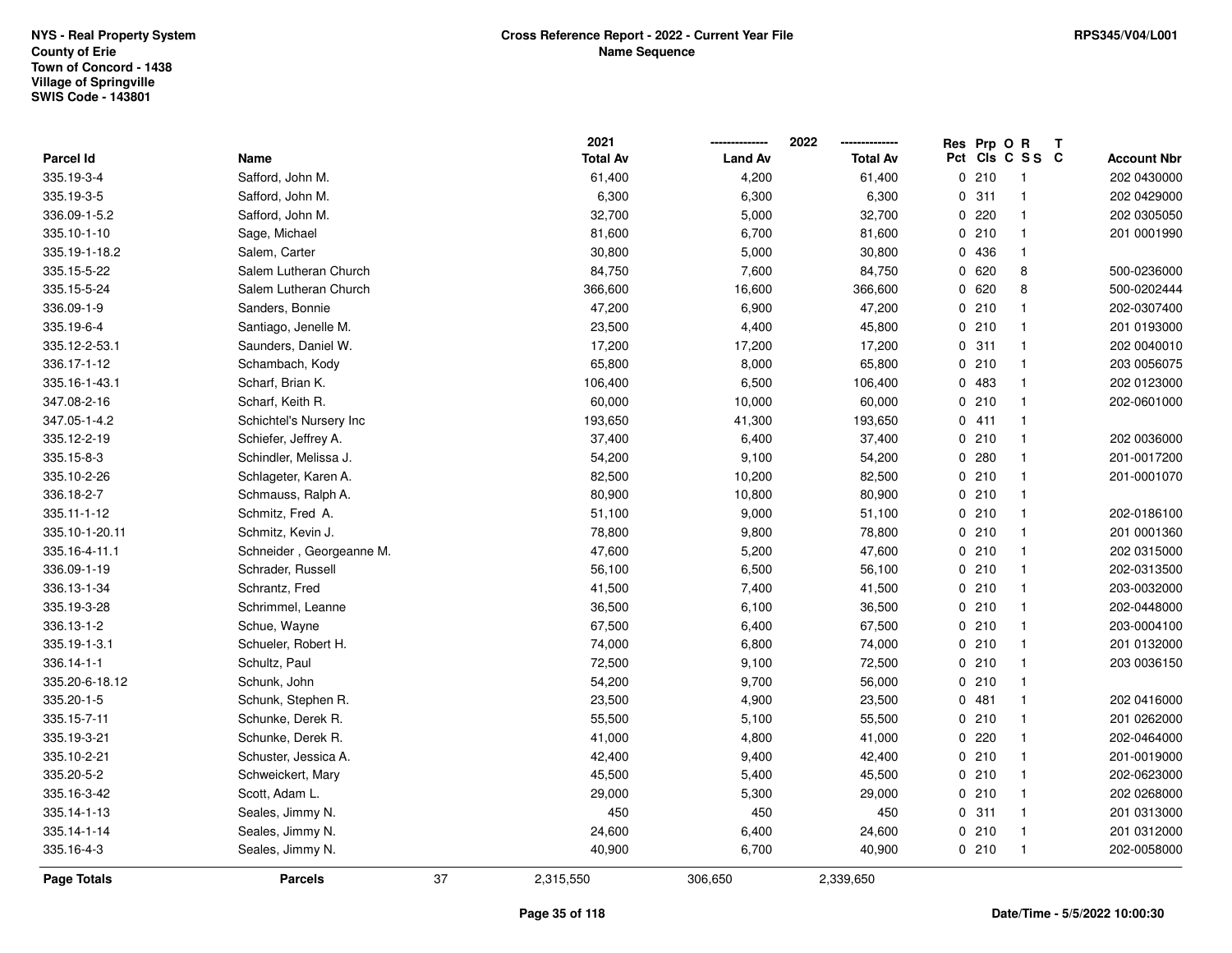|                |                              |    | 2021            |                | 2022            | Res Prp O R |                 | T |                    |
|----------------|------------------------------|----|-----------------|----------------|-----------------|-------------|-----------------|---|--------------------|
| Parcel Id      | Name                         |    | <b>Total Av</b> | <b>Land Av</b> | <b>Total Av</b> |             | Pct Cls C S S C |   | <b>Account Nbr</b> |
| 335.19-2-12    | Secretary of Veteran Affairs |    | 74,300          | 5,800          | 74,300          | 0215        | $\overline{1}$  |   | 201-0110000        |
| 335.15-5-16    | Seider, Joshua C.            |    | 31,000          | 3,300          | 31,000          | 0210        | $\mathbf{1}$    |   | 202-0153000        |
| 335.15-3-2     | Semrau, Robert D.            |    | 41,600          | 5,200          | 41,600          | 0210        | $\mathbf{1}$    |   | 202 0026000        |
| 347.07-1-27    | Shamblen, David P. Jr.       |    | 97,900          | 10,500         | 97,900          | 0210        | $\mathbf{1}$    |   | 201-0292000        |
| 335.14-1-9     | Shareno, Jordan              |    | 73,800          | 6,900          | 73,800          | 0210        | $\mathbf{1}$    |   | 201 0329100        |
| 335.10-1-9     | Shaw, Jacqueline             |    | 69,800          | 10,100         | 69,800          | 0220        | $\mathbf{1}$    |   | 201 0001950        |
| 335.19-7-18    | Shea, Stephani M.            |    | 23,500          | 4,900          | 23,500          | 0210        | $\mathbf{1}$    |   | 201 0184000        |
| 335.19-6-23    | Shearer, James M. III.       |    | 40,900          | 5,700          | 40,900          | 0210        | $\mathbf{1}$    |   | 201-0225000        |
| 347.08-1-48    | Shepard, Joseph W T II.      |    | 54,600          | 6,100          | 54,600          | 0210        | $\mathbf{1}$    |   | 202-0545000        |
| 336.18-1-17    | Shepard, Nicholas A.         |    | 58,850          | 10,200         | 58,850          | 0210        | $\mathbf{1}$    |   | 203 0038550        |
| 335.20-5-21.1  | Sheret, Brian G.             |    | 44,300          | 8,500          | 44,300          | 0210        | $\mathbf{1}$    |   | 202-0632000        |
| 336.09-1-35.1  | Sherman, Wanda               |    | 83,900          | 2,100          | 83,900          | 0210        | $\mathbf{1}$    |   | 202-0306150        |
| 335.18-1-1.111 | Shmo Inc                     |    | 12,500          | 12,500         | 12,500          | 0 330       | $\mathbf{1}$    |   | 201 0316010        |
| 335.18-1-1.12  | Shmo Inc                     |    | 146,600         | 50,000         | 146,600         | 0 483       | $\mathbf{1}$    |   |                    |
| 335.18-1-11.2  | Shmo Inc                     |    | 11,000          | 3,900          | 11,000          | 0 449       | $\mathbf{1}$    |   |                    |
| 335.16-1-53    | Sholes, Sarah A.             |    | 26,100          | 3,700          | 26,100          | 0210        | $\mathbf{1}$    |   | 202-0221050        |
| 335.16-4-41    | Shriver, Charles W.          |    | 32,500          | 5,000          | 32,500          | 0210        | $\mathbf{1}$    |   | 202 0299000        |
| 335.10-1-15    | Shriver, Robert A.           |    | 49,400          | 7,900          | 49,400          | 0210        | $\mathbf{1}$    |   | 201-0017350        |
| 335.16-3-18    | Shriver, Timothy             |    | 57,600          | 5,500          | 57,600          | 0210        | $\mathbf{1}$    |   | 202-0287000        |
| 335.19-1-24    | Shufelt, Lucas K.            |    | 36,000          | 5,300          | 36,000          | 0210        | $\mathbf{1}$    |   | 201-0153000        |
| 335.16-4-40.1  | Shultz, Thomas               |    | 46,900          | 7,400          | 46,900          | 0210        | $\mathbf{1}$    |   |                    |
| 347.06-1-13    | Siepel, Timothy V.           |    | 38,400          | 38,400         | 38,400          | 0.311       | $\mathbf{1}$    |   | 201 0332000        |
| 335.10-3-12    | Sikorskyj, Jerry             |    | 84,600          | 8,600          | 84,600          | 0210        | $\mathbf{1}$    |   | 201 0001860        |
| 335.16-4-20    | Siminski, James E.           |    | 39,500          | 6,100          | 39,500          | 0210        | $\mathbf{1}$    |   | 202-0321000        |
| 335.10-2-35.12 | Simmons, Kelly T.            |    | 87,000          | 6,500          | 87,000          | 0210        | $\mathbf{1}$    |   | 201 0321010        |
| 347.08-1-6     | Simpson, Estelle             |    | 58,500          | 6,500          | 58,500          | 0210        | $\mathbf{1}$    |   | 202-0501300        |
| 335.20-2-15    | Singh, Satwant               |    | 46,600          | 4,000          | 46,600          | 0220        | $\mathbf{1}$    |   | 202-0498000        |
| 335.10-2-40    | Sixt, Martin R.              |    | 63,300          | 7,900          | 63,300          | 0210        | $\mathbf{1}$    |   | 201 0001011        |
| 335.19-2-28    | Sixt, Martin Richard         |    | 37,450          | 5,900          | 37,450          | 0230        | $\mathbf{1}$    |   | 201-0197200        |
| 335.15-3-5     | Sixt, Richard                |    | 47,100          | 5,300          | 47,100          | 0210        | $\mathbf{1}$    |   | 202-0025100        |
| 335.19-3-19    | Skelton, Terry W.            |    | 58,100          | 6,000          | 58,100          | 0210        | $\mathbf{1}$    |   | 202-0466000        |
| 335.16-1-56    | Skelton, Tyler               |    | 58,300          | 6,400          | 58,300          | 0210        | $\mathbf{1}$    |   | 202-0220000        |
| 335.20-5-8     | Skinner, Ralph               |    | 103,100         | 5,200          | 103,100         | 0210        | $\mathbf{1}$    |   | 202 0618000        |
| 335.12-1-18.1  | Skura, Walter A.             |    | 45,800          | 7,800          | 45,800          | 0210        | $\mathbf{1}$    |   | 202-0195000        |
| 335.16-2-13    | Skura, William               |    | 15,500          | 8,000          | 15,500          | 0.481       | $\mathbf{1}$    |   | 202-0343000        |
| 335.16-2-14    | Skura, William J.            |    | 50,000          | 18,000         | 50,000          | 0481        | $\mathbf{1}$    |   | 202 0342000        |
| 336.17-1-7     | Skura, William J.            |    | 49,500          | 7,400          | 49,500          | 0210        | $\mathbf{1}$    |   | 203-0052000        |
| Page Totals    | <b>Parcels</b>               | 37 | 1,995,800       | 328,500        | 1,995,800       |             |                 |   |                    |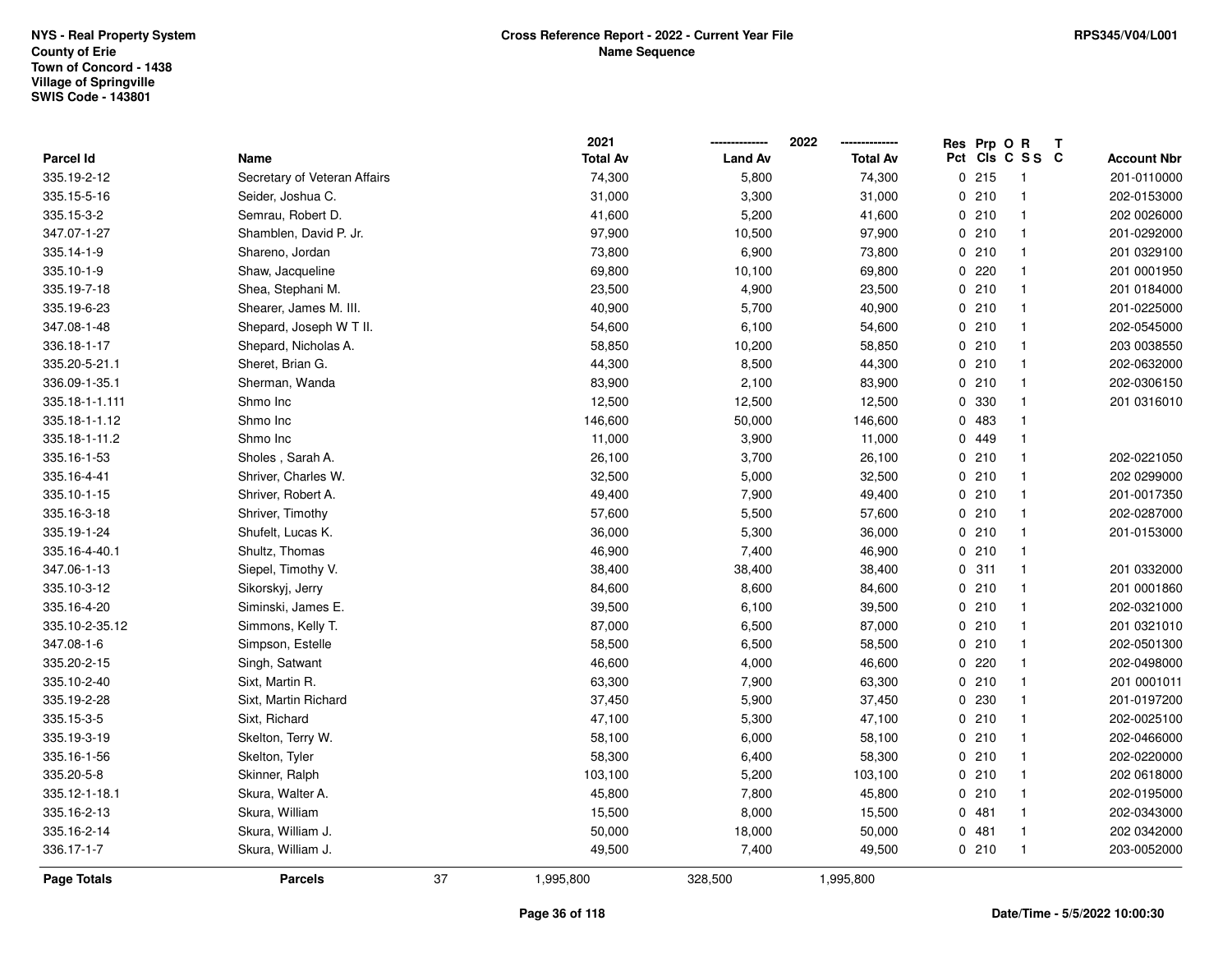|                 |                              |    | 2021            |                | 2022            | Res Prp O R |                 | Т |                    |
|-----------------|------------------------------|----|-----------------|----------------|-----------------|-------------|-----------------|---|--------------------|
| Parcel Id       | Name                         |    | <b>Total Av</b> | <b>Land Av</b> | <b>Total Av</b> |             | Pct Cls C S S C |   | <b>Account Nbr</b> |
| 335.18-3-16     | Slating, Dorothy             |    | 65,800          | 2,500          | 65,800          | 0210        | $\mathbf{1}$    |   |                    |
| 335.19-4-9      | Slattery, Kathleen A.        |    | 42,500          | 6,200          | 42,500          | 0210        | $\mathbf{1}$    |   | 202-0471000        |
| 335.15-1-17.111 | Slippy, Brian                |    | 156,300         | 30,800         | 156,300         | 0 433       | $\mathbf{1}$    |   | 201 0022000        |
| 335.15-1-14.11  | Slippy, Robert H.            |    | 1,000           | 1,000          | 1,000           | 0.310       | $\mathbf{1}$    |   | 201 0285000        |
| 335.15-1-16     | Slippy, Robert H.            |    | 49,800          | 6,100          | 49,800          | 0210        | $\mathbf{1}$    |   | 201 0284000        |
| 335.19-5-21     | Sliwinski, Amie L.           |    | 37,400          | 5,500          | 37,400          | 0210        | $\mathbf{1}$    |   | 201-0230000        |
| 335.12-1-20     | Small, Christine M.          |    | 46,900          | 8,600          | 46,900          | 0210        | $\mathbf{1}$    |   | 202-0193000        |
| 335.20-6-1      | Smith, Daryl J.              |    | 59,600          | 8,700          | 59,600          | 0210        | $\mathbf{1}$    |   | 202-0380000        |
| 335.12-1-37     | Smith, Dirk E.               |    | 57,900          | 4,200          | 57,900          | 0210        | $\mathbf{1}$    |   | 202 0179000        |
| 335.20-5-22     | Smith, Helen M.              |    | 53,000          | 7,400          | 53,000          | 0210        | $\mathbf{1}$    |   | 202 0631000        |
| 335.18-3-9      | Smith, Joseph R.             |    | 58,700          | 2,500          | 58,700          | 0210        | $\mathbf{1}$    |   |                    |
| 336.17-1-13     | Smith, Marcia Bie            |    | 63,000          | 8,000          | 63,000          | 0210        | $\mathbf{1}$    |   | 203 0056080        |
| 335.20-7-34     | Smith, Murray R.             |    | 77,050          | 8,400          | 77,050          | 0210        | $\mathbf{1}$    |   | 203-0062550        |
| 335.19-3-20     | Smith, Paul W.               |    | 42,600          | 4,600          | 42,600          | 0210        | $\mathbf{1}$    |   | 202-0465000        |
| 335.14-1-10     | Smith, Robert G.             |    | 84,400          | 3,700          | 84,400          | 0210        | $\mathbf{1}$    |   | 201 0329075        |
| 335.19-5-18     | Smith, Alexandra A.          |    | 43,800          | 5,100          | 43,800          | 0210        | $\mathbf{1}$    |   | 201-0229200        |
| 335.19-6-3      | Smith, Wayne T. Sr.          |    | 26,500          | 4,400          | 26,500          | 0.220       | $\mathbf{1}$    |   | 201 0192000        |
| 335.12-1-5      | Smolinski, Mary Ellen        |    | 57,300          | 6,200          | 57,300          | 0210        | $\mathbf{1}$    |   | 202 0010050        |
| 335.15-7-21     | Snyder, John H.              |    | 34,250          | 4,100          | 34,250          | 0210        | $\mathbf{1}$    |   | 201-0034000        |
| 336.09-1-33.111 | Snyder, Larry Joseph         |    | 58,800          | 7,700          | 58,800          | 0210        | $\mathbf{1}$    |   | 202 0307100        |
| 335.16-3-37     | Snyder, Roy M.               |    | 46,900          | 5,200          | 46,900          | 0210        | $\mathbf{1}$    |   | 202-0273000        |
| 347.07-1-25     | Sokolov, Maksim              |    | 40,000          | 6,500          | 40,000          | 0210        | $\mathbf{1}$    |   | 201-0293100        |
| 335.15-8-25     | Soli Deo Gloria, Inc.        |    | 51,900          | 3,900          | 51,900          | 0 483       | $\mathbf{1}$    |   | 201 0089000        |
| 335.16-3-2.1    | Sopko, John A.               |    | 82,100          | 10,700         | 82,100          | 0210        | $\mathbf{1}$    |   | 202 0065000        |
| 336.17-1-24     | Sopko, Timothy J.            |    | 96,600          | 15,200         | 96,600          | 0210        | $\mathbf{1}$    |   | 203-0066000        |
| 335.16-4-22     | Sorensen, Robert G.          |    | 40,550          | 6,400          | 40,550          | 0.220       | $\mathbf{1}$    |   | 202-0372000        |
| 347.09-1-1.11   | South Cascade Restaurant LLC |    | 88,300          | 6,400          | 88,300          | 0421        | $\mathbf{1}$    |   | 201-0341100        |
| 335.20-1-4      | Southern Tier Holdings, LLC  |    | 84,000          | 11,300         | 84,000          | 0 484       | $\mathbf{1}$    |   | 202 0417000        |
| 335.20-1-16.1   | Southtown Renovations, LLC   |    | 77,300          | 7,500          | 77,300          | 0421        | $\mathbf{1}$    |   | 202 0403000        |
| 335.20-3-23     | Spaulding, Jeanne M.         |    | 54,500          | 5,500          | 54,500          | 0210        | $\mathbf{1}$    |   | 202-0568500        |
| 335.15-3-3      | Spaulding, Linda Jean        |    | 34,800          | 5,700          | 34,800          | 0210        | $\mathbf{1}$    |   | 202-0025000        |
| 335.15-6-19.1   | Spencer, Rebecca L.          |    | 39,000          | 6,200          | 39,000          | 0210        | $\mathbf{1}$    |   | 201 0041000        |
| 335.20-3-34     | Spengler, Virginia M.        |    | 62,000          | 9,500          | 62,000          | 59 280      | $\mathbf{1}$    |   | 202-0531000        |
| 336.09-1-13     | Spier, Scott C.              |    | 52,500          | 5,900          | 52,500          | 0210        | $\mathbf{1}$    |   | 202-0308000        |
| 335.18-1-8      | Spirit Master Funding X, LLC |    | 237,728         | 90,000         | 237,728         | 0426        | $\mathbf{1}$    |   |                    |
| 335.16-2-30.1   | Spr Center for the Arts      |    | 49,900          | 15,000         | 49,900          | 0, 511      | 8               |   | 500-0238000        |
| 335.15-1-6      | Sprague, Adam M.             |    | 45,600          | 10,200         | 47,000          | 0220        | $\mathbf{1}$    |   | 201-0017450        |
| Page Totals     | <b>Parcels</b>               | 37 | 2,300,278       | 356,800        | 2,301,678       |             |                 |   |                    |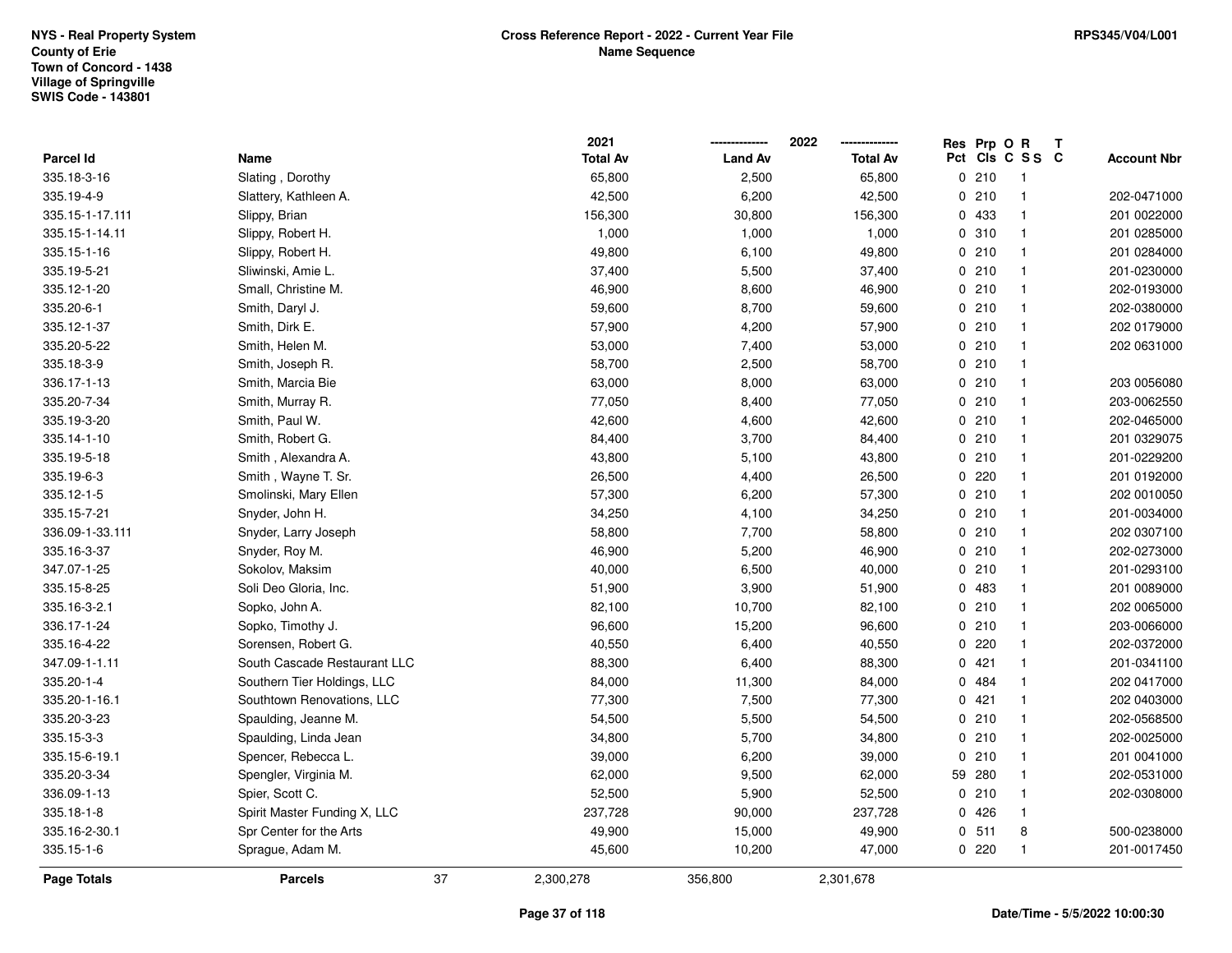|                  |                               |    | 2021            |                | 2022            | Res Prp O R |                 | Т |                    |
|------------------|-------------------------------|----|-----------------|----------------|-----------------|-------------|-----------------|---|--------------------|
| <b>Parcel Id</b> | Name                          |    | <b>Total Av</b> | <b>Land Av</b> | <b>Total Av</b> |             | Pct Cls C S S C |   | <b>Account Nbr</b> |
| 335.20-6-22.2    | Sprague, Lauralee M.          |    | 69,300          | 6,000          | 69,300          | 0210        | $\overline{1}$  |   | 202-0652150        |
| 335.16-1-30.1    | Sprague Properties LLC        |    | 60,700          | 11,500         | 60,700          | 0411        | $\mathbf{1}$    |   | 202-0351000        |
| 335.16-1-52.11   | Springbrook IL, LLC           |    | 625,000         | 84,800         | 625,000         | 0411        | $\mathbf{1}$    |   | 202-0222000        |
| 335.19-1-7.1     | Springville, Commercial       |    | 156,485         | 91,400         | 156,485         | 0.482       | $\overline{1}$  |   | 201-0128000        |
| 335.16-2-24.1    | Springville Associates LLC    |    | 30,800          | 30,800         | 30,800          | 0 330       | $\overline{1}$  |   | 202 0337000        |
| 335.16-2-25      | Springville Associates LLC    |    | 66,900          | 15,000         | 66,900          | 0481        | $\mathbf{1}$    |   | 202 0336000        |
| 335.16-2-30.2    | Springville Center            |    | 44,600          | 10,800         | 44,600          | 0210        | $\mathbf{1}$    |   | 500-0224000        |
| 335.18-1-3.1     | Springville Center LLC        |    | 1,700,000       | 200,000        | 1,700,000       | 0 453       | $\mathbf{1}$    |   | 201-0330010        |
| 336.09-2-4.1     | Springville G I Ctrl Sch Dist |    | 6,594,030       | 632,300        | 6,594,030       | 0 612       | 8               |   | 500-0249500        |
| 347.06-3-3       | Springville Land Associates   |    | 22,800          | 22,800         | 22,800          | 0 330       | $\mathbf{1}$    |   | 201 0340000        |
| 347.06-3-4       | Springville Land Associates   |    | 27,000          | 27,000         | 27,000          | 0 330       | $\overline{1}$  |   |                    |
| 335.18-1-15      | Springville Property Assoc    |    | 705,000         | 58,800         | 705,000         | 0 453       | $\mathbf{1}$    |   |                    |
| 335.14-2-13.2    | Springville Vol Fire Co       |    | 317,900         | 11,500         | 317,900         | 0 662       | 8               |   | 500-0201078        |
| 335.19-7-25      | Springville Vol Fire Co       |    | 84,750          | 30,100         | 84,750          | 0 592       | 8               |   | 201-0189110        |
| 335.19-7-15.2    | Springville Vol Fire Co Inc   |    | 100             | 100            | 100             | 0 330       | 8               |   |                    |
| 335.19-7-26.2    | Springville Vol Fire Co Inc   |    | 100             | 100            | 100             | 0 330       | 8               |   |                    |
| 335.19-4-13      | Springville Youth Inc         |    | 171,600         | 107,800        | 171,600         | 0 591       | 8               |   | 500-0207000        |
| 335.15-8-22./C   | Sprint                        |    | 21,400          | 0              | 21,400          | 0 837       | 6               |   |                    |
| 335.19-7-24.1    | Sprngvle Vol Fire Co          |    | 10,300          | 10,300         | 10,300          | 0 330       | 8               |   | 500-0231000        |
| 335.19-7-12      | SPS 76 Company Inc            |    | 3,900           | 3,900          | 3,900           | 0.311       | $\mathbf{1}$    |   | 201 0168000        |
| 335.18-2-14      | St Aloysius Cemetery          |    | 18,100          | 11,100         | 18,100          | 0 695       | 8               |   | 500-0214000        |
| 335.15-5-17      | St Aloysius Church            |    | 315,650         | 21,400         | 315,650         | 0620        | 8               |   | 500-0202152        |
| 335.15-5-21      | St Aloysius Church So         |    | 114,400         | 14,200         | 114,400         | 0620        | 8               |   | 500-0240000        |
| 335.15-5-2       | <b>St Aloysius Society</b>    |    | 389,000         | 0              | 389,000         | 0620        | 8               |   | 500-0218000        |
| 335.15-5-2./A    | St Aloysius Society           |    | 2,431,800       | 267,500        | 2,431,800       | 0620        | 8               |   | 500-0221000        |
| 336.18-1-3       | St Paul's Episcopal           |    | 370,450         | 34,350         | 370,450         | 0620        | 8               |   | 500-0203038        |
| 336.18-1-3./A    | St Paul's Episcopal           |    | 43,000          | 17,200         | 43,000          | 0620        | 8               |   | 500-0203039        |
| 347.08-1-24      | Stachowski, Arthur S.         |    | 57,800          | 6,500          | 57,800          | 0210        | $\mathbf{1}$    |   | 202 0557000        |
| 335.15-3-4       | Stachowski, James Jr.         |    | 31,900          | 4,400          | 31,900          | 0210        | $\overline{1}$  |   | 202-0024000        |
| 335.15-2-10      | Stachowski, James E.          |    | 26,800          | 4,000          | 26,800          | 0210        | $\mathbf{1}$    |   | 202 0100000        |
| 335.19-5-17      | Stack, Gerald                 |    | 39,400          | 5,200          | 39,400          | 0210        | $\mathbf{1}$    |   | 201-0229100        |
| 336.09-1-5.1     | Starr, Suzanne Christine      |    | 5,000           | 5,000          | 5,000           | 0.311       | $\mathbf{1}$    |   | 202 0305050        |
| 335.18-1-1.2     | State Of New York             |    | 81,100          | 53,300         | 81,100          | 0 642       | 8               |   | 500-0249530        |
| 336.18-1-2       | State Of New York             |    | 65,800          | 65,800         | 65,800          | 0 330       | 8               |   | 500-0202000        |
| 335.18-3-6       | Stearns, Wade W.              |    | 57,900          | 1,600          | 57,900          | 0210        | $\mathbf{1}$    |   |                    |
| 335.12-1-31      | Stedman, Brian P.             |    | 43,170          | 6,600          | 43,170          | 0210        | $\overline{1}$  |   | 202 0184000        |
| 336.13-1-14.2    | Steiner, Raymond J.           |    | 300             | 300            | 300             | 0.311       | $\overline{1}$  |   | 203-0014000        |
| Page Totals      | <b>Parcels</b>                | 37 | 14,804,235      | 1,873,450      | 14,804,235      |             |                 |   |                    |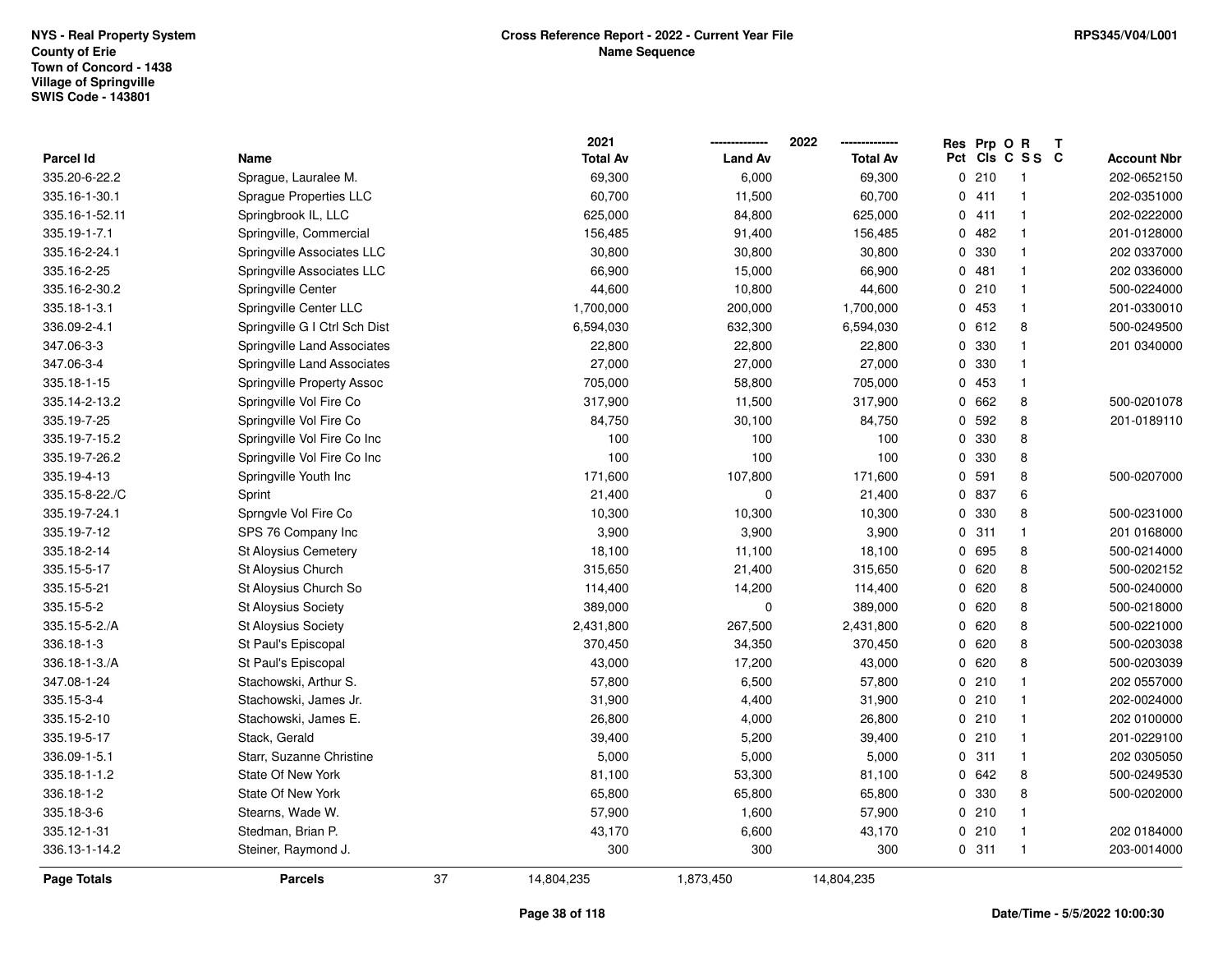|                 |                              |    | 2021            | -------------- | 2022<br>-------------- | Res Prp O R |                         | T |                    |
|-----------------|------------------------------|----|-----------------|----------------|------------------------|-------------|-------------------------|---|--------------------|
| Parcel Id       | Name                         |    | <b>Total Av</b> | <b>Land Av</b> | <b>Total Av</b>        |             | Pct Cls C S S C         |   | <b>Account Nbr</b> |
| 336.13-1-15     | Steiner, Raymond J.          |    | 44,200          | 5,600          | 44,200                 | 0210        | $\overline{\mathbf{1}}$ |   | 203-0015000        |
| 336.13-1-38.1   | Steiner, Weston              |    | 83,200          | 9,400          | 83,200                 | 0210        | $\mathbf{1}$            |   | 203 0033050        |
| 335.18-2-23.221 | Sterling Medical Corp.       |    | 180,000         | 12,000         | 180,000                | 0 484       | $\mathbf{1}$            |   |                    |
| 335.20-4-11     | Sternad, Daren               |    | 51,900          | 4,400          | 51,900                 | 0210        | $\mathbf{1}$            |   | 202 0383000        |
| 335.19-6-33     | Stetler, Christopher S.      |    | 41,500          | 5,800          | 41,500                 | 0.220       | $\mathbf{1}$            |   | 201 0245000        |
| 335.19-4-33     | Stetler, Robert D. Sr.       |    | 51,200          | 5,400          | 51,200                 | 0220        | $\mathbf{1}$            |   | 201 0244000        |
| 335.16-1-8      | Stevens, Karen               |    | 82,700          | 6,500          | 82,700                 | 0210        | $\mathbf{1}$            |   | 202 0067100        |
| 335.16-1-29     | Stevens, LuAnn               |    | 46,950          | 5,900          | 46,950                 | 0210        | $\mathbf{1}$            |   | 500 0237000        |
| 336.18-2-10     | Sticht, William              |    | 87,700          | 10,800         | 87,700                 | 0210        | $\mathbf{1}$            |   |                    |
| 335.10-2-43     | Stiller, Craig               |    | 73,400          | 7,900          | 73,400                 | 0210        | $\mathbf{1}$            |   |                    |
| 335.20-4-7      | Stinson, Trevor M.           |    | 58,400          | 6,200          | 58,400                 | 0210        | $\mathbf{1}$            |   | 202-0388000        |
| 335.16-4-23     | Stisser, Gary W.             |    | 61,500          | 6,800          | 61,500                 | 0.220       | $\mathbf{1}$            |   | 202 0371000        |
| 335.20-7-12     | Stisser, Gary W.             |    | 36,700          | 5,900          | 36,700                 | 0.220       | $\mathbf{1}$            |   | 203-0064500        |
| 347.08-1-52     | Stojanovich, Daniel & Luanne |    | 49,800          | 7,500          | 49,800                 | 0210        | $\mathbf{1}$            |   | 202 0541000        |
| 335.18-2-13     | Stoltenburg, Florance        |    | 51,600          | 6,700          | 51,600                 | 0210        | $\mathbf{1}$            |   | 201-0143030        |
| 335.19-7-3      | Stowell, Joseph L.           |    | 23,100          | 4,800          | 23,100                 | 0210        | $\mathbf{1}$            |   | 201-0176000        |
| 335.16-3-16     | Stowell, Larry               |    | 28,500          | 5,500          | 28,500                 | 0210        | $\mathbf{1}$            |   | 202-0289000        |
| 335.12-1-26     | Straight, Gloria             |    | 47,900          | 5,200          | 47,900                 | 0.220       | $\mathbf{1}$            |   | 202-0188000        |
| 335.10-2-20     | Strainese, Connie            |    | 70,800          | 7,200          | 70,800                 | 0210        | $\mathbf{1}$            |   | 201-0001960        |
| 335.12-2-4.2    | Stresing, Nathan             |    | 49,000          | 8,900          | 49,000                 | 0210        | $\mathbf{1}$            |   | 202-0050000        |
| 335.19-2-23     | Strub, Ann                   |    | 33,500          | 4,700          | 33,500                 | 0210        | $\mathbf{1}$            |   | 201 0201000        |
| 335.20-7-30     | Stuart, R Daniel             |    | 86,100          | 7,200          | 86,100                 | 0210        | $\mathbf{1}$            |   | 203 0062760        |
| 335.20-7-10     | Stuart, William A.           |    | 59,700          | 8,000          | 59,700                 | 0210        | $\mathbf{1}$            |   | 203 0064600        |
| 335.11-1-6      | Sturzenbecker, Carl          |    | 38,500          | 5,900          | 38,500                 | 0210        | $\mathbf{1}$            |   | 202 0002000        |
| 347.08-2-12     | Sullivan, David              |    | 19,800          | 7,300          | 19,800                 | 0.312       | $\mathbf{1}$            |   | 202-0635000        |
| 347.08-2-13     | Sullivan, David C.           |    | 67,800          | 8,200          | 67,800                 | 0210        | $\mathbf{1}$            |   | 202 0635050        |
| 336.14-1-2.1    | Sullivan, Dennis R.          |    | 91,600          | 8,300          | 91,600                 | 0210        | $\mathbf{1}$            |   | 203 0036200        |
| 335.16-1-3      | Sullivan, Duane A.           |    | 42,500          | 5,200          | 42,500                 | 0210        | $\mathbf{1}$            |   | 202 0070100        |
| 336.17-1-8.111  | Sullivan, Tyler J.           |    | 131,600         | 8,700          | 131,600                | 0210        | $\mathbf{1}$            |   | 203 0054000        |
| 335.15-4-22     | Swales, Peter J.             |    | 49,450          | 6,000          | 49,450                 | 0210        | $\mathbf{1}$            |   | 202-0116000        |
| 335.15-2-31     | Swartz, Ronald               |    | 45,000          | 9,800          | 45,000                 | 0 230       | $\mathbf{1}$            |   | 202 0439000        |
| 335.20-1-30     | Swartz, Ronald R.            |    | 37,450          | 6,100          | 37,450                 | 0.220       | $\mathbf{1}$            |   | 202 0489000        |
| 335.16-3-45.2   | Swartz, Ronald R. Jr.        |    | 56,900          | 7,800          | 56,900                 | 0411        | $\mathbf{1}$            |   |                    |
| 335.19-1-21     | Swartz, Ronald R. Jr.        |    | 20,500          | 4,500          | 20,500                 | 0.220       | $\mathbf{1}$            |   | 201 0156000        |
| 335.19-1-22     | Swartz, Ronald R. Jr.        |    | 35,300          | 4,800          | 35,300                 | 0.220       | $\mathbf{1}$            |   | 201 0155000        |
| 335.12-1-6      | Swartz, Amy M.               |    | 68,500          | 7,700          | 68,500                 | 0210        | $\mathbf{1}$            |   | 202-0010350        |
| 335.16-1-9      | SYI Boys & Girls Club        |    | 45,400          | 25,800         | 45,400                 | 0.482       | 8                       |   | 202-0146100        |
| Page Totals     | <b>Parcels</b>               | 37 | 2,149,650       | 274,400        | 2,149,650              |             |                         |   |                    |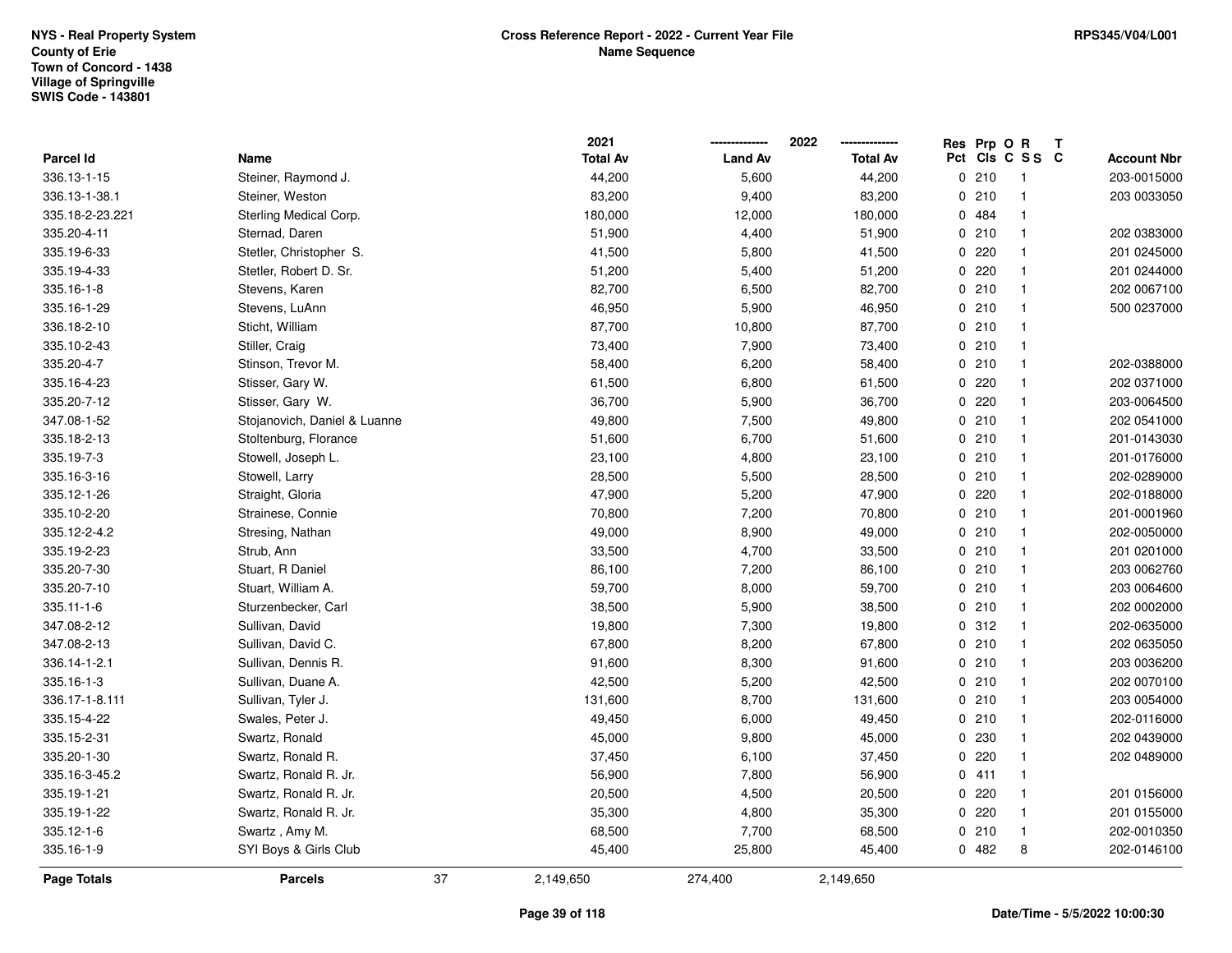|                                   |                               |    | 2021<br><b>Total Av</b> | <b>Land Av</b> | 2022                      | Res Prp O R    | Pct Cls C S S C              | Т |                                   |
|-----------------------------------|-------------------------------|----|-------------------------|----------------|---------------------------|----------------|------------------------------|---|-----------------------------------|
| <b>Parcel Id</b><br>335.16-1-46.1 | Name                          |    |                         | 6,000          | <b>Total Av</b><br>37,100 |                |                              |   | <b>Account Nbr</b><br>202 0142000 |
|                                   | Szudzik, Nancy A.             |    | 37,100                  |                |                           | 0210           | $\mathbf{1}$                 |   |                                   |
| 336.10-1-4                        | T & B of Springville, LLC     |    | 120,400                 | 28,650         | 120,400                   | 0.331<br>0.311 | $\mathbf{1}$<br>$\mathbf{1}$ |   | 500-0230000                       |
| 336.10-1-6.12                     | T & B of Springville, LLC     |    | 6,500                   | 6,500          | 6,500                     |                |                              |   | 203 0070000                       |
| 335.15-8-22./A                    | T-Mobile                      |    | 21,400                  | $\mathbf 0$    | 21,400                    | 0 837          | 6                            |   |                                   |
| 336.10-1-6.112                    | T&B of Springville, LLC       |    | 1,000                   | 1,000          | 1,000                     | 0.311          | $\mathbf{1}$                 |   | 203 0070000                       |
| 335.14-2-35                       | Tackentien, Ronald L.         |    | 16,000                  | 6,000          | 16,000                    | 0.312          | $\mathbf{1}$                 |   | 201 0075100                       |
| 336.17-1-6                        | Tamraz, Tara K.               |    | 72,500                  | 10,700         | 72,500                    | 0210           | $\mathbf{1}$                 |   | 203 0053000                       |
| 347.08-2-11                       | Tartick, Raymond M. Jr.       |    | 68,500                  | 5,600          | 68,500                    | 0210           | $\mathbf{1}$                 |   | 202 0636000                       |
| 336.17-1-26                       | Taylor, Kalen J.              |    | 53,050                  | 9,500          | 53,050                    | 0210           | $\mathbf{1}$                 |   | 203-0068000                       |
| 336.09-1-16.2                     | Taylor, Philip                |    | 80,500                  | 7,700          | 80,500                    | 0210           | $\mathbf{1}$                 |   | 202-0311000                       |
| 335.20-4-9                        | Territo, Andrew C.            |    | 63,000                  | 5,500          | 63,000                    | 0210           | $\mathbf{1}$                 |   | 202 0385000                       |
| 335.19-7-22                       | Tessmer, Brandon              |    | 26,100                  | 3,000          | 26,100                    | 0210           | $\mathbf{1}$                 |   | 201-0188000                       |
| 347.08-1-40                       | The, Pamela Khurana           |    | 64,500                  | 6,500          | 64,500                    | 0210           | $\mathbf{1}$                 |   | 202 0561000                       |
| 335.20-3-4                        | The Andrea S Domst Irr Trust  |    | 45,700                  | 3,200          | 45,700                    | 0210           | $\mathbf{1}$                 |   | 202 0587000                       |
| 335.16-4-32                       | The Bertrand Chaffee Hospital |    | 30,900                  | 30,900         | 30,900                    | 0 330          | $\mathbf{1}$                 |   | 202-0363000                       |
| 335.16-4-33.1                     | The Bertrand Chaffee Hospital |    | 9,100                   | 9,100          | 9,100                     | 0 438          | 8                            |   | 202-0361000                       |
| 335.16-4-36.2                     | The Bertrand Chaffee Hospital |    | 3,000                   | 3,000          | 3,000                     | 0.311          | 8                            |   | 202 0362000                       |
| 335.16-3-5                        | The Dashnaw Family Trust      |    | 30,400                  | 6,650          | 30,400                    | 0210           | $\mathbf{1}$                 |   | 202-0063000                       |
| 335.15-5-8                        | The Lawrence R Zielinski      |    | 36,500                  | 4,700          | 36,500                    | 0.425          | $\mathbf{1}$                 |   | 202-0156000                       |
| 336.18-2-1                        | The Lawrence R Zielinski      |    | 89,000                  | 10,000         | 89,000                    | 0210           | $\mathbf{1}$                 |   |                                   |
| 335.14-2-2.1                      | The Rauch Revocable Trust     |    | 9,900                   | 9,900          | 9,900                     | 0.311          | $\overline{1}$               |   | 201-0001050                       |
| 336.13-1-28                       | The Rauch Revocable Trust     |    | 14,450                  | 14,450         | 14,450                    | 0.311          | $\mathbf{1}$                 |   | 203-0026100                       |
| 335.14-3-1.1                      | The Rudolf Tober Family Trust |    | 81,400                  | 11,600         | 81,400                    | 0210           | $\mathbf{1}$                 |   | 201 0018000                       |
| 336.17-1-28                       | The Solomon Family            |    | 58,200                  | 8,000          | 58,200                    | 0210           | $\mathbf{1}$                 |   | 203 0056095                       |
| 335.16-2-29                       | The Town Of Concord           |    | 62,250                  | 15,950         | 62,250                    | 0 611          | 8                            |   | 500-0227000                       |
| 335.15-6-17                       | The Villager Group LLC        |    | 55,000                  | 5,500          | 55,000                    | 0 230          | $\mathbf{1}$                 |   | 201 0043000                       |
| 335.19-2-8                        | Thompson, Cordell             |    | 46,800                  | 5,600          | 46,800                    | 0210           | $\mathbf{1}$                 |   | 201-0114000                       |
| 335.16-3-28                       | Thompson, Joan                |    | 49,200                  | 5,200          | 49,200                    | 0210           | $\mathbf{1}$                 |   | 202-0282000                       |
| 335.15-6-4                        | Tighe, II, James R.           |    | 37,000                  | 6,800          | 37,000                    | 0210           | $\mathbf{1}$                 |   | 201-0011000                       |
| 335.12-2-10.1                     | Tillinghast, Adam G.          |    | 41,800                  | 5,200          | 41,800                    | 0210           | $\mathbf{1}$                 |   | 202-0044000                       |
| 335.12-2-4.12                     | Tillinghast, Gary D.          |    | 74,900                  | 4,500          | 74,900                    | 0210           | $\mathbf{1}$                 |   |                                   |
| 347.05-1-3.2                      | Tim Donut Us Limited Inc      |    | 232,700                 | 31,400         | 232,700                   | 0426           | $\mathbf{1}$                 |   | 201 0319000                       |
| 555.00-92-1                       | Time Warner Cable-DTS         |    | 61,723                  | 0              | 56,242                    | 0 869          | $\mathbf 5$                  |   |                                   |
| 555.00-92-2                       | Time Warner of Albany         |    | 1,655                   | 0              | 1,521                     | 0 869          | 5                            |   |                                   |
| 335.10-1-11                       | Tober, Donald R.              |    | 87,200                  | 13,400         | 87,200                    | 0210           | $\mathbf{1}$                 |   | 201 0001900                       |
| 335.10-1-12                       | Tober, Donald R.              |    | 12,850                  | 12,850         | 12,850                    | 0.311          | $\mathbf{1}$                 |   | 201 0001800                       |
| 335.19-1-20                       | Tober, Donald R.              |    | 31,150                  | 5,000          | 31,150                    | 0210           | $\mathbf{1}$                 |   | 201-0157000                       |
| <b>Page Totals</b>                | <b>Parcels</b>                | 37 | 1,833,328               | 319,550        | 1,827,713                 |                |                              |   |                                   |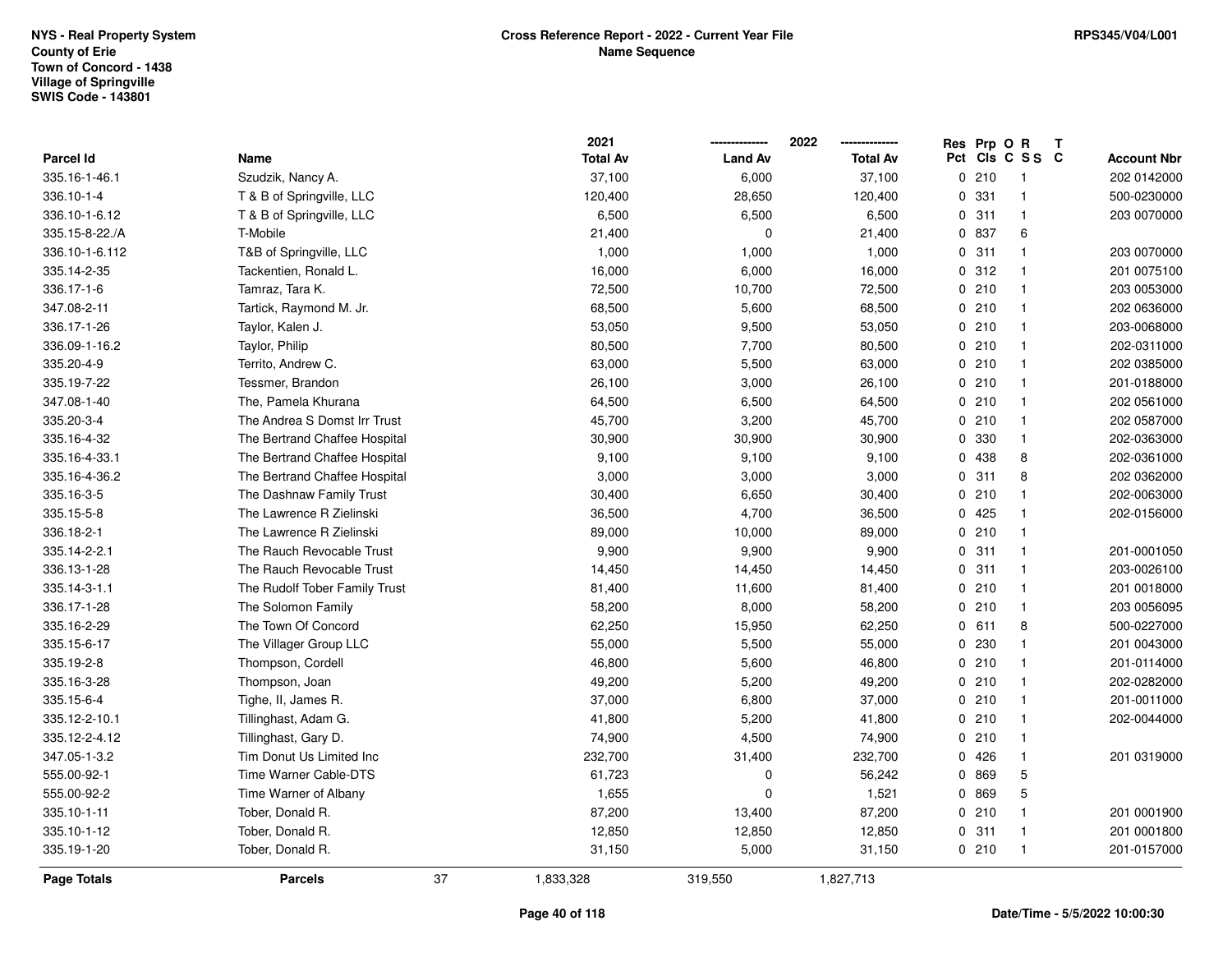|                  |                               |    | 2021            |                | 2022<br>-------------- | Res Prp O R |                 | Т |                    |
|------------------|-------------------------------|----|-----------------|----------------|------------------------|-------------|-----------------|---|--------------------|
| <b>Parcel Id</b> | Name                          |    | <b>Total Av</b> | <b>Land Av</b> | <b>Total Av</b>        |             | Pct Cls C S S C |   | <b>Account Nbr</b> |
| 335.20-7-28      | Tolan, Mary H.                |    | 68,000          | 7,200          | 68,000                 | 0210        | $\overline{1}$  |   | 203 0062450        |
| 335.15-1-4       | Tomasik, Timothy              |    | 52,000          | 6,500          | 52,000                 | 0210        | $\mathbf{1}$    |   | 201 0017400        |
| 335.15-3-19      | Tomczyk, John J.              |    | 38,200          | 6,400          | 38,200                 | 0.220       | $\mathbf{1}$    |   | 202 0079000        |
| 335.16-1-43.21   | Town Of Concord               |    | 590,000         | 18,900         | 590,000                | 0 611       | 8               |   |                    |
| 335.16-2-1       | Town Of Concord               |    | 457,100         | 36,700         | 457,100                | 0 652       | 8               |   | 500-0203000        |
| 335.18-2-33.2    | Town of Concord               |    | 21,440          | 21,440         | 21,440                 | 0 330       | 8               |   |                    |
| 335.15-8-8.1     | Town of Concord IDA           |    | 149,000         | 7,500          | 149,000                | 0.442       | 8               |   | 201-0014000        |
| 335.12-2-5       | Townley, James                |    | 39,600          | 7,200          | 39,600                 | 0210        | $\mathbf{1}$    |   | 202-0049000        |
| 335.15-8-21.12   | Townsend, Steven R.           |    | 79,200          | 6,900          | 79,200                 | 0 540       | $\mathbf{1}$    |   | 201-0062000        |
| 335.18-3-15      | Trautman, Dale P.             |    | 57,900          | 1,600          | 57,900                 | 0210        | $\mathbf{1}$    |   |                    |
| 335.19-6-31      | Trautman, Matthew L.          |    | 53,400          | 8,500          | 53,400                 | 0210        | $\mathbf{1}$    |   | 201 0239000        |
| 335.16-1-42      | Treasury Dpt U S Gov          |    | 175,900         | 41,600         | 175,900                | 0 652       | 8               |   | 500-0201000        |
| 335.19-7-6       | Tremblay, Derrick A.          |    | 31,050          | 3,600          | 31,050                 | 0210        | $\mathbf{1}$    |   | 201-0173000        |
| 335.14-3-1.2     | Trowbridge, Jaime A.          |    | 66,100          | 11,250         | 66,100                 | 0.220       | $\mathbf{1}$    |   | 201 0018010        |
| 335.20-6-28      | Tuberdyke, Eric C.            |    | 74,100          | 6,900          | 74,100                 | 0210        | $\mathbf{1}$    |   | 202-0381000        |
| 347.07-1-21.11   | Tucker, Russell               |    | 13,500          | 12,500         | 13,500                 | 0.312       | $\mathbf{1}$    |   | 201 0293030        |
| 335.20-6-4       | Tucker, Russell Jr            |    | 48,000          | 9,800          | 48,000                 | 33 280      | $\mathbf{1}$    |   | 202 0377000        |
| 335.20-7-27      | Turner, David A.              |    | 72,000          | 7,200          | 72,000                 | 0210        | $\mathbf{1}$    |   | 203-0062300        |
| 347.05-1-8       | Turner, Donald A.             |    | 68,300          | 7,000          | 68,300                 | 0 230       | $\mathbf{1}$    |   | 201 0318000        |
| 335.10-2-12      | Turner, Elizabeth A.          |    | 45,000          | 7,000          | 45,000                 | 0210        | $\mathbf{1}$    |   | 201-0001450        |
| 335.15-2-23      | Turner, Keith                 |    | 12,600          | 7,600          | 70,300                 | 0210        | $\mathbf{1}$    |   | 202 0073000        |
| 335.20-5-31      | Turner, Keith Patrick         |    | 86,600          | 9,600          | 86,600                 | 0210        | $\mathbf{1}$    |   | 202-0597000        |
| 335.15-8-1       | Turner, Wesley                |    | 55,800          | 8,800          | 55,800                 | 0210        | $\mathbf{1}$    |   | 201 0017050        |
| 335.20-7-22      | Tuttle, James P.              |    | 85,000          | 7,400          | 85,000                 | 0210        | $\mathbf{1}$    |   | 203 0062350        |
| 347.06-1-8       | Twin Tier Enterpise Inc       |    | 171,200         | 17,500         | 171,200                | 0 464       | $\mathbf{1}$    |   | 201 0336000        |
| 335.16-4-34      | Tyler, Robyn                  |    | 58,900          | 7,100          | 58,900                 | 0210        | $\mathbf{1}$    |   | 202-0360000        |
| 335.12-2-7       | Ucci, Andrew J.               |    | 51,500          | 5,000          | 51,500                 | 0210        | $\mathbf{1}$    |   | 202 0047000        |
| 335.20-5-34      | Uhteg, Daniel                 |    | 83,800          | 8,400          | 83,800                 | 0210        | $\mathbf{1}$    |   | 202-0594000        |
| 335.15-1-31      | Ulrich, Joseph D.             |    | 68,400          | 2,600          | 68,400                 | 0.280       | $\mathbf{1}$    |   | 201 0274000        |
| 335.15-1-32      | Ulrich, Karen                 |    | 4,900           | 4,900          | 4,900                  | 0.310       | $\mathbf{1}$    |   | 201 0273000        |
| 335.18-2-2       | Underhill, Donald D.          |    | 38,900          | 9,400          | 38,900                 | 0210        | $\mathbf{1}$    |   | 201-0137000        |
| 335.18-2-29.111  | Underhill, Donald D.          |    | 1,000           | 1,000          | 1,000                  | 0.311       | $\mathbf{1}$    |   | 201 0147000        |
| 335.19-1-18.1    | United Refining Company of PA |    | 78,400          | 31,300         | 78,400                 | 0 432       | $\mathbf{1}$    |   | 201 0158000        |
| 336.10-1-5.1     | Vacco Farms Inc               |    | 34,650          | 34,650         | 34,650                 | 0.322       | $\mathbf{1}$    |   | 203 0071000        |
| 336.17-2-5       | Vacinek, Charles              |    | 5,750           | 5,750          | 5,750                  | 0.311       | $\mathbf{1}$    |   | 203 0047000        |
| 336.17-2-6       | Vacinek, Charles              |    | 46,900          | 6,400          | 46,900                 | 0210        | $\overline{1}$  |   | 203 0046000        |
| 335.19-4-36      | Vacinek, Janet R.             |    | 49,900          | 8,400          | 49,900                 | 0.220       | $\mathbf{1}$    |   | 202-0457000        |
| Page Totals      | <b>Parcels</b>                | 36 | 3,121,390       | 403,890        | 3,121,390              |             |                 |   |                    |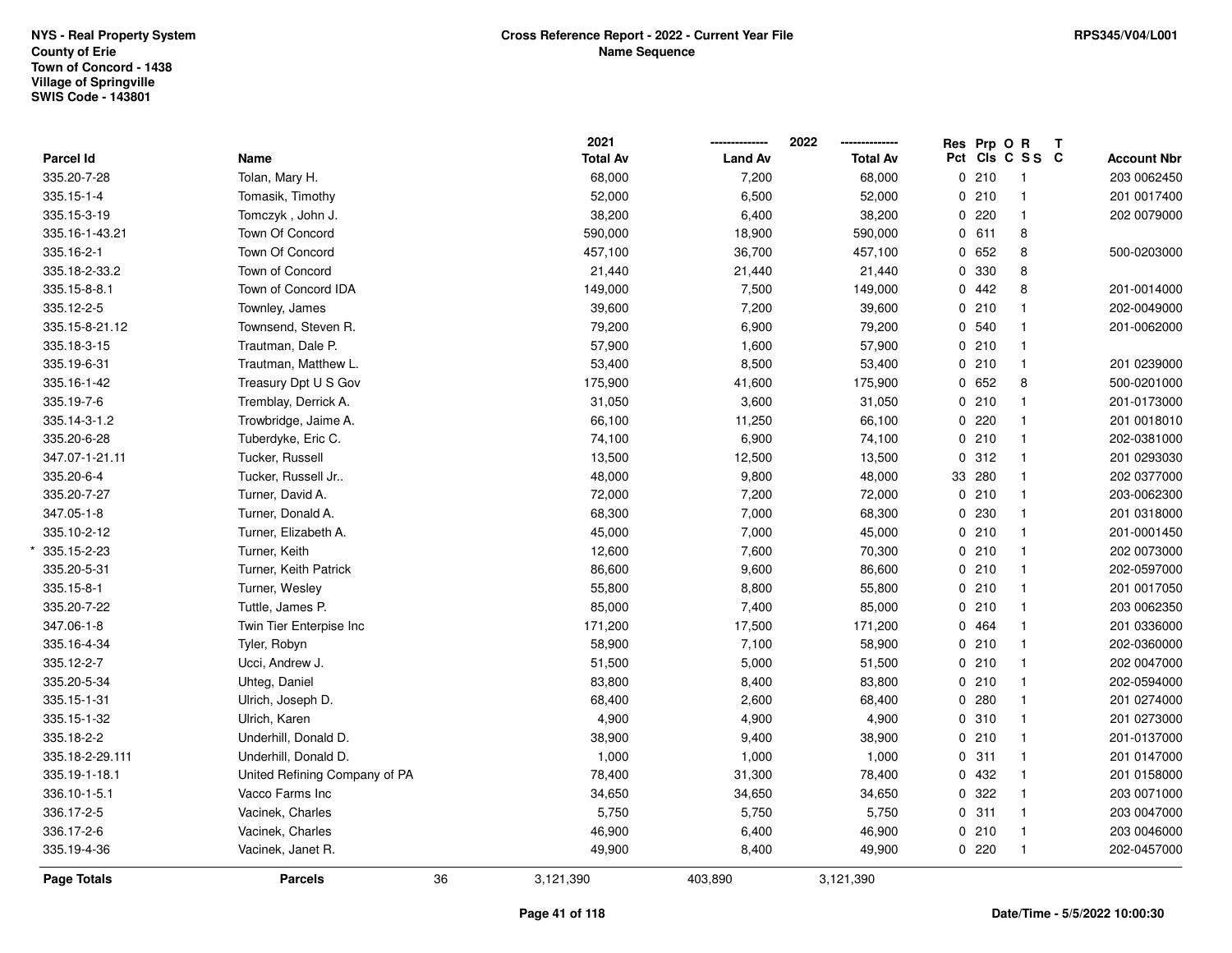|                  |                            |    | 2021            |                | 2022            | Res Prp O R |                 | Т |                    |
|------------------|----------------------------|----|-----------------|----------------|-----------------|-------------|-----------------|---|--------------------|
| <b>Parcel Id</b> | Name                       |    | <b>Total Av</b> | <b>Land Av</b> | <b>Total Av</b> |             | Pct Cls C S S C |   | <b>Account Nbr</b> |
| 335.20-3-2       | Vacinek-White, Emily       |    | 42,300          | 2,200          | 42,300          | 0210        | $\overline{1}$  |   | 202-0589000        |
| 336.09-1-23      | Vance, Alexandra Christine |    | 46,550          | 5,800          | 46,550          | 0210        | $\mathbf{1}$    |   | 202-0313400        |
| 335.15-7-20      | Vanuga, Steven C.          |    | 57,000          | 7,600          | 57,000          | 0.220       | $\mathbf{1}$    |   | 201 0098000        |
| 335.12-2-42      | Vasi, Francis G.           |    | 55,300          | 5,100          | 55,300          | 0210        | $\mathbf{1}$    |   | 202 0201500        |
| 335.20-7-20      | Vasiliauskas, Joan M.      |    | 63,450          | 7,200          | 63,450          | 0210        | $\mathbf{1}$    |   | 203-0062210        |
| 336.13-1-27      | Vella, Gerald J.           |    | 38,850          | 9,300          | 38,850          | 0482        | $\mathbf{1}$    |   | 203-0026000        |
| 336.13-1-29      | Vella, Gerald J.           |    | 83,200          | 6,800          | 83,200          | 0.280       | $\mathbf{1}$    |   | 203-0027000        |
| 335.19-6-2       | Vergien, Brandon R.        |    | 49,100          | 7,100          | 49,100          | 0210        | $\mathbf{1}$    |   | 201 0191000        |
| 335.19-3-6       | Verizon New York Inc       |    | 141,500         | 29,500         | 141,500         | 0 831       | 6               |   | 300 0205000        |
| 555.00-65-1      | Verizon New York Inc       |    | 96,947          | $\mathbf 0$    | 97,287          | 0 866       | 5               |   | 640 0203000        |
| 666.00-65-1      | Verizon New York Inc       |    | 31,191          | $\mathbf 0$    | 31,191          | 0 831       | 6               |   | 300 0203000        |
| 335.15-8-22./B   | Verizon Wireless           |    | 21,400          | $\mathbf 0$    | 21,400          | 0 837       | 6               |   |                    |
| 335.14-2-6       | Vicario, John              |    | 17,400          | 1,600          | 17,400          | 0210        | $\mathbf{1}$    |   | 201 0084000        |
| 335.14-2-8       | Vicario, John              |    | 1,400           | 1,400          | 1,400           | 0.311       | $\mathbf{1}$    |   | 201 0084100        |
| 335.12-1-54.1    | Vill Of Springville        |    | 111,800         | 21,300         | 111,800         | 0822        | 8               |   | 500 0210000        |
| 335.15-5-1       | Vill Of Springville        |    | 59,400          | 49,000         | 59,400          | 0 591       | 8               |   | 500-0202141        |
| 335.19-7-27.1    | Vill Of Springville        |    | 121,600         | 36,200         | 121,600         | 0 651       | 8               |   | 500-0205000        |
| 335.20-1-27.11   | Vill Of Springville        |    | 145,950         | 145,950        | 145,950         | 0 438       | 8               |   | 500-0204000        |
| 335.10-1-22      | Village, Of Springville    |    | 8,400           | 8,400          | 8,400           | 0 330       | 8               |   | 201 0288000        |
| 335.16-1-36      | Village, Of Springville    |    | 20,200          | 20,200         | 20,200          | 0 330       | 8               |   | 202-0148000        |
| 335.16-1-51.2    | Village, Of Springville    |    | 17,300          | 17,300         | 17,300          | 0.311       | 8               |   | 202 0148100        |
| 335.15-8-22      | Village Of Spr             |    | 186,000         | 5,000          | 186,000         | 0822        | 8               |   | 500-0233000        |
| 347.07-1-14      | Village Of Spr             |    | 6,300           | 6,300          | 6,300           | 0.311       | 8               |   | 500-0201296        |
| 335.10-1-20.12   | Village Of Springville     |    | 500             | 500            | 500             | 0 330       | 8               |   | 201 0001360        |
| 335.15-1-12      | Village Of Springville     |    | 527,600         | 9,600          | 527,600         | 0822        | 8               |   | 500-0022010        |
| 335.15-5-10      | Village Of Springville     |    | 167,350         | 32,200         | 167,350         | 0 652       | 8               |   | 202 0331000        |
| 335.16-1-37      | Village of Springville     |    | 2,700           | 2,700          | 2,700           | 0.310       | 8               |   | 202-0145000        |
| 335.16-1-38      | Village of Springville     |    | 4,300           | 4,300          | 4,300           | 0.311       | 8               |   | 202-0144000        |
| 335.16-1-39      | Village of Springville     |    | 11,400          | 11,400         | 11,400          | 0 330       | 8               |   | 202 0127000        |
| 335.16-1-40      | Village of Springville     |    | 6,100           | 6,100          | 6,100           | 0.311       | 8               |   | 202-0126000        |
| 335.16-1-41      | Village Of Springville     |    | 582,100         | 50,600         | 582,100         | 0662        | 8               |   | 500-0208000        |
| 335.16-2-22.2    | Village of Springville     |    | 1,000           | 1,000          | 1,000           | 0 330       | 8               |   | 202 0242000        |
| 335.16-2-23.1    | Village of Springville     |    | 5,350           | 5,350          | 5,350           | 0 330       | 8               |   | 202 0338000        |
| 335.19-7-15.1    | Village Of Springville     |    | 54,000          | 9,000          | 54,000          | 0 331       | 8               |   | 500-0201165        |
| 335.20-1-22      | Village Of Springville     |    | 22,250          | 22,250         | 22,250          | 0 653       | 8               |   | 500-0202518        |
| 335.20-1-28.2    | Village Of Springville     |    | 3,650           | 3,650          | 3,650           | 0682        | 8               |   |                    |
| 335.20-1-37      | Village Of Springville     |    | 3,100           | 3,100          | 3,100           | 0 330       | 8               |   | 202 0240010        |
| Page Totals      | <b>Parcels</b>             | 37 | 2,813,938       | 555,000        | 2,814,278       |             |                 |   |                    |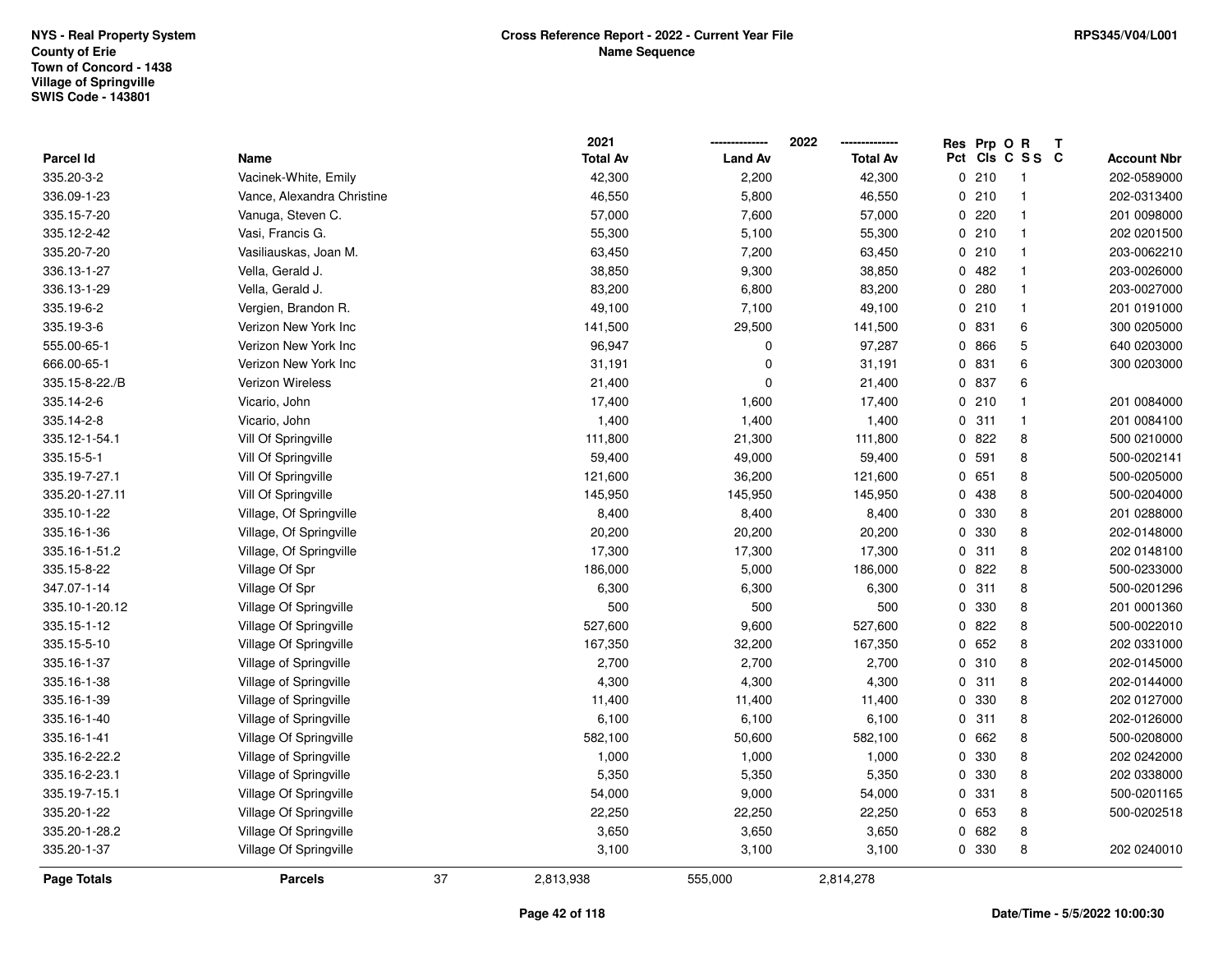|                    |                                  | 2021            | -------------- | 2022<br>-------------- | Res Prp O R |                 | Т |                    |
|--------------------|----------------------------------|-----------------|----------------|------------------------|-------------|-----------------|---|--------------------|
| Parcel Id          | Name                             | <b>Total Av</b> | <b>Land Av</b> | <b>Total Av</b>        |             | Pct Cls C S S C |   | <b>Account Nbr</b> |
| 336.09-1-3         | Village Of Springville           | 117,900         | 19,250         | 117,900                | 0822        | 8               |   | 500-0249000        |
| 336.10-1-1         | Village Of Springville           | 21,400          | 18,000         | 21,400                 | 0 874       | 8               |   | 500-0203071        |
| 347.06-3-2         | Village Of Springville           | 5,000           | 5,000          | 5,000                  | 0.882       | 8               |   |                    |
| 335.16-1-44        | Village Park                     | 36,500          | 36,500         | 36,500                 | 0 591       | 8               |   | 500-0206000        |
| 335.19-4-34        | Village Sewer Treatment          | 1,971,800       | 80,250         | 1,971,800              | 0 850       | 8               |   | 500-0211000        |
| 335.20-1-39.11     | Village Springville              | 10,300          | 10,300         | 10,300                 | 0 438       | 8               |   | 500-0202241        |
| 335.12-1-40.1      | Voit, Paulette                   | 50,300          | 11,200         | 50,300                 | 0210        | $\mathbf{1}$    |   | 202-0177000        |
| 335.19-6-1.1       | Wadkins, Francesca L.            | 30,000          | 6,100          | 30,000                 | 0210        | $\mathbf 1$     |   | 201-0190000        |
| 336.09-1-25        | Wagner, Michael F.               | 52,200          | 7,600          | 52,200                 | 0210        | $\mathbf{1}$    |   | 202-0312600        |
| 347.05-1-2.111/A   | <b>Wal-Mart Real Estate</b>      | 153,900         | 16,000         | 153,900                | 0486        | $\mathbf{1}$    |   |                    |
| 335.20-1-26        | Walczyk, Mark                    | 35,000          | 6,900          | 35,000                 | 0.220       | $\mathbf{1}$    |   | 202 0514000        |
| 335.12-1-18.2      | Walker, Andrew R.                | 49,600          | 7,000          | 49,600                 | 0210        | $\mathbf{1}$    |   | 120                |
| 335.19-5-22        | Walker, Mark W.                  | 44,400          | 5,300          | 44,400                 | 0220        | $\mathbf{1}$    |   | 201-0231000        |
| 335.20-3-16        | Wallace, Barry                   | 56,900          | 7,000          | 56,900                 | 0210        | $\mathbf{1}$    |   | 202-0575000        |
| 335.18-2-29.112    | Walter, Kathleen                 | 6,900           | 6,900          | 58,200                 | 0210        | $\mathbf{1}$    |   |                    |
| 335.20-5-16        | Warner, Donald                   | 56,800          | 9,400          | 56,800                 | 0210        | $\mathbf{1}$    |   | 202-0645000        |
| 336.14-1-7.12      | Warner Cable Northeast LLC, Time | 33,700          | 20,400         | 33,700                 | 0 835       | 6               |   | 203-0036000        |
| 336.13-1-30        | Waterman, Ethan                  | 54,000          | 9,300          | 54,000                 | 0210        | $\mathbf{1}$    |   | 203 0028000        |
| 335.15-4-4         | Watkins, Kenneth J. Jr.          | 54,200          | 5,800          | 54,200                 | 0210        | $\mathbf{1}$    |   | 202-0091000        |
| 335.20-7-1.2       | Watz, Margaret M.                | 32,100          | 6,000          | 32,100                 | 0210        | $\mathbf{1}$    |   | 203-0063100        |
| 335.12-1-3         | Webber, Mitchell                 | 59,800          | 6,700          | 59,800                 | 0210        | $\mathbf{1}$    |   | 202 0010500        |
| 335.15-7-1         | Webster, Gary                    | 34,800          | 3,900          | 34,800                 | 0210        | $\overline{1}$  |   | 201-0057000        |
| 335.16-1-14        | Webster, Jason N.                | 48,000          | 4,400          | 48,000                 | 0210        | $\mathbf{1}$    |   | 202-0260000        |
| 335.16-3-15        | Webster, Jeffrey L.              | 34,600          | 5,400          | 34,600                 | 0210        | $\mathbf{1}$    |   | 202 0290000        |
| 335.20-3-31.1      | Weisenbeck, Robert               | 9,700           | 5,700          | 9,700                  | 0.312       | $\mathbf{1}$    |   | 202 0534000        |
| 335.15-7-16        | Weiss, Kevin X.                  | 63,000          | 4,400          | 63,000                 | 0210        | $\mathbf{1}$    |   | 201 0102000        |
| 336.09-2-1         | Weixlmann, Jeffrey P.            | 57,600          | 7,100          | 57,600                 | 0210        | $\mathbf{1}$    |   | 203-0002300        |
| 336.13-1-4         | Weldner, Howard                  | 33,600          | 13,600         | 33,600                 | 0210        | $\mathbf{1}$    |   | 203-0005000        |
| 335.14-1-7.11      | Wells, Carl                      | 86,600          | 12,700         | 86,600                 | 0210        | $\overline{1}$  |   | 201 0305110        |
| 335.16-4-12.12     | Wells, Darren                    | 5,100           | 5,100          | 5,100                  | 0.311       | $\mathbf{1}$    |   | 202-0316050        |
| 335.20-6-10        | Wells, Donald E.                 | 60,600          | 9,700          | 60,600                 | 0.220       | $\mathbf{1}$    |   | 203-0059000        |
| 336.18-2-2         | Wells, Michael                   | 77,700          | 10,800         | 77,700                 | 0210        | $\mathbf{1}$    |   |                    |
| 347.08-1-12        | Wells, Ronald W.                 | 61,100          | 9,100          | 61,100                 | 0210        | $\mathbf{1}$    |   | 202-0501006        |
| 335.20-3-21        | Wendell D Adams, Jr and          | 56,700          | 7,600          | 56,700                 | 0210        | $\mathbf{1}$    |   | 202-0570000        |
| 335.16-2-6.2       | Wesleyan Church of               | 73,600          | 26,300         | 73,600                 | 0620        | 8               |   |                    |
| 335.14-2-11        | Westbrook, Jeffrey J.            | 45,900          | 5,800          | 45,900                 | 0210        | $\mathbf{1}$    |   | 201 0080000        |
| 335.19-3-10        | Western New York District        | 21,100          | 6,000          | 21,100                 | 0 483       | $\overline{1}$  |   | 202-0424000        |
| <b>Page Totals</b> | 37<br><b>Parcels</b>             | 3,702,400       | 438,500        | 3,753,700              |             |                 |   |                    |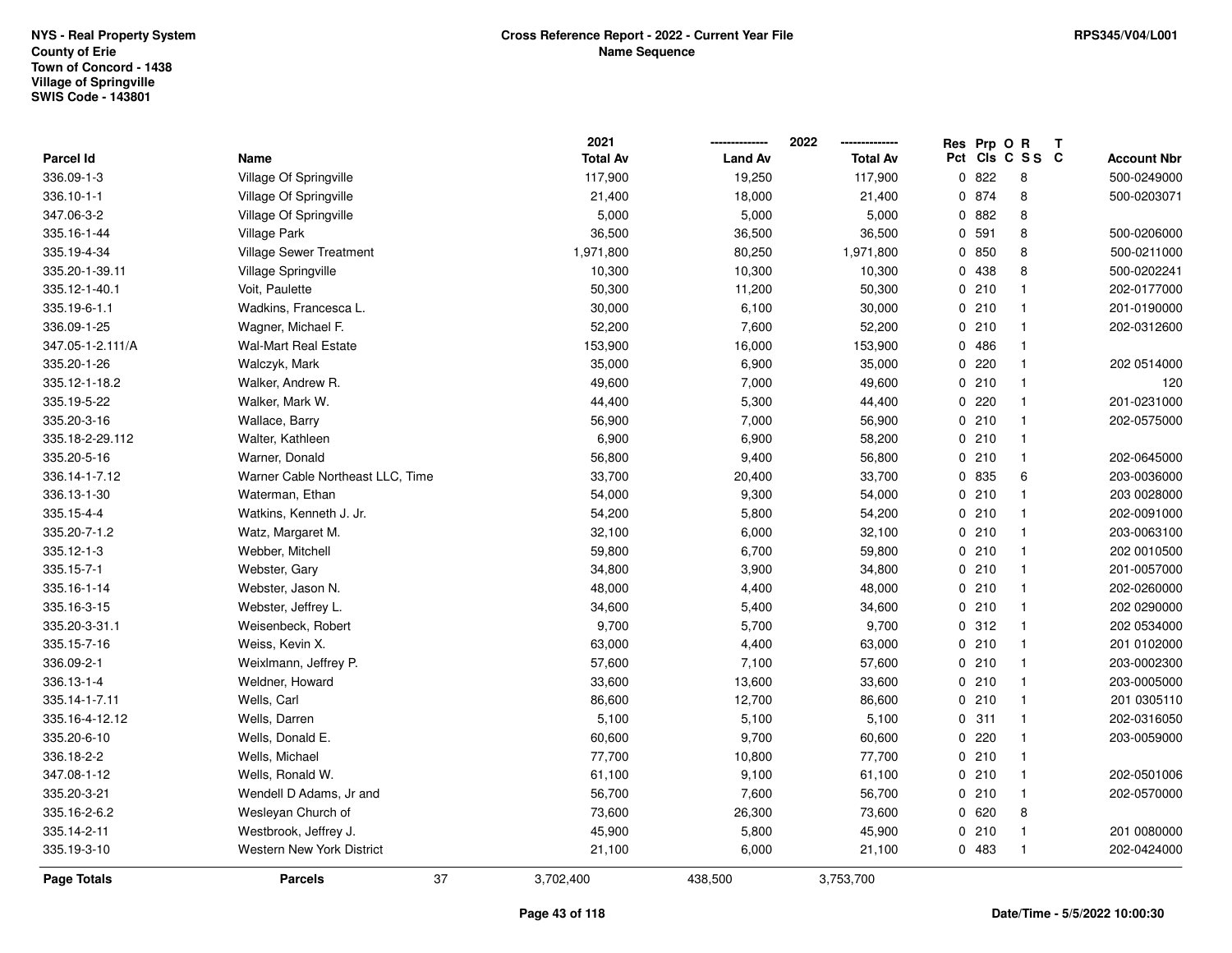|                    |                                 |    | 2021            |                | 2022            |             |       | Res Prp O R     | T |                    |
|--------------------|---------------------------------|----|-----------------|----------------|-----------------|-------------|-------|-----------------|---|--------------------|
| Parcel Id          | Name                            |    | <b>Total Av</b> | <b>Land Av</b> | <b>Total Av</b> |             |       | Pct Cls C S S C |   | <b>Account Nbr</b> |
| 335.15-5-9         | Western New York District, Inc  |    | 135,000         | 32,200         | 135,000         |             | 0.512 | $\mathbf{1}$    |   | 500 0243000        |
| 335.15-5-11        | Western New York District, Inc. |    | 23,000          | 5,000          | 23,000          |             | 0481  | 8               |   | 202 0330000        |
| 335.15-5-12        | Western New York District, Inc. |    | 48,000          | 13,700         | 48,000          |             | 0421  | $\mathbf{1}$    |   | 202 0329000        |
| 335.15-5-13        | Western New York District, Inc. |    | 55,400          | 4,500          | 55,400          |             | 0411  | $\mathbf{1}$    |   | 202-0328000        |
| 335.20-7-13.2      | Westfall, Valerie A.            |    | 71,400          | 7,200          | 71,400          |             | 0210  |                 |   | 203-0062502        |
| 335.14-2-22        | Westman, David                  |    | 32,500          | 8,000          | 32,500          |             | 0210  |                 |   | 201-0066000        |
| 335.19-6-32        | Westman, Matthew J.             |    | 55,000          | 6,300          | 55,000          |             | 0210  | $\mathbf{1}$    |   | 201 0246000        |
| 335.18-2-6.132     | Whalen, Timothy J.              |    | 73,800          | 4,500          | 73,800          |             | 0210  | $\mathbf{1}$    |   |                    |
| 335.20-3-27        | Wheeler, Dylan M.               |    | 82,400          | 9,900          | 82,400          |             | 0210  | $\mathbf{1}$    |   | 202 0537300        |
| 336.13-1-31        | Whitcomb, Justin                |    | 58,000          | 7,400          | 58,000          |             | 0210  | $\mathbf{1}$    |   | 203-0029000        |
| 335.15-2-29        | White, Antoinina F.             |    | 53,300          | 6,600          | 53,300          |             | 0210  | $\mathbf 1$     |   | 202 0439150        |
| 347.08-1-8         | Whitehead, Robert G.            |    | 45,400          | 5,800          | 45,400          |             | 0210  |                 |   | 202-0501150        |
| 335.16-3-44        | Wick, Ronald R.                 |    | 43,950          | 5,800          | 43,950          |             | 0210  |                 |   | 202-0266000        |
| 335.20-1-33        | Wiedemann, Sandra L.            |    | 30,400          | 4,400          | 30,400          |             | 0210  | $\mathbf{1}$    |   | 500-0229000        |
| 335.20-2-13        | Wiedemer, Daniel M.             |    | 3,200           | 3,200          | 3,200           |             | 0.311 | $\mathbf{1}$    |   | 202-0499100        |
| 335.20-2-14        | Wiedemer, Daniel M.             |    | 31,500          | 4,000          | 31,500          |             | 0210  | $\mathbf{1}$    |   | 202 0499000        |
| 335.20-7-2         | Wikman, Joshua Erik             |    | 56,400          | 7,200          | 56,400          |             | 0210  | $\mathbf{1}$    |   | 203-0063900        |
| 335.15-7-12        | Wiler, Bryan M.                 |    | 68,200          | 8,700          | 68,200          |             | 0.220 | $\mathbf{1}$    |   | 201-0106000        |
| 335.20-6-27        | Wilke, Gweneth A.               |    | 99,100          | 4,000          | 99,100          |             | 0210  |                 |   | 202-0382000        |
| 335.15-4-6         | Wilkes, Roger J.                |    | 41,500          | 4,800          | 41,500          |             | 0210  |                 |   | 202 0089000        |
| 335.16-3-34        | Williams, Dianne                |    | 43,300          | 5,600          | 43,300          |             | 0210  |                 |   | 202-0276000        |
| 335.19-3-1         | Williams, Joseph R.             |    | 80,000          | 7,600          | 80,000          |             | 0210  | $\mathbf 1$     |   | 202-0433000        |
| 335.18-2-15.1      | Williams, Melissa               |    | 64,700          | 11,200         | 64,700          |             | 0210  | $\mathbf{1}$    |   | 201 0143025        |
| 335.19-1-16        | Willibey, Jack Jr.              |    | 42,700          | 4,800          | 42,700          | 0           | 220   | $\mathbf{1}$    |   | 201 0119000        |
| 335.15-4-1         | Willibey, Mark R.               |    | 39,900          | 3,800          | 39,900          |             | 0210  | $\mathbf{1}$    |   | 202-0092510        |
| 335.15-8-15        | Willibey, Matthew               |    | 28,800          | 1,500          | 28,800          |             | 0.220 |                 |   | 201 0032000        |
| 335.18-2-17        | Willibey, Matthew               |    | 51,500          | 7,200          | 51,500          |             | 0.220 |                 |   | 201-0144000        |
| 347.07-1-1.11      | Willibey, Michael J.            |    | 86,600          | 6,800          | 86,600          |             | 0210  |                 |   | 202 0507100        |
| 335.16-1-21        | Windsor, Hannah Lynn            |    | 84,200          | 7,300          | 89,800          |             | 0210  | $\mathbf{1}$    |   | 202 0253000        |
| 335.18-2-28        | Wing, Neil O.                   |    | 52,260          | 5,400          | 52,260          | $\mathbf 0$ | 210   | $\mathbf{1}$    |   |                    |
| 335.20-1-1         | Winkey, Kathleen A.             |    | 79,300          | 8,800          | 79,300          |             | 0481  | $\mathbf{1}$    |   | 202 0420000        |
| 335.15-5-6.1       | Winkey, Theodore J.             |    | 77,100          | 12,300         | 77,100          |             | 0.481 | $\mathbf{1}$    |   | 202-0158000        |
| 336.14-1-2.2       | Winkey II, Theodore J.          |    | 64,900          | 7,600          | 64,900          |             | 0210  | $\mathbf 1$     |   |                    |
| 335.15-1-30        | Winter, Clint S.                |    | 39,050          | 6,700          | 39,050          |             | 0.220 |                 |   | 201-0275000        |
| 335.16-2-8         | Winter, Kenneth E.              |    | 32,900          | 2,400          | 32,900          |             | 0.220 |                 |   | 202-0348000        |
| 335.19-2-21        | Wittman, Christina L.           |    | 33,600          | 4,800          | 33,600          |             | 0210  | $\mathbf{1}$    |   | 201 0203000        |
| 336.18-2-8         | Wnuk, William J.                |    | 114,200         | 10,800         | 114,200         |             | 0210  | $\mathbf{1}$    |   |                    |
| <b>Page Totals</b> | <b>Parcels</b>                  | 37 | 2,122,460       | 267,800        | 2,128,060       |             |       |                 |   |                    |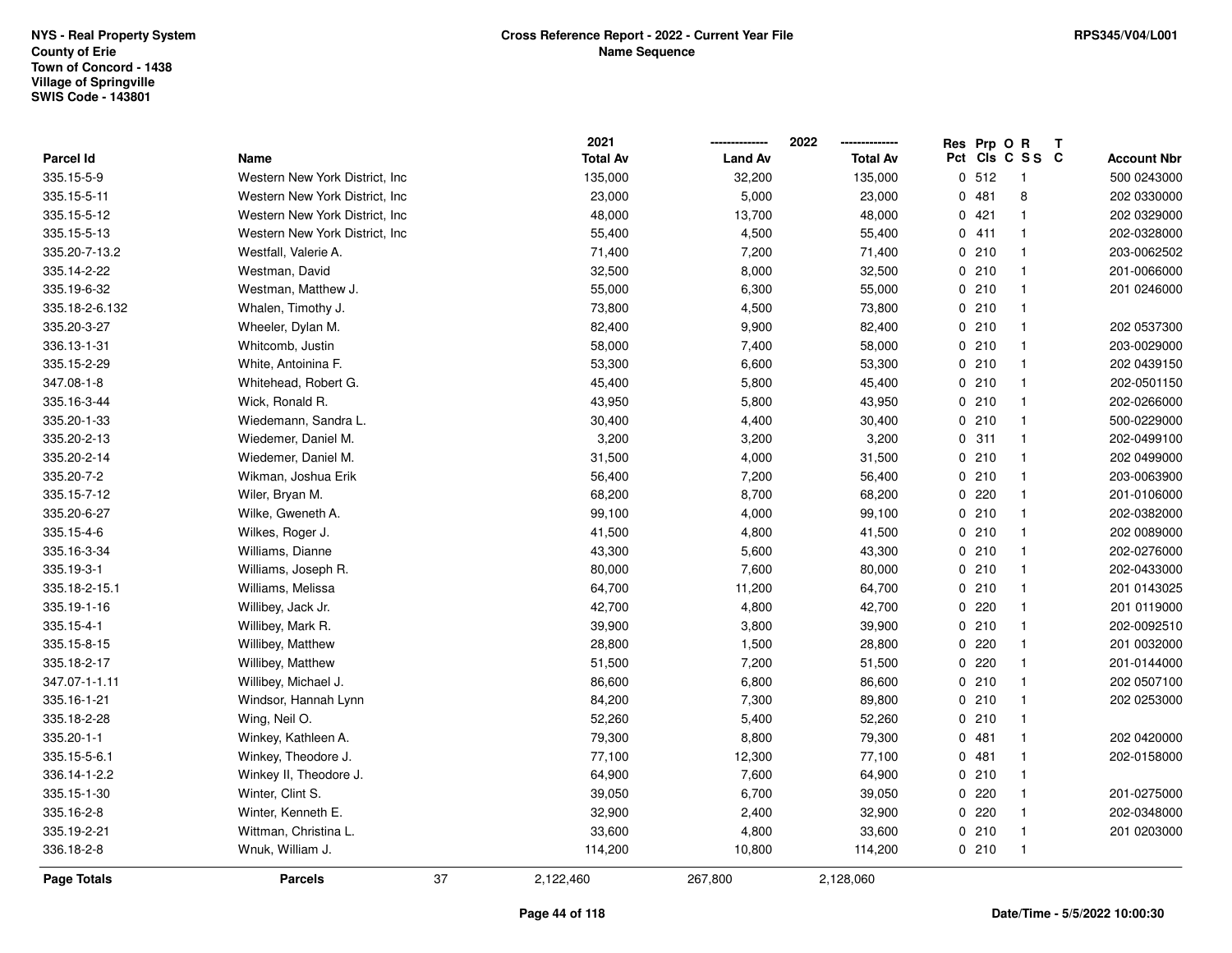|                |                             |    | 2021            |                | 2022            | Res Prp O R |                 | Т |                    |
|----------------|-----------------------------|----|-----------------|----------------|-----------------|-------------|-----------------|---|--------------------|
| Parcel Id      | Name                        |    | <b>Total Av</b> | <b>Land Av</b> | <b>Total Av</b> |             | Pct Cls C S S C |   | <b>Account Nbr</b> |
| 335.19-3-30    | Wochensky, Seth E.          |    | 50,700          | 6,700          | 50,700          | 0210        | $\overline{1}$  |   | 202 0446000        |
| 335.19-4-11    | Wojowicz, Christopher A.    |    | 45,100          | 6,700          | 45,100          | 0210        | $\mathbf{1}$    |   | 202 0469000        |
| 335.10-3-3     | Wolf, Joelene L.            |    | 85,000          | 8,900          | 85,000          | 0210        | $\overline{1}$  |   | 201-0001855        |
| 335.12-1-36.2  | Woliniewicz, Catherine A.   |    | 51,400          | 4,400          | 51,400          | 0210        | $\mathbf{1}$    |   | 202 0180000        |
| 335.12-1-25    | Wolniewicz, Joseph          |    | 46,200          | 5,100          | 46,200          | 0210        | $\mathbf{1}$    |   | 202-0189000        |
| 335.10-1-17    | Wolniewicz, Joseph C.       |    | 65,100          | 7,600          | 65,100          | 0210        | $\overline{1}$  |   | 201 0002100        |
| 335.10-1-18    | Wolniewicz, Joseph C.       |    | 46,900          | 7,500          | 46,900          | 0210        | $\mathbf{1}$    |   | 201-0002050        |
| 335.16-3-43    | Wood, William E.            |    | 57,800          | 4,300          | 57,800          | 0210        | $\mathbf{1}$    |   | 202-0267000        |
| 335.19-4-3     | Woodarek, Jude A.           |    | 58,850          | 4,600          | 58,850          | 0210        | $\mathbf{1}$    |   | 202 0477000        |
| 347.08-1-37.11 | Woodring, Barry D.          |    | 45,300          | 7,000          | 45,300          | 0210        | $\mathbf{1}$    |   | 202-0559000        |
| 335.15-3-22    | Woodring, Deborah           |    | 30,000          | 5,200          | 30,000          | $0$ 220     | $\mathbf{1}$    |   | 202-0108000        |
| 335.14-2-29    | <b>Woodside Real Estate</b> |    | 34,500          | 5,300          | 34,500          | 0210        | $\mathbf{1}$    |   | 201 0069000        |
| 336.17-2-1     | Wozniak, Frank S. Jr.       |    | 53,500          | 8,200          | 53,500          | 0210        | $\mathbf{1}$    |   | 203 0051000        |
| 335.12-2-1.12  | Wozniak, Leon               |    | 52,700          | 3,000          | 52,700          | 0210        | $\mathbf{1}$    |   |                    |
| 335.20-1-38    | Wray, Terry L.              |    | 73,800          | 20,000         | 73,800          | $0$ 220     | $\mathbf{1}$    |   | 202 0240000        |
| 335.20-7-26    | Wright, Brendan Patrick     |    | 70,000          | 7,200          | 70,000          | 0210        | $\mathbf{1}$    |   | 203-0062700        |
| 335.15-6-7     | Wright, Judith A.           |    | 43,900          | 7,300          | 43,900          | 0210        | $\mathbf{1}$    |   | 201-0269000        |
| 347.08-1-37.2  | Wright, Kenneth Elson       |    | 41,400          | 6,700          | 41,400          | 0210        | $\mathbf{1}$    |   | 202-0559010        |
| 335.19-4-22    | Wright, Kyle S.             |    | 67,100          | 13,600         | 67,100          | 0210        | $\mathbf{1}$    |   | 201-0244040        |
| 347.07-1-3     | Wright, Susan A.            |    | 43,800          | 9,600          | 43,800          | 0210        | $\overline{1}$  |   | 201 0300000        |
| 335.19-6-17    | Wulff, June M.              |    | 43,750          | 5,900          | 43,750          | 0210        | $\mathbf{1}$    |   | 201-0220000        |
| 336.17-2-8     | Wylie, Jon D.               |    | 37,500          | 14,700         | 37,500          | 0.260       | $\mathbf{1}$    |   | 203-0043000        |
| 335.20-6-11.2  | Yaeger, Joseph              |    | 95,500          | 10,000         | 95,500          | 0230        | $\mathbf{1}$    |   | 203 0061000        |
| 335.15-5-20.1  | Yau, Kin Hing               |    | 36,800          | 11,100         | 36,800          | 0 484       | $\mathbf{1}$    |   | 202 0326000        |
| 335.20-7-23    | Yeazel, J. Alan             |    | 57,350          | 7,400          | 57,350          | 0210        | $\mathbf{1}$    |   | 203 0062050        |
| 335.15-1-22    | Yetter, Robert              |    | 37,900          | 5,300          | 37,900          | 0.220       | $\overline{1}$  |   | 201-0283000        |
| 335.19-2-22    | Yetter, Robert Jr           |    | 32,100          | 4,700          | 32,100          | 0.220       | $\mathbf{1}$    |   | 201 0202000        |
| 335.20-7-8     | Young, Edward J.            |    | 66,200          | 8,000          | 66,200          | 0210        | $\mathbf{1}$    |   | 203 0064550        |
| 335.15-8-2     | Young, Kristin Ann          |    | 76,300          | 9,100          | 76,300          | 0210        | $\mathbf{1}$    |   | 201 0017000        |
| 335.19-4-14    | Youth Inc                   |    | 11,250          | 11,250         | 11,250          | 0 682       | 8               |   | 500-0207010        |
| 335.19-1-4.1   | Zasada, Eugene E.           |    | 49,900          | 6,900          | 49,900          | 0210        | $\mathbf{1}$    |   | 201 0131000        |
| 335.16-1-17    | Zeafla, George V.           |    | 42,300          | 6,700          | 42,300          | 0.220       | $\mathbf{1}$    |   | 202 0257000        |
| 347.08-1-13    | Zeis, Paul                  |    | 91,400          | 9,900          | 91,400          | 0.220       | $\mathbf{1}$    |   | 202 0501000        |
| 335.19-3-24    | Zelie, Yvonna               |    | 35,000          | 4,900          | 35,000          | 0210        | $\mathbf{1}$    |   | 202-0461000        |
| 347.06-1-3.11  | Zhang Springville Prop. LLC |    | 228,600         | 53,100         | 228,600         | 0.482       | $\mathbf{1}$    |   | 201 0330075        |
| 336.18-1-15    | Ziecker, Ronald J.          |    | 56,400          | 8,000          | 56,400          | 0210        | $\overline{1}$  |   | 203 0038700        |
| 335.20-7-29    | Zimmer, Thomas R.           |    | 62,050          | 7,200          | 62,050          | 0210        | $\overline{1}$  |   | 203-0062750        |
| Page Totals    | <b>Parcels</b>              | 37 | 2,123,350       | 333,050        | 2,123,350       |             |                 |   |                    |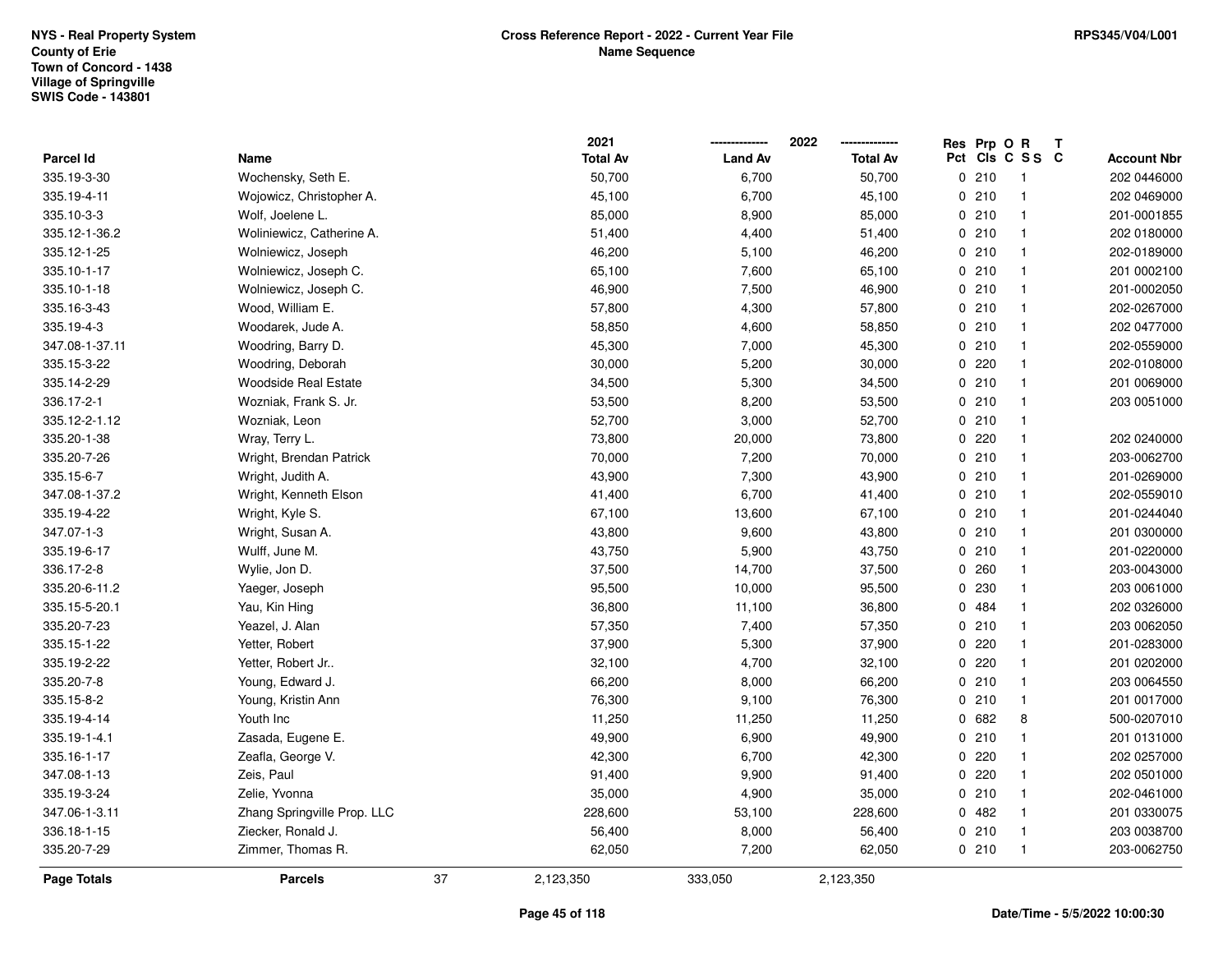|                       |                        |       | 2021            |                | 2022<br>--------------- | Res Prp O R |                 |                    |
|-----------------------|------------------------|-------|-----------------|----------------|-------------------------|-------------|-----------------|--------------------|
| Parcel Id             | Name                   |       | <b>Total Av</b> | <b>Land Av</b> | <b>Total Av</b>         |             | Pct Cls C S S C | <b>Account Nbr</b> |
| 335.10-2-27           | Zimmerman, William Jr. |       | 68,900          | 8,400          | 68,900                  | 0210        |                 | 201-0001010        |
| 335.16-4-1            | Zimpfer, Donald E. Jr. |       | 31,000          | 6,400          | 31,000                  | 0210        |                 | 202-0060000        |
| 335.15-4-25           | Zink, David A.         |       | 51,000          | 5,500          | 51,000                  | 0.210       |                 | 202 0113000        |
| 335.20-7-17           | Zosh, Christopher      |       | 82,300          | 8,600          | 82,300                  | 0.210       |                 | 203 0062520        |
| 347.08-1-4            | Zsiros, Micahel        |       | 46,600          | 7,400          | 46.600                  | 0210        |                 | 202 0501400        |
| <b>Village Totals</b> | <b>Parcels</b>         | 0.668 | 152.929.449     | 18,494,500     | 153,017,247             |             |                 |                    |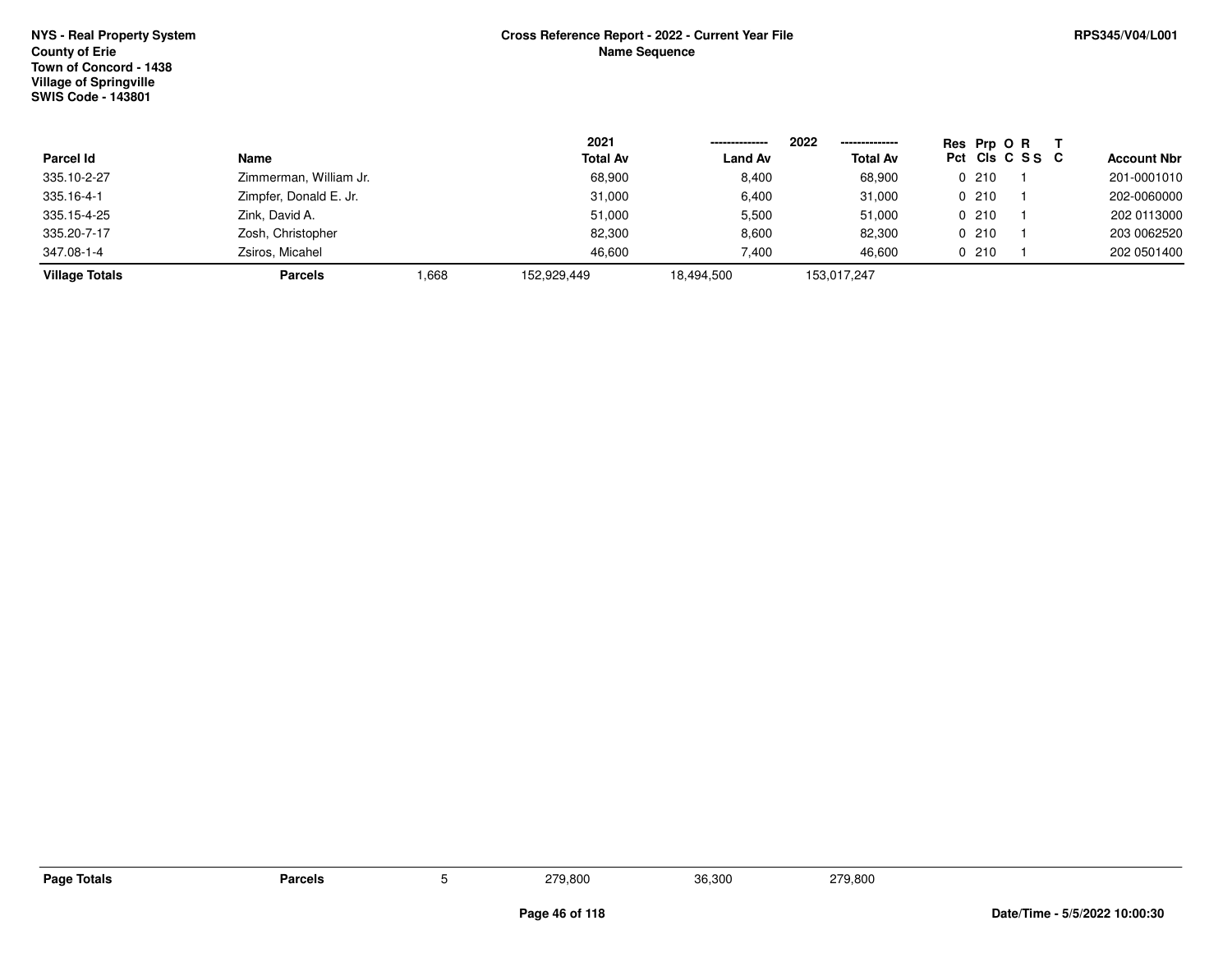|                  |                             | 2021            |                | 2022            |     | Res Prp O R |                         | Т |                    |
|------------------|-----------------------------|-----------------|----------------|-----------------|-----|-------------|-------------------------|---|--------------------|
| <b>Parcel Id</b> | Name                        | <b>Total Av</b> | <b>Land Av</b> | <b>Total Av</b> | Pct |             | CIS C S S C             |   | <b>Account Nbr</b> |
| 273.00-1-45      | Barrett, William            | 56,800          | 9,800          | 56,800          |     | 0210        | $\overline{\mathbf{1}}$ |   | 001 0022000        |
| 292.00-2-4.111   | 11099 Bixby Hill LLC        | 32,400          | 32,400         | 32,400          | 0   | 322         | $\mathbf{1}$            |   | 008 0013000        |
| 292.00-2-5.11    | 11099 Bixby Hill LLC        | 16,000          | 16,000         | 16,000          |     | 0, 105      | $\mathbf{1}$            |   |                    |
| 346.00-1-5       | 14162 Trevett, LLC          | 41,600          | 5,600          | 41,600          |     | 0.260       | $\mathbf{1}$            |   | 022-0009100        |
| 346.00-1-24.111  | 14162 Trevett, LLC          | 46,100          | 46,100         | 46,100          |     | 0 105       | $\mathbf{1}$            |   | 022 0009000        |
| 346.00-1-29      | 14162 Trevett, LLC          | 6,400           | 6,400          | 6,400           |     | 0 105       | $\mathbf{1}$            |   |                    |
| 346.00-1-31      | 14162 Trevett, LLC          | 31,500          | 31,500         | 31,500          |     | 0 105       | $\mathbf{1}$            |   | 022 0004000        |
| 274.02-1-13      | 840 LLC                     | 85,700          | 7,700          | 85,700          |     | 0210        | $\mathbf{1}$            |   | 002 0016150        |
| 307.00-2-48.211  | 8759161, LLC                | 59,700          | 9,500          | 59,700          |     | 0220        | $\mathbf{1}$            |   | 011-0004000        |
| 307.00-2-8.112   | 9534 Boston State Road, LLC | 35,800          | 8,400          | 35,800          |     | 0210        | $\mathbf{1}$            |   |                    |
| 334.00-2-14.2    | 99 Cascade, LLC             | 1,100           | 1,100          | 1,100           |     | 0 330       | -1                      |   |                    |
| 292.00-1-19.1    | Able, Elise E.              | 37,200          | 7,000          | 37,200          |     | 0210        | $\mathbf{1}$            |   | 008 0005250        |
| 308.00-1-5.111   | Abram, Kenneth              | 64,700          | 14,300         | 64,700          |     | 0210        | -1                      |   | 012 0002000        |
| 308.00-1-24.1    | Abram, Kenneth              | 2,000           | 2,000          | 2,000           |     | 0.314       | $\mathbf{1}$            |   | 012 0006000        |
| 308.00-1-2.1     | Abram, Paul T.              | 75,900          | 7,000          | 75,900          |     | 0.240       | $\mathbf{1}$            |   | 012-0001000        |
| 353.00-2-13      | Abu-Sitta, Omar M.          | 41,200          | 7,800          | 41,200          |     | 0.260       | $\mathbf{1}$            |   |                    |
| 291.00-2-9.111   | Ackley, James P.            | 190,700         | 8,300          | 190,700         |     | 0.240       | $\mathbf{1}$            |   | 007 0013010        |
| 291.00-2-9.112   | Ackley, James P.            | 82,100          | 6,000          | 82,100          |     | 0210        | $\mathbf{1}$            |   | 007 0013010        |
| 275.00-1-9.2     | Adamchick, Matthew P.       | 76,700          | 14,700         | 76,700          |     | 0.240       | $\mathbf{1}$            |   | 003-0002040        |
| 322.00-2-42.2    | Adanti, Daniel P.           | 47,657          | 9,500          | 47,657          |     | 0210        | $\overline{\mathbf{1}}$ |   |                    |
| 306.00-1-9       | Addotta, Anthony            | 2,200           | 2,200          | 2,200           |     | 0.314       | $\mathbf{1}$            |   | 010 0011150        |
| 276.03-4-41      | Adler, Kevin J.             | 62,500          | 7,500          | 62,500          |     | 0210        | -1                      |   | 004 0008030        |
| 345.00-1-9.2     | Adler, Robert J.            | 46,600          | 7,600          | 46,600          |     | 0210        | $\mathbf{1}$            |   |                    |
| 307.00-3-36.12   | Aebly, Julius W.            | 7,500           | 7,500          | 7,500           |     | 0.314       | $\mathbf{1}$            |   |                    |
| 307.00-3-35      | Aebly, Julius W. Jr.        | 244,000         | 10,500         | 244,000         |     | 0220        | $\mathbf{1}$            |   | 011 0009000        |
| 323.00-2-24      | Aguirre, Victor             | 30,500          | 5,200          | 30,500          |     | 0210        | -1                      |   | 016 0053000        |
| 336.01-1-34.1    | Ahles, Marion               | 42,400          | 7,300          | 42,400          |     | 0210        | -1                      |   | 016 0018000        |
| 335.02-1-31      | Ahrens, Michael             | 21,200          | 8,700          | 21,200          |     | 0.312       | $\mathbf{1}$            |   | 015-0024100        |
| 335.02-1-34      | Ahrens, Michael R.          | 134,300         | 13,300         | 134,300         |     | 0.240       | $\overline{\mathbf{1}}$ |   | 015 0024000        |
| 273.00-1-10.111  | Al-Humaikani, Hamed         | 91,100          | 15,500         | 91,100          |     | 0.312       | $\mathbf{1}$            |   | 001-0003000        |
| 273.00-1-10.2    | Al-Humaikani, Hamed         | 11,200          | 11,200         | 11,200          |     | 0 314       | $\mathbf{1}$            |   | 001-0003012        |
| 308.00-1-20      | Alabiso, Jeffrey M.         | 56,100          | 10,800         | 56,100          |     | 0210        | $\mathbf{1}$            |   | 012-0011000        |
| 307.00-3-23      | Alberico, Angelo J.         | 62,800          | 6,650          | 62,800          |     | 0210        | $\mathbf{1}$            |   | 011-0010980        |
| 323.00-1-24.21   | Albrecht, Joseph C. III.    | 48,600          | 4,200          | 48,600          |     | 0210        | $\mathbf{1}$            |   | 012 0054010        |
| 291.00-2-20      | Aldstadt, Timothy A.        | 37,600          | 7,600          | 37,600          |     | 0210        | $\mathbf{1}$            |   | 007 0013100        |
| 276.03-4-9       | Alegre, Mitchell R.         | 92,200          | 7,500          | 92,200          |     | 0210        | $\mathbf{1}$            |   | 004 0007760        |
| 289.00-1-8       | Alexander, Duane M.         | 27,500          | 4,600          | 27,500          |     | 0210        | $\mathbf{1}$            |   | 005-0016700        |
| Page Totals      | <b>Parcels</b>              | 37<br>2,049,557 | 388,950        | 2,049,557       |     |             |                         |   |                    |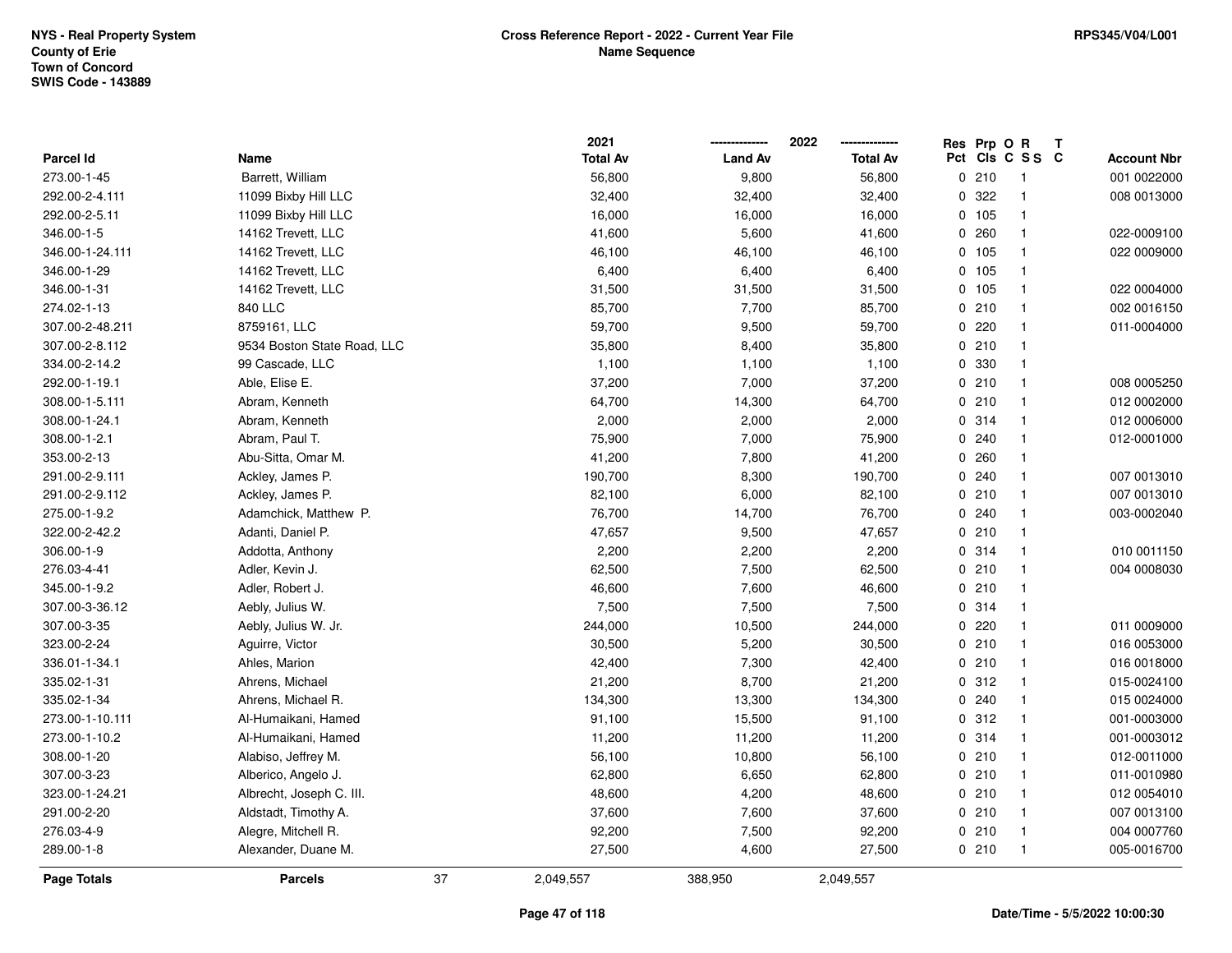|                 |                                |    | 2021            |                | 2022            |          | Res Prp O R |                         | T |                    |
|-----------------|--------------------------------|----|-----------------|----------------|-----------------|----------|-------------|-------------------------|---|--------------------|
| Parcel Id       | Name                           |    | <b>Total Av</b> | <b>Land Av</b> | <b>Total Av</b> | Pct      |             | CIs C S S C             |   | <b>Account Nbr</b> |
| 322.00-1-2.2    | Alfrets, Lawanda M.            |    | 16,100          | 6,150          | 16,100          | 0        | 270         | -1                      |   | 015 0001010        |
| 347.00-2-11.1   | Allard, Kelly                  |    | 22,200          | 22,200         | 22,200          | 0        | 323         | $\overline{\mathbf{1}}$ |   | 024-0005000        |
| 347.00-1-26     | Allard, Kelly A.               |    | 117,300         | 10,400         | 117,300         |          | 0.240       | $\mathbf{1}$            |   |                    |
| 347.00-2-9.22   | Allard, Kelly A.               |    | 127,400         | 7,600          | 127,400         |          | 0210        | $\mathbf{1}$            |   |                    |
| 347.00-2-9.11   | Allard, Matthew                |    | 5,300           | 5,300          | 5,300           |          | 0.322       |                         |   | 024 0004000        |
| 347.00-2-9.12   | Allard, Matthew                |    | 6,800           | 6,800          | 6,800           |          | 0.322       | $\overline{1}$          |   |                    |
| 289.00-2-1.112  | Allen, Nancy A.                |    | 67,200          | 7,700          | 67,200          |          | 0210        | -1                      |   |                    |
| 273.00-2-28     | American Tower Asset SubII IIc |    | 105,200         | 11,500         | 105,200         | 0        | 837         | 6                       |   | 300 0014100        |
| 306.00-1-4      | American Towers Corp           |    | 32,600          | 4,500          | 32,600          |          | 0 832       | 6                       |   | 300-0011000        |
| 336.00-2-10.11  | Anderson, James                |    | 88,700          | 41,400         | 88,700          | $\Omega$ | 112         | $\mathbf{1}$            |   | 020 0003000        |
| 336.00-2-10.2   | Anderson, James                |    | 4,160           | 4,160          | 4,160           |          | 0.314       | -1                      |   | 020-0003010        |
| 290.00-2-1.1    | Anderson, Kyle K.              |    | 203,300         | 8,200          | 203,300         |          | 0210        | -1                      |   | 003-0010900        |
| 290.00-2-14./A  | Anderson, Kyle K.              |    | 59              | 0              | 59              |          | 0 733       |                         |   | 002-0030001        |
| 289.00-2-1.12   | Andreeff, John III.            |    | 98,000          | 7,900          | 98,000          |          | 0.240       | -1                      |   |                    |
| 289.00-2-1.211  | Andreeff, John III.            |    | 7,700           | 7,700          | 7,700           |          | 0.322       | $\mathbf{1}$            |   |                    |
| 291.00-1-30.11  | Andres, Robert                 |    | 91,000          | 10,000         | 91,000          |          | 0210        | $\overline{1}$          |   | 007 0001025        |
| 275.00-1-7      | Andrews, Christian B.          |    | 96,300          | 9,100          | 96,300          |          | 0210        | $\mathbf{1}$            |   | 003 0002020        |
| 333.00-2-30.121 | Andrews, Douglas J.            |    | 86,300          | 34,300         | 86,300          |          | 0.240       | -1                      |   |                    |
| 322.00-1-21.2   | Andrews, John                  |    | 65,600          | 9,350          | 65,600          |          | 0210        | -1                      |   | 015-0051020        |
| 322.00-3-27     | Andrukat, John W.              |    | 73,600          | 6,200          | 73,600          |          | 0210        | $\mathbf{1}$            |   |                    |
| 347.02-1-27     | Angelo, Beverly J.             |    | 43,900          | 3,100          | 43,900          |          | 0210        | $\overline{1}$          |   | 024-0019900        |
| 308.00-2-28     | APIF - New York, LLC           |    | 105,200         | 8,500          | 105,200         | 0        | 484         | -1                      |   | 012 0055000        |
| 292.00-2-23.1   | Arbore, Patricia L.            |    | 38,900          | 18,200         | 38,900          | 66       | 270         | $\overline{\mathbf{1}}$ |   | 008 0009000        |
| 306.00-2-12     | Arendt, Gerald K.              |    | 73,000          | 15,400         | 73,000          | 77       | 240         | $\mathbf{1}$            |   | 010-0013300        |
| 274.00-1-6.21   | Argen, Angelo                  |    | 178,600         | 9,800          | 178,600         |          | 0.240       | -1                      |   | 002-0005600        |
| 308.03-1-14     | Arlow, Alice P.                |    | 31,400          | 1,100          | 31,400          | 0        | 482         |                         |   | 012 0042000        |
| 307.00-2-50.1   | <b>ATNOA LLC</b>               |    | 297,900         | 231,500        | 297,900         |          | 0 552       |                         |   | 011 0015505        |
| 308.00-2-10.121 | Atnoa LLC                      |    | 29,100          | 28,600         | 29,100          |          | 0 552       | $\overline{1}$          |   | 012-0034000        |
| 347.00-1-20.1   | Attea, Richard                 |    | 7,100           | 7,100          | 7,100           |          | 0.314       | -1                      |   | 023 0009000        |
| 276.09-1-5      | Augustine, Paul                |    | 30,300          | 1,500          | 30,300          |          | 0210        | $\overline{\mathbf{1}}$ |   | 004-0009031        |
| 353.00-3-6      | Ausman, James                  |    | 35,000          | 5,700          | 35,000          |          | 0210        | $\overline{\mathbf{1}}$ |   | 021 0005000        |
| 274.03-1-16     | Avery, William E.              |    | 72,100          | 15,400         | 72,100          |          | 0210        | $\overline{1}$          |   | 002 0010900        |
| 273.00-1-40     | Avis, Edward L. Jr.            |    | 42,600          | 8,200          | 42,600          |          | 0210        | -1                      |   | 001-0019000        |
| 347.00-1-18     | B & B Homes Inc                |    | 163,700         | 5,000          | 163,700         |          | 0 464       |                         |   | 023-0010030        |
| 347.00-1-19.11  | B & B Homes Inc                |    | 4,600           | 4,600          | 4,600           |          | 0.314       | $\mathbf{1}$            |   | 023 0008000        |
| 347.00-1-19.2   | B & B Homes Inc                |    | 325,000         | 33,900         | 325,000         | 0        | 484         | -1                      |   | 023 0008000        |
| 347.08-4-1      | Backhaus, Michael D.           |    | 300             | 300            | 300             |          | 0.314       | -1                      |   | 024 0540500        |
| Page Totals     | <b>Parcels</b>                 | 37 | 2,793,519       | 618,360        | 2,793,519       |          |             |                         |   |                    |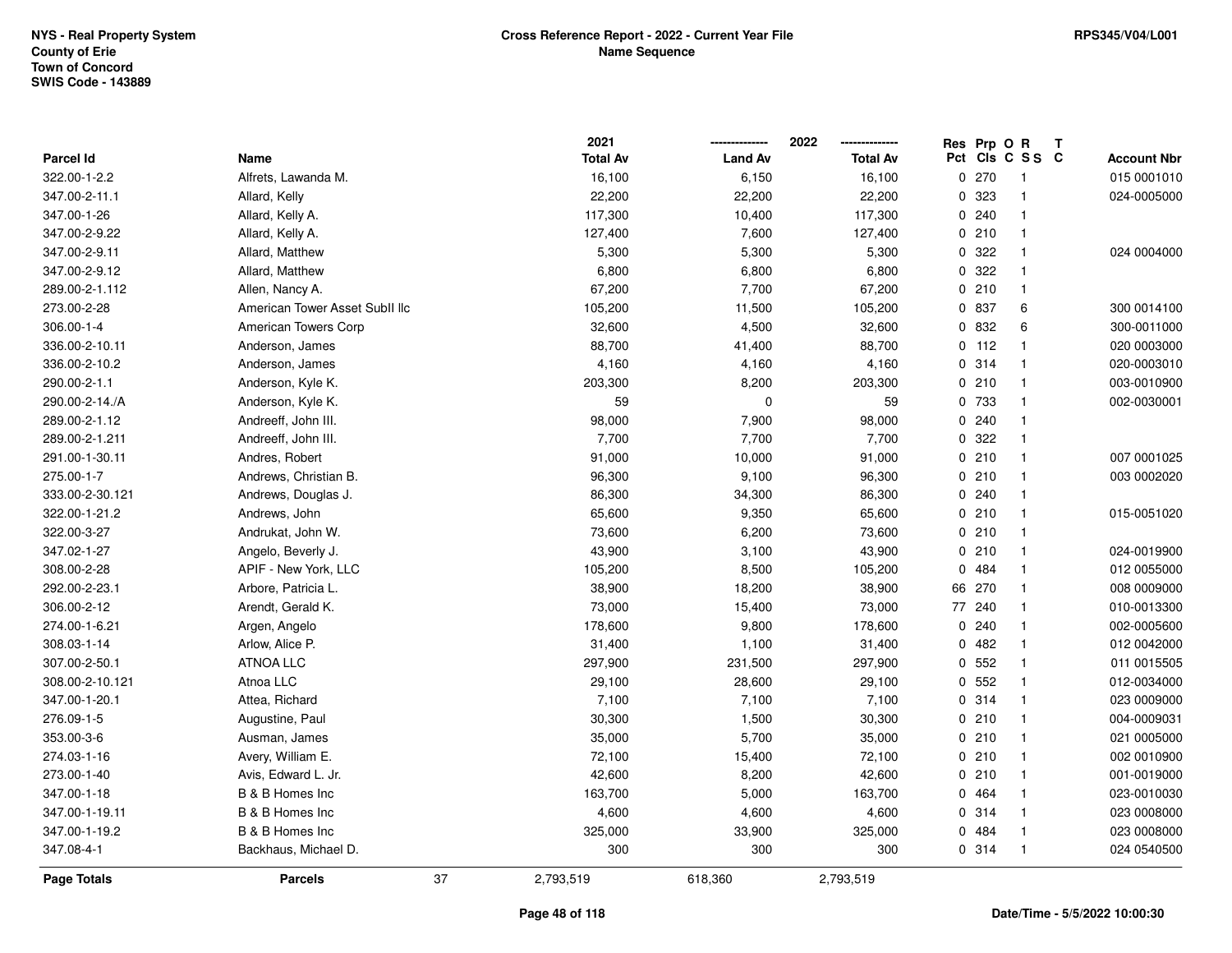|                 |                         |    | 2021            |                | 2022            |     | Res Prp O R |                | Т |                    |
|-----------------|-------------------------|----|-----------------|----------------|-----------------|-----|-------------|----------------|---|--------------------|
| Parcel Id       | Name                    |    | <b>Total Av</b> | <b>Land Av</b> | <b>Total Av</b> | Pct |             | CIS C S S C    |   | <b>Account Nbr</b> |
| 333.00-2-6.1    | Bacon, Kris A.          |    | 86,400          | 5,200          | 86,400          |     | 0210        | $\mathbf{1}$   |   | 017 0027200        |
| 275.00-2-15.1   | Bacon, Linda A.         |    | 77,300          | 9,500          | 77,300          |     | 0210        | $\overline{1}$ |   | 003-0007410        |
| 275.20-1-16.1   | Bacon, Scott            |    | 5,500           | 5,500          | 5,500           |     | 0 322       | $\mathbf{1}$   |   |                    |
| 275.20-1-16.2   | Bacon, Scott            |    | 19,800          | 19,800         | 19,800          |     | 0 322       | $\mathbf 1$    |   |                    |
| 275.00-2-15.2   | Bacon, Scott C.         |    | 115,500         | 9,500          | 115,500         |     | 0210        | $\mathbf{1}$   |   |                    |
| 276.03-5-23     | Baer, David J. Jr.      |    | 61,600          | 6,600          | 61,600          |     | 0210        | $\mathbf 1$    |   | 004 0007260        |
| 333.00-1-26.121 | Baker, Albert A.        |    | 10,800          | 5,600          | 10,800          |     | 0270        | $\mathbf{1}$   |   | 017-0025014        |
| 345.00-1-20     | Baker, Frances          |    | 115,100         | 21,700         | 115,100         |     | 0.240       | $\mathbf{1}$   |   | 017 0034000        |
| 336.01-1-21.1   | Baker, Gregory          |    | 58,000          | 5,200          | 58,000          |     | 0210        | $\mathbf{1}$   |   | 016-0025400        |
| 323.00-1-9      | Baker, Jay T.           |    | 31,500          | 4,800          | 31,500          |     | 0210        | $\mathbf{1}$   |   | 016 0042650        |
| 323.00-2-7      | Baker, John P.          |    | 17,250          | 17,250         | 17,250          |     | 0 322       | $\mathbf{1}$   |   | 016-0011000        |
| 322.00-3-24     | Baker, Jon Matthew      |    | 111,800         | 21,800         | 111,800         |     | 0.240       | $\mathbf 1$    |   | 015-0038000        |
| 274.00-1-27     | Baker, Mary Elizabeth   |    | 94,300          | 13,900         | 94,300          |     | 0.240       |                |   | 002-0034000        |
| 353.00-3-15.22  | Baker, Michelle         |    | 5,100           | 5,100          | 5,100           |     | 0 314       | $\mathbf{1}$   |   |                    |
| 308.00-2-23.11  | Baker, William C.       |    | 83,300          | 8,000          | 83,300          |     | 0210        | $\mathbf 1$    |   |                    |
| 333.00-1-39     | Ballachino, Gregory J.  |    | 82,500          | 9,400          | 82,500          |     | 0.240       | $\mathbf{1}$   |   |                    |
| 305.00-1-23.2   | Ballantyne, Bradford G. |    | 131,800         | 10,000         | 131,800         |     | 0210        | $\mathbf 1$    |   | 009 0033030        |
| 305.00-1-24     | Ballantyne, Bradford G. |    | 7,200           | 7,200          | 7,200           |     | 0.314       | $\mathbf{1}$   |   | 009-0033020        |
| 308.00-2-24     | Ballantyne, George D.   |    | 102,500         | 10,500         | 102,500         |     | 0.240       | $\mathbf 1$    |   |                    |
| 291.00-2-28.12  | Balon, Mark A.          |    | 120,900         | 12,100         | 120,900         |     | 0.240       | $\mathbf{1}$   |   |                    |
| 276.09-1-7      | Bamrick, Thomas J.      |    | 57,000          | 1,500          | 57,000          |     | 0210        | $\overline{1}$ |   | 004 0009033        |
| 273.00-2-4.11   | Banko, Paul R. Jr.      |    | 98,400          | 50,600         | 98,400          | 66  | 240         | $\mathbf{1}$   |   | 001-0008000        |
| 289.00-2-1.212  | Baran, Randall          |    | 42,100          | 5,000          | 42,100          |     | 0210        | $\mathbf{1}$   |   |                    |
| 276.03-5-21     | Barber, Richard J.      |    | 106,200         | 6,600          | 106,200         |     | 0210        | $\overline{1}$ |   | 004 0007240        |
| 290.00-1-20.12  | Barlow, Eric R.         |    | 149,100         | 30,000         | 149,100         |     | 0.240       | $\mathbf{1}$   |   | 006 0003150        |
| 308.00-1-10     | Barnes, Lindsay A.      |    | 45,000          | 3,000          | 45,000          |     | 0210        | $\mathbf 1$    |   | 012-0038000        |
| 292.00-1-14     | Barr, Robert J.         |    | 10,600          | 10,600         | 10,600          |     | 0 314       | -1             |   | 008-0006050        |
| 292.00-1-16     | Barr, Robert J.         |    | 46,500          | 11,700         | 46,500          |     | 0210        | $\mathbf 1$    |   | 008-0006000        |
| 333.00-1-23.1   | Barrett, Gary           |    | 20,000          | 5,900          | 20,000          | 85  | 270         | $\mathbf{1}$   |   | 017-0013500        |
| 291.00-1-32     | Barrett, Martin Gerald  |    | 86,300          | 19,700         | 86,300          |     | 66 240      | $\mathbf{1}$   |   | 003 0010015        |
| 306.00-1-21.1   | Barrett, Tyler          |    | 103,000         | 5,800          | 115,000         |     | 0210        | $\overline{1}$ |   | 010 0010150        |
| 305.00-2-23     | Barsalou, Joan D.       |    | 30,600          | 11,800         | 30,600          |     | 0270        | $\mathbf{1}$   |   | 009-0014000        |
| 274.01-1-8      | Barsh, Kenneth G.       |    | 65,800          | 7,000          | 65,800          |     | 0 210       | $\mathbf{1}$   |   | 002-0009100        |
| 276.03-5-54     | Bartholomy, Paul D.     |    | 68,500          | 7,500          | 68,500          |     | 0210        | $\mathbf 1$    |   | 004 0008400        |
| 353.00-2-3.12   | Barton, Frank David     |    | 19,400          | 12,400         | 19,400          |     | 0 270       | $\mathbf{1}$   |   |                    |
| 353.00-3-12.211 | Bateman, Nathan         |    | 43,800          | 43,800         | 43,800          |     | 0.321       | $\overline{1}$ |   | 022 0002000        |
| 274.01-1-3      | Bauer, Erich W.         |    | 110,500         | 16,300         | 110,500         |     | 0210        | $\mathbf{1}$   |   | 002 0016100        |
| Page Totals     | <b>Parcels</b>          | 37 | 2,440,950       | 457,850        | 2,452,950       |     |             |                |   |                    |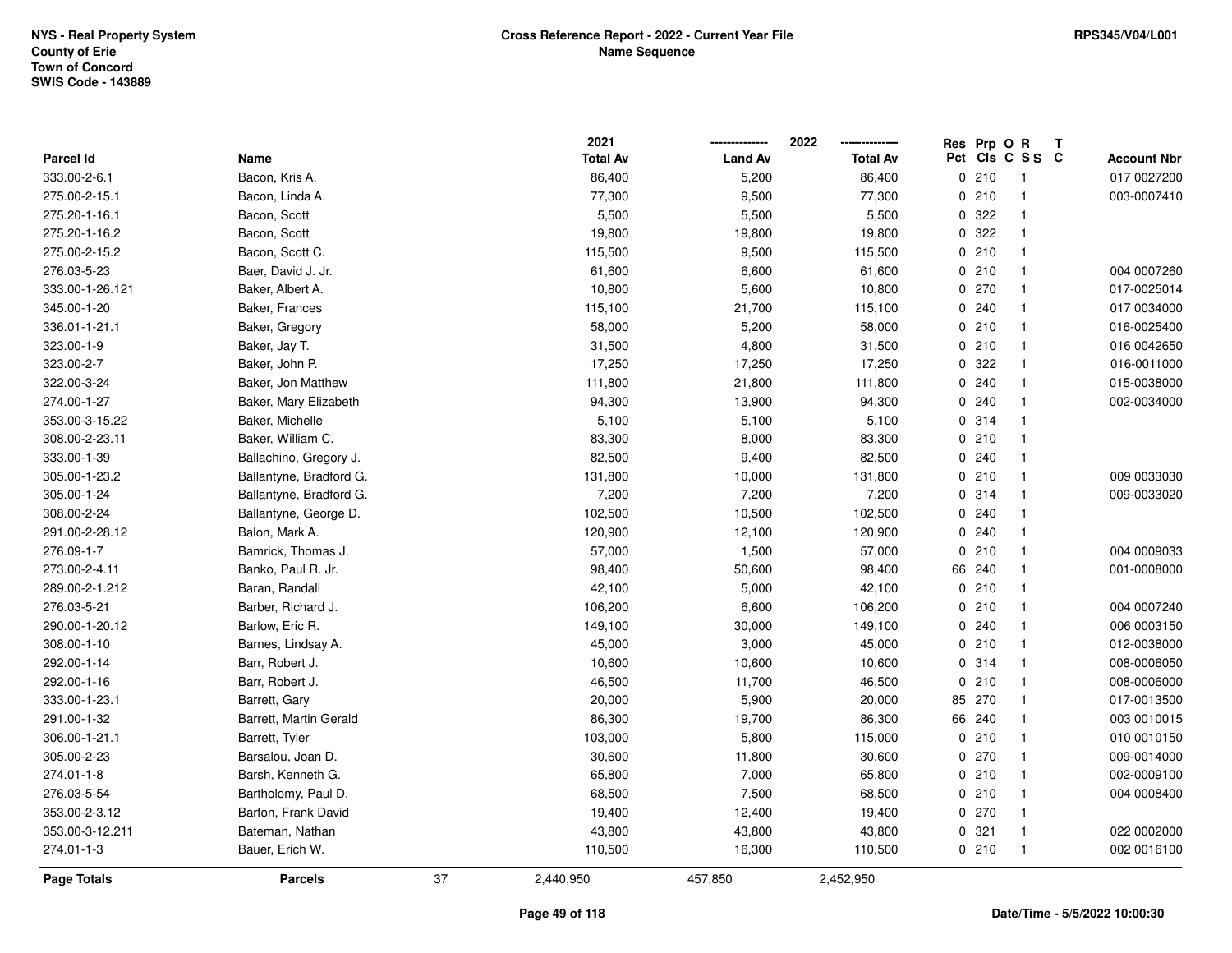|                  |                          |    | 2021            |                | 2022            |    | Res Prp O R |                         | Т |                    |
|------------------|--------------------------|----|-----------------|----------------|-----------------|----|-------------|-------------------------|---|--------------------|
| <b>Parcel Id</b> | Name                     |    | <b>Total Av</b> | <b>Land Av</b> | <b>Total Av</b> |    |             | Pct Cls C S S C         |   | <b>Account Nbr</b> |
| 274.01-1-12      | Bauer, Kenneth           |    | 46,300          | 5,900          | 46,300          |    | 0210        | $\overline{\mathbf{1}}$ |   | 002-0009200        |
| 276.03-3-8       | Beaudoin, Brian          |    | 87,100          | 7,200          | 87,100          |    | 0210        | $\overline{\mathbf{1}}$ |   | 004-0008592        |
| 276.03-5-50      | Becker, Donald R.        |    | 70,200          | 7,500          | 70,200          |    | 0210        | $\mathbf{1}$            |   | 004 0008360        |
| 323.00-2-8.2     | Beckley, Daniel H.       |    | 33,000          | 6,200          | 33,000          |    | 0270        | $\mathbf{1}$            |   |                    |
| 333.00-1-41      | Beckwith, Aaron S.       |    | 104,400         | 11,800         | 104,400         |    | 0.240       | $\mathbf{1}$            |   |                    |
| 273.00-1-14.121  | Beckwith, David W.       |    | 77,900          | 9,700          | 77,900          |    | 0210        | $\overline{\mathbf{1}}$ |   |                    |
| 273.00-1-14.122  | Beckwith, David W. Sr.   |    | 73,400          | 9,000          | 73,400          |    | 0210        | $\overline{1}$          |   |                    |
| 347.00-3-1       | Becony, David S.         |    | 59,800          | 4,500          | 59,800          |    | 0210        | $\mathbf{1}$            |   | 024-0001005        |
| 347.02-1-30      | Beeman, H. Duane         |    | 44,900          | 6,700          | 44,900          |    | 0210        | $\overline{1}$          |   | 024-0019030        |
| 276.03-4-10      | Belford, James R. Jr.    |    | 73,500          | 7,500          | 73,500          |    | 0210        | $\mathbf{1}$            |   | 004-0007770        |
| 276.03-2-34      | Bell, Mark R.            |    | 65,000          | 7,500          | 65,000          |    | 0210        | $\overline{1}$          |   | 004 0007470        |
| 307.00-1-20.11   | Bell, Mark R.            |    | 39,400          | 29,800         | 39,400          |    | 0 105       | $\mathbf{1}$            |   | 011 0006000        |
| 276.03-5-32      | Bellanti, Anthony G.     |    | 61,500          | 7,500          | 61,500          |    | 0210        | -1                      |   | 004 0008180        |
| 306.00-1-6       | Beller, Richard G.       |    | 34,500          | 34,500         | 34,500          |    | 0.322       | $\mathbf{1}$            |   | 010-0014100        |
| 308.00-2-6.41    | Bellinger, Brian M.      |    | 69,000          | 8,300          | 69,000          |    | 0210        | $\overline{1}$          |   |                    |
| 334.00-1-7.2     | Belscher, Richard A.     |    | 55,000          | 8,650          | 55,000          |    | 0210        | $\overline{1}$          |   | 018-0009010        |
| 276.03-4-30      | Belter, Mark C.          |    | 70,000          | 7,500          | 70,000          |    | 0210        | $\overline{1}$          |   | 004-0007855        |
| 322.00-2-16      | Benkelman, Joshua L.     |    | 45,650          | 4,150          | 45,650          |    | 0210        | $\overline{1}$          |   | 015 0006000        |
| 307.00-2-55.2    | Benkelman, Scott         |    | 98,400          | 5,200          | 98,400          |    | 0210        | $\overline{1}$          |   | 011 0023000        |
| 276.03-4-34      | Bennett, Bryan J.        |    | 73,300          | 7,500          | 73,300          |    | 0210        | $\overline{\mathbf{1}}$ |   | 004-0008100        |
| 289.00-1-29.2    | Bennett, Michael S.      |    | 75,100          | 5,200          | 75,100          |    | 0210        | $\mathbf{1}$            |   |                    |
| 336.00-2-1       | Bennington, John R.      |    | 95,400          | 11,700         | 95,400          |    | 0.280       | $\overline{1}$          |   | 016 0055010        |
| 348.00-2-21      | Benz, Brady R.           |    | 48,100          | 8,000          | 48,100          |    | 0210        | $\mathbf{1}$            |   | 024 0025000        |
| 347.02-1-25      | Benz, Robert C.          |    | 81,300          | 6,200          | 81,300          | 50 | 280         | $\mathbf{1}$            |   | 024-0014000        |
| 289.00-2-13      | Beres, Daniel M.         |    | 125,100         | 30,000         | 125,100         |    | 0.240       | $\mathbf{1}$            |   | 005-0019020        |
| 289.00-2-12.221  | Beres, Dennis            |    | 800             | 800            | 800             |    | 0 314       | $\mathbf 1$             |   |                    |
| 289.00-2-12.21   | Beres, Michael           |    | 101,200         | 17,600         | 101,200         |    | 0240        | $\mathbf 1$             |   | 005 0019030        |
| 289.00-1-13      | Beres, Michael A.        |    | 4,200           | 4,200          | 4,200           |    | 0 340       | $\mathbf 1$             |   | 005 0020000        |
| 307.00-3-1.1     | Berger, Andrew J.        |    | 115,000         | 10,100         | 115,000         |    | 0210        | $\overline{1}$          |   | 011 0004100        |
| 334.00-1-11      | Berger, Ruth M.          |    | 35,400          | 32,150         | 35,400          |    | 0.260       | $\overline{1}$          |   | 018-0017000        |
| 322.00-2-27      | Bettinger, Harold E. Jr. |    | 57,100          | 5,300          | 57,100          |    | 0210        | $\mathbf{1}$            |   | 015 0063000        |
| 308.03-1-29      | Bettinger, Candy S.      |    | 46,500          | 5,100          | 46,500          |    | 0210        | $\overline{1}$          |   | 012 0027000        |
| 306.00-1-25.112  | Beuler, James R.         |    | 7,100           | 7,100          | 7,100           |    | 0.314       | $\overline{1}$          |   | 010 0011000        |
| 306.00-1-25.12   | Beuler, James R.         |    | 112,500         | 7,500          | 112,500         |    | 0210        | $\mathbf{1}$            |   | 010 0011000        |
| 320.00-1-5.212   | Beuler, Richard L.       |    | 8,100           | 8,100          | 8,100           |    | 0.314       | $\mathbf{1}$            |   | 013-0016000        |
| 320.00-1-5.22    | Beuler, Richard L.       |    | 121,000         | 5,800          | 121,000         |    | 0210        | $\overline{1}$          |   | 013-0016000        |
| 291.00-2-9.12    | Beyea, Joseph J.         |    | 54,700          | 8,300          | 54,700          |    | 0210        | $\overline{1}$          |   |                    |
| Page Totals      | <b>Parcels</b>           | 37 | 2,370,850       | 369,750        | 2,370,850       |    |             |                         |   |                    |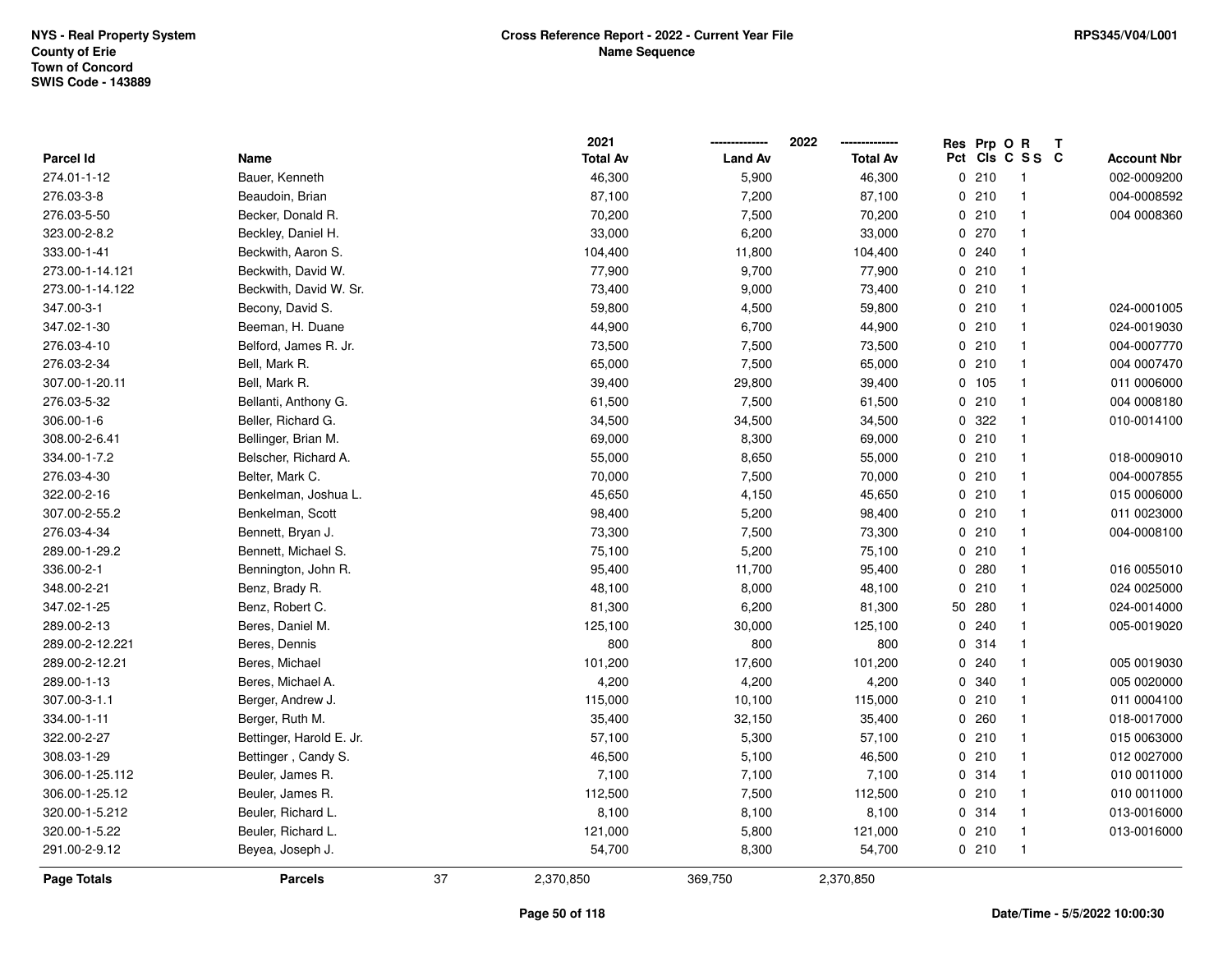|                  |                            |    | 2021            |                | 2022            |     | Res Prp O R |                         | Т |                    |
|------------------|----------------------------|----|-----------------|----------------|-----------------|-----|-------------|-------------------------|---|--------------------|
| <b>Parcel Id</b> | Name                       |    | <b>Total Av</b> | <b>Land Av</b> | <b>Total Av</b> | Pct |             | CIS C S S C             |   | <b>Account Nbr</b> |
| 308.03-1-7       | Beyea, Kirstin L.          |    | 39,300          | 2,800          | 39,300          |     | 0210        | $\overline{\mathbf{1}}$ |   | 012-0020000        |
| 292.00-2-16      | Beyette, Larry L.          |    | 43,900          | 7,700          | 43,900          |     | 0210        | $\mathbf{1}$            |   | 008-0012150        |
| 334.00-1-24.111  | Bieber, Clint P.           |    | 14,000          | 9,000          | 14,000          |     | 0.312       | $\mathbf{1}$            |   |                    |
| 334.00-1-24.112  | Bieber, Lisa M.            |    | 70,000          | 6,000          | 70,000          |     | 0210        | $\mathbf{1}$            |   |                    |
| 273.00-2-15.2    | Bieler, Kevin              |    | 24,000          | 24,000         | 24,000          |     | 0.322       | $\mathbf{1}$            |   | 001-0025000        |
| 308.00-1-16.12   | Bifaro, Christopher A.     |    | 48,800          | 5,600          | 48,800          |     | 0270        | $\mathbf{1}$            |   | 12 48              |
| 347.07-2-8.1     | Big Spread, LLC            |    | 5,100           | 5,100          | 5,100           |     | 0.314       | $\mathbf{1}$            |   | 024-0001010        |
| 347.07-2-9.1     | Big Spread, LLC            |    | 6,200           | 6,200          | 6,200           |     | 0 314       | $\mathbf{1}$            |   | 024-0003000        |
| 276.03-3-26      | Bingeman, Gary A.          |    | 86,900          | 7,500          | 86,900          |     | 0210        | $\mathbf{1}$            |   | 004-0008613        |
| 276.09-1-9       | Biringer, Kenneth M.       |    | 57,000          | 1,500          | 57,000          |     | 0210        | $\mathbf{1}$            |   | 004 0009012        |
| 322.00-3-19      | Biscup, Arianne L.         |    | 51,800          | 5,600          | 51,800          |     | 0210        | $\mathbf{1}$            |   | 015-0035000        |
| 307.00-3-36.3    | Biscup, David A.           |    | 4,700           | 4,700          | 4,700           |     | 0 314       | $\mathbf{1}$            |   |                    |
| 307.00-3-38.2    | Biscup, David A.           |    | 5,500           | 5,500          | 5,500           |     | 0 314       | 1                       |   | 011-0011000        |
| 307.00-3-46      | Biscup, David A.           |    | 5,800           | 5,800          | 5,800           |     | 0 314       | $\mathbf{1}$            |   | 011-0011000        |
| 307.00-3-38.1    | Biscup, Jason A.           |    | 11,700          | 11,700         | 11,700          |     | 0 322       | $\mathbf{1}$            |   | 011-0011000        |
| 307.00-3-45      | Biscup, Jason A.           |    | 166,400         | 14,200         | 166,400         |     | 0.240       | $\mathbf{1}$            |   | 011-0011000        |
| 274.01-1-16.2    | Bishop, Guy W.             |    | 55,300          | 8,700          | 55,300          |     | 0.240       | $\mathbf{1}$            |   |                    |
| 274.01-1-5.1     | Bishop, Linda A.           |    | 93,100          | 18,400         | 93,100          |     | 0210        | $\mathbf{1}$            |   | 002 0013100        |
| 274.01-1-15      | Bishop, Robert J.          |    | 5,300           | 5,300          | 5,300           |     | 0.314       | $\mathbf{1}$            |   | 002 0007100        |
| 274.01-1-16.1    | Bishop, Robert J.          |    | 74,800          | 8,700          | 74,800          |     | 0.240       | $\mathbf{1}$            |   | 002 0007000        |
| 322.00-2-45.12   | Black, Richard B.          |    | 100,800         | 9,400          | 100,800         |     | 0210        | $\mathbf{1}$            |   | 015 0031030        |
| 322.00-1-13.113  | Blake, Michael             |    | 86,200          | 8,000          | 86,200          |     | 0210        | $\mathbf{1}$            |   |                    |
| 307.00-3-22.12   | Blaser, Joseph M.          |    | 48,000          | 9,000          | 48,000          |     | 0270        | $\mathbf{1}$            |   | 011-0010997        |
| 289.00-2-18      | Blasz, Michael             |    | 54,000          | 23,400         | 54,000          |     | 66 120      | $\mathbf{1}$            |   | 005-0023000        |
| 306.00-1-1.12    | Bless, Richard W.          |    | 77,300          | 6,300          | 77,300          |     | 0210        | $\mathbf{1}$            |   | 010-0001000        |
| 274.01-1-11      | Blesy, Marie               |    | 56,700          | 8,100          | 56,700          |     | 0210        | $\mathbf{1}$            |   | 002-0009300        |
| 306.00-1-2.4     | Bleyle, Janet M.           |    | 139,600         | 7,200          | 139,600         |     | 0220        | $\mathbf{1}$            |   |                    |
| 306.00-1-1.3     | Blidy, Christopher         |    | 100,900         | 6,900          | 100,900         |     | 0210        | $\mathbf{1}$            |   | 010-0001000        |
| 348.00-2-24.1    | Blidy, Jason P.            |    | 98,500          | 9,100          | 98,500          |     | 0210        | $\mathbf{1}$            |   | 020 0014000        |
| 307.00-3-31      | Bligh, Steven K.           |    | 85,500          | 9,600          | 85,500          |     | 0210        | $\mathbf{1}$            |   |                    |
| 307.00-3-41      | Bligh, Steven K.           |    | 5,800           | 5,800          | 5,800           |     | 0.314       | $\mathbf{1}$            |   |                    |
| 307.00-2-12      | Block, Thomas              |    | 50,100          | 7,700          | 50,100          |     | 0210        | $\mathbf{1}$            |   | 011 0020300        |
| 273.00-2-5       | Blood, Stephen M.          |    | 74,500          | 11,000         | 74,500          |     | 0210        | $\mathbf{1}$            |   | 001 0007000        |
| 347.02-1-12      | Bloom, Beth                |    | 34,000          | 3,100          | 34,000          |     | 0210        | $\mathbf{1}$            |   | 024-0022000        |
| 334.00-1-18.2    | Bluegrass Meadows, LLC     |    | 13,300          | 9,300          | 13,300          |     | 0.312       | $\mathbf{1}$            |   | 018 0018100        |
| 347.02-1-11      | Blumenstein, Norman F. Jr. |    | 1,700           | 1,700          | 1,700           |     | 0 314       | $\mathbf{1}$            |   | 024-0021100        |
| 347.02-1-15.12   | Blumenstein, Norman F. Jr. |    | 61,900          | 5,100          | 61,900          |     | 0210        | $\mathbf{1}$            |   | 024-0021000        |
| Page Totals      | <b>Parcels</b>             | 37 | 1,958,400       | 304,700        | 1,958,400       |     |             |                         |   |                    |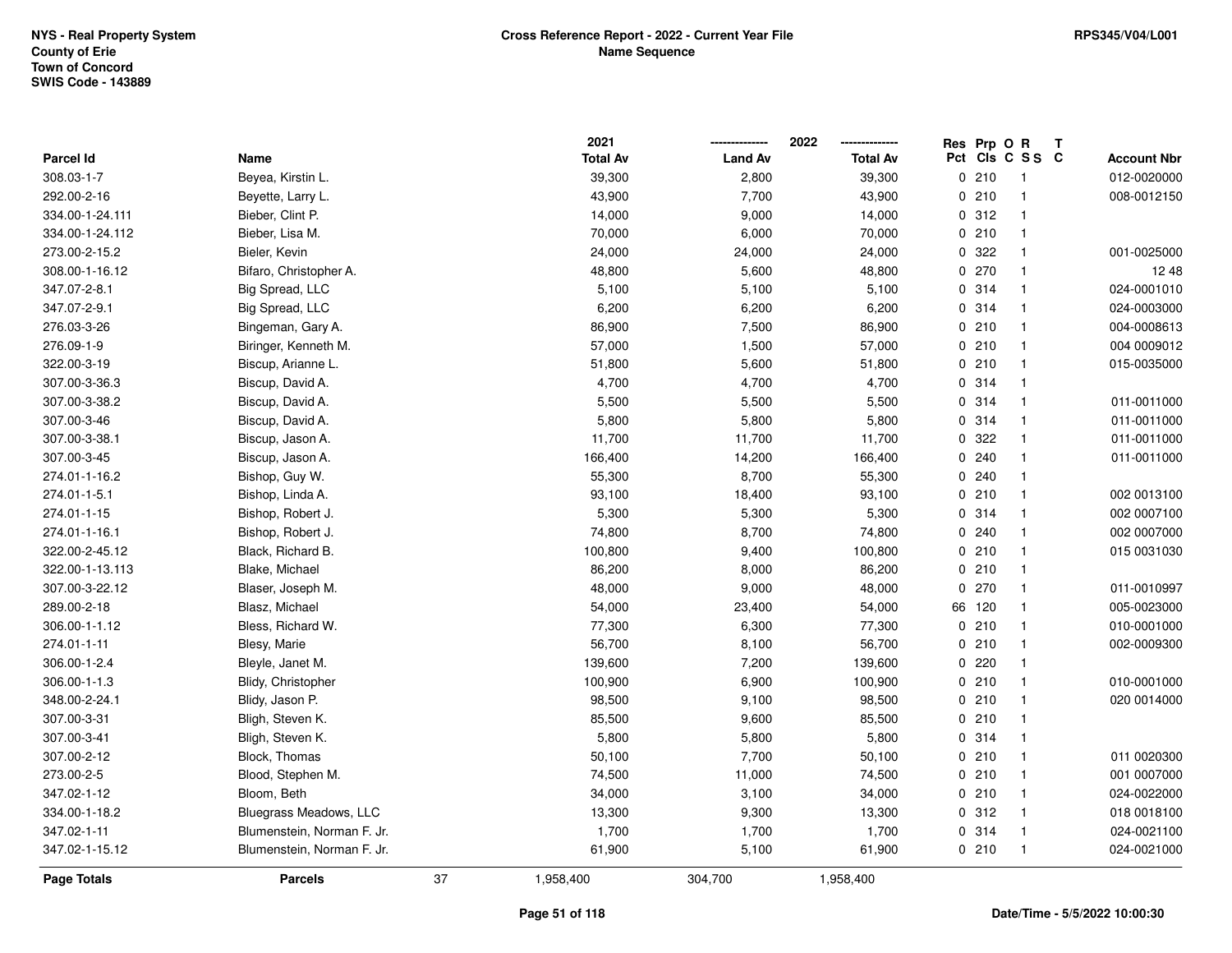|                  |                          |    | 2021            |                | 2022            |     | Res Prp O R |                | T |                    |
|------------------|--------------------------|----|-----------------|----------------|-----------------|-----|-------------|----------------|---|--------------------|
| <b>Parcel Id</b> | Name                     |    | <b>Total Av</b> | <b>Land Av</b> | <b>Total Av</b> | Pct |             | CIS C S S C    |   | <b>Account Nbr</b> |
| 333.00-1-7.2     | Bly, David M.            |    | 73,500          | 4,900          | 73,500          |     | 0210        | $\overline{1}$ |   |                    |
| 333.00-2-1       | Bly, David M.            |    | 2,000           | 2,000          | 2,000           |     | 0.314       | $\mathbf{1}$   |   | 017 0030050        |
| 347.08-3-12      | Bobseine, Wayne G.       |    | 1,600           | 1,600          | 1,600           |     | 0.314       | $\mathbf{1}$   |   | 024-0202559        |
| 308.03-1-20      | Bochenek, Richard L.     |    | 40,200          | 3,750          | 40,200          |     | 0210        | $\mathbf{1}$   |   | 012 0045000        |
| 322.00-2-15.2    | Bochenek, Stephen J.     |    | 26,500          | 5,500          | 26,500          |     | 0210        | $\mathbf{1}$   |   | 015-0005000        |
| 306.00-1-25.2    | Bogner, Anthony E.       |    | 125,800         | 8,600          | 125,800         |     | 0210        | $\mathbf{1}$   |   | 010 0011000        |
| 276.03-5-15      | Boies, Marc              |    | 89,200          | 7,800          | 89,200          |     | 0210        | $\mathbf{1}$   |   | 004-0008560        |
| 276.03-5-14      | Boies, Marc H.           |    | 52,100          | 7,800          | 52,100          |     | 0210        | $\mathbf{1}$   |   | 004-0008550        |
| 307.00-3-2.121   | Bojanowski, Daniel J.    |    | 95,500          | 9,000          | 95,500          |     | 0210        | $\mathbf{1}$   |   |                    |
| 306.00-1-3.1     | Bolt, Jason P.           |    | 157,100         | 100,800        | 157,100         |     | 66 240      | $\mathbf{1}$   |   | 006-0006000        |
| 306.00-2-3.22    | Bolt, Jason P.           |    | 6,400           | 6,400          | 6,400           |     | 0.314       | $\mathbf{1}$   |   |                    |
| 323.00-1-39      | Bolt, Vincent J.         |    | 10,000          | 10,000         | 10,000          |     | 0 323       | $\mathbf{1}$   |   |                    |
| 323.00-1-40      | Bolt, Vincent J.         |    | 41,900          | 9,900          | 41,900          |     | 0210        | 1              |   |                    |
| 273.00-1-22      | Boncal, Valentine M. Jr. |    | 84,600          | 12,000         | 84,600          |     | 0210        | $\mathbf{1}$   |   | 001-0013500        |
| 320.00-2-3.1     | Bond, Craig Allen        |    | 93,000          | 6,000          | 93,000          |     | 0210        | $\mathbf{1}$   |   | 013 0023000        |
| 322.00-1-27      | Bond, James C.           |    | 54,500          | 5,200          | 54,500          |     | 0210        | $\mathbf{1}$   |   | 015 0027300        |
| 322.00-1-28      | Bond, James C.           |    | 14,150          | 8,950          | 14,150          |     | 0.312       | $\mathbf{1}$   |   | 015 0027000        |
| 274.00-2-7       | Bond, Anne M.            |    | 2,600           | 2,600          | 2,600           |     | 0 314       | $\mathbf{1}$   |   | 002 0042000        |
| 346.00-1-12.2    | Bonenberger, Dolf L.     |    | 87,900          | 7,000          | 87,900          |     | 0210        | $\mathbf{1}$   |   | 022-0006010        |
| 276.00-1-2       | Borden, Joyce M.         |    | 4,200           | 4,200          | 4,200           |     | 0.314       | $\mathbf{1}$   |   | 004 0010050        |
| 274.02-1-7       | Boston Post 219          |    | 71,800          | 8,300          | 71,800          |     | 0 534       | 8              |   | 500-0001000        |
| 322.00-1-7.11    | Bouquin, Mark J.         |    | 93,300          | 8,300          | 93,300          |     | 0210        | $\mathbf{1}$   |   | 015-0002050        |
| 346.00-1-23      | Bouton, Scott M.         |    | 29,500          | 18,000         | 29,500          |     | 0.312       | $\mathbf{1}$   |   | 022-0006100        |
| 276.03-1-16      | Bowen, Carol A.          |    | 64,700          | 2,400          | 64,700          |     | 0210        | $\mathbf{1}$   |   | 003 0018500        |
| 276.03-3-17      | Bowen, Cory              |    | 94,500          | 7,200          | 94,500          |     | 0210        | $\mathbf{1}$   |   | 004 0008602        |
| 320.00-2-24.12   | Bowen, Robert R.         |    | 80,000          | 6,700          | 80,000          |     | 0210        | $\mathbf{1}$   |   |                    |
| 308.03-1-5       | Bowen, Ronald T.         |    | 45,000          | 6,700          | 45,000          |     | 0220        | $\mathbf{1}$   |   | 012 0018000        |
| 275.00-2-26.21   | Boye, Donald J.          |    | 22,800          | 9,000          | 22,800          |     | 0.312       | $\mathbf{1}$   |   | 003 0004705        |
| 276.03-2-8       | Boyle, Susan M.          |    | 66,600          | 5,500          | 66,600          |     | 0210        | $\mathbf{1}$   |   | 004-0007300        |
| 348.00-2-8.1     | Boyles, Cristin R.       |    | 62,400          | 5,000          | 72,400          |     | 0210        | $\mathbf{1}$   |   | 020-0014200        |
| 273.00-2-12      | Brachmann, Michael R.    |    | 56,700          | 11,600         | 56,700          |     | 0210        | $\mathbf{1}$   |   | 001-0028000        |
| 276.00-1-5       | Brady, Frank V.          |    | 2,800           | 2,800          | 2,800           |     | 0 314       | $\mathbf{1}$   |   | 004-0011000        |
| 291.00-1-20.11   | Brady, Michael T.        |    | 100,700         | 37,300         | 100,700         |     | 0.312       | $\mathbf{1}$   |   | 007 0032000        |
| 291.00-1-20.12   | Brady, Michael T.        |    | 88,800          | 12,500         | 88,800          |     | 0210        | $\mathbf{1}$   |   | 007-0032005        |
| 347.08-3-9       | Braman, Reed B.          |    | 25,000          | 2,400          | 25,000          |     | 0210        | $\mathbf{1}$   |   | 024-0010005        |
| 289.00-1-15.21   | Branicky, Catherine M.   |    | 31,200          | 7,700          | 31,200          |     | 0210        | $\mathbf{1}$   |   | 005-0013000        |
| 275.20-1-13      | Braun, Michael R.        |    | 56,800          | 7,000          | 56,800          |     | 0210        | $\overline{1}$ |   |                    |
| Page Totals      | <b>Parcels</b>           | 37 | 2,055,350       | 382,400        | 2,065,350       |     |             |                |   |                    |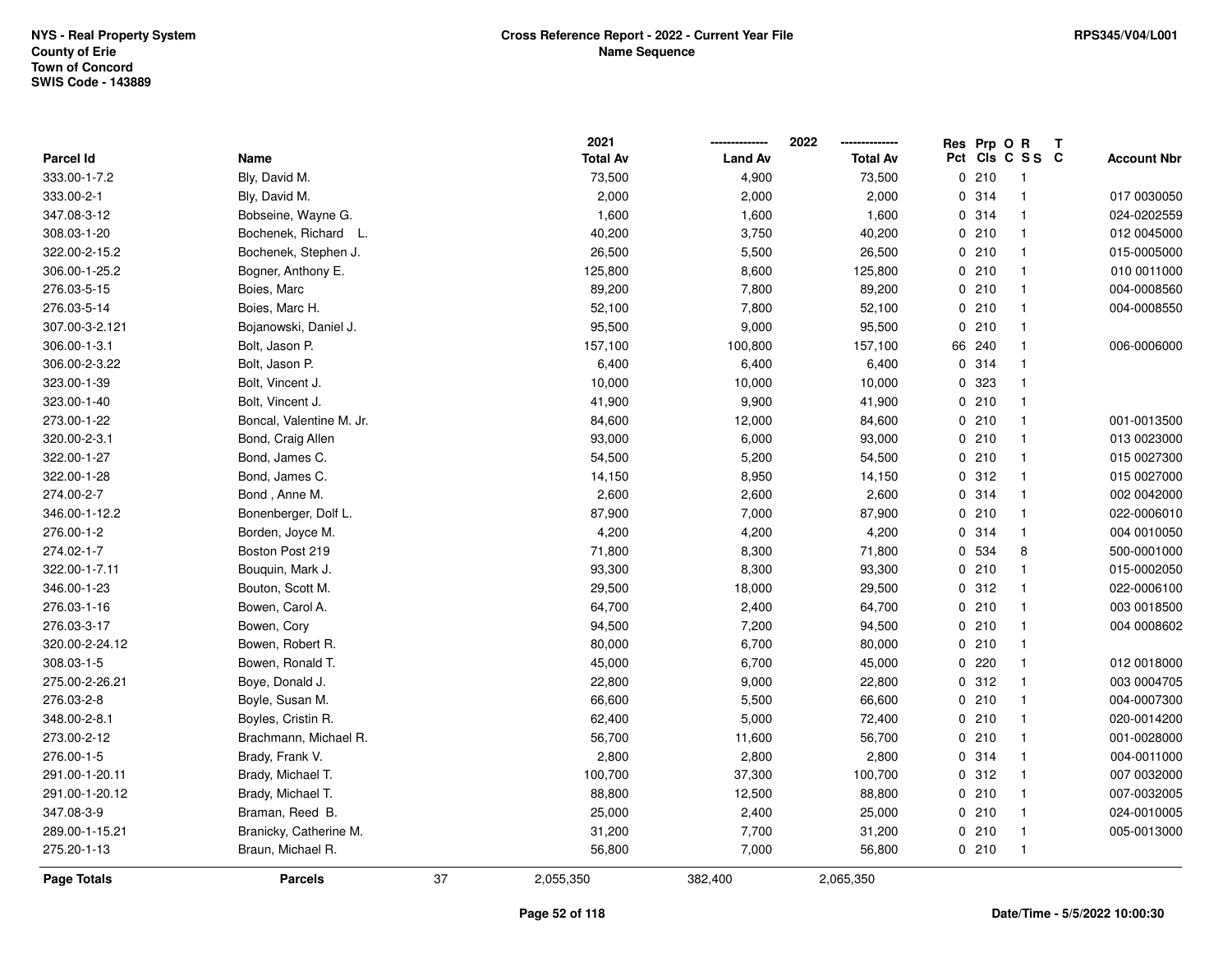|                  |                                     |    | 2021            |                | 2022            | Res Prp O R |                         | Т                  |  |
|------------------|-------------------------------------|----|-----------------|----------------|-----------------|-------------|-------------------------|--------------------|--|
| <b>Parcel Id</b> | Name                                |    | <b>Total Av</b> | <b>Land Av</b> | <b>Total Av</b> |             | Pct Cls C S S C         | <b>Account Nbr</b> |  |
| 274.00-1-7       | Brehm, Robert W. Jr.                |    | 67,300          | 5,000          | 67,300          | 0210        | $\overline{\mathbf{1}}$ | 002 0005550        |  |
| 274.00-1-8       | Brehm, Robert W. Jr.                |    | 2,400           | 2,400          | 2,400           | 0.314       | $\overline{1}$          | 002 0005500        |  |
| 335.02-1-7.1     | Bremiller, Dean F.                  |    | 52,000          | 6,650          | 52,650          | 0.220       | $\mathbf{1}$            | 015-0011500        |  |
| 275.20-1-14      | <b>Bridge Top Homeowners'</b>       |    | 5,000           | 5,000          | 5,000           | 0.314       | $\overline{1}$          |                    |  |
| 348.00-2-10      | Briggs, Donald D.                   |    | 71,400          | 4,000          | 71,400          | 0210        | $\mathbf{1}$            | 020-0014400        |  |
| 292.00-2-24.1    | Bromund, Timothy L.                 |    | 19,900          | 19,900         | 19,900          | 0.322       | $\overline{\mathbf{1}}$ | 008-0008000        |  |
| 276.03-2-25      | Brooks, Bradley                     |    | 59,200          | 7,500          | 59,200          | 0210        | $\overline{1}$          | 004-0007403        |  |
| 334.00-1-1.21    | Brooks, David M.                    |    | 42,900          | 27,900         | 42,900          | 0 331       | $\overline{1}$          |                    |  |
| 334.00-1-4.11    | Brooks, David M.                    |    | 159,400         | 81,800         | 159,400         | $0$ 112     | $\overline{1}$          | 018-0006000        |  |
| 305.00-2-42      | Broussard, Robin                    |    | 6,400           | 6,400          | 6,400           | 0.314       | $\overline{1}$          | 009-0012000        |  |
| 322.00-1-24      | Brown, Betty                        |    | 1,200           | 1,200          | 1,200           | 0.314       | $\overline{1}$          | 015 0030000        |  |
| 322.00-1-25      | Brown, Betty                        |    | 38,500          | 13,600         | 38,500          | 77 240      | $\overline{1}$          | 015 0030100        |  |
| 289.00-1-19.221  | Brown, David W.                     |    | 130,000         | 43,000         | 130,000         | $0$ 112     | -1                      |                    |  |
| 292.00-2-25      | Brown, Donald K.                    |    | 18,900          | 18,900         | 18,900          | 0.322       | $\mathbf{1}$            | 008-0007000        |  |
| 346.00-1-21.111  | Brown, Keith M.                     |    | 137,900         | 13,900         | 137,900         | 0.240       | $\overline{1}$          | 023 0002020        |  |
| 292.00-1-22      | Brown, Trisha R.                    |    | 37,900          | 5,500          | 37,900          | 0210        | $\overline{1}$          | 008 0005300        |  |
| 290.00-2-10      | Brucker, Jerone K.                  |    | 26,800          | 10,600         | 26,800          | 0210        | $\overline{1}$          | 006-0013000        |  |
| 276.00-1-8.1     | Bruckman, Linda                     |    | 6,600           | 6,600          | 6,600           | 0.314       | $\overline{1}$          | 004 0015000        |  |
| 276.00-1-9       | Bruckman, Linda M.                  |    | 45,800          | 5,800          | 45,800          | 0210        | $\overline{1}$          | 004 0016200        |  |
| 320.00-1-23.2    | Brunner, Kyle W.                    |    | 115,000         | 5,500          | 115,000         | 0210        | $\overline{1}$          | 014-0017000        |  |
| 323.00-1-1       | Bruno, Ryan A.                      |    | 48,700          | 8,300          | 48,700          | 0210        | $\overline{1}$          | 016-0003000        |  |
| 305.00-2-40      | Brzuszkiewicz, Jon                  |    | 25,300          | 8,000          | 25,300          | 0270        | $\overline{1}$          | 009 0040010        |  |
| 307.00-1-23      | Buchheit, Edward C.                 |    | 50,700          | 9,100          | 50,700          | 0210        | $\mathbf{1}$            | 011-0006200        |  |
| 306.00-1-7.133   | Buckley, Donald P.                  |    | 100,500         | 8,800          | 100,500         | 0.240       | $\overline{1}$          |                    |  |
| 306.00-2-5.12    | Buckley, Steven                     |    | 6,300           | 6,300          | 6,300           | 0 314       | $\overline{1}$          | 010 0014055        |  |
| 306.00-2-6       | Buckley, Steven M.                  |    | 60,500          | 9,400          | 93,170          | 0210        | -1                      | 010-0014050        |  |
| 306.00-1-8       | Buckley, Steven M.                  |    | 31,600          | 3,400          | 31,600          | 0210        | $\mathbf{1}$            | 010-0011050        |  |
| 348.00-2-20.111  | <b>Buffalo Road Enterprises LLC</b> |    | 113,400         | 24,200         | 113,400         | 0.240       | $\overline{1}$          | 024 0026100        |  |
| 348.00-2-20.112  | <b>Buffalo Road Enterprises LLC</b> |    | 27,600          | 8,600          | 27,600          | 0.312       | $\overline{1}$          |                    |  |
| 348.00-2-20.22   | <b>Buffalo Road Enterprises LLC</b> |    | 100             | 100            | 100             | 0 300       | $\overline{1}$          |                    |  |
| 334.00-2-2       | Buffalo Road Enterprises, LLC       |    | 13,400          | 6,150          | 13,400          | 0210        | $\mathbf{1}$            | 019-0006010        |  |
| 334.00-2-32.1    | Buffalo Road Enterprises, LLC       |    | 40,600          | 40,600         | 40,600          | 0.322       | $\mathbf{1}$            | 019 0003000        |  |
| 334.00-1-4.2     | Bugary, Steve W.                    |    | 29,550          | 4,150          | 29,550          | 0210        | $\overline{1}$          | 018-0006010        |  |
| 275.00-1-17.112  | Bugenhagen, Grace D.                |    | 83,200          | 22,300         | 83,200          | 66 240      | $\overline{1}$          |                    |  |
| 275.00-1-17.121  | Bugenhagen, Reuben H.               |    | 83,300          | 26,800         | 83,300          | 0.240       | $\mathbf{1}$            |                    |  |
| 275.00-1-17.13   | Bugenhagen, William G.              |    | 17,300          | 17,300         | 17,300          | 0.322       | $\mathbf{1}$            |                    |  |
| 273.00-1-18.12   | Bunn, Ann M.                        |    | 24,300          | 4,800          | 24,300          | 0270        | $\overline{1}$          | 001 0013000        |  |
| Page Totals      | <b>Parcels</b>                      | 37 | 1,800,850       | 499,450        | 1,834,170       |             |                         |                    |  |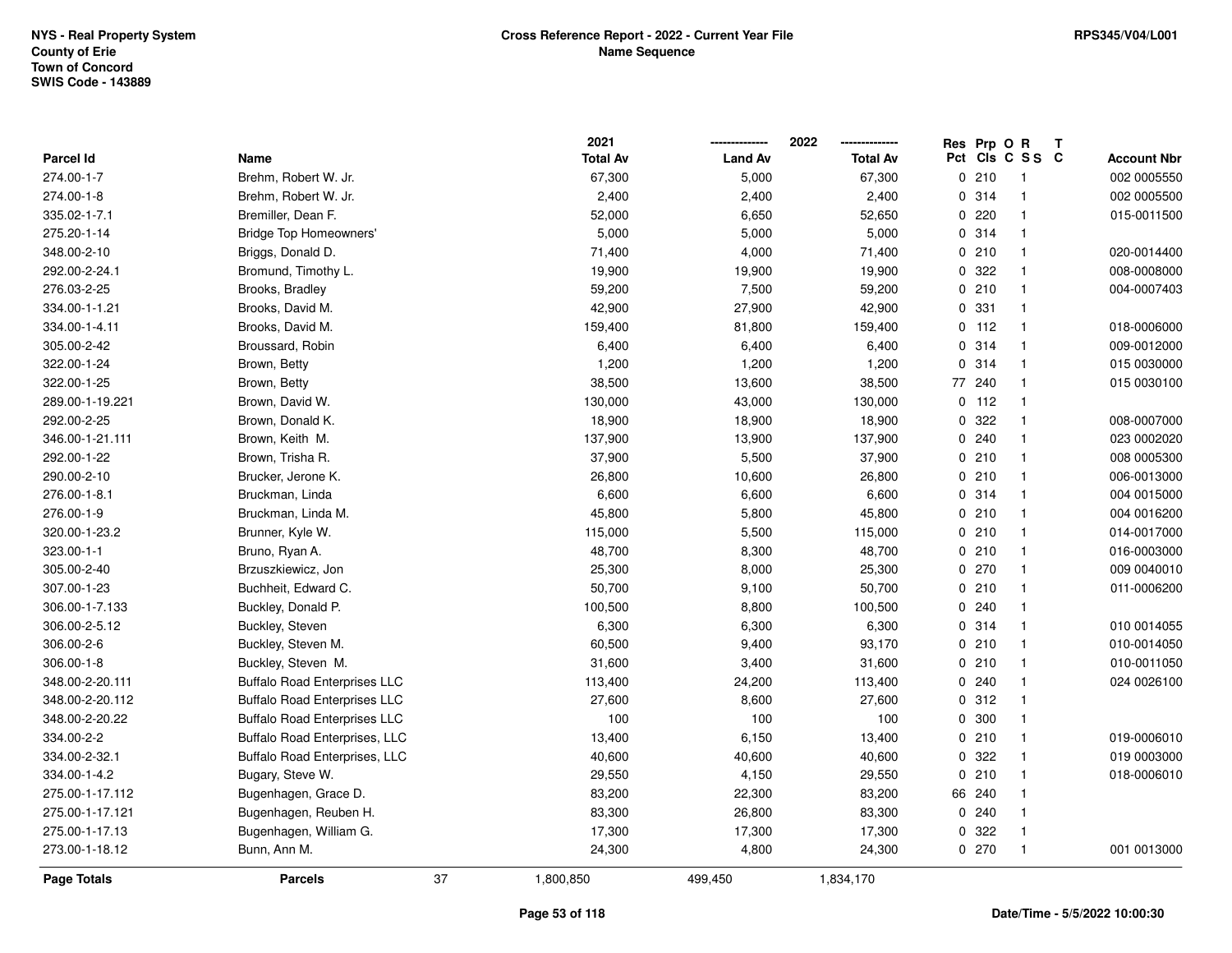|                    |                         |    | 2021            |                | 2022            | Res | Prp OR |                 | $\mathbf{T}$ |                    |
|--------------------|-------------------------|----|-----------------|----------------|-----------------|-----|--------|-----------------|--------------|--------------------|
| Parcel Id          | Name                    |    | <b>Total Av</b> | <b>Land Av</b> | <b>Total Av</b> |     |        | Pct Cls C S S C |              | <b>Account Nbr</b> |
| 276.03-3-29        | Burganowski, David      |    | 115,000         | 7,200          | 115,000         |     | 0210   | - 1             |              | 004 0008616        |
| 274.03-1-2         | Burke, Thomas D.        |    | 82,700          | 7,900          | 82,700          |     | 0210   | $\overline{1}$  |              | 002-0010150        |
| 289.00-2-12.222    | Burns, Richard S.       |    | 91,700          | 5,100          | 91,700          |     | 0210   | $\overline{1}$  |              | 005 0019030        |
| 289.00-2-12.122    | Burns, Richard S. Jr    |    | 50              | 50             | 50              |     | 0.314  | $\overline{1}$  |              | 005 0019040        |
| 274.03-1-18.1      | Burns, William J.       |    | 8,000           | 8,000          | 8,000           |     | 0.314  | $\overline{1}$  |              | 002-0010000        |
| 274.03-1-21        | Burns, William J.       |    | 44,700          | 10,800         | 44,700          |     | 0210   | $\mathbf{1}$    |              | 002-0010005        |
| 355.00-1-2.2       | Bursee, Cheryl          |    | 105,600         | 8,800          | 105,600         |     | 0.240  | $\mathbf{1}$    |              | 023-0006010        |
| 290.00-1-25.22     | Bursee, William Jr.     |    | 122,600         | 14,900         | 122,600         |     | 0.240  | $\mathbf{1}$    |              | 006-0002000        |
| 273.00-1-48        | Butera, Nicholas        |    | 69,800          | 18,900         | 69,800          |     | 77 240 | $\mathbf{1}$    |              | 001 0024015        |
| 274.00-1-13.1      | Buxton, Michael W.      |    | 49,900          | 8,700          | 49,900          |     | 0210   | $\mathbf{1}$    |              | 002-0006045        |
| 345.00-1-9.112     | Buy Great Land, LLC     |    | 10,500          | 10,500         | 10,500          |     | 0.322  | $\overline{1}$  |              | 017 0034000        |
| 353.00-2-5.1       | Bylbie, Brenda L.       |    | 134,900         | 28,500         | 134,900         |     | 0.280  | $\mathbf{1}$    |              | 021 0003000        |
| 353.00-2-4         | Bylbie-Wittmeyer, Donna |    | 76,700          | 42,700         | 76,700          |     | 66 240 | $\mathbf{1}$    |              | 021-0003050        |
| 306.00-1-14        | Call, Renea J.          |    | 59,400          | 3,800          | 59,400          |     | 0210   | $\overline{1}$  |              | 010 0002300        |
| 306.00-2-5.11      | Callahan, Edmund J.     |    | 12,900          | 12,900         | 12,900          |     | 0 322  | $\overline{1}$  |              | 010 0014055        |
| 292.00-1-7         | Callari, Stephanie      |    | 38,300          | 24,000         | 38,300          |     | 0.240  | $\mathbf{1}$    |              | 004 0005000        |
| 322.00-1-17        | Cambio, Richard Michael |    | 126,800         | 15,000         | 126,800         |     | 0210   | $\overline{1}$  |              | 015 0034030        |
| 305.00-2-29.2      | Cammarano, Nathan D.    |    | 46,100          | 5,700          | 46,100          |     | 0210   | $\overline{1}$  |              | 009-0019020        |
| 276.03-2-10        | Campbell, Kelly A.      |    | 62,800          | 7,500          | 62,800          |     | 0210   | $\overline{1}$  |              | 004-0007320        |
| 276.03-5-35        | Campoli, Thomas J.      |    | 67,500          | 7,500          | 67,500          |     | 0210   | $\mathbf{1}$    |              | 004 0008210        |
| 276.03-3-33        | Canada, Jack D.         |    | 72,000          | 7,200          | 72,000          |     | 0210   | $\mathbf{1}$    |              | 004 0008582        |
| 322.00-1-18.12     | Caneadea Land Co, LLC   |    | 30,700          | 30,700         | 30,700          |     | 0.321  | $\mathbf{1}$    |              | 015 0034050        |
| 346.00-1-2         | Capatch, Frank Jr.      |    | 61,500          | 20,500         | 61,500          |     | 0.240  | $\overline{1}$  |              | 022 0003010        |
| 307.00-4-18        | Cappola, Daniel         |    | 104,900         | 9,900          | 104,900         |     | 0210   | $\overline{1}$  |              |                    |
| 273.00-2-6.11      | Capriotto, Carman       |    | 143,200         | 11,000         | 143,200         |     | 0210   | $\overline{1}$  |              | 001 0007050        |
| 290.00-2-2         | Cardamone, Mark B.      |    | 2,400           | 2,400          | 2,400           |     | 0.314  | $\overline{1}$  |              | 003 0010950        |
| 290.00-2-14.112    | Cardamone, Mark B.      |    | 51,000          | 7,000          | 7,000           |     | 0.314  | $\mathbf{1}$    |              | 002-0030000        |
| 290.00-2-14.12     | Cardamone, Mark B.      |    | 82,600          | 71,700         | 82,600          |     | 0.312  | $\mathbf{1}$    |              | 002-0030000        |
| 291.00-2-17        | Cardinale, Russell      |    | 144,700         | 11,300         | 144,700         |     | 0210   | $\overline{1}$  |              | 007-0015000        |
| 276.03-2-45        | Carlin-Menter, Shannon  |    | 63,500          | 7,500          | 63,500          |     | 0210   | $\overline{1}$  |              | 004 0007580        |
| 306.00-1-20        | Carpenter, David C.     |    | 49,500          | 4,100          | 49,500          |     | 0210   | $\overline{1}$  |              | 010 0010100        |
| 347.02-1-19        | Carroccia, Dana M.      |    | 113,100         | 8,300          | 113,100         |     | 28 555 | $\overline{1}$  |              | 024 0019000        |
| 323.00-1-25.212    | Carson, Darrell C.      |    | 100,600         | 6,900          | 100,600         |     | 0210   | $\overline{1}$  |              |                    |
| 307.00-2-22        | Caruana, David J.       |    | 53,100          | 7,300          | 53,100          |     | 0210   | $\mathbf{1}$    |              | 011 0015350        |
| 353.00-3-11.11     | Case, Dennis R.         |    | 38,500          | 24,000         | 38,500          |     | 66 240 | $\mathbf{1}$    |              | 022-0001000        |
| 353.00-3-12.11     | Case, Lillian           |    | 48,800          | 48,800         | 48,800          |     | 0 323  | $\mathbf{1}$    |              | 022-0002005        |
| 353.00-3-12.11/A   | Case, Robert D.         |    | 66,300          | 5,200          | 66,300          |     | 0210   | $\overline{1}$  |              |                    |
| <b>Page Totals</b> | <b>Parcels</b>          | 37 | 2,552,350       | 532,250        | 2,508,350       |     |        |                 |              |                    |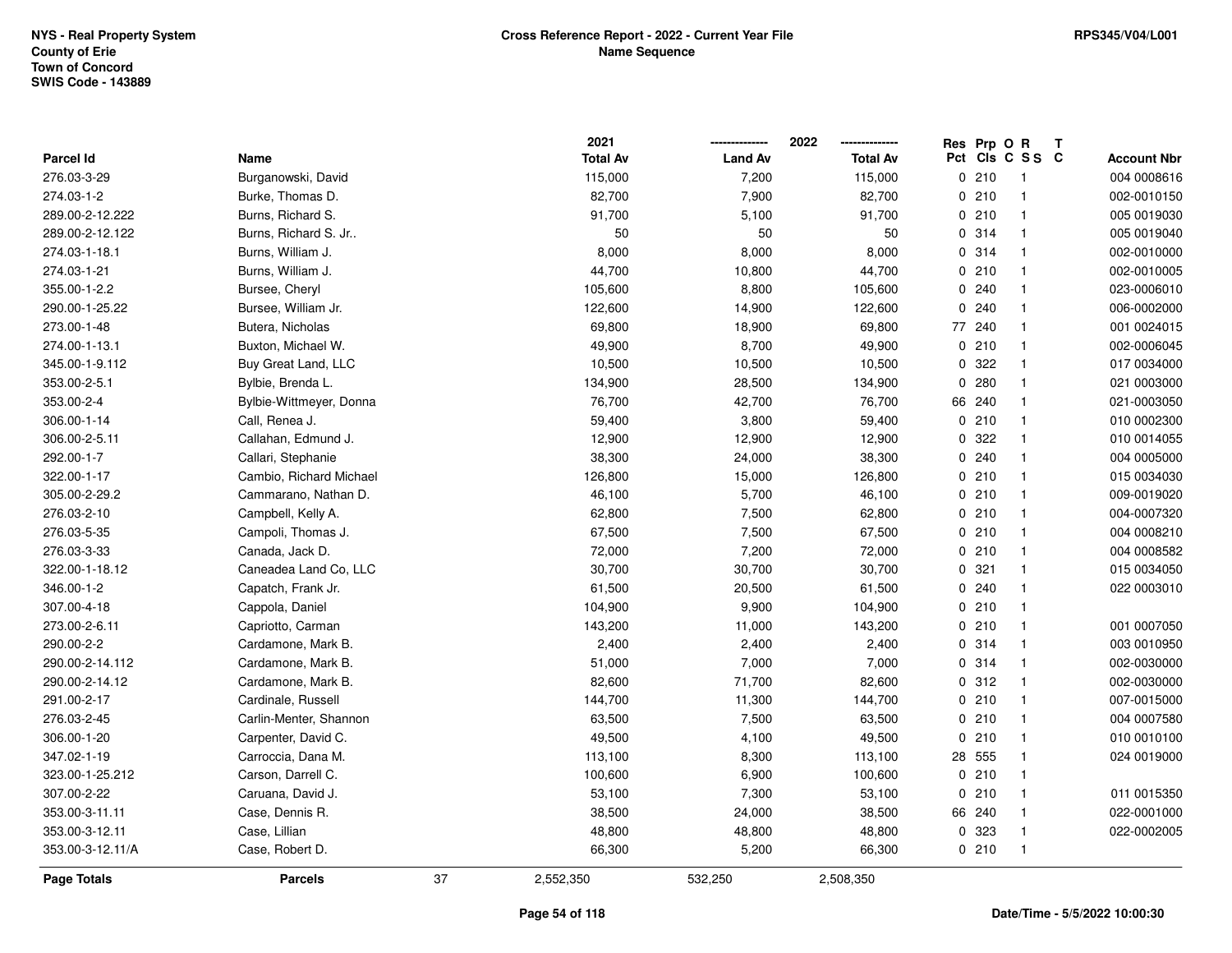|                  |                             |    | 2021            |                | 2022            | Res          | Prp O R |                 | Т |                    |
|------------------|-----------------------------|----|-----------------|----------------|-----------------|--------------|---------|-----------------|---|--------------------|
| <b>Parcel Id</b> | Name                        |    | <b>Total Av</b> | <b>Land Av</b> | <b>Total Av</b> |              |         | Pct Cls C S S C |   | <b>Account Nbr</b> |
| 307.00-3-40      | Case, Shawna                |    | 138,100         | 6,000          | 138,100         |              | 0210    | $\overline{1}$  |   | 011 0010950        |
| 321.00-1-16.12   | Castle, James R.            |    | 99,700          | 12,000         | 99,700          | $\mathbf{0}$ | 210     | $\mathbf{1}$    |   |                    |
| 346.00-1-8       | Caya, Stephen A.            |    | 11,600          | 3,400          | 11,600          |              | 0.260   | $\mathbf{1}$    |   | 022-0016000        |
| 321.00-2-21.21   | Cegielski, Rudolph J. Jr.   |    | 6,200           | 6,200          | 6,200           |              | 0 314   | $\mathbf{1}$    |   | 014 0021020        |
| 308.03-1-21      | Cemetery                    |    | 2,100           | 2,100          | 2,100           |              | 0 695   | 8               |   | 500-0024000        |
| 292.00-2-23.2    | Chadwick, Russell R.        |    | 85,100          | 7,200          | 85,100          |              | 0210    | $\mathbf 1$     |   |                    |
| 346.00-1-11      | Chandler, David L.          |    | 5,200           | 5,200          | 5,200           |              | 0.314   | $\mathbf{1}$    |   | 022-0005050        |
| 346.00-1-12.12   | Chandler, David L.          |    | 87,800          | 6,200          | 87,800          |              | 0210    | $\mathbf{1}$    |   | 022-0006000        |
| 346.00-1-15.1    | Chandler, Stephen H.        |    | 68,700          | 14,900         | 68,700          |              | 0210    | $\mathbf{1}$    |   | 022-0008100        |
| 346.00-1-12.11   | Chandler, Stephen H.        |    | 68,800          | 12,700         | 68,800          |              | 0.240   | $\mathbf{1}$    |   | 022-0006000        |
| 291.00-2-1       | Chapman, Paul F.            |    | 76,000          | 7,800          | 76,000          |              | 0210    | $\mathbf 1$     |   | 007-0035150        |
| 305.00-2-17.11   | Cheman, Michael G.          |    | 148,300         | 7,100          | 148,300         |              | 0210    | $\mathbf{1}$    |   | 009-0013000        |
| 276.03-1-17.1    | Cherven, Robert             |    | 65,800          | 8,700          | 65,800          |              | 0210    | -1              |   | 004 0007050        |
| 321.00-2-21.22   | Chlebowy, John W.           |    | 89,500          | 4,800          | 89,500          |              | 0210    | $\mathbf{1}$    |   |                    |
| 289.00-1-18      | Ciesla, Mark Stanley        |    | 140,900         | 21,100         | 140,900         | 0            | 260     | $\mathbf{1}$    |   | 005-0010000        |
| 345.00-1-10      | Cieszynski, Margaret M.     |    | 198,400         | 149,200        | 198,400         | 66           | 120     | $\mathbf{1}$    |   | 017-0039000        |
| 292.00-2-17      | Ciszak, Daniel J.           |    | 2,100           | 2,100          | 2,100           |              | 0 314   | $\mathbf{1}$    |   | 008-0011010        |
| 292.00-2-18      | Ciszak, Daniel J.           |    | 63,700          | 7,500          | 63,700          |              | 0210    | $\mathbf{1}$    |   | 008-0011000        |
| 334.00-1-3.1     | Ciszak, James E.            |    | 14,900          | 14,900         | 14,900          |              | 0.322   | -1              |   |                    |
| 334.00-1-19.2    | Ciszak, James E.            |    | 63,200          | 10,700         | 63,200          | $\mathbf{0}$ | 240     | $\mathbf{1}$    |   | 018 0002000        |
| 334.00-1-19.11   | Ciszak, Loretta             |    | 61,300          | 25,200         | 61,300          |              | 77 240  | $\mathbf{1}$    |   | 018 0002000        |
| 320.00-2-6.11    | Clark, Christopher W.       |    | 65,000          | 8,000          | 65,000          | 0            | 210     | $\mathbf{1}$    |   | 013 0021100        |
| 305.00-1-15      | Clark, Margaret M.          |    | 105,400         | 59,900         | 105,400         | 66           | 240     | $\mathbf{1}$    |   | 009 0002000        |
| 305.00-2-10.211  | Clark, Ronald W.            |    | 52,300          | 21,400         | 52,300          | 0            | 270     | $\mathbf{1}$    |   | 009-0012005        |
| 305.00-2-29.1    | Clark, Steven W.            |    | 11,000          | 11,000         | 11,000          | $\mathbf 0$  | 322     | $\mathbf 1$     |   | 009-0019020        |
| 305.00-2-14.11   | Clarkson, Ross              |    | 6,800           | 6,800          | 6,800           |              | 0 314   |                 |   | 009-0038000        |
| 305.00-2-15      | Clarkson, Ross G.           |    | 49,400          | 7,000          | 49,400          |              | 0210    | -1              |   | 009-0039000        |
| 274.00-2-6       | Cleary, Kevin M.            |    | 800             | 800            | 800             |              | 0 314   | $\mathbf{1}$    |   | 002-0043010        |
| 274.00-2-11      | Cleary, Kevin M.            |    | 55,100          | 8,500          | 55,100          |              | 0210    | $\mathbf{1}$    |   | 002-0031100        |
| 276.03-3-2       | Cline, Lawrence             |    | 113,400         | 7,200          | 113,400         |              | 0210    | $\mathbf{1}$    |   | 004 0008583        |
| 273.00-1-8       | Coffee, Bruce               |    | 62,100          | 8,600          | 62,100          |              | 0210    | $\mathbf{1}$    |   | 001-0004005        |
| 276.03-3-14      | Cohan, Dean E.              |    | 71,900          | 7,200          | 71,900          |              | 0210    | $\mathbf{1}$    |   | 004 0008598        |
| 306.00-1-7.2     | Cold, Spring Construction   |    | 14,300          | 14,300         | 14,300          |              | 0.321   | -1              |   | 010-0011025        |
| 322.00-2-15.12   | Cold Spring Construction Co |    | 3,600           | 3,600          | 3,600           |              | 0 720   | $\mathbf{1}$    |   |                    |
| 322.00-2-21.1    | Cold Spring Construction Co |    | 40,000          | 40,000         | 40,000          |              | 0 720   | $\mathbf 1$     |   | 015 0059100        |
| 322.00-2-41      | Cold Spring Construction Co |    | 40,900          | 40,900         | 40,900          |              | 0 720   | $\mathbf{1}$    |   |                    |
| 321.00-2-20      | Colley, Michael C.          |    | 51,200          | 3,350          | 51,200          |              | 0210    | $\overline{1}$  |   | 014-0021010        |
| Page Totals      | <b>Parcels</b>              | 37 | 2,240,600       | 583,550        | 2,240,600       |              |         |                 |   |                    |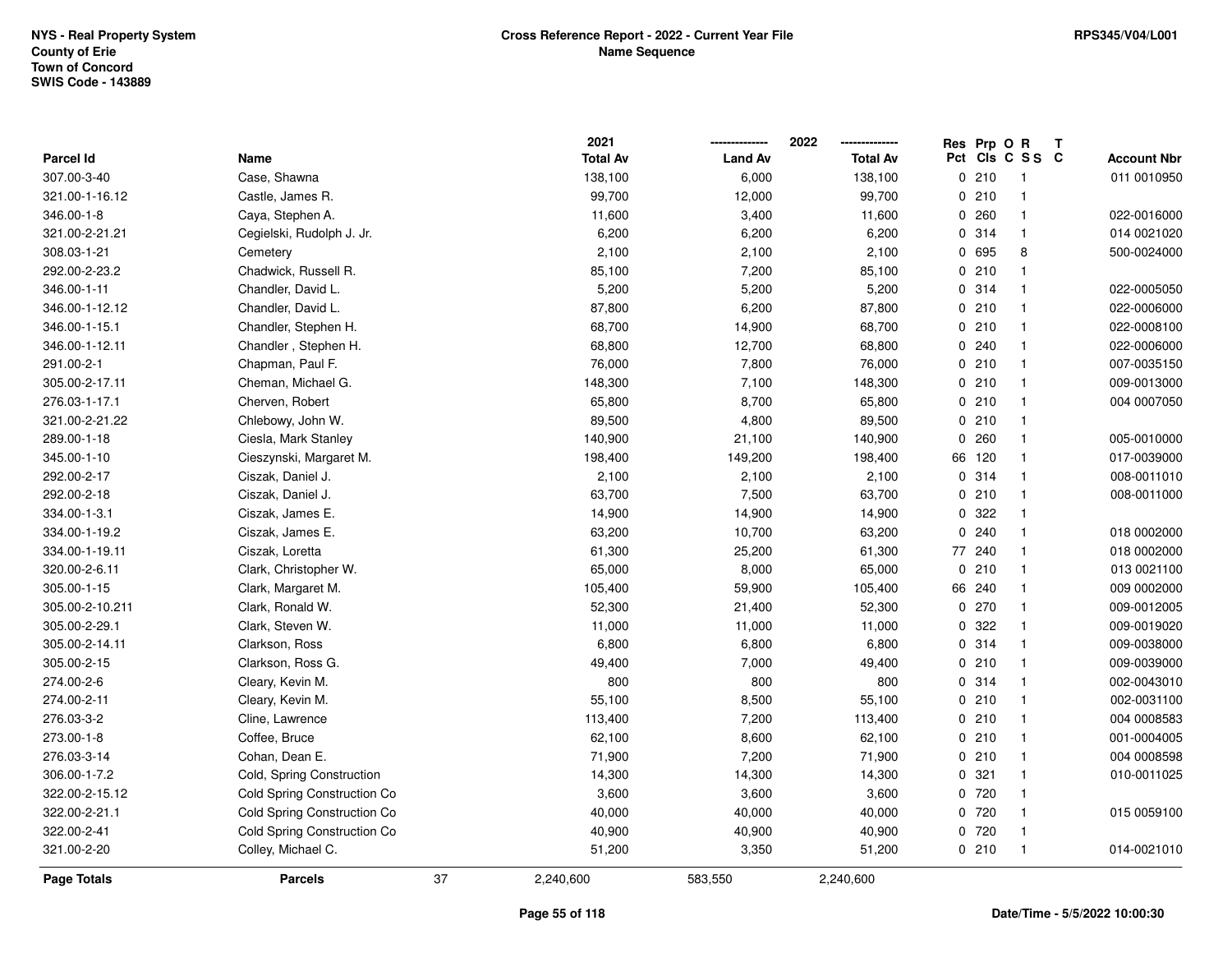|                  |                                       | 2021            |                | 2022            | Res          | Prp O R |                 | T |                    |
|------------------|---------------------------------------|-----------------|----------------|-----------------|--------------|---------|-----------------|---|--------------------|
| <b>Parcel Id</b> | Name                                  | <b>Total Av</b> | <b>Land Av</b> | <b>Total Av</b> |              |         | Pct Cls C S S C |   | <b>Account Nbr</b> |
| 307.00-3-14.1    | Colligan, Robert J.                   | 8,300           | 8,300          | 8,300           | $\mathbf{0}$ | 105     | -1              |   | 015 0033010        |
| 323.00-2-18.1    | Comisarek, Donald K.                  | 64,500          | 5,500          | 64,500          | 0            | 210     | $\mathbf{1}$    |   | 016-0038050        |
| 336.01-1-29.2    | <b>Concord Horseshoe</b>              | 1,000           | 1,000          | 1,000           |              | 0 546   | 8               |   |                    |
| 275.20-1-12      | <b>Concord Vacation PropertiesLLC</b> | 50,000          | 3,500          | 50,000          |              | 0.260   | $\overline{1}$  |   |                    |
| 307.00-2-43      | Conner, Cody J.                       | 48,900          | 7,300          | 48,900          |              | 0210    | $\mathbf{1}$    |   | 011-0015050        |
| 307.00-3-32      | Conner, Irma Ida                      | 56,500          | 5,800          | 56,500          |              | 0210    | $\overline{1}$  |   | 011-0010600        |
| 308.00-2-2       | Conner, Michael S.                    | 61,000          | 8,900          | 61,000          |              | 0.240   | $\mathbf{1}$    |   | 012-0032000        |
| 322.00-2-14.112  | Conner, Michael S.                    | 6,500           | 6,500          | 6,500           |              | 0 314   | $\mathbf{1}$    |   | 015-0004000        |
| 322.00-2-14.12   | Conner, Michael S.                    | 26,300          | 11,700         | 26,300          |              | 0.312   | $\mathbf{1}$    |   |                    |
| 307.00-3-22.112  | Conner, Patrick S.                    | 9,900           | 7,300          | 10,700          |              | 0.312   | $\mathbf{1}$    |   |                    |
| 307.00-3-33      | Conner, Timothy E.                    | 8,800           | 8,800          | 8,800           |              | 0.314   | $\overline{1}$  |   | 011-0010600        |
| 346.00-1-19.11   | Connolly, Ronald J.                   | 56,000          | 6,200          | 56,000          |              | 0210    | $\overline{1}$  |   | 023 0002000        |
| 275.00-2-16      | Connors, Brian C.                     | 7,800           | 7,800          | 7,800           |              | 0.314   | -1              |   | 003 0015050        |
| 306.00-1-2.5     | Contro, Anthony V.                    | 95,900          | 7,200          | 95,900          |              | 0210    | -1              |   |                    |
| 292.00-2-14      | Cook, Christine Rose                  | 42,300          | 2,900          | 42,300          |              | 0210    | $\mathbf{1}$    |   | 008-0012200        |
| 292.00-2-15      | Cook, Christine Rose                  | 3,600           | 3,600          | 3,600           |              | 0.314   | $\mathbf{1}$    |   | 008-0012050        |
| 322.00-1-33.1    | Cook, Lawrence P.                     | 7,600           | 7,600          | 7,600           |              | 0.314   | $\mathbf{1}$    |   | 019-0025010        |
| 276.03-5-24      | Cooper, Carol P.                      | 69,500          | 20,000         | 69,500          |              | 0.240   | -1              |   | 004-0018000        |
| 348.00-2-13      | Cooper, Jacob M.                      | 51,400          | 4,370          | 51,400          |              | 0210    | $\mathbf{1}$    |   | 024 0027300        |
| 292.00-1-17.1    | Coppola, Larry                        | 86,300          | 12,800         | 86,300          |              | 0.240   |                 |   | 008-0005350        |
| 320.00-2-22      | Cordova, Brian                        | 65,200          | 5,100          | 65,200          |              | 0210    | $\overline{1}$  |   | 013-0012050        |
| 320.00-2-24.112  | Cordova, Ryan S.                      | 6,700           | 6,700          | 6,700           |              | 0 314   | $\mathbf{1}$    |   |                    |
| 336.00-2-2.1     | Cornelia S Bensley Liv Tr             | 38,800          | 38,800         | 38,800          |              | 0, 105  | $\mathbf{1}$    |   | 016 0055000        |
| 273.00-1-1./A    | Cotton Well Drilling Co               | 659             | 0              | 403             | $\mathbf{0}$ | 733     | $\mathbf{1}$    |   |                    |
| 289.00-1-28./A   | Cotton Well Drilling Co               | 220             | 0              | 139             |              | 0 733   | $\mathbf{1}$    |   |                    |
| 289.00-1-29.1/A  | Cotton Well Drilling Co               | 663             | 0              | 432             |              | 0 733   | -1              |   |                    |
| 289.00-1-29.1/B  | Cotton Well Drilling Co               | 441             | 0              | 279             |              | 0 733   |                 |   |                    |
| 289.00-1-29.12/A | Cotton Well Drilling Co               | 220             | 0              | 132             |              | 0 733   | $\mathbf{1}$    |   |                    |
| 273.00-1-4./A    | Cotton Well Drilling Co Inc           | 334             | 0              | 218             |              | 0 733   | $\mathbf{1}$    |   |                    |
| 273.00-2-1./A    | Cotton Well Drilling Co Inc           | 441             | 0              | 436             |              | 0 733   | $\mathbf{1}$    |   |                    |
| 289.00-1-2./A    | Cotton Well Drilling Co Inc           | 880             | 0              | 557             | 0            | 733     | $\mathbf{1}$    |   |                    |
| 273.00-2-23./A   | Cotton Well Drilling Co Inc           | 2,208           | 0              | 1,321           |              | 0 733   | $\mathbf{1}$    |   |                    |
| 333.00-2-28.1    | Coulombe, Michael                     | 63,700          | 5,700          | 63,700          |              | 0210    | $\mathbf{1}$    |   | 018-0014010        |
| 308.00-1-23      | County Asphalt Plant                  | 522,400         | 34,300         | 522,400         |              | 0 651   | 8               |   | 500-0032000        |
| 276.00-1-13      | County Of Erie                        | 109,900         | 109,900        | 109,900         | 0            | 593     | 8               |   | 500-0004000        |
| 276.00-1-16      | County Of Erie                        | 594,700         | 385,900        | 594,700         |              | 0 962   | 8               |   | 500-0005000        |
| 276.00-1-17      | County Of Erie                        | 57,200          | 57,200         | 57,200          |              | 0 962   | 8               |   | 500-0007000        |
| Page Totals      | <b>Parcels</b>                        | 37<br>2,226,766 | 790,670        | 2,225,417       |              |         |                 |   |                    |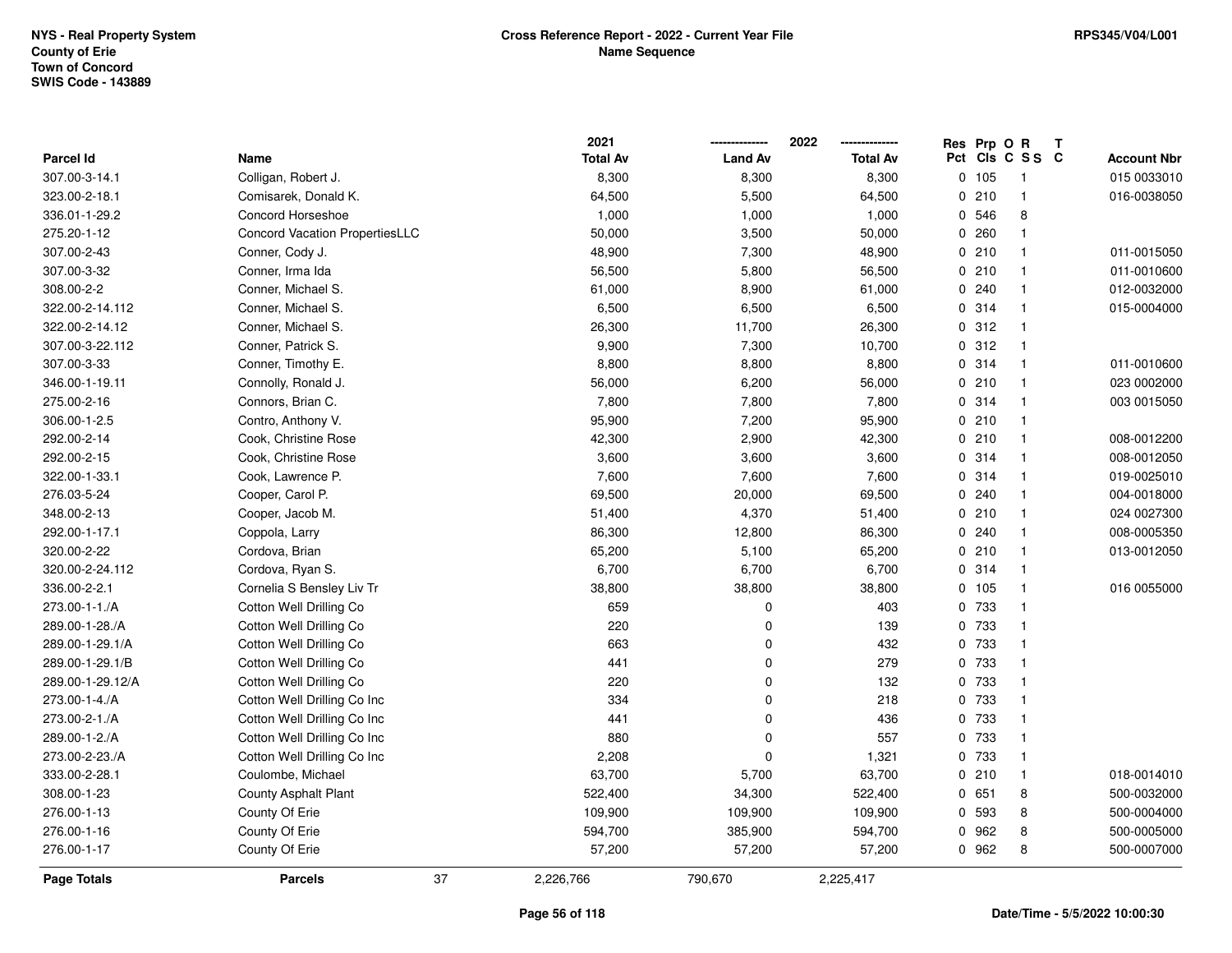|                  |                          |    | 2021            |                | 2022            | Res Prp O R |                 | Т |                    |
|------------------|--------------------------|----|-----------------|----------------|-----------------|-------------|-----------------|---|--------------------|
| <b>Parcel Id</b> | Name                     |    | <b>Total Av</b> | <b>Land Av</b> | <b>Total Av</b> |             | Pct Cls C S S C |   | <b>Account Nbr</b> |
| 276.00-1-19      | County Of Erie           |    | 261,900         | 261,900        | 261,900         | 0 962       | 8               |   | 500-0044000        |
| 291.00-1-19      | County of Erie           |    | 88,600          | 88,600         | 88,600          | 0.321       | 8               |   | 007-0034000        |
| 306.00-1-3.2     | County Of Erie           |    | 6,150           | 6,150          | 6,150           | 0.314       | 8               |   | 500-0008000        |
| 355.00-1-1       | County of Erie, New York |    | 140,100         | 7,500          | 140,100         | 0 962       | 8               |   | 023-0005000        |
| 275.00-2-4.21    | Cowley, Charlotte C.     |    | 186,200         | 16,500         | 186,200         | 0.322       | $\mathbf{1}$    |   | 003-0007150        |
| 320.00-1-24      | Cramer, Shawn M.         |    | 43,400          | 5,900          | 43,400          | 0210        | $\mathbf{1}$    |   |                    |
| 347.00-2-21      | Crandall, Mary B.        |    | 45,500          | 3,200          | 55,200          | 0210        | $\overline{1}$  |   | 024 0002050        |
| 276.03-2-6       | Craneridge Assoc Inc     |    | 17,400          | 17,400         | 17,400          | 0 323       | $\overline{1}$  |   | 004-0007880        |
| 276.03-3-1       | Craneridge Assoc Inc     |    | 17,300          | 17,300         | 17,300          | 0 323       | $\overline{1}$  |   | 004-0007885        |
| 276.03-4-1       | Craneridge Assoc Inc     |    | 35,900          | 15,300         | 35,900          | 0 554       | $\overline{1}$  |   | 004-0007884        |
| 276.03-5-1       | Craneridge Assoc Inc     |    | 10,500          | 10,500         | 10,500          | 0.322       | $\overline{1}$  |   | 004-0007883        |
| 276.03-5-17      | Craneridge Assoc Inc     |    | 500             | 500            | 500             | 0.314       | $\overline{1}$  |   | 004-0007882        |
| 276.03-5-18      | Craneridge Assoc Inc     |    | 500             | 500            | 500             | 0 314       | -1              |   | 004-0007881        |
| 276.01-1-5.2     | Craneridge Sewer Dis     |    | 33,400          | 33,400         | 33,400          | 0 853       | 8               |   | 003-0017005        |
| 308.00-1-13.1    | Cranston, Todd           |    | 30,900          | 2,700          | 30,900          | 0210        | $\mathbf{1}$    |   | 012-0037000        |
| 333.00-2-17.112  | Cranston, William H.     |    | 80,300          | 5,800          | 80,300          | 0210        | $\overline{1}$  |   |                    |
| 291.00-2-19      | Crawford, James K.       |    | 69,800          | 14,000         | 69,800          | 0.240       | $\overline{1}$  |   | 007-0013000        |
| 291.00-2-30.112  | Crawford, James K.       |    | 1,500           | 1,500          | 1,500           | 0.314       | $\overline{1}$  |   |                    |
| 307.00-2-23      | Creeley, Daniel K.       |    | 41,600          | 7,100          | 41,600          | 0210        | $\overline{1}$  |   | 011-0003000        |
| 322.00-1-40      | Croft, James B.          |    | 97,600          | 6,800          | 97,600          | 0210        | $\overline{1}$  |   |                    |
| 276.01-1-10      | Crone, Robert J. Trst.   |    | 5,000           | 5,000          | 5,000           | 0.314       | $\overline{1}$  |   | 004-0009400        |
| 276.03-5-42      | Crone, Suzanne           |    | 98,000          | 7,500          | 98,000          | 0210        | $\overline{1}$  |   | 004-0008280        |
| 276.03-1-7       | Cronin, Carolynne        |    | 54,000          | 3,700          | 54,000          | 0210        | $\overline{1}$  |   | 003 0018080        |
| 291.00-1-18.1    | Cronmiller, Thomas A.    |    | 2,100           | 2,100          | 2,100           | 0.314       | $\overline{1}$  |   | 007 0035000        |
| 291.00-1-18.2    | Cronmiller, Thomas A.    |    | 65,200          | 9,300          | 65,200          | 0210        | $\overline{1}$  |   | 007 0035005        |
| 666.00-94-1.1    | Crown Castle Fiber LLC   |    | 858             | 0              | 853             | 0 831       | 6               |   |                    |
| 666.00-94-1.2    | Crown Castle Fiber LLC   |    | 35              | $\Omega$       | 35              | 0 831       | 6               |   |                    |
| 666.00-94-1.3    | Crown Castle Fiber LLC   |    | $\mathbf{1}$    | 0              | $\mathbf{1}$    | 0 831       | 6               |   |                    |
| 666.00-94-1.4    | Crown Castle Fiber LLC   |    | 23              | $\Omega$       | 23              | 0 831       | 6               |   |                    |
| 276.03-2-1       | Crump, Lawrence J.       |    | 49,800          | 17,500         | 49,800          | 0.240       | $\mathbf{1}$    |   | 004 0007000        |
| 308.00-1-7       | Culver, Norman P.        |    | 18,500          | 13,200         | 18,500          | 0210        | $\overline{1}$  |   | 012 0003000        |
| 320.00-2-14.1    | Cureo, John J.           |    | 63,400          | 41,400         | 63,400          | 0, 120      | $\overline{1}$  |   | 013 0014000        |
| 320.00-2-14.2    | Cureo, John J.           |    | 119,400         | 6,900          | 119,400         | 0210        | $\overline{1}$  |   | 013 0014000        |
| 307.00-4-21      | Cyr Robert C & Terry L   |    | 69,100          | 14,500         | 69,100          | 0210        | $\overline{1}$  |   |                    |
| 305.00-1-4       | Czachorowski, Jerome H.  |    | 72,800          | 4,800          | 72,800          | 0210        | $\overline{1}$  |   | 009-0027000        |
| 306.00-2-28      | Czesak, Audrey J.        |    | 44,900          | 7,400          | 44,900          | 0.280       | $\overline{1}$  |   | 010-0012200        |
| 305.00-1-16.211  | D'agostino, Gail         |    | 92,600          | 10,400         | 92,600          | 0.240       | $\overline{1}$  |   |                    |
| Page Totals      | <b>Parcels</b>           | 37 | 1,964,767       | 666,250        | 1,974,462       |             |                 |   |                    |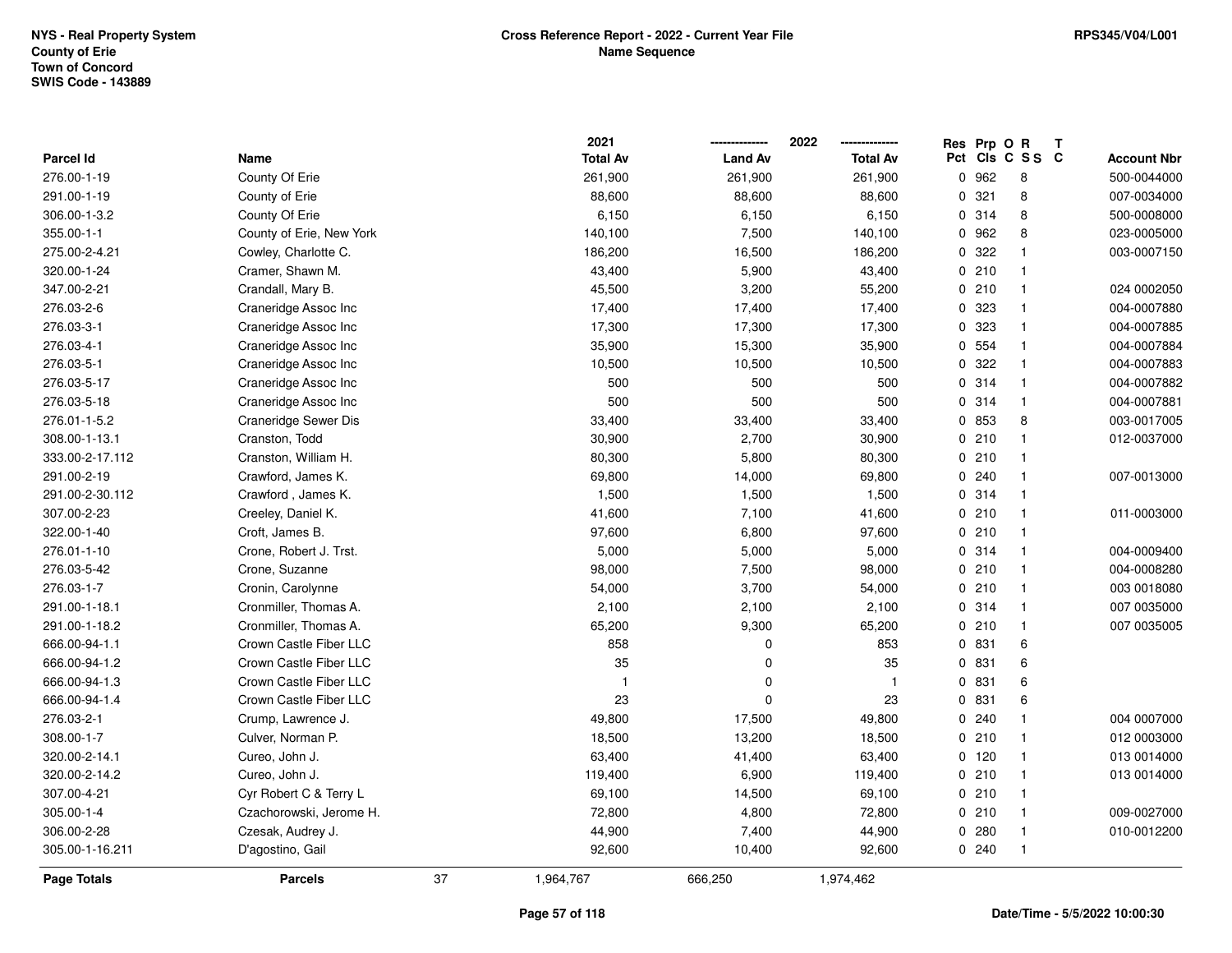**2021 -------------- 2022**

**--------------**

|                    |                               |    | 2021            |                | 2022            |     | Res Prp O | R<br>Т         |                    |
|--------------------|-------------------------------|----|-----------------|----------------|-----------------|-----|-----------|----------------|--------------------|
| <b>Parcel Id</b>   | Name                          |    | <b>Total Av</b> | <b>Land Av</b> | <b>Total Av</b> | Pct |           | CIs C S S C    | <b>Account Nbr</b> |
| 320.00-2-23        | D&J Darszewski Family Trust I |    | 54,000          | 6,100          | 54,000          |     | 0210      | -1             | 013-0013010        |
| 320.00-2-32.2      | D&J Darszewski Family Trust I |    | 24,900          | 20,900         | 24,900          |     | 0.312     | $\mathbf{1}$   | 013-0013000        |
| 305.00-2-1.1       | Dahlberg, Peter B.            |    | 128,600         | 7,300          | 128,600         |     | 0210      | -1             | 009-0032000        |
| 320.00-1-6         | Daigler, Gerald E.            |    | 146,700         | 42,800         | 146,700         |     | 0.240     | $\mathbf{1}$   | 013-0015000        |
| 305.00-2-28.2      | Dailey, Ralph                 |    | 53,300          | 4,500          | 53,300          |     | 0210      | $\overline{1}$ | 9 18 10            |
| 276.03-2-42        | Daley, Shane Francis Malone   |    | 59,400          | 7,500          | 59,400          |     | 0210      | $\mathbf{1}$   | 004 0007560        |
| 275.00-1-13.1      | Dallas, Fredrick Ruben        |    | 37,500          | 24,800         | 37,500          |     | 66 240    | $\overline{1}$ | 003-0014000        |
| 346.00-1-24.2      | DAmato, Barbara               |    | 83,800          | 5,400          | 83,800          |     | 0210      | $\mathbf{1}$   |                    |
| 292.00-1-8.22      | Darling, Michael S.           |    | 82,400          | 8,000          | 82,400          |     | 0.240     | $\overline{1}$ | 008-0016010        |
| 320.00-1-9         | Darling, Robert O.            |    | 55,600          | 4,900          | 55,600          |     | 0210      | $\overline{1}$ | 013 0028000        |
| 323.00-2-8.11      | Darnley, Matthew J.           |    | 113,100         | 11,100         | 113,100         |     | 0210      | $\overline{1}$ | 016 0010100        |
| 320.00-2-32.11     | Darszewski, Daniel J.         |    | 6,000           | 6,000          | 6,000           |     | 0.314     | -1             | 013-0013000        |
| 336.00-2-10.12     | Dash, Anthony J.              |    | 74,800          | 5,600          | 74,800          |     | 0210      | $\overline{1}$ | 020 0003000        |
| 307.00-3-4.3       | Dash, Michael T.              |    | 71,300          | 7,400          | 71,300          |     | 0210      | $\overline{1}$ |                    |
| 276.03-3-4         | Davies, Marilynn J.           |    | 92,100          | 7,200          | 92,100          |     | 0210      | $\overline{1}$ | 004-0008586        |
| 274.00-1-21        | Davis, Ralph L.               |    | 41,600          | 8,800          | 41,600          |     | 0210      | $\mathbf{1}$   | 002-0005100        |
| 347.02-1-15.21     | DB Acres, LLC                 |    | 61,800          | 28,600         | 61,800          |     | 0.240     | $\mathbf{1}$   | 024-0019010        |
| 320.00-2-1         | Deacons Alliance Of WNY       |    | 20,400          | 20,400         | 20,400          |     | 0620      | 8              | 500-0009001        |
| 320.00-2-2         | Deacons Alliance Of WNY       |    | 128,700         | 106,600        | 128,700         |     | 0620      | 8              | 500-0009000        |
| 333.00-1-1         | Deacons Alliance Of WNY       |    | 57,300          | 57,300         | 57,300          |     | 0620      | 8              | 017-0001000        |
| 336.01-1-2         | Dearborn, Michael             |    | 55,000          | 3,650          | 55,000          |     | 0210      | $\mathbf{1}$   | 016 0023425        |
| 347.08-3-3         | Debo, John H.                 |    | 400             | 400            | 400             |     | 0.314     | $\mathbf{1}$   | 024 0202563        |
| 291.00-2-4         | Deborah Diane Hochmuth        |    | 51,900          | 7,300          | 51,900          |     | 0210      | $\mathbf{1}$   | 007-0035110        |
| 307.00-1-20.211    | Deci, Christopher C.          |    | 7,800           | 7,800          | 7,800           |     | 0.322     | $\mathbf{1}$   | 011 0006400        |
| 307.00-1-20.212    | Deci, Christopher C.          |    | 52,500          | 10,400         | 52,500          |     | 0210      | -1             | 011 0006400        |
| 306.00-1-12.12     | Decker, Richard A.            |    | 63,000          | 8,700          | 63,000          |     | 0210      | $\overline{1}$ |                    |
| 346.00-1-13.1      | Decker, Stacie S.             |    | 85,800          | 11,600         | 85,800          |     | 0210      | $\overline{1}$ | 022 0007000        |
| 346.00-1-27        | Decker, Stacie S.             |    | 4,500           | 4,500          | 4,500           |     | 0.314     | -1             |                    |
| 334.00-2-30.11     | Degen, Erica A.               |    | 150,800         | 30,800         | 150,800         |     | 0.240     | $\overline{1}$ |                    |
| 348.00-2-17        | Delgado, Jose                 |    | 83,200          | 5,400          | 83,200          |     | 0210      | $\mathbf{1}$   | 024-0026150        |
| 333.00-1-11        | Delia, Hunter J.              |    | 56,400          | 3,600          | 56,400          |     | 0210      | $\mathbf{1}$   | 017-0021000        |
| 274.02-1-1.1       | Delia, James J.               |    | 31,200          | 13,800         | 31,200          |     | 0210      | $\mathbf{1}$   | 002 0041000        |
| 323.00-2-15.2      | Dell, Peter K.                |    | 49,000          | 10,500         | 49,000          |     | 0210      | $\mathbf{1}$   | 016-0053100        |
| 276.03-5-27        | Delmont, James J.             |    | 78,900          | 7,500          | 78,900          |     | 0210      | -1             | 004 0008130        |
| 273.00-1-17.32     | Demarco, James A.             |    | 11,600          | 11,600         | 11,600          |     | 0.314     | $\overline{1}$ |                    |
| 273.00-1-16.3      | Demarco, James Anthony        |    | 82,700          | 2,700          | 82,700          |     | 0210      | -1             |                    |
| 276.09-1-8         | Dengos, Diane B.              |    | 59,200          | 1,500          | 59,200          |     | 0210      | $\overline{1}$ | 004 0009034        |
| <b>Page Totals</b> | <b>Parcels</b>                | 37 | 2,317,200       | 532,950        | 2,317,200       |     |           |                |                    |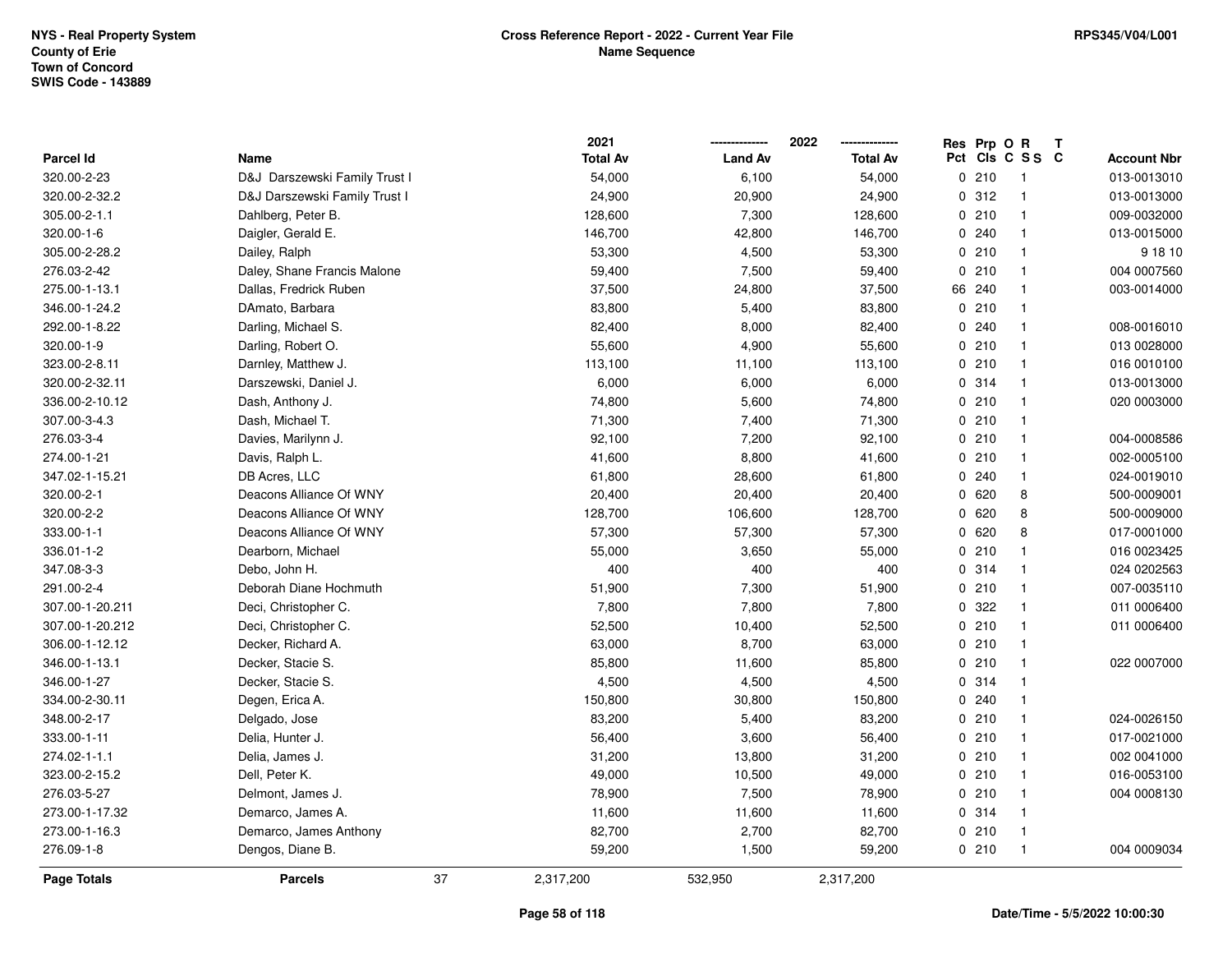|                  |                                             | 2021            |                | 2022            |     | Res Prp O R |                | T |                    |
|------------------|---------------------------------------------|-----------------|----------------|-----------------|-----|-------------|----------------|---|--------------------|
| <b>Parcel Id</b> | Name                                        | <b>Total Av</b> | <b>Land Av</b> | <b>Total Av</b> | Pct |             | CIS C S S C    |   | <b>Account Nbr</b> |
| 273.00-1-6       | Dennis, Dean A.                             | 73,700          | 9,200          | 73,700          |     | 0210        | $\overline{1}$ |   | 001-0003100        |
| 323.00-1-7.12    | Dennis M Block Revocable Tru                | 12,700          | 4,400          | 12,700          |     | 0.312       | $\mathbf{1}$   |   | 016-0047760        |
| 323.00-2-11      | Dennis M Block Revocable Trust              | 39,700          | 5,200          | 39,700          |     | 0210        | $\mathbf{1}$   |   | 016-0052200        |
| 334.00-2-32.2    | Depue, Richard J.                           | 109,600         | 12,000         | 109,600         |     | 0.240       | $\mathbf{1}$   |   |                    |
| 307.00-2-1.21    | Deshaies, George J. Jr.                     | 124,600         | 38,500         | 124,600         |     | 0.240       | $\mathbf{1}$   |   | 007 0036000        |
| 276.03-5-16      | Detra, Loryce M.                            | 81,000          | 7,800          | 81,000          |     | 0210        | $\mathbf{1}$   |   | 004-0008570        |
| 320.00-1-4       | Detrick, David                              | 69,500          | 25,200         | 69,500          |     | 0.240       | $\mathbf{1}$   |   | 013-0003000        |
| 320.00-1-18.1    | Detrick, David                              | 18,500          | 18,500         | 18,500          |     | 0.322       | $\mathbf{1}$   |   | 013 0017000        |
| 320.00-1-19      | Detrick, David                              | 34,500          | 3,800          | 34,500          |     | 0210        | $\mathbf{1}$   |   | 013-0017100        |
| 291.00-1-28.112  | Detrick, Joseph R.                          | 5,600           | 5,600          | 5,600           |     | 0.322       | $\mathbf{1}$   |   | 007 0001000        |
| 306.00-2-5.2     | Deverell, Glenn A.                          | 12,600          | 12,600         | 12,600          |     | 0.321       | $\mathbf{1}$   |   |                    |
| 347.00-2-19      | Devore, Theresa                             | 44,900          | 3,300          | 44,900          |     | 0210        | $\mathbf{1}$   |   | 023-0019010        |
| 348.00-2-23.121  | Dewald, Daniel D.                           | 57,200          | 4,900          | 57,200          |     | 0210        | 1              |   |                    |
| 323.00-1-37.12   | DeWald, George                              | 68,400          | 68,400         | 68,400          |     | 0 322       | $\mathbf{1}$   |   |                    |
| 323.00-1-5.11    | DeWald, George E.                           | 400             | 400            | 400             |     | 0.314       | $\mathbf{1}$   |   | 016 0003100        |
| 323.00-1-5.21    | DeWald, George E.                           | 12,600          | 12,600         | 12,600          |     | 0.322       | $\mathbf{1}$   |   | 016 0003100        |
| 323.00-1-6       | DeWald, George E.                           | 91,900          | 12,400         | 91,900          |     | 0.240       | $\mathbf{1}$   |   | 016 0004000        |
| 323.00-1-28.11   | DeWald, George E.                           | 23,800          | 23,800         | 23,800          |     | 0, 105      | $\mathbf{1}$   |   | 016-0050000        |
| 323.00-1-31.11   | Dewald, George E.                           | 21,500          | 8,800          | 21,500          |     | 0270        | $\mathbf{1}$   |   | 016 0050010        |
| 323.00-2-22.11   | Dewald, George W.                           | 100,600         | 25,400         | 100,600         |     | 0.240       | $\mathbf{1}$   |   | 16 40 10           |
| 276.03-4-23      | Dickhut, Charles F.                         | 50,700          | 7,500          | 50,700          |     | 0210        | $\mathbf{1}$   |   | 004-0007990        |
| 276.03-3-37      | Dickinsom, Amy                              | 76,000          | 7,200          | 76,000          |     | 0210        | $\mathbf{1}$   |   | 004 0008580        |
| 336.01-1-37      | Diebold, Clarence James Jr                  | 46,500          | 4,200          | 46,500          |     | 0210        | $\mathbf{1}$   |   | 016-0017100        |
| 276.03-5-11      | Dietrich, Deborah J.                        | 62,400          | 7,800          | 62,400          |     | 0210        | $\mathbf{1}$   |   | 004 0008520        |
| 276.03-1-10      | Dimon, Ricky S.                             | 48,100          | 1,500          | 48,100          |     | 0.260       | $\mathbf{1}$   |   | 003 0018450        |
| 322.00-1-38      | Dimpfl, Ronald                              | 66,200          | 5,200          | 66,200          |     | 0210        | $\mathbf{1}$   |   |                    |
| 322.00-1-19      | DiNardo, Daniel C.                          | 39,800          | 4,600          | 39,800          |     | 0210        | $\mathbf{1}$   |   | 015 0051015        |
| 291.00-2-25.1    | Dion, Kevin J.                              | 67,000          | 6,100          | 67,000          |     | 0210        | $\mathbf{1}$   |   | 007-0009600        |
| 323.00-2-2       | <b>Dist-National Fuel Gas</b>               | 700             | 700            | 700             |     | 0.314       | 6              |   | 300 0002550        |
| 336.01-1-33      | <b>Dist-National Fuel Gas</b>               | 2,200           | 2,200          | 2,200           |     | 0 873       | 6              |   | 300 0002400        |
| 555.00-11-1      | <b>Dist-National Fuel Gas</b>               | 334,228         | 0              | 315,336         |     | 0861        | 5              |   | 640 0002000        |
| 666.00-11-3.1    | <b>Dist-National Fuel Gas</b>               | 690,118         | 0              | 690,118         |     | 0 885       | 6              |   | 300 0009000        |
| 666.00-11-3.2    | <b>Dist-National Fuel Gas</b>               | 36,322          | 0              | 36,322          |     | 0 885       | 6              |   | 300 0009000        |
| 322.00-2-45.112  | District of the Wesleyan Churc, Westerm Nev | 11,400          | 11,400         | 11,400          |     | 0 330       | $\mathbf{1}$   |   | 015 0031030        |
| 348.00-3-2.2     | Ditchey, Steven J.                          | 89,100          | 5,100          | 89,100          |     | 0210        | $\mathbf{1}$   |   |                    |
| 308.00-1-16.11   | Dmochowski, Carol                           | 127,100         | 33,200         | 127,100         |     | 66 112      | $\mathbf{1}$   |   | 1248               |
| 292.00-1-18.11   | Doan, Cody                                  | 18,600          | 8,600          | 18,600          |     | 0.312       | $\mathbf{1}$   |   | 008 0005400        |
| Page Totals      | 37<br><b>Parcels</b>                        | 2,769,768       | 408,100        | 2,750,876       |     |             |                |   |                    |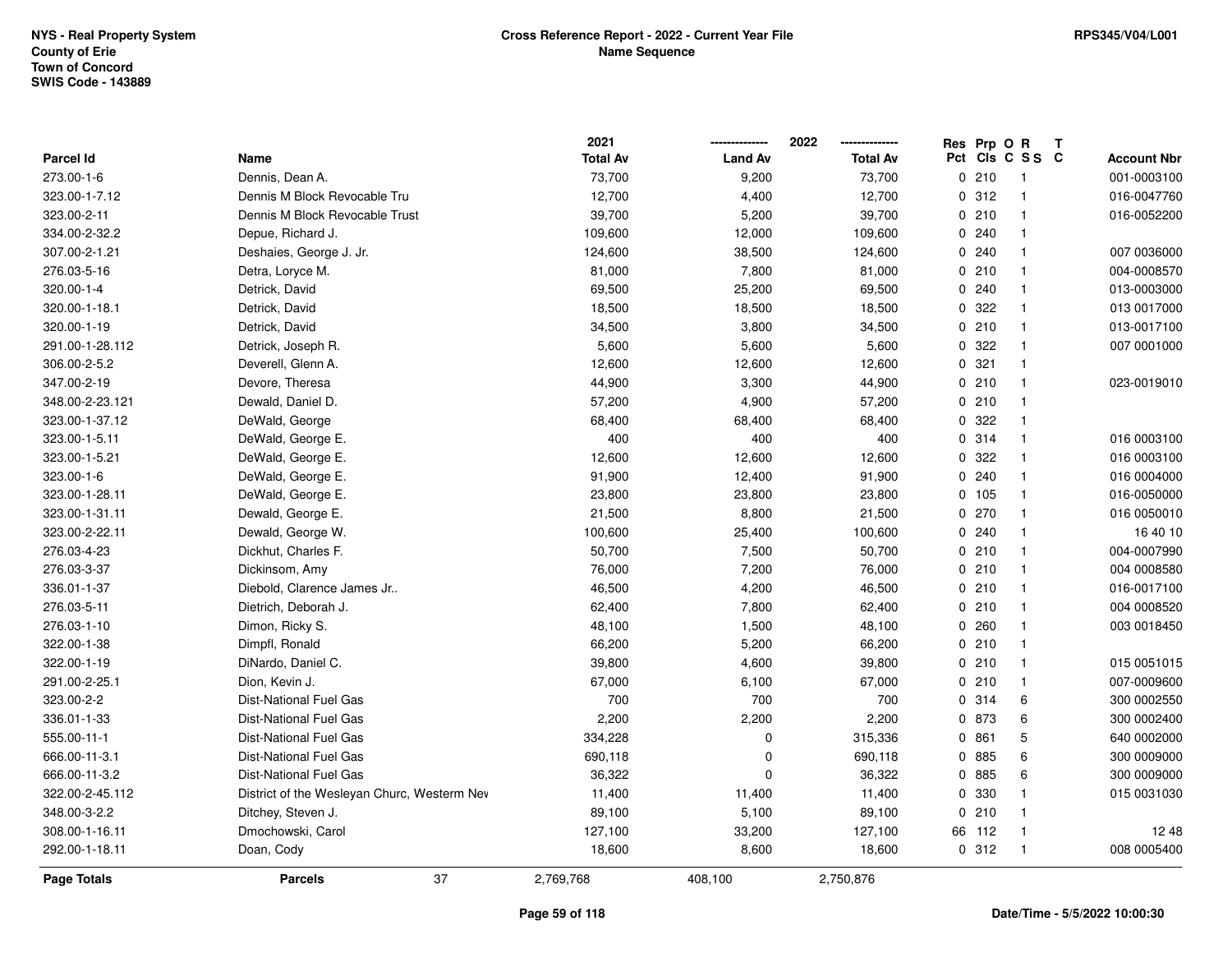|                    |                        |    | 2021            |                | 2022            | Res Prp O R |                          | Т |                    |
|--------------------|------------------------|----|-----------------|----------------|-----------------|-------------|--------------------------|---|--------------------|
| Parcel Id          | Name                   |    | <b>Total Av</b> | <b>Land Av</b> | <b>Total Av</b> |             | Pct Cls C S S C          |   | <b>Account Nbr</b> |
| 274.01-1-17.1      | Dobson, Mitchell H.    |    | 67,400          | 12,760         | 67,400          | 0210        | $\overline{\phantom{1}}$ |   |                    |
| 274.00-1-17        | Doherty, William H.    |    | 40,600          | 7,700          | 40,600          | 0210        | $\overline{\mathbf{1}}$  |   | 002-0006000        |
| 274.00-1-18        | Doherty, William H.    |    | 41,900          | 10,200         | 41,900          | 0.240       | $\overline{\mathbf{1}}$  |   | 002-0005400        |
| 333.00-1-7.12      | Dollas, Rebecca        |    | 29,900          | 4,300          | 29,900          | 0270        | $\overline{\mathbf{1}}$  |   |                    |
| 333.00-1-7.112     | Dollas, Rebecca J.     |    | 5,300           | 5,300          | 5,300           | 0.314       | $\overline{1}$           |   |                    |
| 291.00-1-6         | Dombrowski, Leonard L. |    | 32,000          | 5,300          | 32,000          | 0270        | $\overline{\mathbf{1}}$  |   | 003-0009150        |
| 348.00-3-1         | Domes, Duane A.        |    | 63,100          | 3,600          | 63,100          | 0210        | $\overline{1}$           |   | 020 0006000        |
| 321.00-1-28.2      | Domes, Michael         |    | 6,900           | 6,900          | 6,900           | 0.322       | $\overline{1}$           |   | 014 0009000        |
| 274.03-1-5         | Dommer, Michael A.     |    | 73,100          | 9,300          | 73,100          | 0210        | $\overline{\mathbf{1}}$  |   | 002 0010800        |
| 333.00-1-22        | Donahue, John E.       |    | 88,300          | 9,200          | 88,300          | 0.240       | $\overline{1}$           |   | 017 0013502        |
| 322.00-3-17.111    | Donahue, Michael J.    |    | 44,700          | 5,500          | 44,700          | 0210        | $\overline{1}$           |   | 015 0055100        |
| 306.00-3-12        | Donhauser, George A.   |    | 115,900         | 61,900         | 115,900         | 0.280       | $\mathbf{1}$             |   | 010 0017000        |
| 307.00-3-2.2       | Donhauser, Mark J.     |    | 73,300          | 8,500          | 73,300          | 0210        | -1                       |   | 0110004070         |
| 276.03-2-54        | Donner, Dennis P.      |    | 74,400          | 8,200          | 74,400          | 0210        | $\overline{1}$           |   | 004-0007180        |
| 323.00-2-12        | Donner, Krystin N.     |    | 41,800          | 5,200          | 41,800          | 0210        | $\overline{1}$           |   | 016-0052150        |
| 308.00-2-22        | Doud, Dale J.          |    | 75,200          | 8,300          | 75,200          | 0.240       | $\mathbf{1}$             |   | 012 0056000        |
| 306.00-1-18.21     | Dowling, Warren M.     |    | 106,300         | 9,500          | 106,300         | 0210        | $\mathbf{1}$             |   | 010 0008040        |
| 335.02-1-29.1      | Doyle, Casino N.       |    | 45,800          | 6,250          | 45,800          | 0210        | $\overline{1}$           |   | 015-0021100        |
| 308.00-2-23.13     | Dragone, Joseph V.     |    | 110,700         | 10,400         | 110,700         | 0.240       | $\overline{1}$           |   |                    |
| 289.00-1-1.2       | Drewiega, Steven J.    |    | 6,650           | 6,650          | 6,650           | 0.321       | $\overline{\mathbf{1}}$  |   | 001-0027010        |
| 320.00-2-25.11     | DSH & Son's, LLC       |    | 15,300          | 15,300         | 15,300          | 0 322       | $\overline{\mathbf{1}}$  |   | 013-0031000        |
| 336.01-1-6         | Dubel, Jennifer A.     |    | 60,000          | 4,300          | 60,000          | 0210        | $\overline{1}$           |   | 016 0023000        |
| 291.00-2-2.11      | Duchnick, Walter       |    | 18,400          | 18,400         | 18,400          | 0.322       | $\overline{1}$           |   | 007 0035100        |
| 291.00-2-29        | Duchnick, Walter J.    |    | 700             | 700            | 700             | 0.314       | $\overline{\mathbf{1}}$  |   | 007 0035120        |
| 305.00-1-25        | Dudek, Thomas D.       |    | 70,800          | 5,700          | 70,800          | 0210        | $\overline{1}$           |   | 009-0034250        |
| 275.00-2-13.1      | Dudziak, Richard M.    |    | 78,900          | 14,000         | 78,900          | 0210        | $\mathbf{1}$             |   | 003-0007400        |
| 275.00-1-18        | Dunbar, David E.       |    | 144,200         | 15,900         | 144,200         | 0.240       | $\mathbf{1}$             |   |                    |
| 275.00-1-10        | Dunbar, Laurie M.      |    | 85,500          | 18,500         | 85,500          | 0.240       | $\mathbf{1}$             |   | 003-0002030        |
| 273.00-1-3.1       | Dunmire, Robert G.     |    | 58,600          | 5,100          | 58,600          | 0210        | $\overline{1}$           |   | 001-0001100        |
| 336.01-1-24.1      | Dunn, Lester L.        |    | 42,600          | 4,300          | 42,600          | 0210        | $\overline{1}$           |   | 016 0025100        |
| 276.01-1-3         | Dunn, Vincent J.       |    | 26,000          | 6,200          | 26,000          | 0270        | $\overline{\mathbf{1}}$  |   | 004 0001050        |
| 306.00-1-23.1      | Duwe, Henry C.         |    | 39,300          | 34,300         | 39,300          | 0.312       | $\overline{1}$           |   | 010 0008000        |
| 333.00-1-26.122    | Duwe, Henry C.         |    | 58,850          | 15,500         | 58,850          | 0220        | $\overline{1}$           |   | 017-0025020        |
| 347.02-1-14        | Dygert, J Peter        |    | 40,100          | 4,200          | 40,100          | 0210        | $\overline{1}$           |   | 024-0024100        |
| 347.02-1-16.1      | Dygert, J. Peter       |    | 5,000           | 5,000          | 5,000           | 0 105       | $\overline{\mathbf{1}}$  |   | 024 0024000        |
| 333.00-2-16        | Dzara, Robert H.       |    | 101,300         | 33,550         | 101,300         | 0.240       | $\overline{1}$           |   | 018 0014000        |
| 308.03-1-12        | Dziamski, Justin J.    |    | 76,600          | 7,600          | 76,600          | 0210        | $\overline{1}$           |   | 012 0044100        |
| <b>Page Totals</b> | <b>Parcels</b>         | 37 | 2,065,400       | 413,510        | 2,065,400       |             |                          |   |                    |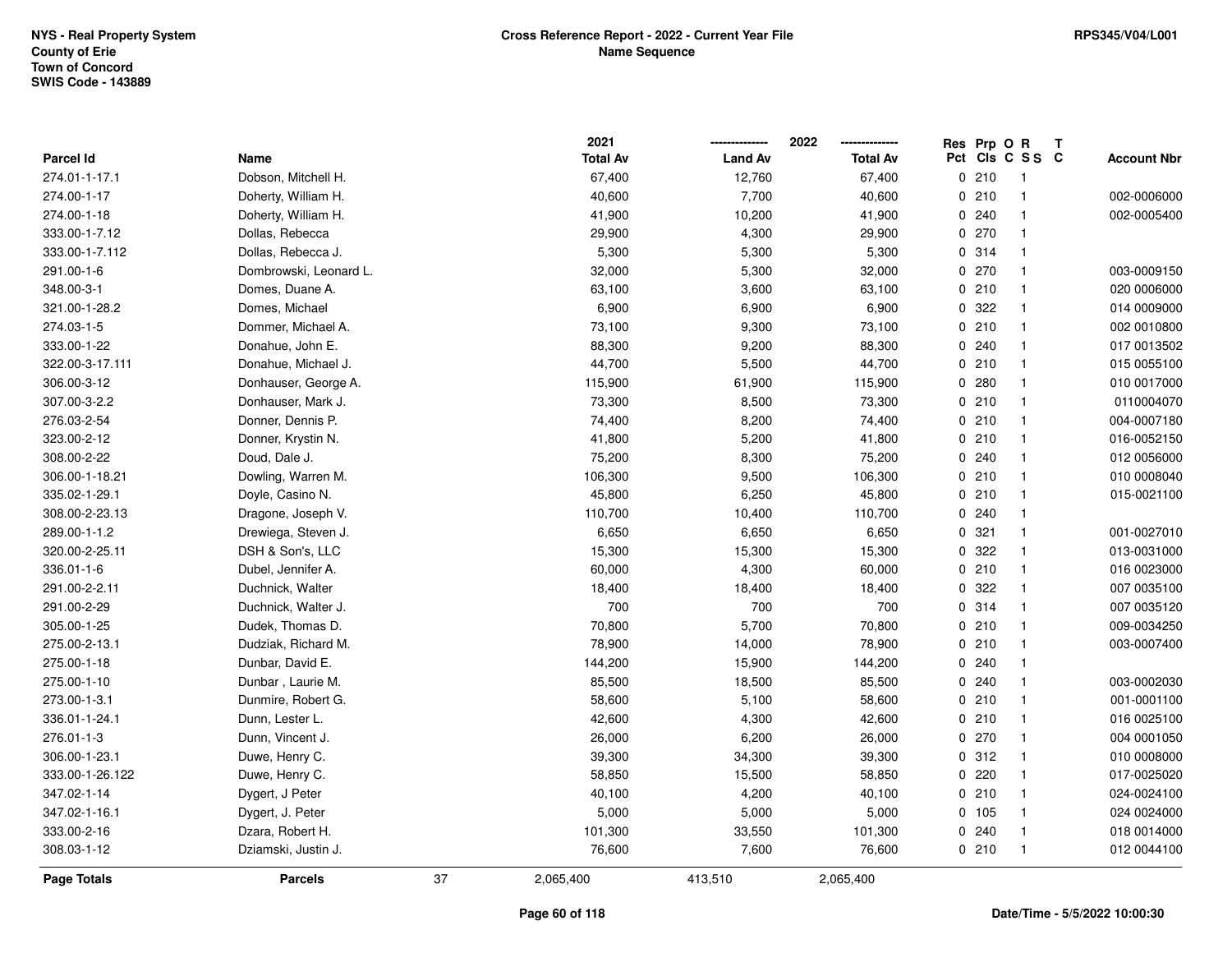**2021 -------------- 2022**

**--------------**

|                    |                               | 2021            |                | 2022            | Res Prp O | R<br>T          |                    |
|--------------------|-------------------------------|-----------------|----------------|-----------------|-----------|-----------------|--------------------|
| Parcel Id          | Name                          | <b>Total Av</b> | <b>Land Av</b> | <b>Total Av</b> |           | Pct Cls C S S C | <b>Account Nbr</b> |
| 276.03-4-12        | Dzikowski, Patricia           | 98,300          | 7,500          | 98,300          | 0210      | $\overline{1}$  | 004-0007790        |
| 276.03-4-11        | Dzikowski, Patricia A.        | 7,500           | 7,500          | 7,500           | 0.314     | $\mathbf{1}$    | 004-0007780        |
| 308.03-1-32        | E Concord Fire Dept           | 147,100         | 5,000          | 147,100         | 0 662     | 8               | 500-0046000        |
| 308.03-1-25.2      | E Concord Fire Dept Inc       | 24,100          | 14,100         | 24,100          | 0 312     | 8               | 500-0047900        |
| 306.00-2-23        | E-Ny State Elec & Gas         | 3,400           | 3,400          | 3,400           | 0 884     | 6               | 300 0005100        |
| 555.00-13-1.1      | E-Ny State Elec & Gas         | 722,854         | 0              | 686,144         | 0861      | 5               | 640 0005000        |
| 555.00-13-1.2      | E-Ny State Elec & Gas         | 22,356          | 0              | 22,221          | 0861      | $\mathbf 5$     | 840 0005000        |
| 666.00-13-2        | E-Ny State Elec & Gas         | 1,173,400       | $\mathbf 0$    | 1,173,400       | 0 884     | 6               | 300 0005010        |
| 334.00-1-14        | Eagan, Neal                   | 68,700          | 29,200         | 68,700          | 0210      | $\mathbf{1}$    | 018 0020000        |
| 308.03-1-15        | East Concord Community Church | 49,200          | 4,400          | 49,200          | 0 620     | 8               | 500-0027000        |
| 308.03-1-25.11     | East Concord Fire Dept. Inc.  | 104,600         | 10,000         | 104,600         | 0 662     | 8               | 012 0025000        |
| 273.00-1-17.2      | Eck, Matthew                  | 83,700          | 9,800          | 83,700          | 0210      |                 |                    |
| 289.00-1-1.112     | Eckert, William A.            | 118,300         | 19,400         | 118,300         | 0.240     | $\mathbf{1}$    |                    |
| 321.00-1-30.2      | Edbauer, Kristine             | 100,800         | 7,400          | 100,800         | 0210      | $\mathbf{1}$    | 014-0026000        |
| 276.03-5-22        | Edmunds, Warren A.            | 54,800          | 6,600          | 54,800          | 0210      | $\overline{1}$  | 004-0007250        |
| 348.00-2-5         | Edward B Righter & Pamela G   | 116,300         | 8,000          | 116,300         | 0280      | $\overline{1}$  | 020-0012000        |
| 348.00-2-9.112     | Edward B Righter & Pamela G   | 11,700          | 11,700         | 11,700          | 0 322     | $\mathbf{1}$    | 020 0014000        |
| 322.00-3-28        | Edwards, Barry A.             | 59,100          | 5,800          | 59,100          | 0210      | $\mathbf{1}$    |                    |
| 290.00-1-6.112     | Edwin F. Heary Irrevocable    | 150,000         | 11,500         | 150,000         | 0210      | $\mathbf{1}$    | 006-0008020        |
| 307.00-1-15        | Ehlers, Suzanne M.            | 56,100          | 10,500         | 56,100          | 0210      | $\overline{1}$  | 011-0002000        |
| 276.03-2-27        | Ehmke, Amanda K.              | 72,500          | 7,500          | 72,500          | 0 220     | $\mathbf{1}$    | 004-0007400        |
| 276.03-5-48        | Ehmke, Fritz S.               | 62,000          | 7,500          | 62,000          | 0210      | $\mathbf{1}$    | 004-0008340        |
| 276.03-2-3         | Ehmke, Hans                   | 77,500          | 10,600         | 77,500          | 0.280     | $\mathbf{1}$    | 004 0007805        |
| 276.03-4-19        | Ehrenreich, Patrick J.        | 64,500          | 7,500          | 64,500          | 0210      | $\mathbf{1}$    | 004 0007970        |
| 305.00-2-38        | Eiss, David A.                | 6,200           | 6,200          | 6,200           | 0 322     |                 | 009-0019010        |
| 322.00-1-14        | EL Scott, LLC                 | 34,000          | 34,000         | 34,000          | 0.240     | -1              | 015-0009000        |
| 322.00-1-43.2      | EL Scott, LLC                 | 13,100          | 13,100         | 13,100          | 0 105     |                 | 015 0052000        |
| 322.00-2-9.11      | EL Scott, LLC                 | 19,900          | 19,900         | 19,900          | 0 322     | $\mathbf{1}$    | 015 0033000        |
| 322.00-2-9.2       | EL Scott, LLC                 | 6,000           | 6,000          | 6,000           | 0.314     | $\mathbf{1}$    |                    |
| 308.00-2-23.12     | Ellis, William R.             | 114,200         | 14,200         | 114,200         | 0 240     | $\mathbf{1}$    |                    |
| 274.00-1-4.2       | Emerling, Carl                | 217,800         | 10,000         | 217,800         | 0210      | $\overline{1}$  |                    |
| 274.00-1-4.32      | Emerling, Carl S.             | 7,300           | 7,300          | 7,300           | 0.314     | $\mathbf{1}$    |                    |
| 273.00-2-20        | Emerling, David               | 60,100          | 5,900          | 60,100          | 0210      | $\mathbf{1}$    | 001-0032010        |
| 273.00-2-22        | Emerling, David               | 12,300          | 7,800          | 12,300          | 0210      | $\mathbf{1}$    | 001 0032100        |
| 273.00-2-21.11     | Emerling, David M.            | 154,300         | 77,600         | 154,300         | $0$ 112   | $\mathbf{1}$    | 001-0032000        |
| 273.00-2-21.2      | Emerling, Dennis M.           | 86,500          | 10,900         | 86,500          | 0210      | $\mathbf{1}$    | 001-0032000        |
| 306.00-1-7.12      | Emerling, Eric M.             | 129,100         | 16,900         | 129,100         | 0.240     | $\overline{1}$  |                    |
| <b>Page Totals</b> | 37<br><b>Parcels</b>          | 4,309,610       | 434,700        | 4,272,765       |           |                 |                    |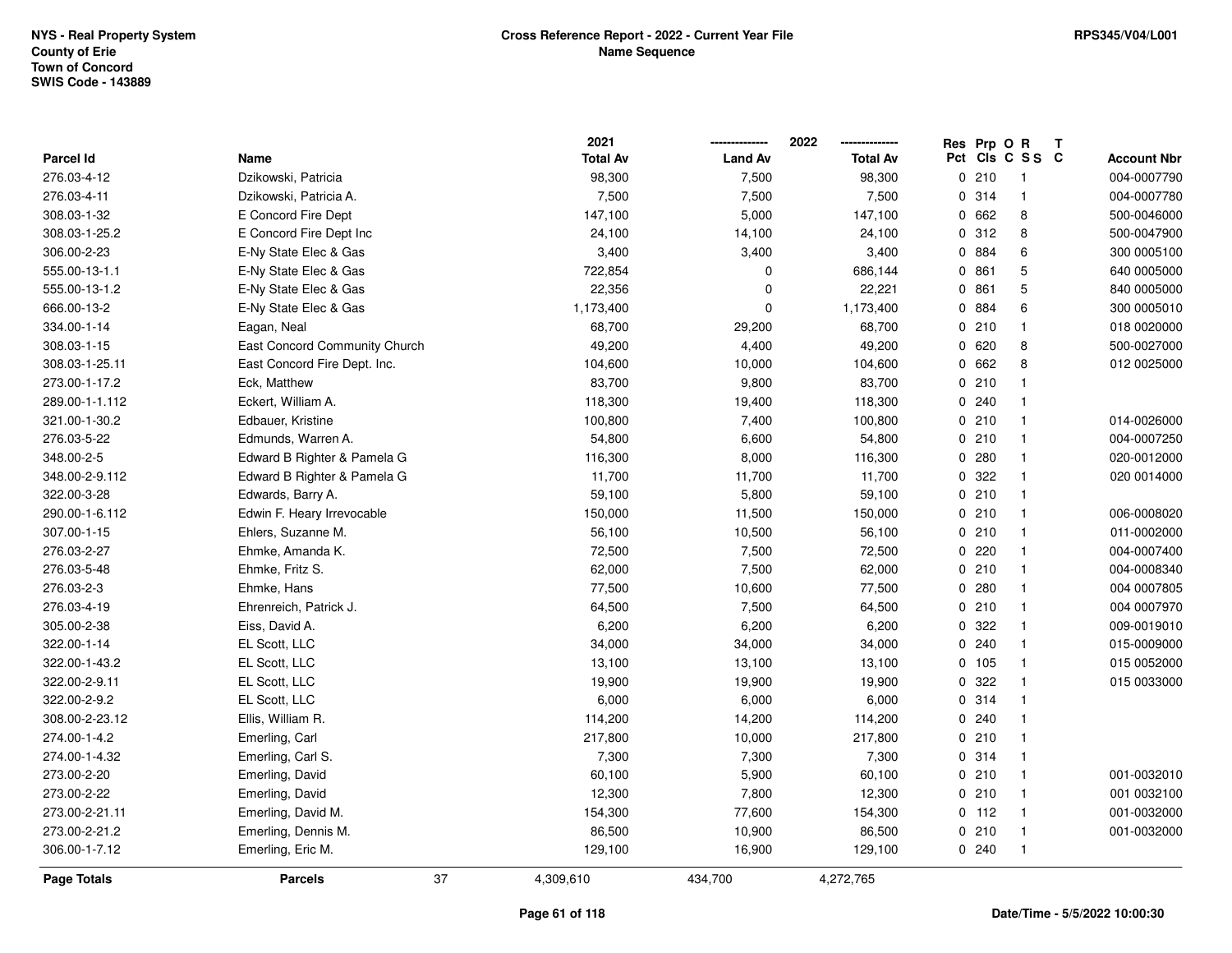|                   |                                    |    | 2021            |                | 2022            | Res Prp O R |                          | T |                    |
|-------------------|------------------------------------|----|-----------------|----------------|-----------------|-------------|--------------------------|---|--------------------|
| <b>Parcel Id</b>  | Name                               |    | <b>Total Av</b> | <b>Land Av</b> | <b>Total Av</b> |             | Pct Cls C S S C          |   | <b>Account Nbr</b> |
| 273.00-2-23.1     | Emerling, Gary J.                  |    | 173,100         | 121,300        | 173,100         | $0$ 112     | $\overline{\phantom{1}}$ |   | 001-0033000        |
| 273.00-2-24       | Emerling, James P.                 |    | 59,400          | 5,900          | 59,400          | 0210        | $\mathbf{1}$             |   | 001 0033010        |
| 305.00-2-39.121   | Emerling, Philip G & Rita J        |    | 55,700          | 6,500          | 55,700          | 0210        | $\mathbf{1}$             |   | 009-0012005        |
| 306.00-1-19.111   | <b>Emerling Family LLC</b>         |    | 156,800         | 152,100        | 156,800         | 0 105       | $\mathbf{1}$             |   | 010 0010000        |
| 323.00-1-2.2      | Emmick, Jonathan R.                |    | 39,700          | 5,200          | 39,700          | 0210        | $\mathbf{1}$             |   |                    |
| 306.00-2-8.1/A    | Empire Energy E & P LLC            |    | 621             | 0              | 621             | 0 733       | $\mathbf{1}$             |   |                    |
| 306.00-2-17./A    | Empire Energy E & P LLC            |    | 169             | 0              | 169             | 0 733       | $\mathbf{1}$             |   |                    |
| 306.00-3-1./A     | Empire Energy E & P LLC            |    | 3,030           | 0              | 3,030           | 0 733       | $\mathbf{1}$             |   |                    |
| 306.00-3-12./A    | Empire Energy E & P LLC            |    | 796             | 0              | 796             | 0 733       | $\mathbf{1}$             |   | 010-0017010        |
| 307.00-4-1./A     | Empire Energy E & P LLC            |    | 223             | 0              | 223             | 0 733       | $\mathbf{1}$             |   | 011-0005010        |
| 321.00-2-9./A     | Empire Energy E & P LLC            |    | 1,005           | $\mathbf 0$    | 1,005           | 0 733       | $\mathbf{1}$             |   | 015-0026010        |
| 321.00-2-9./B     | Empire Energy E & P LLC            |    | 233             | $\mathbf 0$    | 233             | 0 733       | $\mathbf 1$              |   | 015-0026020        |
| 321.00-2-9./C     | Empire Energy E & P LLC            |    | 659             | $\pmb{0}$      | 659             | 0 733       | 1                        |   | 015-0026030        |
| 322.00-1-13.2/A   | Empire Energy E & P LLC            |    | 857             | 0              | 857             | 0 733       | $\mathbf{1}$             |   | 015-0010020        |
| 322.00-1-18.111/A | Empire Energy E & P LLC            |    | 515             | $\mathbf 0$    | 515             | 0 733       | $\mathbf{1}$             |   |                    |
| 322.00-2-8.12/A   | Empire Energy E & P LLC            |    | 810             | 0              | 810             | 0 733       | $\mathbf{1}$             |   | 015-0049020        |
| 307.00-1-17./A    | Empire Energy E&P LLC              |    | 0               | $\mathbf 0$    | 1,137           | 0 733       | $\mathbf{1}$             |   |                    |
| 291.00-2-28.11    | Endress, Dean                      |    | 42,000          | 17,800         | 42,000          | 77 280      | $\mathbf{1}$             |   | 007 0008000        |
| 290.00-2-4.12     | Engel, Robert J.                   |    | 58,000          | 11,000         | 58,000          | 0210        | $\mathbf{1}$             |   |                    |
| 306.00-2-15       | Engelhardt, Richard B.             |    | 72,700          | 10,400         | 83,300          | 0.240       | $\mathbf{1}$             |   | 010 0016050        |
| 273.00-2-3.2      | Enser, Charles, Donald, James      |    | 41,700          | 6,500          | 41,700          | 0210        | $\mathbf{1}$             |   |                    |
| 274.00-1-24       | Enser, Diane E.                    |    | 5,000           | 5,000          | 5,000           | 0 314       | $\mathbf{1}$             |   | 002 0035300        |
| 274.00-1-25       | Enser, Diane E.                    |    | 59,300          | 4,800          | 59,300          | 0210        | $\mathbf{1}$             |   | 002 0035200        |
| 289.00-1-12.21    | Enser, Kenneth P.                  |    | 60,900          | 7,400          | 60,900          | 0210        | $\mathbf{1}$             |   | 005-0015010        |
| 276.03-5-20       | Erb, Gregory S.                    |    | 64,500          | 6,600          | 64,500          | 0210        | $\mathbf{1}$             |   | 004 0007230        |
| 291.00-1-8        | Erie Co Forestry Dept              |    | 128,650         | 128,650        | 128,650         | 0 942       | 8                        |   | 500-0042000        |
| 291.00-1-13       | Erie Co Forestry Dept              |    | 42,800          | 42,800         | 42,800          | 0 942       | 8                        |   | 500-0035000        |
| 307.00-2-49.1     | Erie Co Forestry Dept              |    | 159,200         | 159,200        | 159,200         | 0 942       | 8                        |   | 007-0030000        |
| 274.00-3-5        | Erie County Water Authority        |    | 39,400          | 1,000          | 39,400          | 0822        | 8                        |   |                    |
| 274.01-1-5.2      | <b>Erie County Water Authority</b> |    | 6,100           | 3,100          | 6,100           | 0822        | 8                        |   | 002 0013100        |
| 308.03-1-11.2     | Estabrook, Gary                    |    | 32,300          | 4,800          | 32,300          | 0210        | $\mathbf{1}$             |   |                    |
| 274.00-3-1./D     | Estate of Irene Heary              |    | $\mathbf 0$     | $\mathbf 0$    | $\mathbf 0$     | 0 733       | $\mathbf{1}$             |   | 001-0037004        |
| 307.00-1-18       | Estep, Ralph E. Jr.                |    | 48,900          | 8,000          | 48,900          | 0210        | $\mathbf{1}$             |   | 011 0008000        |
| 274.00-1-26       | Ettipio, Jacqueline M.             |    | 45,400          | 11,900         | 45,400          | 0.240       | $\mathbf{1}$             |   | 002-0035000        |
| 336.01-1-32.1     | Evans, Gregory D.                  |    | 36,500          | 5,700          | 36,500          | 0210        | $\mathbf{1}$             |   | 016-0017000        |
| 336.01-1-32.2     | Evans, Gregory D.                  |    | 5,800           | 5,800          | 5,800           | 0 314       | $\mathbf{1}$             |   |                    |
| 320.00-2-18.2     | Evans, William R.                  |    | 100,900         | 5,800          | 100,900         | 0210        | $\mathbf{1}$             |   | 013 0010000        |
| Page Totals       | <b>Parcels</b>                     | 37 | 1,543,668       | 737,250        | 1,555,405       |             |                          |   |                    |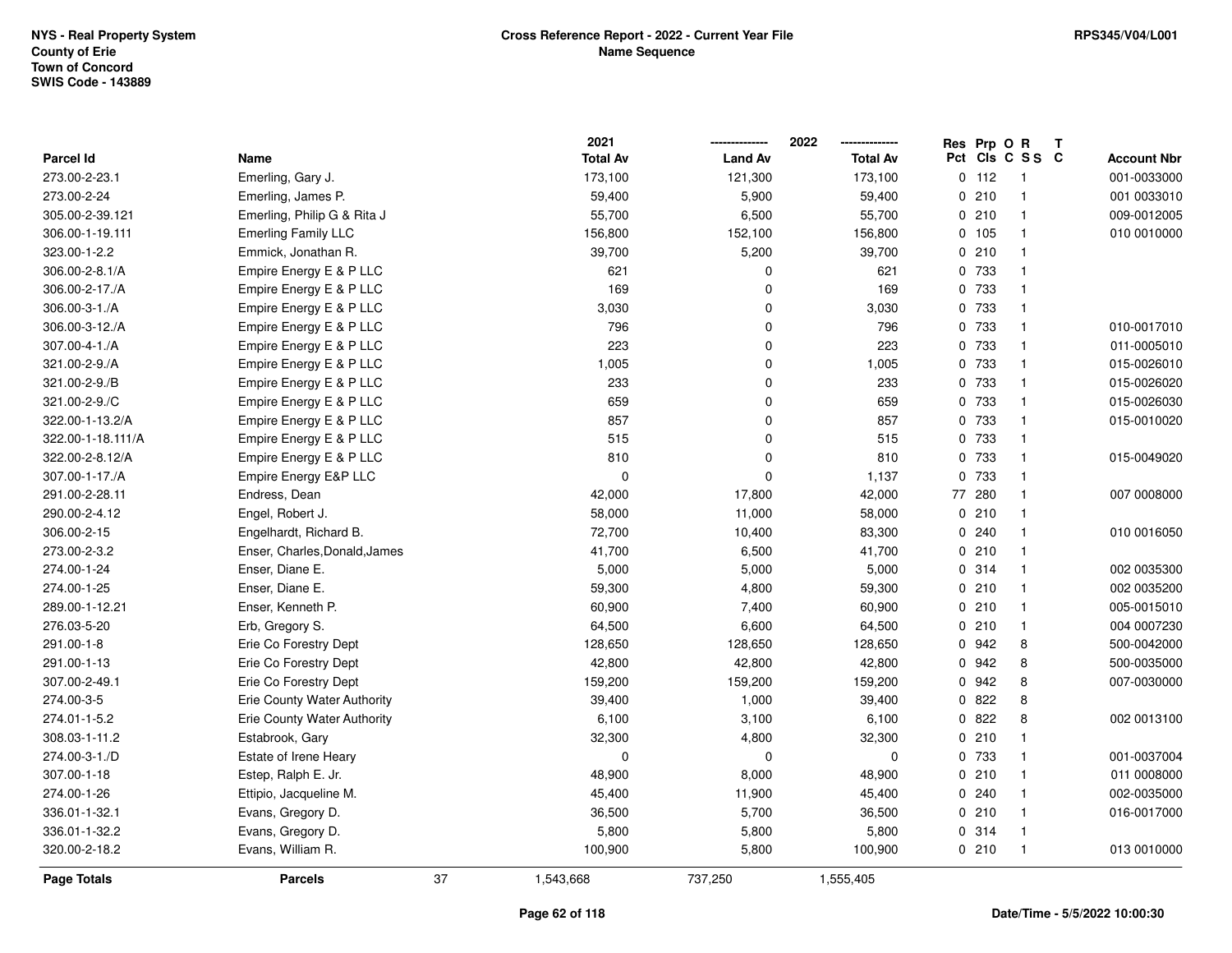|                    |                                |    | 2021            |                | 2022            | Res Prp O R |                 | Т |                    |
|--------------------|--------------------------------|----|-----------------|----------------|-----------------|-------------|-----------------|---|--------------------|
| <b>Parcel Id</b>   | Name                           |    | <b>Total Av</b> | <b>Land Av</b> | <b>Total Av</b> |             | Pct Cls C S S C |   | <b>Account Nbr</b> |
| 320.00-2-17        | Evans Family Trust             |    | 55,800          | 3,100          | 55,800          | 0210        | $\overline{1}$  |   | 013-0010050        |
| 320.00-2-18.1      | Evans Family Trust             |    | 63,500          | 59,200         | 63,500          | 0.312       | $\mathbf{1}$    |   | 013 0010000        |
| 276.03-5-39        | Fabiszewski, James J. Jr.      |    | 57,700          | 7,500          | 57,700          | 0210        | $\mathbf{1}$    |   | 004-0008250        |
| 322.00-2-13.1      | <b>Fairview Cemetery Assoc</b> |    | 5,600           | 5,600          | 5,600           | 0 695       | 8               |   | 500-0023000        |
| 322.00-2-10        | Fallon, Paul                   |    | 50,750          | 4,250          | 50,750          | 0210        | $\mathbf{1}$    |   | 015-0031200        |
| 273.00-2-18.112    | Faulring, John N.              |    | 38,900          | 38,900         | 38,900          | 0, 105      | $\mathbf{1}$    |   |                    |
| 273.00-2-18.121    | Faulring, John N.              |    | 121,900         | 18,600         | 121,900         | 77 240      | $\mathbf{1}$    |   |                    |
| 307.00-1-19.1      | Feldman, Joshua E A            |    | 39,600          | 5,400          | 39,600          | 0210        | $\mathbf{1}$    |   | 011 0006500        |
| 347.00-2-9.21      | Feldman, Leonard A.            |    | 51,800          | 5,700          | 51,800          | 0210        | $\mathbf{1}$    |   |                    |
| 274.00-2-13.11     | Felger, Donna                  |    | 25,800          | 4,900          | 25,800          | 0210        | $\mathbf{1}$    |   | 002 0028200        |
| 335.02-1-25        | Felt, Diane                    |    | 51,500          | 5,200          | 51,500          | 0210        | $\mathbf{1}$    |   | 015-0018000        |
| 347.00-2-13        | Felton, Patricia A.            |    | 8,300           | 8,300          | 8,300           | 0 105       | $\mathbf{1}$    |   | 023-0021000        |
| 291.00-1-24        | Fenzel, William                |    | 700             | 700            | 700             | 0.314       | $\mathbf{1}$    |   | 003-0009100        |
| 307.00-3-37        | Ferguson, Patrice              |    | 67,300          | 67,300         | 67,300          | 0, 105      | $\mathbf{1}$    |   | 011-0011000        |
| 275.00-2-3         | Ferry, Christopher J.          |    | 47,700          | 13,000         | 47,700          | 0210        | $\mathbf{1}$    |   | 003-0004750        |
| 555.00-1-1         | FiberTechnologiesNetworksLLC   |    | 17,950          | $\pmb{0}$      | 16,401          | 0860        | 5               |   |                    |
| 335.02-1-27        | Filarecki, Audrey M.           |    | 38,250          | 5,000          | 38,250          | 0210        | $\mathbf{1}$    |   | 015-0019000        |
| 307.00-2-14        | Filighera, David M. Jr.        |    | 32,700          | 7,800          | 32,700          | 0210        | $\mathbf{1}$    |   | 012 0010000        |
| 308.00-1-14.1      | Filighera, Derek J.            |    | 47,850          | 5,200          | 47,850          | 0210        | $\mathbf{1}$    |   | 012-0048050        |
| 276.03-2-36        | Filighera, Michael J.          |    | 70,000          | 7,500          | 70,000          | 0210        | $\mathbf{1}$    |   | 004 0007520        |
| 276.03-3-22        | Filighera, Tanya C.            |    | 63,500          | 7,200          | 63,500          | 0210        | $\mathbf{1}$    |   | 004-0008608        |
| 307.00-2-2         | Findlay, Brent M.              |    | 68,100          | 7,700          | 68,100          | 0210        | $\mathbf{1}$    |   | 007-0036100        |
| 306.00-1-18.121    | Fingers, Edward Jr.            |    | 183,000         | 17,700         | 183,000         | 0.240       | $\mathbf{1}$    |   | 010-0008015        |
| 305.00-2-2.1       | Finken, Richard H.             |    | 37,500          | 4,100          | 37,500          | 0210        | $\mathbf{1}$    |   | 009 0032000        |
| 306.00-1-19.12     | Fisher, Curtis A.              |    | 95,900          | 7,400          | 95,900          | 0210        | $\mathbf{1}$    |   |                    |
| 336.01-1-30.1      | <b>Fisher Realty LLC</b>       |    | 94,400          | 10,700         | 94,400          | 0 475       | $\mathbf{1}$    |   | 016 0029000        |
| 291.00-1-12        | Fitzgerald, Dawn Irene         |    | 53,900          | 8,500          | 53,900          | 0210        | $\mathbf{1}$    |   | 007 0001010        |
| 322.00-1-43.12     | Fitzpatrick, Sean              |    | 17,800          | 17,800         | 17,800          | 0, 105      | $\mathbf{1}$    |   | 015 0052000        |
| 321.00-1-39.11     | Flanagan, Troy                 |    | 135,900         | 17,800         | 135,900         | 0210        | $\mathbf{1}$    |   |                    |
| 276.03-5-29        | Flatley, Kenneth A.            |    | 53,500          | 7,500          | 53,500          | 0210        | $\mathbf{1}$    |   | 004-0008150        |
| 291.00-2-18.1      | Fleming, Stephen               |    | 84,500          | 16,600         | 84,500          | 0.240       | $\mathbf{1}$    |   | 007 0014000        |
| 291.00-2-18.2      | Fleming, Stephen               |    | 41,600          | 17,000         | 41,600          | 0472        | $\mathbf{1}$    |   |                    |
| 273.00-1-28        | Flemming, Mark                 |    | 46,100          | 8,000          | 46,100          | 0210        | $\mathbf{1}$    |   | 001 0014000        |
| 292.00-1-13.12     | Fletcher, Robert B.            |    | 15,500          | 15,500         | 15,500          | 0.322       | $\mathbf{1}$    |   | 008 0005200        |
| 292.00-1-8.11      | Fletcher, Robert Baxter III.   |    | 164,600         | 17,200         | 164,600         | 0.240       | $\mathbf{1}$    |   | 008 0016000        |
| 305.00-2-37        | Florkowski, Henry R.           |    | 14,900          | 14,900         | 14,900          | 0 322       | $\mathbf{1}$    |   | 009 0036000        |
| 292.00-2-1         | Follman, David                 |    | 7,000           | 7,000          | 7,000           | 0.314       | $\mathbf{1}$    |   | 008-0015000        |
| <b>Page Totals</b> | <b>Parcels</b>                 | 37 | 2,071,300       | 475,750        | 2,069,751       |             |                 |   |                    |

## **Page 63 of 118**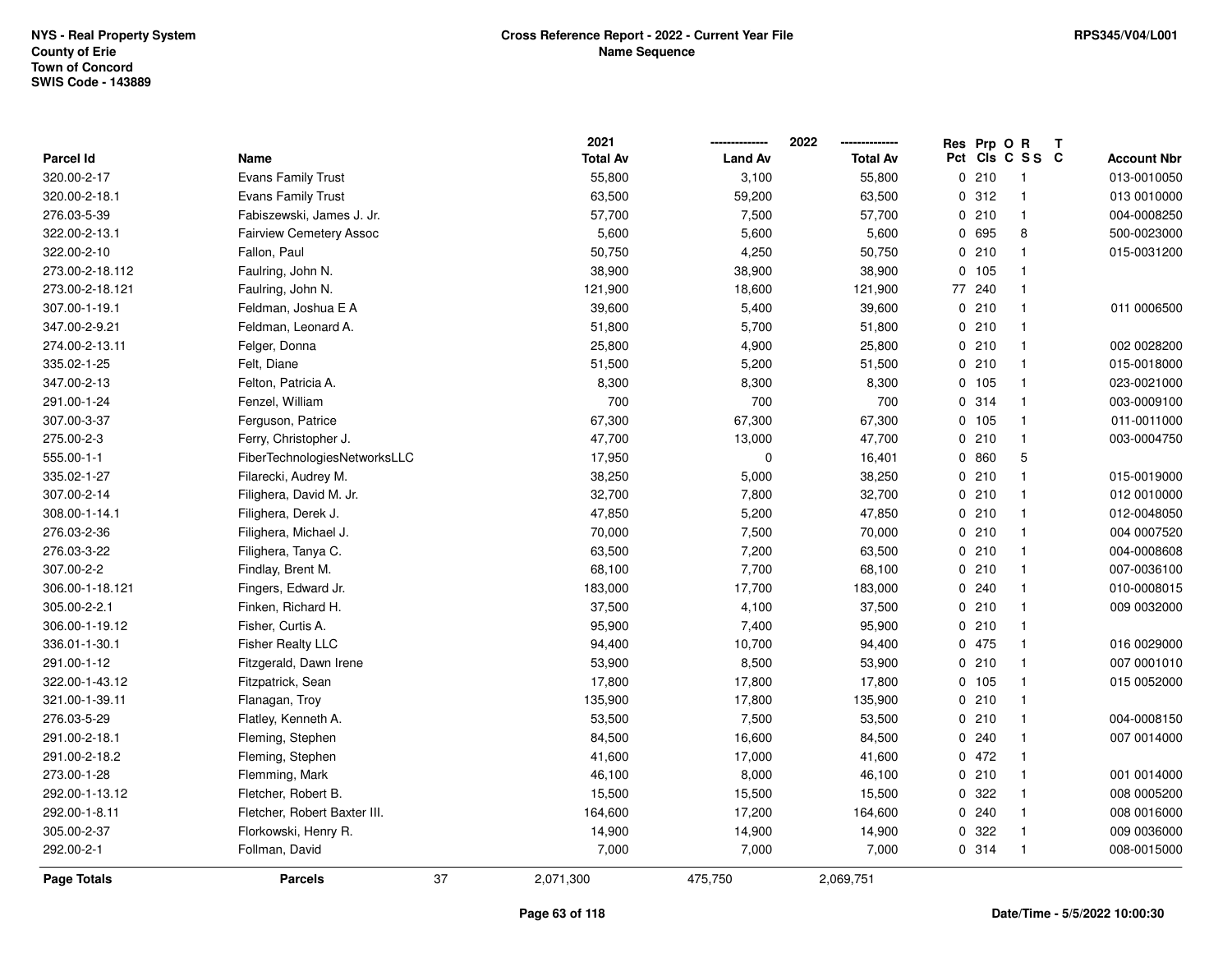|                    |                         |    | 2021            |                | 2022            | Res Prp O R |                 | Т |                    |
|--------------------|-------------------------|----|-----------------|----------------|-----------------|-------------|-----------------|---|--------------------|
| Parcel Id          | Name                    |    | <b>Total Av</b> | <b>Land Av</b> | <b>Total Av</b> |             | Pct Cls C S S C |   | <b>Account Nbr</b> |
| 292.00-2-24.2      | Follman, David          |    | 4,900           | 4,900          | 4,900           | 0.314       | $\overline{1}$  |   |                    |
| 308.00-1-26.1      | Foote, Jeanette M.      |    | 9,700           | 9,700          | 9,700           | 0.314       | $\mathbf{1}$    |   | 012 0007050        |
| 307.00-1-21.1      | Ford, Michael W.        |    | 55,300          | 8,700          | 55,300          | 0210        | $\mathbf{1}$    |   | 011 0006300        |
| 307.00-1-21.2      | Ford, Michael W.        |    | 4,200           | 4,200          | 4,200           | 0.314       | $\mathbf{1}$    |   |                    |
| 291.00-1-15        | Forma, David E.         |    | 68,000          | 6,300          | 68,000          | 0210        | $\mathbf{1}$    |   | 007-0001020        |
| 323.00-2-15.122    | Fornes, Mark N.         |    | 53,600          | 5,500          | 53,600          | 0.312       | 1               |   | 016 0053020        |
| 323.00-2-17        | Fornes, Mark N.         |    | 114,800         | 5,300          | 114,800         | 0210        | $\mathbf{1}$    |   | 016-0037000        |
| 274.00-1-31.52     | Fornes, Mary Lee        |    | 78,500          | 9,500          | 78,500          | 0210        | $\mathbf{1}$    |   | $2 - 20 - 40$      |
| 274.00-1-31.51     | Fornes, Patricia N.     |    | 130,800         | 32,100         | 130,800         | 0.240       | $\mathbf{1}$    |   | $2 - 20 - 40$      |
| 274.00-1-31.11     | Fornes, Paul W.         |    | 63,100          | 9,500          | 63,100          | 0210        | $\mathbf{1}$    |   | 002 0020000        |
| 274.00-1-31.2      | Fornes, Paul W.         |    | 9,200           | 9,200          | 9,200           | 0.314       | $\mathbf{1}$    |   | $2 - 20 - 10$      |
| 274.00-1-31.3      | Fornes, Paul W.         |    | 27,100          | 27,100         | 27,100          | 0.321       | $\mathbf{1}$    |   | $2 - 20 - 20$      |
| 274.00-1-31.4      | Fornes, Paul W.         |    | 34,100          | 34,100         | 34,100          | 0.321       | $\mathbf{1}$    |   | 2 20 30            |
| 347.02-1-33.1      | Forquer, Troy D.        |    | 5,000           | 5,000          | 5,000           | 0.314       | $\mathbf{1}$    |   | 024-0007050        |
| 347.02-1-34.2      | Forquer, Troy D.        |    | 80,700          | 5,600          | 80,700          | 0210        | $\mathbf{1}$    |   | 024 0007055        |
| 307.00-3-12        | Forshee, Carl A.        |    | 89,000          | 5,200          | 89,000          | 0210        | $\mathbf{1}$    |   | 011 0010200        |
| 289.00-1-19.1      | Forshee, Jason          |    | 68,800          | 6,400          | 68,800          | 0210        | $\mathbf{1}$    |   | 005 0009000        |
| 307.00-2-34.11     | Foster, Robert N.       |    | 24,100          | 24,100         | 24,100          | 0 105       | $\mathbf{1}$    |   | 011 0018000        |
| 320.00-2-10.11     | Fountain, Donna         |    | 20,800          | 6,300          | 20,800          | 0210        | $\mathbf{1}$    |   | 013 0020000        |
| 307.00-4-20        | Fox, David              |    | 95,900          | 16,000         | 95,900          | 0210        | $\mathbf{1}$    |   |                    |
| 276.03-5-28        | Fox-Jerrell, Rebecca E. |    | 60,100          | 7,500          | 60,100          | 0210        | $\mathbf{1}$    |   | 004-0008140        |
| 290.00-1-7.112     | Fraas, James E.         |    | 103,700         | 7,500          | 103,700         | 0210        | $\mathbf{1}$    |   |                    |
| 276.03-5-45        | Fraccica, Joseph P. Jr. |    | 84,500          | 7,500          | 84,500          | 0210        | $\mathbf{1}$    |   | 004 0008310        |
| 289.00-2-20        | Francis, Patrick        |    | 74,900          | 8,100          | 74,900          | 0210        | $\mathbf{1}$    |   | 005 0018150        |
| 290.00-1-16        | Franczyk, Diane M.      |    | 36,000          | 4,100          | 36,000          | 0210        | $\mathbf{1}$    |   | 006-0003100        |
| 321.00-2-14.1      | Frank, Heidi            |    | 5,500           | 5,500          | 5,500           | 0.314       | $\mathbf{1}$    |   | 014 0023000        |
| 321.00-2-14.2      | Frank, Heidi            |    | 62,600          | 5,800          | 62,600          | 0210        | $\mathbf{1}$    |   |                    |
| 336.00-2-8.1       | Frank, Michael J.       |    | 81,200          | 16,600         | 81,200          | 0.240       | 1               |   | 020-0001000        |
| 321.00-2-13.11     | Frank, Renee A.         |    | 22,100          | 22,100         | 22,100          | 0.322       | $\mathbf{1}$    |   | 014 0024000        |
| 321.00-2-13.12     | Frank, Renee A.         |    | 44,200          | 6,600          | 44,200          | 0210        | $\mathbf{1}$    |   |                    |
| 322.00-1-16        | Frank, Timothy P.       |    | 58,500          | 11,000         | 58,500          | 0210        | $\mathbf{1}$    |   | 015 0034020        |
| 273.00-2-16        | Franklin, Troy B.       |    | 57,000          | 7,700          | 57,000          | 0210        | $\mathbf{1}$    |   | 001-0011010        |
| 276.03-3-9         | Freeman, David S.       |    | 7,200           | 7,200          | 7,200           | 0.314       | $\mathbf{1}$    |   | 004 0008593        |
| 276.03-3-11        | Freeman, David S.       |    | 7,200           | 7,200          | 7,200           | 0.314       | $\mathbf{1}$    |   | 004 0008595        |
| 276.03-3-38        | Freeman, Robin B.       |    | 92,300          | 7,200          | 92,300          | 0210        | $\mathbf{1}$    |   | 004 0008587        |
| 345.00-1-8         | Fried, Marilyn J.       |    | 11,500          | 2,700          | 11,500          | 0210        | $\mathbf{1}$    |   | 017 0032000        |
| 274.00-1-20        | Fronczak, David R.      |    | 24,500          | 7,300          | 24,500          | 0210        | $\mathbf{1}$    |   | 002-0005150        |
| <b>Page Totals</b> | <b>Parcels</b>          | 37 | 1,870,600       | 376,300        | 1,870,600       |             |                 |   |                    |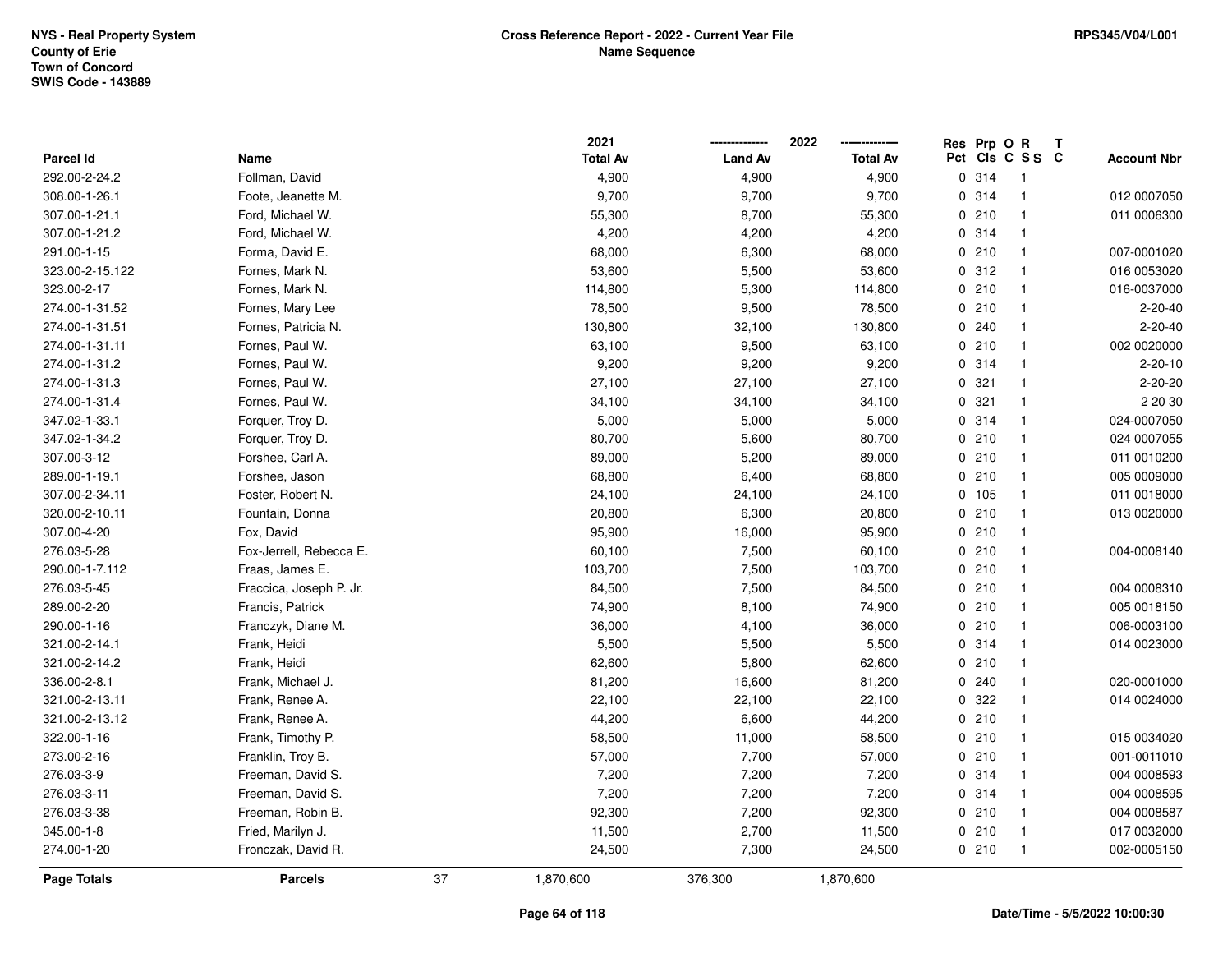|                  |                                |    | 2021            |                | 2022            | Res | Prp O R | Т               |                    |
|------------------|--------------------------------|----|-----------------|----------------|-----------------|-----|---------|-----------------|--------------------|
| <b>Parcel Id</b> | Name                           |    | <b>Total Av</b> | <b>Land Av</b> | <b>Total Av</b> |     |         | Pct Cls C S S C | <b>Account Nbr</b> |
| 274.00-2-24      | Frost, Elaine M.               |    | 61,800          | 9,750          | 61,800          |     | 0210    | $\overline{1}$  | 002-0022000        |
| 274.00-1-28      | Frost, Thomas R.               |    | 58,100          | 9,300          | 58,100          |     | 0210    | $\mathbf 1$     | 002 0021700        |
| 322.00-1-33.21   | Fuentes, Maria                 |    | 78,700          | 6,300          | 78,700          |     | 0210    | $\mathbf 1$     |                    |
| 333.00-1-30      | Fuller, Dennis                 |    | 72,300          | 4,300          | 72,300          |     | 0210    | -1              | 017-0010050        |
| 335.02-1-7.2     | Fuller, Timmy C.               |    | 1,950           | 1,950          | 1,950           |     | 0.314   | -1              | 015-0011700        |
| 335.02-1-11      | Fuller, Timmy C.               |    | 60,500          | 11,200         | 60,500          |     | 0270    |                 | 015-0012100        |
| 308.03-1-11.122  | Gabel, Mark                    |    | 79,900          | 9,800          | 79,900          |     | 0210    | $\mathbf 1$     |                    |
| 322.00-1-43.11   | Gabel, Norbert Jr              |    | 25,800          | 25,800         | 25,800          |     | 0 105   | $\mathbf{1}$    | 015 0052000        |
| 276.03-2-16      | Galbo, Russell R. Jr.          |    | 53,500          | 7,500          | 53,500          |     | 0210    | $\mathbf 1$     | 004 0007380        |
| 289.00-1-1.122   | Galenski, David P.             |    | 75,000          | 4,900          | 75,000          |     | 0210    | $\mathbf 1$     |                    |
| 292.00-1-25      | Gallagher, Timothy F.          |    | 12,600          | 12,600         | 12,600          |     | 0.322   |                 | 008-0001700        |
| 347.08-3-4       | Galley, Michael J.             |    | 500             | 500            | 500             |     | 0.314   |                 | 024-0202562        |
| 335.02-1-23      | Galley, Stephen A.             |    | 41,600          | 4,350          | 41,600          |     | 0210    |                 | 015-0017100        |
| 306.00-1-15      | Gallman, Brandon D.            |    | 57,600          | 3,800          | 57,600          |     | 0210    | $\mathbf 1$     | 010-0002200        |
| 323.00-1-34.1    | Galluzzi, Albert D.            |    | 52,500          | 9,200          | 52,500          |     | 0.240   | $\mathbf 1$     | 016 0007050        |
| 353.00-3-16      | Gamble, Delores J.             |    | 15,600          | 6,000          | 15,600          |     | 0.260   | $\mathbf{1}$    | 0220001010         |
| 336.01-1-12.12   | Gamble, Jeffrey P.             |    | 47,500          | 3,600          | 47,500          |     | 0210    | -1              | 016 0019000        |
| 321.00-2-28      | Gamel, Alexandra Marie         |    | 47,200          | 4,900          | 47,200          |     | 0210    | -1              |                    |
| 306.00-1-13      | Gamel, David L.                |    | 68,300          | 53,700         | 68,300          |     | $0$ 112 | $\mathbf 1$     | 010-0003000        |
| 321.00-2-4.211   | Gamel, James B.                |    | 77,800          | 20,200         | 77,800          |     | 0.240   |                 |                    |
| 321.00-2-30      | Gamel, Robert B.               |    | 95,600          | 6,200          | 95,600          |     | 0210    | $\mathbf{1}$    |                    |
| 320.00-2-24.2    | Gamel, Sarah A.                |    | 55,200          | 6,700          | 55,200          |     | 0210    | $\mathbf 1$     |                    |
| 307.00-2-46.11   | Gang, Wayne T.                 |    | 58,600          | 12,600         | 58,600          |     | 0210    | $\mathbf{1}$    | 011-0015000        |
| 273.00-1-42.2    | Ganoe, Lynn                    |    | 77,000          | 7,900          | 77,000          |     | 0210    | $\mathbf{1}$    |                    |
| 335.02-1-24      | Gardner, Michael J.            |    | 66,300          | 4,400          | 66,300          |     | 0210    | $\mathbf 1$     | 015 0017000        |
| 292.00-1-8.211   | Garfoot, Diane R.              |    | 8,800           | 8,800          | 8,800           |     | 0.314   |                 | 008-0016010        |
| 289.00-1-9       | Garrasi, Bernard C.            |    | 12,000          | 9,100          | 12,000          |     | 0.312   |                 | 005-0016100        |
| 321.00-1-18.211  | Gartler, Kenneth J.            |    | 208,200         | 10,500         | 208,200         |     | 0210    | $\mathbf 1$     | 014 0008250        |
| 323.00-1-13      | Gaske, Shawn F.                |    | 66,200          | 4,200          | 66,200          |     | 0210    | $\mathbf 1$     | 016-0042500        |
| 323.00-1-14.1    | Gaske, Shawn F.                |    | 4,600           | 4,600          | 4,600           |     | 0.314   | $\mathbf 1$     | 016 0042400        |
| 305.00-1-8       | Gath, Edward M.                |    | 107,800         | 24,700         | 107,800         |     | 0.240   | $\mathbf 1$     | 009-0029000        |
| 353.00-2-12      | Gatti, Anthony R.              |    | 2,700           | 2,700          | 2,700           |     | 0.314   | $\mathbf 1$     |                    |
| 274.00-1-5       | Gavin, Timothy J. II.          |    | 79,200          | 7,700          | 79,200          |     | 0210    |                 | 002-0004000        |
| 289.00-2-1.113   | Gearin, Anne E.                |    | 35,000          | 7,700          | 35,000          |     | 0270    | -1              |                    |
| 334.00-2-21      | Gebhard, Gregory C.            |    | 14,450          | 14,450         | 14,450          |     | 0.322   | $\mathbf 1$     | 019-0007000        |
| 307.00-4-24      | Geelan, Revoc Liv Tr, Thomas J |    | 143,100         | 31,300         | 143,100         |     | 0.240   | $\mathbf 1$     |                    |
| 320.00-1-26      | Geiger, David                  |    | 12,200          | 6,100          | 12,200          |     | 0.314   | $\overline{1}$  |                    |
| Page Totals      | <b>Parcels</b>                 | 37 | 2,035,700       | 379,300        | 2,035,700       |     |         |                 |                    |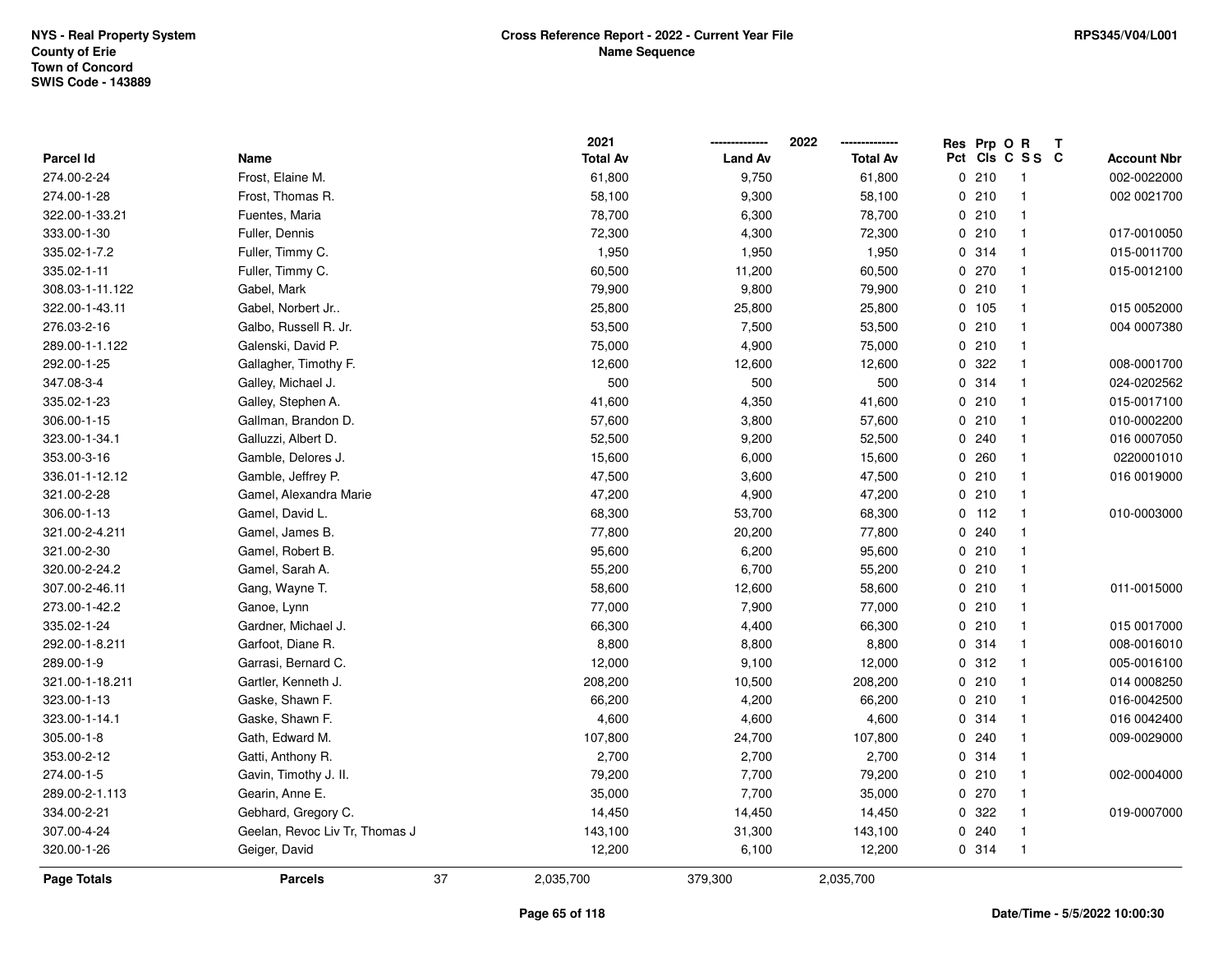|                  |                                  |    | 2021            |                | 2022<br>-------------- | Res | Prp O R |                         | $\mathbf{T}$ |                    |
|------------------|----------------------------------|----|-----------------|----------------|------------------------|-----|---------|-------------------------|--------------|--------------------|
| <b>Parcel Id</b> | Name                             |    | <b>Total Av</b> | <b>Land Av</b> | <b>Total Av</b>        |     |         | Pct Cls C S S C         |              | <b>Account Nbr</b> |
| 333.00-2-2       | Geiger, Karl                     |    | 30,000          | 4,200          | 30,000                 |     | 0210    | - 1                     |              | 017-0030000        |
| 292.00-2-20      | Geiger, Karl F.                  |    | 7,800           | 7,800          | 7,800                  |     | 0 314   | -1                      |              | 008-0011050        |
| 322.00-2-18.112  | Gentner, Daniel                  |    | 36,700          | 4,400          | 36,700                 |     | 0210    | $\overline{\mathbf{1}}$ |              |                    |
| 334.00-2-17.1    | Gentner, John E.                 |    | 15,200          | 15,200         | 15,200                 |     | 0 105   | $\overline{1}$          |              | 019-0023000        |
| 334.00-2-17.2    | Gentner, John E.                 |    | 5,500           | 5,500          | 5,500                  |     | 0.314   | $\overline{1}$          |              | 019-0023000        |
| 307.00-2-17      | Gentner, Pamela S.               |    | 44,600          | 8,400          | 44,600                 |     | 0210    | $\mathbf{1}$            |              | 011-0015100        |
| 323.00-1-2.12    | Gentner, Ruth B.                 |    | 72,500          | 13,900         | 72,500                 |     | 66 210  | $\overline{\mathbf{1}}$ |              | 016 0002000        |
| 273.00-2-8       | George, Elmer O.                 |    | 57,800          | 8,700          | 57,800                 |     | 0210    | $\mathbf{1}$            |              | 001 0005000        |
| 307.00-4-6       | George, Jeffery P.               |    | 104,200         | 12,500         | 104,200                |     | 0.240   | $\overline{\mathbf{1}}$ |              |                    |
| 276.03-5-3       | Georger, John                    |    | 64,000          | 7,500          | 64,000                 |     | 0210    | $\overline{\mathbf{1}}$ |              | 004 0008440        |
| 276.03-2-56      | Georgi, Paul M.                  |    | 90,500          | 7,000          | 91,100                 |     | 0210    | $\overline{\mathbf{1}}$ |              | 004-0007200        |
| 291.00-1-16.2    | Georgi, Ramona                   |    | 28,800          | 8,000          | 28,800                 |     | 0270    | $\overline{\mathbf{1}}$ |              | 007-0035325        |
| 289.00-1-27      | Gerace, Anthony M.               |    | 39,100          | 8,500          | 39,100                 |     | 0210    | -1                      |              | 005 0004000        |
| 305.00-1-23.1    | Gerard, Pamela J.                |    | 45,700          | 9,500          | 45,700                 |     | 0210    | $\overline{\mathbf{1}}$ |              | 009 0033015        |
| 275.00-2-32.1    | Germann Irrvoc Liv Tr, Robert C. |    | 94,100          | 7,800          | 94,100                 |     | 0210    | $\overline{\mathbf{1}}$ |              | 003-0015015        |
| 289.00-1-29.112  | Gern, Joseph H.                  |    | 72,000          | 5,100          | 72,000                 |     | 0210    | $\overline{\mathbf{1}}$ |              | 005 0002000        |
| 289.00-1-29.111  | Gern, Norman J.                  |    | 71,300          | 7,100          | 71,300                 |     | 0.240   | $\overline{\mathbf{1}}$ |              | 005 0002000        |
| 292.00-1-12      | Gernatt, Arthur J.               |    | 4,600           | 4,600          | 4,600                  |     | 0 105   | $\overline{\mathbf{1}}$ |              | 008-0006100        |
| 292.00-2-6.2     | Gernatt, Arthur J.               |    | 205,200         | 120,200        | 205,200                |     | $0$ 112 | $\overline{1}$          |              | 008-0018150        |
| 348.00-2-23.122  | Gernatt, Donald R.               |    | 4,900           | 4,900          | 4,900                  |     | 0.314   | $\overline{\mathbf{1}}$ |              |                    |
| 348.00-2-22.11   | Gernatt, Donald Robert           |    | 111,400         | 10,000         | 111,400                |     | 0210    | $\overline{\mathbf{1}}$ |              | 024 0012000        |
| 290.00-2-4.111   | Gernatt Asphalt Products Inc     |    | 15,500          | 15,500         | 15,500                 |     | 0 322   | $\overline{\mathbf{1}}$ |              | 006 0010000        |
| 322.00-2-40.31   | Gernatt Asphalt Products Inc     |    | 8,900           | 8,900          | 8,900                  |     | 0 300   | $\overline{1}$          |              | 015 0058000        |
| 322.00-2-40.32   | Gernatt Asphalt Products Inc     |    | 5,100           | 5,100          | 5,100                  |     | 0 300   | $\overline{\mathbf{1}}$ |              | 015 0058000        |
| 323.00-1-2.11    | Gernatt Asphalt Products Inc     |    | 36,900          | 36,900         | 36,900                 |     | 0 322   | $\overline{\mathbf{1}}$ |              | 016 0002000        |
| 323.00-1-2.13    | Gernatt Asphalt Products Inc     |    | 830             | 830            | 830                    |     | 0.314   | $\overline{\mathbf{1}}$ |              | 016 0002000        |
| 323.00-1-5.12    | Gernatt Asphalt Products Inc     |    | 8,300           | 8,300          | 8,300                  |     | 0 322   | $\mathbf{1}$            |              | 016 0003100        |
| 323.00-1-5.22    | Gernatt Asphalt Products Inc     |    | 100             | 100            | 100                    |     | 0.314   | $\mathbf{1}$            |              | 016 0003100        |
| 323.00-1-42      | Gernatt Asphalt Products Inc     |    | 186,400         | 76,100         | 186,400                |     | 0.280   | $\overline{\mathbf{1}}$ |              | 012-0054000        |
| 348.00-2-22.121  | Gernatt Asphalt Products Inc     |    | 26,100          | 13,800         | 26,100                 |     | 0 105   | $\overline{1}$          |              | 024 0027000        |
| 348.00-2-23.21   | Gernatt Asphalt Products Inc     |    | 239,600         | 95,200         | 239,600                |     | 0 720   | $\overline{1}$          |              | 024 0027050        |
| 348.00-2-23.21/A | Gernatt Asphalt Products Inc     |    | 384             | 0              | 231                    |     | 0 733   | $\overline{\mathbf{1}}$ |              | 024-0027055        |
| 348.00-2-23.22   | Gernatt Asphalt Products Inc     |    | 36,900          | 5,200          | 36,900                 |     | 0 464   | $\overline{\mathbf{1}}$ |              |                    |
| 348.00-2-25      | Gernatt Asphalt Products Inc     |    | 77,100          | 77,100         | 77,100                 |     | 0.105   | $\overline{\mathbf{1}}$ |              | 020 0014000        |
| 274.02-1-15      | Gestwick, Thomas R.              |    | 59,600          | 10,300         | 59,600                 |     | 0210    | $\overline{\mathbf{1}}$ |              | 002-0016000        |
| 275.00-1-6       | Giardino, Shawn                  |    | 122,400         | 13,200         | 122,400                |     | 0210    | $\overline{1}$          |              | 003 0002010        |
| 347.08-3-8       | Gibbs, Paul                      |    | 52,000          | 6,300          | 52,000                 |     | 0210    | $\overline{1}$          |              | 024-0010000        |
| Page Totals      | <b>Parcels</b>                   | 37 | 2,082,014       | 653,630        | 2,082,461              |     |         |                         |              |                    |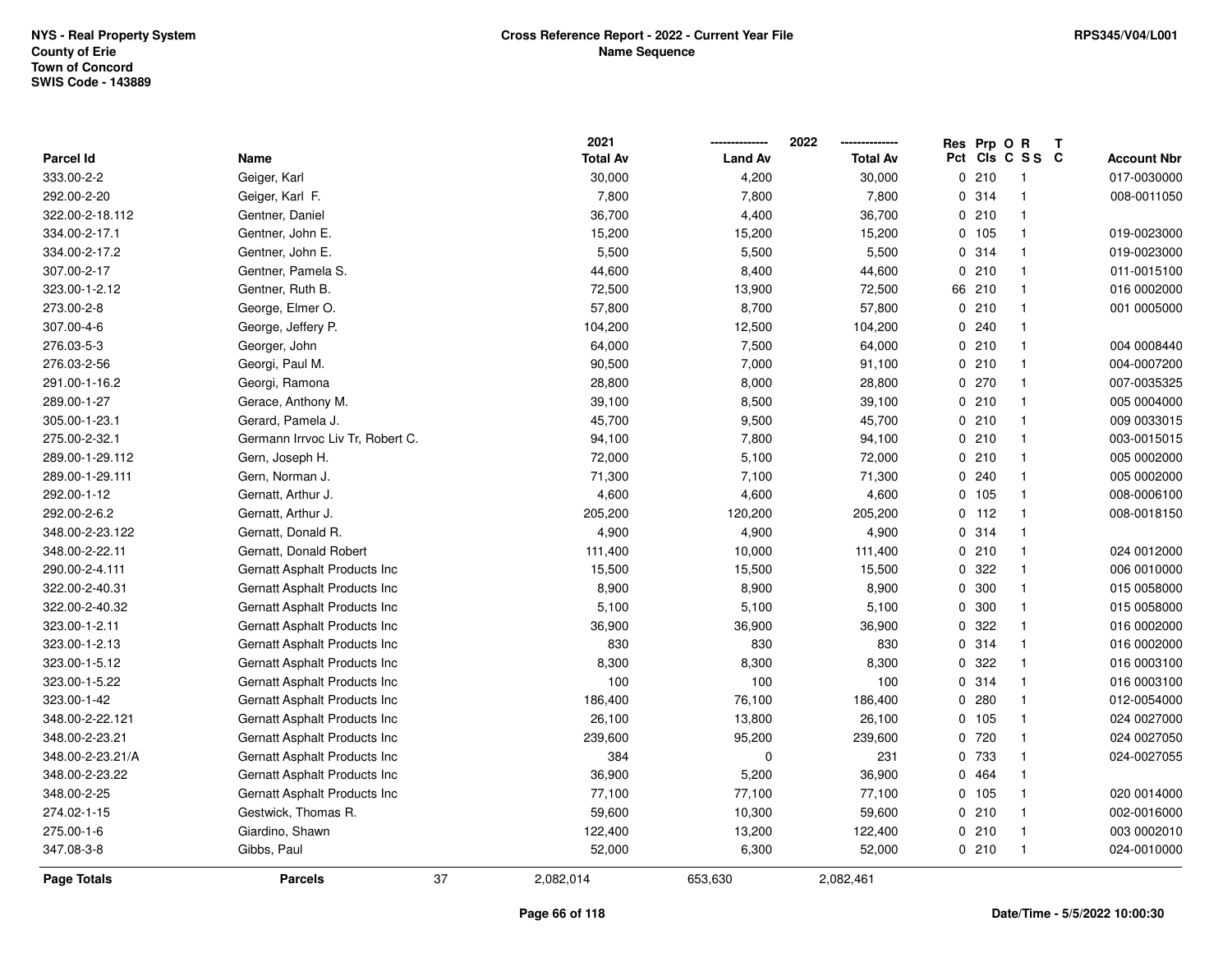|                  |                               |    | 2021            |                | 2022            | Res Prp O R |                 | Т |                    |
|------------------|-------------------------------|----|-----------------|----------------|-----------------|-------------|-----------------|---|--------------------|
| <b>Parcel Id</b> | Name                          |    | <b>Total Av</b> | <b>Land Av</b> | <b>Total Av</b> |             | Pct Cls C S S C |   | <b>Account Nbr</b> |
| 292.00-1-13.2    | Gier, Ronald N.               |    | 900             | 900            | 900             | 0.314       | $\overline{1}$  |   |                    |
| 276.03-5-40      | Gilbert, Robert E.            |    | 101,400         | 7,500          | 101,400         | 0210        | $\mathbf{1}$    |   | 004 0008260        |
| 274.02-1-12      | Gilman, David P.              |    | 47,300          | 4,700          | 47,300          | 0210        | $\mathbf{1}$    |   | 002 0003100        |
| 276.03-2-4.12    | Ginley, Susan M.              |    | 56,200          | 7,200          | 56,200          | 0210        | $\mathbf{1}$    |   | 004 0007110        |
| 305.00-2-41.112  | Giordano, Frank P.            |    | 6,200           | 6,200          | 6,200           | 0.314       | $\mathbf{1}$    |   | 009-0012000        |
| 305.00-2-41.12   | Giordano, Frank P.            |    | 133,400         | 7,200          | 133,400         | 0210        | $\mathbf{1}$    |   |                    |
| 346.00-1-9       | Giordano-Sarver, Maria        |    | 58,000          | 4,500          | 58,000          | 0210        | $\mathbf{1}$    |   | 019 0023100        |
| 353.00-2-1.2     | Giroux, Edward J. Jr.         |    | 81,200          | 24,000         | 81,200          | 0.240       | $\mathbf{1}$    |   | 021-0011000        |
| 291.00-2-21.1    | Glase, Gina M.                |    | 61,200          | 10,000         | 61,200          | 0210        | $\mathbf{1}$    |   | 007-0013200        |
| 336.01-1-26      | Glass, Mark J.                |    | 51,600          | 5,500          | 51,600          | 0210        | $\mathbf{1}$    |   | 016-0027000        |
| 336.01-1-40      | Glass, Mark J.                |    | 2,900           | 2,900          | 2,900           | 0.314       | $\mathbf{1}$    |   | 016-0030000        |
| 322.00-2-50      | Gleason, Edmund A. Jr.        |    | 97,900          | 10,500         | 97,900          | 0210        | $\mathbf{1}$    |   | 015 0031030        |
| 320.00-1-21      | Gleason, Mollie E.            |    | 95,500          | 7,100          | 95,500          | 0210        | $\mathbf 1$     |   | 013-0005000        |
| 292.00-1-11      | Glen-Coe                      |    | 34,000          | 23,600         | 34,000          | 0 920       | $\mathbf{1}$    |   | 004-0025500        |
| 276.01-1-7       | Glenwood Acr Ski Club         |    | 5,750           | 3,900          | 5,750           | 0 551       | $\mathbf{1}$    |   | 004-0009100        |
| 353.00-2-3.31    | Glenwood Industries Inc       |    | 27,400          | 6,600          | 27,400          | 0270        | $\mathbf{1}$    |   |                    |
| 334.00-2-29.2    | Glover, Matthew G.            |    | 40,900          | 7,000          | 40,900          | 0210        | $\mathbf{1}$    |   |                    |
| 334.00-1-1.12    | Godert, Jack M.               |    | 131,500         | 15,600         | 131,500         | 77 240      | $\mathbf{1}$    |   |                    |
| 353.00-2-3.132   | Gokey, Mark                   |    | 13,800          | 13,800         | 13,800          | 0.321       | $\mathbf{1}$    |   |                    |
| 345.00-1-3       | Golabek, Chad A.              |    | 34,800          | 5,200          | 34,800          | 0210        | $\mathbf 1$     |   | 017 0015000        |
| 305.00-2-26.1    | Golabek, Cheryl               |    | 34,400          | 3,000          | 34,400          | 0210        | $\mathbf{1}$    |   | 009-0016150        |
| 307.00-3-20      | Golembiewski, Stephen E. III. |    | 49,700          | 4,800          | 49,700          | 0210        | $\mathbf{1}$    |   | 011-0010955        |
| 307.00-3-43      | Golembiewski, Stephen E. III. |    | 1,900           | 1,900          | 1,900           | 0.314       | $\mathbf{1}$    |   | 011 0010950        |
| 353.00-3-3       | Gombos, Andrew                |    | 24,900          | 11,000         | 24,900          | 0.260       | $\mathbf{1}$    |   | 021 0014600        |
| 353.00-3-7       | Gombos, Gregory               |    | 1,900           | 1,900          | 1,900           | 0.314       | $\mathbf{1}$    |   | 021-0006000        |
| 353.00-3-1       | Gombos, Gregory J.            |    | 18,400          | 8,300          | 18,400          | 0.260       | $\mathbf{1}$    |   | 021 0013000        |
| 353.00-3-8       | Gombos, Gregory J.            |    | 14,500          | 5,600          | 14,500          | 0.260       | $\mathbf{1}$    |   | 021-0006100        |
| 353.00-3-12.22   | Gombos, Gregory J.            |    | 10,800          | 10,800         | 10,800          | 0 323       | $\mathbf{1}$    |   | 022 0002000        |
| 306.00-1-5       | Gombos, Joseph                |    | 81,500          | 6,600          | 81,500          | 0210        | $\mathbf{1}$    |   | 010-0014000        |
| 306.00-3-7       | Goodremote, Cecil J. Jr.      |    | 32,100          | 13,500         | 32,100          | 0.240       | $\mathbf{1}$    |   | 010-0006090        |
| 306.00-3-13      | Goodremote, Cecil J. Jr.      |    | 3,000           | 3,000          | 3,000           | 0.321       | $\mathbf{1}$    |   | 010-0006060        |
| 306.00-2-13      | Goodremote, Donna             |    | 14,800          | 11,000         | 14,800          | 0210        | $\mathbf{1}$    |   | 010 0015000        |
| 306.00-3-9.11    | Goodremote, George G.         |    | 40,500          | 6,300          | 40,500          | 0210        | $\mathbf{1}$    |   | 010-0006070        |
| 306.00-3-10      | Goodremote, Gerard J.         |    | 36,700          | 8,800          | 36,700          | 0210        | $\mathbf{1}$    |   | 010-0006080        |
| 306.00-3-9.12    | Goodremote, Gerard W.         |    | 69,300          | 6,100          | 69,300          | 0210        | $\mathbf{1}$    |   | 010-0006070        |
| 306.00-3-9.2     | Goodremote, Joseph M.         |    | 53,700          | 9,400          | 53,700          | 0210        | $\mathbf{1}$    |   |                    |
| 306.00-3-11      | Goodremote, Leon C.           |    | 35,300          | 8,800          | 35,300          | 0210        | $\mathbf{1}$    |   | 010-0006020        |
| Page Totals      | <b>Parcels</b>                | 37 | 1,605,250       | 294,700        | 1,605,250       |             |                 |   |                    |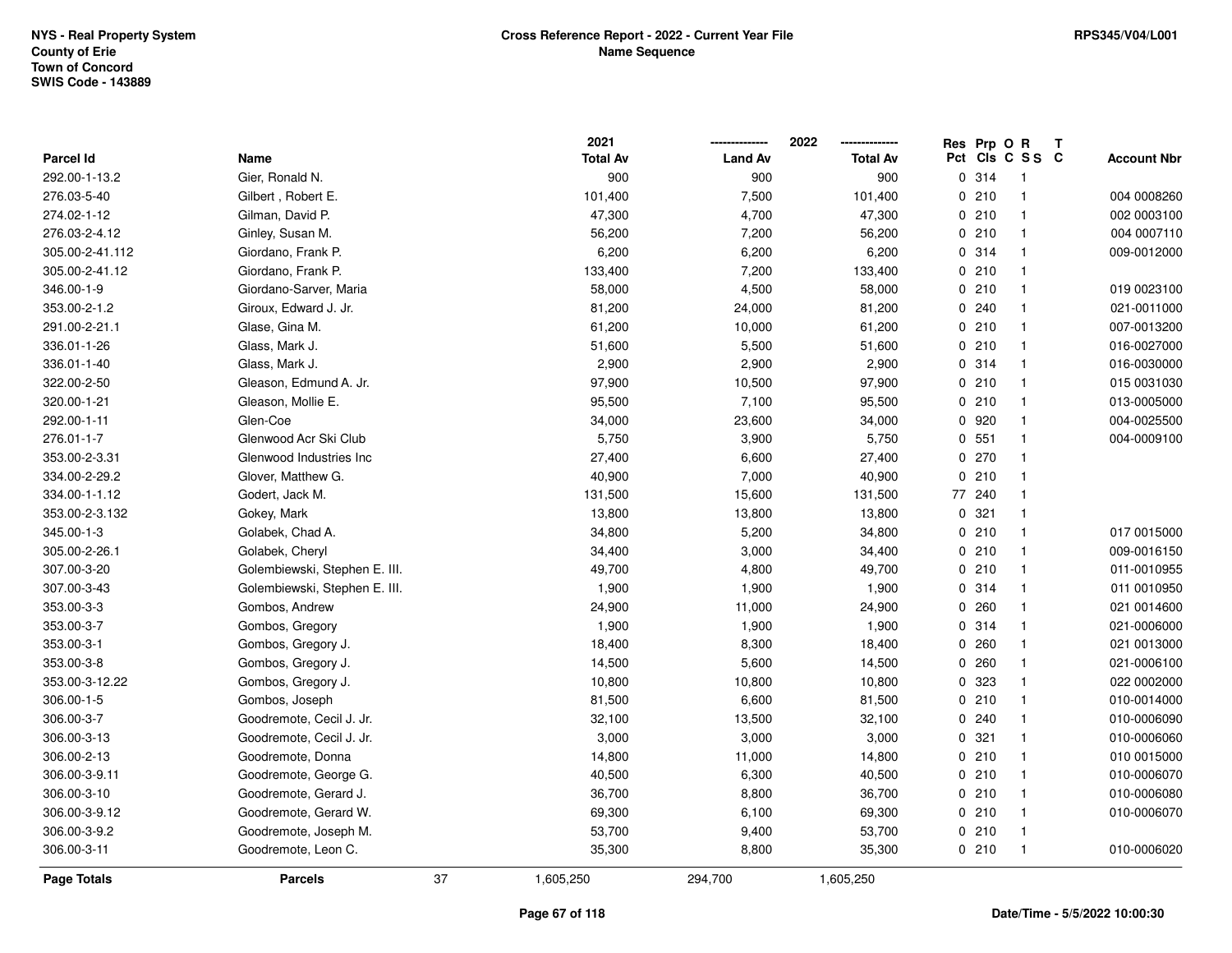|                 |                            |    | 2021            |                | 2022            | Res Prp O R |                         | Т |                    |
|-----------------|----------------------------|----|-----------------|----------------|-----------------|-------------|-------------------------|---|--------------------|
| Parcel Id       | Name                       |    | <b>Total Av</b> | <b>Land Av</b> | <b>Total Av</b> |             | Pct Cls C S S C         |   | <b>Account Nbr</b> |
| 306.00-3-3      | Goodremote, Luke M.        |    | 58,800          | 8,100          | 58,800          | 0210        | $\overline{\mathbf{1}}$ |   | 010-0006000        |
| 306.00-3-6      | Goodremote, Marty L.       |    | 58,400          | 5,600          | 58,400          | 0210        | $\overline{1}$          |   | 010-0006050        |
| 306.00-3-5      | Goodremote, Thomas L.      |    | 41,100          | 8,900          | 41,100          | 0270        | $\overline{1}$          |   | 010-0006040        |
| 308.03-1-23     | Goodremote, Virginia B.    |    | 59,050          | 7,700          | 59,050          | 0210        | $\overline{1}$          |   | 012-0050900        |
| 320.00-1-23.1   | Goodridge, Jeffrey S.      |    | 112,100         | 5,700          | 112,100         | 0210        | $\overline{1}$          |   | 014-0017000        |
| 274.00-2-2      | Gorski, David J.           |    | 50,900          | 8,000          | 50,900          | 0210        | $\overline{1}$          |   | 002 0033000        |
| 321.00-2-3.11   | Gould, Alexandra J.        |    | 66,000          | 4,900          | 66,000          | 0210        | $\overline{1}$          |   | 014-0013000        |
| 336.01-1-17.1   | Gowin, Molly Anne          |    | 51,400          | 8,600          | 51,400          | 0210        | $\overline{1}$          |   | 016-0033100        |
| 276.03-1-8      | Grabowski, Stanley J.      |    | 45,000          | 2,600          | 45,000          | 0.260       | $\overline{1}$          |   | 003 0018070        |
| 276.03-1-9      | Grabowski, Stanley J.      |    | 3,100           | 2,600          | 3,100           | 0.314       | $\overline{1}$          |   | 003 0018350        |
| 323.00-3-2      | Grace, Howard              |    | 8,000           | 4,400          | 8,000           | 0210        | $\overline{1}$          |   | 016-0014100        |
| 323.00-3-1      | Grace, Sarah               |    | 24,000          | 5,300          | 24,000          | 0210        | $\overline{1}$          |   | 016 0014000        |
| 273.00-1-44.1   | <b>Grapes Family Trust</b> |    | 23,400          | 10,200         | 23,400          | 0.260       | -1                      |   | 001 0014300        |
| 273.00-1-44.2   | <b>Grapes Family Trust</b> |    | 61,600          | 10,700         | 61,600          | 0210        | $\overline{1}$          |   | 001 0014300        |
| 276.03-2-9      | Grawe, Jerry               |    | 108,000         | 7,500          | 108,000         | 0210        | $\overline{1}$          |   | 004 0007310        |
| 306.00-1-18.122 | Greaves, Kevin J.          |    | 126,900         | 10,700         | 126,900         | 0.240       | $\overline{1}$          |   |                    |
| 320.00-1-22     | Green, April Marie         |    | 18,700          | 4,500          | 18,700          | 0270        | $\overline{1}$          |   | 013-0028020        |
| 273.00-1-11.22  | Green, Keith A.            |    | 7,400           | 7,400          | 7,400           | 0 314       | -1                      |   | 001 0024100        |
| 273.00-1-18.11  | Greene, John E & Estelle   |    | 54,500          | 5,000          | 54,500          | 0210        | $\overline{1}$          |   | 001 0013000        |
| 289.00-1-12.12  | Greene, Nancy B.           |    | 97,700          | 29,900         | 97,700          | 0.240       | $\overline{1}$          |   | 005 0015020        |
| 275.00-1-1.21   | Greene, Sean               |    | 7,600           | 7,600          | 7,600           | 0.322       | $\overline{1}$          |   |                    |
| 306.00-1-22.2   | Greene, Timothy M.         |    | 25,500          | 7,300          | 25,500          | 0270        | $\overline{1}$          |   | 010 0008012        |
| 334.00-1-7.1    | Gregoire, Alan             |    | 70,900          | 54,900         | 70,900          | 0, 120      | $\overline{1}$          |   | 018-0009000        |
| 276.03-4-16     | Gregory, Matthew M.        |    | 88,900          | 7,500          | 88,900          | 0210        | $\overline{1}$          |   | 004-0007930        |
| 276.00-1-4      | Gresch, Richard            |    | 4,500           | 4,500          | 4,500           | 0.314       | $\overline{1}$          |   | 004-0013000        |
| 274.02-1-2.1    | Greulich, Michael R.       |    | 58,100          | 14,200         | 58,100          | 0210        | -1                      |   | 002-0040000        |
| 274.02-1-9      | Greulich, Michael R.       |    | 38,400          | 5,300          | 38,400          | 0210        | $\overline{1}$          |   | 002 0018000        |
| 307.00-3-9      | Griffey, Dale H.           |    | 34,950          | 6,250          | 34,950          | 0210        | $\overline{1}$          |   | 011 0010400        |
| 308.00-1-17     | Griffith, Gerald M.        |    | 66,800          | 45,300         | 69,500          | 0.240       | $\overline{1}$          |   | 012 0044000        |
| 322.00-1-20.2   | Griffith, Luann M.         |    | 62,700          | 5,600          | 62,700          | 0210        | $\overline{1}$          |   |                    |
| 292.00-1-26     | <b>Griffith Cemetery</b>   |    | 500             | 500            | 500             | 0 695       | 8                       |   |                    |
| 347.08-3-7      | Grimm, Tucker M.           |    | 50,000          | 4,300          | 50,000          | 0210        | $\overline{1}$          |   | 024 0009000        |
| 305.00-1-1.11   | Grisanti, Joseph           |    | 14,600          | 14,600         | 14,600          | 0.322       | $\overline{1}$          |   | 009 0025000        |
| 305.00-1-1.12   | Grisanti, Joseph           |    | 66,200          | 15,600         | 66,200          | 0.240       | $\mathbf{1}$            |   | 009 0025000        |
| 305.00-1-1.2    | Grisanti, Joseph M.        |    | 39,800          | 30,800         | 39,800          | 0.312       | $\overline{1}$          |   |                    |
| 276.03-2-57     | Griswold, Terry            |    | 80,000          | 7,100          | 80,000          | 0220        | $\overline{1}$          |   | 004 0007210        |
| 276.03-3-5      | Grollitsch, Peter C.       |    | 85,000          | 7,200          | 85,000          | 0210        | $\overline{1}$          |   | 004 0008589        |
| Page Totals     | <b>Parcels</b>             | 37 | 1,870,500       | 396,850        | 1,873,200       |             |                         |   |                    |

## **Page 68 of 118**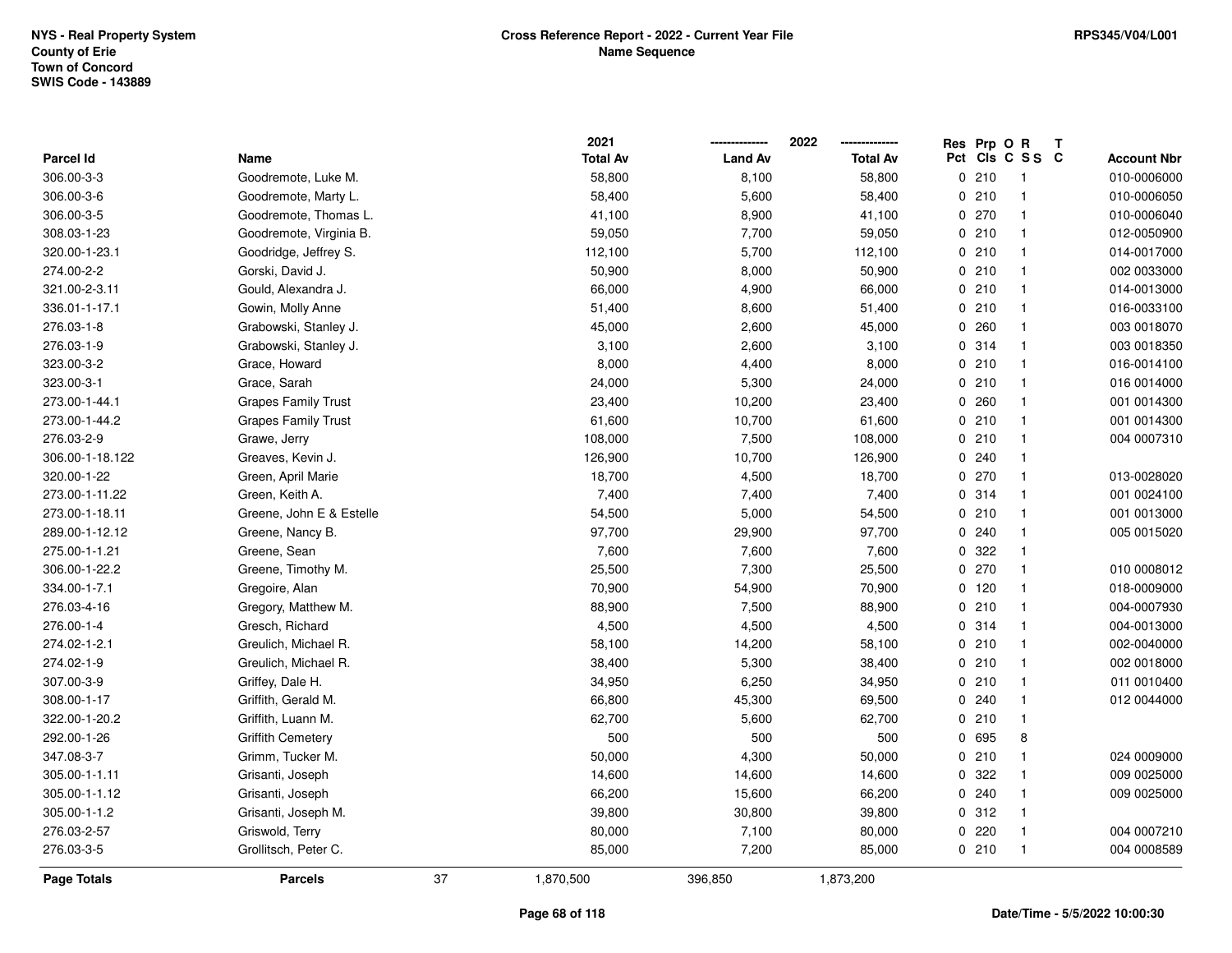|                  |                          |    | 2021            |                | 2022            |             | Res Prp O R |                 | Т |                    |
|------------------|--------------------------|----|-----------------|----------------|-----------------|-------------|-------------|-----------------|---|--------------------|
| <b>Parcel Id</b> | Name                     |    | <b>Total Av</b> | <b>Land Av</b> | <b>Total Av</b> |             |             | Pct Cls C S S C |   | <b>Account Nbr</b> |
| 307.00-4-17      | Gronowski, Mark G.       |    | 93,800          | 11,300         | 93,800          |             | 0210        | -1              |   |                    |
| 307.00-1-2.12    | Gross, Kenneth W.        |    | 14,700          | 14,700         | 14,700          | 0           | 322         | $\overline{1}$  |   |                    |
| 307.00-1-12      | Gross, Kenneth W.        |    | 114,400         | 12,000         | 114,400         |             | 0.240       | $\mathbf{1}$    |   | 011-0014000        |
| 307.00-1-13.1    | Gross, Kenneth W.        |    | 34,100          | 8,700          | 34,100          |             | 0.312       | $\mathbf{1}$    |   | 011-0013000        |
| 307.00-3-5.3     | Gross, Kenneth W.        |    | 28,200          | 24,700         | 28,200          |             | 0 105       | $\mathbf{1}$    |   |                    |
| 306.00-2-7       | Grottanelli Ruth E       |    | 125,500         | 53,800         | 125,500         |             | 0.240       | $\overline{1}$  |   | 010 0012100        |
| 335.02-1-33      | Grybosky, Stanley S.     |    | 34,200          | 3,200          | 34,200          |             | 50 210      | $\mathbf{1}$    |   | 015 0022000        |
| 335.02-1-18      | Guenther, Bradley        |    | 3,700           | 3,700          | 3,700           |             | 0.314       | $\mathbf{1}$    |   | 015 0041000        |
| 335.02-1-19      | Guenther, Bradley        |    | 21,600          | 5,000          | 21,600          | 0           | 210         | $\mathbf{1}$    |   | 015-0039000        |
| 307.00-3-44      | Gugino, William          |    | 1,200           | 1,200          | 1,200           |             | 0.314       | $\mathbf{1}$    |   | 011 0010950        |
| 289.00-2-6       | Guglielmo, Steven        |    | 50,500          | 6,300          | 50,500          |             | 0210        | -1              |   | 005-0018500        |
| 276.03-5-55      | Guild, Richard E.        |    | 102,000         | 7,500          | 102,000         |             | 0210        | $\overline{1}$  |   | 004-0008410        |
| 348.00-2-20.21   | Guntrum, Steven          |    | 98,300          | 8,000          | 98,300          |             | 0210        | -1              |   |                    |
| 322.00-2-34      | Gurbacki, Stephen        |    | 17,000          | 17,000         | 17,000          |             | 0 322       | $\mathbf{1}$    |   | 016-0001100        |
| 274.03-1-10      | Gurney, Scott            |    | 80,300          | 22,700         | 80,300          | $\mathbf 0$ | 240         | $\mathbf{1}$    |   | 002 0012000        |
| 273.00-1-4       | Gustafson, Sonja         |    | 136,900         | 63,800         | 136,900         | 66          | 240         | $\mathbf{1}$    |   | 001-0003010        |
| 274.03-1-14.11   | Haag, Kevin R.           |    | 91,600          | 10,700         | 91,600          |             | 0210        | $\mathbf{1}$    |   | 002 0010300        |
| 274.03-1-14.12   | Haag, Richard D.         |    | 102,500         | 7,300          | 102,500         |             | 0210        | $\mathbf{1}$    |   | 002 0010300        |
| 308.00-1-18      | Haas, Richard            |    | 37,200          | 5,600          | 37,200          |             | 0210        | -1              |   | 012-0013000        |
| 307.00-3-15      | Haberer, Kenneth W.      |    | 61,500          | 5,700          | 61,500          |             | 0210        | -1              |   | 011-0010650        |
| 307.00-3-30.2    | Haberer, Kenneth W.      |    | 26,700          | 7,500          | 26,700          |             | 0.312       | $\mathbf{1}$    |   |                    |
| 334.00-2-30.14   | Haettich, David J.       |    | 68,400          | 5,800          | 68,400          |             | 0210        | -1              |   |                    |
| 334.00-2-13.2    | Haley, Donald B.         |    | 72,300          | 8,700          | 72,300          |             | 0.280       | $\mathbf{1}$    |   | 019 0008000        |
| 305.00-1-5       | Haley, Renee             |    | 33,600          | 4,200          | 33,600          |             | 0210        | $\mathbf{1}$    |   | 009-0028000        |
| 305.00-1-6       | Haley, Renee             |    | 4,700           | 4,700          | 4,700           |             | 0.314       | $\mathbf{1}$    |   | 009-0029100        |
| 274.03-1-12      | Hall, James              |    | 55,800          | 8,000          | 55,800          |             | 0210        | -1              |   | 001-0037100        |
| 274.00-3-1.2     | Hall, Jeanette F.        |    | 13,400          | 13,400         | 13,400          |             | 0, 105      | -1              |   |                    |
| 336.01-1-22      | Hall, Scott A.           |    | 42,300          | 3,600          | 42,300          |             | 0210        | $\overline{1}$  |   | 016 0025300        |
| 273.00-1-11.21   | Hall, Sean M.            |    | 107,800         | 8,000          | 107,800         |             | 0210        | $\overline{1}$  |   | 001 0024100        |
| 276.03-1-11      | Halter, Mark F.          |    | 60,600          | 2,100          | 60,600          |             | 0210        | $\mathbf{1}$    |   | 003 0018250        |
| 290.00-1-7.111   | Hambleton, Ernest        |    | 28,000          | 26,700         | 28,000          |             | 0.322       | $\mathbf{1}$    |   | 006 0005000        |
| 290.00-1-7.2     | Hambleton, Ernest E. Jr. |    | 13,300          | 13,300         | 13,300          |             | 0.322       | $\mathbf{1}$    |   | 006-005005         |
| 306.00-2-2       | Hambleton E E            |    | 5,000           | 5,000          | 5,000           |             | 0.314       | $\mathbf{1}$    |   | 006-0007150        |
| 273.00-1-25.1    | Hamels, Robert E.        |    | 81,700          | 10,800         | 81,700          |             | 0210        | $\mathbf{1}$    |   | 001 0013100        |
| 333.00-1-18      | Hammer, Charles J.       |    | 67,000          | 4,300          | 67,000          |             | 0210        | $\mathbf{1}$    |   | 017-0004000        |
| 292.00-2-4.113   | Hammer, Neal P.          |    | 166,300         | 9,300          | 166,300         |             | 0.240       | -1              |   |                    |
| 346.00-1-34      | Hammond, Nicholas L.     |    | 46,600          | 13,000         | 46,600          |             | 0.240       | $\overline{1}$  |   |                    |
| Page Totals      | <b>Parcels</b>           | 37 | 2,142,700       | 441,300        | 2,142,700       |             |             |                 |   |                    |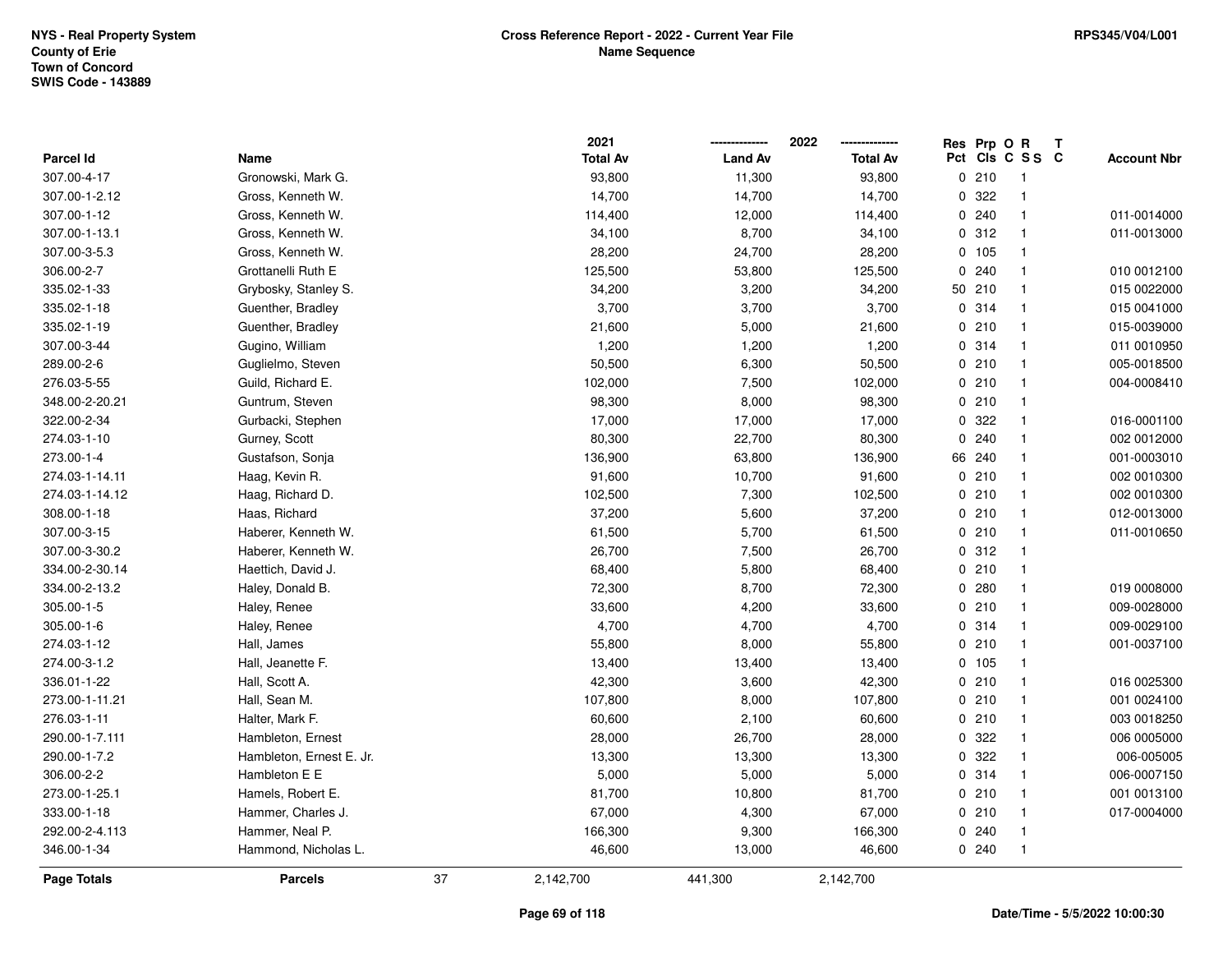|                  |                           |    | 2021            |                | 2022            | Res Prp O R |                 | Т |                    |
|------------------|---------------------------|----|-----------------|----------------|-----------------|-------------|-----------------|---|--------------------|
| <b>Parcel Id</b> | Name                      |    | <b>Total Av</b> | <b>Land Av</b> | <b>Total Av</b> |             | Pct Cls C S S C |   | <b>Account Nbr</b> |
| 321.00-1-19      | Hanrahan, Andrew P.       |    | 70,400          | 4,200          | 70,400          | 0210        | $\overline{1}$  |   | 014 0008350        |
| 273.00-1-34      | Hanslick-Marlinski, Nancy |    | 72,900          | 9,500          | 72,900          | 0210        | $\overline{1}$  |   | 001-0036020        |
| 274.00-2-12      | Harbison, William         |    | 49,600          | 15,900         | 49,600          | 0.240       | $\mathbf{1}$    |   | 002 0029000        |
| 322.00-2-45.2    | Hare, Richard A.          |    | 67,800          | 16,500         | 67,800          | 0210        | $\overline{1}$  |   |                    |
| 290.00-2-11      | Harrigan, Dianne          |    | 49,900          | 10,000         | 49,900          | 0210        | $\mathbf{1}$    |   | 006 0011000        |
| 276.03-4-14      | Harris, David L.          |    | 76,500          | 7,500          | 76,500          | 0210        | $\overline{1}$  |   | 004 0007940        |
| 322.00-2-1       | Harshbarger, Cathryn M.   |    | 67,200          | 12,900         | 67,200          | 0.240       | $\overline{1}$  |   | 015-0031100        |
| 276.03-4-35      | Hart, Edward W.           |    | 103,000         | 7,500          | 103,000         | 0210        | $\overline{1}$  |   | 004 0008090        |
| 276.09-1-6       | Hartel, Sherry Lyn        |    | 7,100           | 1,500          | 7,100           | 0210        | $\mathbf{1}$    |   | 004 0009032        |
| 307.00-3-6.2     | Hartman, Shane Aaron      |    | 63,600          | 5,200          | 63,600          | 0210        | $\mathbf{1}$    |   | 011-0011050        |
| 346.00-1-19.12   | Harvey, Arlan J.          |    | 83,400          | 6,200          | 83,400          | 0210        | -1              |   |                    |
| 308.00-2-25      | Haugh, Dennis J.          |    | 77,900          | 8,900          | 77,900          | 0.240       | $\overline{1}$  |   |                    |
| 323.00-2-13.1    | Haught, Jane L.           |    | 7,700           | 7,700          | 7,700           | 0 314       | $\mathbf 1$     |   | 016-0052000        |
| 323.00-2-13.2    | Haught, Jane L.           |    | 7,300           | 7,300          | 7,300           | 0.314       | $\mathbf{1}$    |   | 016-0052000        |
| 323.00-2-14      | Haught, Jane L.           |    | 65,500          | 5,200          | 65,500          | 0210        | $\mathbf{1}$    |   | 016 0052100        |
| 322.00-1-29      | Hauri, Allen A.           |    | 950             | 950            | 950             | 0.314       | $\mathbf{1}$    |   | 015-0027200        |
| 322.00-1-30      | Hauri, Allen H.           |    | 4,900           | 4,900          | 4,900           | 0.314       | $\overline{1}$  |   | 015 0027100        |
| 322.00-1-36      | Hauri, Allen H.           |    | 78,800          | 5,900          | 78,800          | 0210        | $\overline{1}$  |   | 015 0027020        |
| 305.00-2-24      | Hauri, Jared EA           |    | 47,600          | 25,000         | 47,600          | 0270        | $\mathbf{1}$    |   | 009-0014200        |
| 275.00-2-12      | Hauser, Eric A.           |    | 10,300          | 10,300         | 10,300          | 0.314       | $\overline{1}$  |   | 003-0007100        |
| 347.00-1-25      | Hausrath, Roseann         |    | 67,800          | 10,000         | 67,800          | 0210        | $\overline{1}$  |   |                    |
| 322.00-2-31      | Havens, Marilyn & William |    | 47,700          | 5,800          | 47,700          | 0210        | $\mathbf{1}$    |   | 015-0058300        |
| 276.03-5-13      | Hawayek, Jeffrey T.       |    | 124,800         | 7,800          | 124,800         | 0210        | $\mathbf{1}$    |   | 004 0008540        |
| 333.00-2-20.2    | Hayden, Candace           |    | 65,800          | 8,300          | 65,800          | 0210        | $\overline{1}$  |   |                    |
| 322.00-2-42.12   | Hayden, Daniel R.         |    | 9,500           | 9,500          | 9,500           | 0.314       | $\mathbf{1}$    |   |                    |
| 322.00-1-39.1    | Hayden, Donald R.         |    | 95,900          | 6,900          | 95,900          | 0210        | $\overline{1}$  |   |                    |
| 347.00-1-21      | Hayden, Paul              |    | 5,800           | 5,800          | 5,800           | 0 314       | $\overline{1}$  |   | 023-0003100        |
| 322.00-2-18.12   | Hayden, Roger             |    | 55,300          | 3,000          | 55,300          | 0210        | $\overline{1}$  |   |                    |
| 307.00-1-8       | Hayes, Thomas J.          |    | 4,700           | 4,700          | 4,700           | 0.322       | $\overline{1}$  |   | 007-0016010        |
| 307.00-1-9       | Hayes, Thomas J.          |    | 64,300          | 6,100          | 64,300          | 0210        | $\mathbf{1}$    |   | 007-0016050        |
| 274.00-3-1.12    | Heary, Anthony            |    | 47,100          | 9,600          | 47,100          | 0.240       | $\mathbf{1}$    |   | 001 0037000        |
| 274.00-3-6       | Heary, Anthony            |    | 11,300          | 11,300         | 11,300          | 0 322       | $\mathbf{1}$    |   | 001 0037000        |
| 274.00-3-7       | Heary, Anthony            |    | 71,900          | 30,300         | 71,900          | 66 240      | $\mathbf{1}$    |   | 001 0037000        |
| 290.00-1-8.1     | Heary, Dona M.            |    | 217,000         | 134,200        | 217,000         | $0$ 112     | $\overline{1}$  |   | 006-0004000        |
| 290.00-1-19.2    | Heary, Edwin R.           |    | 120,500         | 9,800          | 120,500         | 0210        | $\overline{1}$  |   |                    |
| 290.00-1-10.1    | Heary, Edwin W.           |    | 70,500          | 5,400          | 70,500          | 0210        | $\overline{1}$  |   | 006 0008100        |
| 290.00-1-19.113  | Heary, Frederick F.       |    | 40,500          | 3,800          | 40,500          | 0210        | $\overline{1}$  |   | 006 0008000        |
| Page Totals      | <b>Parcels</b>            | 37 | 2,132,750       | 445,350        | 2,132,750       |             |                 |   |                    |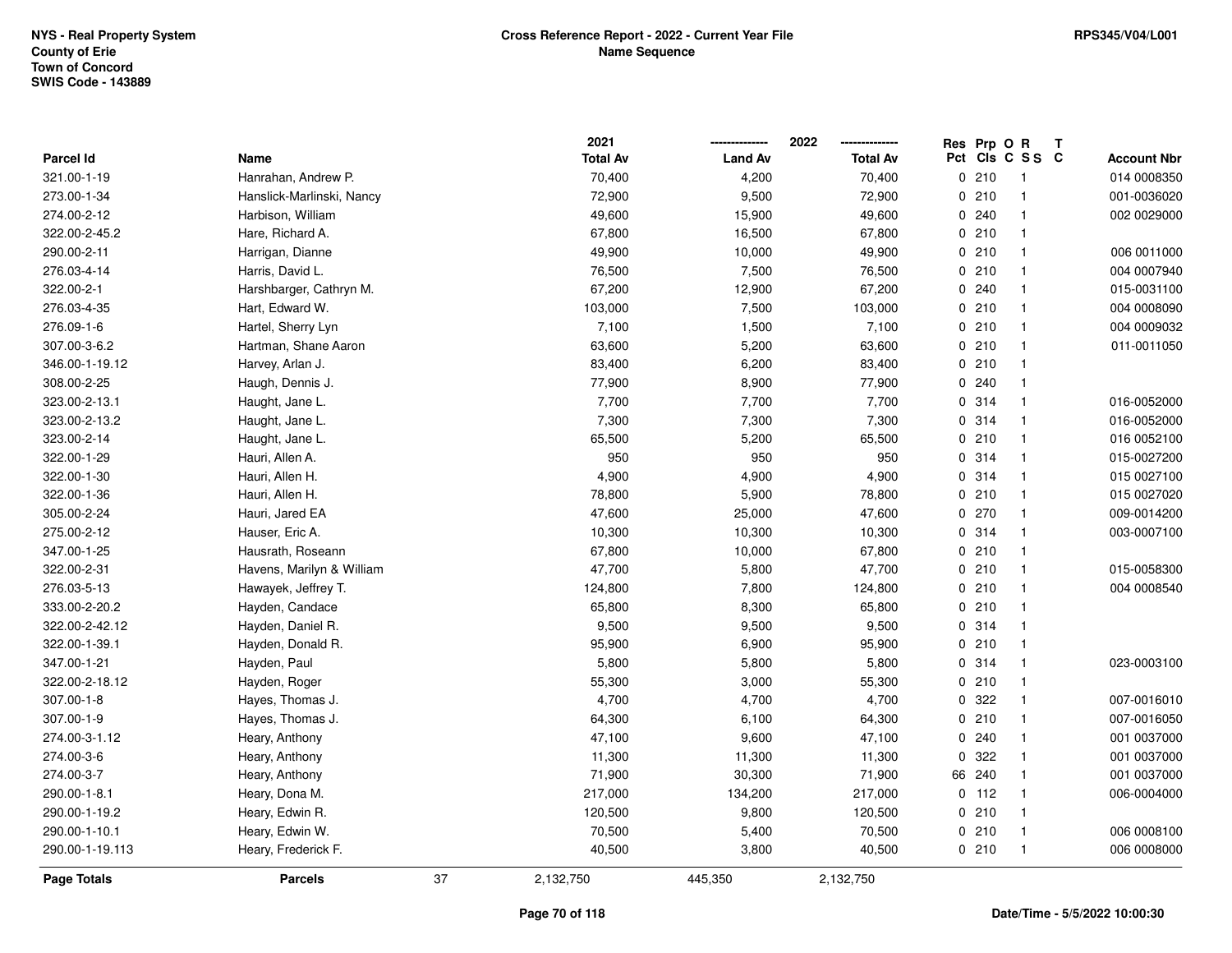|                  |                     |    | 2021            |                | 2022            | Res Prp O R |                 | Т |                    |
|------------------|---------------------|----|-----------------|----------------|-----------------|-------------|-----------------|---|--------------------|
| <b>Parcel Id</b> | Name                |    | <b>Total Av</b> | <b>Land Av</b> | <b>Total Av</b> |             | Pct Cls C S S C |   | <b>Account Nbr</b> |
| 290.00-1-12.1    | Heary, Frederick M. |    | 77,900          | 8,100          | 77,900          | 0210        | $\overline{1}$  |   | 006 0003010        |
| 290.00-1-14      | Heary, Frederick M. |    | 8,500           | 8,500          | 8,500           | 0.314       | $\mathbf{1}$    |   | 006 0003160        |
| 290.00-1-19.112  | Heary, Irene L.     |    | 9,400           | 9,400          | 9,400           | 0.314       | $\mathbf{1}$    |   | 006 0008000        |
| 290.00-1-19.114  | Heary, Irene L.     |    | 5,800           | 5,800          | 5,800           | 0 314       | $\mathbf{1}$    |   | 006 0008000        |
| 321.00-2-24      | Heary, James F. Jr. |    | 81,900          | 5,000          | 81,900          | 0210        | $\mathbf{1}$    |   | 014-0011075        |
| 290.00-1-23.2    | Heary, Joanna       |    | 68,200          | 7,300          | 68,200          | 0210        | $\mathbf{1}$    |   |                    |
| 290.00-1-5.1     | Heary, Kenneth      |    | 90,100          | 5,900          | 90,100          | 0210        | $\mathbf{1}$    |   | 006 0008050        |
| 290.00-1-19.12   | Heary, Kevin M.     |    | 81,900          | 6,500          | 81,900          | 0210        | $\mathbf{1}$    |   |                    |
| 290.00-1-8.2     | Heary, Patrick John |    | 86,500          | 9,300          | 86,500          | 0210        | $\mathbf{1}$    |   | 006-0004000        |
| 290.00-1-6.12    | Heary, Valentina    |    | 70,600          | 5,700          | 70,600          | 0210        | $\mathbf{1}$    |   | 006-0008015        |
| 290.00-1-23./A   | Heary Irene L       |    | 91,900          | $\mathbf 0$    | 91,900          | 0710        | $\mathbf{1}$    |   |                    |
| 347.02-1-17.1    | Heath, David L.     |    | 31,600          | 4,500          | 31,600          | 0210        | $\mathbf{1}$    |   | 024 0019020        |
| 308.00-1-19.1    | Hebden, Brian R.    |    | 210             | 210            | 210             | 0.314       | 1               |   | 012-0012000        |
| 308.00-1-19.21   | Hebden, Brian R.    |    | 1,700           | 1,700          | 1,700           | 0 314       | $\mathbf{1}$    |   | 012-0011100        |
| 322.00-3-7.2     | Hebden, Jon         |    | 53,100          | 7,500          | 53,100          | 0210        | $\mathbf{1}$    |   | 015-0008040        |
| 335.02-1-2       | Hebdon, David R.    |    | 31,200          | 3,750          | 31,200          | 0210        | $\mathbf{1}$    |   | 015 0053000        |
| 334.00-2-14.1    | Hebdon, Mark D.     |    | 32,500          | 32,500         | 32,500          | 0 322       | $\mathbf{1}$    |   | 019 0030000        |
| 334.00-2-16.1    | Hebdon, Mark D.     |    | 10,400          | 10,400         | 10,400          | 0 105       | $\mathbf{1}$    |   | 019 0031000        |
| 334.00-2-18      | Hebdon, Mark D.     |    | 7,500           | 7,500          | 7,500           | 0 105       | $\mathbf{1}$    |   | 019 0022200        |
| 336.01-1-19      | Hebdon, Maurice H.  |    | 56,500          | 7,200          | 56,500          | 0210        | $\mathbf{1}$    |   | 016-0033000        |
| 334.00-2-13.14   | Hebdon, Mark D.     |    | 2,700           | 2,700          | 2,700           | 0 314       | $\mathbf{1}$    |   |                    |
| 308.00-2-16.113  | Hebeler, Bettina    |    | 110,300         | 8,000          | 110,300         | 0210        | $\mathbf{1}$    |   |                    |
| 273.00-2-15.11   | Heber, George F.    |    | 140,700         | 22,500         | 140,700         | 77 240      | $\mathbf{1}$    |   | 001-0025000        |
| 322.00-1-18.211  | Hedrich, John R.F.  |    | 6,200           | 6,200          | 6,200           | 0.314       | $\mathbf{1}$    |   | 015-0034035        |
| 333.00-1-36      | Heferle, Jeremy     |    | 46,900          | 7,300          | 46,900          | 0210        | $\mathbf{1}$    |   | 017-0009500        |
| 307.00-3-19      | Heffernan, Brian T. |    | 59,900          | 4,150          | 59,900          | 0210        | $\mathbf{1}$    |   | 011-0010960        |
| 275.00-2-18.112  | Heft, William R.    |    | 2,100           | 2,100          | 2,100           | 0 314       | $\mathbf{1}$    |   | 003-0015010        |
| 306.00-2-26      | Heida, Frederick L. |    | 18,700          | 8,700          | 18,700          | 0270        | $\mathbf{1}$    |   | 010 0012020        |
| 306.00-3-8       | Heiler, Scott A.    |    | 38,200          | 4,900          | 38,200          | 0210        | $\mathbf{1}$    |   | 010-0005000        |
| 275.20-1-7       | Heim, Brett F.      |    | 64,000          | 7,000          | 64,000          | 0210        | $\mathbf{1}$    |   |                    |
| 308.00-1-2.2     | Heim, Brett Forrest |    | 6,400           | 6,400          | 6,400           | 0 322       | $\mathbf{1}$    |   | 012-0001000        |
| 336.01-1-28.11   | Heim, Daniel T.     |    | 57,500          | 7,200          | 57,500          | 0210        | $\mathbf{1}$    |   | 016-0026000        |
| 348.00-2-7.1     | Heim, Larry C.      |    | 38,400          | 2,300          | 38,400          | 0210        | $\mathbf{1}$    |   | 020-0014100        |
| 334.00-1-9       | Heim, Lester        |    | 59,800          | 15,200         | 59,800          | 77 240      | $\mathbf{1}$    |   | 018-0011000        |
| 308.00-1-2.1/1   | Heim, Robert J. Jr. |    | 7,500           | 7,500          | 7,500           | 0.314       | $\mathbf{1}$    |   | 012-0001000        |
| 308.00-1-1       | Heim, Teresa L.     |    | 47,300          | 7,000          | 47,300          | 0210        | $\mathbf{1}$    |   | 012-0001100        |
| 274.00-1-32      | Heinold, Marvin N.  |    | 64,500          | 11,400         | 64,500          | 0.240       | $\mathbf{1}$    |   | 002-0020900        |
| Page Totals      | <b>Parcels</b>      | 37 | 1,668,510       | 277,310        | 1,668,510       |             |                 |   |                    |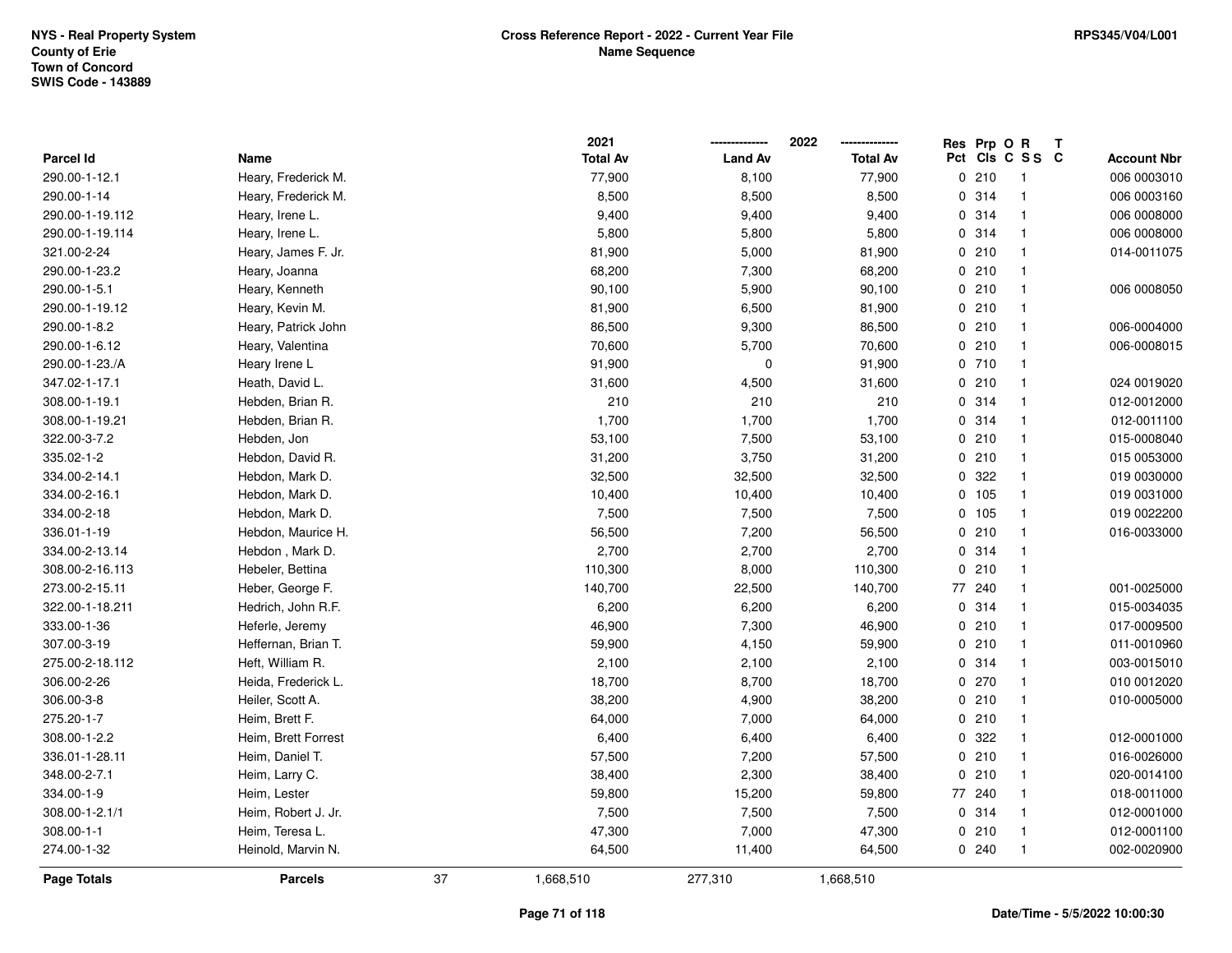|                |                          |    | 2021            |                | 2022            | Res Prp O R |                         | T |                    |
|----------------|--------------------------|----|-----------------|----------------|-----------------|-------------|-------------------------|---|--------------------|
| Parcel Id      | Name                     |    | <b>Total Av</b> | <b>Land Av</b> | <b>Total Av</b> |             | Pct Cls C S S C         |   | <b>Account Nbr</b> |
| 291.00-2-13    | Helmbrecht, Brian G.     |    | 56,200          | 8,400          | 56,200          | 0210        | -1                      |   | 007-0022000        |
| 291.00-2-14    | Helmbrecht, Brian G.     |    | 2,100           | 2,100          | 2,100           | 0.314       | $\overline{1}$          |   | 007 0021000        |
| 291.00-1-3.2   | Henry, Dale A.           |    | 77,600          | 8,400          | 77,600          | 0210        | -1                      |   | 003-0009005        |
| 291.00-1-2     | Henry, Dale A. Sr.       |    | 152,400         | 80,100         | 152,400         | 66 112      | $\overline{1}$          |   | 003-0008000        |
| 291.00-1-23    | Henry, Dale A. Sr.       |    | 20,800          | 20,800         | 20,800          | 0 105       | $\overline{1}$          |   | 007-0035200        |
| 290.00-2-6.131 | Henry, Eric              |    | 6,800           | 6,800          | 6,800           | 0.314       | $\overline{\mathbf{1}}$ |   |                    |
| 307.00-1-25    | Henry, Frank J.          |    | 20,700          | 20,700         | 20,700          | 0.321       | $\mathbf{1}$            |   | 007-0004000        |
| 291.00-1-4     | Henry, James D.          |    | 2,200           | 2,200          | 2,200           | 0 314       | $\overline{1}$          |   | 003-0009010        |
| 291.00-1-3.13  | Henry, Penny A.          |    | 5,400           | 5,400          | 5,400           | 0.314       | $\mathbf{1}$            |   | 003-0009000        |
| 291.00-1-3.11  | Henry, Wayne L.          |    | 32,200          | 32,200         | 32,200          | 0 105       | $\overline{1}$          |   | 003-0009000        |
| 291.00-1-3.12  | Henry, Wayne L.          |    | 44,600          | 9,600          | 44,600          | 0220        | $\mathbf{1}$            |   | 003-0009000        |
| 336.01-1-23    | Henry C Fuller Rev Trust |    | 47,800          | 3,600          | 47,800          | 0210        | $\overline{1}$          |   | 016-0025000        |
| 322.00-2-35    | Herc, Renee M.           |    | 42,600          | 5,400          | 42,600          | 0210        | $\mathbf{1}$            |   | 016 0001010        |
| 290.00-1-13.11 | Herren, Robert D.        |    | 9,500           | 6,500          | 9,500           | 0.312       | $\mathbf{1}$            |   | 006 0003000        |
| 290.00-1-13.12 | Herren, Robert D.        |    | 60,100          | 6,800          | 60,100          | 0210        | $\overline{1}$          |   | 006-0003040        |
| 290.00-1-13.2  | Herren, Robert D.        |    | 7,700           | 7,700          | 7,700           | 0.314       | $\mathbf{1}$            |   | 006-0003030        |
| 276.03-5-51    | Herrmann, Alan P.        |    | 77,700          | 7,500          | 77,700          | 0210        | $\mathbf{1}$            |   | 004 0008370        |
| 320.00-1-3     | Hewson, Daryl E.         |    | 37,950          | 3,750          | 37,950          | 0210        | $\mathbf{1}$            |   | 013-0002100        |
| 308.00-2-16.2  | Heyden, James A.         |    | 59,500          | 12,700         | 59,500          | 0.240       | $\mathbf{1}$            |   |                    |
| 275.00-2-29    | Heyden, Matthew F.       |    | 12,300          | 9,150          | 12,300          | 0270        | $\overline{1}$          |   | 003-0003050        |
| 276.01-1-8     | Heyden, Thomas           |    | 97,100          | 6,500          | 97,100          | 0.260       | $\overline{1}$          |   | 003-0017200        |
| 323.00-1-33    | Heyden, Timothy          |    | 69,500          | 3,700          | 69,500          | 0210        | $\overline{1}$          |   | 016 0006050        |
| 323.00-1-32    | Heyden, Timothy          |    | 7,200           | 7,200          | 7,200           | 0.314       | $\mathbf{1}$            |   | 016-0006000        |
| 347.02-1-16.2  | Hibit, Christopher R.    |    | 6,300           | 6,300          | 6,300           | 0 314       | $\overline{\mathbf{1}}$ |   | 024 0024000        |
| 276.01-1-13    | Higgins, Daniel          |    | 94,000          | 7,200          | 94,000          | 0210        | $\mathbf{1}$            |   | 004-0009500        |
| 276.01-1-12    | Higgins, Daniel C.       |    | 5,000           | 5,000          | 5,000           | 0.314       | $\mathbf 1$             |   | 003-0017300        |
| 273.00-1-24    | Hilfiker, Gerald M.      |    | 69,700          | 10,500         | 69,700          | 0.240       | $\mathbf{1}$            |   | 001-0035000        |
| 276.03-4-39    | Hill, Daniel L.          |    | 89,800          | 7,500          | 89,800          | 0210        | $\overline{1}$          |   | 004 0008050        |
| 307.00-2-13    | Hill, Harold E. Jr.      |    | 23,100          | 20,300         | 23,100          | 0.312       | $\overline{1}$          |   | 012-0009000        |
| 334.00-2-28    | Hill, Harold E. Jr.      |    | 117,100         | 18,800         | 117,100         | 77 240      | $\overline{1}$          |   | 019 0002000        |
| 346.00-1-1.22  | Hill, John T. II.        |    | 40,000          | 6,900          | 40,000          | 0220        | $\overline{1}$          |   |                    |
| 308.03-1-31.1  | Hill, Leann M.           |    | 30,800          | 4,550          | 30,800          | 0210        | $\mathbf{1}$            |   | 012-0029000        |
| 334.00-1-20    | Hill, Valentine S.       |    | 75,300          | 22,400         | 75,300          | 66 240      | $\mathbf 1$             |   | 018 0002000        |
| 336.00-2-9     | Hiller, Daniel K.        |    | 119,600         | 11,500         | 119,600         | 0.280       | $\mathbf{1}$            |   | 020-0002000        |
| 321.00-1-37.2  | Hilliker, Raymond A.     |    | 134,300         | 7,900          | 134,300         | 0.240       | $\mathbf{1}$            |   |                    |
| 321.00-1-37.11 | Hilliker, Raymond Adrian |    | 8,400           | 8,400          | 28,900          | 0.312       | $\overline{1}$          |   | 014 0008100        |
| 321.00-1-37.12 | Hilliker, Raymond Adrian |    | 8,400           | 8,400          | 8,400           | 0 322       | $\overline{1}$          |   | 014 0008100        |
| Page Totals    | <b>Parcels</b>           | 37 | 1,771,750       | 422,850        | 1,792,250       |             |                         |   |                    |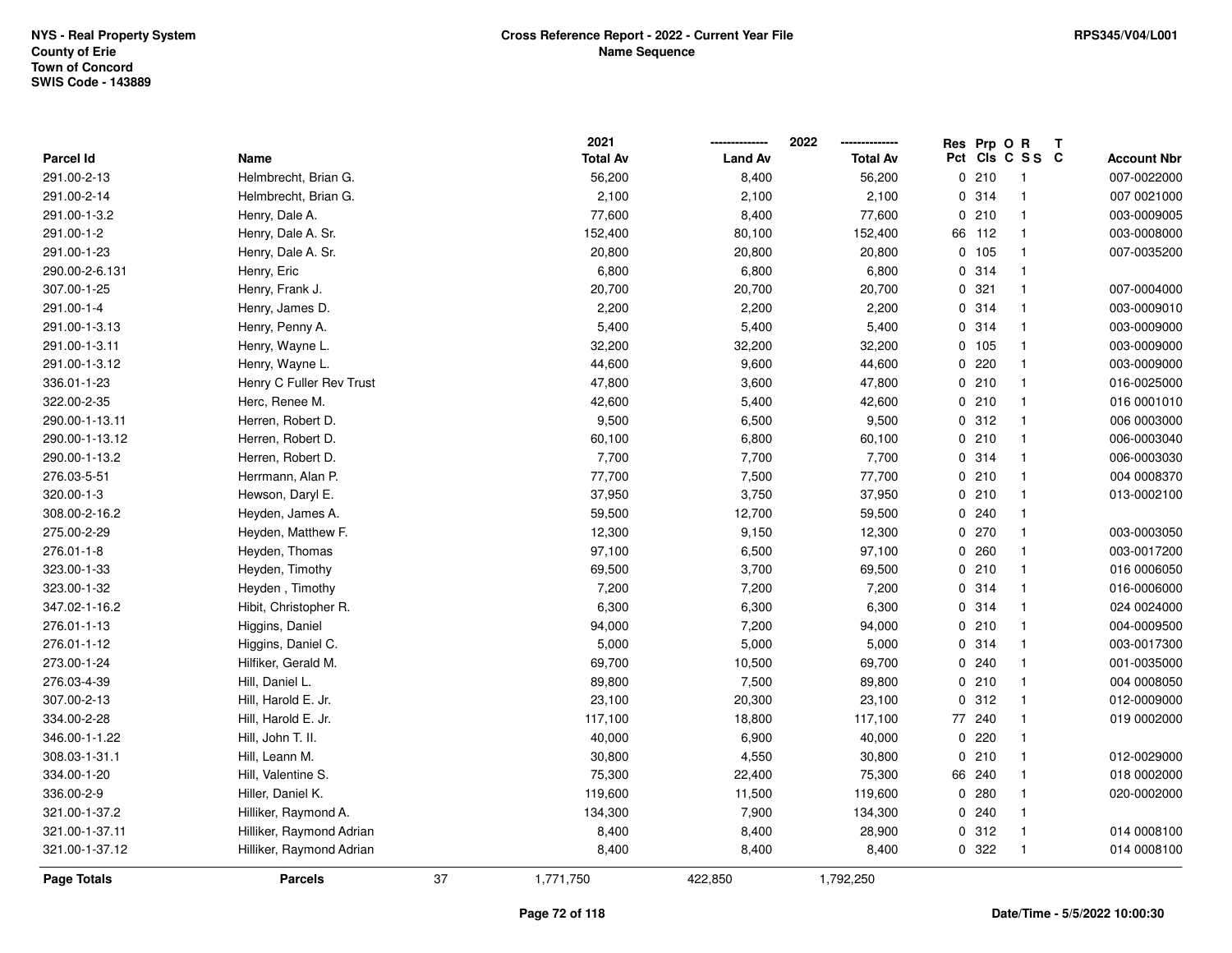|                  |                         |    | 2021            |                | 2022            | Res Prp O R |                 | Т |                    |
|------------------|-------------------------|----|-----------------|----------------|-----------------|-------------|-----------------|---|--------------------|
| <b>Parcel Id</b> | Name                    |    | <b>Total Av</b> | <b>Land Av</b> | <b>Total Av</b> |             | Pct Cls C S S C |   | <b>Account Nbr</b> |
| 276.03-2-46      | Hilton, Kent            |    | 62,600          | 7,500          | 62,600          | 0210        | $\overline{1}$  |   | 004 0007590        |
| 276.03-5-53      | Himes, Mark             |    | 61,300          | 7,500          | 61,300          | 0210        | $\mathbf{1}$    |   | 004-0008390        |
| 305.00-1-23.4    | Hoare, Timothy F.       |    | 48,500          | 6,200          | 48,500          | 0210        | $\mathbf{1}$    |   | 009 0033010        |
| 307.00-3-34.1    | Hoch, Jerald J.         |    | 146,300         | 7,700          | 146,300         | 0210        | $\mathbf{1}$    |   | 011 0009000        |
| 333.00-1-10      | Hoch, Stephen C.        |    | 44,600          | 2,900          | 44,600          | 0210        | $\mathbf{1}$    |   | 017-0026150        |
| 291.00-2-2.13    | Hochmuth, Deborah D.    |    | 2,000           | 2,000          | 2,000           | 0.314       | 1               |   |                    |
| 275.00-2-31.121  | Hoddick, Alvin C.       |    | 12,400          | 12,400         | 12,400          | 0 322       | $\mathbf{1}$    |   | 0030015020         |
| 274.00-1-6.13    | Hoeing, Robert G.       |    | 138,600         | 10,600         | 138,600         | 0.240       | $\mathbf{1}$    |   | 002 0005015        |
| 276.09-1-12      | Hoelscher, Donald G.    |    | 57,000          | 1,500          | 57,000          | 0210        | $\mathbf{1}$    |   | 004-0009022        |
| 307.00-3-18      | Hoelscher, Gerard K.    |    | 77,300          | 6,900          | 77,300          | 0210        | $\mathbf{1}$    |   | 011 0010500        |
| 307.00-3-36.4    | Hoelscher, Janet E.     |    | 4,500           | 4,500          | 4,500           | 0.314       | $\mathbf{1}$    |   |                    |
| 307.00-3-39      | Hoelscher, Janet E.     |    | 14,600          | 14,600         | 14,600          | 0 322       | 1               |   | 011-0011000        |
| 291.00-1-21.11   | Hofer, David            |    | 135,200         | 22,400         | 135,200         | 0.240       | 1               |   | 007 0031000        |
| 289.00-1-33.1    | Hoffman, Charles H.     |    | 69,300          | 4,500          | 69,300          | 0210        | $\mathbf{1}$    |   | 005-0014110        |
| 289.00-1-31.1    | Hoffman, Clyde R.       |    | 63,100          | 7,200          | 63,100          | 0210        | $\mathbf{1}$    |   | 005-0012100        |
| 321.00-1-1.112   | Hoffman, Daniel         |    | 16,800          | 16,800         | 16,800          | 0 322       | $\mathbf{1}$    |   | 014 0016000        |
| 289.00-1-21.2    | Hoffman, Daniel S.      |    | 102,100         | 5,900          | 102,100         | 0210        | $\mathbf{1}$    |   | 005-0007000        |
| 289.00-1-25      | Hoffman, Daniel S.      |    | 15,000          | 12,700         | 15,000          | 77 240      | $\mathbf{1}$    |   | 005-0016520        |
| 305.00-2-43      | Hoffman, Daniel S.      |    | 23,100          | 23,100         | 23,100          | 0.322       | $\mathbf{1}$    |   | 009-0012000        |
| 307.00-1-2.11    | Hoffman, Linda R.       |    | 226,000         | 20,300         | 226,000         | 0.240       | 1               |   | 011 0007000        |
| 289.00-1-22.2    | Hoffman, Robert M.      |    | 109,400         | 5,900          | 109,400         | 0210        | $\mathbf{1}$    |   |                    |
| 307.00-1-22.1    | Hoffman Family Trust IV |    | 2,800           | 2,800          | 2,800           | 0.314       | $\mathbf{1}$    |   | 011-0006010        |
| 274.01-1-1.1     | Hoffnung, David         |    | 61,500          | 8,000          | 61,500          | 0210        | $\mathbf{1}$    |   | 002 0013010        |
| 320.00-2-13      | Hofmann, Karl F.        |    | 114,500         | 54,400         | 114,500         | $0$ 120     | $\mathbf{1}$    |   | 013 0008000        |
| 333.00-1-9.11    | Hofmann, Karl F.        |    | 78,490          | 73,690         | 78,490          | 0 105       | $\mathbf{1}$    |   |                    |
| 333.00-1-26.2    | Hofmann, Karl F.        |    | 15,600          | 15,600         | 15,600          | 0 105       | $\mathbf{1}$    |   | 017-0025011        |
| 333.00-1-32      | Hofmann, Karl F.        |    | 11,550          | 11,550         | 11,550          | 0 105       | $\mathbf{1}$    |   | 017 0018055        |
| 333.00-2-8       | Hofmann, Karl F.        |    | 200             | 200            | 200             | 0 314       | $\mathbf{1}$    |   | 017-0027100        |
| 333.00-2-3.1     | Hofmann, O Frederick    |    | 259,000         | 135,000        | 259,000         | 0.240       | $\mathbf{1}$    |   | 017-0029000        |
| 333.00-2-3.2     | Hofmann, O Frederick    |    | 10,600          | 10,600         | 10,600          | 0.105       | $\mathbf{1}$    |   | 017-0029000        |
| 333.00-2-9       | Hofmann, O Frederick    |    | 500             | 500            | 500             | 0 314       | $\mathbf{1}$    |   | 500-0019030        |
| 333.00-2-21.2    | Hofmann, O Frederick    |    | 30,900          | 30,900         | 30,900          | 0 105       | $\mathbf{1}$    |   |                    |
| 346.00-1-16      | Hofmann, O Frederick    |    | 176,060         | 45,360         | 176,060         | 66 281      | $\mathbf{1}$    |   | 023 0001000        |
| 346.00-1-17.1    | Hofmann, O Frederick    |    | 38,800          | 38,800         | 38,800          | 0, 105      | $\mathbf{1}$    |   | 022 0005010        |
| 276.03-2-55      | Hoisington, Christopher |    | 70,400          | 7,000          | 70,400          | 0210        | $\mathbf{1}$    |   | 004-0007190        |
| 307.00-1-17.1    | Holiday, Rita T.        |    | 31,200          | 31,200         | 31,200          | 0 322       | $\mathbf{1}$    |   | 011-0001000        |
| 307.00-1-17.2    | Holiday, Rita T.        |    | 60,900          | 8,200          | 60,900          | 0210        | $\mathbf{1}$    |   | 011-0001000        |
| Page Totals      | <b>Parcels</b>          | 37 | 2,392,700       | 676,900        | 2,392,700       |             |                 |   |                    |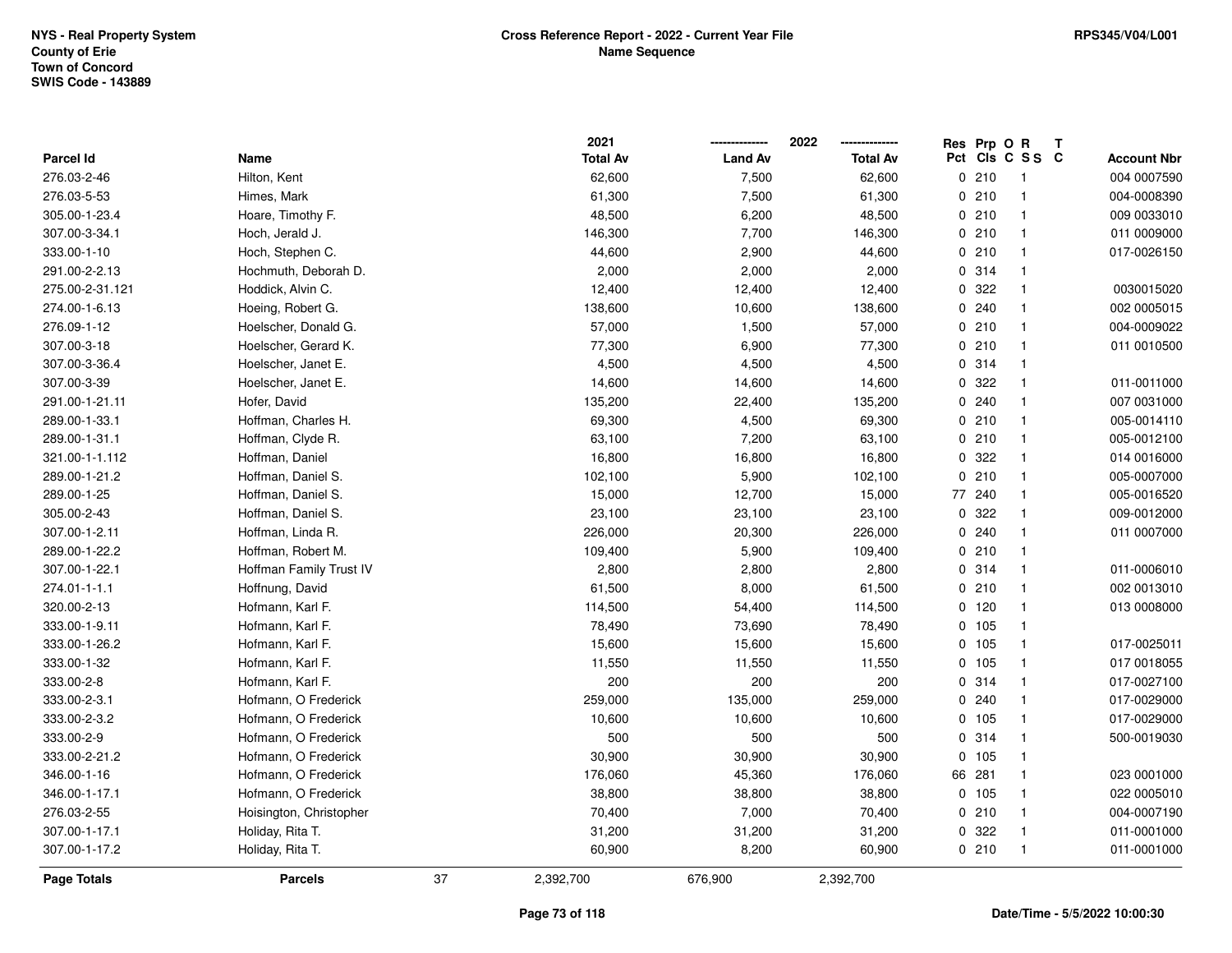|                    |                               | 2021            |                | 2022            |     | Res Prp O R |                | Т                  |
|--------------------|-------------------------------|-----------------|----------------|-----------------|-----|-------------|----------------|--------------------|
| Parcel Id          | Name                          | <b>Total Av</b> | <b>Land Av</b> | <b>Total Av</b> | Pct |             | CIS C S S C    | <b>Account Nbr</b> |
| 290.00-1-15        | Holland, Gerald               | 51,300          | 5,400          | 51,300          |     | 0210        | $\overline{1}$ | 006-0003020        |
| 347.07-2-9.2       | Holly Nachbar Revocable Trust | 64,700          | 4,700          | 64,700          |     | 0210        | $\mathbf{1}$   | 024-0003000        |
| 307.00-2-48.13     | Holtz, Douglas W.             | 93,500          | 10,000         | 93,500          |     | 0210        | $\overline{1}$ |                    |
| 320.00-2-27        | Home Gregory J                | 500             | 500            | 500             |     | 0.314       | $\overline{1}$ | 013 0034000        |
| 289.00-2-11        | Horan, Laura M.               | 73,300          | 5,400          | 73,300          |     | 0210        | $\mathbf 1$    | 005 0019010        |
| 291.00-2-31        | Horbachewski, David M.        | 175,300         | 14,800         | 175,300         |     | 0.240       | $\overline{1}$ | 007-0003000        |
| 291.00-2-34        | Horbachewski, David M.        | 5,700           | 5,700          | 5,700           |     | 0.314       | $\overline{1}$ |                    |
| 291.00-1-25.2      | Hornberger, Jennifer          | 26,500          | 9,700          | 26,500          |     | 0270        | $\mathbf{1}$   | 003 0010010        |
| 308.00-2-21        | Horner, Harry R.              | 49,600          | 7,200          | 49,600          |     | 0210        | $\mathbf{1}$   | 012 0055030        |
| 274.03-1-1.21      | Hornung, Donald A.            | 51,000          | 7,400          | 51,000          |     | 0210        | $\overline{1}$ | 002 0010220        |
| 320.00-2-33        | Horschel, Clark K.            | 120,900         | 9,800          | 120,900         |     | 0.240       | $\mathbf 1$    | 013-0013000        |
| 320.00-1-1.12      | Horschel, Duane D.            | 106,000         | 7,400          | 106,000         |     | 0210        | $\mathbf{1}$   | 013 0001000        |
| 305.00-2-6         | Horschel, Dylan R.            | 64,200          | 33,300         | 33,300          |     | 0 322       |                | 009-0009000        |
| 320.00-1-5.211     | Horschel, Hawk L.             | 101,100         | 9,700          | 101,100         |     | 0210        | $\mathbf 1$    | 013-0016000        |
| 320.00-1-20.1      | Horschel, Karl                | 194,200         | 12,500         | 194,200         |     | 0.240       | $\overline{1}$ | 013 0004000        |
| 320.00-1-25.1      | Horschel, Karl                | 19,900          | 19,900         | 19,900          |     | 0.321       | $\overline{1}$ | 014-0017000        |
| 289.00-2-19        | Horschel, Louis               | 44,200          | 44,200         | 44,200          |     | 0.321       | $\overline{1}$ | 005 0024000        |
| 320.00-1-1.2       | Horschel, Louis A.            | 340,900         | 6,900          | 340,900         |     | 0210        | $\mathbf{1}$   |                    |
| 320.00-1-20.21     | Horschel, Louis A.            | 11,400          | 11,400         | 11,400          |     | 0 105       | $\overline{1}$ |                    |
| 320.00-1-20.22     | Horschel, Louis A.            | 98,000          | 5,300          | 98,000          |     | 0210        | $\mathbf{1}$   |                    |
| 308.00-2-29        | Horschel, Norman L. Jr.       | 27,300          | 14,500         | 27,300          |     | 0.312       | $\mathbf{1}$   |                    |
| 333.00-1-15        | Horschel, Traci L.            | 49,600          | 3,000          | 49,600          |     | 0210        | $\mathbf{1}$   | 017 0022100        |
| 345.00-1-7         | Horton, Erin R.               | 62,900          | 20,000         | 62,900          |     | 0.240       | $\mathbf{1}$   | 017-0025030        |
| 308.00-1-17./B     | <b>Horvath Communications</b> | 61,500          | $\mathbf 0$    | 61,500          |     | 0 837       | $\mathbf{1}$   | 012 0044000        |
| 308.00-2-16.131    | Hosie, Thomas                 | 4,000           | 4,000          | 4,000           |     | 0.314       | $\overline{1}$ |                    |
| 308.00-2-16.122    | Hosie, Thomas J.              | 2,000           | 2,000          | 2,000           |     | 0 314       | $\mathbf{1}$   |                    |
| 308.00-2-19        | Hosie, Thomas J.              | 64,000          | 7,600          | 64,000          |     | 0210        | $\mathbf{1}$   | 012-0055020        |
| 308.00-2-30        | Hosie, Thomas J.              | 3,000           | 3,000          | 3,000           |     | 0.314       | $\overline{1}$ |                    |
| 306.00-2-8.11      | Hoskins, Phyllis              | 35,200          | 35,200         | 35,200          |     | 0.322       | $\overline{1}$ | 010-0013000        |
| 274.01-1-13        | Howard, David D.              | 44,800          | 7,700          | 44,800          |     | 0210        | $\overline{1}$ | 002-0008000        |
| 348.00-2-9.121     | Hudson, Mary                  | 51,900          | 4,900          | 51,900          |     | 0210        | $\overline{1}$ | 020-0014010        |
| 323.00-2-9.1       | Hudzinski, Lori D.            | 8,000           | 8,000          | 8,000           |     | 0.314       | $\mathbf{1}$   | 016 0010000        |
| 322.00-1-33.31     | Hughes, Wayne                 | 6,500           | 6,500          | 6,500           |     | 0.314       | $\overline{1}$ | 019-0025000        |
| 322.00-1-33.32     | Hughes, Wayne                 | 18,500          | 5,800          | 18,500          |     | 0210        | $\mathbf{1}$   | 019-0025000        |
| 334.00-2-8.111     | Hughes, Wayne                 | 16,900          | 16,900         | 16,900          |     | 0 323       | $\mathbf{1}$   | 019 0011000        |
| 336.00-2-2.2       | Hume, Cornelia B.             | 34,000          | 34,000         | 34,000          |     | 0 105       | $\mathbf{1}$   |                    |
| 291.00-1-26        | Hummel, Raymond W.            | 118,100         | 20,800         | 118,100         |     | 0.240       | $\overline{1}$ | 003-0010000        |
| <b>Page Totals</b> | <b>Parcels</b>                | 37<br>2,300,400 | 425,100        | 2,269,500       |     |             |                |                    |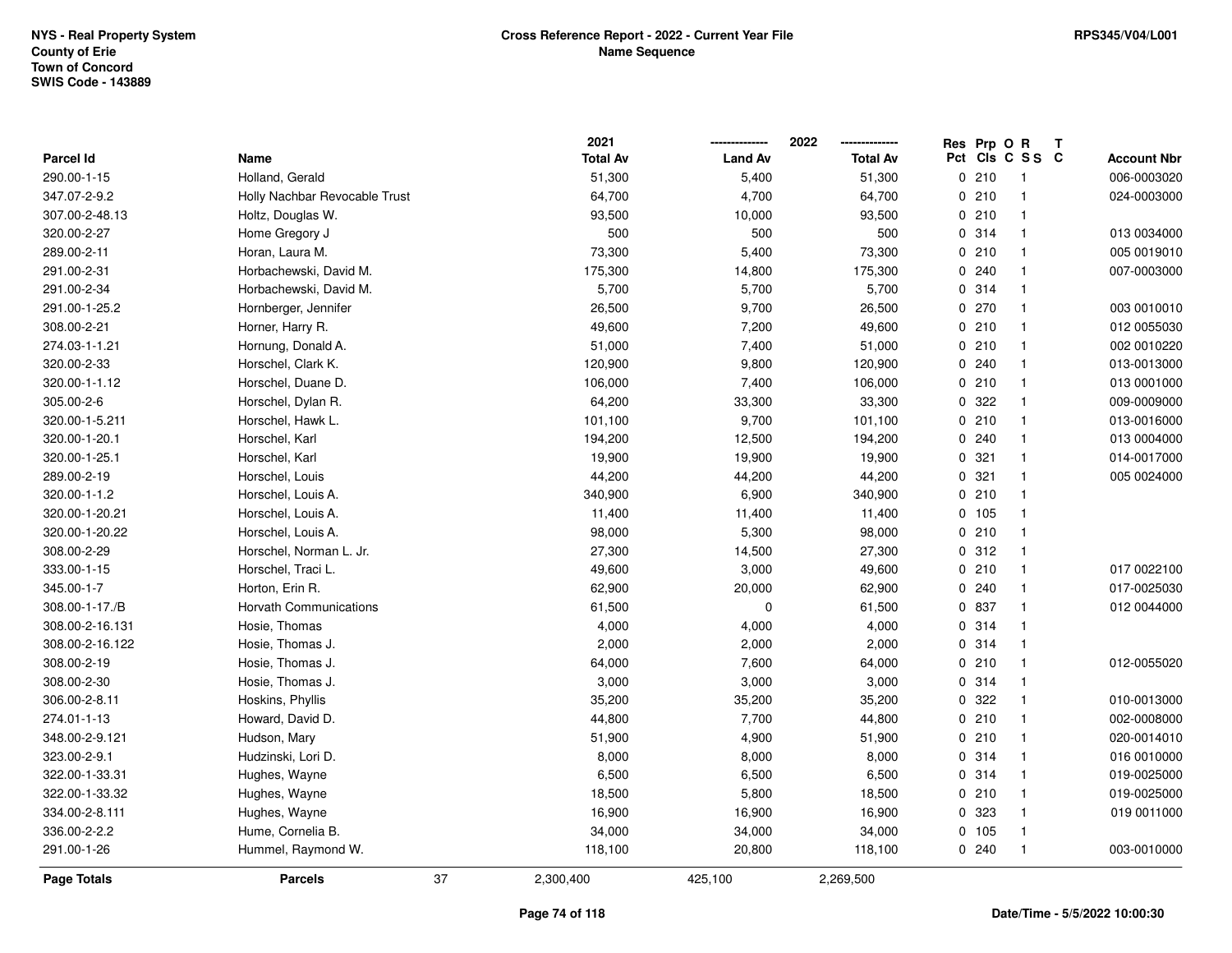|                  |                                |    | 2021            |                | 2022            | Res Prp O R |                 | Т |                    |
|------------------|--------------------------------|----|-----------------|----------------|-----------------|-------------|-----------------|---|--------------------|
| <b>Parcel Id</b> | Name                           |    | <b>Total Av</b> | <b>Land Av</b> | <b>Total Av</b> |             | Pct Cls C S S C |   | <b>Account Nbr</b> |
| 333.00-2-14      | Hutchings, Mark M.             |    | 48,050          | 48,050         | 48,050          | 0 105       | $\overline{1}$  |   | 018-0001000        |
| 333.00-2-15      | Hutchings, Mark M.             |    | 62,200          | 6,600          | 62,200          | 0210        | $\overline{1}$  |   | 018-0001010        |
| 276.03-5-8       | Hylant, Joseph P.              |    | 57,500          | 7,800          | 57,500          | 0210        | $\mathbf{1}$    |   | 004-0008490        |
| 308.03-1-1.1     | lacono, Thomas J.              |    | 31,000          | 3,950          | 31,000          | 0210        | $\mathbf{1}$    |   | 012 0015000        |
| 308.00-2-3       | Iannone, Donna                 |    | 150             | 150            | 150             | 0.314       | $\mathbf{1}$    |   | 500-0045000        |
| 273.00-2-6.21    | Idziur, Stephen                |    | 70,500          | 68,500         | 70,500          | 0.312       | $\mathbf{1}$    |   |                    |
| 353.00-2-14      | Ingoldsby, John                |    | 3,100           | 3,100          | 3,100           | 0.314       | $\mathbf{1}$    |   |                    |
| 275.20-1-6       | Investor, V                    |    | 122,000         | 7,000          | 122,000         | 0210        | $\mathbf{1}$    |   |                    |
| 290.00-1-23.1    | Irene L Heary Irrevocable Tr   |    | 32,200          | 32,200         | 32,200          | 0 322       | $\mathbf{1}$    |   | 006 0008000        |
| 307.00-2-39      | Irish, Thomas E.               |    | 93,200          | 7,700          | 93,200          | 0210        | $\mathbf{1}$    |   | 011 0016700        |
| 290.00-1-1.2     | Issler, Jeffrey M.             |    | 91,600          | 10,400         | 91,600          | 0.240       | $\mathbf{1}$    |   |                    |
| 322.00-3-25      | J & L Fagnan Family Trust I    |    | 47,400          | 4,200          | 47,400          | 0210        | $\mathbf{1}$    |   | 015-0037000        |
| 308.00-1-9.12    | J Miller's Property            |    | 172,800         | 5,300          | 172,800         | 0, 170      |                 |   |                    |
| 347.02-1-17.2    | J.A.G. Maple Mgmt Inc          |    | 79,600          | 4,900          | 79,600          | 0 230       | $\mathbf{1}$    |   |                    |
| 321.00-1-39.2    | Jablonski, Michael J.          |    | 167,500         | 11,600         | 167,500         | 0.240       | $\mathbf{1}$    |   |                    |
| 291.00-1-20.22   | Jackson, Benjamin              |    | 104,000         | 9,500          | 112,600         | 0210        | $\mathbf{1}$    |   |                    |
| 306.00-2-10      | Jackson, Jeffrey P.            |    | 3,500           | 3,500          | 3,500           | 0.314       | $\mathbf{1}$    |   | 010 0013150        |
| 306.00-2-11      | Jackson, Jeffrey P.            |    | 35,100          | 5,700          | 35,100          | 0210        | $\mathbf{1}$    |   | 010 0013100        |
| 306.00-2-34      | Jackson, Jeffrey P.            |    | 1,100           | 1,100          | 1,100           | 0.314       | $\mathbf{1}$    |   | 10 13 10           |
| 276.03-5-49      | Jackson-Bailey, Angela         |    | 63,700          | 7,500          | 63,700          | 0210        | $\mathbf{1}$    |   | 004-0008350        |
| 276.03-2-51.1    | Jacobson, Jared D.             |    | 69,800          | 9,000          | 69,800          | 0210        | $\mathbf{1}$    |   | 004 0007150        |
| 291.00-1-16.1    | Jaehn, Christopher             |    | 92,300          | 9,300          | 92,300          | 0210        | $\mathbf{1}$    |   | 007-0035300        |
| 290.00-2-6.132   | James, Jason                   |    | 93,600          | 6,800          | 93,600          | 0210        | $\mathbf{1}$    |   |                    |
| 320.00-2-3.22    | James, John W. Jr.             |    | 92,700          | 8,400          | 92,700          | 0210        | $\mathbf{1}$    |   |                    |
| 321.00-2-7.2     | James A Mize Asset Mmnt Trust  |    | 106,400         | 7,500          | 106,400         | 0.240       | $\mathbf{1}$    |   |                    |
| 307.00-2-19      | James L Summers Living Trust   |    | 42,700          | 8,100          | 42,700          | 0210        | $\mathbf{1}$    |   | 011-0015160        |
| 307.00-4-19      | Janiga, Robert V.              |    | 83,100          | 13,000         | 83,100          | 0210        | $\mathbf{1}$    |   |                    |
| 276.03-3-20      | Janik, Jerome J.               |    | 63,500          | 7,200          | 63,500          | 0210        | $\mathbf{1}$    |   | 004 0008605        |
| 335.02-1-21      | Jeffers, David                 |    | 21,400          | 3,650          | 21,400          | 0210        | $\mathbf{1}$    |   | 015 0044000        |
| 274.03-1-9       | Jenis, Brian E.                |    | 84,500          | 7,900          | 84,500          | 0210        | $\mathbf{1}$    |   | 002 0012100        |
| 275.00-2-28      | Jensen, Jennifer K.            |    | 103,000         | 17,400         | 103,000         | 0.240       | $\mathbf{1}$    |   | 003-0003100        |
| 335.02-1-32      | Jermain, Carol L.              |    | 32,500          | 4,050          | 32,500          | 0210        | $\mathbf{1}$    |   | 015 0023000        |
| 334.00-2-12      | Jermain, Jerald J.             |    | 300             | 300            | 300             | 0.314       | $\mathbf{1}$    |   | 019-0009000        |
| 333.00-1-8       | Jermain, John Jay              |    | 24,900          | 4,600          | 24,900          | 0210        | $\mathbf{1}$    |   | 017 0016000        |
| 291.00-1-10.212  | Jerome, Richard J.             |    | 170,400         | 12,000         | 170,400         | 0.240       | $\mathbf{1}$    |   |                    |
| 322.00-3-4.11    | Joan M Taylor Irrevocable Trus |    | 13,900          | 13,900         | 13,900          | 0 322       | $\mathbf{1}$    |   | 015-0055000        |
| 322.00-3-9       | Joan M Taylor Irrevocable Trus |    | 162,500         | 53,200         | 162,500         | 0.240       | $\mathbf{1}$    |   | 015-0064000        |
| Page Totals      | <b>Parcels</b>                 | 37 | 2,543,700       | 435,050        | 2,552,300       |             |                 |   |                    |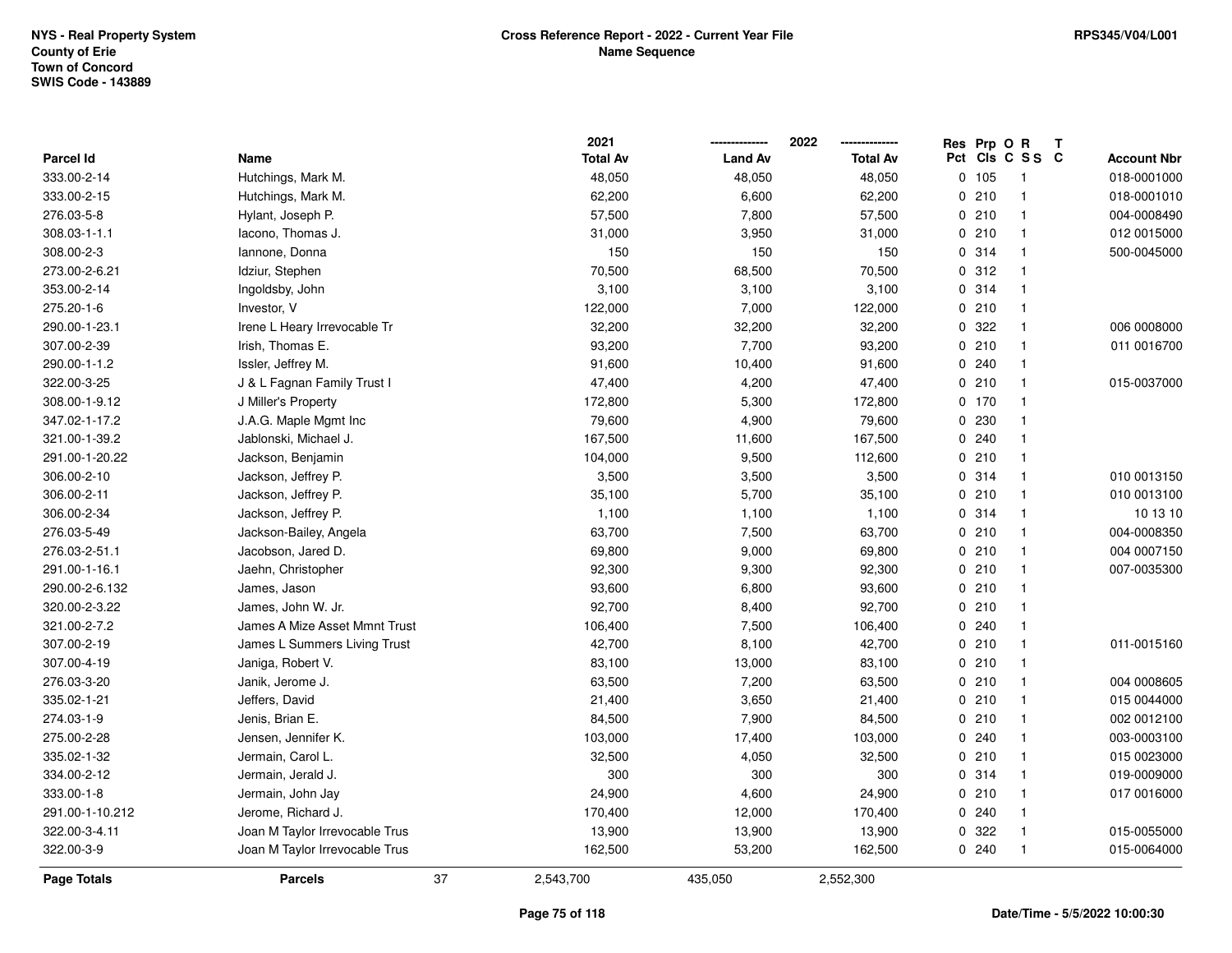|                  |                                |    | 2021            |                | 2022            | Res Prp O R |                 | Т |                    |
|------------------|--------------------------------|----|-----------------|----------------|-----------------|-------------|-----------------|---|--------------------|
| <b>Parcel Id</b> | Name                           |    | <b>Total Av</b> | <b>Land Av</b> | <b>Total Av</b> |             | Pct Cls C S S C |   | <b>Account Nbr</b> |
| 336.01-1-21.2    | Joan M Taylor Irrevocable Trus |    | 4,100           | 4,100          | 4,100           | 0.314       | $\overline{1}$  |   | 016-0025450        |
| 305.00-2-10.112  | Johnson, Arnold J.             |    | 99,000          | 6,400          | 99,000          | 0210        | $\mathbf{1}$    |   | 009-0012000        |
| 291.00-2-28.2    | Johnson, Bonnie Lou            |    | 15,400          | 6,400          | 15,400          | 0.270       | $\mathbf{1}$    |   | 007 0008010        |
| 274.00-1-2.111   | Johnston, Mark P.              |    | 6,400           | 6,400          | 6,400           | 0.314       | $\mathbf{1}$    |   | 002 0037500        |
| 274.00-1-4.31    | Johnston, Mark P.              |    | 61,100          | 8,300          | 62,900          | 0210        | $\mathbf{1}$    |   |                    |
| 276.03-4-13      | Johnston, Shawn                |    | 84,200          | 7,500          | 84,200          | 0210        | $\mathbf{1}$    |   | 004 0007800        |
| 322.00-1-21.1    | Jones, Bruce A.                |    | 82,400          | 34,200         | 82,400          | 0.240       | $\mathbf{1}$    |   | 015 0051000        |
| 307.00-4-2       | Jordan, John H.                |    | 6,350           | 4,800          | 6,350           | 0210        | $\mathbf{1}$    |   | 011-0005050        |
| 321.00-1-30.1    | Jordan, Mary Ann               |    | 59,200          | 28,200         | 59,200          | 66 240      | $\mathbf{1}$    |   | 014-0026000        |
| 322.00-3-16.1    | Jordan E Brian                 |    | 48,900          | 6,200          | 48,900          | 0.240       | $\mathbf{1}$    |   | 015 0055250        |
| 290.00-1-24      | Joseph, Linda                  |    | 119,500         | 16,400         | 119,500         | 0.240       | $\mathbf{1}$    |   | 006 0008000        |
| 290.00-2-6.12    | Josker, Joseph M.              |    | 77,000          | 5,700          | 77,000          | 0210        | $\mathbf{1}$    |   |                    |
| 290.00-1-18.12   | Josker, Kelly A.               |    | 65,800          | 12,000         | 65,800          | 0 270       | $\mathbf 1$     |   | 006-0002000        |
| 273.00-2-13.2    | Jozwiak, Donald G.             |    | 31,000          | 6,200          | 31,000          | 0 270       | $\mathbf{1}$    |   |                    |
| 347.00-1-10.2    | Jozwiak, James D.              |    | 61,000          | 11,200         | 61,000          | 0210        | $\mathbf{1}$    |   |                    |
| 347.00-1-10.31   | Jozwiak, James David           |    | 7,500           | 7,500          | 7,500           | 0.314       | $\mathbf{1}$    |   |                    |
| 323.00-1-25.22   | Judkiewicz, Joseph J.          |    | 103,600         | 18,000         | 103,600         | 0.240       | $\mathbf{1}$    |   |                    |
| 306.00-1-1.112   | Jurkowski, John P.             |    | 110,500         | 5,200          | 110,500         | 0210        | $\mathbf{1}$    |   | 010-0001000        |
| 289.00-1-32      | K & D Hoffman Family Trust I   |    | 85,300          | 6,400          | 85,300          | 0210        | $\mathbf{1}$    |   | 005-0007010        |
| 276.03-1-3       | Kaczmarek, Robert H.           |    | 61,300          | 9,400          | 66,200          | 0210        | $\mathbf{1}$    |   | 004-0002000        |
| 333.00-2-26.1    | Kaczmarek, Roger P.            |    | 10,000          | 10,000         | 10,000          | 0 322       | $\mathbf{1}$    |   | 017-0038100        |
| 347.00-2-17      | Kaczmarek, Ronald              |    | 90,600          | 14,000         | 90,600          | 0210        | $\mathbf{1}$    |   | 023 0020000        |
| 273.00-1-23.12   | Kaiser, Antoinette P.          |    | 9,000           | 9,000          | 9,000           | 0.322       | $\mathbf{1}$    |   |                    |
| 273.00-1-23.11   | Kaiser, Antoninette P.         |    | 171,100         | 22,200         | 171,100         | 0.240       | $\mathbf{1}$    |   | 001 0036000        |
| 320.00-1-1.11    | Kaiser Road Farms, LLC         |    | 129,500         | 63,700         | 129,500         | 66 113      | $\mathbf{1}$    |   | 013 0001000        |
| 320.00-1-2       | Kaiser Road Farms, LLC         |    | 82,350          | 82,350         | 82,350          | 0 105       | $\mathbf{1}$    |   | 013-0002000        |
| 320.00-1-5.1     | Kaiser Road LLC                |    | 109,600         | 76,600         | 109,600         | 0.240       | $\mathbf{1}$    |   | 013-0016000        |
| 320.00-1-10.1    | Kaiser Road LLC                |    | 18,600          | 18,600         | 18,600          | 0.321       | $\mathbf{1}$    |   | 013 0026000        |
| 320.00-1-11      | Kaiser Road LLC                |    | 20,000          | 9,300          | 20,000          | 0.260       | $\mathbf{1}$    |   | 013-0027000        |
| 320.00-1-15      | Kaiser Road LLC                |    | 34,750          | 34,750         | 34,750          | 0, 105      | $\mathbf{1}$    |   | 013-0025000        |
| 320.00-1-25.2    | Kaiser Road, LLC               |    | 23,500          | 23,500         | 23,500          | 0.322       | $\mathbf{1}$    |   |                    |
| 290.00-1-21      | Kalinowski, Brad               |    | 66,500          | 9,400          | 66,500          | 0210        | $\mathbf{1}$    |   | 006 0003150        |
| 322.00-1-11      | Kalinowski, Theodore           |    | 41,900          | 8,750          | 41,900          | 0210        | $\mathbf{1}$    |   | 015-0002200        |
| 322.00-1-13.212  | Kamats, Joel W.                |    | 121,000         | 7,300          | 121,000         | 0210        | $\mathbf{1}$    |   | 015 0010005        |
| 322.00-1-47      | Kamats, Joel W.                |    | 10,700          | 10,700         | 10,700          | 0 322       | $\mathbf{1}$    |   | 015 0010005        |
| 273.00-1-29      | Kamuda, Susan                  |    | 59,400          | 7,900          | 59,400          | 0210        | $\mathbf{1}$    |   | 001-0014500        |
| 347.02-1-15.11   | Kane, Jeremiah Wallace         |    | 6,800           | 6,800          | 6,800           | 0.314       | $\mathbf{1}$    |   | 024-0021000        |
| Page Totals      | <b>Parcels</b>                 | 37 | 2,194,850       | 625,350        | 2,201,550       |             |                 |   |                    |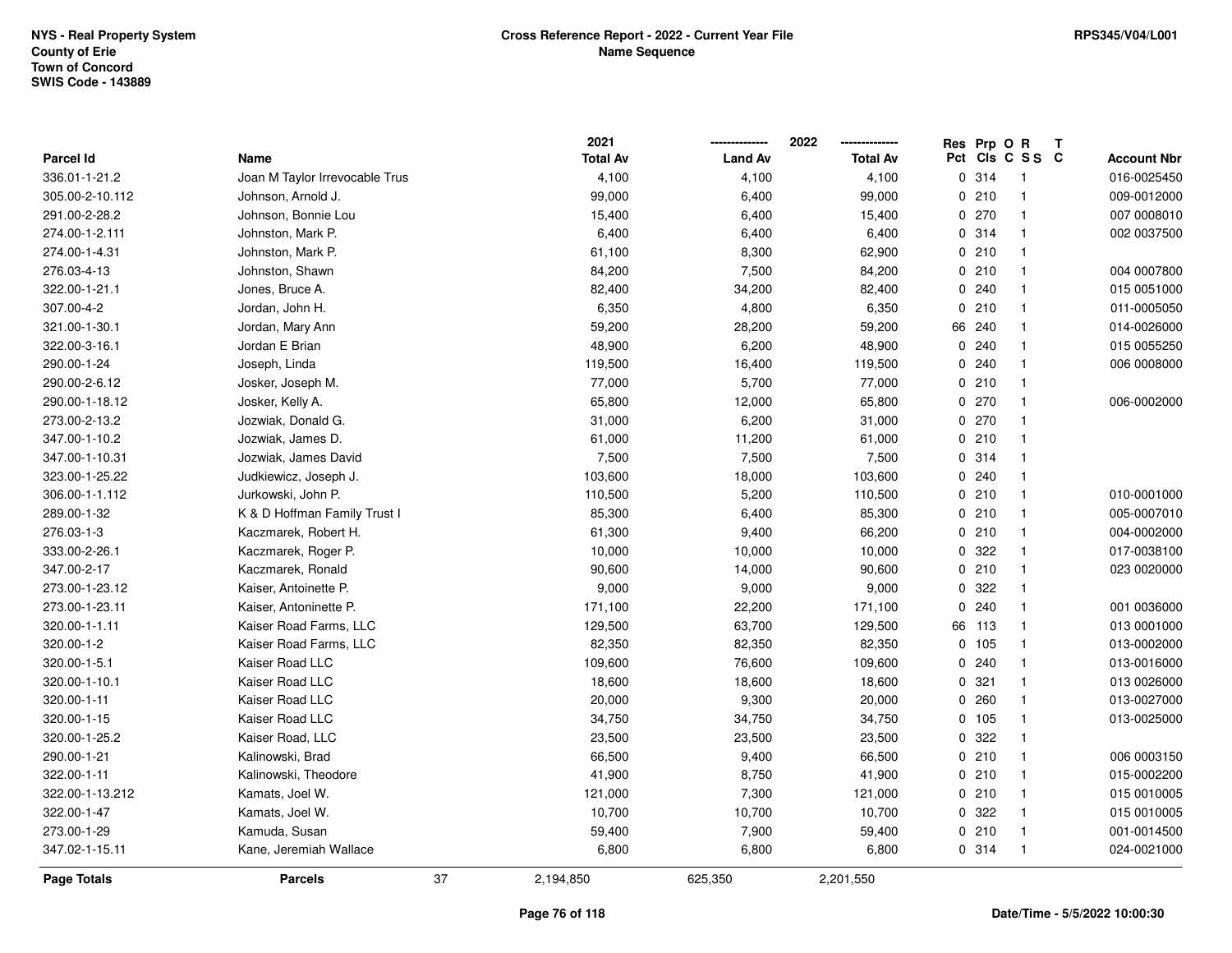|                    |                           |    | 2021            |                | 2022            |     | Res Prp O R |                         | Т |                    |
|--------------------|---------------------------|----|-----------------|----------------|-----------------|-----|-------------|-------------------------|---|--------------------|
| Parcel Id          | Name                      |    | <b>Total Av</b> | <b>Land Av</b> | <b>Total Av</b> | Pct |             | CIS C S S C             |   | <b>Account Nbr</b> |
| 290.00-1-20.2      | Kanner, Jeremy            |    | 8,500           | 8,500          | 8,500           |     | 0.314       | $\overline{1}$          |   | 006 0003150        |
| 290.00-1-20.11     | Kanner, Jeremy M.         |    | 21,900          | 21,900         | 21,900          | 0   | 322         | $\overline{\mathbf{1}}$ |   | 006 0003150        |
| 307.00-3-36.13     | Kapanek, Daniel L.        |    | 57,400          | 10,800         | 57,400          |     | 0.240       | $\overline{1}$          |   |                    |
| 274.00-1-13.21     | Karagic, Edhem            |    | 8,000           | 8,000          | 9,300           |     | 0.312       | $\overline{1}$          |   | 002 0006050        |
| 290.00-2-7.1       | Karb, Joseph D.           |    | 80,700          | 31,300         | 80,700          |     | 66 240      | $\mathbf 1$             |   | 006 0017000        |
| 292.00-2-22        | Karl R & Jeanette J Lux   |    | 53,800          | 18,500         | 53,800          |     | 0.240       | $\mathbf{1}$            |   | 008-0010000        |
| 307.00-4-22        | Karney, David R.          |    | 147,100         | 13,800         | 147,100         |     | 0.240       | $\overline{1}$          |   |                    |
| 320.00-2-32.12     | Karney, Jonathan David    |    | 80,800          | 6,300          | 80,800          |     | 0210        | $\mathbf{1}$            |   | 013-0013000        |
| 307.00-2-37.1      | Kassel, Kenneth W.        |    | 45,400          | 10,800         | 45,400          |     | 0210        | $\mathbf{1}$            |   | 011 0017000        |
| 307.00-2-38        | Kassel, Kenneth W.        |    | 850             | 850            | 850             |     | 0.314       | $\overline{1}$          |   | 011 0016001        |
| 307.00-2-41.1      | Kassel, Kenneth W.        |    | 8,600           | 8,600          | 8,600           |     | 0 322       | $\mathbf{1}$            |   | 011 0016010        |
| 276.01-1-9         | Kasting, William          |    | 5,000           | 5,000          | 5,000           |     | 0.314       | $\mathbf 1$             |   | 003-0017100        |
| 274.02-1-11        | Katrein, Nicholas         |    | 30,700          | 11,200         | 30,700          |     | 0210        |                         |   | 002 0003000        |
| 276.03-4-15        | Kaufman, Alicia F.        |    | 99,300          | 7,500          | 99,300          |     | 0210        | $\mathbf{1}$            |   | 004 0007950        |
| 335.02-1-28.1      | Kazmark, Elizabeth        |    | 33,500          | 5,300          | 33,500          |     | 0210        | $\overline{1}$          |   | 015-0020000        |
| 322.00-1-31        | Kazmark, Kenneth          |    | 26,800          | 9,150          | 26,800          |     | 0210        | $\overline{1}$          |   | 015-0028000        |
| 307.00-3-3         | Kazmark, Richard L.       |    | 83,500          | 7,500          | 83,500          |     | 0210        | $\mathbf{1}$            |   | 011-0004050        |
| 289.00-1-31.2      | KD Hoffman Family Trust I |    | 100             | 100            | 100             |     | 0.314       | $\mathbf{1}$            |   | 005-0012100        |
| 306.00-1-7.132     | Kean, Daniel M.           |    | 112,700         | 15,000         | 112,700         |     | 0.240       | $\mathbf 1$             |   |                    |
| 291.00-1-11.121    | Keel, Kevin M.            |    | 58,400          | 39,200         | 58,400          |     | 0.240       | $\mathbf{1}$            |   | 008-0001100        |
| 323.00-2-5         | Keele, Carl               |    | 58,100          | 7,700          | 58,100          |     | 0210        | $\mathbf{1}$            |   | 016-0012000        |
| 290.00-1-25.212    | Keen, Linda F.            |    | 12,000          | 12,000         | 12,000          |     | 0 322       | $\mathbf{1}$            |   |                    |
| 306.00-1-2.2       | Keen, Linda F.            |    | 100,800         | 11,300         | 100,800         |     | 0.240       | $\mathbf{1}$            |   |                    |
| 290.00-1-25.211    | Keen, Pamela H.           |    | 12,000          | 12,000         | 12,000          |     | 0.322       | $\overline{1}$          |   | 006-0002000        |
| 289.00-1-28.2      | Keen, Randall W.          |    | 130,100         | 7,100          | 130,100         |     | 0210        | $\overline{1}$          |   |                    |
| 276.09-1-11        | Keenan, Colin P.          |    | 57,000          | 1,500          | 57,000          |     | 0210        | $\mathbf 1$             |   | 004 0009021        |
| 305.00-1-9         | Kegler, Jeffrey J.        |    | 48,800          | 6,700          | 48,800          |     | 0210        | $\mathbf 1$             |   | 009 0030000        |
| 307.00-1-10        | Kelley, James E.          |    | 47,000          | 16,000         | 47,000          |     | 0210        | $\mathbf{1}$            |   | 007-0019100        |
| 276.03-3-18        | Kellner, Kenneth F. Jr.   |    | 94,900          | 7,200          | 94,900          |     | 0210        | $\overline{1}$          |   | 004 0008603        |
| 306.00-1-12.112    | Kelly, Justin D.          |    | 79,200          | 6,100          | 79,200          |     | 0210        | $\mathbf{1}$            |   |                    |
| 347.02-1-22.1      | Kelly, Lawrence J. Jr.    |    | 40,000          | 6,800          | 40,000          |     | 0210        | $\overline{1}$          |   | 024 0017000        |
| 307.00-3-1.2       | Kempf, Linda              |    | 98,000          | 7,500          | 98,000          |     | 0210        | $\mathbf{1}$            |   |                    |
| 276.03-5-6         | Kemsley, Frank J.         |    | 76,900          | 7,500          | 76,900          |     | 0210        | $\overline{1}$          |   | 004-0008470        |
| 321.00-1-9.21      | Kensy, Gary               |    | 9,350           | 9,350          | 9,350           |     | 0 322       | $\mathbf{1}$            |   | 014-0008120        |
| 307.00-2-33        | Kephart, Michelle M.      |    | 55,500          | 5,800          | 55,500          |     | 0210        | $\mathbf{1}$            |   | 011 0018100        |
| 347.02-1-28        | Kerlin, Joshua            |    | 46,800          | 3,600          | 46,800          |     | 0210        | $\mathbf{1}$            |   | 024 0019950        |
| 322.00-1-20.1      | Kessler, Daniel           |    | 8,000           | 8,000          | 8,000           |     | 0.314       | $\overline{1}$          |   | 015-0051010        |
| <b>Page Totals</b> | <b>Parcels</b>            | 37 | 1,937,500       | 375,450        | 1,938,800       |     |             |                         |   |                    |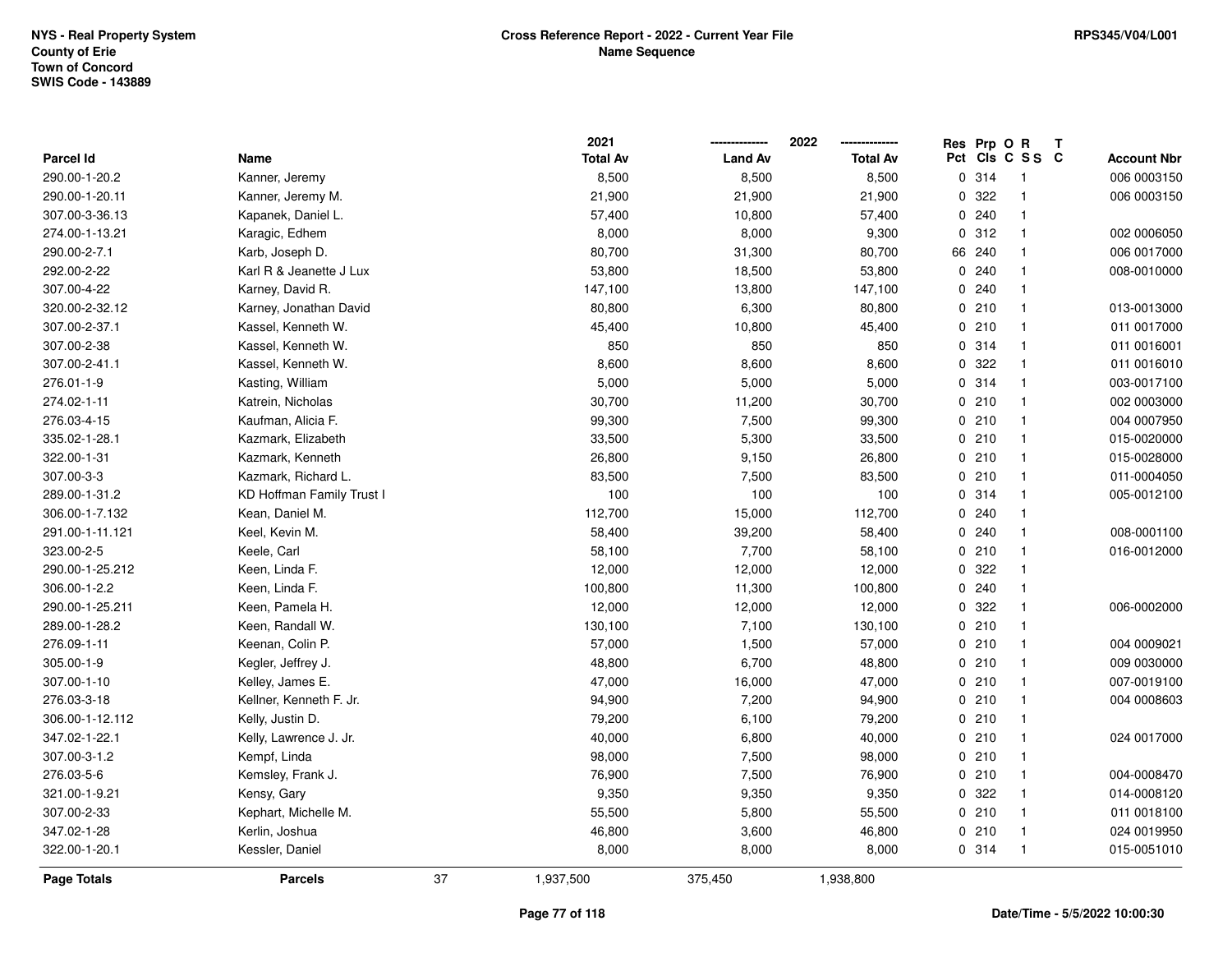|                  |                           |    | 2021            |                | 2022            |    | Res Prp O R |                         | Т |                    |
|------------------|---------------------------|----|-----------------|----------------|-----------------|----|-------------|-------------------------|---|--------------------|
| <b>Parcel Id</b> | Name                      |    | <b>Total Av</b> | <b>Land Av</b> | <b>Total Av</b> |    |             | Pct Cls C S S C         |   | <b>Account Nbr</b> |
| 322.00-1-23      | Kessler, Daniel G.        |    | 101,300         | 12,300         | 103,200         | 0  | 240         | $\overline{\mathbf{1}}$ |   | 015 0029000        |
| 345.00-1-2.1     | Kessler, Dorothy          |    | 70,500          | 19,400         | 70,500          | 77 | 240         | $\overline{1}$          |   | 017 0014010        |
| 322.00-3-22.1    | Kessler, Aloysius G.      |    | 57,800          | 10,900         | 57,800          |    | 0210        | $\overline{1}$          |   | 015-0054100        |
| 322.00-2-8.12    | Kester, Penney            |    | 85,200          | 38,800         | 85,200          |    | 0270        | $\overline{1}$          |   | 015-0049010        |
| 322.00-2-7       | Kester, Penney E.         |    | 44,700          | 6,550          | 44,700          |    | 0210        | $\overline{\mathbf{1}}$ |   | 015 0032000        |
| 336.01-1-7       | Kester, Rorik W.          |    | 51,700          | 5,700          | 51,700          |    | 0210        | -1                      |   | 016 0023200        |
| 292.00-1-20.11   | Ketchum, Robert C.        |    | 8,000           | 8,000          | 8,000           |    | 0.314       | $\overline{1}$          |   | 008 0005000        |
| 292.00-1-20.2    | Ketchum, Robert C.        |    | 102,000         | 8,300          | 102,000         |    | 0210        | $\overline{1}$          |   |                    |
| 348.00-2-15      | Keys, Karl W.             |    | 50,000          | 4,800          | 50,000          |    | 0210        | $\overline{1}$          |   | 024 0027900        |
| 289.00-1-6       | Kibbe, Brian G.           |    | 58,600          | 9,600          | 58,600          |    | 0210        | $\overline{\mathbf{1}}$ |   | 005-0016510        |
| 273.00-1-5       | Kicinski, Annette         |    | 24,900          | 7,600          | 24,900          |    | 0210        | $\overline{1}$          |   | 001-0002000        |
| 290.00-2-9.11    | Kief, Mark                |    | 127,100         | 67,200         | 127,100         |    | 66 111      | $\overline{1}$          |   | 006 0012010        |
| 322.00-2-5       | King, Arthur P.           |    | 18,300          | 6,500          | 18,300          |    | 0 433       | -1                      |   | 015-0031010        |
| 322.00-2-11      | King, Arthur P.           |    | 11,450          | 11,450         | 11,450          |    | 0 323       | $\overline{\mathbf{1}}$ |   | 015-0031020        |
| 276.01-1-11      | King, Christopher         |    | 5,200           | 5,200          | 5,200           |    | 0.314       | $\overline{1}$          |   | 003-0017350        |
| 276.03-1-14      | King, Christopher         |    | 82,500          | 3,350          | 82,500          |    | 0.260       | $\overline{1}$          |   | 003-0018100        |
| 346.00-1-22.1    | King, Jerald A.           |    | 73,100          | 27,600         | 73,100          |    | 0.280       | $\overline{\mathbf{1}}$ |   | 023-0002010        |
| 322.00-2-4       | King, Nancy M.            |    | 49,500          | 5,200          | 49,500          |    | 0210        | $\overline{1}$          |   | 015-0031000        |
| 307.00-4-4       | King Home Business, LLC   |    | 134,200         | 8,900          | 134,200         |    | 0210        | $\overline{1}$          |   |                    |
| 307.00-3-16.2    | Kingston, Frances         |    | 60,900          | 4,900          | 60,900          |    | 0210        | $\overline{\mathbf{1}}$ |   | 011 0010965        |
| 322.00-2-47.3    | Kirby, Christian          |    | 343,800         | 17,700         | 343,800         |    | 0.240       | $\overline{\mathbf{1}}$ |   |                    |
| 321.00-2-3.21    | Kirby, Richard C.         |    | 67,000          | 67,000         | 67,000          |    | 0 322       | $\overline{1}$          |   | 014-0013000        |
| 274.00-2-18.1    | Kish, David C.            |    | 28,300          | 7,800          | 28,300          |    | 0210        | $\overline{1}$          |   | 002-0028150        |
| 275.00-2-4.1     | Kissing Bridge Corp       |    | 80,819          | 12,800         | 80,819          |    | 0.551       | $\overline{1}$          |   | 003-0007150        |
| 275.00-2-6.11    | Kissing Bridge Corp       |    | 287             | 287            | 287             |    | 0 314       | $\overline{1}$          |   | 003-0007200        |
| 275.00-2-8.1     | Kissing Bridge Corp       |    | 734,105         | 87,800         | 734,105         |    | 0, 551      | -1                      |   | 003-0018050        |
| 276.03-1-6.11    | Kissing Bridge Corp       |    | 9,594           | 9,594          | 9,594           |    | 0, 551      | $\overline{\mathbf{1}}$ |   | 003-0018300        |
| 275.00-2-5       | Kissing Bridge Inc        |    | 43,517          | 43,517         | 43,517          |    | 0.551       | $\overline{\mathbf{1}}$ |   | 003-0017175        |
| 276.01-1-2       | Kissing Bridge Inc        |    | 21              | 21             | 21              |    | 0.314       | $\overline{1}$          |   | 003-0017010        |
| 276.01-1-5.1     | Kissing Bridge Inc        |    | 211,355         | 7,000          | 211,355         |    | 0, 551      | $\overline{1}$          |   | 003-0017000        |
| 276.01-1-6       | Kissing Bridge Inc        |    | 26,618          | 700            | 26,618          |    | 0, 551      | $\overline{1}$          |   | 004-0001000        |
| 276.09-1-1       | Kissing Bridge Inc        |    | 287             | 287            | 287             |    | 0.551       | $\overline{1}$          |   | 004-0009050        |
| 276.09-1-2       | Kissing Bridge Inc        |    | 82              | 82             | 82              |    | 0.551       | $\mathbf{1}$            |   | 004-0009200        |
| 276.01-1-5.1/A   | Kissing Bridge Sewer      |    | 110,000         | 10,000         | 110,000         |    | 0 853       | 8                       |   |                    |
| 275.20-1-17      | Kissing Bridge Water Dist |    | 16,700          | 8,800          | 16,700          |    | 0822        | $\,8\,$                 |   |                    |
| 333.00-1-28      | Kistner William M         |    | 130,000         | 35,150         | 130,000         |    | 0710        | $\overline{1}$          |   | 017 0018110        |
| 336.01-1-13      | Kittle, Ken M.            |    | 80,000          | 5,500          | 80,000          |    | 0210        | $\overline{1}$          |   | 016-0019200        |
| Page Totals      | <b>Parcels</b>            | 37 | 3,099,435       | 586,288        | 3,101,335       |    |             |                         |   |                    |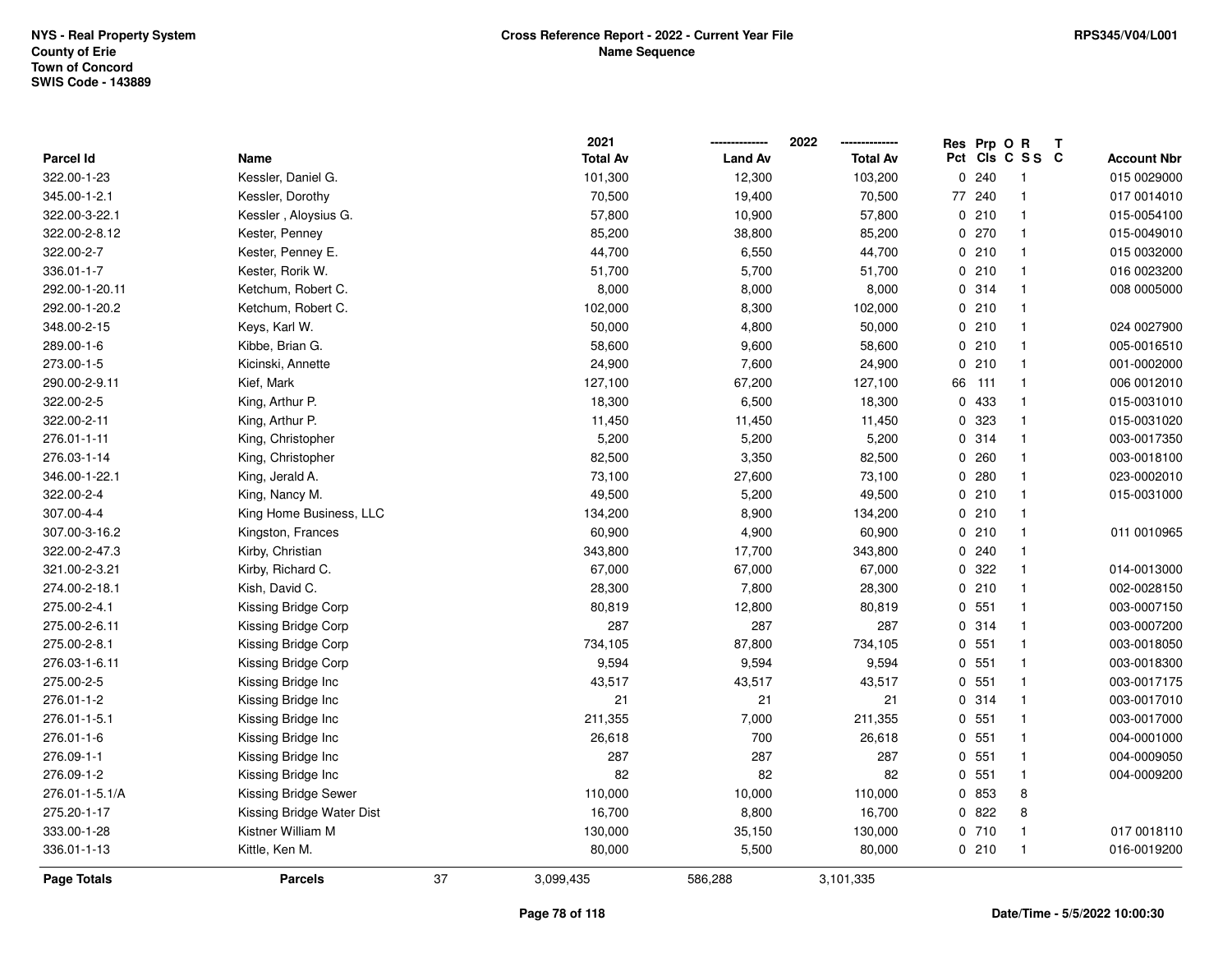|                  |                        |    | 2021            |                | 2022            | Res Prp O R |                            | Т |                    |
|------------------|------------------------|----|-----------------|----------------|-----------------|-------------|----------------------------|---|--------------------|
| <b>Parcel Id</b> | Name                   |    | <b>Total Av</b> | <b>Land Av</b> | <b>Total Av</b> |             | Pct Cls C S S C            |   | <b>Account Nbr</b> |
| 289.00-1-15.1    | KJH & Sons LLC         |    | 6,500           | 6,500          | 6,500           | 0 322       | $\overline{\phantom{0}}$ 1 |   | 005-0013010        |
| 289.00-1-16      | KJH & Sons LLC         |    | 28,200          | 28,200         | 28,200          | 0 105       | $\overline{1}$             |   | 005-0012000        |
| 289.00-1-20      | KJH & Sons LLC         |    | 87,400          | 25,400         | 87,400          | $0$ 112     | $\overline{1}$             |   | 005-0008000        |
| 289.00-1-21.1    | KJH & Sons LLC         |    | 38,600          | 15,900         | 38,600          | 0.312       | $\overline{1}$             |   | 005-0007000        |
| 289.00-1-22.11   | KJH & Sons LLC         |    | 50,700          | 36,500         | 50,700          | 0 105       | $\overline{1}$             |   | 005-0014100        |
| 289.00-1-23      | KJH & Sons LLC         |    | 4,900           | 4,900          | 4,900           | 0 323       | $\overline{\mathbf{1}}$    |   | 005-0006000        |
| 305.00-2-34      | KJH & Sons LLC         |    | 29,900          | 29,900         | 29,900          | 0 105       | $\overline{1}$             |   | 009 0034100        |
| 320.00-2-11.12   | KJH & Sons LLC         |    | 53,800          | 53,800         | 53,800          | 0 105       | $\overline{1}$             |   | 013-0019000        |
| 289.00-1-24.1    | KJH & Sons, LLC        |    | 15,500          | 7,700          | 15,500          | 0210        | $\overline{1}$             |   | 005-0005000        |
| 289.00-1-24.2    | KJH & Sons, LLC        |    | 202,300         | 26,300         | 202,300         | $0$ 112     | $\overline{1}$             |   |                    |
| 276.03-4-25      | Klaes, Scott J.        |    | 57,400          | 7,500          | 57,400          | 0210        | $\overline{1}$             |   | 004-0007850        |
| 345.00-1-6.2     | Klahn, Donald C. Jr.   |    | 73,900          | 4,600          | 73,900          | 0210        | $\overline{\mathbf{1}}$    |   |                    |
| 322.00-2-43      | Klahn, Gary L.         |    | 78,200          | 11,400         | 78,200          | 0210        | -1                         |   |                    |
| 345.00-1-2.2     | Klahn, Kelly R.        |    | 27,900          | 6,200          | 27,900          | 0210        | $\overline{\mathbf{1}}$    |   | 017 0014010        |
| 321.00-1-2       | Klein, Lester          |    | 11,400          | 7,900          | 11,400          | 0.280       | $\overline{1}$             |   | 014-0015000        |
| 307.00-2-47      | Klein, Raymond F.      |    | 59,000          | 8,200          | 59,000          | 0210        | $\overline{1}$             |   | 011-0015530        |
| 305.00-2-10.3    | Klemens, George        |    | 162,300         | 56,200         | 162,300         | 0210        | $\overline{\mathbf{1}}$    |   | 009-0012000        |
| 305.00-2-26.21   | Klemens, George        |    | 6,700           | 6,700          | 6,700           | 0 314       | $\overline{1}$             |   | 009 0016000        |
| 305.00-2-26.22   | Klemens, George        |    | 12,300          | 4,200          | 12,300          | 0210        | $\overline{1}$             |   | 009 0016010        |
| 275.00-2-22      | Klementowski, Brian T. |    | 61,300          | 11,300         | 61,300          | 0210        | $\overline{1}$             |   | 003 0015255        |
| 273.00-1-37      | Klementowski, Bruce A. |    | 80,000          | 9,900          | 80,000          | 0.240       | $\overline{\mathbf{1}}$    |   | 002 0001100        |
| 275.00-2-21      | Klementowski, John A.  |    | 69,500          | 12,800         | 69,500          | 0210        | $\overline{1}$             |   | 003-0015225        |
| 308.03-1-33      | Klingensmith, Donald   |    | 39,100          | 5,900          | 39,100          | 0210        | $\overline{\mathbf{1}}$    |   | 012-0050120        |
| 322.00-1-32.2    | Kneis, Paul C.         |    | 78,900          | 5,900          | 78,900          | 0210        | $\overline{\mathbf{1}}$    |   |                    |
| 307.00-4-15      | Knierim, Edward L.     |    | 100,600         | 9,100          | 100,600         | 0210        | $\overline{\mathbf{1}}$    |   |                    |
| 289.00-1-1.121   | Knight, Stephen E.     |    | 125,000         | 12,700         | 125,000         | 0.240       | -1                         |   |                    |
| 291.00-2-6       | Knollwood Garvers LLC  |    | 65,000          | 24,600         | 65,000          | 0.240       | $\overline{\mathbf{1}}$    |   | 007-0027000        |
| 320.00-2-31      | Knopf, Norma E.        |    | 31,200          | 4,100          | 31,200          | 0210        | $\overline{\mathbf{1}}$    |   | 013 0035000        |
| 334.00-1-4.12    | Knopf, Robert Henry    |    | 2,000           | 2,000          | 2,000           | 0.322       | $\overline{1}$             |   |                    |
| 320.00-2-20      | Koch, David E.         |    | 54,000          | 4,800          | 54,000          | 0210        | $\overline{1}$             |   | 013 0012025        |
| 275.00-2-23      | Koch, Michael J.       |    | 11,000          | 11,000         | 11,000          | 0.314       | $\overline{1}$             |   | 003-0015250        |
| 275.00-2-24      | Koch, Michael J.       |    | 125,600         | 14,100         | 125,600         | 0210        | $\overline{1}$             |   | 003-0015260        |
| 322.00-3-21      | Koehler, Katherine     |    | 65,400          | 6,100          | 65,400          | 0210        | $\overline{1}$             |   | 015-0054200        |
| 306.00-1-1.2     | Koelemeyer, Peter J.   |    | 135,600         | 6,900          | 135,600         | 0210        | $\overline{1}$             |   | 010-0001000        |
| 307.00-3-6.12    | Koenig, Patrick J.     |    | 45,700          | 3,700          | 45,700          | 0210        | $\overline{\mathbf{1}}$    |   |                    |
| 274.03-1-3       | Koepka, Grant Russell  |    | 55,000          | 5,900          | 55,000          | 0210        | $\overline{1}$             |   | 002-0010050        |
| 292.00-2-12.22   | Kohl, Eric E.          |    | 57,500          | 5,500          | 57,500          | 0210        | $\overline{1}$             |   | 008-0012015        |
| Page Totals      | <b>Parcels</b>         | 37 | 2,209,300       | 504,300        | 2,209,300       |             |                            |   |                    |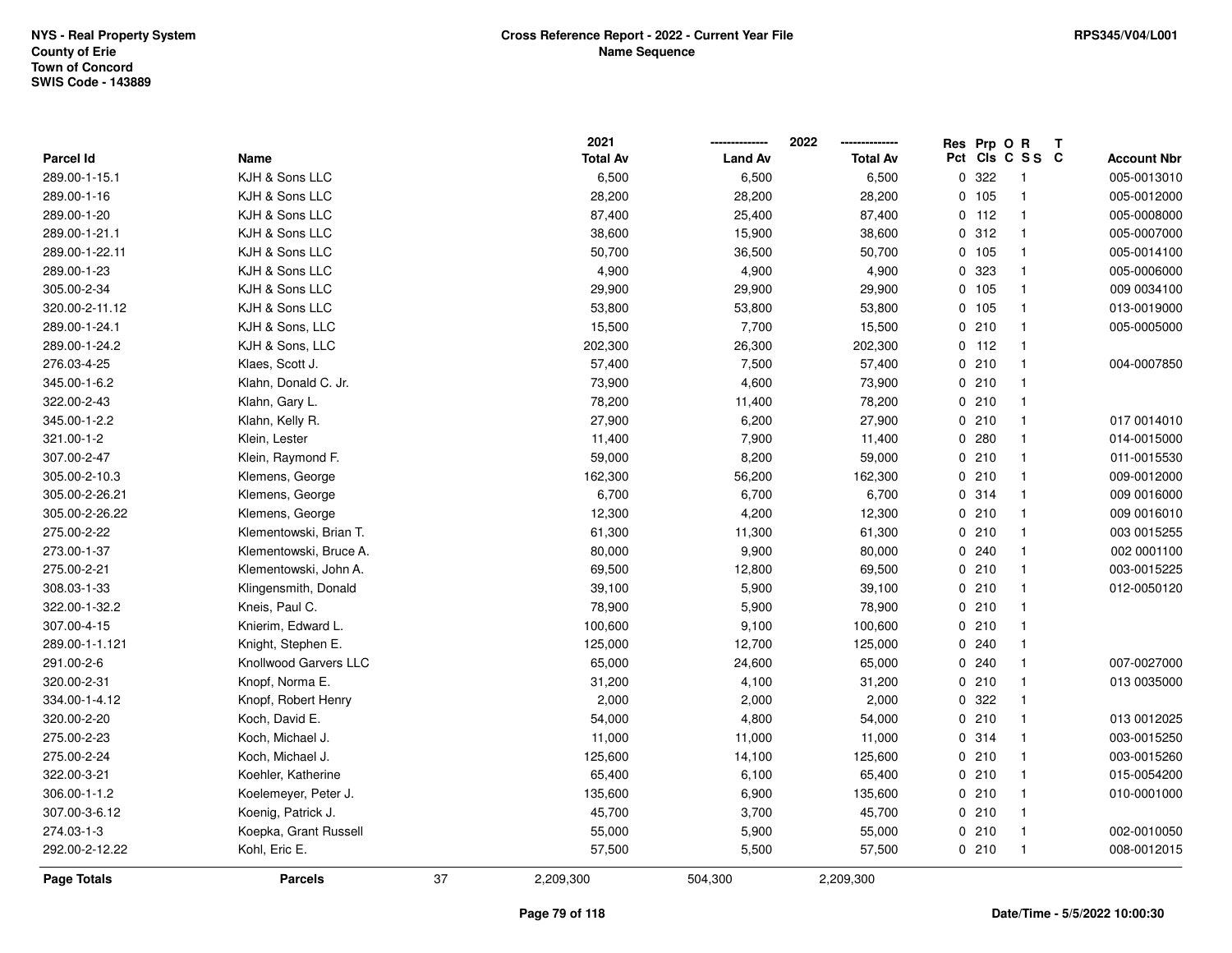|                    |                         |    | 2021            |                | 2022            | Res      | Prp O R |                 | Т |                    |
|--------------------|-------------------------|----|-----------------|----------------|-----------------|----------|---------|-----------------|---|--------------------|
| <b>Parcel Id</b>   | Name                    |    | <b>Total Av</b> | <b>Land Av</b> | <b>Total Av</b> |          |         | Pct Cls C S S C |   | <b>Account Nbr</b> |
| 276.03-2-38        | Kollatz, Heather        |    | 81,400          | 7,500          | 81,400          |          | 0210    | -1              |   | 004 0007540        |
| 334.00-2-13.11     | Komenda, Michael        |    | 1,300           | 1,300          | 1,300           |          | 0.314   | $\mathbf{1}$    |   | 019 0008000        |
| 334.00-2-13.12     | Komenda, Michael        |    | 59,200          | 5,300          | 59,200          |          | 0210    | $\mathbf 1$     |   |                    |
| 334.00-2-34        | Komenda, Michael        |    | 1,300           | 1,300          | 1,300           |          | 0.314   | $\mathbf 1$     |   |                    |
| 276.00-1-8.2       | Kondziela, Joseph A.    |    | 101,700         | 22,100         | 101,700         |          | 0.280   |                 |   |                    |
| 276.03-5-38        | Koningisor, Mark M.     |    | 94,200          | 7,500          | 94,200          |          | 0210    | $\mathbf 1$     |   | 004 0008240        |
| 276.09-1-14        | Kopacz, Kenneth J.      |    | 57,000          | 1,500          | 57,000          |          | 0210    | $\mathbf 1$     |   | 004-0009042        |
| 276.03-2-7         | Koralewska, Daria       |    | 108,700         | 5,500          | 108,700         |          | 0210    | $\mathbf 1$     |   | 004 0007290        |
| 273.00-2-11        | Korthals, Carl          |    | 500             | 500            | 500             |          | 0.314   | $\mathbf{1}$    |   | 001-0029000        |
| 307.00-2-57        | Kovacik, Stephen C.     |    | 195,500         | 17,200         | 195,500         |          | 0.240   |                 |   | 011-0004000        |
| 306.00-2-32        | Kowalczyk, Kevin        |    | 94,300          | 6,100          | 94,300          |          | 0210    | $\mathbf 1$     |   |                    |
| 289.00-2-14.12     | Kowalski, Bruce M.      |    | 11,200          | 11,200         | 11,200          |          | 0.322   |                 |   | 005 0021000        |
| 289.00-2-14.2      | Kowalski, Bruce M.      |    | 61,300          | 3,100          | 61,300          |          | 0210    | -1              |   |                    |
| 289.00-2-14.11     | Kowalski, James A.      |    | 126,100         | 28,600         | 126,100         |          | $0$ 112 | $\mathbf{1}$    |   | 005 0021000        |
| 275.00-2-27.1      | Kowalski, Roy R.        |    | 76,500          | 9,300          | 76,500          |          | 0210    | $\mathbf 1$     |   | 003 0004710        |
| 306.00-1-18.123    | Kowsky, Timothy M.      |    | 132,500         | 14,400         | 132,500         |          | 0.240   | $\mathbf{1}$    |   |                    |
| 289.00-1-17.2      | Kraft, Michael E.       |    | 26,500          | 5,600          | 26,500          |          | 0210    | $\mathbf 1$     |   | 005-0011000        |
| 307.00-2-21        | Kraft, Vilja            |    | 50,900          | 7,300          | 50,900          |          | 0210    | $\mathbf 1$     |   | 011 0015250        |
| 276.03-5-30        | Krah, Brian C.          |    | 85,900          | 7,500          | 85,900          |          | 0210    |                 |   | 004 0008160        |
| 321.00-2-26        | Krah, Walter L.         |    | 53,800          | 4,800          | 53,800          |          | 0210    | $\mathbf 1$     |   | 019-0001100        |
| 307.00-4-3         | Kramer, Richard H.      |    | 114,200         | 8,700          | 114,200         |          | 0210    | $\mathbf 1$     |   |                    |
| 276.03-4-3         | Krasnek, Ronald J. Jr.  |    | 95,400          | 7,500          | 95,400          |          | 0210    | $\mathbf 1$     |   | 004 0007700        |
| 307.00-3-10        | Krawczyk, Michael A.    |    | 52,700          | 5,200          | 52,700          |          | 0210    | $\mathbf 1$     |   | 011-0010300        |
| 347.02-1-8         | Krebs, Martin A.        |    | 145,200         | 20,800         | 145,200         |          | 0.240   | $\mathbf 1$     |   | 024-0020000        |
| 322.00-1-34        | Krebs 2021 Family Trust |    | 4,050           | 4,050          | 4,050           |          | 0.314   | $\mathbf 1$     |   | 019-0025200        |
| 276.03-1-12        | Kreiner, Charles F. Jr. |    | 80,000          | 2,100          | 80,000          | $\Omega$ | 260     |                 |   | 003 0018200        |
| 345.00-1-5.2       | Kret, Kevin A.          |    | 53,700          | 4,400          | 53,700          | 84       | 210     |                 |   | 017-0011000        |
| 347.07-2-7         | Krezmien, Jessie        |    | 2,300           | 2,300          | 2,300           |          | 0 314   | -1              |   | 024-0201298        |
| 347.02-1-35.11     | Krezmien, Paul F.       |    | 101,300         | 9,800          | 101,300         |          | 0210    | $\mathbf 1$     |   | 024 0007000        |
| 276.00-1-10.1      | Kroecker, Larry R.      |    | 70,000          | 16,000         | 70,000          |          | 0.240   | $\mathbf 1$     |   | 004 0016000        |
| 276.00-1-12.1      | Kroecker, Larry R.      |    | 6,500           | 6,500          | 6,500           |          | 0.314   | $\overline{1}$  |   | 004 0017000        |
| 290.00-1-2         | Krohn, Mark K.          |    | 60,000          | 3,500          | 60,000          |          | 0210    | -1              |   | 002 0011000        |
| 320.00-1-16        | Kropczynski, Edith      |    | 44,300          | 7,000          | 44,300          |          | 0210    | $\mathbf 1$     |   | 013-0018000        |
| 307.00-2-1.22      | Krouse, William F.      |    | 61,900          | 7,000          | 61,900          |          | 0210    |                 |   |                    |
| 307.00-4-14        | Krug, Kenneth J.        |    | 99,400          | 8,400          | 99,400          |          | 0210    | -1              |   |                    |
| 321.00-2-25        | Kruse, David L.         |    | 43,200          | 5,000          | 43,200          |          | 0270    | $\mathbf 1$     |   | 019-0001050        |
| 276.03-2-23        | Kruse, Ronald           |    | 8,700           | 8,700          | 8,700           |          | 0.314   | -1              |   | 004-0007404        |
| <b>Page Totals</b> | <b>Parcels</b>          | 37 | 2,462,650       | 294,550        | 2,462,650       |          |         |                 |   |                    |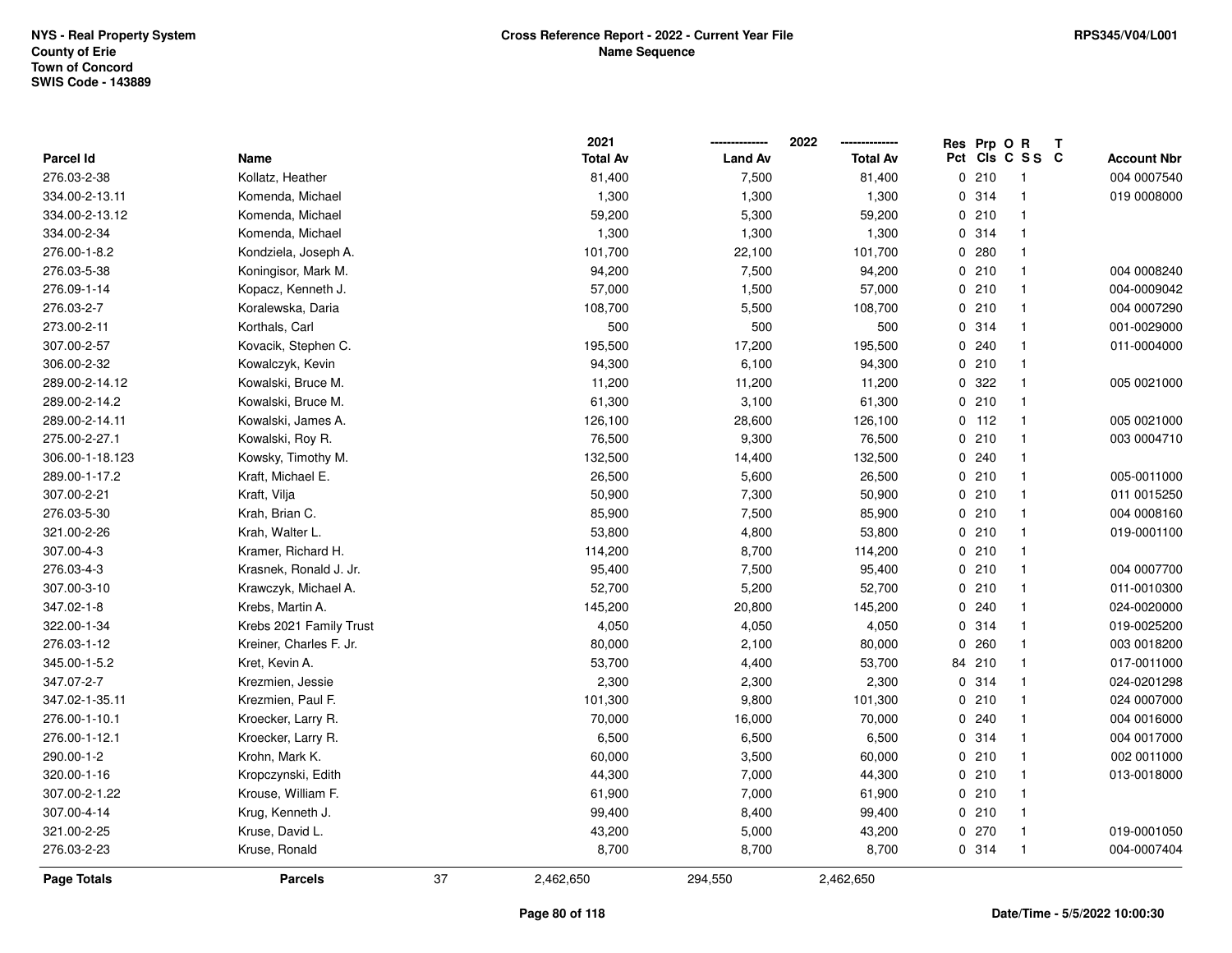|                    |                                      | 2021            |                | 2022            | Res | Prp O  | $\mathbf R$     | $\mathbf{T}$ |                    |
|--------------------|--------------------------------------|-----------------|----------------|-----------------|-----|--------|-----------------|--------------|--------------------|
| <b>Parcel Id</b>   | <b>Name</b>                          | <b>Total Av</b> | <b>Land Av</b> | <b>Total Av</b> |     |        | Pct Cls C S S C |              | <b>Account Nbr</b> |
| 289.00-1-12.112    | Kruse, Susan                         | 48,900          | 7,200          | 48,900          |     | 0210   | $\mathbf{1}$    |              | $5 - 15 - 25$      |
| 276.03-2-21        | Kruse Michael J                      | 2,500           | 2,500          | 2,500           |     | 0.314  | $\mathbf{1}$    |              | 004 0007397        |
| 274.03-1-15        | Kruszka, Molly A.                    | 200             | 200            | 200             |     | 0.314  | $\mathbf{1}$    |              | 002-0010410        |
| 274.03-1-17        | Kruszka, Molly A.                    | 64,500          | 17,400         | 64,500          |     | 0.240  | $\mathbf{1}$    |              | 002-0010400        |
| 348.00-3-2.111     | Krzemien, Charlis D.                 | 5,100           | 5,100          | 5,100           |     | 0.314  | $\mathbf{1}$    |              | 020-0005000        |
| 348.00-3-2.131     | Krzemien, Charlis D.                 | 90,100          | 5,200          | 90,100          |     | 0210   | $\mathbf{1}$    |              |                    |
| 336.00-2-5.2       | Krzemien, Jonathan A.                | 80,600          | 14,900         | 80,600          |     | 0.240  | $\mathbf{1}$    |              | 020-0007000        |
| 322.00-3-13        | Krzemien, Joseph A.                  | 83,900          | 10,700         | 83,900          |     | 0210   | $\mathbf{1}$    |              | 015 0048000        |
| 348.00-3-2.112     | Krzemien, Michael                    | 102,800         | 32,800         | 102,800         |     | 0482   | $\mathbf{1}$    |              |                    |
| 348.00-3-2.132     | Krzemien, Michael P.                 | 81,500          | 6,000          | 81,500          |     | 0.220  | $\mathbf{1}$    |              |                    |
| 323.00-1-37.2      | Krzes, Steve J. Jr.                  | 11,450          | 4,350          | 11,450          |     | 0.270  | $\mathbf{1}$    |              | 016-0042020        |
| 291.00-2-23        | Kubisty, Christian M.                | 57,500          | 11,500         | 57,500          |     | 0210   | $\mathbf{1}$    |              | 007-0011000        |
| 274.01-1-9         | Kuerzdoerfer, Fredrick               | 48,900          | 6,900          | 48,900          |     | 0210   | $\mathbf{1}$    |              | 002-0009600        |
| 273.00-2-19.1      | Kuhn, Jason                          | 99,900          | 18,700         | 99,900          |     | 0.240  | $\mathbf{1}$    |              | 001 0031000        |
| 289.00-2-22        | Kujawa, Kevin                        | 59,300          | 11,400         | 59,300          |     | 0.240  | $\mathbf{1}$    |              | 002 0010970        |
| 289.00-2-23        | Kujawa Brian P                       | 57,800          | 5,600          | 57,800          |     | 0210   | $\mathbf{1}$    |              | 002 0010970        |
| 276.03-3-12        | Kuntz, Carol                         | 93,500          | 7,200          | 93,500          |     | 0210   | $\mathbf{1}$    |              | 004-0008596        |
| 321.00-1-36.2      | Kurnik, Larry T.                     | 72,100          | 5,400          | 72,100          |     | 0210   | $\mathbf{1}$    |              | 014 0008100        |
| 289.00-1-3.1       | Kurtzworth, Michael                  | 9,150           | 9,150          | 9,150           |     | 0.314  | $\mathbf{1}$    |              | 005 0003000        |
| 289.00-1-5.2       | Kurtzworth, Michael                  | 6,800           | 6,800          | 6,800           |     | 0 314  | $\mathbf{1}$    |              | 005 0016530        |
| 289.00-1-28.1      | Kurtzworth, Michael                  | 102,200         | 49,400         | 102,200         |     | 0.240  | $\mathbf{1}$    |              | 005 0003020        |
| 333.00-1-34        | Kurtzworth, Robin L.                 | 100             | 100            | 100             |     | 0 314  | $\mathbf{1}$    |              | 017 0024100        |
| 289.00-1-26        | Kurtzworth, Robin Leo                | 30,800          | 4,600          | 30,800          |     | 0210   | $\mathbf{1}$    |              | 005 0017000        |
| 333.00-2-13.1      | Kwaizer, James                       | 44,200          | 37,700         | 44,200          |     | 0.240  | $\mathbf{1}$    |              | 017-0006000        |
| 305.00-1-18        | L & K Ciszak Family Trust I, Mark M. | 49,100          | 33,800         | 49,100          |     | 66 240 | $\mathbf{1}$    |              | 009 0023000        |
| 334.00-1-3.2       | L&K Ciszak Family Trust I            | 15,500          | 15,500         | 15,500          |     | 0 322  | $\mathbf{1}$    |              |                    |
| 334.00-1-19.3      | L&K Ciszak Family Trust I            | 6,400           | 6,400          | 6,400           |     | 0, 105 | $\mathbf{1}$    |              |                    |
| 334.00-2-6         | LaCosse, Norma J.                    | 38,500          | 4,800          | 38,500          |     | 0210   | $\mathbf{1}$    |              | 019-0004000        |
| 348.00-3-2.12      | Lafarge Corp                         | 277,000         | 277,000        | 277,000         |     | 0 720  | $\mathbf{1}$    |              | 020-0005000        |
| 321.00-1-5.311     | Laing, Orvis K. Jr.                  | 104,300         | 6,700          | 104,300         |     | 0210   | $\mathbf{1}$    |              |                    |
| 321.00-1-41        | Laing, Orvis K. Jr.                  | 200             | 200            | 200             |     | 0.314  | $\mathbf{1}$    |              |                    |
| 321.00-1-42.21     | Laing, Todd D.                       | 35,900          | 8,900          | 35,900          |     | 0.312  | $\mathbf{1}$    |              |                    |
| 291.00-2-10        | Lalic, Gail D.                       | 53,000          | 7,700          | 53,000          |     | 0210   | $\mathbf{1}$    |              | 007 0025000        |
| 274.03-1-6         | Lambert, Charles                     | 44,000          | 8,100          | 44,000          |     | 0210   | $\mathbf{1}$    |              | 002-0010750        |
| 336.01-1-20        | Land, Florence                       | 52,100          | 7,500          | 52,100          |     | 0210   | $\mathbf{1}$    |              | 016-0031000        |
| 306.00-2-33        | Lang, Marion G.                      | 91,800          | 13,100         | 91,800          |     | 0.240  | $\mathbf{1}$    |              | 10 13 10           |
| 276.03-5-9         | Langa, Rebecca                       | 69,300          | 7,800          | 69,300          |     | 0210   | $\mathbf{1}$    |              | 004 0008500        |
| <b>Page Totals</b> | 37<br><b>Parcels</b>                 | 2,090,900       | 678,300        | 2,090,900       |     |        |                 |              |                    |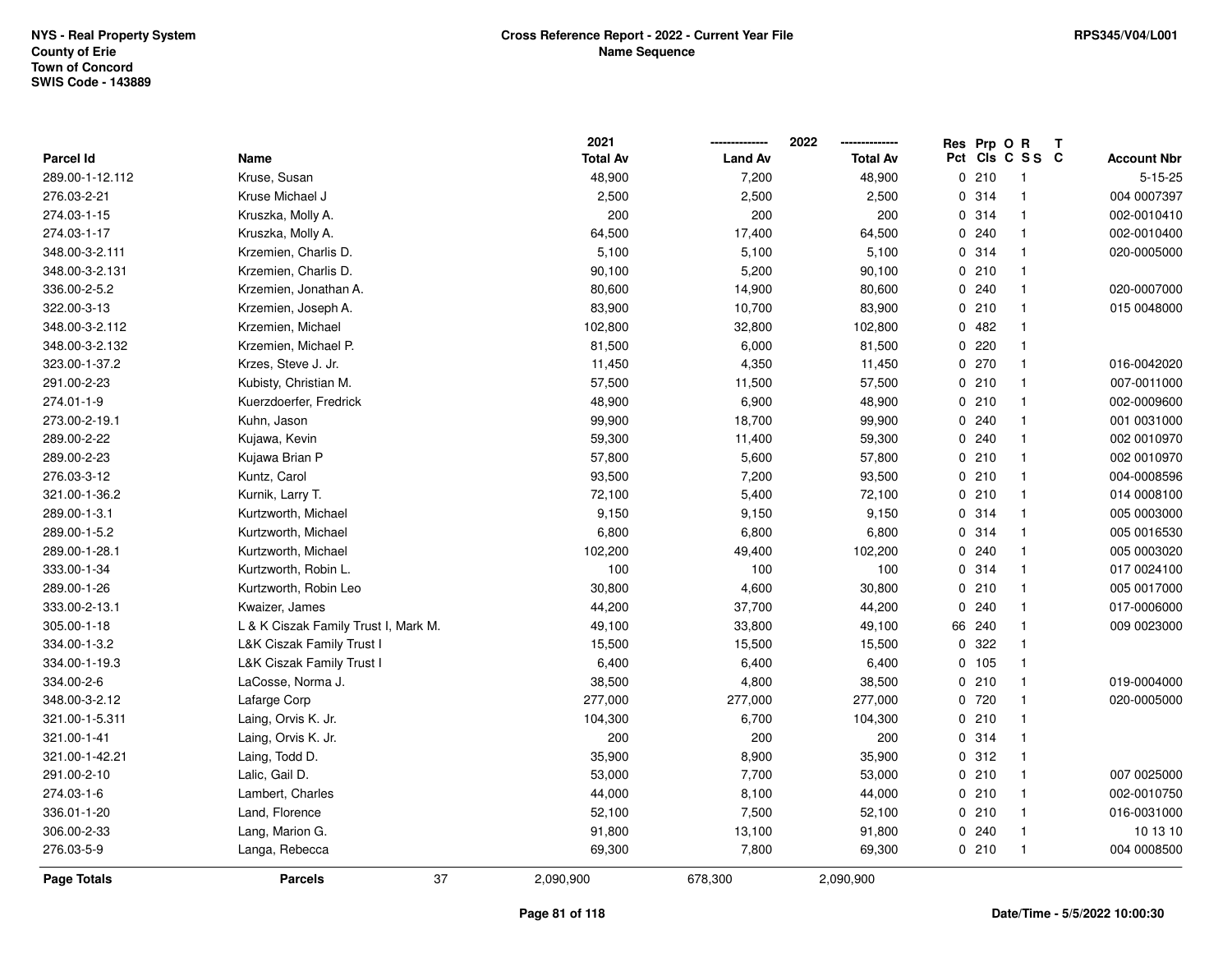|                  |                               | 2021            |                | 2022            |     | Res Prp O R |                | Т |                    |
|------------------|-------------------------------|-----------------|----------------|-----------------|-----|-------------|----------------|---|--------------------|
| <b>Parcel Id</b> | Name                          | <b>Total Av</b> | <b>Land Av</b> | <b>Total Av</b> | Pct |             | CIS C S S C    |   | <b>Account Nbr</b> |
| 291.00-2-2.12    | Langes, Louis                 | 25,000          | 5,800          | 25,000          |     | 0210        | $\overline{1}$ |   | 007 0035100        |
| 291.00-1-28.31   | Langes, Roman                 | 31,200          | 5,000          | 31,200          |     | 0210        | $\overline{1}$ |   | 007 0001000        |
| 291.00-1-28.32   | Langes, Roman & William       | 44,900          | 8,500          | 44,900          |     | 0210        | $\mathbf{1}$   |   | 007 0001000        |
| 306.00-2-3.212   | Lango, Emily                  | 115,000         | 9,000          | 115,000         |     | 0.240       | -1             |   |                    |
| 323.00-2-6       | Langreck, Vincent A.          | 55,400          | 4,900          | 55,400          |     | 0210        | $\mathbf{1}$   |   | 016 0012100        |
| 321.00-1-38.2    | Lanza, Anthony                | 109,200         | 11,400         | 109,200         |     | 0.240       |                |   |                    |
| 305.00-1-27      | Lape, Russell A.              | 35,500          | 4,500          | 35,500          |     | 0210        | $\mathbf{1}$   |   | 009-0034150        |
| 274.00-1-12      | Lapidus, Avi B.               | 87,100          | 13,700         | 87,100          |     | 0.240       | $\mathbf{1}$   |   | 002-0006060        |
| 291.00-1-33      | Latham, Susan M.              | 81,200          | 7,300          | 87,300          |     | 0210        | $\mathbf{1}$   |   | 003 0010015        |
| 289.00-1-15.22   | Lattimer, Mary L.             | 66,100          | 4,800          | 66,100          |     | 0210        | $\mathbf{1}$   |   |                    |
| 274.00-2-21      | Laurie, William S.            | 22,800          | 22,100         | 22,800          |     | 0.312       | $\mathbf{1}$   |   | 002-0024000        |
| 274.00-1-30      | Lavery, D M.                  | 53,600          | 11,900         | 53,600          |     | 0210        | $\mathbf{1}$   |   | 002-0021000        |
| 290.00-1-22      | Lavin, Deborah                | 113,500         | 8,100          | 113,500         |     | 0210        |                |   | 006 0003150        |
| 323.00-2-10      | Law, Rickie A.                | 57,900          | 9,350          | 57,900          |     | 0210        | $\overline{1}$ |   | 016 0009000        |
| 274.00-2-22      | Lawrence, Leon                | 35,000          | 5,400          | 35,000          |     | 0210        | $\overline{1}$ |   | 002-0023900        |
| 274.00-1-29      | Lawton, Eric J.               | 62,900          | 8,400          | 62,900          |     | 0210        | $\overline{1}$ |   | 002 0021200        |
| 276.03-5-43      | Lazarus, Timothy A.           | 113,500         | 7,500          | 113,500         |     | 0210        | $\mathbf{1}$   |   | 004 0008290        |
| 334.00-2-26.1    | Learn, David J.               | 59,400          | 6,000          | 59,400          |     | 0 270       | $\mathbf{1}$   |   | 019 0003200        |
| 275.00-2-19.11   | Leatherbarrow, James A.       | 31,200          | 11,200         | 31,200          |     | 0210        | -1             |   | 003-0015200        |
| 275.00-2-19.12   | Leatherbarrow, James A.       | 118,200         | 12,300         | 118,200         |     | 0210        | -1             |   | 003-0015200        |
| 347.07-2-10.2    | Leavell, Jeffrey W.           | 6,800           | 6,800          | 6,800           |     | 0 314       | $\mathbf{1}$   |   |                    |
| 322.00-2-2       | Leggero, Diane E.             | 62,500          | 6,700          | 62,500          |     | 0210        | $\mathbf{1}$   |   | 015-0031035        |
| 353.00-2-3.2     | Leggett, Harold III.          | 19,400          | 18,200         | 19,400          |     | 0270        | $\mathbf{1}$   |   |                    |
| 274.03-1-18.2    | Lehr, Richard J.              | 112,600         | 21,500         | 112,600         |     | 0.240       | $\mathbf{1}$   |   | 002-0010000        |
| 307.00-3-28.2    | Leith, Thomas E. II.          | 89,200          | 7,500          | 89,200          |     | 0210        | $\overline{1}$ |   |                    |
| 334.00-2-30.12   | Lemke, Christopher            | 58,900          | 4,800          | 58,900          |     | 0210        | -1             |   |                    |
| 275.00-2-25      | Lempke, Gisele F.             | 267,400         | 37,000         | 267,400         |     | 0.240       |                |   | 003-0016000        |
| 291.00-1-29      | Leonard, Dennis F.            | 74,000          | 9,900          | 74,000          |     | 0210        | $\mathbf{1}$   |   | 007 0001040        |
| 307.00-2-24      | Leonard, Donald & Catherine   | 56,050          | 4,900          | 56,050          |     | 0210        | $\overline{1}$ |   | 011 0015400        |
| 307.00-2-25      | Leonard, Donald & Catherine   | 450             | 450            | 450             |     | 0.314       | $\mathbf{1}$   |   | 011 0015520        |
| 290.00-1-11      | Leonard, Monica C.            | 89,900          | 5,200          | 89,900          |     | 0210        | $\overline{1}$ |   | 006 0008150        |
| 273.00-1-9       | Lesinski, David H. & Joyce R. | 58,600          | 12,200         | 58,600          |     | 0210        | $\overline{1}$ |   | 001-0004000        |
| 276.03-3-27      | Lesniak, Chester F.           | 110,000         | 7,500          | 110,000         |     | 0210        | $\overline{1}$ |   | 004-0008614        |
| 276.03-3-28      | Lesniak, Chester F.           | 7,300           | 7,300          | 7,300           |     | 0.314       | $\mathbf{1}$   |   | 004-0008615        |
| 333.00-1-38.2    | Leuchtenberg, Walter W.       | 74,500          | 9,400          | 74,500          |     | 0210        | $\overline{1}$ |   |                    |
| 274.00-1-11.1    | Levakoff, Jordan D.           | 12,700          | 12,700         | 12,700          |     | 0 322       | $\mathbf{1}$   |   | 002-0006055        |
| 274.00-1-11.2    | Levakoff, Jordan D.           | 86,400          | 8,400          | 86,400          |     | 0210        | $\overline{1}$ |   | 002-0006055        |
| Page Totals      | <b>Parcels</b>                | 37<br>2,505,300 | 357,600        | 2,511,400       |     |             |                |   |                    |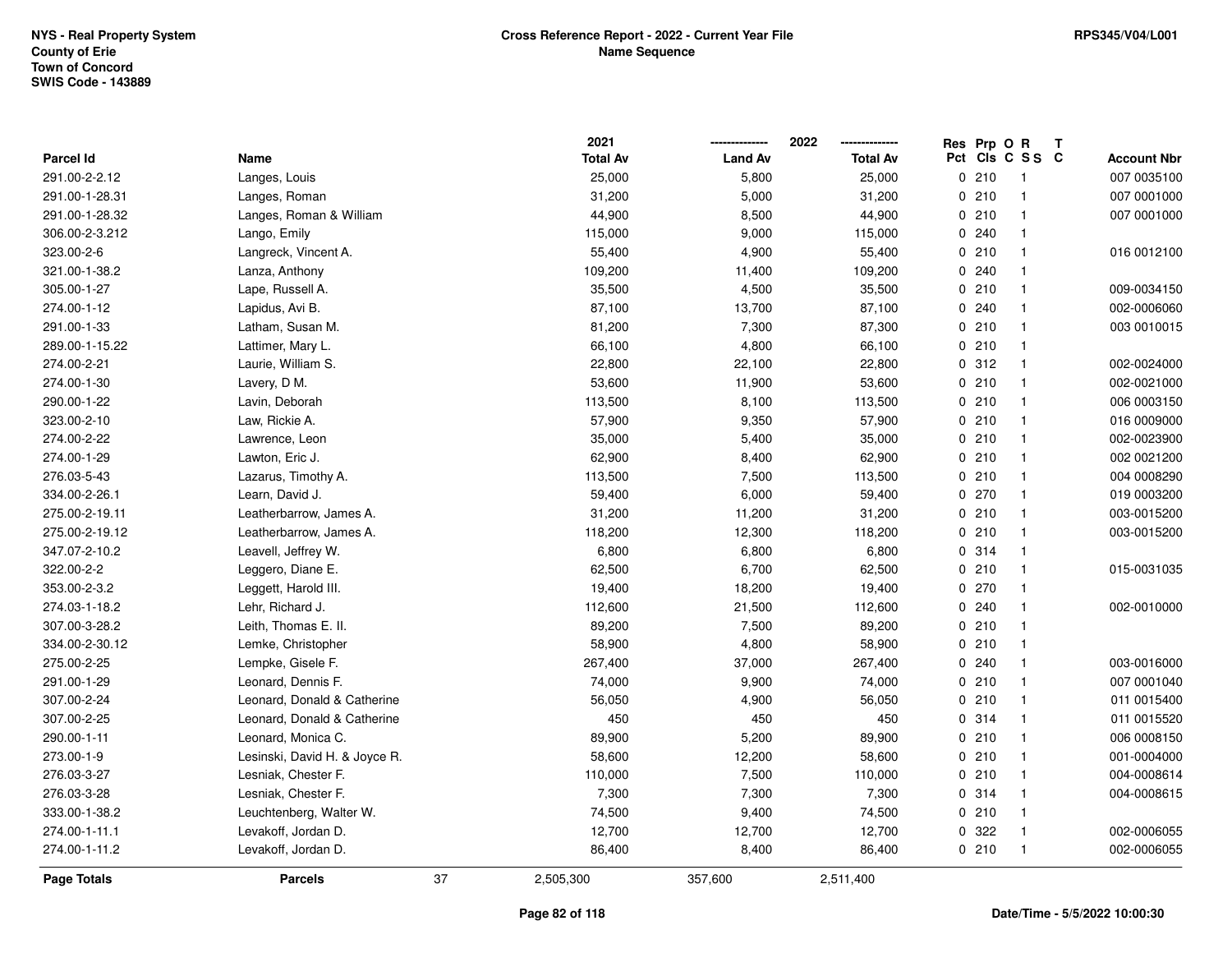|                    |                              |    | 2021            |                | 2022            | Res Prp O R |                 | Т |                    |
|--------------------|------------------------------|----|-----------------|----------------|-----------------|-------------|-----------------|---|--------------------|
| Parcel Id          | Name                         |    | <b>Total Av</b> | <b>Land Av</b> | <b>Total Av</b> |             | Pct Cls C S S C |   | <b>Account Nbr</b> |
| 274.00-1-34        | Levakoff, Jordan D.          |    | 13,500          | 13,500         | 13,500          | 0.321       | $\overline{1}$  |   |                    |
| 275.00-1-5         | Levakoff, James J.           |    | 111,600         | 17,500         | 111,600         | 0.240       | $\mathbf{1}$    |   | 003 0002015        |
| 333.00-1-23.2      | Levandoski, Joseph J.        |    | 9,600           | 9,000          | 9,600           | 0.312       | $\mathbf{1}$    |   | 017-0013500        |
| 306.00-2-24        | Lewandowski, Eric D.         |    | 5,300           | 5,300          | 5,300           | 0.314       | $\mathbf{1}$    |   | 010 0012000        |
| 306.00-2-25        | Lewandowski, Eric D.         |    | 52,700          | 8,700          | 52,700          | 0210        | $\mathbf{1}$    |   | 010-0012050        |
| 275.00-1-3         | Lewandowski, Joseph          |    | 24,000          | 24,000         | 24,000          | 0 322       | $\mathbf{1}$    |   | 003-0011000        |
| 276.03-2-24        | Lewandowski, Samuel M.       |    | 61,900          | 9,200          | 63,200          | 0210        | $\mathbf{1}$    |   | 004-0007401        |
| 274.01-1-1.22      | Lexer, Jeff                  |    | 39,700          | 10,600         | 39,700          | 0210        | $\mathbf{1}$    |   | 002 0013000        |
| 306.00-3-2         | Lickfield, Kim W.            |    | 58,400          | 5,200          | 58,400          | 0210        | $\mathbf{1}$    |   | 010 0006010        |
| 333.00-2-23        | Liesinger, Frederick W. III. |    | 4,400           | 4,400          | 4,400           | 0 314       | $\mathbf{1}$    |   | 017-0036000        |
| 320.00-2-25.12     | Lightcap, Robert             |    | 54,000          | 17,100         | 54,000          | 77 240      | $\mathbf{1}$    |   | 013-0031000        |
| 322.00-3-2         | Lightcap, Thomas J.          |    | 44,400          | 6,350          | 44,400          | 0210        | $\mathbf{1}$    |   | 015-0055010        |
| 320.00-2-25.21     | Lightcap, William            |    | 57,600          | 14,000         | 57,600          | 0.240       | $\mathbf{1}$    |   | 013-0031000        |
| 322.00-2-12        | Lillie, Ronald E. Jr.        |    | 37,100          | 3,850          | 37,100          | 0210        | $\mathbf{1}$    |   | 015-0049050        |
| 322.00-2-39        | Lillie, Ronald E. Jr.        |    | 3,050           | 3,050          | 3,050           | 0 314       | $\mathbf{1}$    |   |                    |
| 346.00-1-1.111     | Lindsley, Mark C.            |    | 100,800         | 8,600          | 100,800         | 0.240       | $\mathbf{1}$    |   | 022 0003000        |
| 307.00-1-2.2       | Lines, Dr Alan B.            |    | 140,700         | 10,000         | 140,700         | 0210        | $\mathbf{1}$    |   |                    |
| 347.00-2-16.2      | Linsler, Matthew             |    | 46,100          | 7,100          | 46,100          | 0.240       | $\mathbf{1}$    |   | 023-0020020        |
| 347.00-2-16.3      | Linsler, Matthew             |    | 6,400           | 6,400          | 6,400           | 0.314       | $\mathbf{1}$    |   | 023-0020020        |
| 322.00-1-9.3       | Lipinczyk, John              |    | 112,200         | 12,800         | 112,200         | 0.240       | $\mathbf{1}$    |   |                    |
| 291.00-2-3         | Lipinski, Mary Ellen         |    | 5,000           | 5,000          | 5,000           | 0 314       | $\mathbf{1}$    |   | 007 0035400        |
| 336.00-2-7.1       | Lipka, David R.              |    | 74,800          | 25,500         | 74,800          | 77 240      | $\mathbf{1}$    |   | 020-0010000        |
| 347.00-2-11.2      | Lipoff, John Jr.             |    | 4,200           | 4,200          | 4,200           | 0 322       | $\mathbf{1}$    |   | 024-0005020        |
| 347.02-1-35.12     | Lipowicz, Paul D.            |    | 99,200          | 9,700          | 99,200          | 0210        | $\mathbf{1}$    |   |                    |
| 275.00-1-1.1       | Lipp, Rene                   |    | 70,300          | 21,200         | 70,300          | 0.240       | $\mathbf{1}$    |   | 003-0001000        |
| 308.00-2-6.31      | Lis, Joyce                   |    | 40,900          | 8,300          | 40,900          | 0270        | $\mathbf{1}$    |   |                    |
| 276.03-5-41        | Lissner, Simon G.            |    | 90,100          | 7,500          | 90,100          | 50 210      | $\overline{1}$  |   | 004-0008270        |
| 321.00-2-1         | Liszkiewicz, Michael P.      |    | 38,600          | 9,750          | 38,600          | 0.240       | $\mathbf{1}$    |   | 014-0004000        |
| 322.00-1-33.22     | Little, Keith                |    | 108,500         | 7,700          | 108,500         | 0210        | $\mathbf{1}$    |   | 019 0025020        |
| 290.00-2-3         | Lloyd, Robert Lee III.       |    | 62,800          | 8,700          | 62,800          | 0210        | $\mathbf{1}$    |   | 006-0010020        |
| 334.00-1-12.2      | Locke, Simon                 |    | 141,100         | 10,900         | 141,100         | 0.240       | $\mathbf{1}$    |   | 018 0018800        |
| 334.00-1-3.3       | Lockwood, Richard B.         |    | 15,300          | 15,300         | 15,300          | 0 322       | $\mathbf{1}$    |   |                    |
| 336.01-1-41        | Lockwood, Richard B.         |    | 69,700          | 11,800         | 69,700          | 0210        | $\mathbf{1}$    |   | 016-0030000        |
| 322.00-2-32        | Loftus, Michael              |    | 51,900          | 6,000          | 51,900          | 0210        | $\mathbf{1}$    |   | 015-0058200        |
| 274.00-1-19        | Long, Jeffrey A.             |    | 46,000          | 5,600          | 46,000          | 0210        | $\mathbf{1}$    |   | 002 0005200        |
| 273.00-2-26.11     | Long, Debra                  |    | 9,500           | 9,500          | 9,500           | 0 323       | $\mathbf{1}$    |   | 001-0034000        |
| 333.00-1-17        | Lookenhouse, Larry J.        |    | 25,300          | 2,600          | 25,300          | 0210        | $\mathbf{1}$    |   | 017 0005000        |
| <b>Page Totals</b> | <b>Parcels</b>               | 37 | 1,936,650       | 365,900        | 1,937,950       |             |                 |   |                    |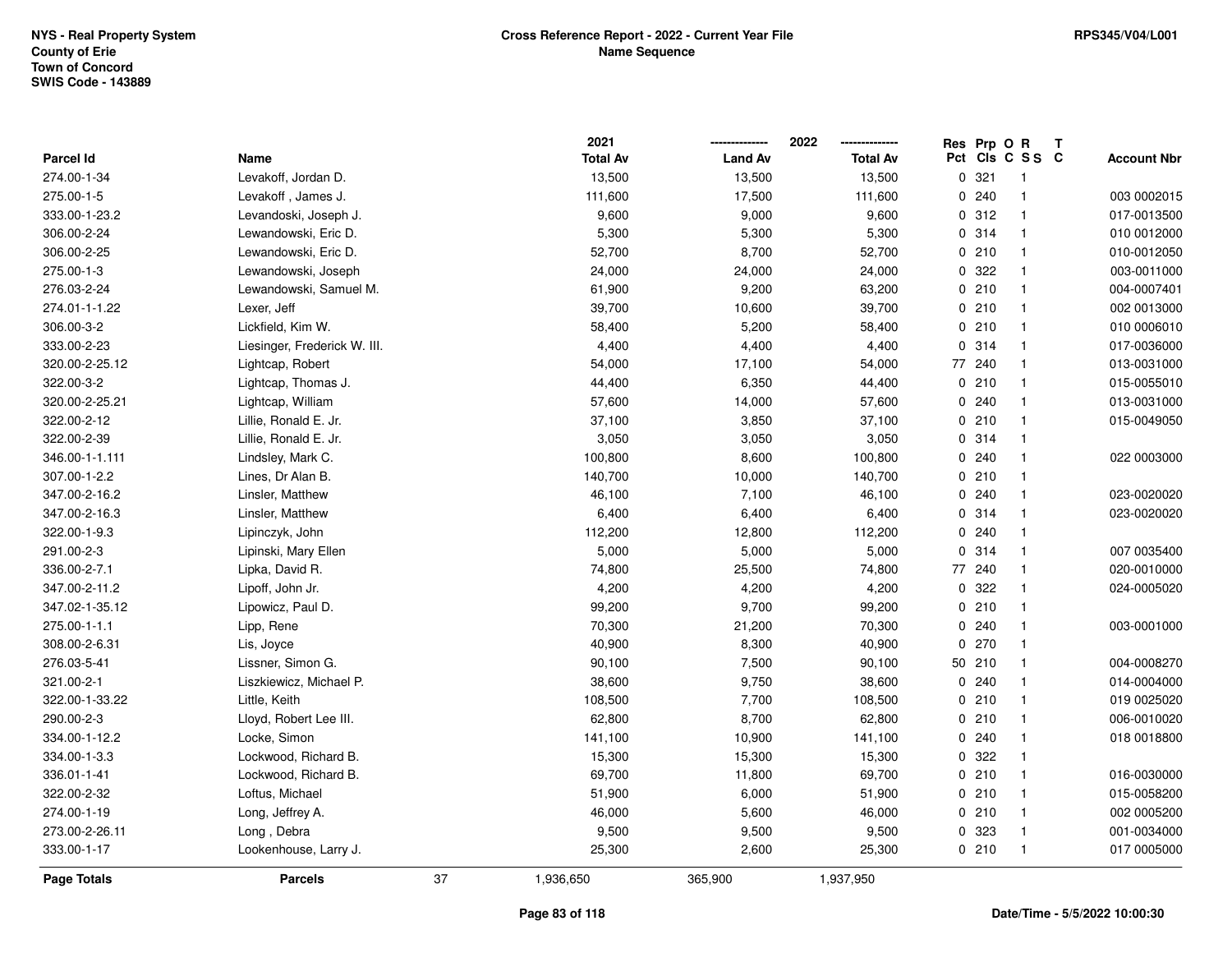|                  |                              |    | 2021            |                | 2022            |     | Res Prp O R |                         | Т                  |
|------------------|------------------------------|----|-----------------|----------------|-----------------|-----|-------------|-------------------------|--------------------|
| <b>Parcel Id</b> | Name                         |    | <b>Total Av</b> | <b>Land Av</b> | <b>Total Av</b> | Pct |             | CIS C S S C             | <b>Account Nbr</b> |
| 292.00-1-5       | Loomis, Roy S. Jr.           |    | 8,300           | 8,300          | 8,300           |     | 0.314       | $\overline{1}$          | 008-0016200        |
| 292.00-1-6       | Loomis, Roy S. Jr.           |    | 17,700          | 3,800          | 17,700          | 0   | 260         | $\overline{\mathbf{1}}$ | 004-0005050        |
| 333.00-1-40      | Loop, David                  |    | 110,300         | 8,750          | 110,300         |     | 0.322       | $\overline{1}$          |                    |
| 292.00-1-15      | Lounsbury, Marion            |    | 33,300          | 5,700          | 33,300          |     | 0270        | $\overline{1}$          | 008-0006060        |
| 307.00-2-27.111  | Lounsbury, William           |    | 27,100          | 7,500          | 27,100          |     | 0210        | $\mathbf 1$             | 011-0015500        |
| 307.00-3-14.2    | Lovas, Kristof               |    | 7,700           | 7,700          | 7,700           |     | 0 314       |                         | 015 0033010        |
| 307.00-3-16.122  | Lovas, Kristof               |    | 66,100          | 4,600          | 66,100          |     | 0210        | $\overline{1}$          | 011 0010985        |
| 275.00-2-4.22    | Love, David                  |    | 147,700         | 16,700         | 147,700         |     | 0.240       | $\overline{1}$          | 003-0007150        |
| 322.00-1-42      | Lovullo, Partick J.          |    | 110,900         | 7,100          | 110,900         |     | 0210        | $\overline{1}$          | 015-0010000        |
| 305.00-2-28.1    | Lowry, Joseph M. Jr.         |    | 128,500         | 59,500         | 128,500         |     | 0.240       | $\overline{1}$          | 009 0018000        |
| 335.02-1-15.11   | Loyal Order Of Moose         |    | 57,000          | 14,150         | 57,000          |     | 0 534       | $\mathbf 1$             | 015-0040000        |
| 305.00-2-36      | Luce, Christie               |    | 34,600          | 4,600          | 34,600          |     | 0210        | $\mathbf 1$             | 009 0035900        |
| 333.00-1-35      | Luczak, Thaddeus S.          |    | 4,600           | 4,600          | 4,600           |     | 0 314       |                         | 017-0024000        |
| 274.00-2-15      | Lugen, Robert                |    | 58,500          | 11,000         | 58,500          |     | 0210        | $\mathbf 1$             | 002 0028050        |
| 276.03-4-27      | Lukeman, John T.             |    | 59,000          | 7,500          | 59,000          |     | 0210        | $\mathbf{1}$            | 004-0007830        |
| 307.00-1-5.1     | Lund, Shelby L.              |    | 51,800          | 8,000          | 51,800          |     | 0210        | $\overline{1}$          | 007 0016200        |
| 307.00-2-55.1    | Luno, Bruce C.               |    | 10,800          | 10,800         | 10,800          |     | 0.314       | $\mathbf{1}$            | 011 0023000        |
| 307.00-2-55.3    | Luno, Bruce C.               |    | 11,500          | 11,500         | 11,500          |     | 0.322       | $\mathbf{1}$            |                    |
| 308.00-2-10.11   | Luno, Bruce C.               |    | 203,900         | 52,400         | 203,900         |     | $0$ 112     | $\mathbf{1}$            | 012-0034000        |
| 347.00-3-3       | Lupica, Daniel J.            |    | 400             | 400            | 400             |     | 0.314       | $\mathbf{1}$            | 024 0297260        |
| 307.00-1-27      | Luther, Donald J.            |    | 60,900          | 9,700          | 60,900          |     | 0270        | $\mathbf{1}$            |                    |
| 305.00-2-16.1    | Luther, Margaret E.          |    | 49,300          | 3,500          | 49,300          |     | 0210        | $\mathbf{1}$            | 009-0038100        |
| 305.00-2-19.112  | Luther, Nicholas D.          |    | 8,700           | 8,700          | 8,700           |     | 0 314       | $\overline{1}$          | 009 0040000        |
| 333.00-1-20      | Lutheran Cemetary            |    | 4,200           | 4,200          | 4,200           |     | 0 695       | 8                       | 500-0021000        |
| 333.00-1-44      | Lutz, Daniel                 |    | 49,000          | 4,900          | 49,000          |     | 0 270       | $\mathbf{1}$            | 017 0025035        |
| 345.00-1-11.3    | Lutz, Kevin P.               |    | 42,500          | 2,400          | 42,500          |     | 0210        | $\mathbf{1}$            |                    |
| 333.00-2-27.11   | Lutz, William                |    | 68,800          | 68,800         | 68,800          |     | 0 105       |                         | 017 0038000        |
| 333.00-2-27.12   | Lutz, William L.             |    | 41,800          | 41,800         | 41,800          |     | 0 105       | $\mathbf{1}$            |                    |
| 333.00-2-27.2    | Lutz, William L.             |    | 104,400         | 4,700          | 104,400         |     | 0210        | $\overline{1}$          |                    |
| 345.00-1-11.11   | Lutz, William L.             |    | 213,600         | 75,500         | 213,600         |     | $0$ 112     | $\mathbf{1}$            | 022-0012000        |
| 290.00-2-6.11    | Lux, Nancy                   |    | 14,100          | 14,100         | 14,100          |     | 0.322       | $\overline{1}$          | 006-0018000        |
| 290.00-2-6.14    | Lux, Nancy                   |    | 7,100           | 7,100          | 7,100           |     | 0.314       | $\overline{1}$          | 006-0018000        |
| 274.01-1-2       | Lux, Peter M.                |    | 41,400          | 4,200          | 41,400          |     | 0210        | $\overline{1}$          | 002-0014000        |
| 308.03-1-16.21   | Lux, Robert C.               |    | 46,000          | 6,800          | 46,000          |     | 0210        | $\mathbf{1}$            |                    |
| 345.00-1-15      | Lyme Allegheny Land          |    | 39,600          | 39,600         | 39,600          |     | 0 885       | 6                       | 300 0002500        |
| 347.00-1-15.1    | M.K.A. Associates LLC        |    | 54,800          | 4,900          | 54,800          |     | 0 210       | $\mathbf{1}$            | 023 0011000        |
| 308.00-2-7       | <b>MA Smith Family Trust</b> |    | 74,400          | 31,950         | 74,400          |     | 0220        | $\mathbf{1}$            | 012-0053000        |
| Page Totals      | <b>Parcels</b>               | 37 | 2,070,300       | 587,450        | 2,070,300       |     |             |                         |                    |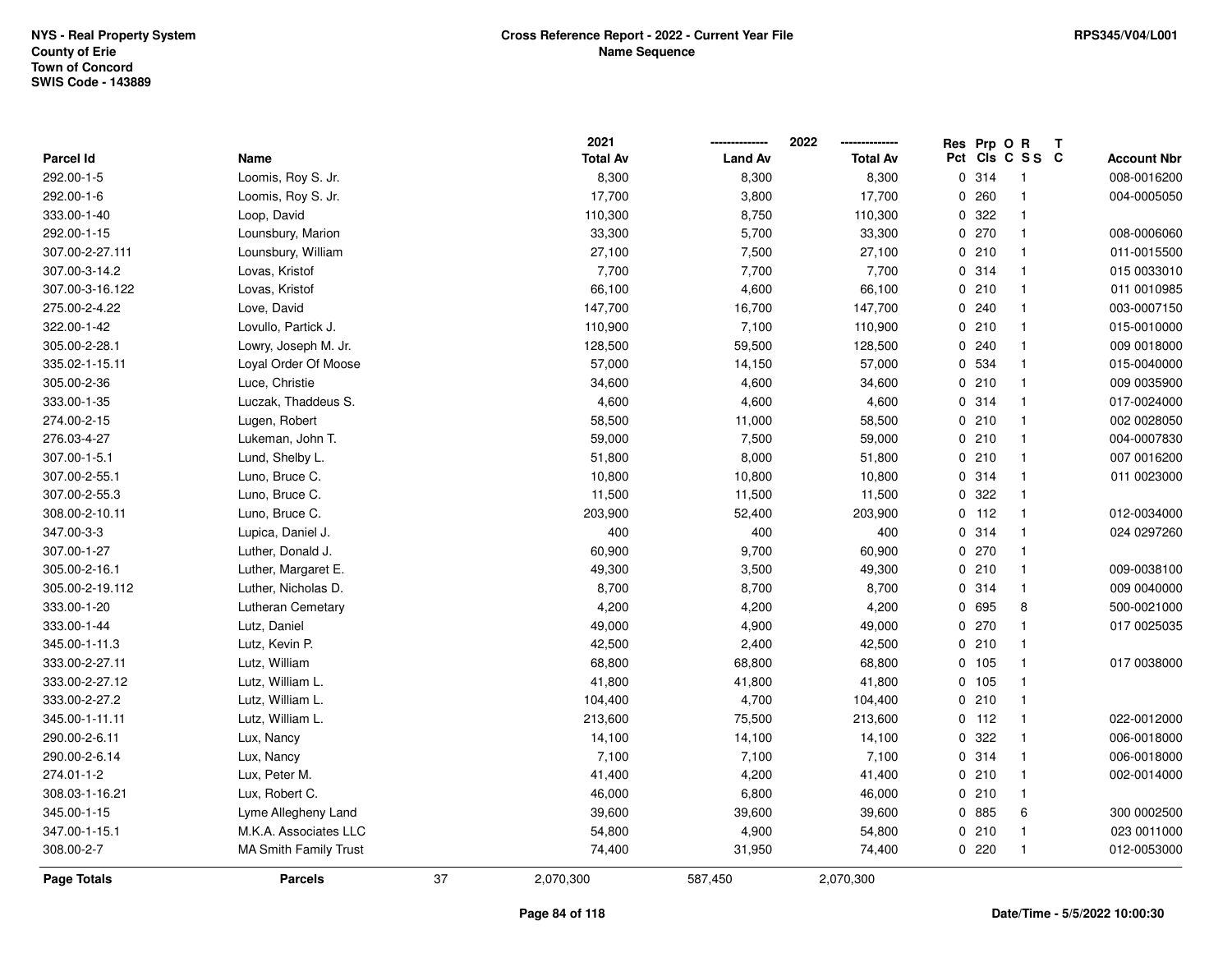|                  |                              |    | 2021            |                | 2022            | Res Prp O R |                 | Т |                    |
|------------------|------------------------------|----|-----------------|----------------|-----------------|-------------|-----------------|---|--------------------|
| <b>Parcel Id</b> | Name                         |    | <b>Total Av</b> | <b>Land Av</b> | <b>Total Av</b> |             | Pct Cls C S S C |   | <b>Account Nbr</b> |
| 308.00-2-8       | <b>MA Smith Family Trust</b> |    | 45,000          | 5,200          | 45,000          | 0210        | $\overline{1}$  |   | 012-0053010        |
| 276.03-4-31      | Mabee, Marcus Jacob          |    | 57,600          | 7,500          | 68,700          | 0210        | $\overline{1}$  |   | 004-0007860        |
| 276.03-2-37      | MacAllister, Bruce           |    | 50,000          | 7,500          | 50,000          | 0210        | $\overline{1}$  |   | 004 0007530        |
| 289.00-1-1.113   | Macchioni, Phillip J. Jr.    |    | 85,500          | 11,200         | 85,500          | 0210        | $\mathbf{1}$    |   |                    |
| 292.00-1-28.1    | MacDonald, Linda Hill        |    | 161,100         | 31,800         | 161,100         | 0 240       | $\mathbf{1}$    |   |                    |
| 289.00-1-2.11    | Magavern, James L.           |    | 59,900          | 59,900         | 59,900          | 0.322       |                 |   | 005 0001000        |
| 289.00-1-7       | Magavern, James L.           |    | 23,600          | 23,600         | 23,600          | 0.322       | $\mathbf{1}$    |   | 005-0016600        |
| 289.00-2-1.22    | Magavern, James L.           |    | 4,200           | 4,200          | 4,200           | 0.321       | $\mathbf{1}$    |   |                    |
| 276.03-2-18      | Mahoney, Kevin L.            |    | 81,300          | 6,500          | 81,300          | 0210        | $\mathbf{1}$    |   | 004 0007392        |
| 276.03-2-43      | Mahoney, Kevin M.            |    | 85,500          | 7,500          | 85,500          | 0210        | $\mathbf{1}$    |   | 004-0007550        |
| 322.00-1-2.12    | Mahoney, Sean P.             |    | 7,100           | 7,100          | 7,100           | 0.314       | -1              |   | 015 0001000        |
| 322.00-1-2.13    | Mahoney, Sean P.             |    | 46,800          | 9,600          | 46,800          | 0210        | $\mathbf{1}$    |   | 015 0001000        |
| 289.00-2-16      | Maj, Michael P.              |    | 63,100          | 6,900          | 63,100          | 0210        | -1              |   | 005-0022000        |
| 275.00-1-15.1    | Malack, Michael J.           |    | 65,000          | 47,700         | 65,000          | 0.240       | $\mathbf{1}$    |   | 003-0012000        |
| 275.00-1-15.2    | Malack, Michael J.           |    | 40,300          | 5,200          | 40,300          | 0210        | $\mathbf{1}$    |   | 003-0012010        |
| 305.00-2-41.21   | Mallick, Mark F.             |    | 113,900         | 9,200          | 113,900         | 0210        | $\mathbf{1}$    |   |                    |
| 274.00-1-33      | Maloy, Michael S.            |    | 122,800         | 29,000         | 122,800         | 0.240       | $\mathbf{1}$    |   | 002 0005000        |
| 306.00-1-10      | Manaher, William E.          |    | 54,500          | 4,800          | 54,500          | 0210        | $\mathbf{1}$    |   | 010-0011200        |
| 333.00-1-26.3    | Mancuso, Gary M.             |    | 36,000          | 7,700          | 36,000          | 0210        | $\mathbf{1}$    |   | 017-0025012        |
| 276.00-1-12.2    | Mancuso, Robin R.            |    | 61,300          | 6,500          | 61,300          | 0210        | $\mathbf{1}$    |   |                    |
| 307.00-3-34.2    | Mangano, Phillip             |    | 63,500          | 7,400          | 63,500          | 0210        | $\mathbf{1}$    |   | 011 0009000        |
| 291.00-1-21.12   | Mankowski, Nelson J.         |    | 99,100          | 15,900         | 99,100          | 0 240       | $\mathbf{1}$    |   |                    |
| 307.00-2-31      | Mann, Pauline F.             |    | 50,500          | 6,300          | 50,500          | 0210        | $\overline{1}$  |   | 011 0018200        |
| 276.03-2-15      | Mansell, William L.          |    | 62,400          | 7,500          | 62,400          | 0210        | $\mathbf{1}$    |   | 004-0007370        |
| 322.00-2-14.111  | Mantione, Jennifer M.        |    | 73,800          | 6,700          | 73,800          | 0210        | $\overline{1}$  |   | 015-0004000        |
| 333.00-1-13      | Manze, Louis F.              |    | 11,000          | 4,550          | 11,000          | 0.312       | $\mathbf{1}$    |   | 017-0018000        |
| 307.00-1-24.2    | Manzone, Richard A.          |    | 96,900          | 8,700          | 96,900          | 0210        | $\mathbf{1}$    |   | 007 0005015        |
| 275.00-1-19      | Marcucci, Jasmine            |    | 14,600          | 14,600         | 14,600          | 0.322       | $\mathbf{1}$    |   |                    |
| 275.00-2-30      | Marcucci, Jasmine            |    | 123,000         | 24,300         | 123,000         | 0.240       | $\mathbf{1}$    |   | 003 0003150        |
| 323.00-2-8.12    | Mariea, Donald A.            |    | 52,400          | 7,300          | 52,400          | 0210        | $\mathbf{1}$    |   |                    |
| 353.00-2-8       | Marlowe, Kevin C.            |    | 19,800          | 6,600          | 19,800          | 0260        | $\mathbf{1}$    |   | 021-0008000        |
| 276.03-2-19      | Marschilok, Ryan F.          |    | 85,400          | 7,700          | 85,400          | 0210        | $\mathbf{1}$    |   | 004-0007395        |
| 322.00-1-2.11    | Marsh, Gail                  |    | 9,100           | 9,100          | 9,100           | 0.314       | $\mathbf{1}$    |   | 015 0001000        |
| 335.02-1-16.1    | Marshall, Joelle             |    | 58,100          | 4,200          | 58,100          | 0210        | $\mathbf{1}$    |   | 015-0043000        |
| 308.00-2-14.1    | Marshall, William R.         |    | 57,000          | 4,500          | 57,000          | 0210        | $\overline{1}$  |   | 012-0035000        |
| 348.00-2-11      | Martens, Michelle M.         |    | 51,200          | 4,300          | 51,200          | 0210        | $\overline{1}$  |   | 020-0014300        |
| 348.00-2-12      | Martens, Steven              |    | 5,600           | 5,600          | 5,600           | 0.314       | $\overline{1}$  |   | 024-0027100        |
| Page Totals      | <b>Parcels</b>               | 37 | 2,197,900       | 443,850        | 2,209,000       |             |                 |   |                    |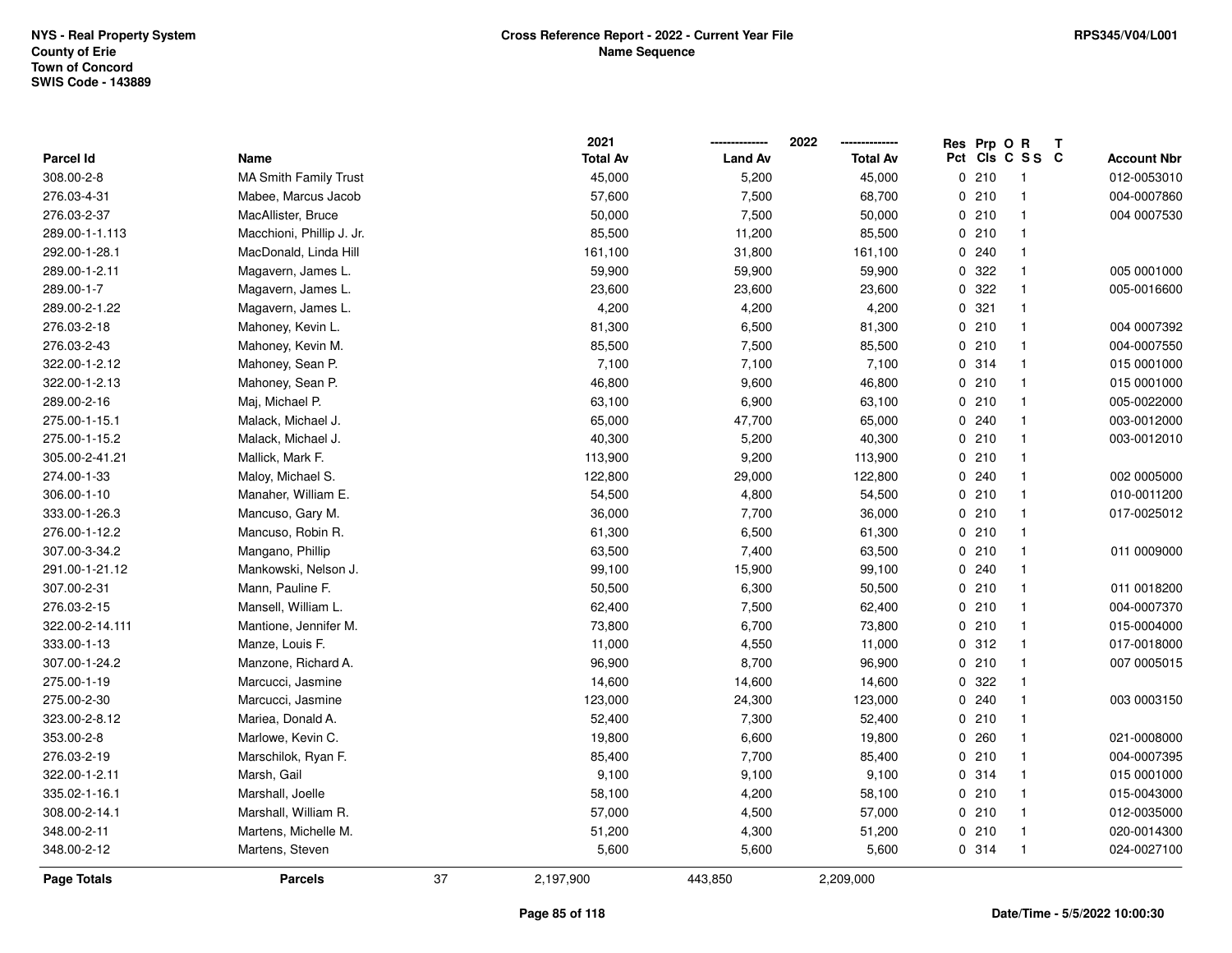|                 |                           |    | 2021            |                | 2022            |     | Res Prp O R |                | Т |                    |
|-----------------|---------------------------|----|-----------------|----------------|-----------------|-----|-------------|----------------|---|--------------------|
| Parcel Id       | Name                      |    | <b>Total Av</b> | <b>Land Av</b> | <b>Total Av</b> | Pct |             | CIS C S S C    |   | <b>Account Nbr</b> |
| 347.08-4-2      | Marthia, Daniel C.        |    | 800             | 800            | 800             |     | 0.314       | $\overline{1}$ |   | 024-0202540        |
| 333.00-2-26.2   | Martin, Marion A.         |    | 77,700          | 5,200          | 77,700          |     | 0210        | $\overline{1}$ |   | 017-0038100        |
| 333.00-2-30.11  | Martinez, Anthony L.      |    | 19,500          | 18,200         | 19,500          |     | 0.312       | $\overline{1}$ |   | 018 0015000        |
| 334.00-2-29.1   | Martinez, Daniel          |    | 75,800          | 9,100          | 75,800          |     | 0240        | -1             |   | 019-0001000        |
| 308.00-1-3      | Martynowicz, Rose Mary    |    | 58,800          | 7,800          | 58,800          |     | 0210        | $\mathbf{1}$   |   | 012 0001150        |
| 320.00-2-30     | Marvin, Kevin A.          |    | 49,200          | 4,200          | 49,200          |     | 0210        |                |   | 013 0032050        |
| 321.00-1-6      | Marvin, Patricia A.       |    | 83,800          | 5,600          | 83,800          |     | 0210        | $\overline{1}$ |   | 014-0007000        |
| 308.00-2-15     | Mary's Fireside Inn, Inc. |    | 80,200          | 8,300          | 80,200          |     | 0 483       | $\mathbf{1}$   |   | 012-0056025        |
| 275.00-2-33.2   | Mason, Dennis P.          |    | 4,200           | 4,200          | 4,200           |     | 0.314       | $\mathbf{1}$   |   |                    |
| 321.00-2-21.12  | Masterson, Sean           |    | 41,700          | 9,400          | 41,700          | 77  | 240         | $\mathbf{1}$   |   | 014 0021030        |
| 333.00-1-25.11  | Matie, Joseph             |    | 6,300           | 6,300          | 6,300           |     | 0.314       | -1             |   | 017 0013503        |
| 274.00-2-10.12  | Maul, Jay M.              |    | 71,800          | 12,200         | 71,800          |     | 0210        | -1             |   |                    |
| 334.00-2-7      | Maul, Joel P.             |    | 56,500          | 2,900          | 56,500          |     | 0210        |                |   | 019 0003100        |
| 334.00-2-33     | Maul, Joel P.             |    | 900             | 900            | 900             |     | 0.314       | $\mathbf{1}$   |   |                    |
| 323.00-2-21.2   | Maul, Marcella L.         |    | 37,900          | 3,000          | 37,900          |     | 0210        | $\overline{1}$ |   |                    |
| 308.03-1-9      | Maul, Melissa             |    | 41,400          | 4,100          | 41,400          |     | 0210        | $\overline{1}$ |   | 012 0022000        |
| 322.00-2-24.1   | Maul, Rex J.              |    | 57,900          | 19,000         | 57,900          | 77  | 240         | $\mathbf{1}$   |   | 015-0060000        |
| 347.02-1-18     | Maw, Jacob                |    | 53,200          | 4,600          | 53,200          |     | 0210        | $\mathbf{1}$   |   | 024-0018000        |
| 273.00-2-18.111 | May, Ronald R.            |    | 67,700          | 5,700          | 67,700          |     | 0210        | -1             |   | 001 0023000        |
| 333.00-2-21.12  | Mayer, John A.            |    | 72,900          | 63,300         | 72,900          |     | 0, 105      |                |   | 017-0007000        |
| 323.00-1-14.2   | Mayerat, Mary D.          |    | 2,800           | 2,800          | 2,800           |     | 0 314       | $\mathbf{1}$   |   | 016 0042400        |
| 323.00-1-15     | Mayerat, Mary D.          |    | 84,800          | 5,300          | 84,800          |     | 0 210       | $\mathbf{1}$   |   | 016 0042300        |
| 308.00-2-5      | Mayerat, Robert G.        |    | 47,400          | 4,300          | 47,400          |     | 0210        | $\mathbf{1}$   |   | 012-0051100        |
| 333.00-2-13.2   | Mazur, Paul Jr.           |    | 53,400          | 53,400         | 53,400          |     | 0.311       | $\mathbf{1}$   |   | 017-0006000        |
| 333.00-1-14     | McAllister, Thomas A.     |    | 23,000          | 3,300          | 23,000          |     | 0210        | $\mathbf{1}$   |   | 017 0022000        |
| 322.00-1-18.111 | McCabe, Robert            |    | 75,600          | 19,600         | 75,600          |     | 77 240      | $\mathbf{1}$   |   | 015 0034000        |
| 334.00-2-30.13  | McCann, David J.          |    | 8,200           | 8,200          | 8,200           |     | 0 322       |                |   |                    |
| 346.00-1-30     | McCann, Julius P.         |    | 200             | 200            | 200             |     | 0 323       | $\mathbf{1}$   |   |                    |
| 322.00-1-8      | McCarthy, Charles W.      |    | 70,800          | 6,650          | 70,800          |     | 0210        | $\mathbf{1}$   |   | 015-0002100        |
| 321.00-1-4      | McCarthy, Joseph P.       |    | 52,350          | 17,350         | 52,350          |     | 0.240       | $\mathbf{1}$   |   | 014-0001000        |
| 320.00-2-3.21   | McCarthy, Marcia          |    | 60,500          | 7,900          | 60,500          |     | 0210        | $\mathbf{1}$   |   |                    |
| 334.00-2-30.2   | McCaslin, Daniel          |    | 10,600          | 10,600         | 10,600          |     | 0 322       | $\mathbf{1}$   |   |                    |
| 274.00-1-6.112  | McChesney, Donald E.      |    | 107,700         | 15,900         | 107,700         |     | 0210        | $\mathbf{1}$   |   | 002-0005020        |
| 306.00-2-1      | McCord, Caroline          |    | 940             | 940            | 940             |     | 0.314       | $\mathbf{1}$   |   | 006-0007100        |
| 347.07-2-4      | McCormick, Christopher    |    | 3,500           | 3,500          | 3,500           |     | 0 314       | $\mathbf{1}$   |   | 024-0201301        |
| 323.00-2-15.121 | McCormick Farms Inc       |    | 66,200          | 66,200         | 66,200          |     | 0 105       | $\mathbf{1}$   |   | 016 0053020        |
| 323.00-2-16.1   | McCormick Farms Inc       |    | 57,600          | 57,600         | 57,600          |     | 0, 105      | $\overline{1}$ |   | 016-0054000        |
| Page Totals     | <b>Parcels</b>            | 37 | 1,683,790       | 478,540        | 1,683,790       |     |             |                |   |                    |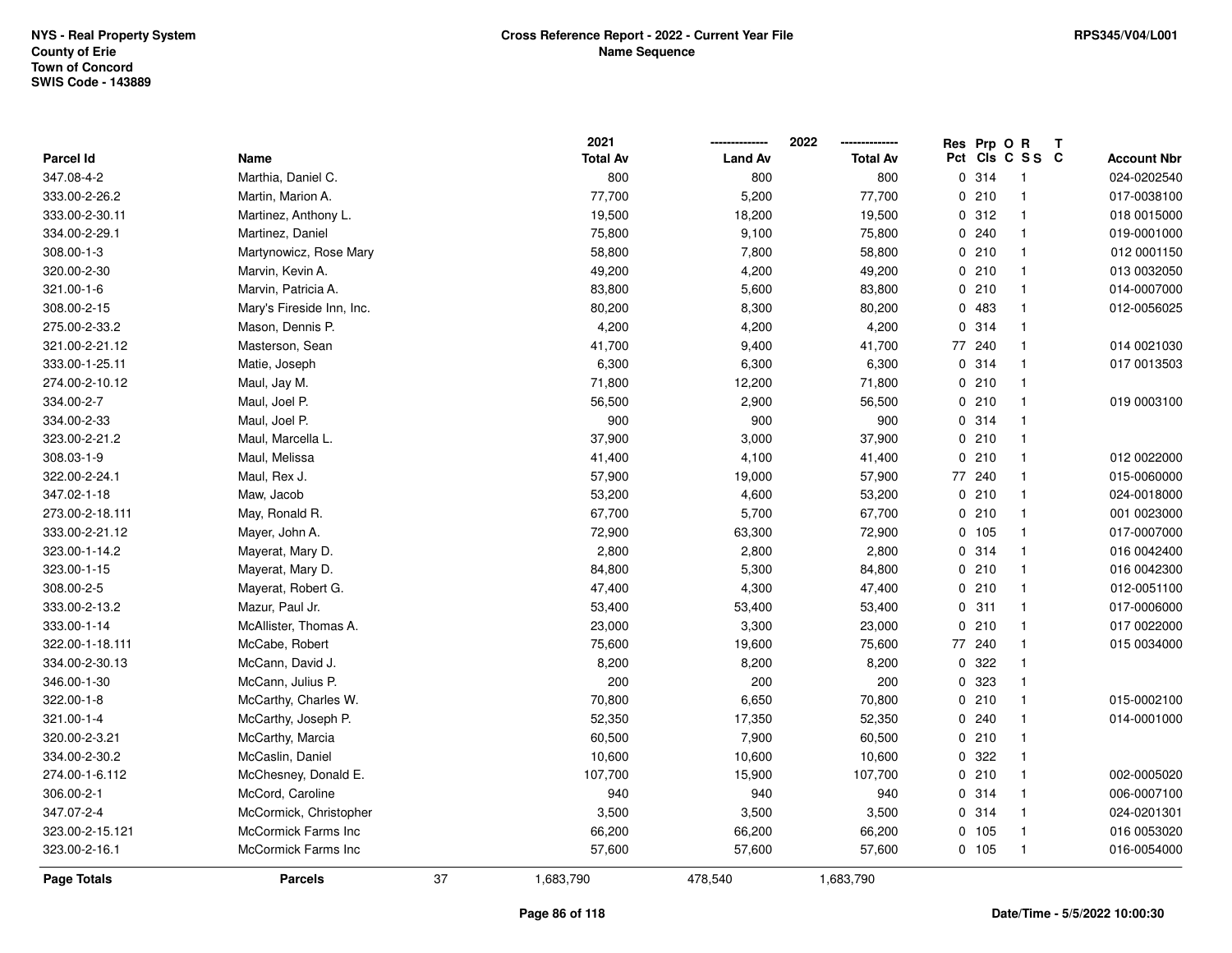|                 |                                    |    | 2021            |                | 2022            |             | Res Prp O R |                 | Т                  |
|-----------------|------------------------------------|----|-----------------|----------------|-----------------|-------------|-------------|-----------------|--------------------|
| Parcel Id       | Name                               |    | <b>Total Av</b> | <b>Land Av</b> | <b>Total Av</b> |             |             | Pct Cls C S S C | <b>Account Nbr</b> |
| 323.00-2-20     | <b>McCormick Farms Inc</b>         |    | 42,000          | 42,000         | 42,000          | $\mathbf 0$ | 105         | $\overline{1}$  | 016 0038100        |
| 320.00-2-28.21  | McCulloch, Frank J.                |    | 76,100          | 23,600         | 76,100          | $\Omega$    | 240         | $\mathbf{1}$    | 013 0032000        |
| 320.00-2-28.1   | McCulloch, Mary                    |    | 1,300           | 1,300          | 1,300           |             | 0.314       | $\mathbf{1}$    |                    |
| 320.00-2-29.1   | McCulloch, Mary                    |    | 1,000           | 1,000          | 1,000           |             | 0.314       | $\mathbf{1}$    |                    |
| 347.02-1-29     | McDermott, Thomas H.               |    | 61,500          | 4,100          | 61,500          |             | 0210        | $\mathbf{1}$    | 024-0019800        |
| 322.00-1-18.212 | McDonald, Richard                  |    | 62,000          | 8,300          | 62,000          |             | 0210        | $\mathbf{1}$    | 015-0034035        |
| 347.00-2-14     | McDonald, Robert P.                |    | 42,500          | 10,100         | 42,500          |             | 0.260       | $\overline{1}$  | 023-0020010        |
| 323.00-2-21.1   | McDonald, William H.               |    | 103,700         | 10,500         | 103,700         | $\Omega$    | 280         | $\overline{1}$  | 016 0039000        |
| 276.09-1-15     | McDonnell, Daniel J.               |    | 57,000          | 1,500          | 57,000          |             | 0210        | $\overline{1}$  | 004 0009071        |
| 276.03-4-38     | McDonnell, Kathleen                |    | 83,100          | 7,500          | 83,100          |             | 0210        | $\mathbf{1}$    | 004-0008060        |
| 307.00-2-44     | McEwan, Daryl W.                   |    | 121,100         | 6,600          | 121,100         |             | 0210        | $\mathbf{1}$    | 011 0015550        |
| 307.00-2-45     | McEwan, Daryl W.                   |    | 33,550          | 9,050          | 33,550          |             | 0.312       | $\overline{1}$  | 011 0015575        |
| 307.00-2-54     | McEwan, Daryl W.                   |    | 20,200          | 20,200         | 20,200          |             | 0.322       | -1              |                    |
| 322.00-2-42.112 | McEwan, Daryl W.                   |    | 21,300          | 21,300         | 21,300          |             | 0.314       | $\mathbf{1}$    |                    |
| 274.00-2-9      | McEwan, David                      |    | 63,600          | 14,100         | 63,600          |             | 0210        | $\overline{1}$  | 002-0031200        |
| 322.00-2-23.2   | McEwan, Deane                      |    | 4,000           | 4,000          | 4,000           |             | 0.314       | $\mathbf{1}$    |                    |
| 322.00-2-42.113 | McEwan, Deane                      |    | 2,900           | 2,900          | 2,900           |             | 0 314       | $\mathbf{1}$    |                    |
| 308.00-1-12.121 | McEwan, Deane M.                   |    | 12,500          | 12,500         | 12,500          |             | 0.322       | $\mathbf{1}$    |                    |
| 308.00-1-12.122 | McEwan, Mary E.                    |    | 120,500         | 4,800          | 120,500         |             | 0210        | $\mathbf{1}$    |                    |
| 322.00-2-51     | McEwan Trucking & Gravel           |    | 50              | 50             | 50              |             | 0.300       | $\mathbf{1}$    |                    |
| 322.00-2-23.1   | McEwan Trucking & Gravel Inc       |    | 15,300          | 15,300         | 15,300          |             | 0 105       | $\mathbf{1}$    | 015-0059500        |
| 322.00-2-49.1   | McEwan Trucking & Gravel Inc       |    | 27,800          | 27,800         | 27,800          | 0           | 322         | $\mathbf{1}$    | 015 0031030        |
| 322.00-2-52     | McEwan Trucking & Gravel Inc       |    | 9,300           | 9,300          | 9,300           | 0           | 322         | $\mathbf{1}$    |                    |
| 346.00-1-32     | McGaughey, William D.              |    | 92,500          | 14,800         | 92,500          |             | 0210        | $\mathbf{1}$    |                    |
| 275.20-1-3      | McGrogan, Thomas                   |    | 72,100          | 10,000         | 72,100          |             | 0210        | $\mathbf{1}$    |                    |
| 320.00-2-19     | McHugh, John M.                    |    | 68,750          | 29,000         | 68,750          |             | 66 240      | $\mathbf{1}$    | 013-0011000        |
| 333.00-1-2.2    | McHugh, John M.                    |    | 3,200           | 3,200          | 3,200           |             | 0.314       | $\mathbf{1}$    | 017-0017005        |
| 333.00-1-6      | McHugh, John M.                    |    | 52,900          | 5,100          | 52,900          |             | 0210        | $\mathbf{1}$    | 017-0017010        |
| 666.00-93-1.1   | <b>MCI Communications Services</b> |    | 24,985          | $\mathbf 0$    | 24,028          |             | 0 831       | 6               |                    |
| 666.00-93-1.2   | <b>MCI Communications Services</b> |    | 1,075           | $\mathbf 0$    | 1,033           |             | 0 831       | 6               |                    |
| 666.00-93-1.3   | <b>MCI Communications Services</b> |    | 269             | $\Omega$       | 258             |             | 0 831       | 6               |                    |
| 666.00-93-1.4   | <b>MCI Communications Services</b> |    | 537             | $\Omega$       | 517             |             | 0 831       | 6               |                    |
| 555.00-93-1.1   | Mci Telecommunication              |    | 48,804          | $\Omega$       | 47,268          |             | 0 866       | 5               |                    |
| 555.00-93-1.2   | Mci Telecommunication              |    | 423             | $\mathbf 0$    | 477             |             | 0 866       | 5               |                    |
| 323.00-1-10     | McKinsey, Keith B.                 |    | 41,600          | 5,300          | 41,600          |             | 0210        | $\mathbf{1}$    | 016-0042700        |
| 323.00-1-11     | McKinsey, Keith & Patricia         |    | 2,100           | 2,100          | 2,100           |             | 0.314       | $\mathbf{1}$    | 016-0042150        |
| 321.00-1-16.114 | McKnight, John P.                  |    | 115,700         | 12,400         | 115,700         |             | 0.240       | $\mathbf{1}$    |                    |
| Page Totals     | <b>Parcels</b>                     | 37 | 1,507,243       | 339,700        | 1,504,731       |             |             |                 |                    |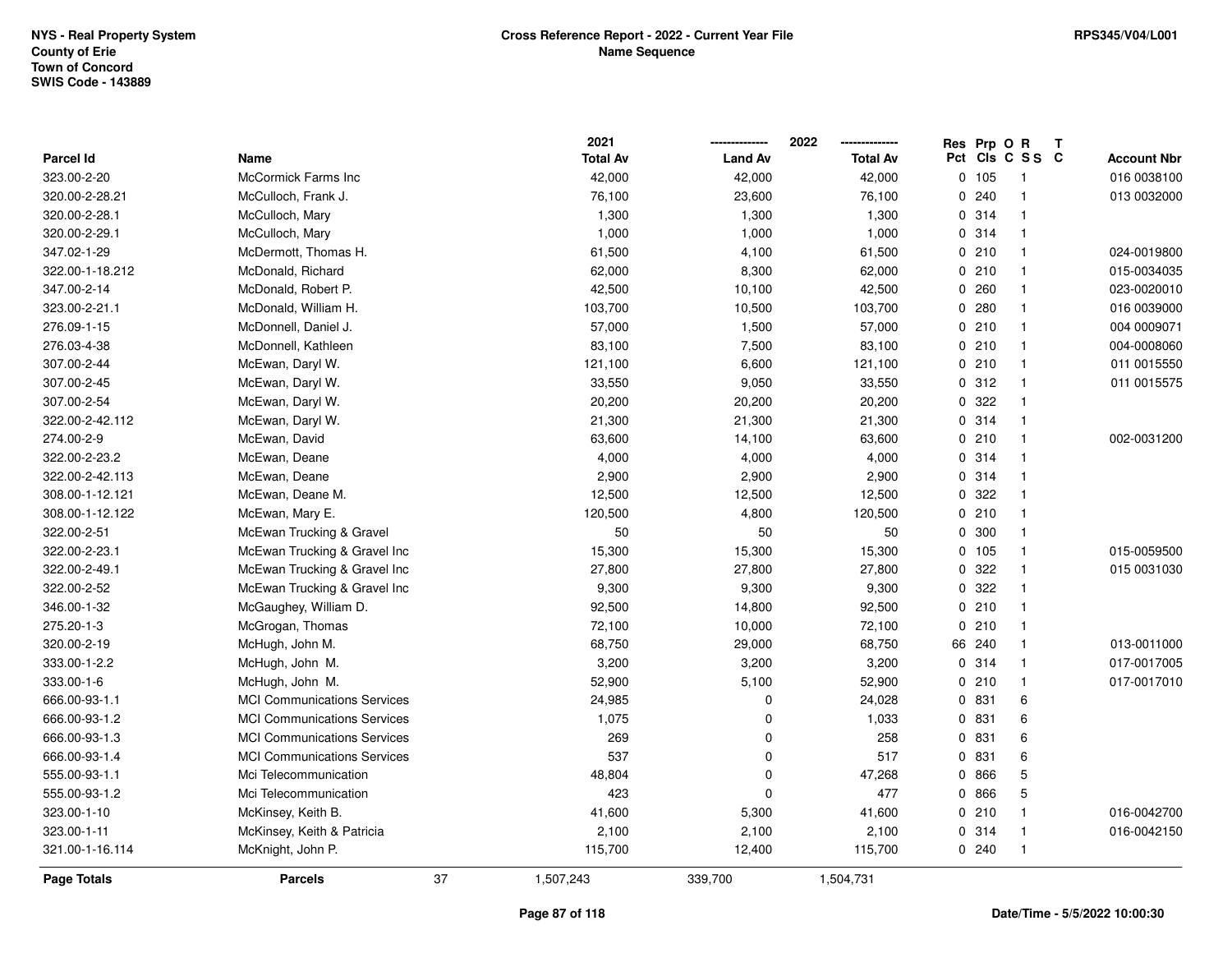|                  |                               |    | 2021            |                | 2022            | Res Prp O R |                         | Т |                    |
|------------------|-------------------------------|----|-----------------|----------------|-----------------|-------------|-------------------------|---|--------------------|
| <b>Parcel Id</b> | Name                          |    | <b>Total Av</b> | <b>Land Av</b> | <b>Total Av</b> |             | Pct Cls C S S C         |   | <b>Account Nbr</b> |
| 347.08-4-4       | Mcknight, John P.             |    | 39,300          | 2,100          | 39,300          | 0210        | $\overline{\mathbf{1}}$ |   | 024 0020050        |
| 289.00-1-10      | McLaughlin, James             |    | 80,300          | 5,000          | 80,300          | 0210        | $\overline{1}$          |   | 005 0015015        |
| 307.00-2-5.1     | McLean, William E.            |    | 31,800          | 8,800          | 31,800          | 0210        | $\overline{\mathbf{1}}$ |   | 012-0008000        |
| 276.00-1-15      | McManus, Melody               |    | 128,300         | 41,600         | 128,300         | 0.240       | $\overline{\mathbf{1}}$ |   | 004 0022100        |
| 276.13-1-2       | McNally, Gary                 |    | 40,800          | 4,000          | 40,800          | 0.260       | $\mathbf{1}$            |   |                    |
| 274.01-1-7       | McNerney, James M.            |    | 50,900          | 6,300          | 50,900          | 0210        | $\mathbf{1}$            |   | 002 0009050        |
| 276.03-4-28      | McQuillan, Eric               |    | 79,500          | 7,500          | 79,500          | 0210        | $\overline{\mathbf{1}}$ |   | 004 0007820        |
| 275.00-1-8       | Means, Robert O.              |    | 77,800          | 6,400          | 77,800          | 0210        | $\overline{1}$          |   | 003 0002025        |
| 321.00-1-40      | Meinking, Craig W.            |    | 189,100         | 19,300         | 189,100         | 0.240       | $\overline{\mathbf{1}}$ |   |                    |
| 333.00-1-2.1     | Meli, Dean A.                 |    | 55,300          | 6,100          | 55,300          | 0210        | $\mathbf{1}$            |   | 017-0017000        |
| 306.00-1-7.131   | Melius, Roger R. Sr.          |    | 116,400         | 12,600         | 116,400         | 0.240       | $\overline{\mathbf{1}}$ |   |                    |
| 289.00-1-29.12   | Mende, Carl R.                |    | 96,200          | 23,000         | 96,200          | 66 240      | $\mathbf 1$             |   |                    |
| 276.03-3-19      | Merkler, John A.              |    | 75,600          | 7,200          | 75,600          | 0210        | -1                      |   | 004-0008604        |
| 353.00-3-13.11   | Mermelstein Crossan, Michelle |    | 11,600          | 11,600         | 11,600          | 0.322       | $\mathbf{1}$            |   | 022-0010000        |
| 289.00-2-2.1     | Metzler, John                 |    | 41,400          | 6,000          | 41,400          | 0270        | $\overline{1}$          |   | 005 0018100        |
| 291.00-2-24.1    | Meyer, Joseph J.              |    | 65,900          | 14,200         | 68,900          | 0.280       | $\overline{1}$          |   | 007 0010000        |
| 273.00-2-2.1     | Meyer, Ronald R.              |    | 122,000         | 35,100         | 122,000         | $0$ 112     | $\overline{1}$          |   | 001 0010000        |
| 322.00-3-20.12   | Meyer, William                |    | 96,700          | 7,400          | 96,700          | 0210        | $\overline{1}$          |   | 015-0036000        |
| 273.00-2-1       | Meyer, Robert C.              |    | 238,300         | 85,300         | 238,300         | $0$ 112     | $\overline{1}$          |   | 001 0011000        |
| 290.00-2-5       | Meyers, Carlton R.            |    | 16,900          | 12,900         | 16,900          | 0.260       | $\overline{\mathbf{1}}$ |   | 006-0015000        |
| 321.00-2-10      | Meyers, Marlene R.            |    | 48,500          | 4,800          | 48,500          | 0210        | $\overline{\mathbf{1}}$ |   | 014-0010100        |
| 321.00-1-28.1    | Meyers, Paul D.               |    | 71,800          | 7,000          | 71,800          | 0.240       | $\mathbf{1}$            |   | 014 0009000        |
| 276.03-2-4.11    | Miano, Alan M.                |    | 68,700          | 7,500          | 68,700          | 0210        | $\overline{\mathbf{1}}$ |   | 004 0007110        |
| 275.20-1-8       | Michlinski, Gregory J.        |    | 66,800          | 7,000          | 66,800          | 0.260       | $\overline{\mathbf{1}}$ |   |                    |
| 333.00-2-17.211  | Mihalik, John J.              |    | 12,700          | 12,700         | 12,700          | 0 322       | $\mathbf{1}$            |   |                    |
| 333.00-2-17.212  | Mihalik, John J.              |    | 77,500          | 4,700          | 77,500          | 0210        | -1                      |   |                    |
| 333.00-2-17.22   | Mihalik, John J.              |    | 3,900           | 3,900          | 3,900           | 0 314       | $\overline{\mathbf{1}}$ |   |                    |
| 305.00-1-29.11   | Miles, Alan E.                |    | 63,200          | 18,900         | 63,200          | 0.240       | $\mathbf{1}$            |   | 009-0034200        |
| 320.00-1-18.2    | Milks, Melody R.              |    | 33,600          | 5,800          | 33,600          | 77 210      | $\overline{\mathbf{1}}$ |   | 013 0017000        |
| 273.00-1-25.2    | Mill, Michael D.              |    | 123,600         | 11,600         | 123,600         | 0210        | $\overline{1}$          |   |                    |
| 307.00-2-3       | Miller, Casey R.              |    | 54,400          | 8,200          | 54,400          | 0210        | $\overline{\mathbf{1}}$ |   | 007-0037000        |
| 305.00-1-10.1    | Miller, Colin W.              |    | 40,100          | 2,500          | 40,100          | 0210        | $\mathbf{1}$            |   | 500 0047500        |
| 307.00-2-5.2     | Miller, David R.              |    | 12,000          | 12,000         | 12,000          | 0.322       | $\overline{\mathbf{1}}$ |   | 012-0008000        |
| 308.00-1-25.1    | Miller, David R.              |    | 10,500          | 10,500         | 10,500          | 0 322       | $\overline{\mathbf{1}}$ |   | 012 0007000        |
| 308.00-1-25.2    | Miller, David R.              |    | 68,500          | 8,800          | 68,500          | 0210        | $\overline{\mathbf{1}}$ |   | 012-0007020        |
| 347.00-1-6       | Miller, Dennis                |    | 39,600          | 3,550          | 39,600          | 0210        | $\overline{1}$          |   | 023-0017050        |
| 308.03-1-3       | Miller, Georgia E.            |    | 31,900          | 2,000          | 31,900          | 0220        | $\overline{1}$          |   | 012-0016000        |
| Page Totals      | <b>Parcels</b>                | 37 | 2,481,400       | 453,850        | 2,484,400       |             |                         |   |                    |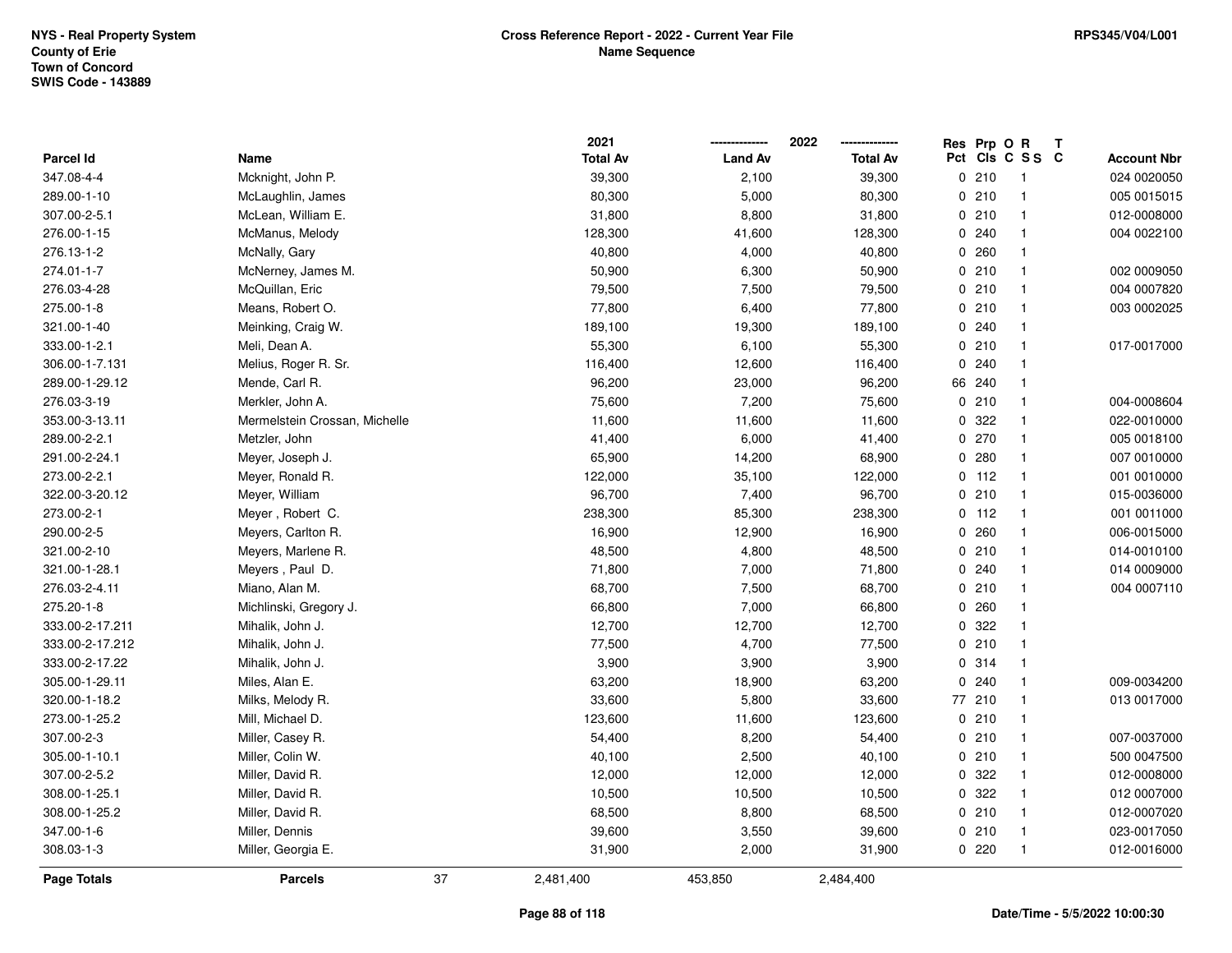|                  |                           |    | 2021            |                | 2022            |     | Res Prp O R |                | Т                  |
|------------------|---------------------------|----|-----------------|----------------|-----------------|-----|-------------|----------------|--------------------|
| <b>Parcel Id</b> | Name                      |    | <b>Total Av</b> | <b>Land Av</b> | <b>Total Av</b> | Pct |             | CIS C S S C    | <b>Account Nbr</b> |
| 347.08-4-3       | Miller, Jeremiah H.       |    | 900             | 900            | 900             |     | 0.314       | $\mathbf{1}$   | 024-0540100        |
| 347.00-1-16.1    | Miller, Rollin G.         |    | 10,900          | 8,900          | 10,900          |     | 0.312       | $\overline{1}$ | 023-0010010        |
| 308.00-1-8       | Miller, Ronald J.         |    | 65,600          | 4,800          | 65,600          |     | 0210        | $\overline{1}$ | 12-38-50           |
| 308.03-1-16.22   | Miller, Ronald J.         |    | 500             | 500            | 500             |     | 0.314       | -1             |                    |
| 308.03-1-17      | Miller, Ronald J.         |    | 53,200          | 4,700          | 53,200          |     | 0210        | $\mathbf 1$    | 012-0047000        |
| 308.03-1-18      | Miller, Ronald J.         |    | 2,000           | 2,000          | 2,000           |     | 0.314       |                | 012-0046100        |
| 307.00-2-28      | Mills, Jeanette N.        |    | 48,100          | 12,400         | 48,100          |     | 0 270       | $\overline{1}$ | 011 0016000        |
| 276.03-2-28      | Minderler, Andrew O.      |    | 56,500          | 7,500          | 56,500          |     | 0210        | $\overline{1}$ | 004-0007410        |
| 290.00-1-1.12    | Minko, Alexander A.       |    | 26,700          | 12,300         | 26,700          |     | 0.312       | $\mathbf{1}$   |                    |
| 353.00-2-11      | Miska, Steven             |    | 5,900           | 5,900          | 5,900           |     | 0.314       | $\overline{1}$ |                    |
| 347.00-1-15.21   | <b>MKA Associates Llc</b> |    | 269,900         | 14,900         | 269,900         |     | 0 444       |                |                    |
| 273.00-2-6.22    | Moelbert, Reiner          |    | 129,900         | 8,100          | 129,900         |     | 0210        | $\mathbf 1$    |                    |
| 290.00-1-9       | Mohler, Leo R.            |    | 12,900          | 4,200          | 12,900          |     | 0270        |                | 006-0008200        |
| 307.00-3-36.2    | Molnar, Mark D.           |    | 140,300         | 7,800          | 140,300         |     | 0210        | $\mathbf{1}$   |                    |
| 276.03-5-36      | Moloney, Beth W.          |    | 110,000         | 7,500          | 110,000         |     | 0210        | $\mathbf{1}$   | 004-0008220        |
| 274.00-1-6.12    | Monczynski, Robert P.     |    | 86,500          | 11,200         | 86,500          |     | 0.240       | $\overline{1}$ | 002 0005010        |
| 274.00-2-10.111  | Mongerson, Blair G.       |    | 69,000          | 12,900         | 69,000          |     | 0.240       | $\mathbf{1}$   | 002-0031000        |
| 289.00-2-12.121  | Monin, James David        |    | 14,400          | 14,400         | 14,400          |     | 0 322       | $\mathbf{1}$   | 005 0019040        |
| 275.20-1-4       | Montante, Carol A.        |    | 70,700          | 10,000         | 70,700          |     | 0.260       | $\mathbf 1$    |                    |
| 276.03-4-6       | Montgomery, Rodney C. II. |    | 86,700          | 7,500          | 86,700          |     | 0210        | $\mathbf{1}$   | 004 0007730        |
| 306.00-1-24      | Moore, John K.            |    | 67,400          | 5,800          | 67,400          |     | 0210        | $\mathbf{1}$   | 010 0008000        |
| 273.00-1-10.112  | Moran, Michael J.         |    | 10,500          | 10,500         | 10,500          |     | 0 314       | $\mathbf{1}$   | 001-0003000        |
| 273.00-1-10.12   | Moran, Michael J.         |    | 156,900         | 10,500         | 156,900         |     | 0210        | $\mathbf{1}$   | 001-0003000        |
| 291.00-1-21.22   | Moran, Patrick G.         |    | 78,600          | 7,300          | 78,600          |     | 0210        | $\overline{1}$ |                    |
| 347.00-1-28      | Morin, Heather            |    | 63,600          | 8,500          | 63,600          |     | 0210        | $\mathbf{1}$   |                    |
| 308.00-2-13.121  | Morlok, Jeffrey           |    | 9,600           | 9,600          | 9,600           |     | 0 322       | -1             |                    |
| 308.00-2-26.1    | Morlok, Jeffrey J.        |    | 103,400         | 13,300         | 103,400         |     | 0.240       |                |                    |
| 308.00-2-26.2    | Morlok, Jeffrey J.        |    | 5,600           | 5,600          | 5,600           |     | 0.322       | $\mathbf{1}$   |                    |
| 323.00-2-19.1    | Morosey, Michael D.       |    | 62,800          | 5,500          | 62,800          |     | 0210        | $\mathbf{1}$   | 016-0038000        |
| 322.00-2-47.1    | Morris, Thomas J. Jr.     |    | 124,100         | 9,400          | 124,100         |     | 0.240       | $\mathbf{1}$   |                    |
| 336.01-1-36      | Morrison, Joel            |    | 12,400          | 6,800          | 12,400          |     | 0.312       | $\overline{1}$ | 015-0025000        |
| 307.00-4-7.1     | Morrison, Kimberly A.     |    | 126,500         | 24,400         | 126,500         |     | 0.240       | $\mathbf{1}$   |                    |
| 273.00-1-43      | Morsheimer, Mary Ann      |    | 10,800          | 6,800          | 10,800          |     | 0.260       | $\mathbf{1}$   | 001 0014400        |
| 333.00-1-12      | Morton Corner Bapt Church |    | 51,900          | 5,400          | 51,900          |     | 0 620       | 8              | 500-0011000        |
| 333.00-2-10      | Mortons Co Baptist Ch     |    | 52,800          | 2,700          | 52,800          |     | 0 620       | 8              | 500-0026000        |
| 333.00-2-5       | Mortons Corners Cem       |    | 1,300           | 1,300          | 1,300           |     | 0 695       | 8              | 500-0022000        |
| 333.00-2-29      | Mortons Corners Fire Dept |    | 152,800         | 9,400          | 152,800         |     | 0 662       | 8              | 500-0017000        |
| Page Totals      | <b>Parcels</b>            | 37 | 2,351,600       | 301,200        | 2,351,600       |     |             |                |                    |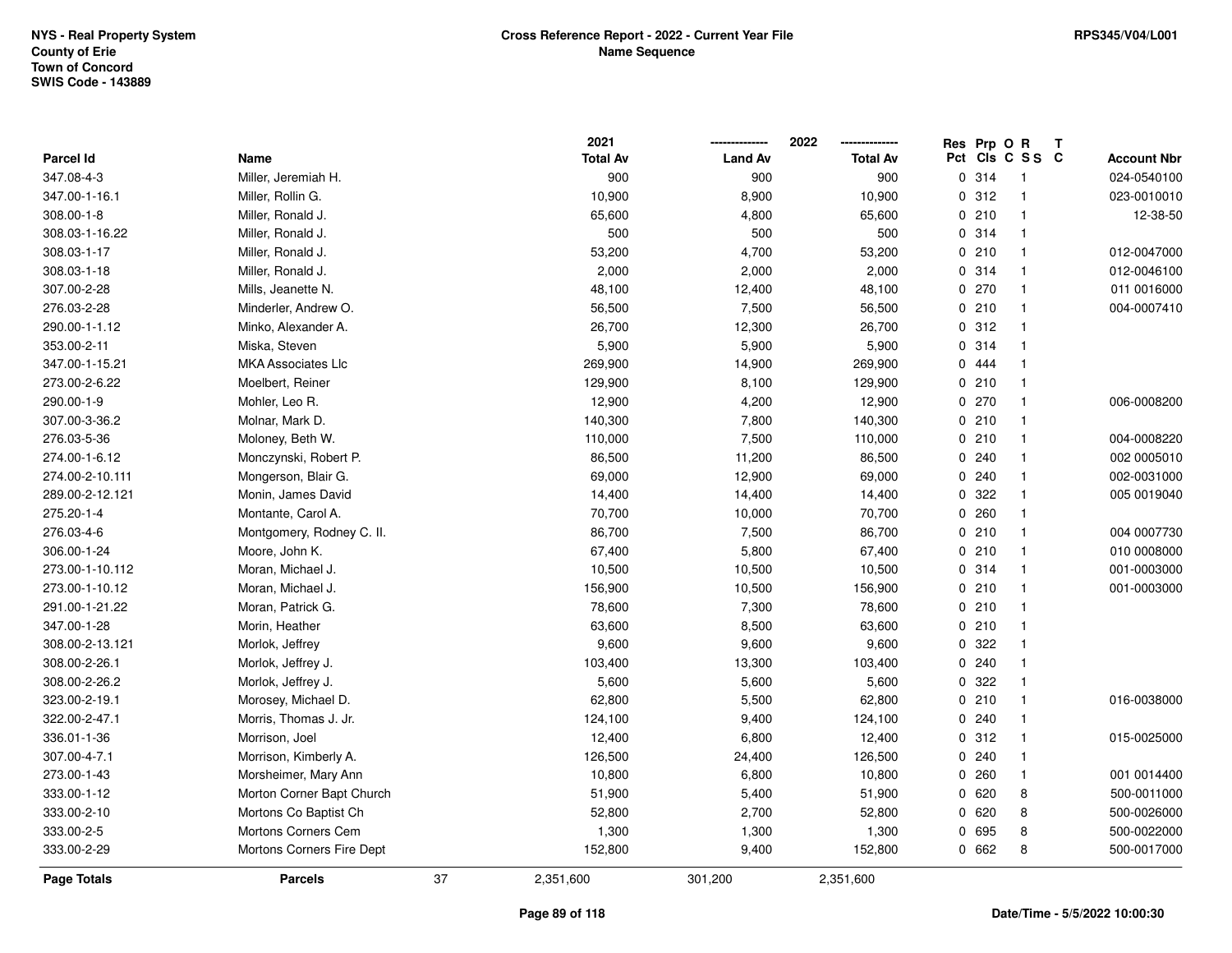|                  |                                   |    | 2021            |                | 2022            | Res          | Prp O R |                         | Т |                    |
|------------------|-----------------------------------|----|-----------------|----------------|-----------------|--------------|---------|-------------------------|---|--------------------|
| <b>Parcel Id</b> | Name                              |    | <b>Total Av</b> | <b>Land Av</b> | <b>Total Av</b> |              |         | Pct Cls C S S C         |   | <b>Account Nbr</b> |
| 333.00-1-26.112  | Moscato, Darren                   |    | 64,300          | 10,400         | 64,300          | $\mathbf 0$  | 240     | -1                      |   |                    |
| 289.00-2-8.11    | Moss, Steven                      |    | 112,600         | 5,800          | 112,600         | $\Omega$     | 240     | $\mathbf{1}$            |   | 005-0018050        |
| 276.00-1-6       | Mowry, Katelyn E.                 |    | 41,400          | 4,200          | 41,400          |              | 0210    | $\mathbf{1}$            |   | 004-0012000        |
| 276.03-3-24      | Moyer, Marc                       |    | 97,200          | 7,200          | 97,200          |              | 0210    | -1                      |   | 004-0008612        |
| 347.00-1-14.112  | MRC Acquisitions, Inc.            |    | 40,200          | 40,200         | 40,200          |              | 0 330   | -1                      |   |                    |
| 291.00-1-17      | <b>MRR Property Solutions LLC</b> |    | 36,400          | 7,400          | 36,400          |              | 0210    | $\mathbf{1}$            |   | 007 0035050        |
| 274.02-1-16      | Mrugala, Frank Jr.                |    | 77,800          | 11,800         | 77,800          |              | 0210    | $\mathbf{1}$            |   | 002-0016050        |
| 335.02-1-26.11   | Mrugala, Joseph                   |    | 71,300          | 11,200         | 71,300          |              | 77 113  | $\mathbf{1}$            |   | 015 0065000        |
| 335.02-1-26.12   | Mrugala, Joseph                   |    | 6,700           | 6,700          | 6,700           |              | 0 314   | $\mathbf{1}$            |   | 015 0065000        |
| 335.02-1-26.2    | Mrugala, Joseph T.                |    | 83,300          | 5,200          | 83,300          |              | 0210    | $\mathbf{1}$            |   |                    |
| 335.02-1-22.1    | Mrugala, Meagen M.                |    | 3,200           | 3,200          | 3,200           |              | 0.314   | -1                      |   | 015 0016000        |
| 335.02-1-22.2    | Mrugala, Meagen M.                |    | 34,500          | 5,300          | 34,500          |              | 0210    | $\overline{\mathbf{1}}$ |   | 015-0016010        |
| 290.00-1-6.2     | Mrugala, Richard L.               |    | 86,700          | 9,400          | 86,700          |              | 0210    | -1                      |   | 006-0008010        |
| 305.00-2-8       | Mrugala, Stanley Jr.              |    | 39,000          | 3,500          | 39,000          |              | 0210    | $\mathbf{1}$            |   | 009 0010000        |
| 322.00-3-20.2    | Mrugala, William                  |    | 46,600          | 5,100          | 46,600          |              | 0210    | $\mathbf{1}$            |   |                    |
| 334.00-2-5       | Muise, Justin D.                  |    | 61,600          | 5,200          | 61,600          |              | 0210    | $\mathbf{1}$            |   | 019 0006050        |
| 347.02-1-26      | Mumbach, Kevin                    |    | 50,100          | 1,900          | 50,100          |              | 0210    | $\mathbf{1}$            |   | 024 0016000        |
| 276.03-4-29      | Murphy, James P.                  |    | 94,000          | 7,500          | 94,000          |              | 0210    | $\mathbf{1}$            |   | 004-0007810        |
| 347.00-2-15      | Murphy, Katherine M.              |    | 24,400          | 4,400          | 24,400          |              | 0.280   | -1                      |   | 023-0020030        |
| 273.00-1-46      | Murphy, Patrick                   |    | 81,200          | 7,800          | 81,200          |              | 0210    | -1                      |   | 001 0014100        |
| 276.03-4-24      | Murray-Hines, Kevin R.            |    | 91,500          | 7,500          | 91,500          |              | 0210    | $\mathbf{1}$            |   | 004 0007980        |
| 334.00-2-3       | Murtiff, Nathan                   |    | 36,500          | 4,900          | 36,500          |              | 0210    | $\mathbf{1}$            |   | 019 0005000        |
| 320.00-2-21.1    | Murtiff, Robert                   |    | 20,700          | 20,700         | 20,700          | 0            | 322     | $\mathbf{1}$            |   | 013-0012000        |
| 348.00-2-18.12   | Myers, Mary Kay                   |    | 5,600           | 5,600          | 5,600           |              | 0.314   | $\mathbf{1}$            |   | 024 0013000        |
| 348.00-2-19      | Myers, Mary Kay                   |    | 68,000          | 7,600          | 68,000          |              | 0210    | $\mathbf 1$             |   | 024-0013050        |
| 274.02-1-8       | Nabozny, James J.                 |    | 45,800          | 4,600          | 45,800          |              | 0210    |                         |   | 002-0019000        |
| 347.08-3-11      | Nachbar, Scott G.                 |    | 170,700         | 8,600          | 170,700         |              | 0210    | -1                      |   | 024 0008500        |
| 291.00-1-27      | Nagy, James                       |    | 68,000          | 9,400          | 68,000          |              | 0.240   | $\mathbf{1}$            |   | 003-0010030        |
| 347.00-3-2       | Nannen, Richard                   |    | 6,700           | 400            | 6,700           |              | 0.312   | $\mathbf{1}$            |   | 024-0297270        |
| 289.00-2-21      | Nardolilo, Carl J.                |    | 69,000          | 7,500          | 69,000          |              | 0210    | $\mathbf{1}$            |   |                    |
| 320.00-2-10.2    | Narraway, John                    |    | 17,900          | 17,900         | 17,900          |              | 0.322   | $\mathbf{1}$            |   | 013 0020000        |
| 334.00-2-25.2    | Nason, Carol                      |    | 39,200          | 4,600          | 39,200          |              | 0210    | $\mathbf{1}$            |   |                    |
| 347.02-1-35.2    | Nason, Martin E.                  |    | 102,100         | 6,700          | 102,100         |              | 0210    | $\mathbf{1}$            |   |                    |
| 275.20-1-5       | Natale, Angelo                    |    | 67,000          | 10,000         | 67,000          |              | 0.260   | $\mathbf{1}$            |   |                    |
| 555.00-12-1      | <b>National Grid</b>              |    | 2,348           | $\pmb{0}$      | 1,815           |              | 0 861   | 5                       |   |                    |
| 666.00-12-1      | <b>National Grid</b>              |    | 116,940         | 0              | 116,940         | $\mathbf{0}$ | 882     | 6                       |   | 300 0008100        |
| 666.00-12-2      | <b>National Grid</b>              |    | 167,060         | 0              | 167,060         |              | 0.882   | 6                       |   |                    |
| Page Totals      | <b>Parcels</b>                    | 37 | 2,247,548       | 279,400        | 2,247,015       |              |         |                         |   |                    |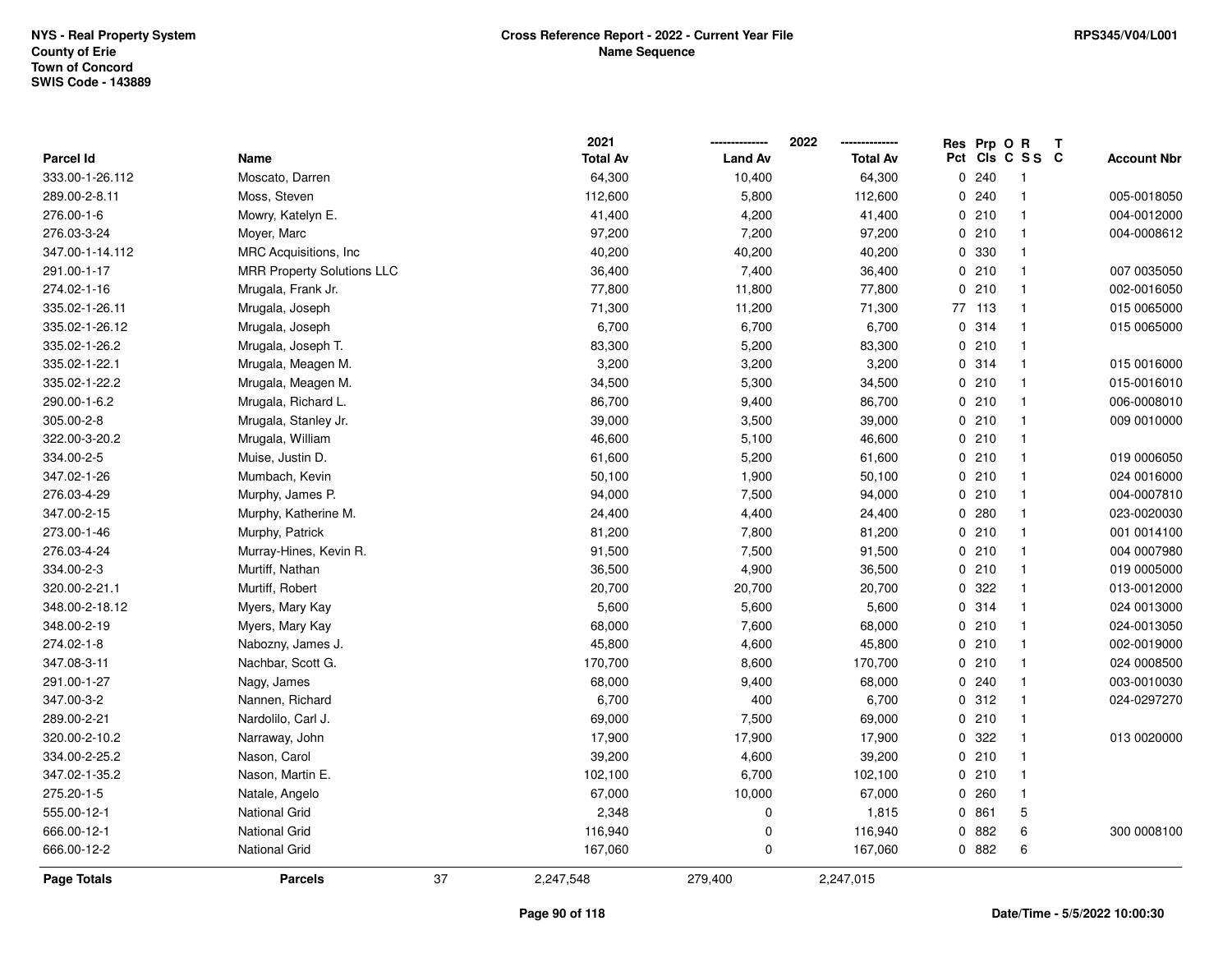|                 |                                | 2021            |                | 2022            | Res | Prp O R |                | T                  |
|-----------------|--------------------------------|-----------------|----------------|-----------------|-----|---------|----------------|--------------------|
| Parcel Id       | Name                           | <b>Total Av</b> | <b>Land Av</b> | <b>Total Av</b> | Pct |         | CIS C S S C    | <b>Account Nbr</b> |
| 307.00-2-35     | Nature Sanctuary Soc           | 10,900          | 10,900         | 10,900          | 0   | 323     | 8              | 500-0025000        |
| 291.00-2-11     | Nawrot, Martin Chester         | 35,800          | 7,500          | 35,800          | 0   | 210     | $\mathbf{1}$   | 007-0024000        |
| 347.02-1-21     | Nawrot, Scott M.               | 60,900          | 4,900          | 60,900          |     | 0210    | $\mathbf{1}$   | 024 0015200        |
| 347.07-2-10.1   | Nearhood, James A & Patricia A | 92,600          | 4,700          | 92,600          |     | 0210    | $\overline{1}$ | 024 0003100        |
| 274.00-1-6.113  | Neff, Jeremy B.                | 111,800         | 13,400         | 111,800         |     | 0.240   | $\mathbf 1$    | 002-0005030        |
| 273.00-2-19.2   | Nellist, Kevin E.              | 61,500          | 11,100         | 61,500          |     | 0.240   |                |                    |
| 273.00-1-31     | Nesci, Nicholas A.             | 4,200           | 4,200          | 4,200           |     | 0.314   | $\mathbf{1}$   | 001-0015000        |
| 273.00-1-32     | Nesci, Nicholas A.             | 72,800          | 13,200         | 72,800          | 0   | 240     | $\mathbf{1}$   | 001-0016000        |
| 307.00-3-5.122  | Nesselbush, John F.            | 7,600           | 7,600          | 7,600           |     | 0.314   | $\mathbf{1}$   | 011 0009000        |
| 307.00-4-16     | Nesselbush, John F.            | 102,500         | 11,600         | 102,500         |     | 0210    | $\mathbf{1}$   |                    |
| 353.00-3-14     | Neuland, Daniel V.             | 16,700          | 5,400          | 16,700          |     | 0210    | -1             | 022 0011000        |
| 292.00-2-11     | Neureuther, Brodie J.          | 130,200         | 40,500         | 130,200         |     | $0$ 112 | -1             | 008 0020000        |
| 322.00-2-49.2   | New Life Fellowship of the     | 26,100          | 22,000         | 26,100          |     | 0.312   | -1             |                    |
| 273.00-2-18.2   | Niagara Mohawk Power Corp      | 76,300          | 1,300          | 76,300          |     | 0 882   | 6              |                    |
| 274.00-1-10     | Niagara Mohawk Power Corp      | 16,300          | 16,300         | 16,300          |     | 0.882   | 6              | 300 0008000        |
| 274.00-2-3      | Niagara Mohawk Power Corp      | 1,500           | 1,500          | 1,500           |     | 0882    | 6              |                    |
| 291.00-1-7      | Niagara Mohawk Power Corp      | 17,300          | 17,300         | 17,300          |     | 0882    | $\,6\,$        |                    |
| 307.00-2-26     | Niagara Mohawk Power Corp      | 16,400          | 16,400         | 16,400          |     | 0 882   | 6              |                    |
| 308.00-2-11     | Niagara Mohawk Power Corp      | 1,200           | 1,200          | 1,200           |     | 0.882   | 6              |                    |
| 323.00-1-4      | Niagara Mohawk Power Corp      | 8,800           | 8,800          | 8,800           |     | 0 882   | 6              |                    |
| 323.00-3-4      | Niagara Mohawk Power Corp      | 1,800           | 1,800          | 1,800           |     | 0882    | 6              |                    |
| 336.00-2-3      | Niagara Mohawk Power Corp      | 3,000           | 3,000          | 3,000           | 0   | 882     | $\,6\,$        |                    |
| 273.00-2-4.2    | Nordblum, Richard K.           | 127,500         | 13,800         | 127,500         |     | 0210    | $\mathbf{1}$   | 001-0008000        |
| 273.00-2-14     | Nordblum, Richard K.           | 14,800          | 14,800         | 14,800          |     | 0.322   | $\mathbf{1}$   | 001-0007100        |
| 307.00-2-46.12  | Novoa, Dana                    | 134,600         | 9,300          | 134,600         |     | 0.240   | $\mathbf{1}$   | 011-0015000        |
| 305.00-1-13     | Novoa, Joseph D.               | 50,500          | 6,100          | 50,500          |     | 0210    | -1             | 009-0003100        |
| 276.03-5-52     | Nowak, John F. Jr.             | 48,900          | 7,500          | 48,900          |     | 0210    |                | 004 0008380        |
| 353.00-2-6      | Nowocien, Lee                  | 3,700           | 3,700          | 3,700           |     | 0.322   | $\overline{1}$ | 500-0040000        |
| 333.00-2-4.1    | Nugent, Beth L.                | 66,600          | 5,000          | 66,600          |     | 0210    | $\overline{1}$ | 017 0029010        |
| 333.00-1-25.21  | Nugent, Eric Todd              | 1,500           | 1,500          | 1,500           |     | 0 314   | $\mathbf{1}$   |                    |
| 292.00-2-7      | Nunweiler, Christopher T.      | 47,700          | 5,000          | 47,700          |     | 0210    | $\mathbf{1}$   | 008 0018000        |
| 307.00-3-8      | Nunweiler, Marian L.           | 51,600          | 5,200          | 51,600          |     | 0210    | $\mathbf{1}$   | 011-0010150        |
| 308.03-1-8      | Nunweiler, Thomas R.           | 40,600          | 2,400          | 40,600          |     | 0210    | $\mathbf{1}$   | 012 0021000        |
| 308.03-1-11.121 | Nunweiler, Thomas R.           | 28,100          | 8,900          | 28,100          |     | 0.314   | $\overline{1}$ |                    |
| 307.00-1-13.2   | Nuwer, Kevin                   | 123,100         | 14,000         | 123,100         |     | 0.240   | $\mathbf 1$    | 011-0013000        |
| 307.00-4-9      | Nuwer, Pamela J.               | 98,500          | 11,600         | 98,500          |     | 0210    | -1             |                    |
| 355.00-1-9      | Ny State                       | 26,000          | 26,000         | 26,000          |     | 0650    | 8              | 500-0047600        |
| Page Totals     | <b>Parcels</b>                 | 37<br>1,739,900 | 359,400        | 1,739,900       |     |         |                |                    |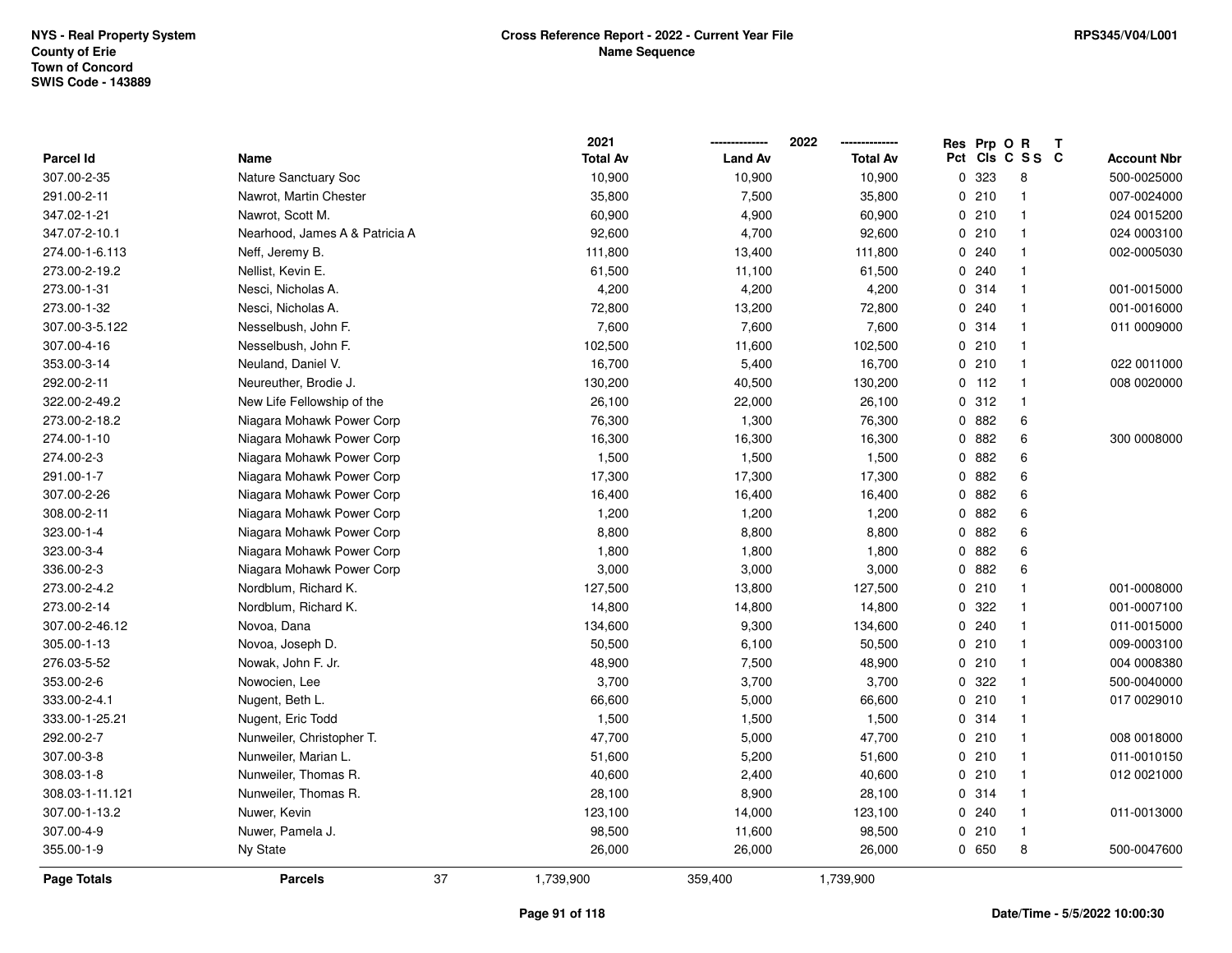|                 |                           |    | 2021            |                | 2022<br>--------------- | Res Prp O R | T               |                    |
|-----------------|---------------------------|----|-----------------|----------------|-------------------------|-------------|-----------------|--------------------|
| Parcel Id       | Name                      |    | <b>Total Av</b> | <b>Land Av</b> | <b>Total Av</b>         |             | Pct Cls C S S C | <b>Account Nbr</b> |
| 355.00-1-10     | Ny State                  |    | 14,000          | 14,000         | 14,000                  | 0 653       | 8               |                    |
| 305.00-2-30     | Nyitrai, David M.         |    | 8,100           | 8,100          | 8,100                   | 0.321       | $\mathbf{1}$    | 009-0019000        |
| 334.00-2-14.1/A | NYS Dot                   |    | 8,600           | 8,600          | 8,600                   | 0.314       | 8               |                    |
| 333.00-1-19     | O.M.R.D.D.                |    | 100,000         | 4,200          | 100,000                 | 0642        | 8               | 017-0003000        |
| 274.03-1-7      | O'brien, Kevin P.         |    | 53,200          | 7,800          | 53,200                  | 0210        | $\mathbf{1}$    | 002-0010700        |
| 291.00-1-10.112 | O'Connell, Mary           |    | 105,200         | 7,900          | 105,200                 | 0210        | $\mathbf{1}$    | 007-0001030        |
| 291.00-1-28.12  | O'Connell, Mary           |    | 9,400           | 9,400          | 9,400                   | 0.321       | $\mathbf{1}$    |                    |
| 322.00-1-39.2   | O'Hara, Mark C.           |    | 122,200         | 7,000          | 122,200                 | 0210        | $\mathbf{1}$    |                    |
| 273.00-1-11.11  | O'Sheehan, Edward         |    | 102,900         | 11,800         | 102,900                 | 0210        | $\overline{1}$  | 001 0024125        |
| 336.01-1-3.1    | Oakley, William R.        |    | 61,700          | 6,400          | 61,700                  | 0210        | $\mathbf{1}$    | 016-0023400        |
| 346.00-1-14.1   | Oatman, Michele           |    | 96,800          | 3,100          | 96,800                  | 0210        | $\overline{1}$  | 022 0007950        |
| 345.00-1-1      | Obersheimer, David C.     |    | 18,600          | 14,300         | 18,600                  | 0.912       | $\overline{1}$  | 017-0014000        |
| 345.00-1-16     | Obersheimer, David C.     |    | 62,000          | 58,000         | 62,000                  | 0912        | $\mathbf{1}$    | 021-0001000        |
| 347.00-1-7      | Occhino, Leslie           |    | 39,600          | 3,500          | 39,600                  | 0210        | $\mathbf{1}$    | 023 0017100        |
| 322.00-2-26.2   | Odell, Michael            |    | 47,600          | 4,150          | 47,600                  | 0210        | $\overline{1}$  | 015-0061000        |
| 276.03-5-12     | Okulewicz, Douglas        |    | 95,200          | 7,800          | 95,200                  | 0210        | $\overline{1}$  | 004-0008530        |
| 273.00-2-26.13  | Old Stone Development LLC |    | 11,200          | 11,200         | 11,200                  | 0.322       | $\mathbf{1}$    |                    |
| 273.00-2-26.12  | Old StoneDevelopment, LLC |    | 62,700          | 7,100          | 62,700                  | 0.240       | $\mathbf{1}$    |                    |
| 322.00-1-22.12  | Olrogg, Rex L. Jr.        |    | 70,300          | 5,900          | 70,300                  | 0210        | $\mathbf{1}$    |                    |
| 334.00-2-4      | Omphalius, David K.       |    | 57,800          | 4,800          | 57,800                  | 0210        | $\overline{1}$  | 019-0006100        |
| 322.00-1-13.112 | Orcutt, Michael A.        |    | 61,100          | 7,100          | 61,100                  | 0210        | $\overline{1}$  | 015-0010000        |
| 305.00-1-14.1   | Orlowski, Kevin M.        |    | 56,300          | 6,700          | 56,300                  | 0210        | $\overline{1}$  | 009 0003000        |
| 305.00-1-14.2   | Orlowski, Kevin M.        |    | 1,500           | 1,500          | 1,500                   | 0.314       | $\mathbf{1}$    |                    |
| 322.00-2-22     | Orndorff, Eugene K.       |    | 39,900          | 3,800          | 39,900                  | 0210        | $\mathbf{1}$    | 015-0059050        |
| 322.00-1-9.2    | Orndorff, James P.        |    | 80,000          | 12,800         | 80,000                  | 0.240       | $\mathbf{1}$    |                    |
| 276.03-2-47     | Orrange, Thomas M.        |    | 62,800          | 7,500          | 62,800                  | 0210        | $\mathbf{1}$    | 004 0007600        |
| 305.00-2-4      | Orsini, Anthony III.      |    | 147,200         | 51,300         | 147,200                 | 0 230       | -1              | 009-0008000        |
| 276.03-5-10     | Ortiz, Alan               |    | 73,750          | 7,800          | 73,750                  | 0210        | $\mathbf{1}$    | 004 0008510        |
| 276.03-4-8      | Ostaff, John              |    | 93,700          | 7,500          | 93,700                  | 0210        | $\overline{1}$  | 004 0007750        |
| 336.01-1-9.11   | Ott, Clarence H.          |    | 43,800          | 7,000          | 43,800                  | 0210        | $\mathbf{1}$    | 016 0021000        |
| 274.02-1-3      | Ott, Jean                 |    | 30,500          | 5,500          | 30,500                  | 0210        | $\mathbf{1}$    | 002-0039000        |
| 336.01-1-9.12   | Ott, Valerie              |    | 53,400          | 7,100          | 53,400                  | 0 230       | $\mathbf{1}$    |                    |
| 323.00-1-35.21  | Owen, Philip W.           |    | 19,800          | 19,800         | 19,800                  | 0.322       | 8               | 016 0007010        |
| 323.00-1-35.22  | Owen, Philip W.           |    | 7,700           | 7,700          | 7,700                   | 0 314       | $\mathbf{1}$    |                    |
| 276.03-4-22     | Owens, Daniel             |    | 67,400          | 7,500          | 67,400                  | 0210        | $\mathbf{1}$    | 004-0008000        |
| 307.00-1-1.121  | Padasak, Lawrence P.      |    | 53,800          | 9,700          | 53,800                  | 0210        | $\mathbf{1}$    |                    |
| 335.02-1-3      | Paddock, Ralph Wayne      |    | 59,200          | 3,900          | 59,200                  | 0210        | $\overline{1}$  | 015 0011100        |
| Page Totals     | <b>Parcels</b>            | 37 | 2,098,950       | 379,250        | 2,098,950               |             |                 |                    |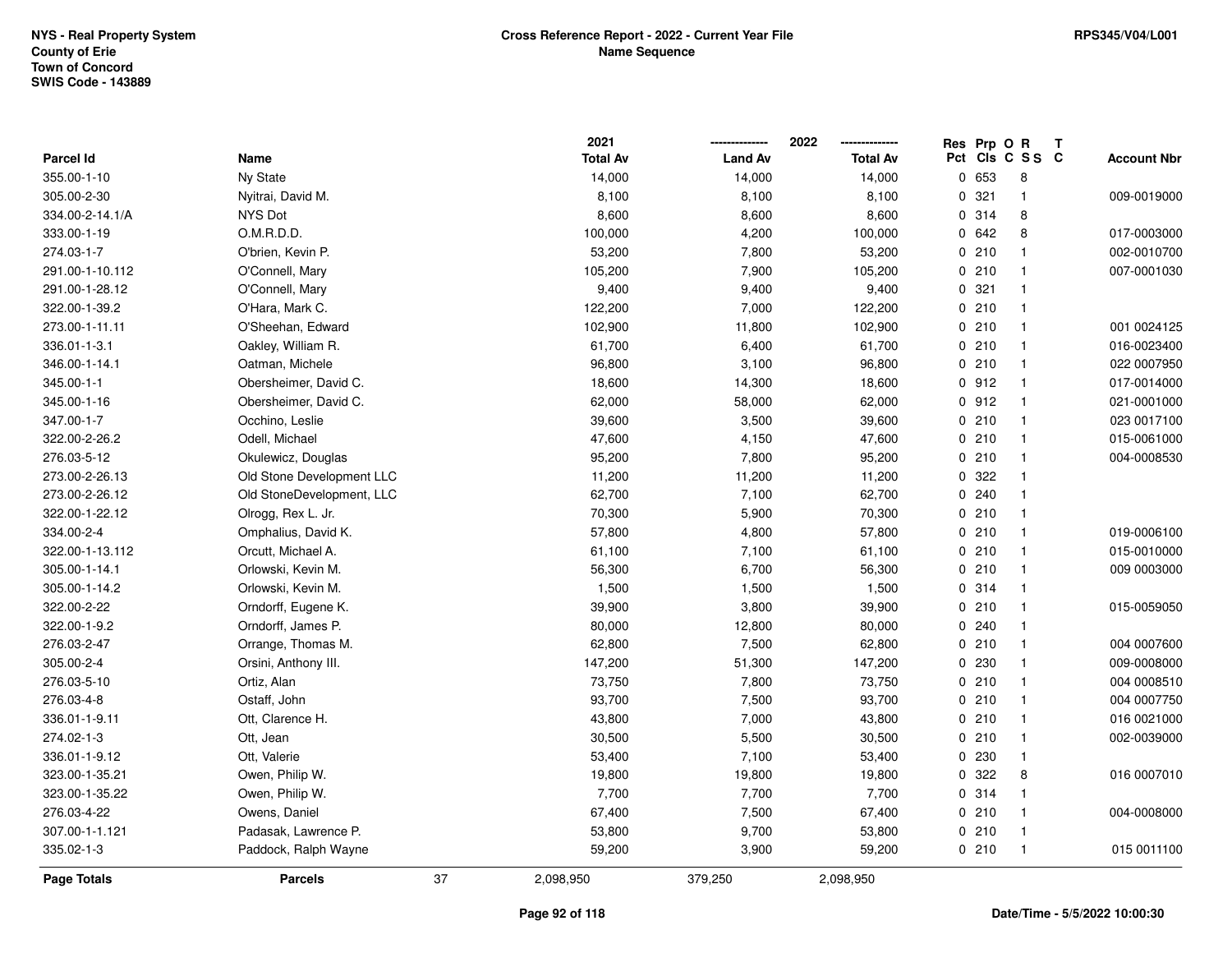|                    |                          |    | 2021            |                | 2022            |     | Res Prp O R |                | Т |                    |
|--------------------|--------------------------|----|-----------------|----------------|-----------------|-----|-------------|----------------|---|--------------------|
| Parcel Id          | Name                     |    | <b>Total Av</b> | <b>Land Av</b> | <b>Total Av</b> | Pct |             | CIS C S S C    |   | <b>Account Nbr</b> |
| 347.00-1-9         | Page, David L. Sr.       |    | 42,200          | 3,900          | 42,200          |     | 0.220       | -1             |   | 023-0016000        |
| 307.00-4-13        | Paler, Joseph A.         |    | 81,400          | 7,600          | 81,400          |     | 0210        | $\mathbf{1}$   |   |                    |
| 305.00-1-3         | Palmer, Zachary          |    | 21,000          | 4,400          | 21,000          |     | 0210        | $\overline{1}$ |   | 009 0027100        |
| 307.00-4-12        | Palmeri, Benedict A.     |    | 83,600          | 11,600         | 83,600          |     | 0210        | $\overline{1}$ |   |                    |
| 305.00-2-5         | Palmowski, Michael       |    | 67,300          | 9,300          | 67,300          |     | 0210        | $\overline{1}$ |   | 009-0008020        |
| 275.00-2-4./A      | Pan Energy Co Inc        |    | 0               | 0              | $\mathbf 0$     |     | 0 733       | $\overline{1}$ |   | 003-0007155        |
| 323.00-2-16./A     | Pan Energy Co Inc        |    | 67              | $\mathbf 0$    | 234             |     | 0 733       | $\overline{1}$ |   | 016-0054010        |
| 289.00-1-11        | Pannella, Georgio        |    | 5,000           | 5,000          | 5,000           |     | 0 314       | $\overline{1}$ |   | 005 0015100        |
| 274.00-1-31.12     | Papich, William          |    | 77,900          | 13,400         | 77,900          |     | 0.240       | $\mathbf{1}$   |   |                    |
| 274.02-1-14        | Papich, William          |    | 77,300          | 6,000          | 77,300          |     | 0220        | $\overline{1}$ |   | 002-0017000        |
| 274.02-1-10        | Papich, William Jr.      |    | 31,500          | 4,900          | 31,500          |     | 0210        | $\mathbf{1}$   |   | 002 0003300        |
| 346.00-1-3.2       | Papke, Kenneth           |    | 38,100          | 5,700          | 38,100          |     | 0270        | $\mathbf 1$    |   | 022 0004060        |
| 336.01-1-11        | Pareja, Marisol          |    | 43,500          | 5,400          | 43,500          |     | 0210        | -1             |   | 016-0020000        |
| 273.00-1-7         | Parkhill, Brian S.       |    | 67,500          | 9,300          | 67,500          |     | 0210        | $\mathbf{1}$   |   | 001-0004010        |
| 276.03-4-5         | Parsons, Jennifer        |    | 57,200          | 7,800          | 57,200          |     | 0210        | $\overline{1}$ |   | 004-0007720        |
| 322.00-3-7.12      | Pasinski, Kathleen       |    | 35,500          | 7,600          | 35,500          |     | 0270        | $\overline{1}$ |   | 015-0008030        |
| 276.03-2-32        | Paul, Charles E. Sr.     |    | 7,500           | 7,500          | 7,500           |     | 0.314       | $\overline{1}$ |   | 004-0007450        |
| 307.00-3-30.121    | Paul, Dianne M.          |    | 128,700         | 9,000          | 128,700         |     | 0210        | $\mathbf{1}$   |   | 011 0010950        |
| 321.00-2-2         | Peacock, Jeffrey D.      |    | 45,900          | 4,300          | 45,900          |     | 0210        | $\mathbf{1}$   |   | 014-0005000        |
| 347.08-3-6         | Pearson, Kenneth         |    | 400             | 400            | 400             |     | 0.314       | $\overline{1}$ |   | 024-0202560        |
| 290.00-1-17.1      | Pefley, Alex             |    | 60,600          | 4,300          | 60,600          |     | 0.260       | $\mathbf{1}$   |   | 006 0001000        |
| 275.00-2-2         | Pelletier, Gary L.       |    | 34,300          | 27,700         | 34,300          |     | 0270        | $\mathbf{1}$   |   | 003-0004000        |
| 347.07-2-1         | Perkins, David E.        |    | 1,150           | 1,150          | 1,150           |     | 0.314       | $\mathbf{1}$   |   | 024-0202509        |
| 347.07-2-2         | Perkins, David E.        |    | 11,300          | 4,800          | 11,300          |     | 0.312       | $\mathbf{1}$   |   | 024-0202508        |
| 308.00-2-6.12      | Perkins, Dennis          |    | 76,000          | 7,800          | 76,000          |     | 0418        | $\overline{1}$ |   | 012 0051000        |
| 308.00-2-31.1      | Perkins, Dennis L.       |    | 19,200          | 19,200         | 19,200          |     | 0 322       | $\mathbf{1}$   |   | 012 0051000        |
| 308.00-2-27        | Perkins, Edward          |    | 95,400          | 12,600         | 95,400          |     | 0.240       | $\mathbf 1$    |   | 012 0055000        |
| 323.00-1-31.2      | Perkins, Richard         |    | 500             | 500            | 500             |     | 0.314       | $\mathbf{1}$   |   | 016 0050020        |
| 323.00-1-30        | Perkins, Richard D. Sr.  |    | 144,600         | 9,600          | 144,600         |     | 0416        | $\mathbf{1}$   |   | 016 0005000        |
| 345.00-1-13.2      | Perrington, Raymond L.   |    | 43,800          | 4,800          | 43,800          |     | 0210        | $\mathbf{1}$   |   | 022 0013000        |
| 347.00-1-2         | Perry, Victoria L.       |    | 57,700          | 3,000          | 57,700          |     | 0210        | $\mathbf{1}$   |   | 023 0018000        |
| 322.00-1-9.1       | Peters, Richard R.       |    | 7,900           | 7,900          | 7,900           |     | 0.314       | $\overline{1}$ |   | 015-0002175        |
| 322.00-1-10        | Peters, Richard R.       |    | 56,800          | 8,650          | 56,800          |     | 0210        | $\overline{1}$ |   | 015 0002000        |
| 322.00-3-23        | Peterson, Mark D.        |    | 75,000          | 3,400          | 75,000          |     | 0210        | $\mathbf{1}$   |   | 015 0054000        |
| 333.00-1-24        | Pew, Edward              |    | 19,300          | 4,300          | 19,300          |     | 0210        | $\mathbf{1}$   |   | 017-0013501        |
| 335.02-1-4         | Phetteplace, Jack M. Jr. |    | 45,800          | 4,450          | 45,800          |     | 0210        | $\mathbf{1}$   |   | 015 0011200        |
| 306.00-2-9         | Philipps, Michael        |    | 9,400           | 5,300          | 9,400           |     | 0.260       | $\overline{1}$ |   | 010-0013200        |
| <b>Page Totals</b> | <b>Parcels</b>           | 37 | 1,670,317       | 252,550        | 1,670,484       |     |             |                |   |                    |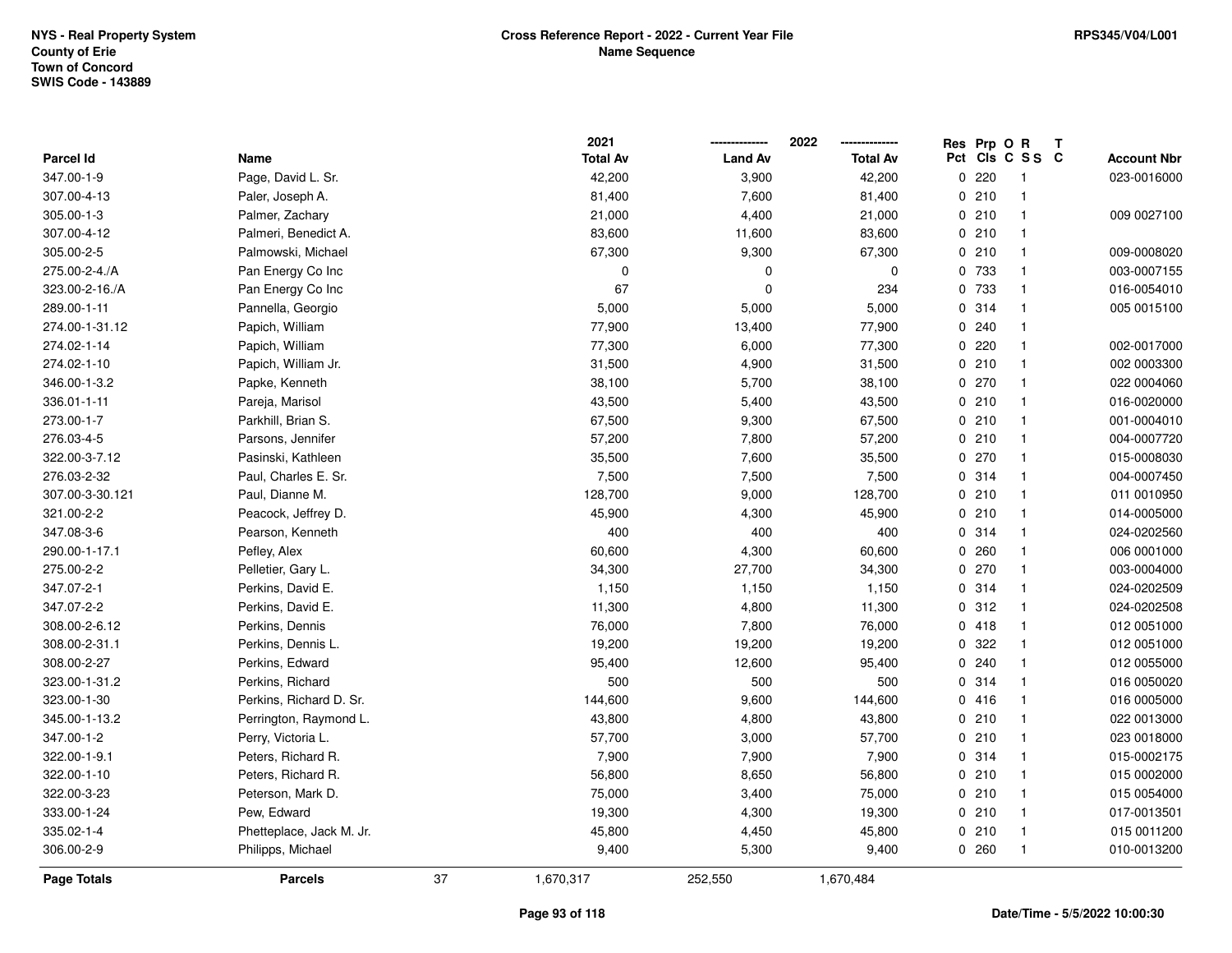|                  |                               |    | 2021            |                | 2022            |     | Res Prp O R |                         | Т |                    |
|------------------|-------------------------------|----|-----------------|----------------|-----------------|-----|-------------|-------------------------|---|--------------------|
| <b>Parcel Id</b> | Name                          |    | <b>Total Av</b> | <b>Land Av</b> | <b>Total Av</b> | Pct |             | CIS C S S C             |   | <b>Account Nbr</b> |
| 322.00-2-9.12    | Phillips, Jeffrey T.          |    | 238,300         | 19,600         | 238,300         |     | 0.240       | -1                      |   | 015 0033000        |
| 307.00-1-24.4    | Picone, Anthony C.            |    | 103,000         | 12,800         | 103,000         |     | 0210        | $\mathbf{1}$            |   | 07 0005020         |
| 307.00-3-36.11   | Pidsadnick, Shawn M.          |    | 99,700          | 8,200          | 99,700          |     | 0210        | $\mathbf{1}$            |   |                    |
| 292.00-2-19      | Pierino, Vincent W.           |    | 21,900          | 21,900         | 21,900          |     | 0 323       | $\mathbf{1}$            |   | 008-0011060        |
| 307.00-1-22.2    | Pignatora, Annmarie           |    | 7,800           | 7,800          | 7,800           |     | 0.314       | $\mathbf{1}$            |   | 011-0006100        |
| 273.00-2-6.12    | Pineau, Hubert                |    | 106,500         | 6,100          | 106,500         |     | 0210        | $\mathbf{1}$            |   |                    |
| 322.00-2-26.1    | Piscitelli, Jack T.           |    | 45,100          | 10,900         | 45,100          |     | 0270        | $\mathbf{1}$            |   | 015-0061010        |
| 307.00-3-2.3     | Pitzler, Jesse David          |    | 97,800          | 8,800          | 97,800          |     | 0210        | $\mathbf{1}$            |   | 0110004080         |
| 322.00-3-20.112  | Piwowar, William              |    | 33,300          | 5,900          | 33,300          |     | 0210        | $\mathbf{1}$            |   |                    |
| 276.03-5-2       | Place, Ashly M.               |    | 77,900          | 7,500          | 77,900          |     | 0210        | $\mathbf{1}$            |   | 004 0008430        |
| 307.00-2-46.2    | Ploetz, Ashley N.             |    | 47,700          | 12,300         | 47,700          |     | 0210        | -1                      |   | 011-0015000        |
| 308.00-2-10.122  | Ploetz, David K.              |    | 119,500         | 12,500         | 119,500         |     | 0210        | $\mathbf 1$             |   | 012-0034000        |
| 336.01-1-16      | Ploetz, Deborah A.            |    | 73,300          | 5,700          | 73,300          |     | 0210        | -1                      |   | 016-0032100        |
| 307.00-2-50.2    | Ploetz, Donald L.             |    | 113,700         | 10,300         | 113,700         |     | 0210        | $\mathbf{1}$            |   | 011 0015505        |
| 323.00-2-16.3    | Ploetz, Keith R.              |    | 15,300          | 15,300         | 15,300          |     | 0 322       | $\mathbf{1}$            |   |                    |
| 323.00-3-3       | Ploetz, Keith R.              |    | 42,950          | 31,200         | 42,950          |     | $0$ 270     | $\mathbf{1}$            |   | 016-0013000        |
| 323.00-3-5.111   | Ploetz, Keith R.              |    | 81,500          | 81,500         | 81,500          |     | 0 105       | $\mathbf{1}$            |   | 016 0036000        |
| 336.01-1-15.11   | Ploetz, Keith R.              |    | 82,700          | 6,100          | 82,700          |     | 0.312       | $\mathbf{1}$            |   | 016 0032000        |
| 336.01-1-15.2    | Ploetz, Keith R.              |    | 45,800          | 3,800          | 45,800          |     | 0210        | $\mathbf{1}$            |   |                    |
| 336.01-1-29.12   | Ploetz, Keith R.              |    | 2,800           | 2,800          | 2,800           |     | 0 105       | -1                      |   | 016 0028000        |
| 336.01-1-35.1    | Ploetz, Keith R.              |    | 200             | 200            | 200             |     | 0.314       | $\mathbf{1}$            |   | 016-0016000        |
| 336.01-1-29.11   | Ploetz, Kenneth L.            |    | 4,500           | 4,500          | 4,500           |     | 0.314       | $\mathbf{1}$            |   |                    |
| 323.00-2-16.2    | Ploetz, Melanie Ann           |    | 40,900          | 5,900          | 40,900          |     | 0210        | $\mathbf{1}$            |   |                    |
| 336.01-1-15.12   | Ploetz, Ryan C.               |    | 24,900          | 4,200          | 24,900          |     | 0210        | $\mathbf{1}$            |   |                    |
| 306.00-2-27      | Plummer, Alvah P.             |    | 23,100          | 9,000          | 23,100          |     | 0210        | $\mathbf{1}$            |   | 010-0012010        |
| 335.02-1-6       | Plunkett, Theresa A.          |    | 33,900          | 3,850          | 33,900          |     | 0220        | -1                      |   | 015-0011000        |
| 289.00-2-3.11    | Pohl, Michael J.              |    | 71,700          | 7,100          | 71,700          |     | 0210        |                         |   | 005-0018055        |
| 306.00-1-7.112   | Popovski, Akim                |    | 135,000         | 5,700          | 135,000         |     | 0411        | $\mathbf{1}$            |   | 010 0011000        |
| 306.00-1-25.111  | Popovski, Kiril               |    | 166,900         | 14,800         | 166,900         |     | 0411        | $\mathbf{1}$            |   | 010 0011000        |
| 306.00-1-26      | Popovski, Kiril               |    | 94,500          | 4,500          | 94,500          |     | 0220        | $\mathbf{1}$            |   |                    |
| 306.00-1-27      | Popovski, Kiril               |    | 94,500          | 4,500          | 94,500          |     | 0220        | $\mathbf{1}$            |   |                    |
| 320.00-2-6.2     | Porada, Dolores A.            |    | 39,800          | 6,900          | 39,800          |     | 0210        | $\mathbf{1}$            |   |                    |
| 276.03-5-47      | Post, Andrea L.               |    | 61,200          | 7,500          | 61,200          |     | 0210        | $\mathbf{1}$            |   | 004 0008330        |
| 307.00-4-10      | Post, John C.                 |    | 112,300         | 12,500         | 112,300         |     | 0210        | $\overline{\mathbf{1}}$ |   |                    |
| 334.00-1-21      | Posterity Property Llc        |    | 6,300           | 6,300          | 6,300           |     | 0 314       | $\mathbf{1}$            |   |                    |
| 334.00-1-22      | <b>Posterity Property Llc</b> |    | 17,600          | 17,600         | 17,600          |     | 0 322       | $\mathbf{1}$            |   | 022 0014000        |
| 334.00-1-23      | <b>Posterity Property Llc</b> |    | 144,800         | 9,600          | 144,800         |     | 0.240       | $\mathbf{1}$            |   |                    |
| Page Totals      | <b>Parcels</b>                | 37 | 2,528,650       | 415,650        | 2,528,650       |     |             |                         |   |                    |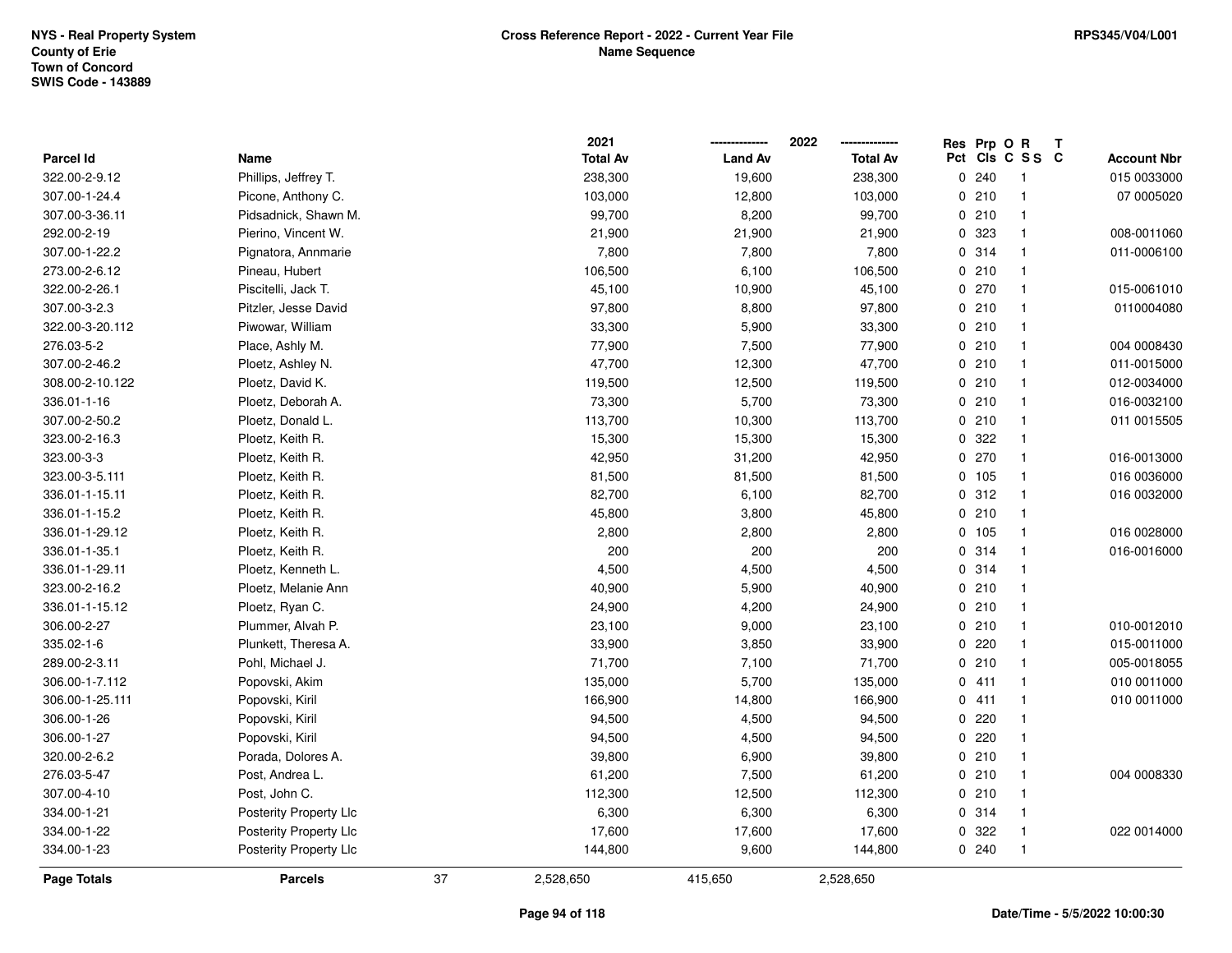|                  |                               |    | 2021            |                | 2022            | Res Prp O R |                 | Т |                    |
|------------------|-------------------------------|----|-----------------|----------------|-----------------|-------------|-----------------|---|--------------------|
| <b>Parcel Id</b> | Name                          |    | <b>Total Av</b> | <b>Land Av</b> | <b>Total Av</b> |             | Pct Cls C S S C |   | <b>Account Nbr</b> |
| 334.00-1-24.2    | Posterity Property LLC        |    | 3,100           | 3,100          | 3,100           | 0.314       | $\mathbf{1}$    |   |                    |
| 334.00-1-25.2    | Posterity Property LLC        |    | 800             | 800            | 800             | 0.314       | $\mathbf{1}$    |   |                    |
| 290.00-2-14.111  | Potter-Smith, Margaret M.     |    | 7,900           | 7,900          | 51,900          | 0210        | $\mathbf{1}$    |   | 002-0030000        |
| 305.00-2-25      | Powner, Jill L.               |    | 38,100          | 3,400          | 38,100          | 50 210      | $\mathbf{1}$    |   | 009-0016100        |
| 274.00-1-31.51/A | PPP Future Development        |    | $\Omega$        | 0              | 0               | 0 733       | $\mathbf{1}$    |   |                    |
| 305.00-2-21./A   | <b>PPP Future Development</b> |    | 143             | 0              | 57              | 0 733       | $\mathbf{1}$    |   | 009-0013151        |
| 320.00-2-25./A   | PPP Future Development        |    | 8,000           | 0              | 8,000           | 0 883       | $\mathbf{1}$    |   | 013-0031010        |
| 333.00-1-9.2/B   | PPP Future Development        |    | 176             | $\Omega$       | 3,104           | 0 733       | $\mathbf{1}$    |   |                    |
| 333.00-1-26.2/A  | <b>PPP Future Development</b> |    | 958             | 0              | 1,347           | 0 733       | $\mathbf{1}$    |   |                    |
| 273.00-1-10.1/A  | PPP Future Development Inc    |    | $\mathbf 0$     | 0              | $\mathbf 0$     | 0 733       | $\mathbf{1}$    |   |                    |
| 273.00-2-21.11/A | PPP Future Development Inc    |    | 91              | 0              | 25              | 0 733       | $\mathbf{1}$    |   |                    |
| 273.00-2-21.11/B | PPP Future Development Inc    |    | 28              | 0              | 28              | 0 733       | $\mathbf{1}$    |   |                    |
| 273.00-2-21.11/C | PPP Future Development Inc    |    | $\mathbf 0$     | 0              | $\mathbf 0$     | 0 733       | $\mathbf{1}$    |   |                    |
| 274.00-2-14./A   | PPP Future Development Inc    |    | 8               | 0              | 8               | 0 733       | $\mathbf{1}$    |   | 002-0028001        |
| 274.00-2-21./A   | PPP Future Development Inc    |    | 34              | 0              | 34              | 0 733       | $\mathbf{1}$    |   |                    |
| 274.00-3-1./A    | PPP Future Development Inc    |    | 600             | 0              | 748             | 0 733       | $\mathbf{1}$    |   | 001-0037001        |
| 274.00-3-1./B    | PPP Future Development Inc    |    | 545             | 0              | 461             | 0 733       | $\mathbf{1}$    |   | 001-0037002        |
| 274.00-3-1./C    | PPP Future Development Inc    |    | 528             | 0              | 528             | 0 733       | $\mathbf{1}$    |   | 001-0037003        |
| 290.00-1-18./A   | PPP Future Development Inc    |    | 1,022           | 0              | 703             | 0 733       | $\mathbf{1}$    |   | 006-0002010        |
| 290.00-2-12./A   | PPP Future Development Inc    |    | 497             | 0              | 274             | 0 733       | $\mathbf{1}$    |   | 006-0010011        |
| 291.00-1-2./A    | PPP Future Development Inc    |    | 326             | 0              | 471             | 0 733       | $\mathbf{1}$    |   |                    |
| 291.00-1-2./B    | PPP Future Development Inc    |    | 425             | 0              | 269             | 0 733       | $\mathbf{1}$    |   |                    |
| 291.00-1-3.11/A  | PPP Future Development Inc    |    | 423             | 0              | 711             | 0 733       | $\mathbf{1}$    |   |                    |
| 291.00-1-23./A   | PPP Future Development Inc    |    | 860             | 0              | 1,679           | 0 733       | $\mathbf{1}$    |   |                    |
| 291.00-1-32./A   | PPP Future Development Inc    |    | 381             | 0              | 381             | 0 733       | $\mathbf{1}$    |   |                    |
| 306.00-1-2.1/A   | PPP Future Development Inc    |    | 532             | 0              | 460             | 0 733       | $\mathbf{1}$    |   | 009-0038111        |
| 306.00-1-3.1/A   | PPP Future Development Inc    |    | 1,040           | 0              | 126             | 0 733       | $\mathbf{1}$    |   |                    |
| 306.00-1-19.1/A  | PPP Future Development Inc    |    | 524             | 0              | 938             | 0 733       | $\mathbf{1}$    |   | 010-0010001        |
| 320.00-1-1./B    | PPP Future Development Inc    |    | 197             | 0              | 55              | 0 733       | $\mathbf{1}$    |   |                    |
| 320.00-1-1.11/A  | PPP Future Development Inc    |    | 341             | 0              | 335             | 0 733       | $\mathbf{1}$    |   |                    |
| 320.00-1-2./a    | PPP Future Development Inc    |    | 414             | 0              | 927             | 0 733       | $\mathbf{1}$    |   |                    |
| 320.00-1-2./b    | PPP Future Development Inc    |    | 1,472           | 0              | 1,058           | 0 733       | $\mathbf{1}$    |   |                    |
| 320.00-2-2./A    | PPP Future Development Inc    |    | 710             | 0              | 1,171           | 0 733       | $\mathbf{1}$    |   |                    |
| 320.00-2-2./B    | PPP Future Development Inc    |    | 1,170           | 0              | 1,194           | 0 733       | $\mathbf{1}$    |   |                    |
| 320.00-2-2./C    | PPP Future Development Inc    |    | 35              | 0              | 93              | 0 733       | $\mathbf{1}$    |   |                    |
| 320.00-2-2./D    | PPP Future Development Inc    |    | 287             | 0              | 436             | 0 733       | $\mathbf{1}$    |   |                    |
| 320.00-2-2./E    | PPP Future Development Inc    |    | 681             | 0              | 1,609           | 0 733       | $\mathbf{1}$    |   |                    |
| Page Totals      | <b>Parcels</b>                | 37 | 72,348          | 15,200         | 121,130         |             |                 |   |                    |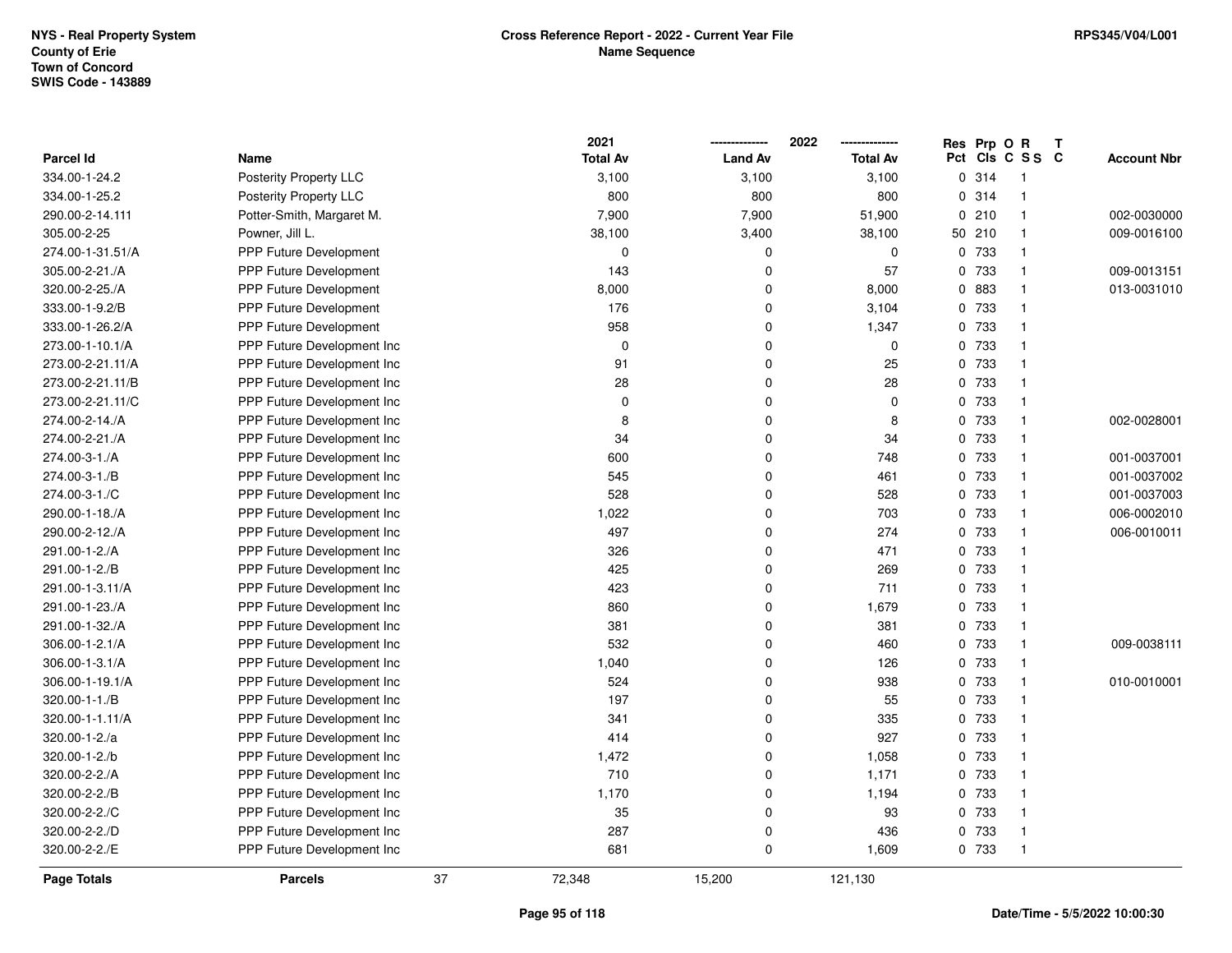|                    |                             |    | 2021            |                | 2022            | Res Prp O R |                         | Т |                    |
|--------------------|-----------------------------|----|-----------------|----------------|-----------------|-------------|-------------------------|---|--------------------|
| <b>Parcel Id</b>   | Name                        |    | <b>Total Av</b> | <b>Land Av</b> | <b>Total Av</b> |             | Pct Cls C S S C         |   | <b>Account Nbr</b> |
| 320.00-2-10.2/A    | PPP Future Development Inc  |    | 328             | $\mathbf 0$    | 1,368           | 0 733       | $\overline{\mathbf{1}}$ |   |                    |
| 320.00-2-13./A     | PPP Future Development Inc  |    | 1,467           | $\mathbf 0$    | 1,712           | 0 733       | $\overline{1}$          |   |                    |
| 320.00-2-18.1/A    | PPP Future Development Inc  |    | 375             | $\mathbf 0$    | 459             | 0 733       | $\mathbf{1}$            |   |                    |
| 320.00-2-18.1/B    | PPP Future Development Inc  |    | 1,125           | $\mathbf 0$    | 1,876           | 0 733       | $\overline{1}$          |   |                    |
| 320.00-2-19./A     | PPP Future Development Inc  |    | 591             | $\mathbf 0$    | 931             | 0 733       | $\mathbf{1}$            |   |                    |
| 320.00-2-28./A     | PPP Future Development Inc  |    | 536             | $\mathbf 0$    | 1,024           | 0 733       | $\overline{1}$          |   |                    |
| 333.00-1-1./B      | PPP Future Development Inc  |    | 119             | $\mathbf 0$    | 129             | 0 733       | $\overline{1}$          |   |                    |
| 333.00-1-1./C      | PPP Future Development Inc  |    | 4,713           | $\mathbf 0$    | 3,879           | 0 733       | $\overline{1}$          |   |                    |
| 333.00-1-9.2/A     | PPP Future Development Inc  |    | 977             | $\mathbf 0$    | 13,845          | 0 733       | $\mathbf{1}$            |   |                    |
| 305.00-2-10./A     | PPP Future Development Inc. |    | 111             | $\mathbf 0$    | 2,262           | 0 733       | $\mathbf{1}$            |   | 009-0012100        |
| 333.00-1-21./A     | PPP Future Develpment Inc   |    | 141             | $\Omega$       | 2,106           | 0 733       | $\overline{1}$          |   |                    |
| 353.00-2-1.1       | Prantke, Sharon             |    | 59,200          | 12,900         | 59,200          | 0.240       | $\overline{1}$          |   | 021-0011010        |
| 274.02-1-6         | Priester, Peter M.          |    | 38,800          | 7,200          | 38,800          | 0210        | $\overline{1}$          |   | 002-0037000        |
| 353.00-3-2         | Prieur, Keith S.            |    | 54,750          | 16,900         | 54,750          | 0.240       | $\overline{1}$          |   | 021 0014000        |
| 276.09-1-16        | Pritchard, Cassandra        |    | 57,000          | 1,500          | 57,000          | 0210        | $\mathbf{1}$            |   | 004 0009072        |
| 306.00-1-22.11     | Pritchard, Timothy G.       |    | 53,200          | 5,100          | 53,200          | 0210        | $\mathbf{1}$            |   | 010 0008010        |
| 346.00-1-3.112     | Procknal, James V.          |    | 72,300          | 5,000          | 72,300          | 0210        | $\mathbf{1}$            |   |                    |
| 292.00-2-12.1      | Procknal, Michele F.        |    | 78,900          | 10,600         | 78,900          | 0210        | $\mathbf{1}$            |   | 008-0012000        |
| 307.00-4-23        | Przybyl, Bruce J.           |    | 97,300          | 13,900         | 97,300          | 0210        | $\overline{1}$          |   |                    |
| 308.00-2-9         | Puff, Duane B.              |    | 49,500          | 2,400          | 49,500          | 0210        | $\mathbf{1}$            |   | 012 0052000        |
| 305.00-2-27        | Pufpaff, Travis             |    | 120,000         | 31,900         | 120,000         | $0$ 116     | $\overline{1}$          |   | 009-0017000        |
| 307.00-2-1.12      | Pukay, Christopher J.       |    | 130,200         | 10,000         | 130,200         | 0210        | $\mathbf{1}$            |   |                    |
| 307.00-2-60        | Pukay, Christopher J.       |    | 5,300           | 5,300          | 5,300           | 0.322       | $\mathbf{1}$            |   |                    |
| 307.00-2-4         | Pukay, James G.             |    | 66,800          | 10,000         | 66,800          | 0210        | $\mathbf{1}$            |   | 011-0022000        |
| 307.00-2-1.3       | Pukay, Scott C.             |    | 1,300           | 1,300          | 1,300           | 0 314       | $\mathbf{1}$            |   | 007-0036020        |
| 307.00-2-52        | Pukay, Scott C.             |    | 1,000           | 1,000          | 1,000           | 0 314       | $\overline{1}$          |   |                    |
| 307.00-2-59        | Pukay, Scott C.             |    | 26,400          | 26,400         | 26,400          | 0 105       | $\overline{1}$          |   | 007 0036010        |
| 274.00-1-22        | Pullen, Michael R.          |    | 52,800          | 14,300         | 52,800          | 0210        | $\overline{1}$          |   | 002 0005050        |
| 308.00-1-26.2      | Putnam, Kenneth J.          |    | 25,000          | 4,800          | 25,000          | $0$ 270     | $\overline{1}$          |   | 012 0007050        |
| 291.00-1-21.21     | Putnam, Randal J.           |    | 90,200          | 16,500         | 90,200          | 0.240       | $\mathbf{1}$            |   | 007 0031010        |
| 276.03-3-34        | Pyjas, Bryan                |    | 80,600          | 7,200          | 80,600          | 0210        | $\mathbf{1}$            |   | 004 0008607        |
| 333.00-1-31        | QIS Leasing, LLC            |    | 235,000         | 10,100         | 235,000         | 0 710       | $\mathbf{1}$            |   | 017-0010000        |
| 276.03-2-29        | Quinn, John P.              |    | 93,100          | 7,500          | 93,100          | 0210        | $\mathbf{1}$            |   | 004 0007420        |
| 353.00-2-7         | Quinn, Michael              |    | 21,000          | 12,800         | 21,000          | 0.260       | $\mathbf{1}$            |   | 021-0009000        |
| 273.00-1-12.2      | Quinn, Sean                 |    | 80,200          | 9,000          | 80,200          | 0210        | $\mathbf{1}$            |   | 001-0024000        |
| 291.00-1-5         | R.E. Weiser Family Trust I  |    | 48,000          | 8,300          | 48,000          | 0210        | $\overline{1}$          |   | 003-0009050        |
| 308.00-1-17./A     | R&M Miller Family Trust     |    | $\pmb{0}$       | $\mathbf 0$    | 0               | 0 733       | $\overline{1}$          |   | 012-0044010        |
| <b>Page Totals</b> | <b>Parcels</b>              | 37 | 1,648,333       | 251,900        | 1,667,441       |             |                         |   |                    |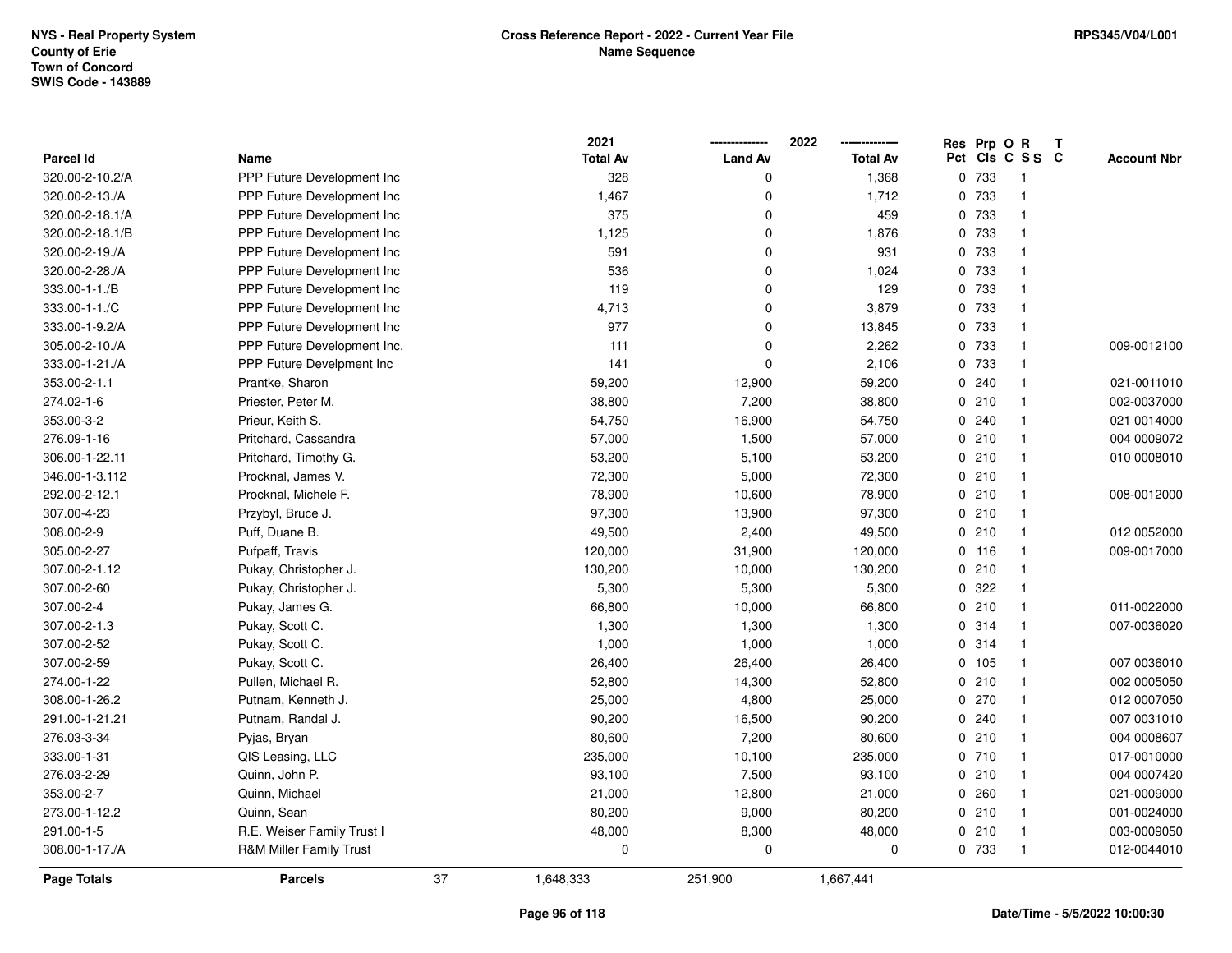|                    |                                       | 2021            |                | 2022            |    | Res Prp O R |                            | Т                  |
|--------------------|---------------------------------------|-----------------|----------------|-----------------|----|-------------|----------------------------|--------------------|
| <b>Parcel Id</b>   | Name                                  | <b>Total Av</b> | <b>Land Av</b> | <b>Total Av</b> |    |             | Pct Cls C S S C            | <b>Account Nbr</b> |
| 308.00-1-9.11      | R&M Miller Family Trust I             | 235,500         | 69,600         | 235,500         | 66 | 112         | $\overline{\phantom{0}}$ 1 | 012-0039000        |
| 308.00-1-12.111    | <b>R&amp;M Miller Family Trust I</b>  | 11,600          | 11,600         | 11,600          |    | 0.322       | $\overline{1}$             | 012 0036000        |
| 308.03-1-16.1      | R&M Miller Family Trust I             | 2,150           | 2,150          | 2,150           |    | 0.314       | $\overline{1}$             | 012 0040000        |
| 333.00-1-21        | Raber, Arthur J.                      | 15,300          | 15,300         | 15,300          |    | 0.321       | $\overline{1}$             | 017 0013000        |
| 345.00-1-4         | Raber, Genevieve T.                   | 65,500          | 3,100          | 65,500          |    | 0210        | $\mathbf{1}$               | 017-0011050        |
| 345.00-1-5.1       | Raber, Genevieve T.                   | 4,000           | 4,000          | 4,000           |    | 0.311       | $\overline{1}$             | 017-0011000        |
| 333.00-2-25        | Raber, Robert                         | 3,100           | 3,100          | 3,100           |    | 0.314       | $\overline{1}$             | 022 0012100        |
| 333.00-2-24        | Raber, Robert J.                      | 136,600         | 10,700         | 136,600         |    | 0.240       | $\overline{1}$             | 017-0037000        |
| 334.00-2-19        | Raber, Robert James                   | 62,850          | 62,850         | 62,850          |    | 0 105       | $\overline{1}$             | 019 0022100        |
| 308.00-2-16.112    | Raber Builders Inc                    | 9,800           | 9,800          | 9,800           |    | 0.314       | $\mathbf{1}$               |                    |
| 320.00-2-16        | Racine, Mary C.                       | 43,500          | 1,100          | 43,500          |    | 0210        | $\overline{1}$             | 013-0009000        |
| 321.00-2-23        | Rademacher, Peter E.                  | 19,300          | 19,300         | 19,300          |    | 0 322       | $\overline{1}$             | 014 0019000        |
| 305.00-2-17.12     | Radwanski, Bernice                    | 6,700           | 6,700          | 6,700           |    | 0.314       | -1                         |                    |
| 274.00-3-2.2       | Rafter, Mark C.                       | 88,600          | 11,000         | 88,600          |    | 0.240       | $\overline{1}$             | 001-0038010        |
| 347.02-1-20.1      | Raiber, Brent                         | 92,600          | 7,100          | 92,600          |    | 0210        | $\overline{1}$             | 024-0015100        |
| 275.00-2-9         | Railroad (BPRR), Buffalo & Pittsburgh | 36,140          | $\mathbf 0$    | 36,140          |    | 0682        | $\overline{1}$             | 300-0001000        |
| 320.00-2-15        | Randall, Debra L.                     | 58,800          | 4,400          | 58,800          |    | 0210        | $\overline{1}$             | 013-0014010        |
| 276.03-4-2         | Randall, Jeffrey E.                   | 84,100          | 7,500          | 84,100          |    | 0210        | $\overline{1}$             | 004 0008010        |
| 291.00-1-22        | Randall, Robert                       | 36,100          | 7,300          | 36,100          |    | 0210        | $\overline{1}$             | 007-0031050        |
| 322.00-2-15.11     | Randall, Robert                       | 9,500           | 9,500          | 9,500           |    | 0.314       | $\overline{1}$             | 015-0005000        |
| 290.00-1-18.112    | Rau, Jeff A.                          | 93,300          | 12,800         | 93,300          |    | 0.240       | $\overline{1}$             | 006-0002000        |
| 346.00-1-6.11      | Rauh Farms, LLC                       | 46,200          | 21,200         | 46,200          |    | 0.260       | $\overline{1}$             | 022 0014000        |
| 276.03-2-48        | Raymond, Alan James                   | 60,400          | 6,800          | 60,400          |    | 0210        | $\overline{1}$             | 004-0007120        |
| 276.03-2-49        | Raymond, Alan James                   | 5,500           | 5,500          | 5,500           |    | 0.314       | $\mathbf{1}$               | 004 0007130        |
| 322.00-1-13.12     | Raymond, Cheryl-Lyn                   | 72,100          | 11,850         | 72,100          |    | $0$ 117     | $\overline{1}$             | 015 0010010        |
| 274.00-1-23        | Raymond-Spencer, Cheryl               | 33,600          | 7,600          | 33,600          |    | 0210        | -1                         | 002 0005300        |
| 276.03-2-30        | Raymond-Spencer, Cheryl               | 57,800          | 7,500          | 57,800          |    | 0210        | $\mathbf{1}$               | 004 0007430        |
| 307.00-1-7         | Reade, David L.                       | 70,000          | 9,500          | 70,000          |    | 0210        | $\overline{1}$             | 007 0016100        |
| 345.00-1-17        | Rebescher, Dorothy                    | 137,800         | 77,000         | 137,800         |    | $0$ 120     | $\overline{1}$             | 017-0033000        |
| 345.00-1-6.1       | Rebescher, Dorothy K.                 | 29,000          | 28,500         | 29,000          |    | 0.260       | $\overline{1}$             | 017 0012000        |
| 307.00-1-28        | Rebisz, Gregory M.                    | 58,900          | 7,900          | 58,900          |    | 0210        | $\overline{1}$             |                    |
| 276.03-3-32        | Reed, John W.                         | 95,000          | 7,200          | 95,000          |    | 0210        | $\mathbf{1}$               | 004 0008581        |
| 308.00-1-22.2      | Reese, Craig P.                       | 57,400          | 12,200         | 57,400          |    | 0210        | $\overline{1}$             | 012-0011050        |
| 276.03-5-25        | Reese, David                          | 77,300          | 7,500          | 77,300          |    | 0210        | $\overline{1}$             | 004 0008110        |
| 308.00-1-22.1      | Reese, Rachael                        | 10,300          | 10,300         | 10,300          |    | 0.314       | $\mathbf{1}$               | 012-0011050        |
| 276.03-3-25        | Regan, Daniel J.                      | 61,500          | 7,200          | 61,500          |    | 0210        | $\overline{1}$             | 004-0008609        |
| 307.000-3-42       | Rehrauer, Corey D.                    | 65,200          | 8,100          | 65,200          |    | 0.240       | $\overline{1}$             |                    |
| <b>Page Totals</b> | 37<br><b>Parcels</b>                  | 2,053,040       | 514,750        | 2,053,040       |    |             |                            |                    |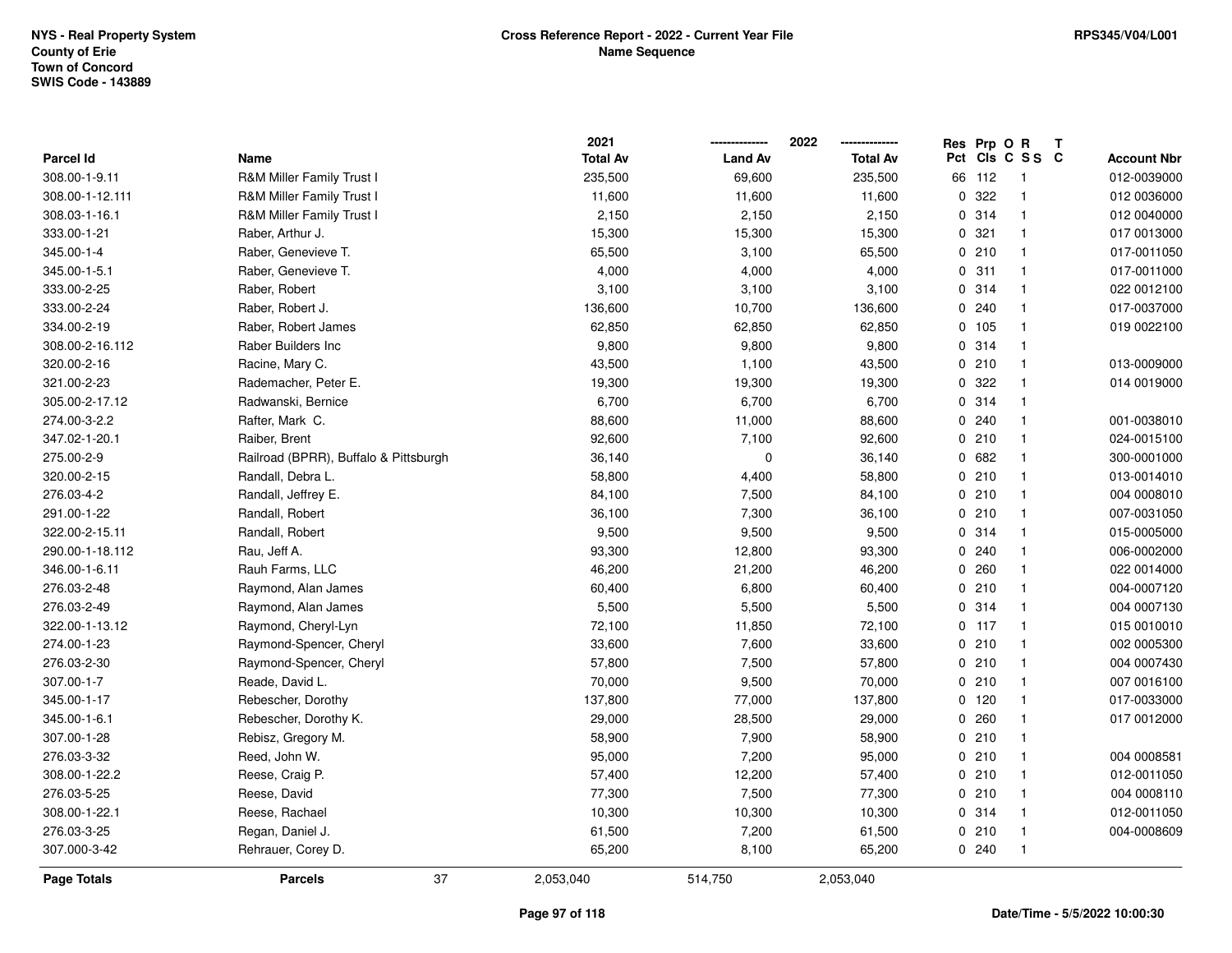| <b>Page Totals</b> | 37<br><b>Parcels</b>                      | 1,733,050               | 342,650        | 1,733,050               |             |                 |   |                    |
|--------------------|-------------------------------------------|-------------------------|----------------|-------------------------|-------------|-----------------|---|--------------------|
| 320.00-1-12        | Robinson, Carolyn Ann                     | 90,500                  | 32,100         | 90,500                  | 0.240       | $\mathbf{1}$    |   | 013 0029000        |
| 347.00-2-22.1      | Roberts, Thomas W.                        | 69,700                  | 16,100         | 69,700                  | 77 240      | $\mathbf{1}$    |   | 024-0002100        |
| 320.00-1-8         | Roberts, Jessica L.                       | 24,600                  | 4,600          | 24,600                  | 0270        | $\mathbf{1}$    |   | 013-0028010        |
| 306.00-1-18.132    | Robert N. Owen and Darlene S.             | 72,600                  | 7,700          | 72,600                  | 0210        | $\mathbf{1}$    |   | 010-0008020        |
| 290.00-1-7.12      | RJT Towers, LLC                           | 20,300                  | 5,200          | 20,300                  | 0 831       | 6               |   |                    |
| 292.00-1-23        | Riter, Timothy                            | 55,600                  | 8,800          | 55,600                  | 0210        | $\mathbf{1}$    |   | 008 0005050        |
| 322.00-1-4         | Ritchie, William J.                       | 21,300                  | 9,900          | 21,300                  | 0.312       | $\mathbf{1}$    |   | 015 0002245        |
| 322.00-1-3         | Ritchie, William J.                       | 92,000                  | 6,300          | 92,000                  | 0.240       | $\mathbf{1}$    |   | 015 0002235        |
| 276.03-1-15        | Ritchie, Thomas C.                        | 64,100                  | 7,200          | 64,100                  | 0210        | $\mathbf{1}$    |   | 003 0018090        |
| 291.00-2-32.1      | Rioch, Jonathan K.                        | 121,700                 | 14,200         | 121,700                 | 0.240       |                 |   | 007-0007000        |
| 274.03-1-11        | Rinus, William J.                         | 67,500                  | 8,600          | 67,500                  | 0210        | $\mathbf{1}$    |   | 002 0010500        |
| 276.03-2-14        | Rinaldi, Rory A.                          | 104,800                 | 7,500          | 104,800                 | 0210        | $\mathbf{1}$    |   | 004 0007360        |
| 274.00-2-20        | Rieske, Michael R.                        | 20,400                  | 8,100          | 20,400                  | 0270        | $\mathbf{1}$    |   | 002 0033100        |
| 308.00-2-17        | Riese, John                               | 47,400                  | 13,100         | 47,400                  | 0210        | $\mathbf{1}$    |   | 012-0055010        |
| 307.00-2-9.11      | Ried, Terry J.                            | 67,600                  | 15,300         | 67,600                  | 0210        | $\mathbf{1}$    |   | 011 0020100        |
| 276.03-4-42        | Ridley, Austin                            | 75,000                  | 7,500          | 75,000                  | 0210        | $\mathbf{1}$    |   | 004 0008020        |
| 276.09-1-3.1       | Ridgeview Townhouses Inc                  | 8,500                   | 8,500          | 8,500                   | 0 323       | $\mathbf{1}$    |   | 004 0009019        |
| 276.09-1-3.3       | Ridgeview Homeowners Inc                  | 2,400                   | 2,400          | 2,400                   | 0.314       | $\mathbf{1}$    |   |                    |
| 276.03-2-22        | Ridgeview Homeowners Inc                  | 500                     | 500            | 500                     | 0.314       | $\mathbf{1}$    |   | 004-0009020        |
| 276.09-1-3.2       | <b>Ridgeview Homeowners</b>               | 800                     | 800            | 800                     | 0.314       | $\mathbf{1}$    |   |                    |
| 292.00-2-12.21     | Richard, Donald A.                        | 46,400                  | 7,700          | 46,400                  | 0210        | $\mathbf{1}$    |   | 008-0012010        |
| 306.00-1-18.22     | Rich, Frank Sr.                           | 104,000                 | 9,500          | 104,000                 | 0210        | $\mathbf{1}$    |   |                    |
| 347.08-3-2         | Rice, Stacy V.                            | 300                     | 300            | 300                     | 0.314       | $\mathbf{1}$    |   | 024-0202564        |
| 307.00-3-13        | Reynolds, Gregory J.                      | 47,000                  | 5,200          | 47,000                  | 0210        | $\mathbf{1}$    |   | 011-0010800        |
| 321.00-2-11        | Reynolds, Christopher G.                  | 56,400                  | 4,200          | 56,400                  | 0210        | $\mathbf{1}$    |   | 014 0024200        |
| 274.00-2-17        | Revocable Living Trust, The Judith E Paul | 7,900                   | 7,900          | 7,900                   | 0 314       | $\mathbf{1}$    |   | 002-0027000        |
| 274.00-2-16        | Revocable Living Trust, The Judith E Paul | 80,000                  | 14,400         | 80,000                  | 0210        | $\mathbf{1}$    |   | 002 0027100        |
| 274.00-2-4.21      | Revocable Living Trust, The Judith E Paul | 10,000                  | 10,000         | 10,000                  | 0.312       | $\mathbf{1}$    |   |                    |
| 273.00-2-23.2      | Reszka, Melissa                           | 8,300                   | 8,300          | 8,300                   | 0.314       | $\mathbf{1}$    |   |                    |
| 291.00-2-2.2       | Reszka, Marc M.                           | 59,400                  | 8,700          | 59,400                  | 0210        | $\mathbf{1}$    |   |                    |
| 307.00-1-26        | Renaldo, Samuel                           | 46,100                  | 7,300          | 46,100                  | 0210        | $\mathbf{1}$    |   | 007-0016000        |
| 306.00-1-16.1      | Reiner, Steven                            | 74,200                  | 11,000         | 74,200                  | 0.240       | $\mathbf{1}$    |   | 010 0002000        |
| 306.00-1-16.2      | Reiner, Steven                            | 41,800                  | 26,300         | 41,800                  | 0.312       | $\mathbf{1}$    |   |                    |
| 334.00-1-13        | Reilly, Michael P.                        | 17,250                  | 17,250         | 17,250                  | 0.322       | $\mathbf{1}$    |   | 018-0019000        |
| 334.00-1-12.1      | Reilly, Michael                           | 6,700                   | 6,700          | 6,700                   | 0.314       | $\mathbf{1}$    |   | 018 0018800        |
| 289.00-2-5         | Reiller, Edward                           | 69,000                  | 6,300          | 69,000                  | 0210        | $\mathbf{1}$    |   | 005-0018600        |
| 308.03-1-4         | Reidel, Sheryl A.                         | 31,000                  | 7,200          | 31,000                  | 0210        | $\overline{1}$  |   | 012 0017000        |
| Parcel Id          | Name                                      | 2021<br><b>Total Av</b> | <b>Land Av</b> | 2022<br><b>Total Av</b> | Res Prp O R | Pct Cls C S S C | Т | <b>Account Nbr</b> |
|                    |                                           |                         |                |                         |             |                 |   |                    |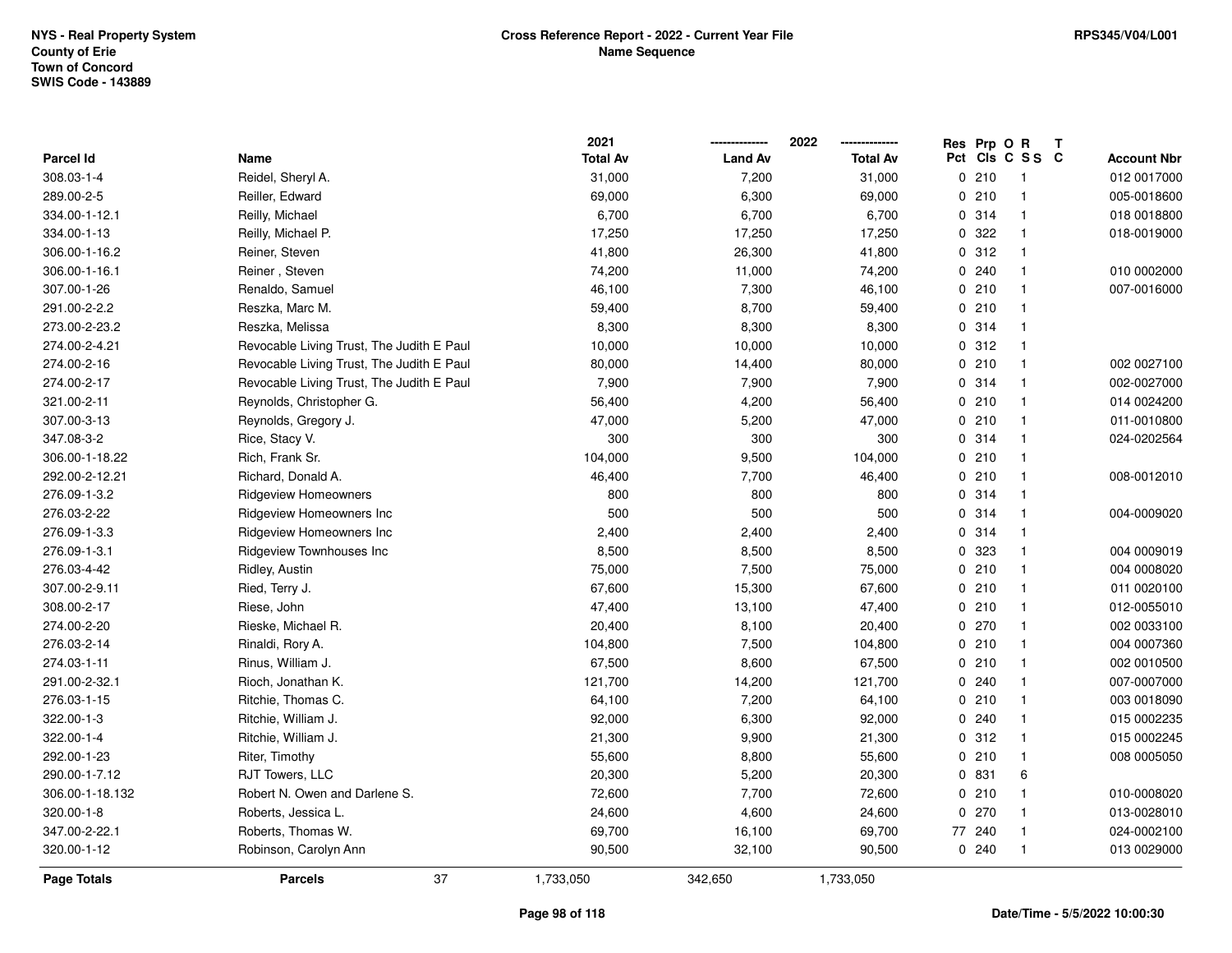|                  |                           |    | 2021            |                | 2022            | Res Prp O R |                         | Т                  |
|------------------|---------------------------|----|-----------------|----------------|-----------------|-------------|-------------------------|--------------------|
| <b>Parcel Id</b> | Name                      |    | <b>Total Av</b> | <b>Land Av</b> | <b>Total Av</b> |             | Pct Cls C S S C         | <b>Account Nbr</b> |
| 353.00-3-15.21   | Robinson, Kyle            |    | 5,100           | 5,100          | 5,100           | 0.314       | $\overline{\mathbf{1}}$ |                    |
| 320.00-1-14.221  | Robinson, Rachel B.       |    | 72,900          | 5,600          | 72,900          | 0210        | $\overline{1}$          | 014-0017000        |
| 320.00-1-14.222  | Robinson, Rachel B.       |    | 5,300           | 5,300          | 5,300           | 0.314       | $\overline{\mathbf{1}}$ |                    |
| 323.00-2-9.2     | Robinson, Sharon          |    | 74,900          | 10,200         | 74,900          | 0.240       | $\overline{\mathbf{1}}$ | 016 0010000        |
| 276.00-1-18      | Roche, Jessica C.         |    | 83,900          | 8,000          | 83,900          | 0210        | $\overline{\mathbf{1}}$ | 008 0016100        |
| 334.00-1-5.1     | Roche, Thomas P.          |    | 41,600          | 17,450         | 41,600          | 0.240       | $\mathbf{1}$            | 018 0008000        |
| 334.00-1-5.2     | Roche, Thomas P.          |    | 47,000          | 7,200          | 47,000          | 0270        | $\overline{\mathbf{1}}$ |                    |
| 275.00-1-17.111  | Rockwood, Eva A.          |    | 16,600          | 16,600         | 16,600          | 0.240       | $\mathbf{1}$            | 003 0002000        |
| 321.00-1-1.2     | Rodriguez, Donald         |    | 74,800          | 3,600          | 74,800          | 0210        | $\overline{1}$          |                    |
| 322.00-2-37.1    | Roesch, Donald E.         |    | 46,820          | 5,620          | 47,470          | 0210        | $\overline{\mathbf{1}}$ | 016 0001020        |
| 347.00-1-10.112  | Roesser, Alexis J.        |    | 72,700          | 10,000         | 72,700          | 0210        | $\overline{1}$          |                    |
| 305.00-1-12      | Rogers, James L.          |    | 83,400          | 5,500          | 83,400          | 0210        | $\overline{\mathbf{1}}$ | 009 0004000        |
| 276.03-5-26      | Rogers, Steven M.         |    | 55,300          | 7,500          | 55,300          | 0210        | -1                      | 004 0008120        |
| 334.00-2-31      | Roggie, Robert W.         |    | 69,000          | 9,400          | 69,000          | 0210        | $\overline{\mathbf{1}}$ |                    |
| 306.00-2-16.21   | Rola, Christopher E.      |    | 6,100           | 6,100          | 6,100           | 0.314       | $\overline{1}$          | 010-0016020        |
| 306.00-2-16.22   | Rola, Christopher E.      |    | 125,000         | 9,200          | 125,000         | 0210        | $\overline{1}$          | 010-0016020        |
| 291.00-1-9       | Roland, Theodore W.       |    | 51,900          | 4,000          | 51,900          | 0210        | $\overline{\mathbf{1}}$ | 007 0001050        |
| 347.00-1-15.221  | <b>ROLOC Corporation</b>  |    | 7,000           | 7,000          | 7,000           | 0 330       | $\overline{1}$          |                    |
| 321.00-2-21.11   | Romanowski, Barbara A.    |    | 5,000           | 5,000          | 5,000           | 0 323       | $\overline{\mathbf{1}}$ | 014 0021000        |
| 321.00-2-22      | Romanowski, Barbara A.    |    | 44,500          | 19,350         | 44,500          | 66 240      | $\overline{\mathbf{1}}$ | 014-0020000        |
| 334.00-2-15      | Roosa Family Assoc Ltd    |    | 2,800           | 2,800          | 2,800           | 0 105       | $\overline{\mathbf{1}}$ | 019-0026000        |
| 334.00-1-6       | Root, Jeffrey W.          |    | 109,900         | 22,600         | 109,900         | 0.240       | $\overline{1}$          | 018 0007000        |
| 276.09-1-13      | Rosati, Lynn T.           |    | 57,000          | 1,500          | 57,000          | 0210        | $\overline{\mathbf{1}}$ | 04 0009041         |
| 323.00-1-23      | Rosati, Phillip M.        |    | 85,400          | 4,500          | 85,400          | 0210        | $\overline{\mathbf{1}}$ | 016-0046000        |
| 322.00-2-36      | Rosenberg, Edwin F.       |    | 41,000          | 5,700          | 41,000          | 0210        | $\overline{\mathbf{1}}$ | 016-0001000        |
| 275.00-1-12.1    | Rosenblatt, Robert A.     |    | 67,800          | 6,600          | 67,800          | 0210        | $\mathbf{1}$            | 003-0014100        |
| 275.00-1-13.2    | Rosenblatt, Robert A.     |    | 14,000          | 14,000         | 14,000          | 0 322       | -1                      |                    |
| 321.00-1-33.11   | Rosenswie, Michael A.     |    | 125,700         | 11,300         | 125,700         | 0.240       | $\mathbf{1}$            |                    |
| 321.00-1-34.112  | Rosenswie, Michael A.     |    | 9,000           | 9,000          | 9,000           | 0.322       | $\overline{\mathbf{1}}$ |                    |
| 306.00-1-23.2    | Rosenswie, Robert V.      |    | 10,300          | 10,300         | 10,300          | 0 322       | $\overline{1}$          | 010 0008000        |
| 320.00-1-13      | Rosenswie, Robert V.      |    | 24,800          | 24,800         | 24,800          | 0 322       | $\overline{1}$          | 013-0030000        |
| 289.00-1-17.1    | Rosenswie, Robert V. III. |    | 9,200           | 9,200          | 9,200           | 0.322       | $\mathbf{1}$            | 005-0011000        |
| 306.00-1-23.3    | Rosenswie, Robert V. III. |    | 130,300         | 16,700         | 130,300         | 0.240       | $\mathbf{1}$            |                    |
| 322.00-3-14      | Rosenthal, Scott          |    | 48,400          | 6,650          | 48,400          | 0210        | $\overline{\mathbf{1}}$ | 015-0048100        |
| 275.00-1-1.22    | Rosiek, Mary Beth         |    | 7,600           | 7,600          | 7,600           | 0 322       | $\mathbf{1}$            |                    |
| 305.00-1-29.12   | Ross, Frank               |    | 500             | 500            | 500             | 0 314       | $\overline{1}$          |                    |
| 305.00-1-28.1    | Ross, Nadean              |    | 54,300          | 4,500          | 54,300          | 0270        | $\overline{1}$          | 009-0034050        |
| Page Totals      | <b>Parcels</b>            | 37 | 1,786,820       | 325,970        | 1,787,470       |             |                         |                    |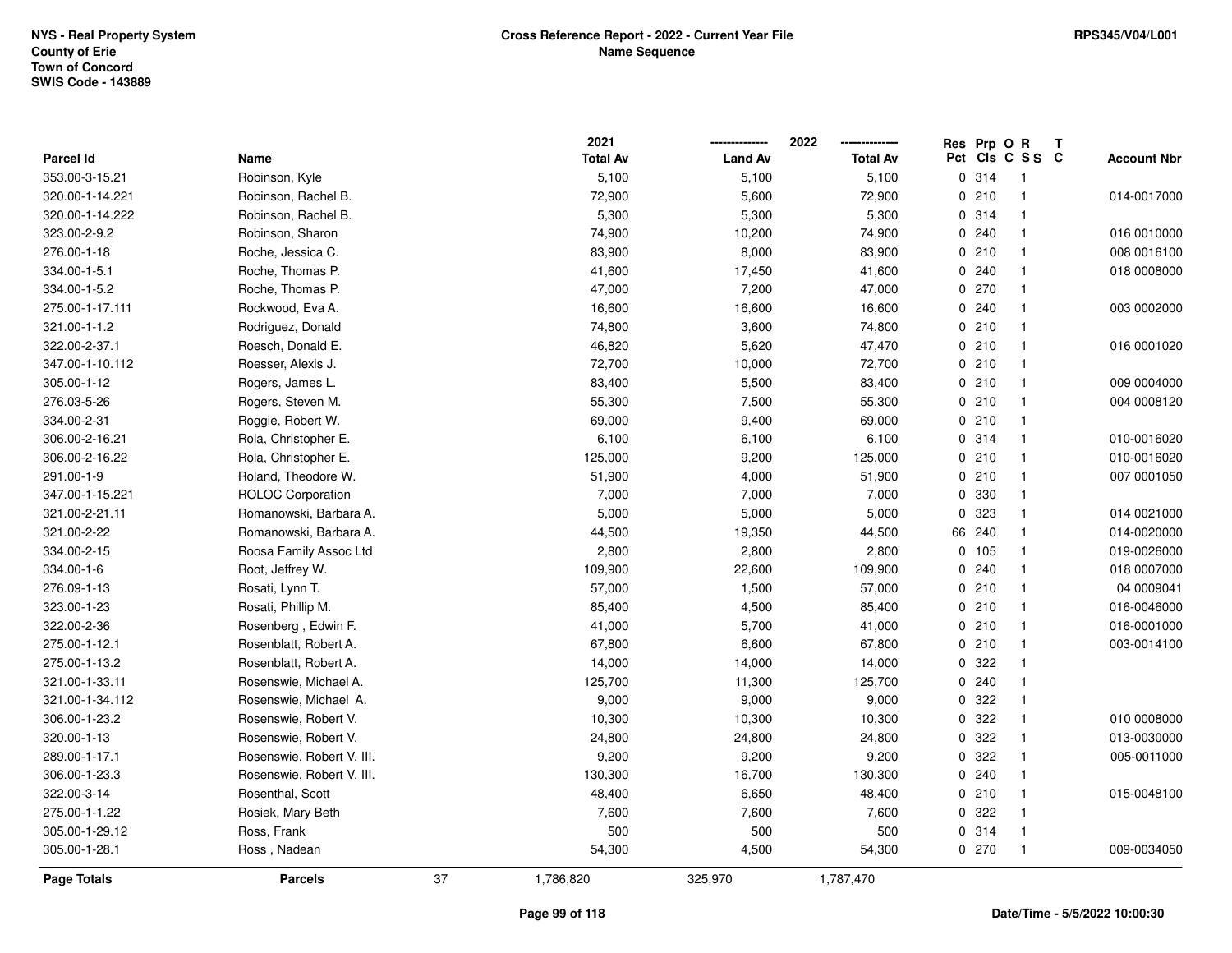|                  |                                |    | 2021            |                | 2022            | Res Prp O R |                         | Т |                    |
|------------------|--------------------------------|----|-----------------|----------------|-----------------|-------------|-------------------------|---|--------------------|
| <b>Parcel Id</b> | Name                           |    | <b>Total Av</b> | <b>Land Av</b> | <b>Total Av</b> |             | Pct Cls C S S C         |   | <b>Account Nbr</b> |
| 276.03-3-13      | Rosso, Christopher             |    | 60,800          | 7,200          | 60,800          | 0210        | $\overline{\mathbf{1}}$ |   | 004 0008597        |
| 336.00-2-4       | Roth, Alice                    |    | 53,550          | 4,250          | 53,550          | 0210        | $\overline{1}$          |   | 020-0007010        |
| 306.00-1-11      | Roth, Robert N. Jr.            |    | 76,500          | 4,200          | 76,500          | 0210        | $\overline{\mathbf{1}}$ |   | 010-0011100        |
| 292.00-1-3       | Rothenberg, Kenneth D.         |    | 44,700          | 11,300         | 44,700          | 0.240       | $\overline{\mathbf{1}}$ |   | 008-0002000        |
| 291.00-1-25.122  | Rothman, Ilene L.              |    | 90,000          | 7,300          | 90,000          | 0210        | $\overline{\mathbf{1}}$ |   |                    |
| 275.00-1-9.12    | Rotino, John A.                |    | 105,500         | 11,000         | 105,500         | 0.240       | -1                      |   | 003 0002050        |
| 307.00-4-5       | Rotino, John A. Jr             |    | 76,500          | 10,300         | 76,500          | 0210        | $\overline{\mathbf{1}}$ |   |                    |
| 322.00-1-13.22   | Route, Michael J.              |    | 93,900          | 8,000          | 93,900          | 0210        | $\overline{1}$          |   | 015 0010005        |
| 307.00-1-11      | Rowe, James H.                 |    | 63,900          | 7,500          | 63,900          | 0210        | $\overline{1}$          |   | 007 0019000        |
| 276.03-2-33      | Roy, Paul T.                   |    | 68,900          | 7,500          | 68,900          | 0210        | $\mathbf{1}$            |   | 004 0007460        |
| 347.08-3-10      | Rozler, Laurine M.             |    | 50,600          | 3,900          | 50,600          | 0210        | $\overline{\mathbf{1}}$ |   | 024 0008000        |
| 353.00-2-15.1    | <b>RPAL Holdings LLC</b>       |    | 8,000           | 8,000          | 8,000           | 0 314       | $\mathbf{1}$            |   | 021 0004000        |
| 353.00-2-16      | RPAL Holdings LLC              |    | 113,500         | 18,900         | 113,500         | 0.240       | -1                      |   |                    |
| 306.00-1-17.112  | Rubeck, Renay                  |    | 26,600          | 7,800          | 26,600          | 0270        | $\mathbf{1}$            |   | 010 0008000        |
| 276.03-4-26      | Rugg, William P.               |    | 63,700          | 7,500          | 63,700          | 0210        | $\overline{1}$          |   | 004-0007840        |
| 306.00-1-12.2    | Ruh, Dennis                    |    | 38,900          | 27,900         | 38,900          | 0.312       | $\overline{1}$          |   | 010-0009010        |
| 323.00-3-6.3     | Rumfola, Cheryl L.             |    | 4,370           | 4,370          | 4,370           | 0 314       | $\overline{\mathbf{1}}$ |   |                    |
| 323.00-3-7       | Rumfola, Cheryl L.             |    | 70,400          | 4,200          | 70,400          | 0210        | $\overline{\mathbf{1}}$ |   | 016 0034050        |
| 336.00-2-5.1     | Rumfola, Kathleen A.           |    | 90,400          | 42,100         | 90,400          | 0.280       | $\overline{\mathbf{1}}$ |   | 020-0007000        |
| 323.00-2-4       | Russell, David                 |    | 28,800          | 5,200          | 28,800          | 0270        | $\overline{\mathbf{1}}$ |   | 016-0012200        |
| 276.03-2-26      | Ryan, Theodore P.              |    | 62,900          | 7,500          | 62,900          | 0210        | $\overline{\mathbf{1}}$ |   | 004-0007402        |
| 321.00-2-15      | Rychlik, Joseph P.             |    | 4,500           | 4,500          | 4,500           | 0.321       | $\overline{1}$          |   | 014-0024020        |
| 323.00-1-22      | Rydzyk, James                  |    | 46,200          | 4,400          | 46,200          | 0210        | $\overline{\mathbf{1}}$ |   | 016-0046100        |
| 334.00-2-8.112   | S B C Sites Inc                |    | 137,700         | 137,700        | 137,700         | 0 330       | $\overline{\mathbf{1}}$ |   |                    |
| 323.00-1-7.2     | S.J. Klingensmith Family Trust |    | 4,400           | 4,400          | 4,400           | 0 314       | $\overline{\mathbf{1}}$ |   | 016-0042050        |
| 323.00-1-18.1    | S.J. Klingensmith Family Trust |    | 62,300          | 6,700          | 62,300          | 0210        | -1                      |   | 016-0043000        |
| 347.00-2-16.1    | Sabia, Mark                    |    | 66,200          | 23,600         | 66,200          | 0.240       | -1                      |   | 023-0020020        |
| 307.00-2-56      | Sacilowski, Becky Jean         |    | 96,800          | 10,000         | 104,500         | 0210        | $\mathbf{1}$            |   | 011 0023000        |
| 323.00-3-6.1     | Safford, John M.               |    | 52,500          | 6,100          | 52,500          | 0210        | $\overline{\mathbf{1}}$ |   | 016 0034000        |
| 291.00-2-8       | Salerno, Patricia D.           |    | 63,900          | 12,500         | 63,900          | 0.240       | $\overline{1}$          |   | 007-0026000        |
| 308.03-1-13      | Salisbury, Victoria            |    | 41,500          | 2,600          | 41,500          | 0220        | $\overline{\mathbf{1}}$ |   | 012-0043000        |
| 345.00-1-12.1    | Salzler, Ann E.                |    | 98,800          | 3,900          | 98,800          | 0210        | $\mathbf{1}$            |   | 022-0013050        |
| 345.00-1-13.1    | Salzler, Ann E.                |    | 18,900          | 18,900         | 18,900          | 0.322       | $\overline{\mathbf{1}}$ |   | 022 0013000        |
| 345.00-1-11.2    | Salzler, Daniel P.             |    | 75,200          | 4,000          | 75,200          | 0210        | $\overline{\mathbf{1}}$ |   | 022-0012000        |
| 274.01-1-10      | Sample, Tod Eric               |    | 50,900          | 6,900          | 50,900          | 0210        | $\overline{\mathbf{1}}$ |   | 002-0009500        |
| 323.00-2-1       | Sande, Mark                    |    | 48,900          | 5,400          | 48,900          | 0210        | $\overline{\mathbf{1}}$ |   | 016 0041050        |
| 333.00-1-38.1    | Santonocito, Jo Ann            |    | 11,300          | 11,300         | 11,300          | 0 314       | $\overline{1}$          |   | 017 0025010        |
| Page Totals      | <b>Parcels</b>                 | 37 | 2,172,420       | 478,820        | 2,180,120       |             |                         |   |                    |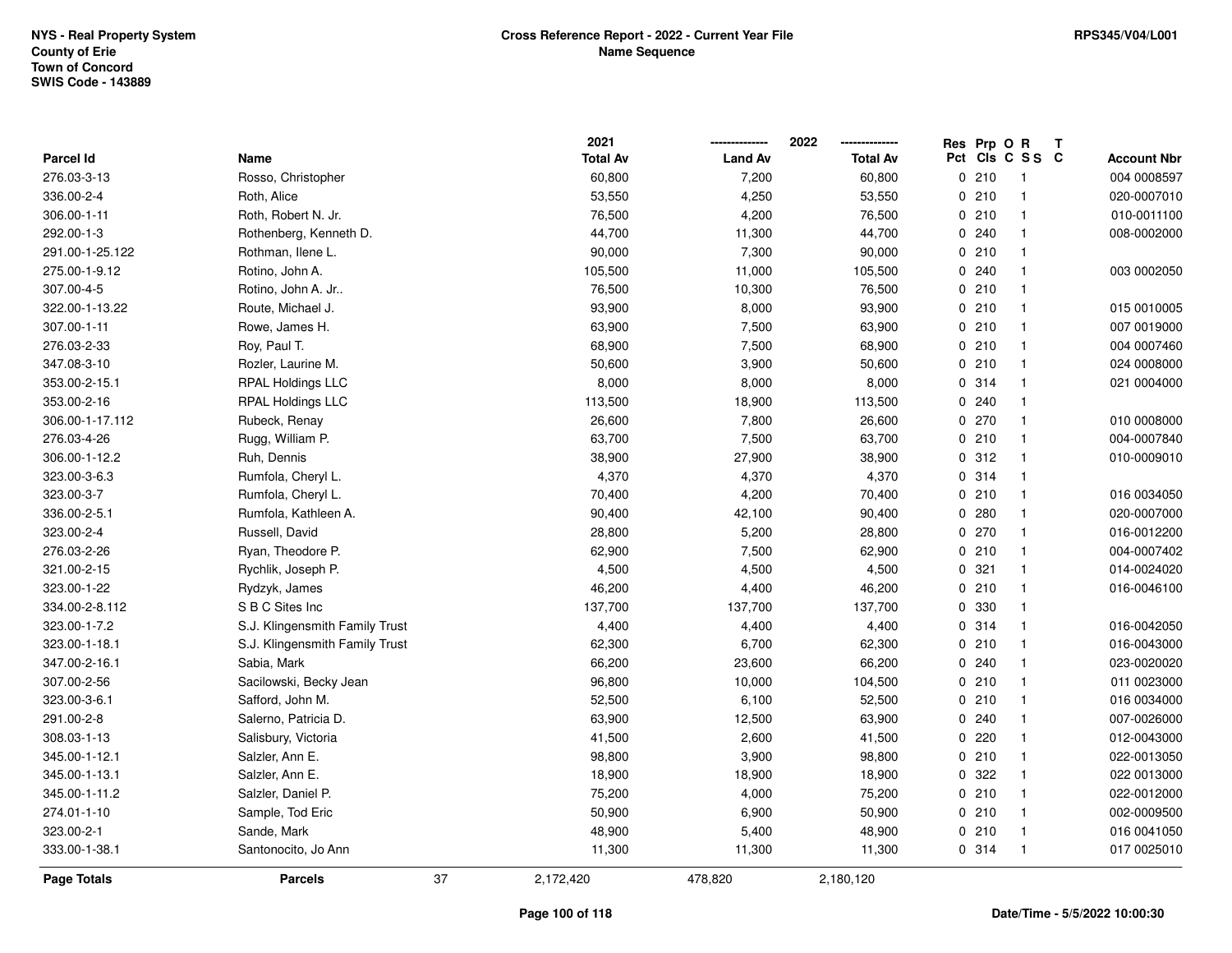|                 |                           |    | 2021            |                | 2022            |     | Res Prp O R |                         | T |                    |
|-----------------|---------------------------|----|-----------------|----------------|-----------------|-----|-------------|-------------------------|---|--------------------|
| Parcel Id       | Name                      |    | <b>Total Av</b> | <b>Land Av</b> | <b>Total Av</b> | Pct |             | CIs C S S C             |   | <b>Account Nbr</b> |
| 274.03-1-13     | Santonocito, John J.      |    | 91,200          | 5,000          | 91,200          |     | 0210        | $\overline{\mathbf{1}}$ |   | 002 0010350        |
| 274.03-1-14.2   | Santonocito, John J.      |    | 6,500           | 6,500          | 6,500           |     | 0.314       | $\overline{1}$          |   |                    |
| 290.00-2-4.112  | Sattler, Robert E.        |    | 60,000          | 7,900          | 60,000          |     | 0210        | $\overline{1}$          |   |                    |
| 307.00-3-22.21  | Sauer, Elizabeth A.       |    | 49,400          | 5,800          | 49,400          |     | 0210        | $\overline{1}$          |   | 011 0010610        |
| 335.02-1-30     | Savage, Neil A.           |    | 55,600          | 7,700          | 55,600          |     | 0210        | $\overline{1}$          |   | 015-0021050        |
| 290.00-1-18.2   | Schamann, Matthew J.      |    | 72,300          | 6,500          | 72,300          |     | 0210        | $\overline{1}$          |   |                    |
| 333.00-1-42     | Scharra, William C.       |    | 84,400          | 12,000         | 84,400          |     | 0.240       | $\overline{1}$          |   |                    |
| 323.00-1-25.14  | Schaus, Gary C.           |    | 16,400          | 16,400         | 16,400          | 0   | 322         | $\overline{1}$          |   | 016-0047000        |
| 323.00-1-25.13  | Schaus, James R.          |    | 12,700          | 12,700         | 12,700          | 0   | 322         | $\overline{1}$          |   | 016-0047000        |
| 323.00-1-25.12  | Schaus, Robert G.         |    | 12,700          | 12,700         | 12,700          | 0   | 322         | $\overline{1}$          |   | 016-0047000        |
| 323.00-1-25.11  | Schaus, William G.        |    | 81,300          | 39,800         | 81,300          | 66  | 240         | $\overline{\mathbf{1}}$ |   | 016-0047000        |
| 320.00-1-10.2   | Schelbe, Carl John IV.    |    | 31,600          | 3,000          | 31,600          |     | 0210        | $\overline{1}$          |   |                    |
| 292.00-2-6.1    | Schelble, Allen F.        |    | 65,400          | 6,800          | 65,400          |     | 0210        | $\overline{1}$          |   | 008-0018150        |
| 274.00-1-36     | Schelble, Colton D.       |    | 45,100          | 8,000          | 45,100          |     | 77 210      | $\overline{1}$          |   | 002 0037500        |
| 274.00-1-3      | Schelble, John H.         |    | 39,400          | 7,800          | 39,400          |     | 0210        | $\overline{1}$          |   | 002-0037600        |
| 274.00-1-4.111  | Schelble, Scott A.        |    | 72,000          | 13,700         | 72,000          |     | 0.240       | $\overline{1}$          |   | 002 0036000        |
| 274.00-1-1.111  | Schelble Joanne Irevoc Tr |    | 75,200          | 75,200         | 75,200          |     | 0 105       | $\overline{1}$          |   | 002 0015000        |
| 274.00-1-35     | Schelble Joanne Irevoc Tr |    | 23,900          | 12,600         | 23,900          |     | 0 312       | $\overline{1}$          |   | 002 0037500        |
| 274.00-2-8      | Scherer, Jessie L.        |    | 146,500         | 16,900         | 146,500         |     | 0.240       | $\mathbf{1}$            |   | 002-0043000        |
| 333.00-2-4.2    | Schichtel, Mark D.        |    | 52,800          | 5,000          | 52,800          |     | 0210        | $\overline{1}$          |   | 017 0029010        |
| 348.00-3-3      | Schichtel Nursery Inc.    |    | 62,400          | 30,600         | 62,400          |     | $0$ 112     | $\overline{1}$          |   | 020 0004000        |
| 333.00-2-20.1   | Schichtel's Nursery Inc   |    | 187,000         | 141,100        | 187,000         |     | 0, 170      | $\overline{1}$          |   | 017-0035000        |
| 345.00-1-19     | Schichtel's Nursery Inc   |    | 175,800         | 173,800        | 175,800         | 0   | 120         | $\overline{1}$          |   | 021 0012000        |
| 347.00-2-18.1   | Schichtel's Nursery Inc   |    | 40,300          | 40,300         | 40,300          | 0   | 105         | $\overline{1}$          |   | 023-0019000        |
| 321.00-2-3.12   | Schichtel's Nursery, Inc. |    | 33,000          | 33,000         | 33,000          |     | 0 322       | $\mathbf{1}$            |   | 014-0013000        |
| 321.00-2-3.22   | Schictel's Nursery, Inc.  |    | 100             | 100            | 100             |     | 0 314       | -1                      |   | 014-0013000        |
| 321.00-1-1.12   | Schiedel, Amy T.          |    | 73,400          | 11,900         | 73,400          |     | 0.240       | $\overline{\mathbf{1}}$ |   | 014 0016000        |
| 305.00-2-13.2   | Schiedel, Nancy Ann       |    | 53,600          | 3,300          | 53,600          |     | 0210        | $\mathbf{1}$            |   |                    |
| 322.00-2-18.113 | Schiedel, Timothy         |    | 6,000           | 6,000          | 6,000           |     | 0.314       | $\overline{1}$          |   |                    |
| 322.00-2-30.1   | Schiedel, Timothy         |    | 63,100          | 5,700          | 63,100          |     | 0210        | $\overline{1}$          |   | 015 0058050        |
| 291.00-1-28.2   | Schiele, Rick A.          |    | 83,200          | 9,400          | 83,200          |     | 0210        | $\overline{1}$          |   | 007 0001000        |
| 321.00-2-7.112  | Schimp, Ronald J.         |    | 104,200         | 9,600          | 104,200         |     | 0.280       | $\overline{1}$          |   | 014 0011000        |
| 276.03-5-46     | Schlemmer, George R.      |    | 84,200          | 7,500          | 84,200          |     | 0210        | $\overline{1}$          |   | 004-0008320        |
| 276.03-1-13     | Schleyer, John P.         |    | 75,500          | 4,000          | 75,500          |     | 0210        | $\overline{1}$          |   | 003 0018150        |
| 333.00-2-30.122 | Schmidt, Gerald N.        |    | 8,200           | 8,200          | 8,200           |     | 0 314       | $\overline{1}$          |   |                    |
| 323.00-3-5.12   | Schmitt, Herman V.        |    | 71,100          | 5,000          | 71,100          |     | 0210        | $\overline{1}$          |   |                    |
| 273.00-1-1.1    | Schmitt, Isabelle R.      |    | 129,200         | 51,700         | 129,200         |     | $0$ 112     | $\overline{1}$          |   | 001-0001000        |
| Page Totals     | <b>Parcels</b>            | 37 | 2,344,700       | 823,200        | 2,344,700       |     |             |                         |   |                    |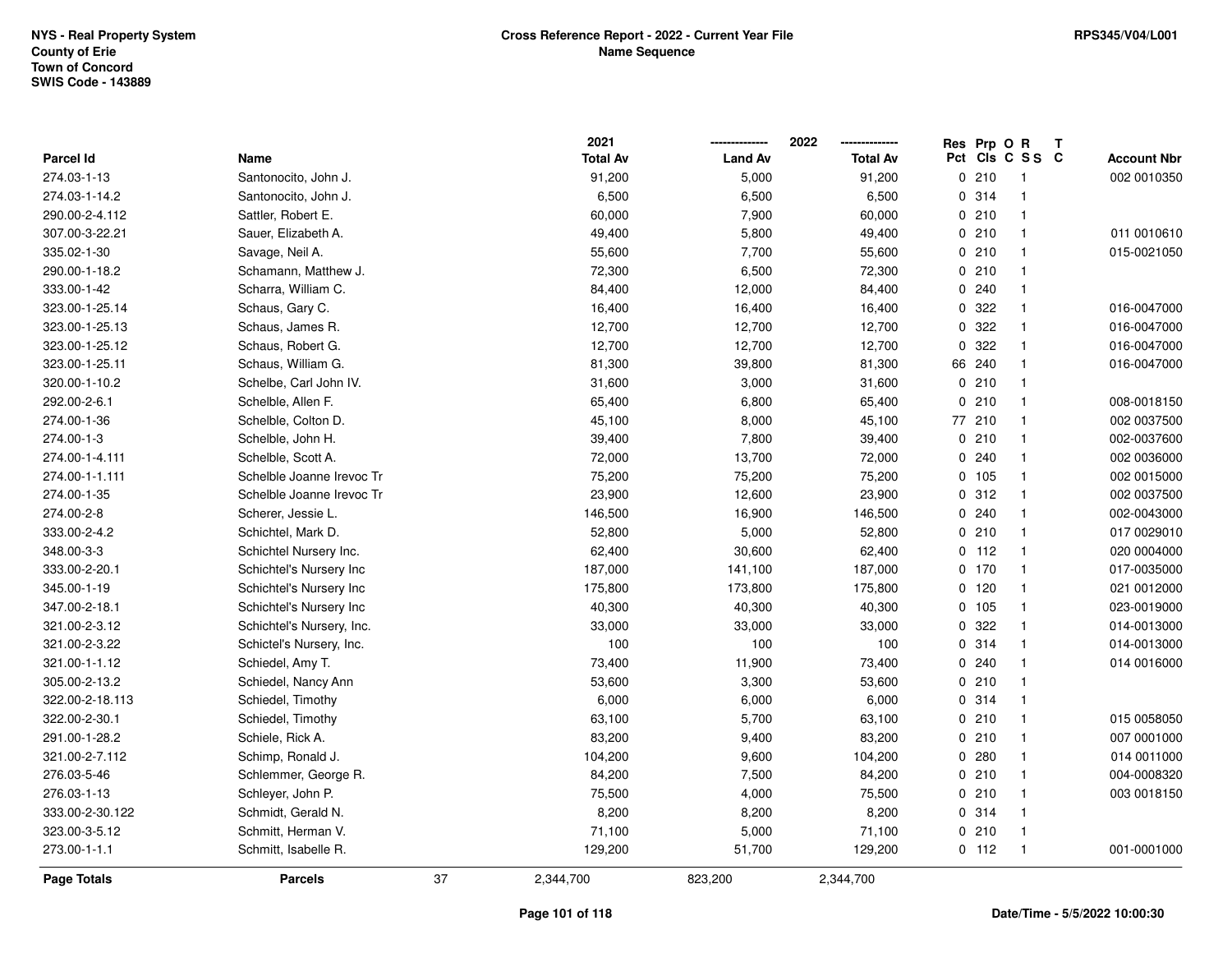|                  |                             |    | 2021            |                | 2022            | Res Prp O R |                            | Т |                    |
|------------------|-----------------------------|----|-----------------|----------------|-----------------|-------------|----------------------------|---|--------------------|
| <b>Parcel Id</b> | Name                        |    | <b>Total Av</b> | <b>Land Av</b> | <b>Total Av</b> |             | Pct Cls C S S C            |   | <b>Account Nbr</b> |
| 273.00-2-10      | Schmitt, Scott              |    | 4,500           | 3,600          | 4,500           | 0.312       | $\overline{\phantom{0}}$ 1 |   | 001-0026000        |
| 347.07-2-8.2     | Schmitt-Kingston, Amy E.    |    | 66,500          | 3,100          | 66,500          | 0483        | $\mathbf{1}$               |   | 024-0001010        |
| 305.00-1-7       | Schmitz, Daniel             |    | 57,500          | 4,600          | 57,500          | 0210        | $\mathbf{1}$               |   | 009-0025010        |
| 276.03-4-36      | Schneckenbrger, Roger/Grace |    | 83,500          | 7,500          | 83,500          | 0210        | $\mathbf{1}$               |   | 004-0008080        |
| 305.00-2-20.1    | Schneider, Brian K.         |    | 66,900          | 13,300         | 66,900          | 0210        | $\mathbf{1}$               |   | 009 0015000        |
| 305.00-2-12      | Schneider, Michael E.       |    | 3,200           | 3,200          | 3,200           | 0.314       | $\mathbf{1}$               |   | 009-0012550        |
| 305.00-2-13.1    | Schneider, Michael E.       |    | 63,100          | 1,900          | 63,100          | 0210        | $\mathbf{1}$               |   | 009 0012510        |
| 289.00-2-15      | Schneider, William P.       |    | 112,400         | 34,500         | 112,400         | 0.240       | $\mathbf{1}$               |   | 005 0022010        |
| 289.00-2-17      | Schneider, William P.       |    | 116,600         | 9,200          | 116,600         | 0210        | $\mathbf{1}$               |   | 005-0022100        |
| 275.00-2-26.1    | Schreiber, Donald L.        |    | 105,100         | 21,200         | 105,100         | 0210        | $\mathbf{1}$               |   | 003 0004700        |
| 274.00-1-13.22   | Schreiber, William R.       |    | 85,900          | 11,000         | 85,900          | 0210        | $\mathbf{1}$               |   |                    |
| 307.00-2-15      | Schreiber & Winkelman Inc   |    | 9,450           | 9,450          | 9,450           | 0 323       | $\mathbf{1}$               |   | 011-0015510        |
| 307.00-2-16      | Schreiber & Winkelman Inc   |    | 450             | 450            | 450             | 0.314       | $\mathbf 1$                |   | 011-0015200        |
| 274.00-1-6.22    | Schroeder, R Todd           |    | 99,400          | 9,700          | 99,400          | 0.240       | $\mathbf 1$                |   |                    |
| 333.00-2-11      | Schue, Dale C.              |    | 85,700          | 2,700          | 85,700          | 0.220       | $\mathbf{1}$               |   | 017-0026050        |
| 274.01-1-6.1     | Schunk, Ann                 |    | 67,000          | 10,900         | 67,000          | 0210        | $\mathbf{1}$               |   | 002-0009400        |
| 274.01-1-14      | Schunk, Ann                 |    | 9,950           | 9,950          | 9,950           | 0.321       | $\mathbf{1}$               |   | 002 0009000        |
| 321.00-1-5.2     | Schunk, Ann                 |    | 18,500          | 16,700         | 18,500          | 0.312       | $\mathbf{1}$               |   | 014-0003000        |
| 347.00-1-4.2     | Schunke, Dean A.            |    | 52,400          | 8,000          | 52,400          | 0.240       | $\mathbf{1}$               |   | 023 0017000        |
| 334.00-1-16.11   | Schunke, Diane              |    | 44,700          | 12,900         | 44,700          | 0.240       | $\mathbf{1}$               |   | 018 0016000        |
| 347.00-1-4.1     | Schunke, Ronald D.          |    | 39,300          | 4,900          | 39,300          | 0210        | $\mathbf{1}$               |   | 023 0017000        |
| 322.00-3-11      | Schurr, Bradley             |    | 71,300          | 5,700          | 71,300          | 0210        | $\mathbf{1}$               |   | 015 0046000        |
| 347.07-2-6       | Schuster, Sandra A.         |    | 800             | 800            | 800             | 0.314       | $\mathbf{1}$               |   | 024 0201299        |
| 335.02-1-10      | Schuster, Thomas            |    | 48,000          | 4,800          | 48,000          | 0210        | $\mathbf{1}$               |   | 015 0012500        |
| 322.00-1-5       | Schutze, Monica             |    | 74,000          | 11,200         | 74,000          | 50 280      | $\mathbf{1}$               |   | 015-0002225        |
| 320.00-2-21.2    | Schwab, Jacquelyn           |    | 41,400          | 4,700          | 41,400          | 0.240       | $\mathbf{1}$               |   | 013-0012000        |
| 321.00-2-6       | Schweickert, James H.       |    | 48,100          | 12,600         | 48,100          | 0270        | $\mathbf{1}$               |   | 014 0011050        |
| 321.00-1-18.11   | Schweikert, Charles J. Jr.  |    | 86,600          | 8,600          | 86,600          | 0210        | $\mathbf{1}$               |   | 014 0008250        |
| 274.03-1-8       | Sciarrino, Kristen          |    | 71,500          | 5,900          | 71,500          | 0210        | $\mathbf{1}$               |   | 002-0010600        |
| 321.00-2-17.11   | Scibetta, Kenneth C.        |    | 148,400         | 7,000          | 148,400         | 0210        | $\mathbf{1}$               |   | 014-0024100        |
| 291.00-2-7       | Sciortino, Joseph J.        |    | 30,500          | 22,100         | 30,500          | 0210        | $\mathbf{1}$               |   | 007 0028000        |
| 273.00-1-41      | Scott, Sylvia Teikmanis     |    | 22,000          | 8,800          | 22,000          | 0210        | $\mathbf{1}$               |   | 001-0020000        |
| 289.00-2-9.1     | Scranton, Ronald H.         |    | 34,200          | 4,600          | 34,200          | 0270        | $\mathbf{1}$               |   | 002 0010960        |
| 307.00-2-29      | Seales, Jimmy N.            |    | 17,000          | 8,000          | 17,000          | 0270        | $\mathbf{1}$               |   | 011-0016920        |
| 307.00-2-40      | Seales, Jimmy N.            |    | 3,650           | 3,650          | 3,650           | 0.314       | $\mathbf{1}$               |   | 011-0016900        |
| 276.03-2-13      | Sears, David G.             |    | 53,600          | 7,500          | 53,600          | 0210        | $\mathbf{1}$               |   | 004-0007350        |
| 322.00-1-46      | Sebzda, David W.            |    | 119,900         | 26,700         | 119,900         | $0$ 112     | $\mathbf{1}$               |   | 015 0010005        |
| Page Totals      | <b>Parcels</b>              | 37 | 2,063,000       | 341,400        | 2,063,000       |             |                            |   |                    |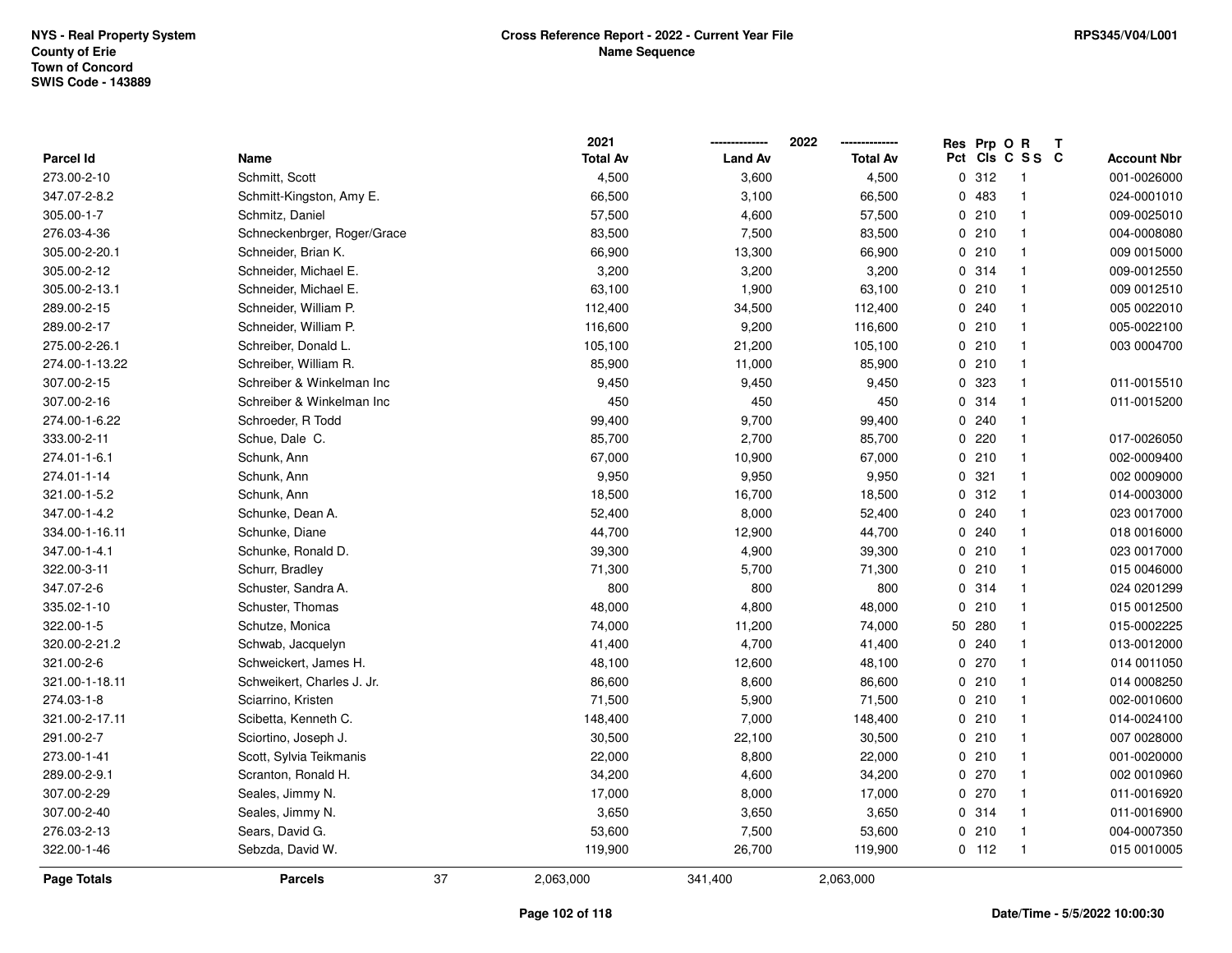|                  |                         |    | 2021            |                | 2022            |     | Res Prp O R |                          | T |                    |
|------------------|-------------------------|----|-----------------|----------------|-----------------|-----|-------------|--------------------------|---|--------------------|
| <b>Parcel Id</b> | Name                    |    | <b>Total Av</b> | <b>Land Av</b> | <b>Total Av</b> | Pct |             | CIS C S S C              |   | <b>Account Nbr</b> |
| 333.00-1-33      | Segool, Robert A.       |    | 37,450          | 4,800          | 37,450          |     | 0210        | $\overline{\phantom{1}}$ |   | 017 0009050        |
| 276.03-5-7       | Seguin, Nicholas J.     |    | 79,800          | 7,800          | 79,800          |     | 0210        | $\mathbf{1}$             |   | 004 0008480        |
| 273.00-1-16.1    | Sell, Darlene A.        |    | 75,300          | 8,300          | 75,300          |     | 0210        | $\mathbf{1}$             |   | 001 0013050        |
| 275.00-2-17      | Sell, Jeffrey           |    | 82,700          | 14,300         | 82,700          |     | 0210        | $\mathbf{1}$             |   | 003-0015100        |
| 307.00-1-4       | Sells, Catherine        |    | 47,800          | 11,600         | 47,800          |     | 0210        | $\mathbf{1}$             |   | 007-0017000        |
| 276.03-2-12      | Sentz, Eric             |    | 58,200          | 7,500          | 58,200          |     | 0210        | $\mathbf{1}$             |   | 004 0007340        |
| 346.00-1-35      | Serota, Cheryl          |    | 58,700          | 6,100          | 58,700          |     | 0210        | $\mathbf{1}$             |   |                    |
| 308.00-1-6.2     | Shamel Milling Co       |    | 194,300         | 34,900         | 194,300         |     | 0443        | $\mathbf{1}$             |   | 012-0014000        |
| 276.03-2-20      | Sharp, Kathryn M.       |    | 72,500          | 7,200          | 72,500          |     | 0210        | $\mathbf{1}$             |   | 004 0007396        |
| 276.03-5-44      | Shaul, Amy              |    | 62,100          | 7,500          | 62,100          |     | 0210        | $\mathbf{1}$             |   | 004-0008300        |
| 273.00-2-13.1    | Shaw, Johnny F. III.    |    | 67,100          | 26,330         | 67,100          |     | 66 120      | $\mathbf{1}$             |   | 001 0027100        |
| 273.00-1-47      | Shaw, William R.        |    | 65,100          | 7,400          | 65,100          |     | 0210        | $\mathbf 1$              |   | 001-0014200        |
| 307.00-1-17./B   | Shelex Drilling Inc     |    | 3,441           | $\pmb{0}$      | 3,122           |     | 0 733       | $\mathbf{1}$             |   |                    |
| 321.00-1-5.111   | Shelley, Jason          |    | 118,500         | 16,100         | 118,500         |     | 0.240       | $\mathbf{1}$             |   | 014-0003000        |
| 321.00-1-5.312   | Shelley, Jason F.       |    | 15,600          | 15,600         | 15,600          |     | 0.322       | $\mathbf{1}$             |   |                    |
| 321.00-1-39.12   | Shelley, Jonathan Wayne |    | 110,700         | 21,900         | 110,700         |     | 0.240       | $\mathbf{1}$             |   |                    |
| 305.00-2-46      | Sherlock, Jacob         |    | 40,500          | 7,000          | 40,500          |     | 77 210      | $\mathbf{1}$             |   | 009 0040000        |
| 305.00-2-22      | Sherlock, Phoebe Ann    |    | 69,500          | 20,900         | 69,500          |     | 77 240      | $\mathbf{1}$             |   | 009-0014100        |
| 276.03-3-6       | Sherman, Robert M.      |    | 121,500         | 7,200          | 121,500         |     | 0210        | $\mathbf{1}$             |   | 004 0008590        |
| 289.00-1-29.13   | Shoffstall, Scot E.     |    | 127,100         | 20,200         | 127,100         |     | 0.240       | $\mathbf{1}$             |   |                    |
| 290.00-2-12      | Shotell, Johanna V.     |    | 82,900          | 82,900         | 82,900          |     | 0.321       | $\mathbf{1}$             |   | 006 0010010        |
| 308.03-1-24      | Shriver, Joan L.        |    | 61,500          | 9,000          | 61,500          |     | 0210        | $\mathbf{1}$             |   | 012-0050000        |
| 320.00-1-7       | Sibiga, Peter           |    | 168,200         | 8,500          | 168,200         |     | 0210        | $\mathbf{1}$             |   | 013 0015010        |
| 305.00-2-32      | Sibiga, Peter P. Jr.    |    | 7,100           | 7,100          | 7,100           |     | 0.314       | $\mathbf{1}$             |   | 009-0037000        |
| 291.00-1-1       | Sibley Cemetary         |    | 5,000           | 5,000          | 5,000           |     | 0 695       | 8                        |   | 500-0020000        |
| 334.00-1-18.12   | Sicignano, David G.     |    | 81,700          | 7,500          | 81,700          |     | 0210        | $\mathbf{1}$             |   | 018 0018100        |
| 308.00-1-11      | Sills, Willliam         |    | 49,000          | 3,750          | 49,000          |     | 0210        | $\mathbf{1}$             |   | 012-0038100        |
| 336.01-1-12.2    | Siminiski, David A.     |    | 53,300          | 3,000          | 53,300          |     | 0210        | $\mathbf{1}$             |   |                    |
| 336.01-1-12.11   | Siminski, David A.      |    | 300             | 300            | 300             |     | 0.310       | $\mathbf{1}$             |   | 016 0019000        |
| 346.00-1-3.12    | Siminski, Mark          |    | 31,900          | 19,000         | 31,900          |     | 0.312       | $\mathbf{1}$             |   |                    |
| 346.00-1-4       | Siminski, Mark          |    | 3,100           | 3,100          | 3,100           |     | 0.314       | $\mathbf{1}$             |   | 022-0004050        |
| 323.00-1-36      | Siminski, Mark C.       |    | 46,800          | 9,350          | 46,800          |     | 0210        | $\mathbf{1}$             |   | 016 0008900        |
| 323.00-1-16      | Simmons, David S.       |    | 61,400          | 4,700          | 61,400          |     | 0210        | $\mathbf{1}$             |   | 016-0042200        |
| 335.02-1-5       | Simmons, John           |    | 58,900          | 4,700          | 58,900          |     | 0210        | $\mathbf{1}$             |   | 015 0011600        |
| 275.20-1-1       | Sinclair, Lawren Ross   |    | 100,700         | 7,000          | 100,700         |     | 0210        | $\mathbf{1}$             |   |                    |
| 275.20-1-2       | Sinclair, Ross          |    | 7,000           | 7,000          | 7,000           |     | 0 314       | $\mathbf{1}$             |   |                    |
| 274.02-1-4       | Singer, Jason E.        |    | 51,670          | 9,700          | 51,670          |     | 0210        | $\mathbf{1}$             |   | 002-0038000        |
| Page Totals      | <b>Parcels</b>          | 37 | 2,378,361       | 444,230        | 2,378,042       |     |             |                          |   |                    |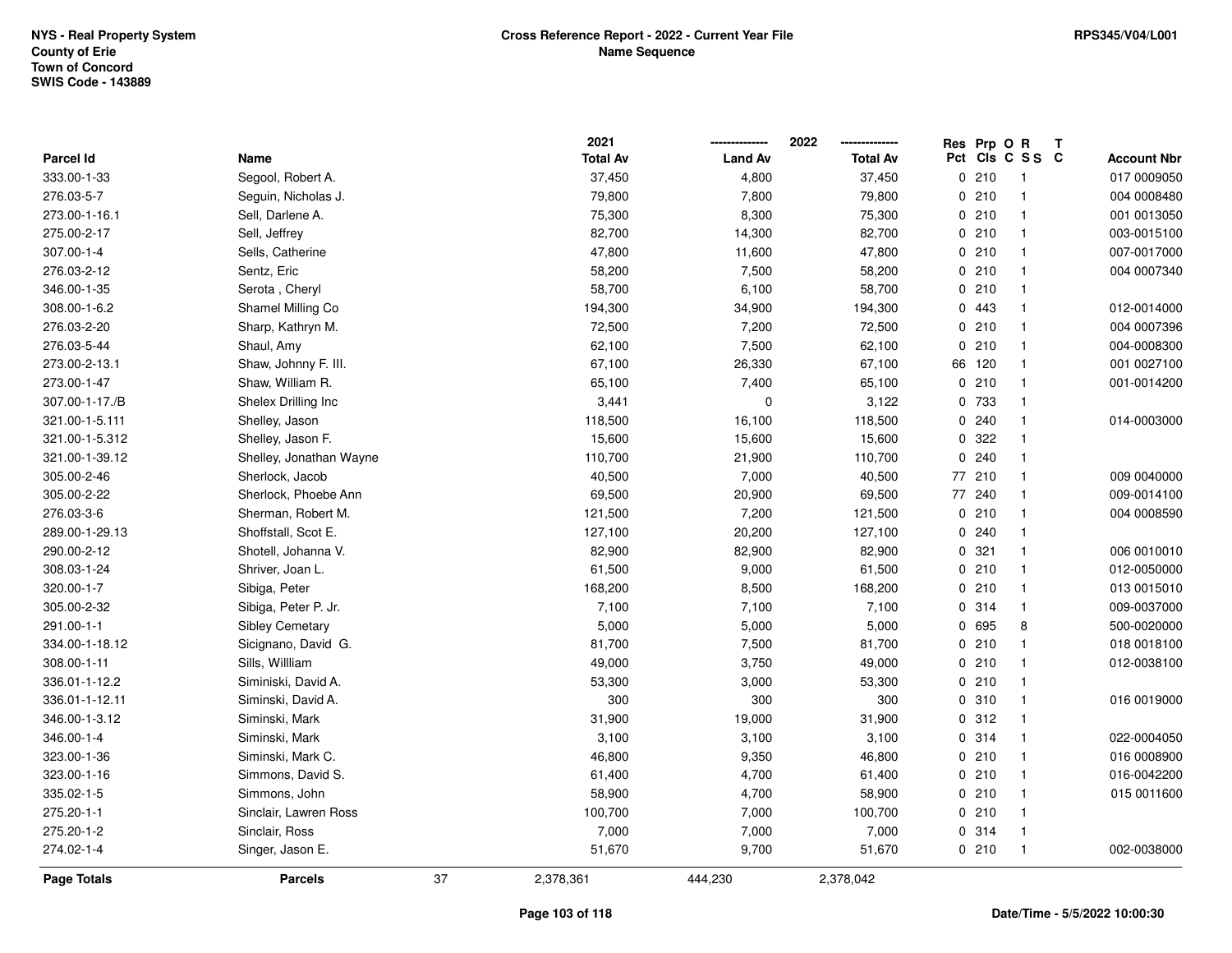|                 |                              |    | 2021            |                | 2022            |     | Res Prp O R |                | T |                    |
|-----------------|------------------------------|----|-----------------|----------------|-----------------|-----|-------------|----------------|---|--------------------|
| Parcel Id       | Name                         |    | <b>Total Av</b> | <b>Land Av</b> | <b>Total Av</b> | Pct |             | CIS C S S C    |   | <b>Account Nbr</b> |
| 274.02-1-5      | Singer, Jason E.             |    | 13,000          | 3,900          | 13,000          |     | 0270        | $\overline{1}$ |   | 002-0038100        |
| 347.00-2-10.1   | Sion, David E. Jr.           |    | 66,600          | 5,500          | 66,600          |     | 0210        | $\mathbf{1}$   |   | 024-0005010        |
| 307.00-3-2.111  | Sion, David E. Sr.           |    | 66,900          | 9,500          | 66,900          |     | 0210        | $\mathbf{1}$   |   | 011 0004060        |
| 307.00-2-18     | Sipes, Steven M.             |    | 48,000          | 5,000          | 48,000          |     | 0210        | $\mathbf{1}$   |   | 011 0015150        |
| 276.03-4-37     | Skinner, Shirley A.          |    | 75,000          | 7,500          | 75,000          |     | 0210        | $\mathbf{1}$   |   | 004-0008070        |
| 273.00-2-7.11   | Skipper, Adam C.             |    | 62,700          | 5,700          | 62,700          |     | 0210        | $\mathbf{1}$   |   | 001 0006000        |
| 321.00-1-42.11  | Skora, Scott P.              |    | 129,400         | 5,200          | 129,400         |     | 0210        | $\mathbf{1}$   |   | 014-0003000        |
| 322.00-1-32.12  | Skowronski, Donald L.        |    | 10,700          | 10,700         | 10,700          |     | 0 322       | $\mathbf{1}$   |   | 015 0028100        |
| 322.00-1-32.11  | Skowronski 2017 Family Trust |    | 19,500          | 19,500         | 19,500          |     | 0.322       | $\mathbf{1}$   |   | 015 0028100        |
| 289.00-1-19.21  | Slaght, Nancy Ann            |    | 71,600          | 7,300          | 71,600          |     | 0210        | $\mathbf{1}$   |   |                    |
| 308.00-2-13.122 | Slippy, Brian R.             |    | 81,400          | 5,700          | 81,400          |     | 0210        | $\mathbf{1}$   |   |                    |
| 308.00-2-14.2   | Slippy, Brian R.             |    | 2,500           | 2,500          | 2,500           |     | 0 314       | $\mathbf{1}$   |   |                    |
| 333.00-1-29     | Slisz, Richard A.            |    | 69,700          | 5,600          | 69,700          |     | 0210        | 1              |   | 017 0018075        |
| 275.20-1-10     | Slough, James                |    | 66,100          | 7,000          | 66,100          |     | 0260        | $\mathbf{1}$   |   |                    |
| 275.20-1-9      | Slough, Jeanne L.            |    | 7,000           | 7,000          | 7,000           |     | 0.314       | $\mathbf{1}$   |   |                    |
| 275.20-1-11     | Slough, Jeanne L.            |    | 7,000           | 7,000          | 7,000           |     | 0.314       | $\mathbf{1}$   |   |                    |
| 305.00-1-2      | Smith, Adam                  |    | 31,200          | 4,000          | 31,200          |     | 0210        | $\mathbf{1}$   |   | 009-0026000        |
| 333.00-1-7.111  | Smith, Bradley J.            |    | 90,100          | 11,200         | 90,100          |     | 0.240       | $\mathbf{1}$   |   | 017 0031050        |
| 336.01-1-5      | Smith, Brian                 |    | 50,000          | 4,000          | 50,000          |     | 0210        | $\mathbf{1}$   |   | 016-0023300        |
| 273.00-1-26     | Smith, Charles               |    | 59,200          | 7,600          | 59,200          |     | 0210        | $\mathbf{1}$   |   | 001-0013200        |
| 273.00-1-27     | Smith, Charles F.            |    | 9,800           | 9,800          | 9,800           |     | 0.321       | $\mathbf{1}$   |   | 001-0036010        |
| 305.00-2-3      | Smith, Deborah               |    | 40,300          | 10,650         | 40,300          |     | 0.240       | $\mathbf{1}$   |   | 009 0007000        |
| 323.00-1-28.121 | Smith, Diane M.              |    | 76,700          | 8,200          | 76,700          |     | 0210        | $\mathbf{1}$   |   | 016-0050040        |
| 308.03-1-22     | Smith, Elsie M.              |    | 42,900          | 5,200          | 42,900          |     | 0210        | $\mathbf{1}$   |   | 012-0055100        |
| 276.13-1-1      | Smith, Frank Jr.             |    | 43,300          | 3,900          | 43,300          |     | 0.260       | $\mathbf{1}$   |   |                    |
| 305.00-1-26     | Smith, Gary L.               |    | 34,400          | 4,400          | 34,400          |     | 0210        | $\mathbf{1}$   |   | 009 0034000        |
| 292.00-2-5.12   | Smith, Gordon J.             |    | 71,100          | 29,400         | 71,100          |     | 0.312       | $\mathbf{1}$   |   |                    |
| 273.00-1-15     | Smith, Gregory J.            |    | 53,800          | 8,200          | 53,800          |     | 0210        | $\mathbf{1}$   |   | 001-0013300        |
| 307.00-2-20     | Smith, Harvey C.             |    | 54,500          | 7,300          | 54,500          |     | 0210        | $\mathbf{1}$   |   | 011-0015300        |
| 307.00-3-5.11   | Smith, James W.              |    | 7,300           | 7,300          | 7,300           |     | 0 322       | $\mathbf{1}$   |   | 011 0009000        |
| 307.00-3-5.2    | Smith, James W.              |    | 174,900         | 25,300         | 174,900         |     | 0.280       | $\mathbf{1}$   |   |                    |
| 276.03-2-40     | Smith, Jeffrey P.            |    | 56,700          | 7,500          | 56,700          |     | 0210        | $\mathbf{1}$   |   | 004 0007480        |
| 274.00-1-1.112  | Smith, Jennifer L.           |    | 65,900          | 11,200         | 65,900          |     | 0210        | $\mathbf{1}$   |   | 002 0015000        |
| 305.00-2-14.12  | Smith, Jody M.               |    | 41,200          | 41,200         | 41,200          |     | 0 322       | $\mathbf{1}$   |   | 009-0038000        |
| 306.00-1-18.112 | Smith, Joseph E.             |    | 51,500          | 4,500          | 51,500          |     | 0210        | $\mathbf{1}$   |   | 010-0008016        |
| 306.00-1-22.12  | Smith, Joseph E.             |    | 4,100           | 4,100          | 4,100           |     | 0 314       | $\mathbf{1}$   |   |                    |
| 306.00-3-1      | Smith, Joyce R.              |    | 55,700          | 20,500         | 55,700          |     | 0.240       | $\mathbf{1}$   |   | 010-0007050        |
| Page Totals     | <b>Parcels</b>               | 37 | 1,911,700       | 350,050        | 1,911,700       |     |             |                |   |                    |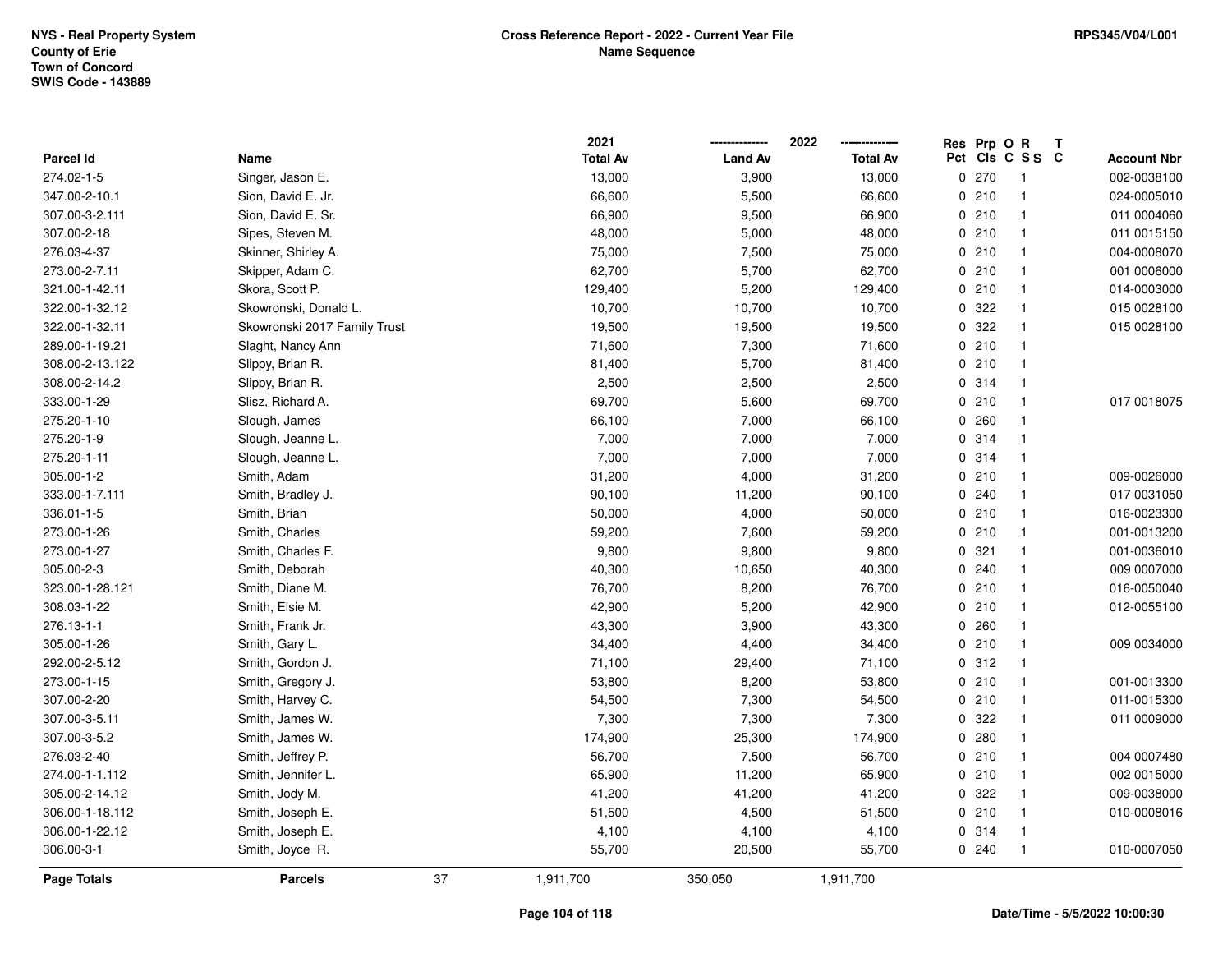|                  |                                      | 2021            |                | 2022<br>--------------- | Res Prp O R |                 | Т |                    |
|------------------|--------------------------------------|-----------------|----------------|-------------------------|-------------|-----------------|---|--------------------|
| Parcel Id        | Name                                 | <b>Total Av</b> | <b>Land Av</b> | <b>Total Av</b>         |             | Pct Cls C S S C |   | <b>Account Nbr</b> |
| 348.00-2-4.2     | Smith, Kathryn E.                    | 45,900          | 5,700          | 45,900                  | 0210        | $\overline{1}$  |   | 20 13 10           |
| 308.00-2-32      | Smith, Larry P.                      | 85,800          | 33,700         | 85,800                  | 0.240       | $\overline{1}$  |   | 012-0055050        |
| 274.00-2-4.1     | Smith, Lukas C.                      | 57,300          | 25,700         | 57,300                  | 0.240       | $\overline{1}$  |   | 002 0032000        |
| 307.00-2-6       | Smith, Mark R.                       | 36,200          | 5,500          | 36,200                  | 0210        | $\overline{1}$  |   | 012-0008100        |
| 336.00-2-6.1     | Smith, Martha Dygert                 | 129,700         | 26,500         | 129,700                 | 0.240       | $\overline{1}$  |   | 020 0009000        |
| 306.00-2-3.1     | Smith, Michael                       | 12,500          | 12,500         | 12,500                  | 0.321       | $\overline{1}$  |   | 006 0007000        |
| 307.00-3-24      | Smith, Paul S.                       | 46,700          | 5,200          | 46,700                  | 0210        | $\overline{1}$  |   | 011-0010970        |
| 308.03-1-19      | Smith, Quintessa E.                  | 46,700          | 4,450          | 46,700                  | 0210        | $\overline{1}$  |   | 012 0046000        |
| 308.00-1-24.2    | Smith, Robert J.                     | 55,600          | 6,600          | 55,600                  | 0270        | $\overline{1}$  |   |                    |
| 273.00-2-4.12    | Smith, Wayne F.                      | 96,900          | 17,900         | 96,900                  | 0.240       | $\overline{1}$  |   | 001-0008000        |
| 276.03-5-33      | Smoot, Dylan J.                      | 57,300          | 7,500          | 57,300                  | 0210        | $\mathbf{1}$    |   | 004-0008190        |
| 306.00-1-2.31    | Smouse, Edward O.                    | 8,200           | 8,200          | 8,200                   | 0 314       | $\mathbf 1$     |   |                    |
| 306.00-1-2.32    | Smouse, Edward O.                    | 89,700          | 8,400          | 89,700                  | 0210        | $\overline{1}$  |   |                    |
| 348.00-2-1       | Snashell, Michael S.                 | 42,100          | 2,800          | 42,100                  | 0210        | $\overline{1}$  |   | 020 0011100        |
| 276.03-3-35      | Snider, William M.                   | 98,000          | 7,200          | 98,000                  | 0210        | $\overline{1}$  |   | 004-0008610        |
| 321.00-2-7.111   | Snyder, Kenneth                      | 61,200          | 61,200         | 81,700                  | 0.312       | $\overline{1}$  |   | 014 0011000        |
| 321.00-1-9.111/A | Snyder, Kenneth L.                   | 243             | 0              | 306                     | 0 733       | $\overline{1}$  |   | 014-0008101        |
| 321.00-2-7./A    | Snyder, Kenneth L.                   | 708             | $\mathbf 0$    | 734                     | 0 733       | $\overline{1}$  |   | 014-0011001        |
| 321.00-2-7./B    | Snyder, Kenneth L.                   | 583             | $\mathbf 0$    | 557                     | 0 733       | $\overline{1}$  |   | 014-0011002        |
| 321.00-2-7.12    | Snyder, Kenneth L.                   | 66,800          | 7,700          | 66,800                  | 0210        | $\overline{1}$  |   |                    |
| 346.00-1-24.12   | Snyder, Larry                        | 66,900          | 9,900          | 66,900                  | 0210        | $\overline{1}$  |   |                    |
| 345.00-1-21      | Snyder, Pamela Jo                    | 9,900           | 9,900          | 9,900                   | 0.322       | $\overline{1}$  |   | 017 0034000        |
| 307.00-2-8.12    | Snyder, William F. III.              | 60,100          | 7,900          | 60,100                  | 0210        | $\overline{1}$  |   | 011 0021000        |
| 307.00-2-62.111  | Snyder, William F. III.              | 97,400          | 97,400         | 115,300                 | 0 100       | $\overline{1}$  |   | 011-0004000        |
| 307.00-2-8.2     | Snyder, William F. Jr.               | 85,000          | 8,500          | 85,000                  | 0210        | $\overline{1}$  |   | 011-0021010        |
| 307.00-2-61      | Snyder, William F. Jr.               | 8,500           | 8,500          | 8,500                   | 0.314       | $\overline{1}$  |   | 011 0021000        |
| 322.00-2-17      | Snyder Trstee of Revoc Tr, Faithe H. | 29,500          | 3,450          | 29,500                  | 0220        | -1              |   | 015 0057000        |
| 276.03-2-35      | Sobota, Peter M.                     | 65,190          | 7,500          | 65,190                  | 0210        | $\overline{1}$  |   | 004 0007510        |
| 276.03-4-4       | Sojda, David                         | 83,100          | 7,500          | 83,100                  | 0210        | $\overline{1}$  |   | 004-0007710        |
| 347.00-1-14.2    | Solomon, Mark                        | 38,900          | 7,200          | 38,900                  | 0270        | $\overline{1}$  |   | 023-0010014        |
| 322.00-2-46.1    | Songin, Edward H.                    | 113,700         | 13,400         | 113,700                 | 0210        | $\overline{1}$  |   |                    |
| 274.00-1-14      | Sorensen, Stephen                    | 72,900          | 12,800         | 72,900                  | 0210        | $\mathbf{1}$    |   | 002-0006025        |
| 307.00-4-1       | Sorrento, Salvatore G.               | 95,400          | 9,600          | 95,400                  | 0.240       | $\overline{1}$  |   | 011 0005000        |
| 333.00-1-25.121  | Sorrento, Victor S.                  | 28,600          | 6,400          | 28,600                  | 0270        | $\overline{1}$  |   |                    |
| 333.00-1-16      | Southwestern Supply Inc              | 52,000          | 8,100          | 52,000                  | 0480        | $\mathbf{1}$    |   | 017 0023000        |
| 275.00-2-31.131  | Sowinski, Michael                    | 24,000          | 19,400         | 24,000                  | 0260        | $\overline{1}$  |   |                    |
| 305.00-1-16.1    | Spahn, David G.                      | 34,300          | 20,900         | 34,300                  | 0.105       | $\overline{1}$  |   | 009 0001000        |
| Page Totals      | 37<br><b>Parcels</b>                 | 2,003,524       | 505,100        | 2,041,987               |             |                 |   |                    |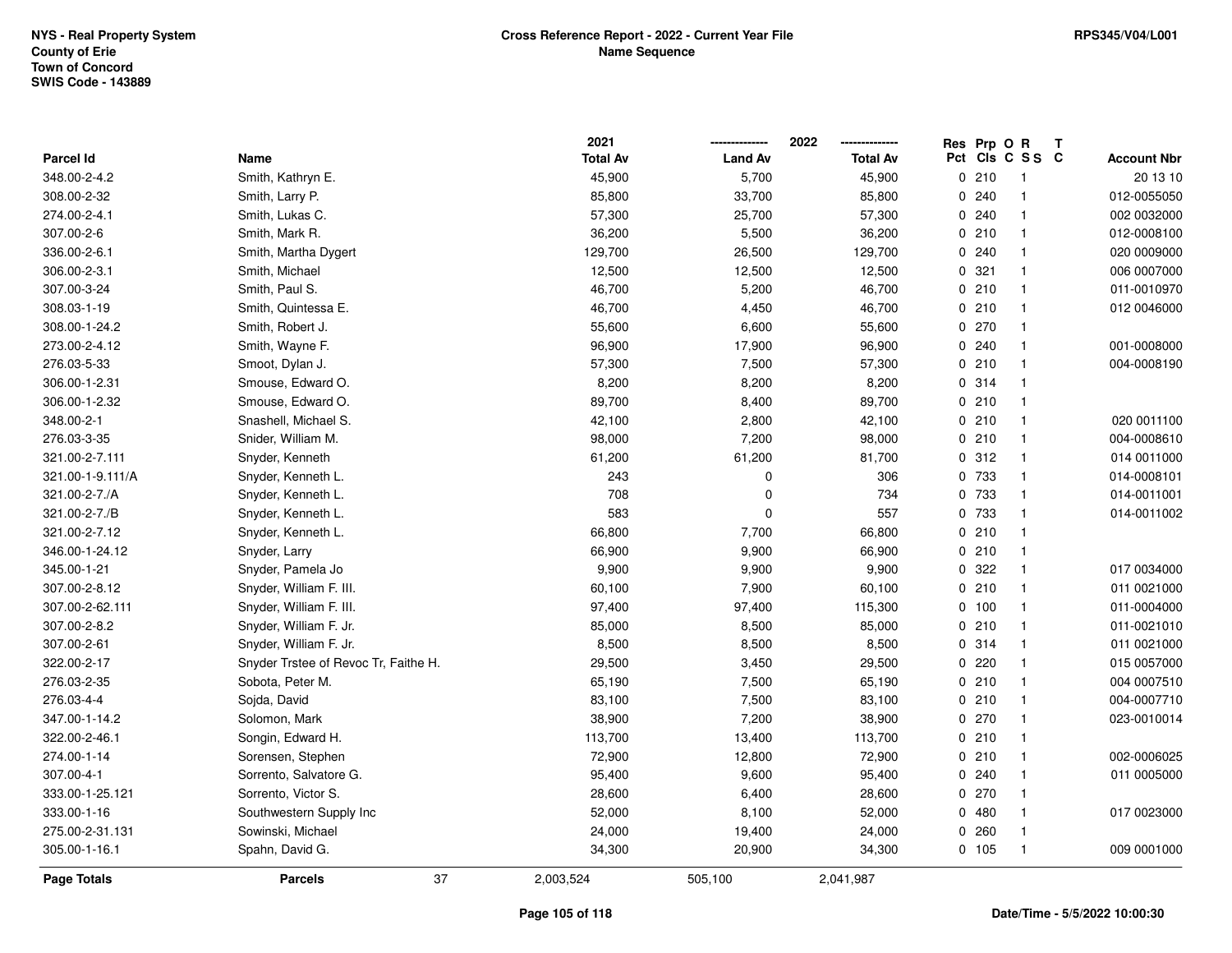|                  |                           |    | 2021            |                | 2022            | Res Prp O R |                 | Т |                    |
|------------------|---------------------------|----|-----------------|----------------|-----------------|-------------|-----------------|---|--------------------|
| <b>Parcel Id</b> | Name                      |    | <b>Total Av</b> | <b>Land Av</b> | <b>Total Av</b> |             | Pct Cls C S S C |   | <b>Account Nbr</b> |
| 308.00-2-13.112  | Spalti, Cindy             |    | 87,000          | 9,800          | 87,000          | 0.240       | $\mathbf{1}$    |   |                    |
| 321.00-2-27      | Spalti, Walter A.         |    | 30,000          | 4,700          | 30,000          | 0210        | $\mathbf{1}$    |   | 019-0001150        |
| 291.00-1-11.111  | Spaulding, Robert         |    | 31,300          | 31,300         | 31,300          | 0 105       | $\mathbf{1}$    |   | 007 0002000        |
| 291.00-1-11.112  | Spaulding, Robert         |    | 43,400          | 7,000          | 43,400          | $0$ 112     | $\mathbf{1}$    |   | 007 0002000        |
| 291.00-1-11.2    | Spaulding, Robert W.      |    | 6,200           | 6,200          | 6,200           | 0 314       | $\mathbf{1}$    |   |                    |
| 348.00-2-2       | Spencer, Bruce J.         |    | 36,500          | 3,100          | 36,500          | 0.270       | $\mathbf{1}$    |   | 020 0011150        |
| 276.03-4-17      | Spencer, Maurice          |    | 32,200          | 7,500          | 32,200          | 0210        | $\mathbf{1}$    |   | 004 0007960        |
| 276.03-4-33      | Spencer, Maurice          |    | 45,000          | 7,500          | 45,000          | 0210        | $\mathbf{1}$    |   | 004 0007890        |
| 276.03-2-39      | Sperry, Colleen           |    | 69,800          | 7,500          | 69,800          | 0210        | $\mathbf{1}$    |   | 004 0007500        |
| 322.00-3-7.3     | Spier, Katie              |    | 60,900          | 12,800         | 60,900          | 0.240       | $\mathbf{1}$    |   | 015-0008060        |
| 276.03-4-40      | Spillman, David S.        |    | 57,000          | 7,500          | 57,000          | 0210        | $\mathbf{1}$    |   | 004-0008040        |
| 276.03-2-17      | Spitzer, Daniel A.        |    | 60,500          | 6,100          | 60,500          | 0210        | $\mathbf{1}$    |   | 004-0007390        |
| 273.00-1-38      | Spors, Michael H.         |    | 26,000          | 12,200         | 26,000          | 0.240       |                 |   | 002 0001000        |
| 347.02-1-32      | Spr Field & Str Inc       |    | 41,600          | 21,100         | 41,600          | 0 920       | $\mathbf{1}$    |   | 024-0006000        |
| 322.00-3-8       | Springbrook Springs Inc   |    | 23,000          | 13,000         | 23,000          | 0822        | $\mathbf{1}$    |   | 015-0008050        |
| 322.00-2-40.2    | Springbrook Springs, Inc  |    | 26,300          | 26,300         | 26,300          | 0 105       | $\mathbf{1}$    |   | 015 0058000        |
| 322.00-2-40.1    | Springbrook Springs, Inc. |    | 6,000           | 6,000          | 6,000           | 0.314       | $\mathbf{1}$    |   | 015 0058000        |
| 347.00-1-11      | Springville, Country      |    | 4,850           | 4,850          | 4,850           | 0.552       | $\mathbf{1}$    |   | 023 0015000        |
| 347.00-1-12      | Springville, Country Club |    | 6,910           | 4,500          | 6,910           | 0.312       | $\mathbf{1}$    |   | 023-0009050        |
| 347.00-1-13      | Springville, Country Club |    | 5,550           | 5,550          | 5,550           | 0.314       | $\mathbf{1}$    |   | 023-0009005        |
| 322.00-3-12      | Springville, Field        |    | 1,100           | 1,100          | 1,100           | 0 920       | $\mathbf{1}$    |   | 015-0047000        |
| 347.00-1-20.2    | Springville Country Club  |    | 21,200          | 21,200         | 21,200          | 0 330       | $\mathbf{1}$    |   | 023-0009010        |
| 355.00-1-8       | Springville Country Club  |    | 686,490         | 213,700        | 686,490         | 0.552       | $\mathbf{1}$    |   | 023-0014000        |
| 336.01-1-1.2     | Springville Lions Club    |    | 19,700          | 5,000          | 19,700          | 0.312       | 8               |   | 016 0024010        |
| 335.02-1-12.1    | Springville Mfg Co, Inc   |    | 47,276          | 14,300         | 47,276          | 0710        | $\mathbf{1}$    |   | 015 0013000        |
| 335.02-1-12.1/1  | Springville Mfg Co, Inc   |    | 304,080         | 0              | 304,080         | 0710        | $\mathbf{1}$    |   |                    |
| 336.01-1-8       | Springville MHP LLC       |    | 329,200         | 10,700         | 329,200         | 0416        | $\mathbf{1}$    |   | 016 0022000        |
| 355.00-1-4.1     | Springville Travelers     |    | 43,000          | 15,900         | 43,000          | 0 534       | $\mathbf{1}$    |   | 023-0007100        |
| 273.00-2-21./A   | Sprint Spectrum Lp        |    | 235,400         | 0              | 235,400         | 0 837       | 6               |   |                    |
| 306.00-3-1./B    | Sprint Spectrum Lp        |    | 208,300         | 0              | 208,300         | 0 837       | 6               |   |                    |
| 321.00-2-12.1    | Stabell, Thomas           |    | 46,500          | 4,900          | 46,500          | 0210        | $\mathbf{1}$    |   | 014-0024010        |
| 307.00-3-11      | Stachowiak, June M.       |    | 55,000          | 5,200          | 55,000          | 0210        | $\mathbf{1}$    |   | 011-0010100        |
| 355.00-1-7       | Stachowiak, Leonard Jr.   |    | 30,900          | 23,300         | 30,900          | 0.312       | $\mathbf{1}$    |   | 023-0013000        |
| 336.00-2-6.2     | Stachowski, Robert L.     |    | 42,300          | 2,500          | 42,300          | 0210        | $\mathbf{1}$    |   |                    |
| 347.00-1-5       | Stack, Jessica            |    | 65,600          | 3,600          | 65,600          | 0210        | $\mathbf{1}$    |   | 023 0017150        |
| 292.00-2-9       | Stahl, Jennifer           |    | 62,400          | 16,600         | 62,400          | 0.240       | $\mathbf{1}$    |   | 008 0017000        |
| 292.00-2-10      | Stahl, Jennifer           |    | 7,000           | 7,000          | 7,000           | 0.314       | $\mathbf{1}$    |   | 008 0021000        |
| Page Totals      | <b>Parcels</b>            | 37 | 2,905,456       | 549,500        | 2,905,456       |             |                 |   |                    |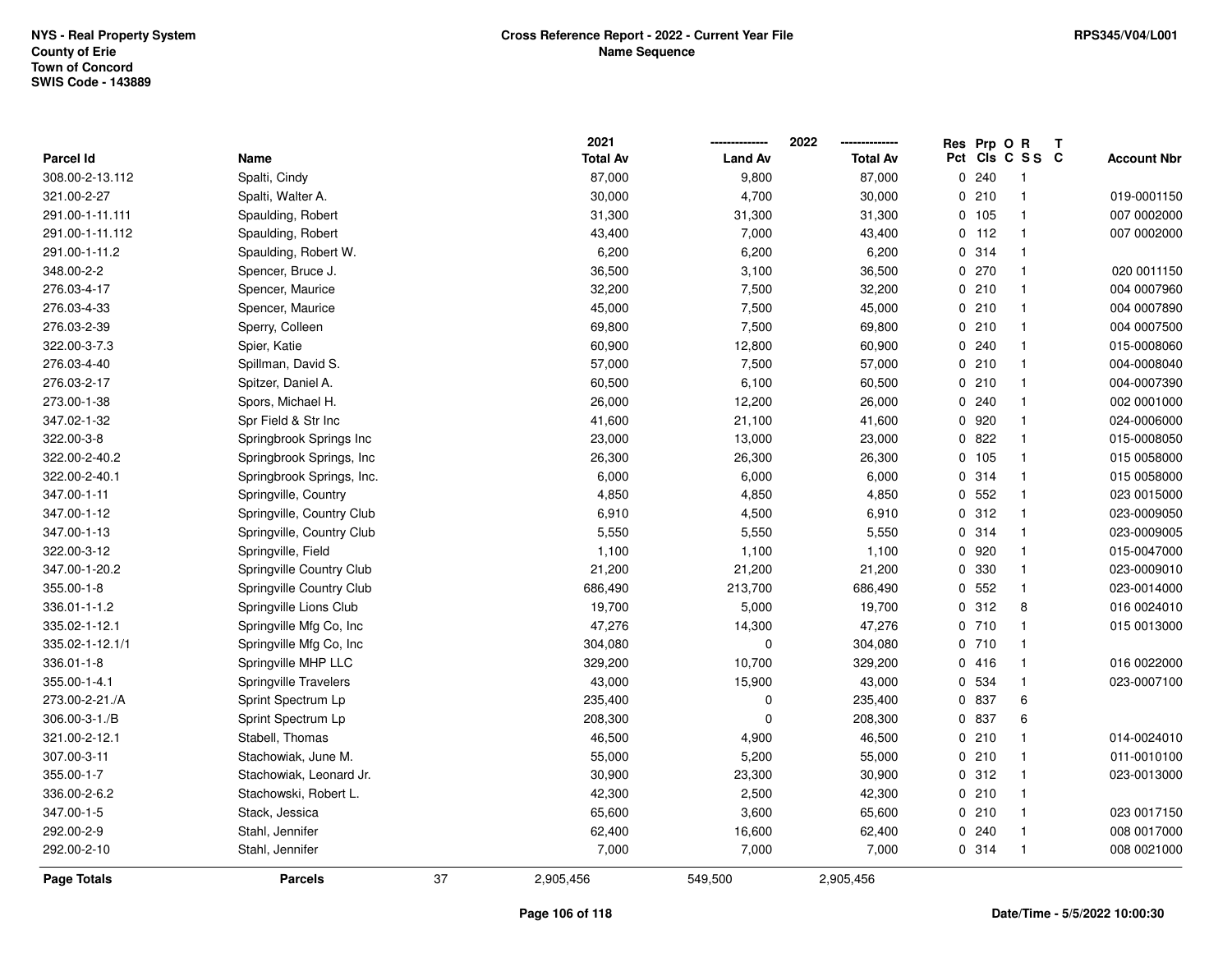|                    |                              |    | 2021            |                | 2022            |     | Res Prp O R |                | Т |                    |
|--------------------|------------------------------|----|-----------------|----------------|-----------------|-----|-------------|----------------|---|--------------------|
| <b>Parcel Id</b>   | Name                         |    | <b>Total Av</b> | <b>Land Av</b> | <b>Total Av</b> | Pct |             | CIS C S S C    |   | <b>Account Nbr</b> |
| 347.00-1-10.341    | Stalker, Candice             |    | 112,300         | 11,500         | 112,300         |     | 0210        | $\mathbf{1}$   |   |                    |
| 289.00-2-8.12      | Staniszewski, Chad           |    | 3,000           | 3,000          | 3,000           |     | 0.314       | $\overline{1}$ |   |                    |
| 289.00-2-8.2       | Staniszewski, Chad           |    | 161,300         | 9,300          | 161,300         |     | 0.240       | $\overline{1}$ |   |                    |
| 348.00-2-6         | State Of NY                  |    | 7,800           | 7,800          | 7,800           |     | 0.314       | 8              |   | 500-0048000        |
| 347.00-2-12        | State Of New York            |    | 12,800          | 12,800         | 12,800          |     | 0 322       | 8              |   | 500-0047700        |
| 276.01-1-14        | Staub, Brendan J.            |    | 74,500          | 6,700          | 74,500          |     | 0210        |                |   | 003-0017400        |
| 276.03-3-7         | Stearns, Gordon W.           |    | 89,400          | 7,200          | 89,400          |     | 0210        | $\mathbf{1}$   |   | 004-0008591        |
| 289.00-1-12.111/A  | Stedman Energy Inc           |    | 441             | $\mathbf 0$    | 203             |     | 0 733       | $\mathbf{1}$   |   |                    |
| 289.00-1-12.12/A   | Stedman Energy Inc           |    | 206             | $\Omega$       | 292             |     | 0 733       | $\overline{1}$ |   |                    |
| 289.00-1-14./A     | Stedman Energy Inc           |    | 794             | $\Omega$       | 402             |     | 0 733       | $\mathbf{1}$   |   |                    |
| 289.00-1-16./A     | Stedman Energy Inc           |    | 110             | $\mathbf 0$    | 350             |     | 0 733       | $\mathbf{1}$   |   |                    |
| 305.00-2-4./A      | Stedman Energy Inc           |    | 828             | 0              | 481             |     | 0 733       | $\mathbf{1}$   |   |                    |
| 305.00-2-6./A      | Stedman Energy Inc           |    | 36              | 0              | 179             |     | 0 733       |                |   |                    |
| 305.00-2-9./A      | Stedman Energy Inc           |    | 1,071           | $\Omega$       | 702             |     | 0 733       | $\mathbf{1}$   |   |                    |
| 305.00-2-30./A     | Stedman Energy Inc           |    | 445             | $\Omega$       | 455             |     | 0 733       | $\mathbf{1}$   |   |                    |
| 322.00-2-28        | Steff, Carl M.               |    | 67,650          | 12,800         | 67,650          |     | 0.240       | $\mathbf{1}$   |   | 015 0062000        |
| 308.00-2-23.2      | Steff, Daniel J.             |    | 80,800          | 12,200         | 80,800          |     | 0.240       | $\mathbf{1}$   |   |                    |
| 292.00-2-4.112     | Steff, Gary A.               |    | 70,400          | 6,500          | 70,400          |     | 0270        | $\mathbf{1}$   |   | 008 0013000        |
| 308.03-1-30        | Steff, Lambert               |    | 34,500          | 2,900          | 34,500          |     | 0210        | $\mathbf{1}$   |   | 012-0028000        |
| 308.03-1-31.2      | Steff, Lambert               |    | 2,400           | 2,400          | 2,400           |     | 0.314       | $\mathbf 1$    |   |                    |
| 334.00-1-8         | Steff, Wilfred J.            |    | 63,000          | 32,000         | 63,000          | 66  | 240         | $\mathbf{1}$   |   | 018-0010000        |
| 275.00-2-10        | Stein, Felicia R.            |    | 7,300           | 7,300          | 7,300           | 0   | 314         | $\mathbf{1}$   |   | 003-0007050        |
| 275.00-2-11        | Stein, Felicia R.            |    | 81,100          | 11,400         | 81,100          | 0   | 240         | $\mathbf{1}$   |   | 003-0007300        |
| 323.00-1-12        | Steiner, Grant S.            |    | 62,000          | 4,700          | 62,000          |     | 0210        | $\overline{1}$ |   | 016-0042600        |
| 292.00-1-8.212     | Steiner, Rand R.             |    | 105,200         | 8,400          | 105,200         |     | 0210        | $\mathbf{1}$   |   | 008-0016010        |
| 321.00-2-16.11     | Steiner, Robert E. II.       |    | 76,900          | 8,200          | 76,900          |     | 0210        |                |   | 014 0024030        |
| 276.03-2-41        | Steinkirchner/Wyglon, Donna  |    | 82,500          | 7,500          | 82,500          |     | 0210        | -1             |   | 004-0007490        |
| 334.00-1-2         | Steinmetz, Daniel            |    | 4,150           | 4,150          | 4,150           |     | 0.314       |                |   | 018-0013500        |
| 306.00-1-12.111    | Steinmetz, Robert J.         |    | 159,400         | 36,900         | 159,400         |     | 0.240       | $\mathbf{1}$   |   | 010 0009000        |
| 322.00-1-37        | Steinmetz, Shirley           |    | 7,904           | 7,904          | 7,904           |     | 0.314       | $\mathbf{1}$   |   | 015 0034005        |
| 322.00-1-45        | Steinmetz, Shirley           |    | 15,700          | 7,000          | 15,700          |     | 0 270       | $\mathbf{1}$   |   | 015 0034045        |
| 276.00-1-1.11      | Stephan, Joseph E.           |    | 149,100         | 19,800         | 149,100         | 0   | 240         | $\mathbf{1}$   |   | 004-0010000        |
| 323.00-1-27        | Stephen L Irish Revocable LT |    | 72,800          | 23,000         | 72,800          |     | 77 240      | $\mathbf{1}$   |   | 016 0049000        |
| 274.03-1-4         | Stephenson, Charles E. Jr.   |    | 196,500         | 34,600         | 196,500         | 0   | 240         | $\mathbf 1$    |   | 002-0010010        |
| 306.00-1-1.111     | Stetler, Jennifer Lynn       |    | 99,000          | 10,400         | 99,000          |     | 0.240       | $\mathbf{1}$   |   | 010-0001000        |
| 275.00-2-33.11     | Stevens, Alice A.            |    | 600             | 600            | 600             |     | 0.314       | $\mathbf{1}$   |   | 003 0015000        |
| 321.00-1-43        | Stevens, Daniel A.           |    | 75,800          | 28,600         | 75,800          |     | 0.240       | -1             |   | 014 0018000        |
| <b>Page Totals</b> | <b>Parcels</b>               | 37 | 1,979,735       | 347,554        | 1,978,868       |     |             |                |   |                    |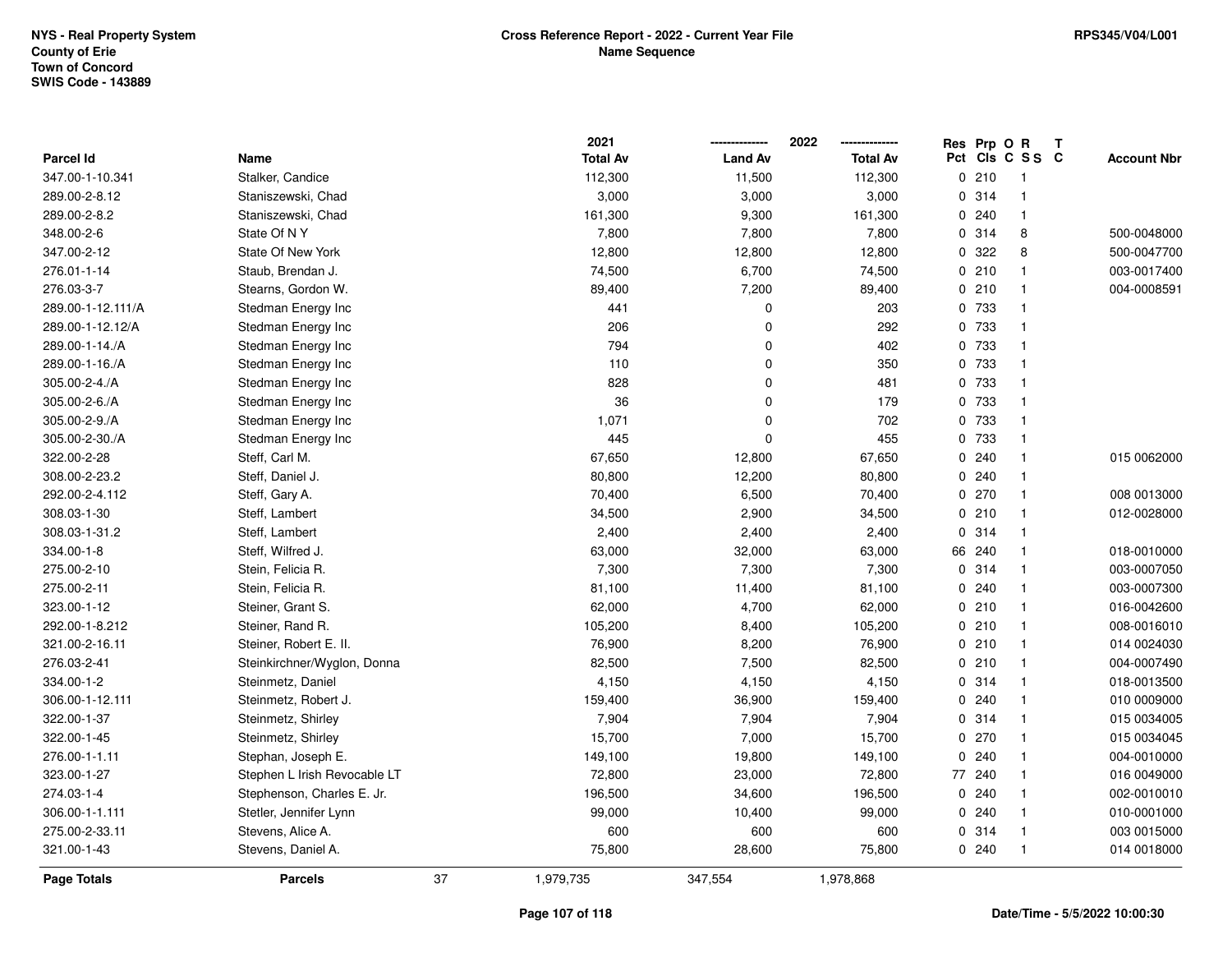|                  |                            |    | 2021            |                | 2022            | Res Prp O R |                 | Т |                    |
|------------------|----------------------------|----|-----------------|----------------|-----------------|-------------|-----------------|---|--------------------|
| <b>Parcel Id</b> | Name                       |    | <b>Total Av</b> | <b>Land Av</b> | <b>Total Av</b> |             | Pct Cls C S S C |   | <b>Account Nbr</b> |
| 347.00-1-17      | Stevens, George            |    | 36,500          | 5,100          | 36,500          | 0210        | $\overline{1}$  |   | 023-0010020        |
| 276.00-1-10.2    | Stevens, Robert A.         |    | 20,700          | 20,700         | 20,700          | 0 322       | $\overline{1}$  |   |                    |
| 276.00-1-11.1    | Stevens, Robert A.         |    | 71,000          | 14,800         | 71,000          | 0.240       | $\mathbf{1}$    |   | 004 0016100        |
| 347.00-1-8       | Steward, Neal K.           |    | 58,900          | 12,400         | 58,900          | 0.240       | $\mathbf{1}$    |   | 023-0016100        |
| 276.03-3-23      | Stidham, Lynda             |    | 115,000         | 7,200          | 115,000         | 0210        | $\mathbf{1}$    |   | 004 0008611        |
| 276.03-3-39      | Stillwell Lefler, Julia A. |    | 116,000         | 7,200          | 116,000         | 0210        | $\mathbf{1}$    |   | 004 0010025        |
| 334.00-1-16.2    | Stinson, Timothy M.        |    | 105,800         | 10,900         | 105,800         | 0280        | $\mathbf{1}$    |   |                    |
| 346.00-1-7       | Stinson, Timothy M.        |    | 900             | 900            | 900             | 0.314       | $\mathbf{1}$    |   | 022 0015000        |
| 274.01-1-1.21    | Stockman, Michael A.       |    | 55,500          | 11,700         | 55,500          | 0210        | $\mathbf{1}$    |   | 002 0013000        |
| 353.00-3-4.1     | Stoddard, Mark P.          |    | 59,100          | 6,800          | 59,100          | 0210        | $\overline{1}$  |   | 021 0004450        |
| 353.00-3-5.1     | Stoddard, Mark P.          |    | 8,700           | 8,700          | 8,700           | 0.314       | $\mathbf{1}$    |   | 021 0004010        |
| 276.03-1-5       | Stoddard, William E.       |    | 33,100          | 6,300          | 33,100          | 0210        | $\mathbf{1}$    |   |                    |
| 347.08-3-1       | Stojanovich, Daniel S.     |    | 300             | 300            | 300             | 0 314       | -1              |   | 024 0202541        |
| 275.00-2-1.1     | Stoklosa, Leslie E.        |    | 36,000          | 36,000         | 36,000          | 0 322       | $\mathbf{1}$    |   | 003 0003010        |
| 289.00-1-5.1     | Stone, Brian               |    | 5,200           | 5,200          | 5,200           | 0.314       | $\mathbf{1}$    |   | 005-0016500        |
| 289.00-1-30      | Stone, Clifford R.         |    | 56,500          | 4,800          | 56,500          | 0210        | $\mathbf{1}$    |   | 005-0004010        |
| 333.00-2-21.11   | Story, Jeffrey A.          |    | 50,200          | 5,700          | 50,200          | 0210        | $\mathbf{1}$    |   | 017-0007000        |
| 333.00-2-30.2    | Story, Leonard W.          |    | 6,100           | 6,100          | 6,100           | 0 314       | $\mathbf{1}$    |   | 018 0015000        |
| 333.00-2-31      | Story, Leonard W.          |    | 101,700         | 13,200         | 101,700         | 0.240       | $\mathbf{1}$    |   | 018 0015000        |
| 274.00-1-16      | Stoveld, Steven            |    | 115,600         | 10,000         | 115,600         | 0210        | $\mathbf{1}$    |   | 002-0006027        |
| 348.00-2-4.1     | Stowell, David A.          |    | 66,900          | 7,600          | 66,900          | 0210        | $\mathbf{1}$    |   | 020-0013000        |
| 322.00-3-18      | Stowell, Gregory Allen     |    | 46,400          | 5,900          | 46,400          | 0210        | $\mathbf{1}$    |   | 015-0055200        |
| 323.00-1-17      | Straight, Stephen D.       |    | 60,300          | 3,600          | 60,300          | 0210        | $\mathbf{1}$    |   | 016-0042100        |
| 274.01-1-6.2     | Strawberry Jam A, LLC      |    | 49,300          | 6,100          | 49,300          | 0220        | $\mathbf{1}$    |   | 002-0009700        |
| 274.03-1-1.11    | Strawberry Jam A, LLC      |    | 47,900          | 4,800          | 47,900          | 0220        | $\mathbf{1}$    |   | 002-0010200        |
| 308.00-2-10.2    | Strub, Mark C.             |    | 77,500          | 6,100          | 77,500          | 0.280       | $\mathbf{1}$    |   | 012-0034000        |
| 308.00-2-1.11    | Strub, Tyler E.            |    | 45,000          | 18,700         | 45,000          | 0210        | $\mathbf{1}$    |   | 012-0033000        |
| 346.00-1-24.112  | Strut, Mikhail             |    | 104,400         | 14,100         | 104,400         | 0.240       | $\mathbf{1}$    |   |                    |
| 306.00-1-2.1     | Stubblebine, George T.     |    | 151,600         | 11,100         | 151,600         | 0.240       | $\mathbf{1}$    |   | 009 0038110        |
| 289.00-1-4.1     | Suchocki, Justin R.        |    | 50,300          | 5,900          | 50,300          | 0210        | $\mathbf{1}$    |   | 005-0003010        |
| 334.00-2-20.2    | Suffoletto, Vincent R.     |    | 77,800          | 7,000          | 77,800          | 0210        | $\overline{1}$  |   |                    |
| 291.00-2-12      | Sullivan, Daniel J.        |    | 50,500          | 2,500          | 50,500          | 0210        | $\mathbf{1}$    |   | 007-0023000        |
| 273.00-1-13.1    | Sullivan, Jeffery R.       |    | 168,900         | 15,000         | 168,900         | 66 280      | $\mathbf{1}$    |   | 001 0024010        |
| 321.00-2-9       | Sullivan, John M.          |    | 181,000         | 131,550        | 181,000         | 0.240       | $\mathbf{1}$    |   | 015-0026000        |
| 322.00-1-12      | Sullivan, John M.          |    | 17,250          | 17,250         | 17,250          | 0.321       | $\mathbf{1}$    |   | 015-0001100        |
| 273.00-1-13.1/A  | Sullivan, Jeffery R.       |    | 20,900          | 3,500          | 20,900          | 0.312       | $\overline{1}$  |   |                    |
| 276.03-1-2       | Summerhaven of WNY, LLC    |    | 81,570          | 10,600         | 81,570          | 0210        | $\overline{1}$  |   | 004-0004000        |
| Page Totals      | <b>Parcels</b>             | 37 | 2,350,320       | 465,300        | 2,350,320       |             |                 |   |                    |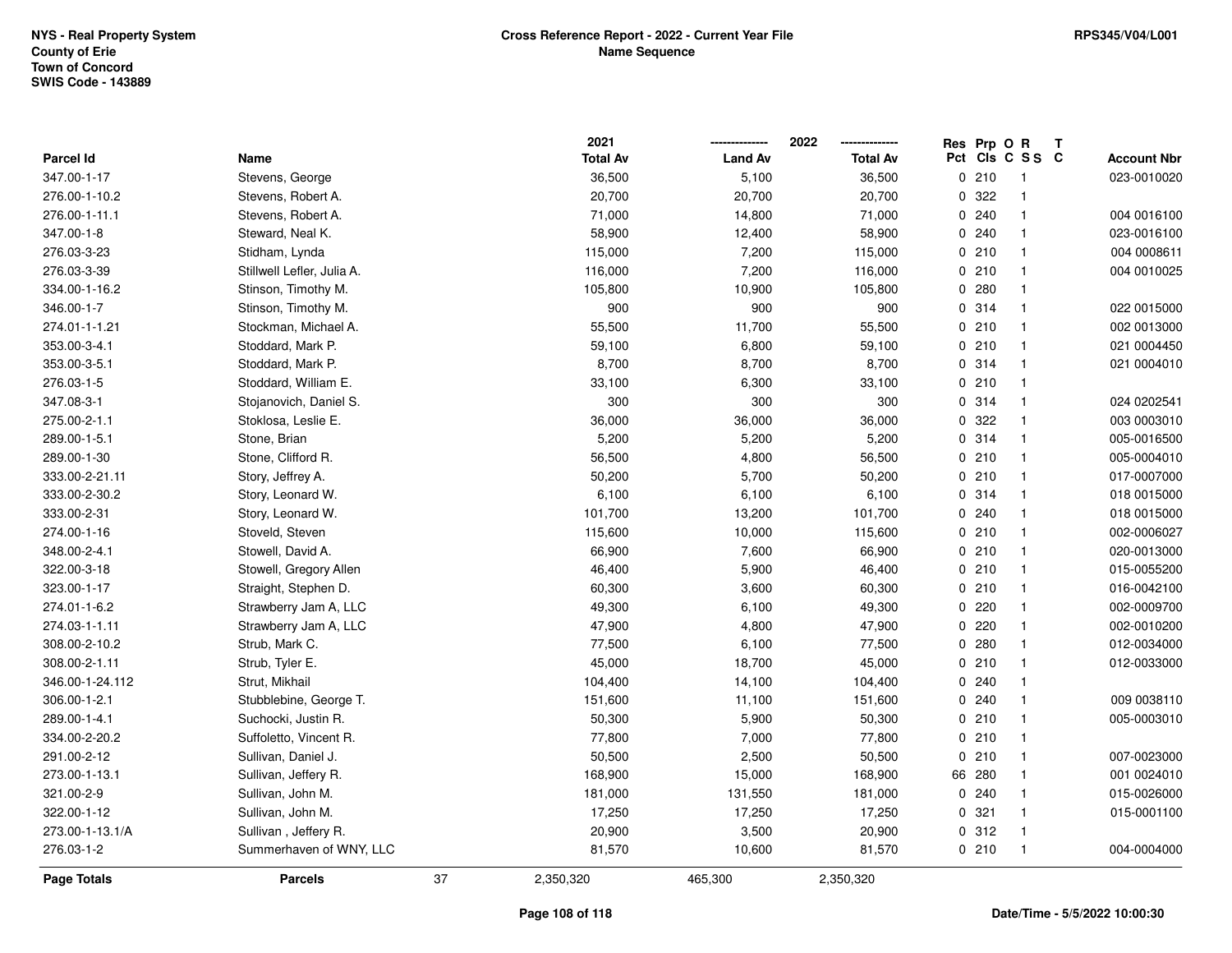|                  |                                |    | 2021            |                | 2022            |     | Res Prp O R |              | T |                    |
|------------------|--------------------------------|----|-----------------|----------------|-----------------|-----|-------------|--------------|---|--------------------|
| <b>Parcel Id</b> | Name                           |    | <b>Total Av</b> | <b>Land Av</b> | <b>Total Av</b> | Pct |             | CIs C S S C  |   | <b>Account Nbr</b> |
| 333.00-1-27.21   | Summers, John H.               |    | 27,000          | 2,200          | 27,000          |     | 0270        | $\mathbf{1}$ |   |                    |
| 305.00-1-16.212  | Supply-National Fuel Gas       |    | 56,000          | 56,000         | 56,000          |     | 0.321       | 6            |   |                    |
| 305.00-1-16.22   | Supply-National Fuel Gas       |    | 24,140,000      | 85,000         | 24,140,000      |     | 0 883       | 6            |   |                    |
| 333.00-2-19      | Supply-National Fuel Gas       |    | 3,500           | 3,500          | 3,500           |     | 0 873       | 6            |   | 300 0013000        |
| 345.00-1-16./A   | Supply-National Fuel Gas       |    | 28,400          | 0              | 28,400          |     | 0 736       | 6            |   |                    |
| 353.00-2-1.2/A   | Supply-National Fuel Gas       |    | 28,400          | 0              | 28,400          |     | 0 736       | 6            |   |                    |
| 353.00-2-3./A    | Supply-National Fuel Gas       |    | 28,400          | 0              | 28,400          |     | 0 736       | 6            |   |                    |
| 353.00-2-3./B    | Supply-National Fuel Gas       |    | 28,400          | 0              | 28,400          |     | 0 736       | 6            |   |                    |
| 353.00-2-4./A    | Supply-National Fuel Gas       |    | 28,400          | $\overline{0}$ | 28,400          |     | 0 736       | 6            |   |                    |
| 353.00-2-5./A    | Supply-National Fuel Gas       |    | 28,400          | 0              | 28,400          |     | 0 736       | 6            |   | 300 0002300        |
| 353.00-2-5./B    | Supply-National Fuel Gas       |    | 28,400          | 0              | 28,400          |     | 0 736       | 6            |   |                    |
| 666.00-10-2      | Supply-National Fuel Gas       |    | 682,842         | $\mathbf 0$    | 682,842         |     | 0 883       | 6            |   | 300 0012000        |
| 275.00-1-16      | Sutherland, Terry              |    | 8,600           | 8,600          | 8,600           |     | 0 314       | $\mathbf{1}$ |   | 003-0012050        |
| 322.00-2-25.1    | <b>Sutherland Family Trust</b> |    | 60,200          | 4,500          | 60,200          |     | 0210        | $\mathbf{1}$ |   | 015-0060010        |
| 308.00-2-16.14   | Sutton, Mary C.                |    | 16,500          | 16,500         | 16,500          |     | 0 322       | $\mathbf{1}$ |   |                    |
| 308.00-2-18      | Sutton, Michael N.             |    | 103,100         | 7,600          | 103,100         |     | 0210        | $\mathbf{1}$ |   | 012 0055040        |
| 353.00-3-11.122  | Swarbrick, Justin T.           |    | 54,500          | 8,000          | 54,500          |     | 0210        | $\mathbf{1}$ |   |                    |
| 276.03-5-4       | Sweeney, James T. Jr.          |    | 69,500          | 7,500          | 69,500          |     | 0210        | $\mathbf{1}$ |   | 004-0008450        |
| 308.00-2-12      | Swierkowski, Anthony           |    | 69,000          | 4,300          | 69,000          |     | 0210        | $\mathbf{1}$ |   | 012 0034050        |
| 348.00-2-24.2    | Swope, Michael                 |    | 108,200         | 7,300          | 108,200         |     | 0210        | $\mathbf{1}$ |   |                    |
| 273.00-1-42.1    | Syracuse, Sharon               |    | 18,000          | 12,900         | 18,000          |     | 0.312       | $\mathbf{1}$ |   | 001 0021000        |
| 291.00-2-16.2    | Szudzik, Rodney                |    | 40,100          | 9,400          | 40,100          |     | 0210        | $\mathbf{1}$ |   |                    |
| 291.00-2-16.1    | Szudzik, Ronald                |    | 136,500         | 21,900         | 136,500         |     | 0.240       | $\mathbf{1}$ |   | 007-0020000        |
| 348.00-2-16      | Szymanski, Jeffrey T.          |    | 48,400          | 4,800          | 48,400          |     | 0210        | $\mathbf{1}$ |   | 024-0028000        |
| 347.00-1-27      | Szymczak, Gale L.              |    | 116,700         | 32,900         | 116,700         |     | 0.240       | $\mathbf{1}$ |   | 023 0019150        |
| 333.00-1-4       | Talbot, Thomas N.              |    | 51,600          | 5,600          | 51,600          |     | 0210        | $\mathbf{1}$ |   | 017-0017040        |
| 273.00-2-21.12   | Tartick, Matthew M.            |    | 9,200           | 9,200          | 9,200           |     | 0.314       | $\mathbf 1$  |   |                    |
| 289.00-2-7       | Tartick, Matthew M.            |    | 64,800          | 6,800          | 64,800          |     | 0210        | 1            |   | 005 0018400        |
| 306.00-2-8.12    | Tashjian, Joseph J. Jr.        |    | 15,700          | 15,700         | 15,700          |     | 0 322       | $\mathbf{1}$ |   |                    |
| 333.00-2-18      | Taufer, Shirley                |    | 36,900          | 4,550          | 36,900          |     | 0210        | $\mathbf{1}$ |   | 018-0015100        |
| 322.00-2-18.2    | Taylor, Eric M.                |    | 50,000          | 5,000          | 50,000          |     | 0210        | $\mathbf{1}$ |   |                    |
| 322.00-3-3       | Taylor, Jamie W.               |    | 47,700          | 5,500          | 47,700          |     | 0210        | $\mathbf{1}$ |   | 015 0055300        |
| 335.02-1-20      | Taylor, Jamie William          |    | 28,900          | 2,700          | 28,900          |     | 0210        | $\mathbf{1}$ |   | 015-0045000        |
| 322.00-3-4.12    | Taylor, Kevin L.               |    | 72,000          | 8,000          | 72,000          |     | 0210        | $\mathbf{1}$ |   | 015-0055000        |
| 322.00-3-4.2     | Taylor, Kevin L.               |    | 18,500          | 8,200          | 18,500          |     | 0.312       | $\mathbf{1}$ |   | 015-0055000        |
| 336.01-1-14      | Taylor, Patricia A.            |    | 57,600          | 6,200          | 57,600          |     | 0210        | $\mathbf{1}$ |   | 016-0019100        |
| 308.03-1-34      | Taylor, Timothy                |    | 73,500          | 7,500          | 73,500          |     | 0210        | $\mathbf{1}$ |   | 012 0050010        |
| Page Totals      | <b>Parcels</b>                 | 37 | 26,483,842      | 377,850        | 26,483,842      |     |             |              |   |                    |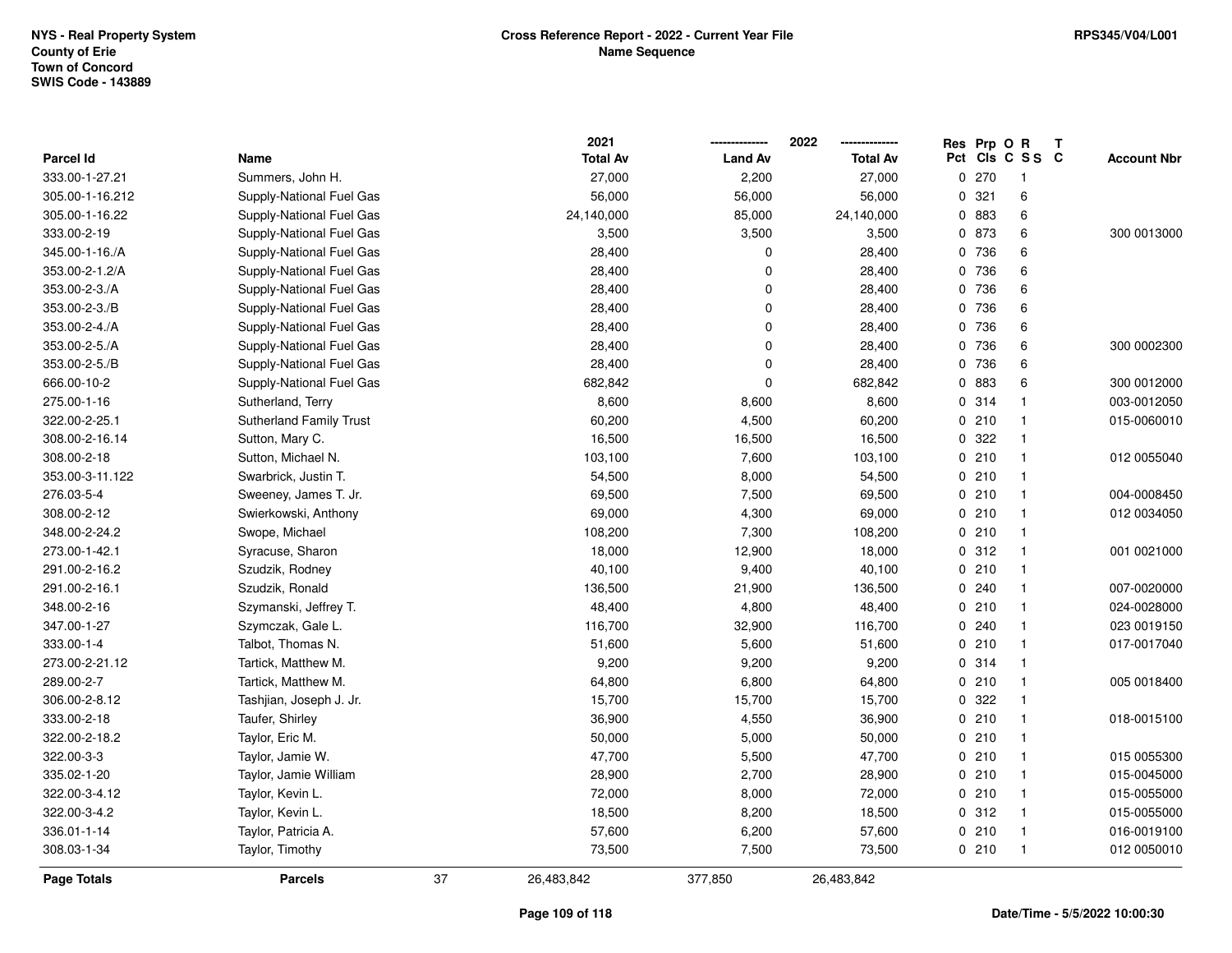|                  |                                | 2021            |                | 2022            |     | Res Prp O R |                | Т                  |
|------------------|--------------------------------|-----------------|----------------|-----------------|-----|-------------|----------------|--------------------|
| <b>Parcel Id</b> | Name                           | <b>Total Av</b> | <b>Land Av</b> | <b>Total Av</b> | Pct |             | CIS C S S C    | <b>Account Nbr</b> |
| 291.00-1-30.12   | Tejas Wildlife Refuge Inc      | 55,500          | 42,800         | 55,500          |     | 0910        | 8              | 007 0001025        |
| 335.02-1-8       | Terhune, Shawn A.              | 46,050          | 4,800          | 46,050          | 0   | 210         | $\mathbf{1}$   | 015-0012000        |
| 275.20-1-15      | Testa, Frank J. III.           | 69,600          | 5,500          | 69,600          |     | 0210        | $\mathbf{1}$   |                    |
| 321.00-1-7       | Thaesler, Paul                 | 69,900          | 7,600          | 69,900          |     | 0210        | $\mathbf{1}$   | 014-0008400        |
| 321.00-1-8       | Thaesler, Paul                 | 2,100           | 2,100          | 2,100           |     | 0.314       | -1             | 500 0048100        |
| 347.08-3-5       | The, Pamela Khurana            | 4,200           | 4,200          | 4,200           |     | 0 314       | -1             | 024 0202561        |
| 334.00-1-15      | The Country Assoc Llc          | 95,100          | 38,700         | 95,100          |     | 0.240       | $\mathbf{1}$   | 018-0021000        |
| 292.00-2-3       | The Gary & Barbara Roblee      | 54,900          | 7,500          | 54,900          |     | 0210        | $\mathbf{1}$   | 008 0014000        |
| 276.03-4-21      | The Jacqueline Marie Wells     | 84,000          | 7,500          | 84,000          |     | 0210        | $\mathbf{1}$   | 004-0007900        |
| 274.00-1-1.113   | The Joseph Cocina Jr Rev Trust | 11,000          | 11,000         | 11,000          |     | 0.314       | $\mathbf{1}$   | 002 0015000        |
| 347.00-1-29.2    | The Miller Family              | 48,000          | 38,800         | 48,000          |     | 0.312       | $\mathbf{1}$   | 023 0010000        |
| 347.00-2-12./A   | The People of the State of NY. | 6,700           | 6,700          | 6,700           |     | 0851        | 8              | 500-0043000        |
| 276.09-1-4       | The Villager GroupLLC          | 206,500         | 37,500         | 206,500         |     | 0411        | -1             | 004 0009000        |
| 305.00-1-19.1    | The Wittmeyer Family Trust     | 64,900          | 3,700          | 64,900          |     | 0210        | $\mathbf{1}$   | 009-0022100        |
| 273.00-2-26.211  | Thie, Kevin D.                 | 57,700          | 10,800         | 57,700          |     | 0210        | $\mathbf{1}$   | 001-0034000        |
| 276.03-2-53      | Thiel, Daniel                  | 53,100          | 7,000          | 53,100          |     | 0210        | $\mathbf{1}$   | 004-0007170        |
| 273.00-2-15.12   | Thiel, Daniel J.               | 59,300          | 11,400         | 59,300          |     | 0.240       | $\mathbf{1}$   | 001-0025000        |
| 276.03-3-10      | Thiel, Mary K.                 | 69,000          | 7,500          | 69,000          |     | 0210        | -1             | 004-0008594        |
| 292.00-1-8.12    | Thoman, James                  | 181,700         | 38,200         | 181,700         |     | 0.240       | -1             |                    |
| 292.00-1-13.11   | Thoman, James S.               | 13,500          | 13,500         | 13,500          |     | 0.322       | -1             | 008 0005200        |
| 321.00-1-16.2    | Thompson, David L.             | 76,400          | 6,500          | 76,400          |     | 0210        | $\mathbf{1}$   |                    |
| 333.00-1-27.11   | Thompson, Heather M.           | 53,900          | 4,700          | 53,900          |     | 0210        | -1             | 017 0018120        |
| 276.03-3-3       | Thompson, Jeffery              | 82,500          | 7,200          | 82,500          |     | 0210        | $\mathbf{1}$   | 004-0008585        |
| 290.00-2-6.2     | Thompson, Joan M.              | 17,900          | 17,900         | 17,900          |     | 0 322       | $\mathbf{1}$   |                    |
| 275.00-2-14.1    | Thompson, John T.              | 98,700          | 9,800          | 98,700          |     | 0210        | $\mathbf{1}$   | 003-0007500        |
| 275.00-2-1.2     | Thomson, Brian                 | 50,800          | 9,800          | 50,800          |     | 0210        | -1             | 003-0003000        |
| 347.00-1-10.32   | Thomson, Daniel G.             | 148,300         | 9,000          | 148,300         |     | 0210        | -1             |                    |
| 347.00-1-10.331  | Thomson, Daniel G.             | 3,500           | 3,500          | 3,500           |     | 0 314       | $\mathbf{1}$   |                    |
| 353.00-2-2       | Thomson, Daniel G.             | 57,400          | 17,800         | 57,400          |     | 66 240      | -1             | 021-0004050        |
| 321.00-1-38.1    | Thurnherr, Keith E.            | 115,900         | 11,000         | 115,900         |     | 0.240       | $\mathbf{1}$   | 014 0016000        |
| 305.00-2-10.12   | Tiebor, David A.               | 67,700          | 6,100          | 67,700          |     | 0210        | $\mathbf{1}$   | 009-0012000        |
| 322.00-1-15      | Tierney, William F.            | 77,800          | 18,100         | 77,800          |     | 0.240       | $\mathbf{1}$   | 015 0034010        |
| 555.00-92-1      | Time Warner Cable-DTS          | 54,624          | $\mathbf 0$    | 297,140         |     | 0 869       | 5              |                    |
| 353.00-2-10      | Tobia, Vincent J.              | 12,460          | 12,460         | 12,460          |     | 0 322       | $\mathbf{1}$   |                    |
| 308.00-2-31.2    | Tobin, Kevin C.                | 120,900         | 8,000          | 120,900         |     | 0210        | $\mathbf{1}$   | 012 0051000        |
| 292.00-1-21      | Tokarsky, Laurie               | 67,900          | 10,000         | 67,900          |     | 0.240       | -1             | 008-0005060        |
| 347.02-1-24      | Tomasik, Helen                 | 44,900          | 6,000          | 44,900          |     | 0210        | $\overline{1}$ | 024-0015000        |
| Page Totals      | 37<br><b>Parcels</b>           | 2,404,334       | 464,660        | 2,646,850       |     |             |                |                    |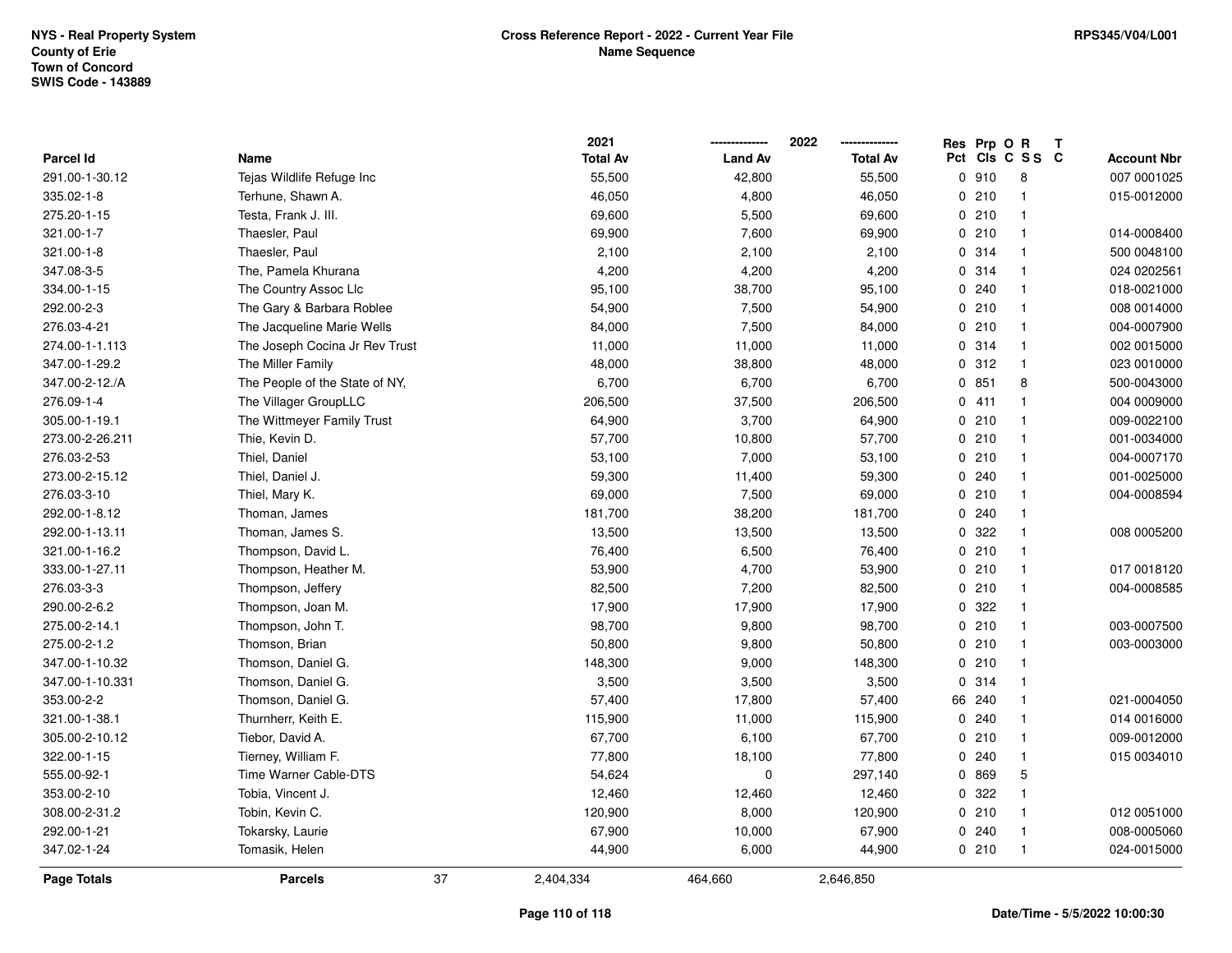|                 |                          |    | 2021            |                | 2022            |     | Res Prp O R | Т                       |                    |
|-----------------|--------------------------|----|-----------------|----------------|-----------------|-----|-------------|-------------------------|--------------------|
| Parcel Id       | Name                     |    | <b>Total Av</b> | <b>Land Av</b> | <b>Total Av</b> | Pct |             | CIS C S S C             | <b>Account Nbr</b> |
| 307.00-1-1.111  | Tomassi, Gerald          |    | 92,000          | 13,700         | 92,000          |     | 0210        | $\overline{\mathbf{1}}$ | 007 0005010        |
| 276.03-4-18     | Tomaszewski, Cindy Ann   |    | 80,200          | 7,500          | 80,200          | 0   | 210         | $\overline{1}$          | 004-0007920        |
| 307.00-4-11     | Tomczyk, John            |    | 83,300          | 7,500          | 83,300          |     | 0210        | $\mathbf{1}$            |                    |
| 306.00-2-29     | Tornillo, Jason D.       |    | 42,500          | 13,100         | 42,500          |     | 0.240       | $\mathbf{1}$            | 010-0012300        |
| 307.00-1-1.2    | Torre, Andrew M.         |    | 20,500          | 20,500         | 20,500          |     | 0.322       | $\mathbf{1}$            | 007-0005011        |
| 276.03-5-37     | Torres, Carlos R.        |    | 75,000          | 7,500          | 75,000          |     | 0210        | $\overline{1}$          | 004 0008230        |
| 333.00-1-26.132 | Toth, Brian              |    | 48,400          | 7,200          | 48,400          |     | 0210        | $\mathbf{1}$            | 017-0025040        |
| 353.00-2-3.32   | Toth, Brian              |    | 9,600           | 9,600          | 9,600           | 0   | 322         | $\mathbf{1}$            |                    |
| 322.00-3-1.11   | Town Of Concord          |    | 19,400          | 14,700         | 19,400          |     | 0 557       | 8                       | 500 0013000        |
| 335.02-1-1      | Town Of Concord          |    | 95,200          | 31,700         | 95,200          |     | 0 651       | 8                       | 500-0038000        |
| 348.00-2-3      | Townsend, Paul H.        |    | 26,000          | 3,100          | 26,000          |     | 0210        | -1                      | 020 0011000        |
| 308.00-2-6.21   | Townsend, Steven R.      |    | 71,100          | 6,600          | 71,100          |     | 0210        | $\mathbf{1}$            |                    |
| 307.00-3-4.2    | Trabert, Susan           |    | 2,500           | 2,500          | 2,500           |     | 0.314       | -1                      |                    |
| 307.00-3-4.1    | Trabert, Susan           |    | 6,400           | 4,400          | 6,400           |     | 0.312       | $\mathbf{1}$            | 011 0008050        |
| 347.00-1-10.12  | Trautman, Philip D.      |    | 88,500          | 11,000         | 88,500          |     | 0210        | $\mathbf{1}$            | 023 0019150        |
| 276.09-1-10     | Tretayokov, Pavel        |    | 57,000          | 1,500          | 57,000          |     | 0210        | $\mathbf{1}$            | 004-0009011        |
| 275.00-1-2      | Trinkle, Marissa         |    | 35,000          | 10,000         | 35,000          |     | 0210        | $\mathbf{1}$            | 003-0011050        |
| 308.00-1-5.2    | Triple R Properties Llc  |    | 54,000          | 54,000         | 54,000          |     | 0.321       | $\mathbf{1}$            |                    |
| 353.00-3-9      | Trunzo, Kristen M.       |    | 61,300          | 22,800         | 61,300          |     | 0.280       | $\mathbf{1}$            | 021-0007000        |
| 276.03-3-16     | Turgeon, Lacie           |    | 43,800          | 7,200          | 43,800          |     | 0210        | $\overline{1}$          | 004-0008601        |
| 276.03-3-30     | Turner, Faye L.          |    | 124,200         | 7,200          | 124,200         |     | 0210        | $\mathbf{1}$            | 004 0008617        |
| 273.00-1-12.1   | Tutuska, Edward          |    | 93,000          | 17,900         | 93,000          | 77  | 240         | -1                      | 001-0024000        |
| 346.00-1-25     | Tutuska, Peter           |    | 21,500          | 17,200         | 21,500          |     | 0.312       | $\mathbf{1}$            | 022-0009010        |
| 276.03-3-31     | Tweedie, Utah            |    | 91,700          | 7,200          | 91,700          |     | 0210        | $\mathbf{1}$            | 004 0008584        |
| 276.03-2-31     | Twichell, Eric S.        |    | 94,400          | 7,500          | 94,400          |     | 0210        | $\mathbf{1}$            | 004 0007440        |
| 292.00-1-24     | Tybor, Dean E.           |    | 61,600          | 9,300          | 61,600          |     | 0.240       | -1                      | 008-0005100        |
| 273.00-1-17.1   | Tybor, Michael           |    | 2,000           | 2,000          | 2,000           |     | 0.314       | -1                      | 001 0012000        |
| 273.00-1-14.11  | Ulrich, James F.         |    | 3,100           | 3,100          | 3,100           |     | 0.314       | $\overline{1}$          | 001 0013400        |
| 273.00-1-14.21  | Ulrich, James F.         |    | 112,800         | 11,200         | 112,800         |     | 0.240       | $\overline{1}$          | 001-0013525        |
| 273.00-1-36.1   | Ulrich, Joseph D.        |    | 42,700          | 9,400          | 42,700          |     | 0210        | $\mathbf{1}$            | 002 0002000        |
| 322.00-3-15     | Underberg, Albert        |    | 58,100          | 6,500          | 58,100          |     | 0210        | $\mathbf{1}$            | 015-0055125        |
| 323.00-1-31.12  | Unger, Ralph N.          |    | 66,800          | 8,900          | 66,800          |     | 0210        | $\mathbf{1}$            |                    |
| 320.00-2-3.23   | Unknown, Owner           |    | 1,000           | 1,000          | 1,000           |     | 0.314       | $\mathbf{1}$            |                    |
| 273.00-2-17     | Upstate Cellular Network |    | 14,200          | 9,700          | 14,200          |     | 0 831       | 6                       | 300 0003260        |
| 307.00-1-2.13   | Uschold, Lisa            |    | 128,600         | 11,000         | 128,600         |     | 0.240       | $\mathbf{1}$            | 011 0007000        |
| 305.00-2-9.2    | Vacco, Mollie L.         |    | 125,400         | 10,300         | 125,400         |     | 0 322       | -1                      |                    |
| 305.00-2-9.1    | Vacco, Mollie L.         |    | 110,750         | 89,850         | 110,750         |     | 0.240       | $\mathbf{1}$            | 009 0018100        |
| Page Totals     | <b>Parcels</b>           | 37 | 2,163,550       | 485,350        | 2,163,550       |     |             |                         |                    |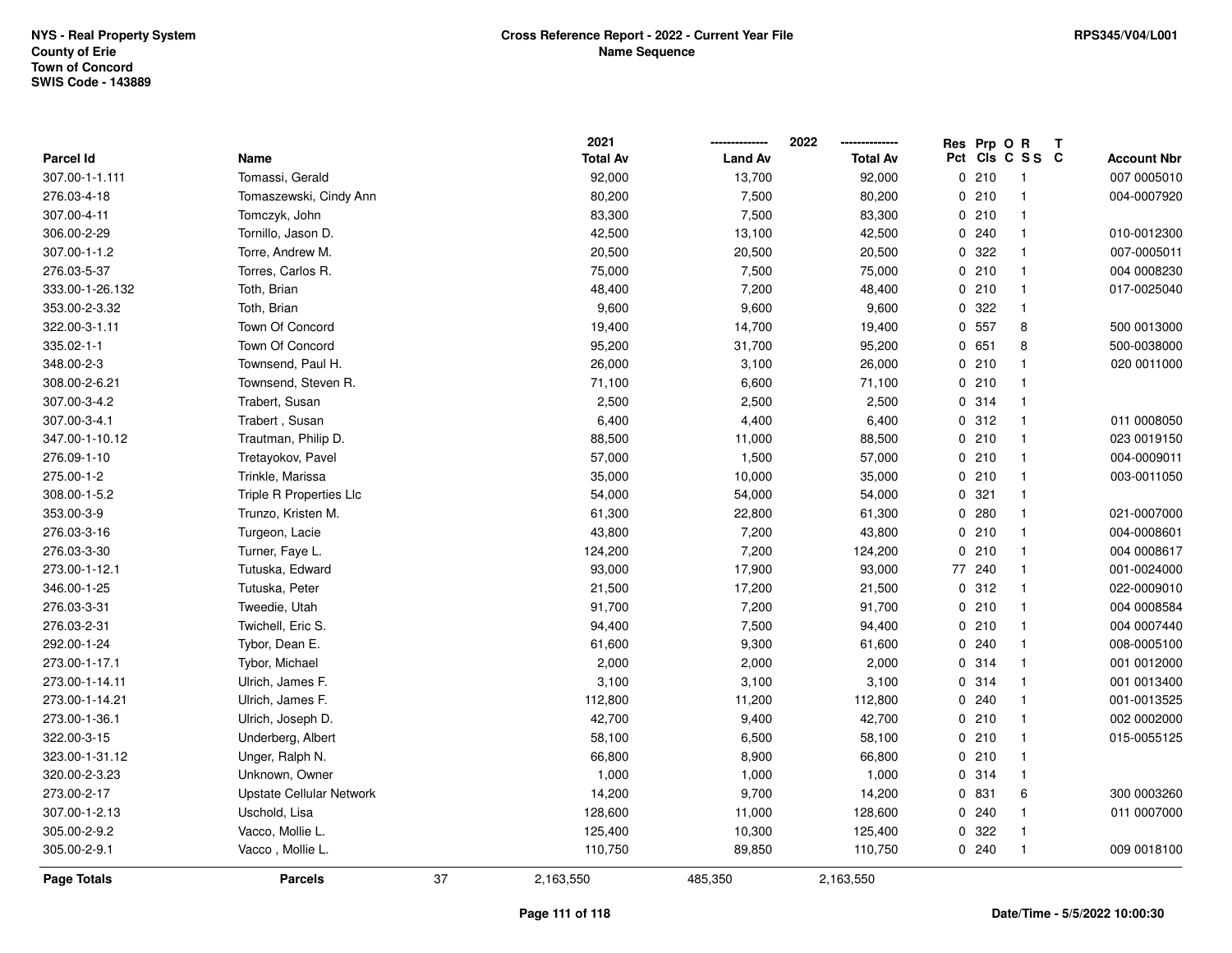|                  |                            |    | 2021            |                | 2022            | Res Prp O R |                 | T |                    |
|------------------|----------------------------|----|-----------------|----------------|-----------------|-------------|-----------------|---|--------------------|
| <b>Parcel Id</b> | Name                       |    | <b>Total Av</b> | <b>Land Av</b> | <b>Total Av</b> |             | Pct Cls C S S C |   | <b>Account Nbr</b> |
| 336.00-2-8.2     | Vacco Farms Inc            |    | 110,500         | 79,500         | 110,500         | 0 331       | $\overline{1}$  |   |                    |
| 305.00-2-10.13   | Vail, William C.           |    | 93,500          | 6,100          | 93,500          | 0210        | $\mathbf{1}$    |   |                    |
| 275.00-1-4       | Valin Liv, Florence S.     |    | 88,600          | 39,300         | 88,600          | 0.260       | $\mathbf{1}$    |   | 003-0011100        |
| 323.00-1-29.1    | Van Buskirk, Carole A.     |    | 49,360          | 6,600          | 49,360          | 0.280       | $\mathbf{1}$    |   | 016-0051000        |
| 321.00-1-31.111  | Van Dermeer, Donald J. Jr. |    | 83,600          | 33,000         | 83,600          | 0.240       | $\mathbf{1}$    |   | 014 0025000        |
| 335.02-1-9       | Vandermeer, Colby D.       |    | 41,600          | 4,800          | 41,600          | 0210        | $\mathbf{1}$    |   | 015-0012400        |
| 322.00-2-33      | Vandervort, Robert E.      |    | 60,700          | 6,000          | 60,700          | 0210        | $\mathbf{1}$    |   | 015-0058100        |
| 323.00-1-37.11   | Vaughn, Duncan J.          |    | 5,300           | 5,300          | 5,300           | 0 314       | $\mathbf{1}$    |   | 016 0042000        |
| 555.00-65-1.1    | Verizon New York Inc       |    | 163,862         | 0              | 158,860         | 0 866       | $\mathbf 5$     |   | 640 0003000        |
| 555.00-65-1.2    | Verizon New York Inc       |    | 3,345           | 0              | 3,242           | 0 866       | $\mathbf 5$     |   | 840 0003000        |
| 666.00-65-1.1    | Verizon New York Inc       |    | 114,378         | $\mathbf 0$    | 119,084         | 0 831       | 6               |   | 300 0003000        |
| 666.00-65-1.2    | Verizon New York Inc       |    | 4,644           | $\mathbf 0$    | 4,835           | 0 831       | 6               |   | 300 0003000        |
| 666.00-65-1.3    | Verizon New York Inc       |    | 3,055           | $\mathbf 0$    | 3,181           | 0 831       | 6               |   | 300 0003000        |
| 666.00-65-1.4    | Verizon New York Inc       |    | 122             | $\mathbf 0$    | 127             | 0 831       | 6               |   | 300 0003000        |
| 276.03-5-34      | Vermette, Stephen          |    | 79,000          | 7,500          | 79,000          | 0210        | $\mathbf{1}$    |   | 004 0008200        |
| 273.00-2-9       | Vicario, Cherly            |    | 1,400           | 1,400          | 1,400           | 0.314       | $\mathbf{1}$    |   | 500-0028000        |
| 322.00-1-44      | Village, Of Springville    |    | 3,900           | 3,900          | 3,900           | 0 330       | $\mathbf{1}$    |   | 015 0052000        |
| 347.00-1-1       | Village Of Springville     |    | 6,700           | 6,700          | 6,700           | 0 314       | 8               |   | 500-0047000        |
| 347.00-1-3       | Village Of Springville     |    | 1,000           | 1,000          | 1,000           | 0852        | 8               |   | 500-0018000        |
| 322.00-1-26      | Visnesky, Jennifer E.      |    | 62,700          | 5,400          | 62,700          | 0210        | $\mathbf{1}$    |   | 015 0027010        |
| 305.00-1-23.3    | Wagner, Joseph D.          |    | 105,800         | 6,800          | 105,800         | 0210        | $\mathbf{1}$    |   | 009 0033000        |
| 307.00-2-7       | Wagner, Mark R.            |    | 69,300          | 7,600          | 69,300          | 0210        | $\mathbf{1}$    |   | 007-0036900        |
| 322.00-1-22.112  | Wagner, Paul M.            |    | 178,400         | 6,000          | 178,400         | 0210        | $\mathbf{1}$    |   | 015 0052000        |
| 347.00-1-19.12   | Walczyk, Daniel H.         |    | 38,400          | 4,500          | 38,400          | 0210        | $\mathbf{1}$    |   |                    |
| 273.00-1-35      | Walker, Andrew J.          |    | 63,400          | 8,600          | 63,400          | 0210        | $\mathbf{1}$    |   | 001-0018000        |
| 308.03-1-6       | Walker, Jessica L.         |    | 50,500          | 6,700          | 50,500          | 0210        | $\mathbf{1}$    |   | 012-0019000        |
| 306.00-1-18.131  | Walker, Robert W.          |    | 86,900          | 7,700          | 86,900          | 0210        | $\mathbf{1}$    |   | 010 0008018        |
| 336.01-1-1.1     | Walker, Wesley W.          |    | 18,800          | 3,000          | 18,800          | 0270        | $\mathbf{1}$    |   | 016-0024000        |
| 274.03-1-20      | Walla, Edward F.           |    | 1,700           | 1,700          | 1,700           | 0.314       | $\mathbf{1}$    |   | 002-0010100        |
| 275.00-2-18.21   | Wallum, Ian C.             |    | 86,000          | 12,400         | 86,000          | 0210        | $\mathbf{1}$    |   | 003-0015270        |
| 322.00-2-21.2    | Walter, Joshua David       |    | 63,800          | 5,700          | 63,800          | 0210        | $\mathbf{1}$    |   |                    |
| 273.00-1-2       | Walters, Jeffrey A.        |    | 53,500          | 5,000          | 53,500          | 0210        | $\mathbf{1}$    |   | 001 0001150        |
| 306.00-1-1.4     | Walters, Judith S.         |    | 106,200         | 6,900          | 106,200         | 0210        | $\mathbf{1}$    |   | 010-0001000        |
| 273.00-1-1.2     | Walters, Sandra J.         |    | 11,400          | 4,200          | 11,400          | 0.312       | $\mathbf{1}$    |   |                    |
| 308.00-1-15      | Wantuck, Peter James       |    | 106,500         | 32,800         | 106,500         | $0$ 112     | $\mathbf{1}$    |   | 012-0049000        |
| 289.00-1-12.111  | Warne, John                |    | 70,600          | 29,300         | 70,600          | 0.240       | $\mathbf{1}$    |   | 005 0015000        |
| 305.00-2-31      | Warner, Charles D.         |    | 5,300           | 5,300          | 5,300           | 0 314       | $\mathbf{1}$    |   | 009-0035010        |
| Page Totals      | <b>Parcels</b>             | 37 | 2,093,766       | 360,700        | 2,093,689       |             |                 |   |                    |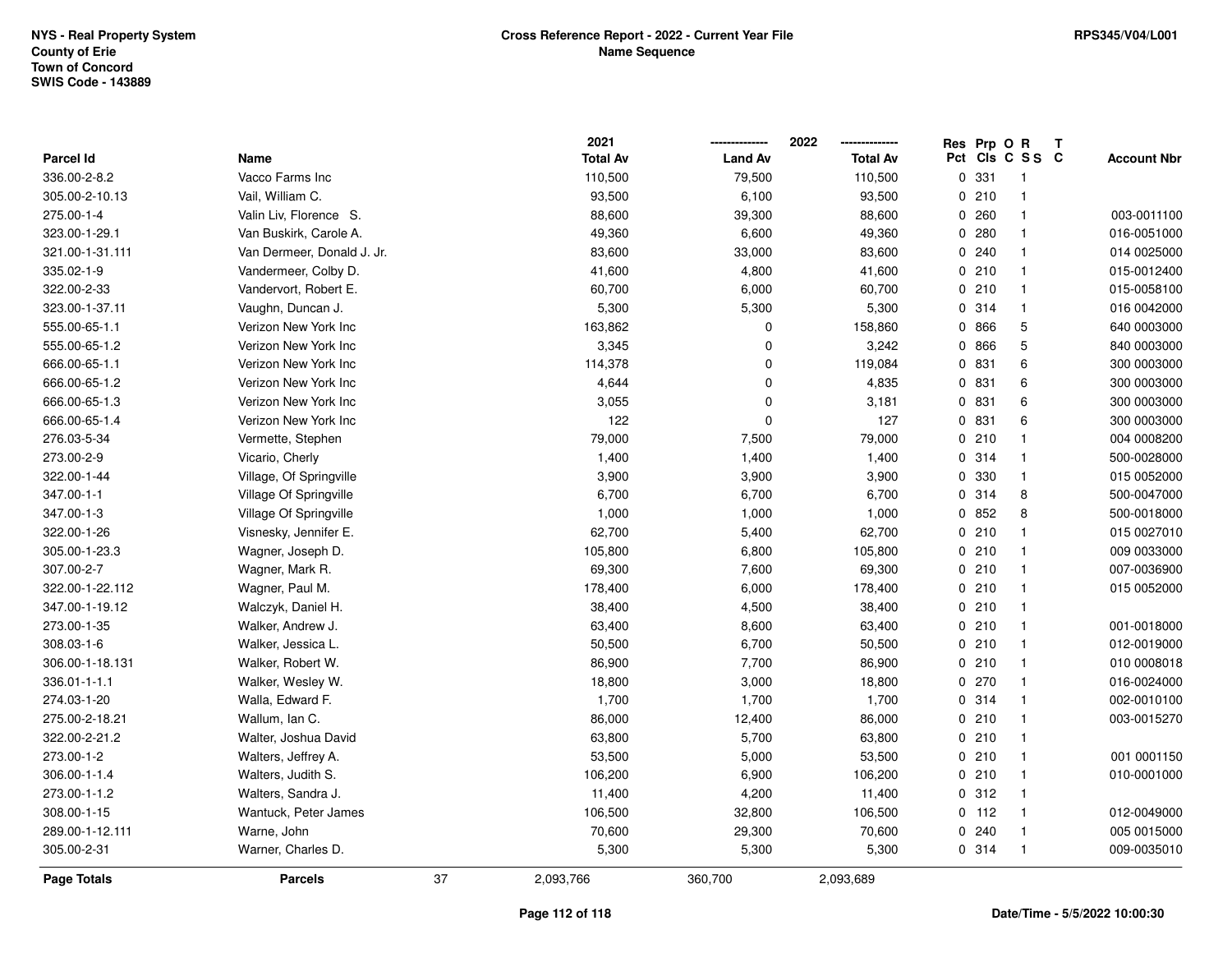|                   |                       |    | 2021            |                | 2022            |     | Res Prp O R | Т              |                    |
|-------------------|-----------------------|----|-----------------|----------------|-----------------|-----|-------------|----------------|--------------------|
| <b>Parcel Id</b>  | Name                  |    | <b>Total Av</b> | <b>Land Av</b> | <b>Total Av</b> | Pct |             | CIS C S S C    | <b>Account Nbr</b> |
| 305.00-2-35       | Warner, Dean          |    | 98,600          | 33,300         | 98,600          | 0   | 280         | -1             | 009 0035000        |
| 336.00-2-7.2      | Warner, Joseph P.     |    | 72,000          | 5,700          | 72,000          |     | 0210        | $\overline{1}$ |                    |
| 305.00-2-45       | Warner, Michael D.    |    | 6,500           | 6,500          | 6,500           |     | 0.314       | $\overline{1}$ | 009 0040000        |
| 306.00-1-19.21    | Warren, John D.       |    | 56,100          | 6,300          | 56,100          |     | 0210        | -1             | 010-0010155        |
| 321.00-1-32       | Waterman, Scott D.    |    | 120,200         | 7,700          | 120,200         |     | 0210        | $\mathbf 1$    | 014-0008110        |
| 323.00-1-41       | Waterman's Land, LLC  |    | 227,100         | 33,500         | 227,100         |     | 0, 170      | $\overline{1}$ | 012-0054000        |
| 291.00-1-20.21    | Watson, John W.       |    | 77,000          | 24,200         | 77,000          |     | 0.240       | $\mathbf{1}$   | 007 0032010        |
| 320.00-1-17       | Watz, David H.        |    | 45,000          | 10,300         | 45,000          |     | 0240        | $\mathbf{1}$   | 013-0018100        |
| 320.00-2-11.113   | Watz, David H.        |    | 6,500           | 6,500          | 6,500           |     | 0 314       | $\overline{1}$ |                    |
| 320.00-2-8        | Watz, Edward C.       |    | 116,000         | 11,350         | 116,000         |     | 0210        | $\overline{1}$ | 013-0021175        |
| 320.00-2-9        | Watz, Edward C.       |    | 2,100           | 2,100          | 2,100           |     | 0.314       | $\mathbf{1}$   | 013-0021200        |
| 320.00-2-12.1     | Watz, Robert          |    | 66,100          | 8,600          | 66,100          |     | 0210        | $\mathbf 1$    | 013-0024000        |
| 345.00-1-18       | Watz, Robert          |    | 1,000           | 1,000          | 1,000           |     | 0 314       | -1             |                    |
| 320.00-2-11.111/a | Watz, Robert W. Jr.   |    | 26,300          | 4,600          | 26,300          |     | 0210        | $\mathbf 1$    | 013-0019000        |
| 320.00-2-10.12    | Watz, Christopher E.  |    | 5,900           | 5,900          | 5,900           |     | 0.314       | $\mathbf{1}$   | 013 0020000        |
| 321.00-1-22       | Weber, Charles        |    | 2,700           | 2,700          | 2,700           |     | 0.314       | $\overline{1}$ | 014-0008800        |
| 321.00-1-23       | Weber, Charles        |    | 90,000          | 4,500          | 90,000          |     | 0210        | $\mathbf{1}$   | 014-0008750        |
| 321.00-1-24       | Weber, Charles        |    | 100             | 100            | 100             |     | 0 323       | $\mathbf{1}$   | 014-0008105        |
| 321.00-1-25       | Weber, Charles        |    | 1,600           | 1,600          | 1,600           |     | 0.314       | $\mathbf 1$    | 014-0008150        |
| 321.00-1-26       | Weber, Charles        |    | 2,000           | 2,000          | 2,000           |     | 0.314       | $\mathbf{1}$   | 014-0008810        |
| 276.03-4-20       | Weber, Glenn          |    | 113,800         | 7,500          | 113,800         |     | 0210        | $\mathbf{1}$   | 004 0007910        |
| 276.00-1-14       | Weber, Joseph J.      |    | 118,500         | 24,900         | 118,500         |     | 0240        | $\mathbf{1}$   | 004 0022000        |
| 334.00-2-1        | Webster, David        |    | 54,400          | 14,000         | 54,400          | 77  | 240         | $\mathbf{1}$   | 019 0006000        |
| 273.00-1-30       | Wegner, Douglas D.    |    | 86,000          | 7,800          | 86,000          |     | 0210        | $\overline{1}$ | 001-0014550        |
| 276.03-4-7        | Weidman, Frank G.     |    | 49,000          | 7,500          | 49,000          |     | 0210        | $\mathbf{1}$   | 004-0007740        |
| 321.00-2-3./A     | Weil Resources Inc    |    | 726             | 0              | 245             |     | 0 733       | $\mathbf{1}$   | 014-0013001        |
| 321.00-2-3./B     | Weil Resources Inc    |    | 537             | 0              | 263             |     | 0 733       |                | 014-0013002        |
| 321.00-2-7./C     | Weil Resources Inc    |    | 0               | $\mathbf 0$    | $\pmb{0}$       |     | 0 733       | $\mathbf{1}$   |                    |
| 336.00-2-5./A     | Weil Resources Inc    |    | 0               | $\Omega$       | 341             |     | 0 733       | $\overline{1}$ | 020-0007020        |
| 348.00-3-3./B     | Weil Resources Inc    |    | 0               | $\mathbf 0$    | 275             |     | 0 733       | $\mathbf{1}$   | 020-0004010        |
| 276.03-5-31       | Weiss-Smith, Karen K. |    | 54,700          | 7,500          | 54,700          |     | 0210        | $\overline{1}$ | 004 0008170        |
| 276.03-4-32       | Welch, Theodore J.    |    | 89,000          | 7,500          | 89,000          |     | 0210        | $\mathbf{1}$   | 004 0007870        |
| 306.00-2-17       | Wells, Bryan W.       |    | 191,000         | 37,800         | 191,000         |     | 0.240       | $\mathbf{1}$   | 010 0004000        |
| 305.00-1-21       | Wells, Darren J.      |    | 58,300          | 4,600          | 58,300          |     | 0210        | $\mathbf{1}$   | 009 0021100        |
| 305.00-1-22       | Wells, Darren J.      |    | 2,700           | 2,700          | 2,700           |     | 0.314       | $\mathbf{1}$   | 009-0020000        |
| 323.00-2-23       | Wells, Richard A.     |    | 35,050          | 35,050         | 35,050          |     | 0, 105      | $\mathbf{1}$   | 0160053200         |
| 348.00-2-18.3     | Wells, Scott          |    | 137,700         | 17,700         | 137,700         |     | 0.240       | $\mathbf{1}$   | 024 0013000        |
| Page Totals       | <b>Parcels</b>        | 37 | 2,014,213       | 353,000        | 2,014,074       |     |             |                |                    |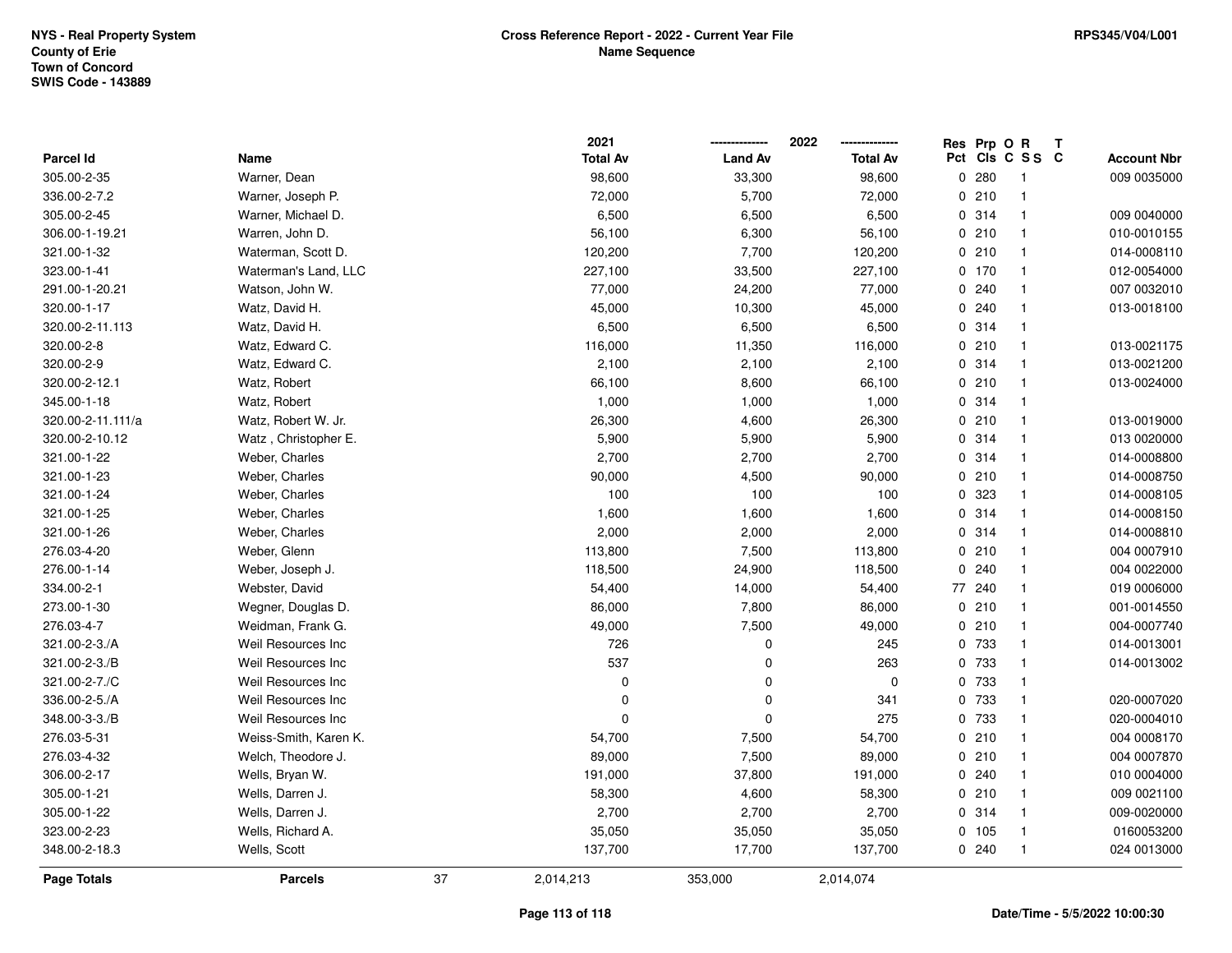|                  |                                             | 2021            |                | 2022            | Res | Prp OR  |                         | $\mathbf{T}$ |                    |
|------------------|---------------------------------------------|-----------------|----------------|-----------------|-----|---------|-------------------------|--------------|--------------------|
| <b>Parcel Id</b> | Name                                        | <b>Total Av</b> | <b>Land Av</b> | <b>Total Av</b> |     |         | Pct Cls C S S C         |              | <b>Account Nbr</b> |
| 348.00-2-18.2    | Wells, Scott D.                             | 53,600          | 10,300         | 53,600          |     | 0 240   | - 1                     |              | 024 0013000        |
| 348.00-2-18.11   | Wells, William                              | 73,200          | 7,400          | 73,200          |     | 0210    |                         |              | 024 0013000        |
| 323.00-1-19      | Wendel, David R.                            | 106,200         | 25,700         | 106,200         |     | 0240    | -1                      |              | 016 0044000        |
| 323.00-1-20      | Wendel, Martin N.                           | 66,100          | 4,400          | 66,100          |     | 0 449   | $\overline{\mathbf{1}}$ |              | 016 0044010        |
| 323.00-1-21      | Wendel, Martin N.                           | 397,600         | 21,400         | 397,600         |     | $0$ 111 | $\overline{1}$          |              | 016-0045000        |
| 323.00-1-26      | Wendel, Martin                              | 73,500          | 30,500         | 73,500          |     | 0.240   | $\overline{\mathbf{1}}$ |              | 016-0048000        |
| 308.03-1-28      | Wendley, Gene C.                            | 45,600          | 7,500          | 45,600          |     | 0210    | $\overline{1}$          |              | 012-0026000        |
| 289.00-2-12.11   | Wengewicz, Robert                           | 95,600          | 19,000         | 95,600          |     | 0.240   | -1                      |              | 005-0019000        |
| 274.00-2-5       | Weronski, Frank Jr.                         | 37,800          | 3,000          | 37,800          |     | 0210    | $\overline{\mathbf{1}}$ |              | 002-0043100        |
| 290.00-1-1.112   | West, Robert A.                             | 107,700         | 7,900          | 107,700         |     | 0210    | $\overline{1}$          |              |                    |
| 347.02-1-13      | Westfall, Martin S.                         | 37,200          | 3,700          | 37,900          |     | 0210    | $\overline{\mathbf{1}}$ |              | 024 0023000        |
| 276.03-3-15      | Weston, Lee D.                              | 7,200           | 7,200          | 7,200           |     | 0 314   | $\overline{\mathbf{1}}$ |              | 004 0008599        |
| 276.03-3-36      | Weston, Lee D.                              | 46,000          | 7,200          | 46,000          |     | 0210    | -1                      |              | 004 0008600        |
| 273.00-1-33.1    | Whalen, Joseph E.                           | 69,700          | 17,500         | 69,700          |     | 0.240   | $\mathbf{1}$            |              | 001-0017000        |
| 333.00-2-28.2    | Whalen, Timothy R.                          | 53,800          | 8,500          | 53,800          |     | 0210    | -1                      |              | 018-0014010        |
| 347.00-2-18.2    | Wheeler, Cheryl A.                          | 46,900          | 3,200          | 46,900          |     | 0210    | $\overline{\mathbf{1}}$ |              | 023-0019020        |
| 321.00-1-3       | <b>Wheeler Hollow Cemetery</b>              | 3,100           | 3,100          | 3,100           |     | 0 695   | 8                       |              | 500-0019000        |
| 276.00-1-1.12    | Whipple, Frederick A.                       | 8,600           | 8,600          | 8,600           |     | 0.314   | $\mathbf{1}$            |              | 004-0010000        |
| 307.00-3-7.2     | White, Clayton                              | 6,400           | 5,000          | 6,400           |     | 0.312   | $\overline{\mathbf{1}}$ |              |                    |
| 306.00-3-4       | White, Edward N.                            | 50,900          | 8,900          | 50,900          |     | 0210    | -1                      |              | 010-0006030        |
| 307.00-2-36.1    | White, Jack D.                              | 92,900          | 4,100          | 92,900          |     | 0484    | $\overline{\mathbf{1}}$ |              | 011 0018250        |
| 307.00-2-36.1/1  | White, Jack D.                              | 51,300          | 4,000          | 51,300          |     | 0210    | $\overline{\mathbf{1}}$ |              |                    |
| 307.00-3-17      | White, Mary Ann                             | 53,600          | 5,300          | 53,600          |     | 0210    | $\overline{1}$          |              | 011-0010900        |
| 322.00-2-42.3    | White, Scott E.                             | 6,000           | 6,000          | 6,000           |     | 0 314   | $\overline{\mathbf{1}}$ |              |                    |
| 322.00-2-48      | White, Scott E.                             | 54,000          | 15,800         | 54,000          |     | 0.240   | $\overline{\mathbf{1}}$ |              |                    |
| 292.00-1-27      | White, Temple                               | 7,500           | 7,500          | 7,500           |     | 0.314   | $\overline{\mathbf{1}}$ |              |                    |
| 276.03-3-21      | White, Temple J.                            | 50,900          | 7,200          | 50,900          |     | 0210    | -1                      |              | 004-0008606        |
| 322.00-2-6       | White, Scott E.                             | 57,100          | 13,100         | 57,100          |     | 0.240   | $\overline{\mathbf{1}}$ |              | 015-0032100        |
| 346.00-1-18.21   | Wible, Boyd C.                              | 158,500         | 25,100         | 158,500         |     | 0.280   | $\overline{1}$          |              | 023 0002100        |
| 347.00-1-30      | Wible of Wible L/T, Roger D.                | 17,100          | 17,100         | 17,100          |     | 0 322   | $\overline{\mathbf{1}}$ |              |                    |
| 347.00-1-23      | Wible of Wible L/T, Roger D. Trste.         | 57,400          | 13,200         | 57,400          |     | 0.280   | $\overline{\mathbf{1}}$ |              | 023 0004000        |
| 346.00-1-17.21   | Wible Trste of Wible L/T, Roger D. Trustee. | 74,400          | 14,700         | 74,400          |     | 0.260   | $\overline{\mathbf{1}}$ |              | 022 0005010        |
| 276.03-2-44      | Wichlacz, Adam                              | 7,500           | 7,500          | 7,500           |     | 0.314   | $\overline{\mathbf{1}}$ |              | 004 0007570        |
| 333.00-1-5       | Wickett, Donald L.                          | 50,800          | 5,800          | 50,800          |     | 0210    | $\overline{\mathbf{1}}$ |              | 017-0017020        |
| 333.00-1-3       | Wickett, Donald L. Jr.                      | 9,800           | 5,100          | 9,800           |     | 0270    | $\overline{\mathbf{1}}$ |              | 017-0017030        |
| 276.03-5-56      | Widdowfield, Kevin W.                       | 56,000          | 7,500          | 56,000          |     | 0210    | $\overline{\mathbf{1}}$ |              | 004 0008420        |
| 347.08-4-5       | Wiedemann, Andrew J.                        | 68,600          | 4,300          | 68,600          |     | 0210    | $\overline{1}$          |              | 024 0020100        |
| Page Totals      | 37<br><b>Parcels</b>                        | 2,260,100       | 373,300        | 2,260,800       |     |         |                         |              |                    |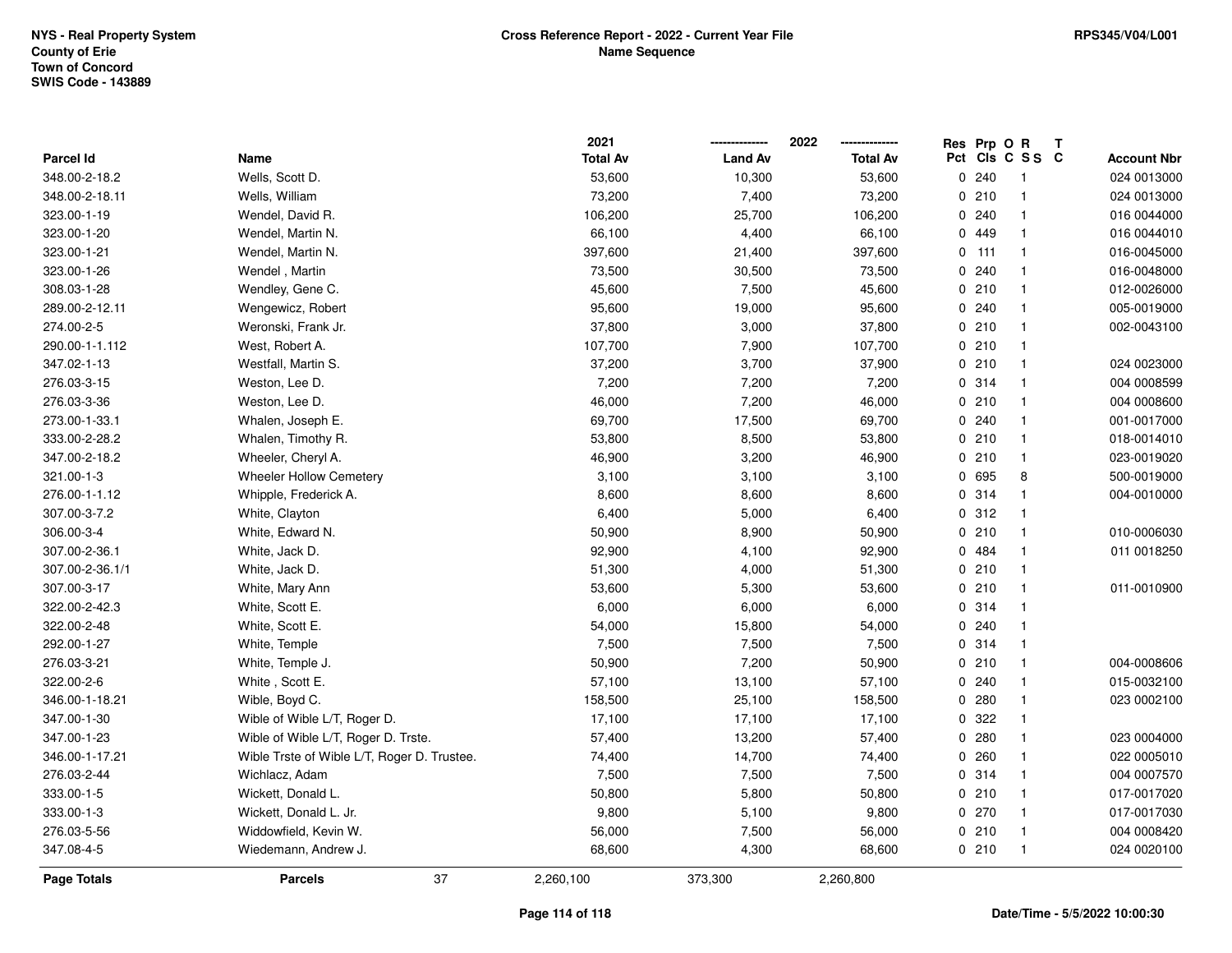|                 |                           |    | 2021            |                | 2022            |    | Res Prp O R |                 | Т |                    |
|-----------------|---------------------------|----|-----------------|----------------|-----------------|----|-------------|-----------------|---|--------------------|
| Parcel Id       | Name                      |    | <b>Total Av</b> | <b>Land Av</b> | <b>Total Av</b> |    |             | Pct Cls C S S C |   | <b>Account Nbr</b> |
| 322.00-3-1.22   | Wiedemann, Cheryl         |    | 59,100          | 6,600          | 59,100          |    | 0210        | $\mathbf{1}$    |   |                    |
| 322.00-3-1.21   | Wiedemann, Gary           |    | 72,800          | 6,300          | 72,800          |    | 0210        | $\mathbf{1}$    |   |                    |
| 322.00-2-19     | Wiedemann, James L.       |    | 55,500          | 5,100          | 55,500          |    | 0210        | $\mathbf{1}$    |   | 015 0058400        |
| 322.00-3-5      | Wiedemann, Leland         |    | 65,500          | 6,400          | 65,500          |    | 0210        | $\mathbf{1}$    |   | 015 0055150        |
| 307.00-3-29     | Wilcox, David             |    | 6,400           | 6,400          | 6,400           |    | 0.314       | $\mathbf{1}$    |   |                    |
| 307.00-3-21     | Wilcox, David P.          |    | 79,500          | 5,400          | 79,500          |    | 0210        |                 |   | 011-0010996        |
| 307.00-3-30.122 | Wilcox, David P.          |    | 9,500           | 9,500          | 9,500           |    | 0.322       | $\mathbf{1}$    |   | 011 0010950        |
| 322.00-1-6      | Wildhagen, William J.     |    | 78,100          | 18,300         | 78,100          |    | 0.240       | $\mathbf{1}$    |   | 015 0002150        |
| 291.00-2-5      | Wilkins, Barry            |    | 61,500          | 9,400          | 61,500          |    | 0210        | $\mathbf{1}$    |   | 007 0029000        |
| 333.00-1-43     | Williams, Anne M.         |    | 3,700           | 3,700          | 3,700           |    | 0.314       | $\mathbf{1}$    |   | 017 0025035        |
| 333.00-2-22     | Williams, Anne M.         |    | 99,000          | 7,900          | 99,000          |    | 0.280       | $\mathbf{1}$    |   | 017-0025000        |
| 276.03-2-50     | Williams, Daniel P.       |    | 44,600          | 7,000          | 44,600          |    | 0210        | $\mathbf{1}$    |   | 004 0007140        |
| 305.00-2-21.2   | Williams, Evan            |    | 45,200          | 4,500          | 49,300          |    | 0210        |                 |   |                    |
| 307.00-2-30     | Williams, James D.        |    | 14,450          | 8,200          | 14,450          |    | 0270        | $\mathbf{1}$    |   | 011-0016100        |
| 323.00-2-3      | Williams, Theodore        |    | 65,400          | 5,200          | 65,400          |    | 0210        | $\mathbf{1}$    |   | 016-0041100        |
| 323.00-1-38     | Willibey, Jack B. Jr.     |    | 45,200          | 5,600          | 45,200          |    | 0210        | $\mathbf{1}$    |   | 016-0042010        |
| 322.00-2-20     | Willibey, James B.        |    | 32,100          | 4,700          | 32,100          |    | 0210        | $\mathbf{1}$    |   | 015-0056000        |
| 322.00-1-18.41  | Willibey, Justin P.       |    | 43,900          | 4,250          | 43,900          |    | 0210        | $\mathbf{1}$    |   | 015 0034040        |
| 307.00-2-51     | Willibey, Matthew J.      |    | 57,300          | 7,200          | 57,300          |    | 0210        | $\mathbf{1}$    |   |                    |
| 292.00-2-13     | Willibey, Michael J.      |    | 32,500          | 4,500          | 32,500          |    | 0210        | -1              |   | 008 0012100        |
| 348.00-2-20.12  | Willmngton Savings Fund S |    | 108,000         | 8,100          | 108,000         |    | 0210        | $\mathbf{1}$    |   |                    |
| 292.00-1-20.12  | Willson, Eric J.          |    | 113,600         | 8,100          | 113,600         |    | 0210        | $\mathbf{1}$    |   |                    |
| 276.03-5-5      | Willson, Timothy J.       |    | 65,300          | 7,500          | 65,300          |    | 0210        | $\mathbf{1}$    |   | 004 0008460        |
| 307.00-1-24.3   | Wilson, Michael P.        |    | 65,000          | 5,100          | 65,000          |    | 0210        | $\mathbf{1}$    |   | 007-0005005        |
| 273.00-1-17.31  | Wilson, Peter             |    | 92,000          | 9,200          | 92,000          |    | 0210        | $\mathbf{1}$    |   |                    |
| 321.00-2-8      | Wingeier, Armin           |    | 33,900          | 16,900         | 33,900          |    | 0.312       | $\mathbf{1}$    |   | 014 0010000        |
| 274.00-3-2.1    | Wingeier, Linda Marie     |    | 75,100          | 49,300         | 75,100          |    | 0.240       |                 |   | 001 0038000        |
| 274.00-3-2.1/A  | Wingeier, Linda Marie     |    | 21,100          | 7,300          | 21,100          |    | 0270        | $\mathbf{1}$    |   |                    |
| 306.00-1-19.112 | Winger, Larry J.          |    | 142,500         | 10,400         | 142,500         |    | 0.240       | $\mathbf{1}$    |   |                    |
| 333.00-2-12     | Winter, Francis D.        |    | 36,400          | 3,100          | 36,400          | 0  | 210         | $\mathbf{1}$    |   | 017 0026000        |
| 291.00-1-25.112 | Winter, Harold C.         |    | 85,700          | 14,100         | 85,700          | 77 | 280         | $\mathbf{1}$    |   | 003-0010025        |
| 289.00-1-14     | Winter, Michael E.        |    | 70,000          | 31,200         | 70,000          |    | 0.240       | $\mathbf{1}$    |   | 005-0014000        |
| 321.00-1-36.1   | Winter, Richard H.        |    | 76,400          | 5,300          | 76,400          |    | 0210        | $\mathbf{1}$    |   | 014 0008100        |
| 276.03-1-4      | Winterhaven of WNY, LLC   |    | 49,300          | 3,300          | 49,300          |    | 0210        | $\mathbf{1}$    |   | 004 0003100        |
| 322.00-1-41     | Wirfel, Donald R.         |    | 91,000          | 6,700          | 91,000          |    | 0210        | $\mathbf{1}$    |   | 015-0010000        |
| 274.01-1-4      | Witka, John E.            |    | 111,800         | 28,400         | 111,800         |    | 0.280       | $\mathbf{1}$    |   | 002-0003200        |
| 353.00-3-10.2   | Witnauer, William         |    | 21,700          | 5,800          | 21,700          |    | 0270        | $\mathbf{1}$    |   | 022 0011010        |
| Page Totals     | <b>Parcels</b>            | 37 | 2,230,050       | 355,950        | 2,234,150       |    |             |                 |   |                    |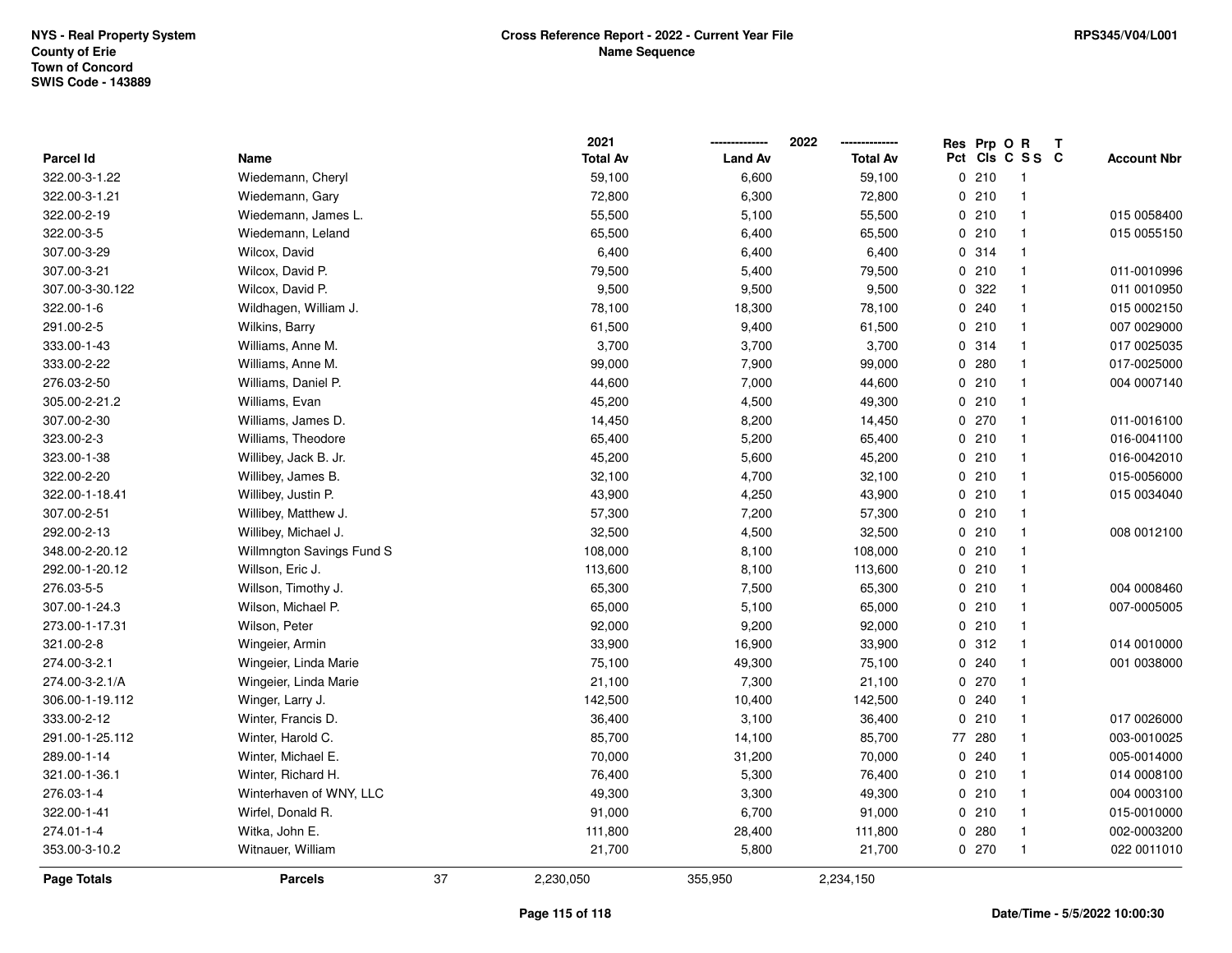**2021 -------------- 2022**

**--------------**

|                    |                                       | 2021            |                | 2022            | Res Prp O R |                 | T |                    |
|--------------------|---------------------------------------|-----------------|----------------|-----------------|-------------|-----------------|---|--------------------|
| Parcel Id          | Name                                  | <b>Total Av</b> | <b>Land Av</b> | <b>Total Av</b> |             | Pct Cls C S S C |   | <b>Account Nbr</b> |
| 353.00-3-10.1      | Witnauer, William D.                  | 4,500           | 4,500          | 4,500           | 0.314       | $\overline{1}$  |   | 022 0011010        |
| 308.03-1-11.11     | Wittman, Henry C.                     | 37,900          | 8,000          | 37,900          | 0210        | $\mathbf{1}$    |   | 012 0023000        |
| 292.00-2-8         | Wittmeyer, Donald                     | 45,300          | 4,200          | 45,300          | 0210        | $\overline{1}$  |   | 008-0018100        |
| 353.00-2-5.2       | Wittmeyer, Donna                      | 43,200          | 43,200         | 43,200          | 0.322       | $\mathbf{1}$    |   | 021 0003000        |
| 305.00-2-7         | Wittmeyer, Elane V.                   | 36,700          | 3,000          | 36,700          | 0210        | $\mathbf{1}$    |   | 009-0009900        |
| 305.00-1-20.1      | Wittmeyer, Kenneth P.                 | 169,200         | 99,000         | 169,200         | 0.280       | $\mathbf{1}$    |   | 009 0022000        |
| 322.00-3-7.11      | Wny Land Conservancy Inc              | 8,200           | 8,200          | 8,200           | 0 323       | 8               |   | 015-0008000        |
| 292.00-1-2         | <b>WNY Real Property Holdings LLC</b> | 36,300          | 21,100         | 36,300          | 77 240      | $\mathbf{1}$    |   | 008-0001000        |
| 276.00-1-7         | Wochensky, Luke                       | 16,700          | 16,700         | 16,700          | 0.322       | $\mathbf{1}$    |   | 004 0014000        |
| 307.00-1-24.111    | Wohlhueter, Prudence P.               | 46,900          | 9,000          | 46,900          | 0210        | $\mathbf{1}$    |   | 007 0005000        |
| 276.00-1-1.2       | Wojchak, Zenon                        | 11,300          | 8,700          | 11,300          | 0.260       | $\overline{1}$  |   | 004-0010020        |
| 276.00-1-3         | Wojchak, Zenon                        | 12,200          | 12,200         | 12,200          | 0 323       | $\mathbf{1}$    |   | 004 0010010        |
| 307.00-1-24.112    | Wojcik, Mark A.                       | 83,200          | 10,000         | 83,200          | 0210        | $\overline{1}$  |   |                    |
| 289.00-1-2.2       | Wojtaszczyk, Beverly J.               | 86,900          | 5,800          | 86,900          | 0210        | $\overline{1}$  |   |                    |
| 289.00-1-2.12      | Wojtaszczyk, Paul J.                  | 5,800           | 5,800          | 5,800           | 0.314       | $\mathbf{1}$    |   |                    |
| 276.03-2-11        | Wolf, Joseph D.                       | 48,900          | 7,500          | 48,900          | 0210        | $\mathbf{1}$    |   | 004-0007330        |
| 305.00-1-17        | Wong, Franklin                        | 119,400         | 51,200         | 119,400         | 66 240      | $\mathbf{1}$    |   | 009 0024000        |
| 346.00-1-1.122     | Wood, Donald                          | 8,200           | 5,200          | 8,200           | 0270        | $\overline{1}$  |   |                    |
| 346.00-1-33        | Wood, Donald F.                       | 13,400          | 13,400         | 13,400          | 0.322       | $\overline{1}$  |   |                    |
| 274.00-1-9         | Wood, Francis J.                      | 75,900          | 15,200         | 75,900          | 0210        | $\overline{1}$  |   | 002-0006035        |
| 274.00-1-15        | Woodrow, Daniel F.                    | 97,200          | 15,000         | 97,200          | 0210        | $\mathbf{1}$    |   | 002 0006026        |
| 290.00-1-1.113     | <b>Woodwise Forestland LLC</b>        | 19,900          | 19,900         | 19,900          | 0.322       | $\overline{1}$  |   |                    |
| 274.00-2-14.111    | WoodWise Land Co LLC                  | 64,000          | 64,000         | 64,000          | 0 323       | $\mathbf{1}$    |   | 002 0028000        |
| 290.00-1-3         | WoodWise Land Co LLC                  | 66,400          | 66,400         | 66,400          | 0 322       | $\mathbf{1}$    |   | 006 0016000        |
| 307.00-2-32.211    | Wotherspoon, Matthew S.               | 78,900          | 10,700         | 78,900          | 0210        | $\mathbf{1}$    |   |                    |
| 274.00-2-23        | Woyshner, John Jr.                    | 39,800          | 35,300         | 39,800          | 0.260       | $\overline{1}$  |   | 002-0023000        |
| 306.00-2-14        | Wozniak, Agnes                        | 96,000          | 27,500         | 96,000          | 0.280       | $\mathbf{1}$    |   | 010-0016000        |
| 306.00-2-16.1      | Wozniak, Agnes                        | 15,000          | 15,000         | 15,000          | 0.321       | $\mathbf{1}$    |   | 010-0016010        |
| 320.00-1-14.212    | Wozniak, Jacob M.                     | 76,600          | 6,100          | 78,600          | 0210        | $\mathbf{1}$    |   |                    |
| 306.00-2-31        | Wozniak, Jason M.                     | 8,600           | 8,600          | 8,600           | 0 314       | $\mathbf{1}$    |   |                    |
| 306.00-2-4         | Wozniak, John F.                      | 62,400          | 5,400          | 62,400          | 0210        | $\mathbf{1}$    |   | 006-0007050        |
| 306.00-2-30        | Wozniak, John F.                      | 8,700           | 8,700          | 8,700           | 0 314       | $\mathbf{1}$    |   |                    |
| 305.00-2-33        | Wozniak, Michael M.                   | 101,700         | 5,100          | 101,700         | 0.280       | $\mathbf{1}$    |   | 009-0034125        |
| 347.07-2-5         | Wright, Donald M.                     | 2,200           | 2,200          | 2,200           | 0.314       | $\mathbf{1}$    |   | 024 0201300        |
| 291.00-2-30.12     | Wright, Edward G.                     | 6,000           | 6,000          | 6,000           | 0.314       | $\mathbf{1}$    |   | 007-0007000        |
| 291.00-2-30.2      | Wright, Edward G.                     | 115,000         | 6,000          | 115,000         | 0210        | $\overline{1}$  |   | 007-0007000        |
| 291.00-2-32.2      | Wright, Edward G.                     | 31,800          | 31,800         | 31,800          | 0 322       | $\overline{1}$  |   | 007-0007000        |
| <b>Page Totals</b> | 37<br><b>Parcels</b>                  | 1,800,300       | 685,600        | 1,802,300       |             |                 |   |                    |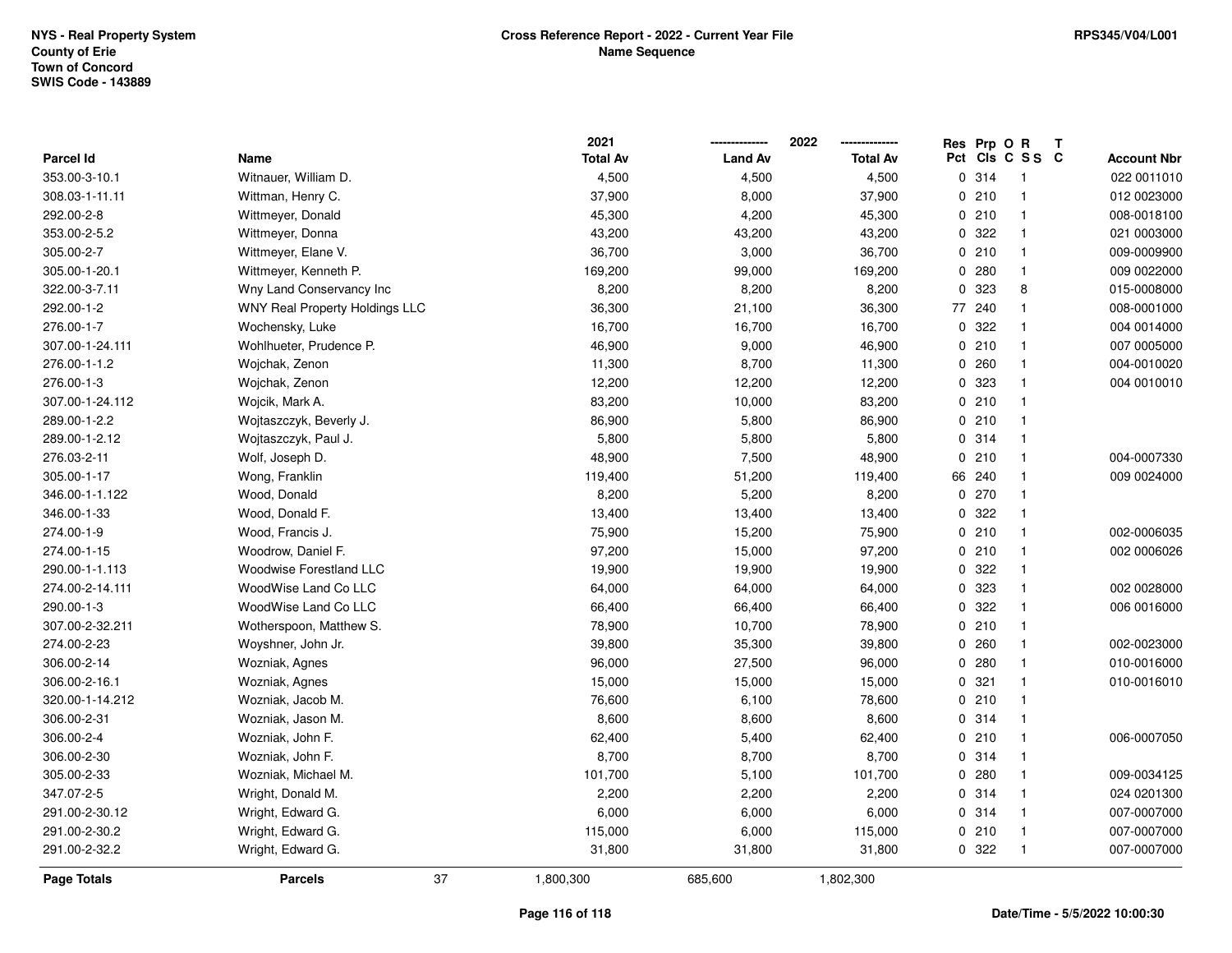|                 |                         |    | 2021            |                | 2022            | Res | Prp O R |                         | Т |                    |
|-----------------|-------------------------|----|-----------------|----------------|-----------------|-----|---------|-------------------------|---|--------------------|
| Parcel Id       | Name                    |    | <b>Total Av</b> | <b>Land Av</b> | <b>Total Av</b> |     |         | Pct Cls C S S C         |   | <b>Account Nbr</b> |
| 334.00-2-20.1   | Wright, Judith A.       |    | 8,950           | 8,950          | 8,950           |     | 0.314   | $\mathbf{1}$            |   | 019-0007100        |
| 334.00-2-27.1   | Wright, Phillip H.      |    | 78,500          | 6,600          | 78,500          |     | 0210    | $\mathbf{1}$            |   | 019 0003250        |
| 353.00-2-17     | Wrobel, Walter V. Jr.   |    | 13,000          | 13,000         | 13,000          |     | 0.321   | $\mathbf{1}$            |   |                    |
| 307.00-2-48.12  | Wulff, Kevin B.         |    | 63,400          | 9,900          | 63,400          |     | 0270    | $\mathbf{1}$            |   | 011-0004000        |
| 323.00-1-8      | Yaeger, Robert J.       |    | 46,100          | 4,800          | 46,100          |     | 0210    | $\mathbf{1}$            |   | 016 0042750        |
| 353.00-2-9      | Yaksich, James W.       |    | 33,800          | 33,800         | 33,800          |     | 0.910   |                         |   | 021-0008200        |
| 274.01-1-16.3   | Yamin, Brenda           |    | 53,800          | 8,700          | 53,800          |     | 0.240   | $\mathbf{1}$            |   |                    |
| 307.00-2-11     | Yetter, Robert D. Jr.   |    | 61,800          | 7,000          | 61,800          |     | 0210    | $\mathbf{1}$            |   | 011 0020200        |
| 307.00-1-3      | Young, Bernard C.       |    | 22,500          | 22,500         | 22,500          |     | 0.322   | $\mathbf{1}$            |   | 007 0018000        |
| 308.00-1-4      | Young, Bernard C.       |    | 60,850          | 15,100         | 60,850          |     | 0210    | $\mathbf{1}$            |   | 012-0001050        |
| 321.00-2-16.21  | Young, Edward           |    | 108,300         | 32,300         | 108,300         |     | 0.240   | -1                      |   |                    |
| 274.03-1-19     | Zabawa, John F.         |    | 57,200          | 6,100          | 57,200          |     | 0210    | $\mathbf{1}$            |   | 002-0010850        |
| 290.00-1-26     | Zablonski, Lawrence     |    | 113,000         | 16,200         | 113,000         |     | 0.240   |                         |   | 006-0002000        |
| 290.00-1-25.1   | Zablonski, Lawrence J.  |    | 9,800           | 9,800          | 9,800           |     | 0.314   | $\mathbf{1}$            |   | 006-0002000        |
| 322.00-1-1      | Zaccardo, Eric          |    | 43,500          | 10,700         | 43,500          |     | 0210    | $\mathbf{1}$            |   | 015 0001200        |
| 273.00-1-39     | Zakusylo, Christine     |    | 70,100          | 15,100         | 70,100          |     | 0210    | $\mathbf{1}$            |   | 002 0001050        |
| 347.00-2-20     | Zandi, Matthew          |    | 41,400          | 4,300          | 51,400          |     | 0210    | $\mathbf{1}$            |   | 023-0019100        |
| 292.00-1-9      | Zehnder, Bruce E.       |    | 220,400         | 59,600         | 220,400         |     | $0$ 112 | $\mathbf{1}$            |   | 008-0003000        |
| 292.00-1-10     | Zehnder, Bruce E.       |    | 48,900          | 31,700         | 48,900          |     | 0.240   | $\mathbf{1}$            |   | 008-0004000        |
| 346.00-1-1.211  | Zemrose, Michael F. II. |    | 79,600          | 9,300          | 79,600          |     | 0210    | -1                      |   | 022 0003020        |
| 291.00-1-28.111 | Zemrus, Thomas R.       |    | 103,500         | 10,500         | 103,500         |     | 0.240   | $\overline{\mathbf{1}}$ |   |                    |
| 307.00-2-58     | Zielen-Ersing, Matthew  |    | 81,700          | 9,500          | 81,700          |     | 0.240   | -1                      |   |                    |
| 333.00-2-17.12  | Zifra, Richard M.       |    | 113,900         | 7,000          | 113,900         |     | 0.240   | $\mathbf{1}$            |   |                    |
| 308.00-1-5.4    | Zimmer, Walter J.       |    | 42,000          | 3,600          | 42,000          |     | 0.240   | $\mathbf{1}$            |   |                    |
| 290.00-1-4      | Zimmerman, Wm           |    | 5,800           | 5,800          | 5,800           |     | 0.314   | $\mathbf{1}$            |   | 006-0009000        |
| 322.00-3-10     | Zimmerman, Wm Jr.       |    | 2,400           | 2,400          | 2,400           |     | 0.314   | $\mathbf{1}$            |   | 015-0045100        |
| 276.03-5-19     | Zimmermann, John J. Sr. |    | 73,200          | 6,400          | 73,200          |     | 0210    | -1                      |   | 004-0007220        |
| 307.00-1-14.1   | Zittel, Kenneth D.      |    | 294,300         | 84,200         | 294,300         | 0   | 240     | $\mathbf{1}$            |   | 011 0012000        |
| 307.00-2-10.11  | Zittel, Tyler Nash      |    | 50,200          | 35,500         | 50,200          | 20  | 312     | $\mathbf{1}$            |   | 011 0020000        |
| 346.00-1-10     | Zoar Four               |    | 95,900          | 64,500         | 95,900          | 0   | 260     | $\mathbf{1}$            |   | 022-0005000        |
| 292.00-2-5.2    | Zorn, Ryan T.           |    | 47,000          | 3,800          | 52,200          | 0   | 210     | $\mathbf{1}$            |   | 008 0019000        |
| 274.00-2-1      | Zukowski, Eve           |    | 95,000          | 39,500         | 95,000          |     | 66 240  | $\mathbf{1}$            |   | 002 0033200        |
| 307.00-3-7.1    | Zunner, James E.        |    | 50,900          | 5,600          | 50,900          |     | 0210    | $\mathbf{1}$            |   | 011 0010000        |
| 273.00-1-36.2   | Zwack, Robert J.        |    | 63,000          | 10,500         | 63,000          |     | 0210    | $\mathbf{1}$            |   |                    |
| 320.00-2-11.112 | Zybert, Mark            |    | 91,800          | 75,800         | 91,800          |     | 0.312   | $\mathbf{1}$            |   |                    |
| 320.00-2-4      | Zybert, Mark A.         |    | 62,300          | 11,500         | 62,300          |     | 0.240   | $\mathbf{1}$            |   | 013-0022000        |
| 320.00-2-5      | Zybert, Mark A.         |    | 41,400          | 8,200          | 41,400          |     | 0210    | $\mathbf{1}$            |   | 013-0021050        |
| Page Totals     | <b>Parcels</b>          | 37 | 2,549,200       | 709,750        | 2,564,400       |     |         |                         |   |                    |